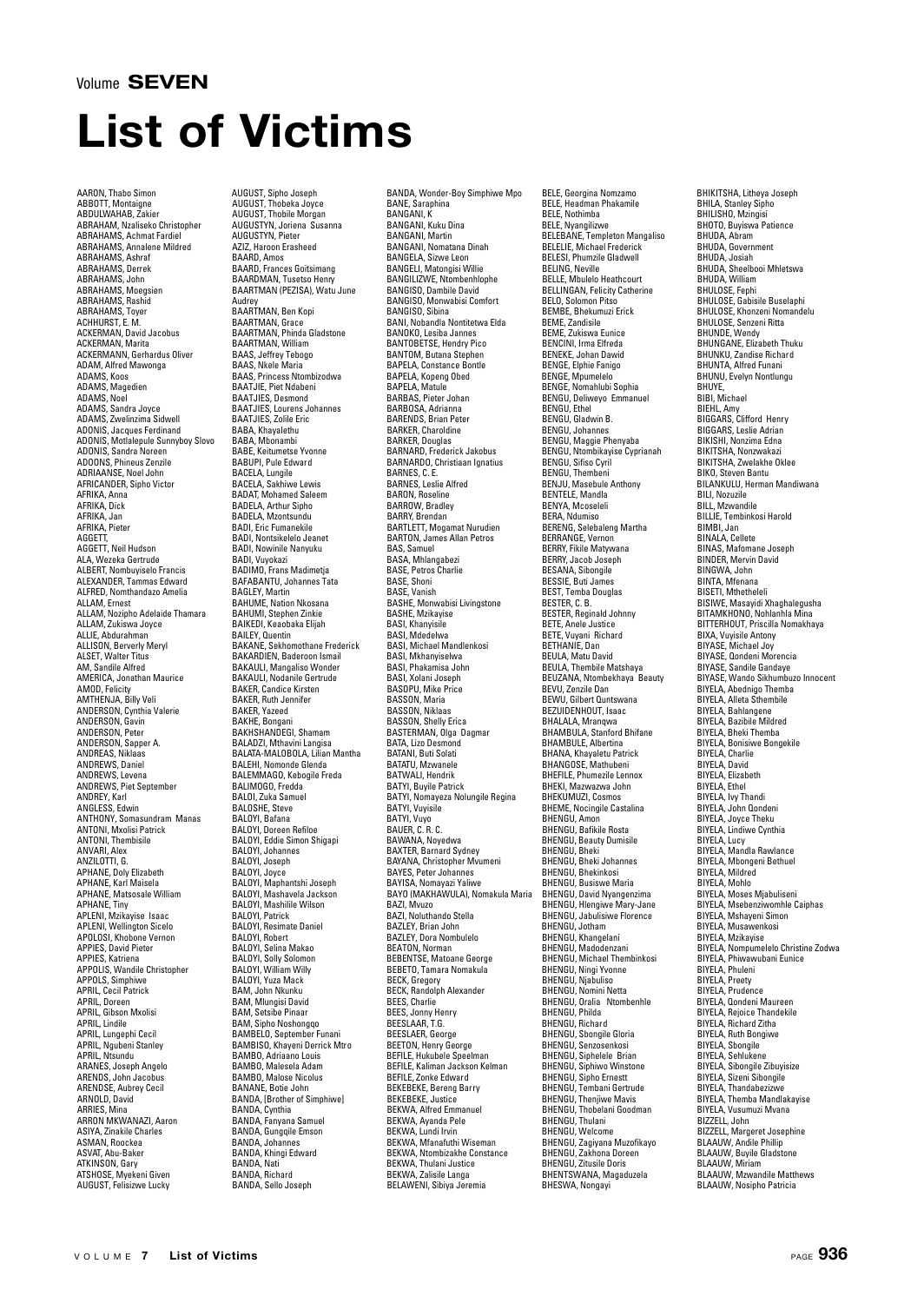BLAIR, John BLAIR, Michael BLAKE, Michael BLAKE, Stanko BLAYI, Welile Dindala BLEKI, Mntwabukho Oswel BLESS, Mnyamezeli BLESS, Raymond Mthetheleli BLOCK, John BLOEM, Trevor BLOEM, W. J. BLOM, Ernest BLOM, Mgcineni Jackson BLOM, Sindiswa BLOSE, Bahlamukile Thembeni BLOSE, Bangizwe BLOSE, Bongi Jahephi BLOSE, Bukisisani BLOSE, Chrisostomus Thamsanqa BLOSE, Christischmus Than BLOSE, Funebona Anthony BLOSE, Harry Mafa BLOSE, Hawukeleni BLOSE, Hlekisile Thandazile BLOSE, Khetheyakhe John BLOSE, Lindiwe Vimbephi BLOSE, Lungile Joyce BLOSE, Mandlenkosi Michael BLOSE, Mantombi<br>BLOSE, Mantombi BLOSE, Maureen Shiela BLOSE, Mayvis BLOSE, Mfanufikile Jeffrey BLOSE, Mpikayibuyi BLOSE, Ndabuko BLOSE, Nokujeza Cathrine BLOSE, Nonhlanhla Bellinah BLOSE, Nonkululeko Sindisiwe BLOSE, Ntombenhle Lindiwe BLOSE, Ntombeyiningi Rene BLOSE, Ntombiphi BLOSE, Philisiwe Alice BLOSE, Phumelaphi Virginia BLOSE, Ritta BLOSE, Seli Lettah BLOSE, Sibongile Isabel BLOSE, Sitete BLOSE, Siyabonga Justice BLOSE, Thandazile Zikhona BLOSE, Thomas Mfanafuthi BLOSE, Yeye BLOU, Mzukisi Sidwell BLOU, Ndlamafa BOBE, Mandla BOBELO, Edward Vuyisile BOBELO, Mongezi Henry BOBOTYANE, Wilson BOCKS, Zo - Marius Augustian BODIBA, George BODIBA, Thapelo Jacob BODINGTON, Ian Russel BODLANI, Ndim BOESAK, Allan BOGACU, Stephen Modisaotsile BOHLAKO, Puleng Emma BOHOLO, Malefetsane William BOIKANYO, Joseph Mothusi BOIKANYO, Kedineetse Memory BOIKHUTSO, Thokozile BOILANE, Bangiso Petros BOINAMO, Gaolathle George BOJOSI, Grace BOJOSI, Tshepiso BOKABA, Lucas Shemane BOKABA, Solomon Monko BOKHALE, Buti Herbert BOKHATSI, Lehlohonolo Edward BOKOPANE, Teboo Patros BOLELWANG, Solly Saul Nukuki BOLO, Tobile Jackson BOLOFO, Michael Ntjanyana BOLOKA, Matome Philemon BOLOSHA, Thembela Rowena BOLOTSHA, Mcekiswa BOLTINA, Daniel Tembinkosi BOLTMAN, J. BOMANI, Lulama BOMU, David Kanene BONA, Sithembele Slovo BONAS, Johannes Nqabeni BONGANE, Dugmore BONGANI, BONGCO, Mpumelelo Washington BONGISILE, Honey Mzimkhulu BONGO, Sidwell Zakhele BONGOZA, Theophilus Ndlovu BONGWE, Joyce Livhuwani BONILE, G.H. BONOKO, Thupetsi William BONTSI, Nosisi Daisy BONTSI, Vulindlela Witbooi BONYANE, Morongwaotsile Pieter BOOI, Andile Adwin BOOI, Bongani BOOI, Edward Vuyisile BOOI, Mzwandile Michael BOOI, Nomvo

BOOI, Roselinah Notembekile Ndokosa BOOI, Simpiwe BOOI, Sindiphi Stalin BOOI, Sylvia Mandisa BOOI, Vuyisani BOOIS, Motshabi Emely BOOKHOLANE, Thabang Moses BOOKHOLANE, IN BOOTH, E BOOYENS, Dudley Alexander BOOYSE, Jacomina Johanna Thespina BOOYSEN, America Petrus BOOYSEN, Edward BOOYSEN, Grace BOOYSEN, Hercules Benjamin BOOYSEN, Jan H C BOOYSEN, Mbuyiselo Puni BOOYSEN, Mudyisch BOOYSEN, Vuyisanani Judith BOOYSEN, Zagarias Petrus BOOYSEN, Zetembele Arnold BOPALAMO, Maggie Mirriam Chinto BOPAPE, Dominic Morokwe BOPAPE, Mackenzie BOPAPE, Maisha Stanza Johannes BOPAPE, Tsekera Abne BOQO, Ismael BOQO, Petrus BORENE, Paulina Nese BOROKO, Lucas BOROKO, Motlatsi BOROKO, Phora Jacob BOROKO, Poppie Elizabeth BOS, Sharon Desire BOSCH, Zwelinzima Hamilton BOSHIGO, Johannes Mosheku BOSHIGO, Papi BOSHOFF, Martha BOSIAME, Kabelo Harry BOSMAN, Amogelang Mirriam BOSMAN, Amogera BOSMAN, Molatlhiwa Solomon BOSMAN, Mgolisi Gilbert BOSMAN, Nzimeni Patric BOSMAN, Qhayisile BOSS, Tanduxolo BOTA, Hlalatu Theophilus BOTA, Mlandeli BOTA, Zimasile Joseph BOTES, Gert Jacobus BOTHA, Christoffel BOTHA, Daniel BOTHA, George BOTHA, J. J. BOTHA, J.H. BOTHA, Neville BOTHA, Paula BOTHA, Petrus Frederik BOTHA, Sandile Izak BOTHA, Selwyn BOTHA, Unkno BOTHA, Weyers Ivor BOTHA, Willie BOTHA, Zamikhaya Wilberforce BOTILE, BOTIPE, Ilan BOTO, Themba BOTSOERRE, Sebezile Jacob BOTTOMAN, Archibald Clement Pumelele BOTTOMAN, Emily Haciwe BOTTOMAN, Mqondeli Wilmot BOTTOMAN, Xolile BOUWER, C. BOUWER, Dawn Meg Manda BOUWER, Etienne BOVU, David BOVU, Nompumelelo Ruth BOWERS, Gordon Edward BOWERS, Maria Elisabet BOYCE, Nomandi Christina BOYI, Guza BOYI, Makhi Builder BOZO, Tabani Candra BRAAM, Connie BRAND, Johannes Jacobus BRANDER, Carel Carolus BRAUDE, Benjamin BREEDT, J. BRENNER, Friedrich Willhelm BRETT, D BREYTENBACH, W BRICKHILL, Jeremy BRINK, Deon Peter BRITS, E. M. M. BRITS, Erika BRITS, Fredrich Ivan BRITS, Jb BRITTION, Susan Barbara BRITZ, Adelina BRITZ, Annie Petronella BRITZ, Johanna Maria BRITZ, Lazarus BRITZ, Mapule Alice BRITZ, Rapule Daniel BRITZ, Wetton

BRODY, Abegail Mary BRODY, Shane Ryan BRONKHORST, Richard BROOKS, Alan Keith BROWN, Leonard BRUINS-LICH, L. BRUMMER, Shirley Ethne' BRUYNS, Lea Magdalena BRYCE, Gary Duncan BUCIBO, Champein Abram BUCIBO, Joshua Mkhulu BUCKLE, J. D. BUCKLE, P. BUCKTON, Cedric Henry BUCWA, Kwanele Moses BUHALI, Joseph Mshayina BUKA, Alfred Zakade BUKHOSINI, Constance Jabulisiwe BUKHOSINI, Nomusa N. BUKHOSINI, Thandiwe Mirriet BUKOSINI, Zamazulu Eunice BUKU BUKWANA, Mkhululi BUKULA, Elias BULALA, Mkhuseli Wiseman BULO, Tuli Wellington BULOSE, Bhabhe Zebulon BULOSE, Bongeni Tholakele BULOSE, Buyelaphi BULOSE, Fakazile Phakamile BULOSE, Gqigqa BULOSE, Lindeni BULOSE, Makazi Murriel BULOSE, Msongellia Ellias BULOSE, Musakawukho John BULOSE, Musukuwukin BULOSE, Ngenzeni Gretta BULOSE, Sipho BULOSE, Zombo BUNGANA, Mcingelwa Peter BUNGANE, Mzwandile Mbuso BUNGU, Mzuvukile Victor BUQA, Daniel Mazizi BURGERS, Raymond BURN, Kevin BURROWS, Ian P. BURT, Henry George BURULANI, Thabani BURWANA, Abel Siphiwo BUSAKWE, Kukisina BUSAKWE, Moses Badanile BUSAKWE, MUSES Bauarilli BUSAKWE, Nosidima Nomvuyo BUSAKWE, Wiseman BUSANA, Khopo BUSANE, Bonubakhe Sipho BUSANE, Busisiwe BUSANE, Diphoza Zakithi BUSANE, Fotho BUSANE, Hlambephi BUSANE, Lungile Ladyfair BUSANE, Mchiki BUSANE, Mkhomben BUSANE, Nosheshe BUSANE, Ntombenhle Salvation BUSANE, Qhamukile Themarozi BUSANE, Sibongile Shongani BUSANE, Thandi Muriel BUSANE, Thoko Flora BUSANE, Thoko Maureer BUSANE, Tholakele BUSANI, Busisiwe BUSANI, Daniel BUSANI, Julie Sithembile BUSANI, Kohlwangifile Daniel BUSANI, Nikiwe Khethiyoni BUSANI, Rose BUSANI, Sibongile Dolly BUSANI, Ziphozonke BUSANI, Zondwayo BUSHULA, Foli BUSHULA, Justice Lungisa BUSIKA, Mthetheli Middleton BUSIKA, Neliswa Nonhunha BUSOBUBI, Makulele BUSOBUBI, Songezwa Nosebenzile BUSTIN, Richard BUSWANA, Addison Zacharia BUTA, Sombere Bert BUTELE, Sophie BUTELEZI, Phumephi Florence BUTELEZI, Yonke James BUTHELEZI, BUTHELEZI, BUTHELEZI, Agnes BUTHELEZI, Alfred Phillemon BUTHELEZI, Alson BUTHELEZI, B.V. BUTHELEZI, Babekile Andrina BUTHELEZI, Bangokwakhe BUTHELEZI, Bhekumusa Mdhakamiseni BUTHELEZI, Bhekuyise Obert BUTHELEZI, Bongani Justice BUTHELEZI, Bonginkosi Remegius BUTHELEZI, Bonile Girlie Deli BUTHELEZI, Boy BUTHELEZI, Busisiwe Ntombi

BUTHELEZI, Christina Thethiwe BUTHELEZI, Dudusi BUTHELEZI, Ernestina Hlupepi BUTHELEZI, Gabangani Tom BUTHELEZI, Gatsha BUTHELEZI, Henry Ditaba BUTHELEZI, Hlalele Anna BUTHELEZI, Idah (Freda) BUTHELEZI, Isabel BUTHELEZI, Jabulani Philip BUTHELEZI, James Dumisani BUTHELEZI, Jerry Mbongeleni BUTHELEZI, Jonathan BUTHELEZI, Jostine Makho BUTHELEZI, Julia Maki Maitse BUTHELEZI, Julia Ntombizanele BUTHELEZI, Malekgithi Ellen BUTHELEZI, Mandhla Douglas BUTHELEZI, Mandla David BUTHELEZI, Mduduzi BUTHELEZI, Mduduzi Zephania BUTHELEZI, Mfene BUTHELEZI, Mfihlo Alfred BUTHELEZI, Mkhombiseni BUTHELEZI, Mkhulu Joseph BUTHELEZI, Mlungisi BUTHELEZI, Mshiyeni Alfred BUTHELEZI, Msizi BUTHELEZI, Mthobi Antony BUTHELEZI, Muziwamandla BUTHELEZI, Nathaniel BUTHELEZI, Nelson<br>BUTHELEZI, Ngqangqa Jacob<br>BUTHELEZI, Nhlanhla John<br>BUTHELEZI, Nompumelelo Mildred<br>BUTHELEZI, Norah Ntombifuthi BUTHELEZI, Ntombinkulu Kate BUTHELEZI, Ntombizonke Mavis BUTHELEZI, Petros Mehlo BUTHELEZI, Phakathikwempi Ephraim BUTHELEZI, Princess BUTHELEZI, Rista Bhekabathembu BUTHELEZI, Nista Driekapa BUTHELEZI, Roster BUTHELEZI, Samson Punch BUTHELEZI, Samuel Bafana BUTHELEZI, Sibongasonke Khubeni BUTHELEZI, Sibongile Prisca BUTHELEZI, Sibongile Mintha BUTHELEZI, Sigcawu Siphiwe BUTHELEZI, Simon Mandla BUTHELEZI, Sipho BUTHELEZI, Sipho Dennis BUTHELEZI, Tembeni Isabel BUTHELEZI, Themba Alpheus BUTHELEZI, Thembekile Joyce BUTHELEZI, Thokozani BUTHELEZI, Thulani BUTHELEZI, Thulani Vincents BUTHELEZI, Vera BUTHELEZI, Victor BUTHELEZI, Vumephi Joyce BUTHELEZI, Vusumuzi Mbusozayo Stanley BUTLER, Shane Geoffrey BUTSHWANE, Matshego Phwedora BUWA, Luvuyo John BUWA, Nomhle Elsie BUWA, Nonosi BUYA, Nomakhwezi BUYAPI, James Manka BUYEYE, David BUYS, Attie BUYS, Khethiwe BUYS, Marshall Cornelius BUZA, Tilu Daniel BYNEVELDT, Shaun BYROM, James Vivian CABE, Thembekile Phillip CABELA, Criselda Nceya CAICAI, Esther Nontombi CAKWE, Nomboniso CALATA, Fort CALU, Vincent Lungile CALUZA, Precious Nomathemba CALUZA, Selby Thamsanqa CALUZA, Tiyo Dorah CAMAGU, Khayalethu Reginald CAMP, Gregory CAMPBELL, Gillian CANDLOVU, Ndabazakhe CAROLISSEN, Gasant CAROLISSEN, Ronald Charles CARTER, Gwendolyn CASEY, Anthony Marc CASSANRDA, Andriano CASSIEM, Shahied CAWAYI, Xolile Michael CAZA, Fuzile William CAZA, Myekeni Wellington CEBEKHUKU, Khumbulani Aubrey CEBEKHULU, Bernard Vincent CEBEKHULU, Bongani CEBEKHULU, Gugile Melca CEBEKHULU, Harriet CEBERHULU, Linda

CEBEKHULU, Mandlakayise Alson CEBEKHULU, Mathli Pennuel CEBEKHULU, Mdumiseni CEBEKHULU, Mphile Victoria CEBEKHULU, Mtethwa Obed CEBEKHULU, Ottilla CEBEKHULU, Sifiso Archibald Majobha CEBEKHULU, Sifiso Halalisani CEBEKHULU, Simangele Esther CEBEKHULU, Sithembi Mavis CEBEKHULU, Thandanani CEBEKHULU, Thokozile CEBEKHULU, Thomas CEBEKHULU, Thula Cyril CEBEKHULU, Zodwa Elsie CEBEKULU, Bongani Bryan CEBEKULU, Harriet CEBEKULU, Nkosinathi CEBEKULU, Tolwaphi Florence CEBEKULU, Zodwa CEBISA, Khoto Stephen CEBISA, Lindinkosi Blessing CEBISA, Mlungisi CEBISA, Zolile Andile CECANE, Lawrence Vukile CECILS, Jurie CEDA, Mncedisi Merriman CEKISANI, Buyiswa Margaret CEKISANI, Moki Jacob Bonisile CEKISO, George CEKISO, Mzwandile CELE, Abednigo CELE, Abednigo Vilo<br>CELE, Abednigo Vilo CELE, Adolphus CELE, Agnes CELE, Alfred Mfanafuthi CELE, Amon Simo CELE, Amos CELE, Andreas Njabulo CELE, Audrey Zimbili Stella CELE, Badanile Benedicta CELE, Bafanyana Naphtal CELE, Bandile Caleb CELE, Bangukufa CELE, Beatrice Ntombazane CELE, Bekhukwenza CELE, Besizani Jannet CELE, Bhekabantu Samuel CELE, Bhekani Khalweni CELE, Bhekinkosi Samuel CELE, Bhekinkosi Seleku CELE, Bhekiwe Lilliosa CELE, Bhekumuzi George CELE, Bongani Cyril CELE, Bongani Edwin CELE, Bongani Wilson Machas CELE, Bonginkosi CELE, Bongiwe Colentia CELE, Bonisile Florence CELE, Busisiwe Alberica CELE, Cabangani Jalile CELE, Christopher CELE, Clifton CELE, Cynthia Hleliphi CELE, Dan CELE, David Jabulani CELE, Dlamu Annie CELE, Doris Thembeliphi Maka Eric CELE, Dorothy Thabisile Thabo CELE, Duduzile Aubrey CELE, Dumisani CELE, Duno Jona CELE, Edmund Thalente CELE, Elizabeth Naqhenya CELE, Elizabeth Ntombicezi CELE, Elliot Makhehleni CELE, Enoch CELE, Eugine Bheki CELE, Fana Milton CELE, Fanyana CELE, France Vunga CELE, Getrude Thulisile CELE, Gladys Ngoneni CELE, Gloria Zinhle CELE, Godfrey Bongani CELE, Goodwill Mxolisi CELE, Grace Zanele CELE, Gugu CELE, Harriet CELE, Jabu CELE, James Qalumuzi CELE, Jeanette Ncuncu CELE, Jenneth Thembi CELE, Jojo Sixt CELE, Joshua Elias CELE, Josiah CELE, Joyce Mentombi CELE, Kayiya Boy CELE, Langalakhe CELE, Leluter Thoko CELE, Lena Fezani CELE, Lolozi CELE, Mabhampe December CELE, Mamayi Madrina CELE, Mandla Christopher CELE, Mandla Gilbert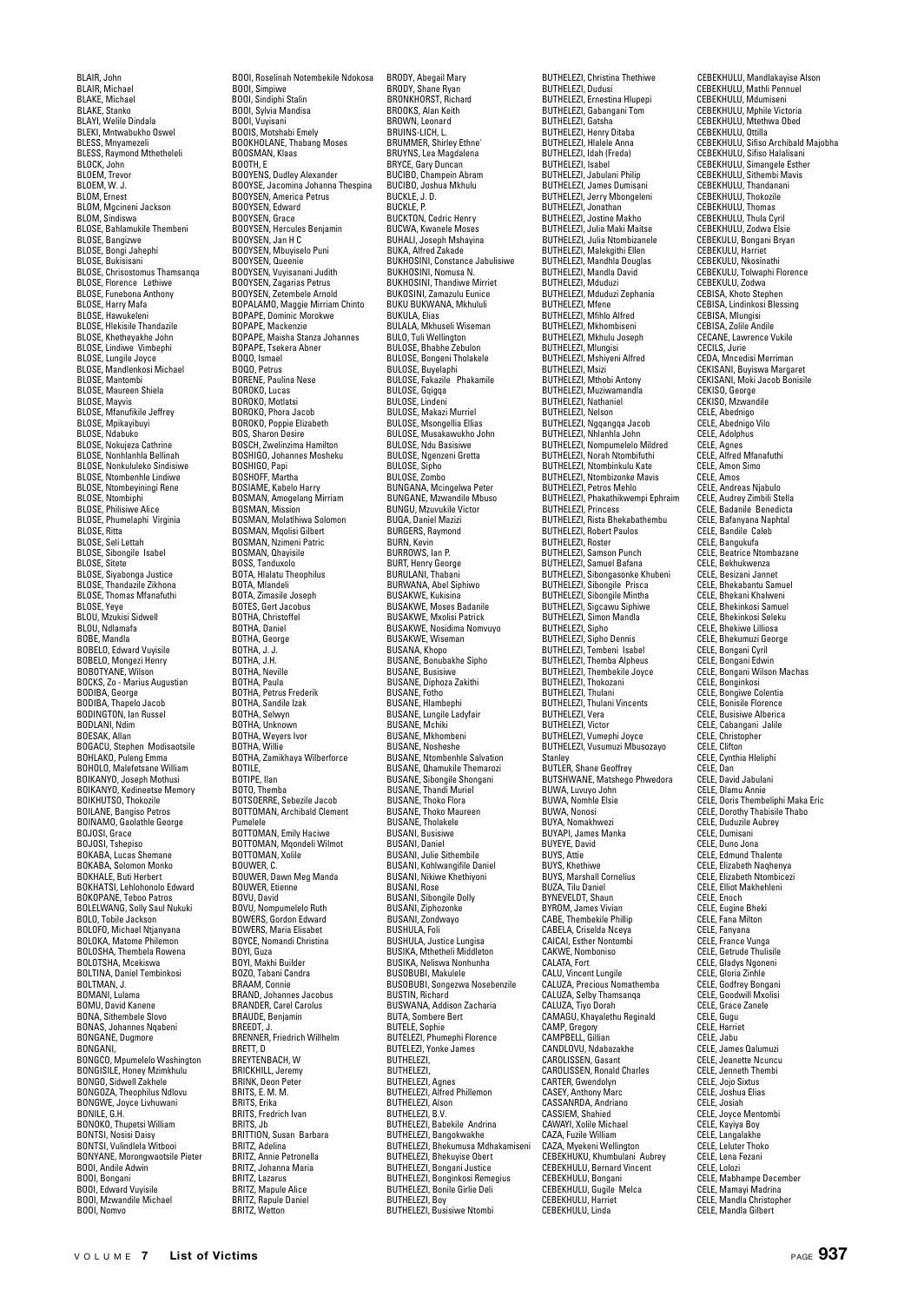CELE, Mandla Muzikayise CELE, Mandlenkosi Ntsikelelo CELE, Mantombi Ntombkezi Hotensia CELE, Matilda Vierra Mathi CELE, Mbekezeli CELE, Minah Thoko CELE, Mirriam Ngenzeni CELE, Mkhokheli Michael CELE, Mondli Isaac CELE, Msamaniselwa CELE, Mtshingiswa Jones CELE, Mtungani Alford CELE, Muntuzelula Gladness CELE, Musawenkosi Nelson CELE, Musawenkosi Richard CELE, Muzi Lucky CELE, Mvuseni Michael CELE, Mzonjani Albert CELE, Ncani Doreen CELE, Ncam Dor<br>CELE, Ncanyiwe CELE, Ndwangu Petros CELE, Ngoneni Mayo CELE, Nicholas Ndoda CELE, Nico Sicel CELE, Nkamezi CELE, Nkanyiso Paul CELE, Nkosikhona CELE, Nkosinathi Humphry CELE, Nobangane Ellen CELE, Nokupila Alvina CELE, Nokuvela Kasmira CELE, Nokwe Virginia CELE, Nomathemba Cyndy CELE, Nomaza Alzinah CELE, Nombuso CELE, Nompumelelo Iris CELE, Nomvula Eunice CELE, Nonhlanhla Evelina CELE, Nozimpahla CELE, Nsingizi CELE, Ntombi CELE, Ntombi Audrey CELE, Ntombingani Irene CELE, Ntombintombi Mirriam CELE, Ntombizodwa Anna CELE, Patrick Fanizana CELE, Patrick Sipho CELE, Patrick Sipho CELE, Phillip Sibongiseni CELE, Philmon Bheka CELE, Phiwani CELE, Phumzile Idah CELE, I numzhe luar<br>CELE, Qamnda Meta CELE, Qedani CELE, Qhumile CELE, Raphael Yibuse CELE, Robert Ken CELE, Salabenzeni Mavis CELE, Saraphina CELE, Sbusiso Richard CELE, Sdumo Goodwill CELE, Shakes CELE, Shiyaba Margaret CELE, Sikhumbuzo CELE, Simon CELE, Simphiwe CELE, Sipho CELE, Skhumbuzo CELE, Solani CELE, Solo CELE, Stanford Thembinkosi CELE, Thandanam Thobelani CELE, Thathokwakhe CELE, Themba CELE, Thembalakhe Michael Bhozo CELE, Thembekile CELE, Thembekile Irene CELE, Thembeni Eunice CELE, Thembeni Margaret CELE, Thembinkosi Prince CELE, Thembisile Thembani CELE, Tholani Grace CELE, Thulani Christopher Chester CELE, Thulisile Doris CELE, Timothy Khosela CELE, Titise CELE, Tombi Getrude CELE, Veli Salatiel CELE, Vorster Bhutiza CELE, Vumani CELE, Vusumuzi Prince CELE, Wanda CELE, William Ndosi CELE, Willip Singis CELE, Wilson Bonginkosi -----, -------- ----,<br>CELE, Yalekile<br>CELE. Zibokwakhe CELE, Zibokwakhe CELE, Zinini Joseph CELE, Zwelakhe Mbu CETYEWAYO, Zamile Jackson CETYWAYO, Mziselwa CEWU, Arthurstone Buyile CHAANE, Thabiso Issac CHABA, Herbert CHABA, V. CHABALALA, Patrick Belelani

CHABELI, Andrew Staki CHABELI, Kgotso Kenneth CHAGI, Khoyo CHAI, Mary Mmaditsholo CHAKA, Justice CHAKA, Patricia Kelebileman CHAKA, Sekgoba Piet CHAKACHE, Daniel Tshediso CHAKALE, Robert Stephen CHAKANE, Jacob Rakololi CHAKATA, Siwanana CHAKEZA, Clement CHAMANE, Buhle Monica CHAMANE, Eric Fa CHAMANE, Fikile Glenrose CHAMANE, Florence Ntombinikile CHAMANE, Mandla Wills CHAMANE, Mynah CHAMANE, Sgonyela Muzikayifani CHAMANE, Sibongile CHAMANE, Sibusiso Elijah CHAMANE, Sithembiso CHAND, Ameen CHAND, Emraan CHAND, Hajera CHAND, Ridwaan CHAND, Samsodien CHANKIE, Mantjebele Martha CHANZA, Jacob Matheka CHANZA, Johannes CHAPI, Orphan CHAPO, Elijah Monyane CHARLES, Edward Vuyo CHARLES, Elizabeth Notobile CHARLES, Rodger Neil CHARLES, Thozamile CHARLIE, Jersey CHARLIE, Monwabisi Stanley CHARLIE, Nombulelo CHARLIMAN, Ntoyakhe Tommy CHASO, Stewart Mtyelwa CHAUKE, Albert CHAUKE, David Molato CHAUKE, Ellie Phi-Khona CHAUKE, Johanna Tsatsawane CHAUKE, Johannes CHAUKE, Johannes CHAUKE, Levy Dikatse CHAUKE, Malulika July CHAUKE, Noke CHAUKE, Patrick CHAUKE, William Vusi CHAVALALA, Samuel Vongani CHAWANE, Moses Mzokhonyayo CHAWE, Gilbert Gigimane CHEADLE, Halton CHECHE, Lamege Mothogoane CHENENE, Francina Ntsoaki CHEPAPE, Patrick CHEPE, Makoena Frans CHEQVEIRA, Jose Nosolino CHERRY, Janet CHETTY, E. CHIBA, Laloo CHIEF DUBE'S SONS, Unknown CHIKANE, Frank CHILL Aaron CHILI, Barbara CHILI, Dudu Olive CHILI, Duduzile Pamela CHILI, Margaret CHILI, Msawenkosi CHILI, Mzwandile Bethwell CHILI, Pholi CHILI, Sibusiso CHILI, Simon CHILI, Thembase Gladys CHILIZA, Balungile Gladness CHILIZA, Barnard Makhusonke CHILIZA, Bhekekwakhe CHILIZA, Bozo Welcome CHILIZA, Constance CHILIZA, Elizabeth Bazulile CHILIZA, Lucy CHILIZA, Makaza Lena CHILIZA, Marria CHILIZA, Moses Boyboy CHILIZA, Nomaphuthukezi CHILIZA, Skhumbuzo CHILIZA, Themba Sylvirius CHILIZA, Tsitsi CHILIZA, Zilungile Florence CHILOA, Joas CHILOANE, Ananias Philip CHILOANE, Anna CHILOANE, Caswell CHILOANE, Felele Laikie CHILOANE, Godwin Tshepo CHILOANE, Moeti Lesly CHILOANE, Taetsc CHIN, D G CHISANE, Sifiso Obed CHITHABATHWA, Vukile CHITSHAWA, Alton CHITWAYO, Nomqondiso Annie CHIWAYO, Lassy Lekota Lazarus

CHIYA, Buzani Getrude CHIYA, David CHIYA, Delani Tokozani CHIYA, Jabulani CHIYA, Nomusa Maureen Manhlumayo CHIYA, Unknown CHOANE, Abel CHOANE, Norman CHOLO, Makolobe Kuranta CHOLO, Makwena CHOLO, Nataniel Disegi CHOLO, Rosina Kante CHOLO, Tlou Theophilus CHOMA, Sydney Sekwati CHONCO, Balephi Erica CHONCO, Boy CHONCO, Christine CHONCO, Debra Thembeka CHONCO, Hendrick CHONCO, Hendrietta Nokuthokoza CHONCO, Hilarius Budabuphangwa CHONCO, Nhlanhla Zephried CHONCO, Sifiso Mehlokazulu Petros CHONCO, Thembeni Beauty<br>CHONCO, Thembeni Beauty CHONCO, Wiseman Sifiso CHONGO, Siwakhile Paulos CHRISTIANS, Andrew Saul CHRISTIE, Daniel Johannes CHRISTIE, Magrietha Johanna CHUENE, Victor CHUMA, Douglas Ndumiso CHUMA, Nozimo Elsie CHUSHELA, Buyile Nguleni CHUSHELA, Walaza CHUTSHELA, Agness CIBANE, Patrick Zakhele CIBANE, Siponono Raymond CIRINANI, S CIKOLO, Elizabeth CIKWAYO, Babo Caiphas CIKWAYO, Mdu Mvalelwa CILIZA, Balungile Virginia CILIZA, Madiya Florence CILIZA, Maliyezwe CILIZA, Zithobile Livingstone CILIZA, Zwelake Phinas CILIZA, Zwelibanzi Alpheus CINDI, Eleas Nala Stanley Sipho CINDI, Johannes Sepule CINDI, Thembinkosi Reuben CINDI, Trevor Themba CINGO, Abraham Thanduxolo CINGO, Zazise Zacharia CINGWENI, Nomajimi Angelina CIRA, Jabulani Dennis CIRA, Mthembeni Lucky CITWA, Tembisile CIYA, Hlalebane Medrina CIYA, Noqhamuka CLAASEN, Alida Maria CLAASEN, Cornelius Nicolaas CLAASEN, Jonathan CLAASENS, Ann CLAASENS, Mike CLAASSEN, Shedrak Kholisile CLARENCE, M. CLARENCE, Neville James CLARKE, Kenneth Ralph CLARKSON, Anik CLARKSON, Chris CLASSEN, M P G CLEMENTSON, Albert CLOETE, Lnj CLOETE, M. C. CLOETE, Petrus Albertus CLOETE, Roseline Desiree CLUCAS, Clive Winston Quayle COCHRANE (BOTES), Belinda COCHRANE, Sharon Margaret COEKS, M COERECIUS, Winston Errol COETZE, Cs COETZEE, A. J. COETZEE, Abraham Christoffel Naude COETZEE, Adri COETZEE, Daniel Jacobus COETZEE, Dirk Johannes COETZEE, Hester Catharina COETZEE, J. H. COETZEE, Lorraine Gwendaline COETZEE, M. P. A. COETZEE, Mercia Marilyn COETZEE, Natalie COETZEE, Otto COETZEE, Philippa Maria COETZER, A. T. COETZER, Martin Jacobus COGWANE, Maputso Agnes COLA, Victor Khumbulele COLE, Bennie COLIDIZA, George COLIDIZA, Poto Wilfred COLLENS, Clarissa COLLIE, Bruce Rutherford COLLIE, Jason COLLINS, Dawn

COLLINS, Johnny COLLIS, Magdelina COLOGU, Sipho COLOSSA, Zwelibanzi Daniel COMACHO, Fatima Maria Freitas COMBRINK, G. Jacobus COMBRINK, L. M. CONA, Dahwa (Dahlia) Princess CONCER, Anthony Rex CONCO, Ellen CONCO, Fakazile Doris CONCO, Sinethemba CONCO, Zikhubumele Caleb CONSTABLE, Ivor COOK, Rosemary COOPER, Alimal Ramalinga COOPER, Revabalan COOPER, Sathasivan COPPIN, G. B. CORNELIUS, Quentin CORRANS, Louise COTANI, Lungisile Robert COTHOZA, Ntsikelelo June-Rose CRANKO, Robin Phillip CRONJE, Albertus CRONJE, Elizabeth Maria Sussana CRONJE, Francina CRONJE, Jacobus CRONJE, Pierre CRONJE, Pieter CROUS, Carel Frederick CRUCKET, Unknown CRUISE, Nicholas James Elvin CUBBIT, Jenny CULE, Siphiwe Elsie CULLING, Stanley Johannes CULLIS, Unknown CUPIDO, Clive Christopher CURIEL, Henry CURREN, Brian CUTSHWA, Weleshia Puleng CWAILE, Boingotlo Moses CWEBA, William Balekile CWELE, Aubrey Mduduzi CWELE, Herbert Dingaan CWELE, Mirriam Thenjiwe CWELE, Mzawuqalwa Elliot CWELE, Nonkulelero Michelle CWELE, Ntombazanyana Annie CWELE, Ntombikhona Theodorah CYRNOW, M CYSTER, Belinda DA COSTA RAMOS, Lucinda Dias DA SILVA LO FRADE, Adalberta Maria DA SILVA WALTERS, E. L. DA SOUZA, Colin Mark DABULA,<br>DADASE, Matoto DAHILE, Henry Barnabas Loshe DAKI, Norman Thembinkosi DAKI, Xolisa Lennox Nkonkobe DAKI, Xosheni Francis DAKISI, Thabo Phillemon DAKU, Wandile Ponkie DAKUSE, Monde DALGLEISH, Merlene Carol DALI, Anthony Sureboy DALI, Funzani Metha DALIWE, Mnyamana DAMANE, Dumisani Christopher DAMANE, Mlungisi Abednego DAMANE, Songezile Zephania DAMBANE, Breakfast DAMON, L. DAN, Ngozi DANCA, Aaron DANCA, Dumisani Shadrack DANCA, Ellina Ntombitheni DANCA, Goodman Bhevu DANCA, Hlanganisile Mildred DANCA, Nomkuba DANCA, Patrick DANCA, Patrick Mlungu DANGA, Goliath DANGALA, Petros DANIELS, Anne Violet DANIELS, Dibakiso Emily DANIELS, Elginan Romeo DANIELS, James DANIELS, Monica DANIELS, Veronica Debra DANISA, Nomfazi Ethel DANISA, Richard Khethomthandayo DANISILE, Wagaba DANISO, Fuzile DANISO, Justice Zanoxolo DANISO, Notyeki Monica DANKIE, Makhosonke Meshack DANSTER, Nceba Enoch DANSTER, Xolile Simon DANSTER, Zongezile Gerald DANTILE, Julius Khayalethu Mabhuti DARA, Mpumeleli Elias DARA, Zisiwe Agnes DARRIES, Simon DASTILE, Fikile

DASTILE, James Velile DASTILE, Mimi Nontozanele D'ATH, George DATHINI, Andile DAUMAS, Willington Pusho DAVHULA, Namadzavho Phanuel DAVID, Mkhuseli Michael DAVIDS, Anele DAVIDS, Muhsin DAVIES, Boetie DAVIS, Abraham Carel DAVIS, David DAVIS, Gill DAVIS, Mafu Marvin DAWETI, Nontobeko Edith DAWSON, Collet Debra DAY, Mina DAYELE, Alfred DAYELI, Jongikhaya DAYENI, Mayenzeke Washington DAYENI, Veleleni DAYI, Agrineth Khalelani DAYI, Toti DAYI, Zukiswa DAYILE, Alfred Mncekeleli DAYILE, Punki Mzamo DAYIMANI, Zolile Leslie Nteyana DE BEER, Deon Du Plessis DE BEER, Elizabeth DE BEER, Hubert Du Plessis DE BEER, J. H. DE BRAGANZA, Aquino DE BRUIN, Arno DE BRUIN, David DE BRUIN, David DE BRUIN, Ivolyn DE BRUIN, Jacques DE BRUIN, Marianna Susan DE BRUIN, Max DE BRUYN, Avril Cecilia DE BRYN, Daniel Jakobus DE CARVALHO, Maria Jose DE CANVALHO, Walla Jose DE CASTRO, Maria Fatima DE FREITAS, Jose DE JAGER, Carel Willem DE JAGER, Jan DE JAGER, Myrtle Louisa DE JAGER, P. D. DE JONG, Daughter (One) DE JONG, Daughter (Two) DE JONG, Ina DE KLERK, Anna Magrieta Susanna Jacoba DE KLERK, Johanna Elizabeth DE KLERK, Nicolaas Johannes Hendrik DE KOCK, Felicity (Fazlin) DE KOCK, Helena Kroon DE KOKER, Abri Jacobus DE LA HARPE, Sharon DE LEEUW, K. P. DE LIMA, Albrrto De Arzirch DE NYSCHEN, Carla DE NYSCHEN, Marie DE NYSCHEN, Thea DE NYSSCHEN, Grizelle DE NYSSCHEN, Johannes Jacobus DE SOUSA ALVES, M. A. DE SOUSA, Fransisco DE VILLIERS, Andre DE VILLIERS, Annamarie Triegaardt DE VILLIERS, Elizabeth Brenda DE VILLIERS, Gert Jacobus DE VILLIERS, Johannes DE VILLIERS, Louis Andre DE VILLIERS, Simphiwo Jeffrey DE VOS, John Paul DE WAAL, Jan De Villiers Hoffman DE WET, Peter DE WITT, Charmaine DEBEILA, Andrew Senwelo Monosi DECEMBER, Simon DEDERICKS, Graham DEETLEFS, J. E. DEETLEFS, J. J. DEGLON, David Alan DELIHLAZO, Noamen Noboneko DELITIERZO, NO DELPORT W. C. DENGA, Alfred Mafhungo DENGA, Isaac DENGA, Mamaila Esther DENGE, Zamile Den DENISA, David Mangaliso DENYA-NTEWETYANA, Keli DEPOTOKO, Archie Koati DES FOUNTAIN, Jo- Anne DESAI, Mohamed Khalied DESEMELA, Masisinyi Agnes DHLADHLA, Jabu Constance DHLADHLA, Margaret Busisiwe Sibongile DHLADHLA, Muzweli Zabulon DHLADHLAMA, Mjanyelwa DHLADHLAMIA, Mjanyewa<br>DHLAMINI, Aaron Makhosi

DHLAMINI, Alpheus Thabo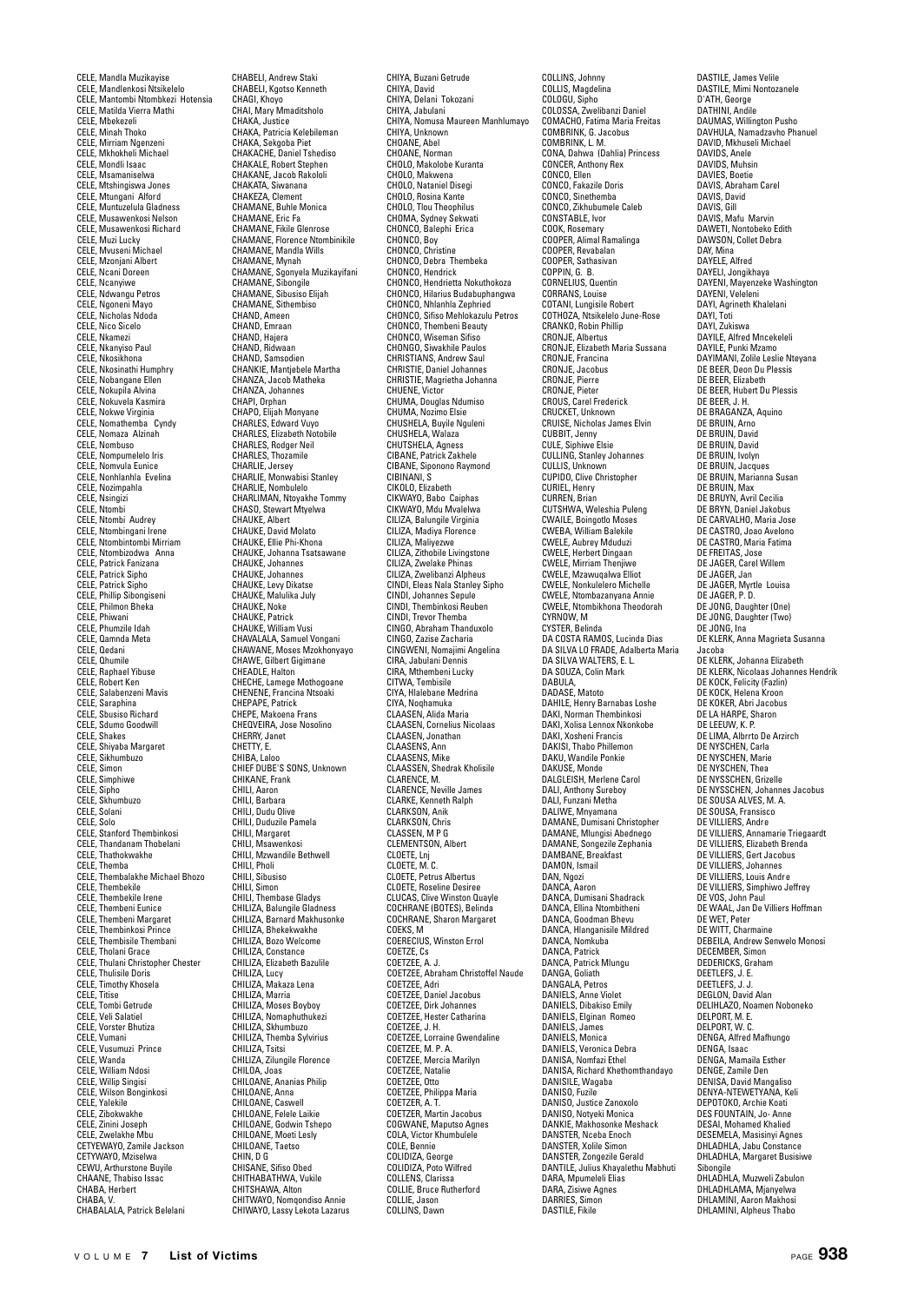DHLAMINI, Bhekumuzi Meshack DHLAMINI, Bonginkosi Aggrippa DHLAMINI, Bonita Helen DHLAMINI, David Sipho DHLAMINI, Irene DHLAMINI, Lenkoe Sydney DHLAMINI, Maria DHLAMINI, Michael Tsepo DHLAMINI, Mphikeleli Elias DHLAMINI, Ntahi Kayser DHLAMINI, Sibusiso DHLAMINI, Solomon Hluwulani DHLAMINI, Thabani Eugene DHLAMINI, Thabiso Joshua DHLAMINI, Themba Edwin DHLAMINI, Walter DHLAMKA, Zondwayo Charlie DHLAMUKA, Getrude Zintombi DHLODHLO, Vusimuzi Godfrey DHLUDHLU, Vusumuzi Ephraim DHLUNGWANE, Thamsanqa Reginald DIAHO, Gideon DIAHO, Masekake Emelia DIAHO, Pontso DIAL, Fuzile DIALE, Makopane Maria DIALE, Nelson Letsau DIALE, Rathotho Isaac DIAMOND, Monwabisi Joseph DIAMOND, Patrick Boykie DIBAKOANE, Enock Chiloane DIBECHO, Kgositsele Phenius DIBELA, Mhlangabezi DIBELA, Nofundile Maria DIBETE, France Leshole DIBETE, Phuti David DIBETSO, Koos Maki DIBOKA, Elisa Mamoferefere DIBONGO, Michael DICK, Siyabonga DICKENSON, Basil DICKENSON, Margie DICKS, Dee Neshia DICKSON, Peter John DIEDERICKS, Anna DIEDRICKS, Gerald DIGABANE, Sydney Mahlabe DIGANE, D.M. DIHEMO, Madipuo Nancy DIHLABI, Paul Dikotsi DIKANA, Nofikile Phuthuma DIKANA, Thembalethu DIKANA, Zameka DIKANI, Fudwana DIKGALE, Max DIKGANG, John Jankula DIKHUTSO, Seuntjie Robert DIKO, Amos Tamsanqa DIKO, Gungi Simon DIKO, Nkosiyabekwa DIKO, Nontsikelelo DIKOLOMELA, Gert Modisoatsile DIKWA, Alfred DILATO, Julia Nombulelo DILATO, Stanford Thembile DILIMA, Mangaliso Johnson DILISA, Mankwenkwe Ben Silabele DILIZA, Ebenezer DIMA, Phumephi DIMBA, Themba Francis DINAT, Mohamed Ismail DINCA, Zizwe DINDIKAZI, Gijima Solomon DINDIKAZI, Zeblon Bablo DINEZO, Babongile Khonzaphi DINGILA, Cyprian Nando DINGILIZWE, Thabo Benjamin DINILE, Gcobani Raymond DINISO, Mandla Welcome DINISO, Oupa DINTWE, Salome DINWA, Nyamaayipheli DINWA, Patience Nomonde DINWA, Qhekwane DINWA, Vuyo Patrick DIOKA, Keodirileng DIPHOKO, Zayedwa DIPICO, Sephiri Ignatius DIPPENAAR, Francois DIRANE, Jacob DIREKO, Lettie Maboleta DISEKO, George DISEKO, Seipati Welheminah DISEMBA, Totyi Sidwell DISWAI, Jim DITHEBE, Jacob DITHEBE, John DITHEJANE, Kelebogile Elizabeth DITHEKO, Daniel Mile DITHIPE, Lucky Jacob DITHIPE, Plaakie William DITSE, Randitshe Shadrack DITSE, Nationsite Stiaurack<br>DITSEGO, Malekutu Johannes DITSELA, Kgabo David DITSHEGO, Frans Morotsi DITSHEGO, Jacob

DITSHEGO, Kgarebyana Sarah DITSHEGO, Khomotso Tebogo DITSHEGO, Kokane Isaac DITSHEGO, Lenaka Phillemon DITSHEGO, Maswiki Thomas DITSHEGO, Ntsara Alex DITSHEGO, Rebecca DITSHEGO, Sirage Johannes DIUTLUILENG, David DJIANE, Melekwa Tom DLADLA NTULI, Phyllis Busisiwe DLADLA, Aaron Sandile DLADLA, Abel DLADLA, Aubrey Fikizolo DLADLA, Babloshe Robert DLADLA, Bhe DLADLA, Bhekise DLADLA, Bhekokwakhe<br>DLADLA, Bhekokwakhe DLADLA, Bonani DLADLA, Cedric Nicholas DLADLA, Christopher Bothi DLADLA, Constance DLADLA, Constance Sindile DLADLA, Deli Nomhlangano DLADLA, Duduzile Grace DLADLA, Dumisa DLADLA, Dumsani DLADLA, Elibodwe Elijah DLADLA, Evans DLADLA, Florah Funani DLADLA, Florence Thandi DLADLA, Fox Mthokozisi DLADLA, Funani DLADLA, Jabulani Derrick DLADLA, Jabulani Derric<br>DLADLA, Jabulani Vivian<br>DLADLA - Joshua Bhekifa DLADLA, Joshua Bhekifa DLADLA, Khanyisile Beauty DLADLA, Khifilina Lisbeth DLADLA, Lawrence Fanizini DLADLA, Li DLADLA, Linda Enock DLADLA, Lota DLADLA, Lucky Tollman DLADLA, Mandla DLADLA, Manqoba DLADLA, Maria DLADLA, Mketezi Richard DLADLA, Molo Bongani DLADLA, Mqothu Muzongekho DLADLA, Mtshingeni DLADLA, Mubi DLADLA, Muzithin DLADLA, Nason DLADLA, Ncengeni Doris DLADLA, Nelisiwe Joyce Cloudia DLADLA, Nkosikhona Thokozani DLADLA, Nlozi George DLADLA, Nokusa Charlotte DLADLA, Nombulelo I. DLADLA, Nomusa Kekelile DLADLA, Ntombenhle Kate DLADLA, Ntombifuthi Princess DLADLA, Osborne Nsundu DLADLA, Patricia Ntombeningi DLADLA, Peter DLADLA, Phillip Mzo DLADLA, Regina DLADLA, Regina Bafunani DLADLA, Scelo Daniel DLADLA, Sibongile DLADLA, Sibongile Bonisile DLADLA, Sibusiso Zamokuhle DLADLA, Sikhumukane Damasius DLADLA, Simon DLADLA, Siphiwe DLADLA, Sipho DLADLA, Sipho DLADLA, Sithembile Elizabeth DLADLA, Sizani Margaret DLADLA, Teressa Mbhalenhle DLADLA, Thandekile Philomaner DLADLA, Thembi DLADLA, Thembinkosi Richard DLADLA, Thirty Mano DLADLA, Thokozani Nicholas DLADLA, Thokozile DLADLA, Velaphi DLADLA, Zabalaza DLADLA, Zakhele Thomas DLALA, Elijah Bonwile DLALA, Mapemba George Skaro DLALA, Melikhaya DLALA, Mzukisi DLALA, Thando DLALI, Masande Emmanuel DLAME, Canan Andeas DLAMINI (DUBE), Mildred Felani DLAMINI (MAJOZI), Philipina Lindman DLAMINI, DLAMINI, Alfred DLAMINI, Alois T. DLAMINI, Amos DLAMINI, Andries B DLAMINI, Angelina DLAMINI, Anthony DLAMINI, Armstrong Sthembiso

DLAMINI, Bafana DLAMINI, Bafana Peter DLAMINI, Bafunani Paula DLAMINI, Baketile Clementina DLAMINI, Bakhiphile DLAMINI, Bangukufa Enoch DLAMINI, Beauty Nelisiwe DLAMINI, Bekeni George DLAMINI, Bekimpi Jananda DLAMINI, Bekumndeni Josiah DLAMINI, Bernard Sipho DLAMINI, Betty Makitizana DLAMINI, Bhekabantu DLAMINI, Bhekani DLAMINI, Bhekayena DLAMINI, Bheki DLAMINI, Bhekindiya DLAMINI, Bhekisisa Wellington DLAMINI, Bhekithemba DLAMINI, Bhekuyise Harry DLAMINI, Blondie Khathazile DLAMINI, Bonan DLAMINI, Bongani DLAMINI, Bongani Thobani Wiseman DLAMINI, Bongani Zamayedwa Walter DLAMINI, Bonginkosi DLAMINI, Boy Mbuyiseni DLAMINI, Busisiwe DLAMINI, Busisiwe Gladness DLAMINI, Cedric Bongani DLAMINI, Charles DLAMINI, Christopher DLAMINI, Crescencia Jabulile DLAMINI, Cyril Nkosinathi DLAMINI, Daisy Ntozakhe DLAMINI, David Vusi DLAMINI, Duvid Vasi DLAMINI, Doctor Wellington DLAMINI, Duduzi Vincent DLAMINI, Duduzile Eunice DLAMINI, Dumazithimba DLAMINI, Dumisani DLAWINI, Dumisani<br>DLAMINI, Dumisani Solomon DLAMINI, Edith Mimi DLAMINI, Edmund Sethusi DLAMINI, Edward DLAMINI, Elijah DLAMINI, Elizabeth DLAMINI, Elizabeth DLAMINI, Ellias Shayinkomo DLAMINI, Emely DLAMINI, Emily DLAMINI, Emmanuel Simphiwe DLAMINI, Enock DLAMINI, Eugene Bonginkosi DLAMINI, Fakazile Cresencia DLAMINI, Fana Bhekani DLAMINI, Felaphi Phillip DLAMINI, Fihlwepi DLAMINI, Fikile Faith Joice DLAMINI, Florence Busis DLAMINI, Florence Mamsile DLAMINI, Gerley Harrie DLAMINI, Gesi DLAMINI, Gideon Fana DLAMINI, Gingi DLAMINI, Gladys Thoko DLAMINI, Grammar Thulisile Ndende DLAMINI, Happy Hlanganisile DLAMINI, Ida (Majakobe) DLAMINI, Innocent Phumla DLAMINI, Isabel Dumisile DLAMINI, Jabu Eunice DLAMINI, Jabulani Alfred DLAMINI, Jacob DLAMINI, Jacob DLAMINI, Jamela DLAMINI, Jerome Maadu DLAMINI, Joseph Zenzile DLAMINI, Julia DLAMINI, Khalelani DLAMINI, Khawulezile Patric DLAMINI, Khemi DLAMINI, Khikhi DLAMINI, Khonani DLAMINI, Khumbulani DLAMINI, Khuzwayo DLAMINI, Layekile Veronica DLAMINI, Leona DLAMINI, Lephi DLAMINI, Lilly Mirriam DLAMINI, Lindela Vitus DLAMINI, Lindiwe DLAMINI, Lindiwe Christinah DLAMINI, Lingekile Sylvina DLAMINI, Lizzie Maria DLAMINI, Lozi Lema DLAMINI, Lucky DLAMINI, Mabaleka DLAMINI, Mabongi DLAMINI, Mabunzi DLAMINI, Madala Wiseman DLAMINI, Madilayi Lina DLAMINI, Magaret DLAMINI, Maggie Phumule DLAMINI, Malandula Pius

DLAMINI, Malu Elsie DLAMINI, Mamo Josephina DLAMINI, Mamoya Maria DLAMINI, Mandla Johannes DLAMINI, Mandlenkosi DLAMINI, Mandlenkosi Michael DLAMINI, Manlakhe Mandelenkosi Winston DLAMINI, Mantombi Gladness DLAMINI, Mantsali Paulina DLAMINI, Margaret DLAMINI, Mathombi DLAMINI, Matshu DLAMINI, Maureen Duduzile DLAMINI, Mawoti DLAMINI, Mbho Johannes DLAMINI, Mbongeleni DLAMINI, Mbongeni Richard DLAMINI, Mduduzi F DLAMINI, Mduduzi Siphiwe DLAMINI, Mfanizane Joseph DLAMINI, Mhlonipheni DLAMINI, Michael DLAMINI, Mjabulelwa DLAMINI, Mkhanyiseli DLAMINI, Mntwana Dolly Emily DEAMINI, MINWONG DONY DLAMINI, Mpiyakhe DLAMINI, Msuthelwa Bernard DLAMINI, Mthetheleli David DLAMINI, Mthukutheli Patrick DLAMINI, Muntu Peter DLAMINI, Musawenkosi Cyprian DLAMINI, Muziwendoda DLAMINI, Muzivendou DLAMINI, Mzumeni DLAMINI, Mzwandile Cleopas DLAMINI, Ndawo DLAMINI, Ndoda Mkholisi DLAMINI, Nhlanhla DLAMINI, Nicholas DLAMINI, Nikwadona Gadalina DLAMINI, Nikwauona daua DLAMINI, Nkinti Richel DLAMINI, Nkosingiphile Phillphina DLAMINI, Nkosinomusa (Nkosinathi) Cyril DLAMINI, Nohlekisa Saraphina DLAMINI, Nokuphiwa Abegail DLAMINI, Nomabeka Medrina DLAMINI, Nombeko Saraphina DLAMINI, Nombulelo Christina DLAMINI, Nomusa DLAMINI, Nomuzinto DLAMINI, Nongilishi DLAMINI, Nonguquko Buselaphi DLAMINI, Nonhlanhla Joyce DLAMINI, Nonhlanhla Maria DLAMINI, Nonhlanhla Mary DLAMINI, Norman DLAMINI, Nozethu DLAMINI, Ntombi Lefina DLAMINI, Ntombiakile Rittah DLAMINI, Ntongas Seraphia DLAMINI, Osborne Mbongeni DLAMINI, Patrick Vusumuzi DLAMINI, Percival Nyanda DLAMINI, Percival Vusumuzi DLAMINI, Perm DLAMINI, Peter France DLAMINI, Peter Nkosinathi DLAMINI, Petros Sibizi DLAMINI, Petrus DLAMINI, Phakama DLAMINI, Phela Catherine DLAMINI, Phika Isaac DLAMINI, Philemon DLAMINI, Philisiwe DLAMINI, Phillis DLAMINI, Phumzile DLAMINI, Phumzile Julia DLAMINI, Precious DLAMINI, Reuben Mthungelwa DLAMINI, Richard Mbongeni DLAMINI, Richard Mpilo DLAMINI, Sala John DLAMINI, Samson DLAMINI, Samuel Ngconeni DLAMINI, Sarah DLAMINI, Sbongiseni Terence DLAMINI, Sbusiso Freedom DLAMINI, Shokwakhe Goodenough DLAMINI, Shonaphi Florence DLAMINI, Sibongile Mary DLAMINI, Sibongiseni Florence DLAMINI, Siboniso DLAMINI, Sibusiso Mbuso DLAMINI, Sidudla Florence DLAMINI, Sifiso DLAMINI, Sikhumbuzo Ceswell DLAMINI, Sikhumbuzo David DLAMINI, Siphamandla Wiseman DLAMINI, Siphiwe DLAMINI, Siphiwe Agrippa DLAMINI, Sipho DLAMINI, Sipho Mzofana

DLAMINI, Situtulwana DLAMINI, Siyabonga Elijah DLAMINI, Skhosana Joseph DLAMINI, Skuta Thuthukani Cosmos DLAMINI, Slungile Malindi DLAMINI, Soyi Irene DLAMINI, Sponono John DLAMINI, Stanford Simon DLAMINI, Sylvia Nomhle DLAMINI, Tahlu Liesbeth DLAMINI, Tembekile Betty DLAMINI, Thabani DLAMINI, Thabisile DLAMINI, Thandayiphi Leonard DLAMINI, Thandekile Doris DLAMINI, Thandekile Goodness DLAMINI, Thandeyakhe Sydney DLAMINI, Themba DLAMINI, Themba Douglas DLAMINI, Themba Kenneth DLAMINI, Themba Zephania DLAMINI, Thembeni Christina DLAMINI, Thembeni Sizakele DLAMINI, Thembinkosi DLAMINI, Thembinkosi Stanley DLAMINI, Thokozani Edmu DLAMINI, Thokozile Zibuyile DLAMINI, Tholakele DLAMINI, Thulani Desmond DLAMINI, Tiny Patricia DLAMINI, Tony Fansy DLAMINI, Tulisizwe DLAMINI, Unknown DLAMINI, Velaphi Lot Mavela DLAMINI, Venancia Ntombencane DLAMINI, Vincent DLAMINI, Vusi Gladman DLAMINI, Walter Thulani DLAMINI, Walter Veti DLAMINI, Wilfred DLAMINI, William Zakhele DLAMINI, Xolani DLAMINI, Yomiti DLAMINI, Zakhele DLAMINI, Zakhele DLAMINI, Zamo Emmanuel DLAMINI, Ziba Anton DLAMINI, Zibonele DLAMINI, Zibonele DLAMINI, Zibonele Peter DLAMINI, Zinti Patrick DLAMINI, Zumekile Ireen DLAMINI, Zweli Enock DLAMINI, Zwelibe DLAMINI, Zwelibi DLAMINI-MAGUBANE, Elizabeth DLAMNI, Themba Francis Resign DLAMUKA, Doli Doris DLAMUKA, Khangisile DLAMUKA, Kwezakhe DLAMUKA, Magenqe DLAMUKA, Mashayina Mini DLAMUKA, Mkuzeni DLAMUKA, Mzovele Hamilton DLAMUKA, Qapheleni Princess DLAMUKA, Shongani Gane DLAMUKA, Songeleni DLAMUKA, Velaphi Phillip DLANGA, Dennis Bantu DLANGAMANDLA, Khanya DLANGAMANDLA, Sipho DLANGISA, Samukelisiwe Cynthia DLANJWA, Albertina Nontsikelelo DLELAPHANTSI, Nomthetho Prudence DLEPHU, Busisiwe Emmah DLEPI, Welcome DLEPU, Joseph DLEPU, Limakatso Elizabeth DLEPU, Nobantu Liza DLEZI, Gonco DLEZI, Mziwabantu DLHAMINI, Bafana DLODLO, Busisiwe DLODLO, Linda DLODLO, Mbongeni Mqavi DLODLO, Theophilus DLOKOLO, Mpompi Melfred DLOMO, Albert DLOMO<sub>Atwell</sub> DLOMO, Bhelinah Manje DLOMO, Bongani Armstrong DLOMO, Dumisani DLOMO, Eunice DLOMO, Gertrude DLOMO, Johannes Mbangomuni DLOMO, Khanyisile Mayvis (Mavis) DLOMO, Kololiyase DLOMO, Mandlenkosi Petrus DLOMO, Mdingiseni DLOMO, Melta Duduzile DLOMO, Mfanafuthi Moses DLOMO, Mkhanyisi Eric DLOMO, Musawenkosi Mlindeni DLOMO, Nkanyiso Ivan DLOMO, Pumuzile Patricia DLOMO, Regina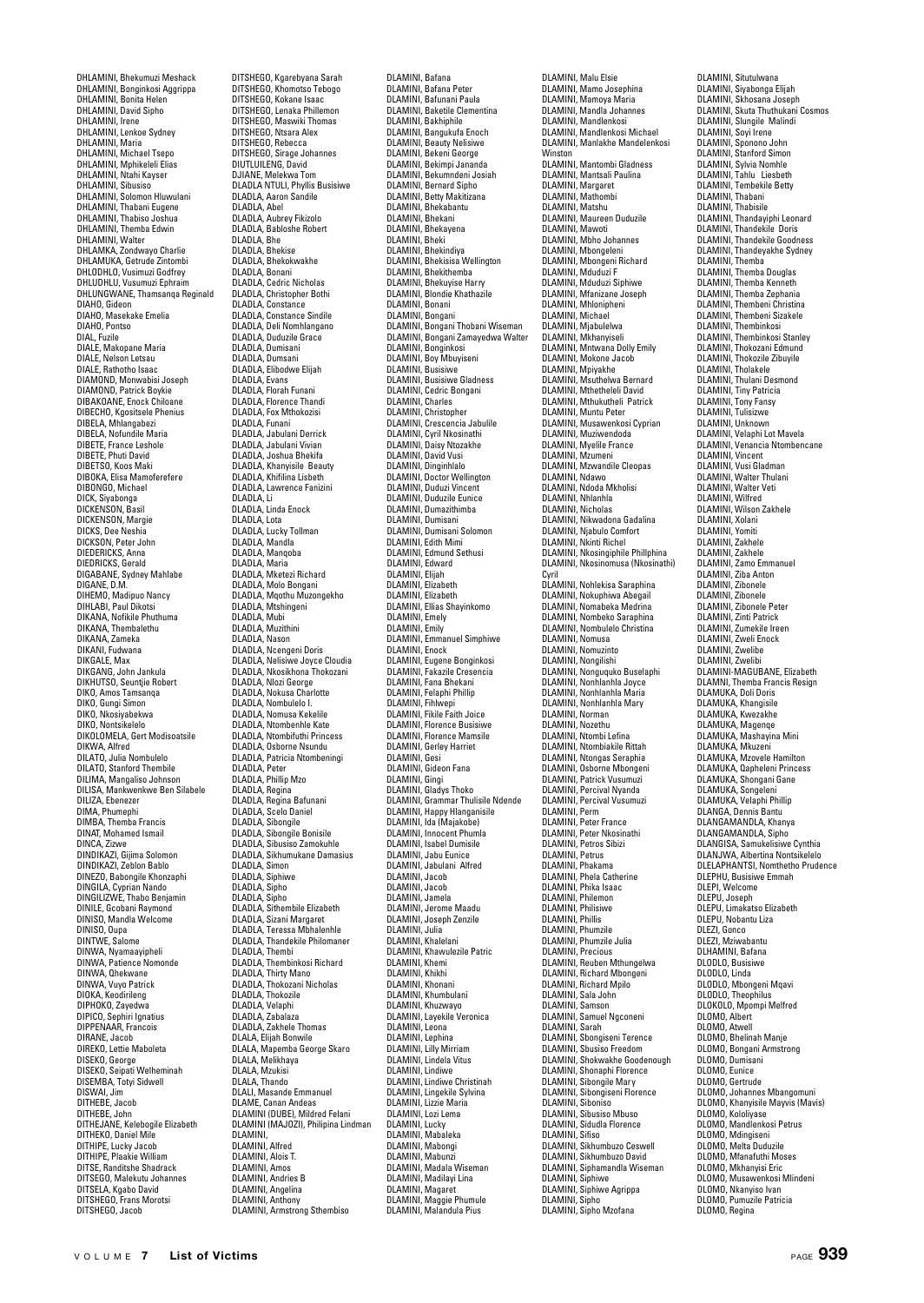DLOMO, Robert Zinsizwa DLOMO, Sicelo DLOMO, Sihle DLOMO, Sylvia Nomathemba DLOMO, Thoko Mabel DLUBOM, Nkebenkebana Wilson DLUDLA, Bongiwe Mavis DLUDLA, Joyce DLUDLA, Lezi Joel DLUDLA, Mantombi DLUDLA, Maurice DLUDLA, Mhlaliseni Gerald DLUDLA, Msawenkosi DLUDLA, Ntombifuthi DLUDLA, Ntombini DLUDLA, Sanele Emmanuel DLUDLA, Thokozani Petros DLUDLU, Elizabeth DLUDLU, Sipho Jeremiah DLULISA, Bazamile Anabel DLULISA, Dilizumbondo Petros Mansuet DLUMBA, Mawonga Simon DLUNGWANE, Anna Mildred DLUNGWANE, Ndleleni Anthony DLUNGWANE, Xolisile Precious DLUNGWANE, Zanele Pretty DOBE, Nomsa Cleopatra DOBRSKI, Janusz DODO, Bernnet Lebalele DODO, Fanekile DODO, Mteteleli Michael DODO, Norman DODO, Nxumalo DODO, Richard "Preacher Man" DODO, Simon Solani DOIDGE, Craig DOKODA, Danisa Michael<br>DOKODA, Danisa Michael<br>DOLANA, Suka DOLANA, Suka DOLO, John Mokgaetsi DOMBI, M DONAGHUE, P DONCABE, Bhekimpi DONCABE, Ellias Omo DONCABE, Thomas Mhlawu Phenduka DONDASHE, Whitey Thozamile Michael DONDI, Thandinkosi Sidwell DONDISA, Maxhalanzima DONGWE, Naledi Eugenia DONLEY, Esther Nene DONYELI, Mongezi DOPHOKO, Joy DOS SANTOS ASSUNCAO, Maria Gloria DOS SANTOS, Debbie DOS SANTOS, Maria Irene Nunes DOUGLAS, Dane Richard DOUGLAS, Njenani DOUSE, Soyisile DOUW-MARTIN, Maria Nozamile DOUZE, Vuyani DOWNING, Errol DOWNING, Vanessa DOYI, Abram Lesley DOYISA, David Vusumuzi DOYISA, Phucuyise DOYISA, Princess Buyisiwe DOYISA, Thoko Patricia DRAMAT, Anwar DRIMMEL, Friedrich DRUMMOND,<br>DU PLESSIS JANSE VAN RENSBURG, Willem DU PLESSIS, E. S. DU PLESSIS, P. C. DU PLESSIS, Pieter DU PLESSIS, Willem Petrus DU PREEZ, Peter William DU PREEZE, C. J. DU TOIT, Afrika Johannes DU TOIT, C. J. DU TOIT, David DU TOIT, E. DUBAZANA, Mduduzi DUBAZANA, Sindisiwe DUBAZANA, Wonderboy Hamilton DUBAZANE, Mandla Ray DUBE ( NHLABATHI), Stanley Lebogang DUBE, Beatrice DUBE, Bekizizwe Robert DUBE, Boneni Grace DUBE, Bonisiwe Dorcas DUBE, Dicky DUBE, Dina Doshana DUBE, Duduzile Lucy DUBE, Ellie Mncofeni DUBE, Emily Fikile DUBE, Emmerald Thanda DUBE, Florence Ntombizonke DUBE, Frank Musa DUBE, George Gladstone Linda DUBE, Gezephi Gladys Mashiyabedla DUBE, Grace DUBE, Herbert Mduduzi DUBE, Hleziphi Sylvia DUBE, Isaac DUBE, Jephanus DUBE, Johanna

DUBE, Johannes DUBE, Johannes Sifiso DUBE, Johannes Zwelinanzi DUBE, Josephine DUBE, Lina Nesta DUBE, Lindisipho Wilberforce DUBE, Lucas Mandla DUBE, Lucy M. DUBE, Mabandla Amos DUBE, Mandla Mkhonyiseni DUBE, Mandlakayise Ahazie DUBE, Mbokode Bhekizwe DUBE, Mgcineni DUBE, Mirriam Khumbuleni DUBE, Mpakanyisa DUBE, Mqashelwa William DUBE, Msizi Herrison DUBE, Msombuluko DUBE, Mtholeni Zeblon DUBE, Mzungezeni DUBE, Natalian Nhlanhla DUBE, Ngakeni DUBE, Ngenzeleni Agnes DUBE, Nkosinathi Christopher DUBE, Nombuso Goodness Nonhlanhla DUBE, Nonkanyiso Jennet DUBE, Ntontoza Elias DUBE, Olpha Ningi DUBE, Pelapi Merry DUBE, Phendu Ann DUBE, Qomeleni Hellen DUBE, Ralph DUBE, Rosalia DUBE, Sipho DUBE, Siphosenkosi Bonginkosi DUBE, Solomon DUBE, Thambolini Elizabeth DUBE, Thembinkosi Dennis DUBE, Theobold Dumisani DUBE, Thulani DUBE, Veronica Kedibone DUBE, Vusumzi Samuel DUBE, Yvonne DUBE, Zeblon Mfana DUBE, Zibokwakhe Frederick DUBENI, Zola Michael DUBON, Isaac DUBU, Sifiso Siphiwe Blessing DUBULEKWELA, Brenda DUCROQ, Rodney Douglas DUDA, Phakamile William DUDA, Zwelakhe Eric DUDU, Howard DUDU, Nester DUDU, Phoswa DUDUKETSANG, Kanetsi DUKE, Mimise DUKU, Kaizer Nimrod DULCHARAN, Kishorelal DULI, Craig DUMA, DUMA, Alexia Ntombazana DUMA, Bafikile DUMA, Bakhaleni Mana DUMA, Bongani DUMA, Bongani Joseph DUMA, Christopher Veli DUMA, Fihlaphi DUMA, Getrude DUMA, Jerome DUMA, Joseph Ndodo DUMA, Kenneth Dumsani DUMA, Lili Gertrude DUMA, Lombo Alson DUMA, Mandlakayise Solomon DUMA, Mantombi Premrose DUMA, Mbalekelwa Richard DUMA, Mduduzi Watson DUMA, Mfaniswa Mangwazini DUMA, Mthokozisi Christopher DUMA, Musa Agrippa DUMA, Nobuhle Sibongile DUMA, Nojise Constance DUMA, Nombe Edelina DUMA, Nonceba Martha DUMA, Ntomi Mavis DUMA, Qondeni DUMA, Qondeni DUMA, Regina Babhekile DUMA, Robert DUMA, Sam DUMA, Shadrack DUMA, Shadrack Thandoxolo Dombo DUMA, Sibongile Promise DUMA, Sikhumbuzo DUMA, Sithembile Elca DUMA, Siyabonga DUMA, Stinki Nobuhle DUMA, Tende DUMA, Thabisile The DUMA, Thembinkosi DUMA, Thobile Braveman DUMA, Thulani DUMA, Thulani Douglas DUMA, Zandile DUMA, Zanele Florinah

DUMA, Zephania Liqi DUMAKHUDE, Sylvesta Themba DUMAKUDE, Kwenza Robert DUMAKUDE, Ntombizini Beauty DUMAKUDE, Tembani Sellina DUMAKUDE, Thandi Venetia DUMAKUDE, Thembekile DUMA-MTOLO, Mkhuthali Buzani DUMANA, Vusumzi DUMANE, Philas DUMELA, Nobantu Elsie DUMELA, Nombulelo Elizabeth DUMEZWENI, Phikiso DUMILE, Zolani DUMISA, Dorothy Nonhlahla DUMISA, Mandla Cedrick DUMISA, Mxolisi Dumisa (Erasmus Thabani) DUNA, Mandile DUNA, Mant DUNGA, Mongezi DUNGWANA, Nomakosazana Joyce DUNJWA, Bonisile DUNJWA, Selby DUNN, Hitler Mzikayifani DUNN, James Mervyn DUVENHAGE Andre DUVENHAGE, Tj DUZANE, Anton Thulani DUZE, Rosevelt Cheritom Vusimuzi DWARA, Sindiswa Lynn DWASHU, Funeka DWASHU, Mandla DWASHU, Nomathamsanqa DWAYISA, Thembinkosi Fanaye DWEBA, Toto Roy DWEBA, Zanele Daphney DYABOOI, Xolile DYABUZA, Vuyani Douglas DYAFTA, Thobile Livingstone DYALVAN, Zonwabele DYANI, Peter DYANTI, Mzwamadoda Tyhali DYANTJIES, Thami Goodenough DYANTYI, Amos Similo DYANTYI, Angelina Ntombizodwa DYANTYI, Basil DYANTYI, Ernest DYANTYI, Fuzile Sidwell DYANTYI, Mongezi Reginald Byte DYANTYI, Mpumelelo Manityi DYANTYI, Nokholekile DYANTYI, Nomkhango Phumza DYANTYI, Sandile DYANTYI, Sonwabile DYANTYI, Thanduxolo Lawrence DYANTYI, Toto DYANTYI, Wandile Leonard DYANTYI, Winnie DYANTYI, Zenzile Ephrite DYARVANE, Sonwabiso Lintor DYASI, Ceswel DYASI, Cynthia Ncikazi DYASI, Goodman Mzolisi DYASI, Lungisile Qheyana DYASI, Nonkawulelo Albertinah DYASI, William Khotso DYASI, Xolani Patrick DYASOPHU, Luthando Nicholas DYASOPHU, Madodana DYODA, Temba DYOMFANA, Andile Addison DYONASE, Miemie Nomfusi Gratitude DYONASE, Mzukisi Maxwell DYONASHE, Vuyane DYONASI, Mpungutyane Wilberforce DYOSI, Masixole DYOSI, Nonceba DYOSI, Nontsapo Alice DYWASHU, Tembilizwe DYWILI, Bonisile DYWILI, Headman DYWILI, Mzwandile Joseph Mpush DZANIBE, Ntombivelile Princess DZUDZUDZU, Zongezile Milford EABY, Dennis EBRAHIM, Ebrahim Ismail ECKSTEIN, Heidi EDDY, Gordon William EDELSTEIN, Melville Leornard EDGAR, C EDWARDS, Amanda EDWARDS, Johanna Catharina Aletta EK, C. E. ELESE, Depoutch ELESE, Joyce-Ndinisa ELESE, Tinie ELLIAS, Sophie ELLIS, Michael ELS, Nicholas Johannes ENGELBRECHT, Johannes Petrus George ENGLISH, K ENKELA, Qoltle Ben Kadafie ERASMUS, B ERASMUS, J. J.

ERASMUS, Martha Johanna Magdalena ERASMUS, Niklaus ERASMUS, Stephen Mthuthuzeli ERNEST, Suzan ERNST, Frederick William ESSACK, Riedewaan ETHELL, Michael Richard ETSEBETH, Stefanus Filippus EVANS, Gavin F, Mncedisi Bavuma FAAS, Adri FABA, July Soul FADANA, Buzile FAFUDI, Rosy Matshidiso FAHRENFORT, Craig FAHRENFORT, Grant FAKAZI, David Bano Bekithemba FAKAZI, Harrison Thobani FAKAZI, Nkosiyapha Selnick FAKAZI, Rosemary Nonhlanhla FAKO, Klenkie FAKO, Nonhlanhla Elsie FAKU, Amos Themba FAKU, Matthews Lindile FAKU, Mayford Wele FAKU, Mhlabuvukile FAKU, Phumelele Michael FAKU, Quenert Kosie FAKU, Sisa FAKU, Thembinkosi Amos FAKU, Wilson FAKU, Zola<br>FAKU, Zola FAKUDE, Amos FAKUDE, Banengiwe Anna FAKUDE, Belina Sibongile FAKUDE, Bongani Wonderboy FAKUDE, Duma FAKUDE, Fanyana Gordon FAKUDE, Fanyane Andries FAKUDE, Rodney Rhodah EAKUDE, Sibusien FAKUDE, Wonderboy FALAKHE, Nontshiki FALAKHE, Portia FALAKHE, Thumeka FALENI, Nho FALI, Jerry Moholo FALI, Zamuxolo FALTEIN, Andile FALTEIN, Lizwi Voice FAMA, Mkululi FANA, Bangizwe Maydon FANAYO, Monwabisi Reginald FANEPHU, Jackson Nowathu FANI, Gloria Thoko FANI, Mlandelwa FANI, Mphati Douglas FANI, Nqeke Moses FANTE, Mathew FANTE, Phyllis Nontutuzelo FANTI, Mzwandile Wilson FANYANE, Mokganyeng Zebulon FARISANI, Tshenuwani Simon FATHA, Nikele FATMAN, FATMAN, Eric Mxolisi FATYELA, Fuzile FATYELA, Richard Masinda FAZZIE, Mzwanele FEBANA, Cikizwa Ntsiki Gladys FENI, Andile Elvis FENI, Angelina Zanyiwe FENI, Anna Mingi FENI, Mbophele Petrus FENI, Patrick FEREIRA, Henry Shaun FERGUSON, Andrew Henry Douglas FERHELST, Muhammad Farid FERREIRA (NEE VENTER), Matilda Eleonare FERREIRA, Gezine FERREIRA, Jappie FERREIRA, R FERREIRE, Johannes Petrus FERUS, John Marinus FESI, Mzukisi Johannes FESTER, Gertrude Magdalene Nethania FESTILE, Nombulelo Joyce FICK, Colleen Esther FICK, Shantel FIDLER, Jeanne Judith FIDLER, Walter FIKANI, Lungile FILANE, Joyce Maesha FILIZWE, Lulamile Nqayi FINCA, Xolile Remington FINGER, Mathews Moeketsi FINI, Dingaan FINI, Phumzile FINIZA, Ndileka Ivy FINIZA, Pumzile Wilson FINTI, Funekile Samuel FINYE, Lukhanyiso FIRST, Ruth FISANT, Cecilia Nonceba

FISANT, Nontsikelelo Chrissie FISCHER, Bram FISHA, Phuti Phineas FISHER, Jacobus Raymond FISHER, John FISHER, Louis Burtrem FISHER, Segegenyane Daniel FITOLI, Banana FIVANA, Griffiths FLANAGAN, Bridget FLATELA, Nombi Ethel FLEMMER, Charles FLEPU, Ntsikelelo Dugmore FLETCHER, David Landon FLOYD, Liz FOBE, Sobantu Munich FODO, Sthembele FOKHWEBE, Amos Mxolisi FOKOTI, Nombulelo Eunice FOLEY, Phumelele Duncan FOLOSI, Annah FOLOTSI, Elizabeth Maserame FOLOTSI, Solomon Santi Henry FONK, Thelma Nonzaliseko FORBES, Ashley FOROSI, Nomvuyiseko FORTEWU, Henry FORTUIN, Bernard Gordon FOSTER, Anne FOUCHE, Justin Julian FOUR UNKNOWN YOUTHS, FOURIE, D. C. FOURIE, J. FOURIE, Leonie FOURIE, Lindy-Anne FOURIE, Mark Dirk FOURIE, Nicolas Cornelius FOURIE, Petrus Johannes FOURIE, R. C. FOURIE, Roelof Johannes J. FOURIE, Unknown FOURIE, Wynand FRAIR, L FRANCE, Thamsanqa Anderson FRANCESCATO, Giovanni FRANCIS, Marie FRANKE, P. FRANS, Maigobe Jackson FRANSCH, Anton FRANZSEN, Andrew Lategan FREDDIE, Annah FREDERICKS, Hendrik FREYSEN, C. A. R. FRIDIE, Abdul Karriem FRIEDMAN, Max FROEHLICK, Jan FRONEMAN, Willem Stephanus FULA, Sam Thamsanqa FULANI, Aubrey Jacob FULANI, Nokuzola Carol-Anne FULANI, Rena Ntombexolo FULANI, Vuyani Wessley FUMBA, Stanley Mbuzeli FUMBA, Zwelibangile Jacob FUMBATA, Fezile Marontjie FUNANI, Mthuthuzele Michael FUNANI, Mzingiso FUNANI, Nokulunga FUNANI, Oupa Mathew FUNDA, Simon Ndindi FUNDE, Boy Zama Lennox FUNQU, Bambaliphi FUNQU, Cebisa/Singe FUNZI, Phindiwe Regina FURGESON, James FUSAZA, Tolo Thobile FUTSHANE, Lulama FUTYANA, Phumzile William FUTYANA, Phuthumile Wellington FYNN, Arlene Theresa GAANAKGOMO, John Modisaemang GAANAKGOMO, Ninife Jonas GAAREKWE, Matlakala Aletta GABA, Lazarus GABA, Morris GABA, Siyakana GABELA, Aaron GABELA, Betty GABELA, Fana GABELA, Gula Joseph GABELA, Jameson GABELA, Jethro Bonginkosi GABELA, Khona GABELA, Lindiwe GABELA, Martina Thulisiwe GABELA, Mooi GABELA, Nokwazi GABELA, Nompilo GABELA, Nozipho Daphney GABELA, Sibonelo Cyril GABELA, Sipho Edwin GABELA, Skhumbuzo GABELA, Thandekile Emgard GABELA, Zanele Doris GABELA, Zebron

GABELA, Zinhle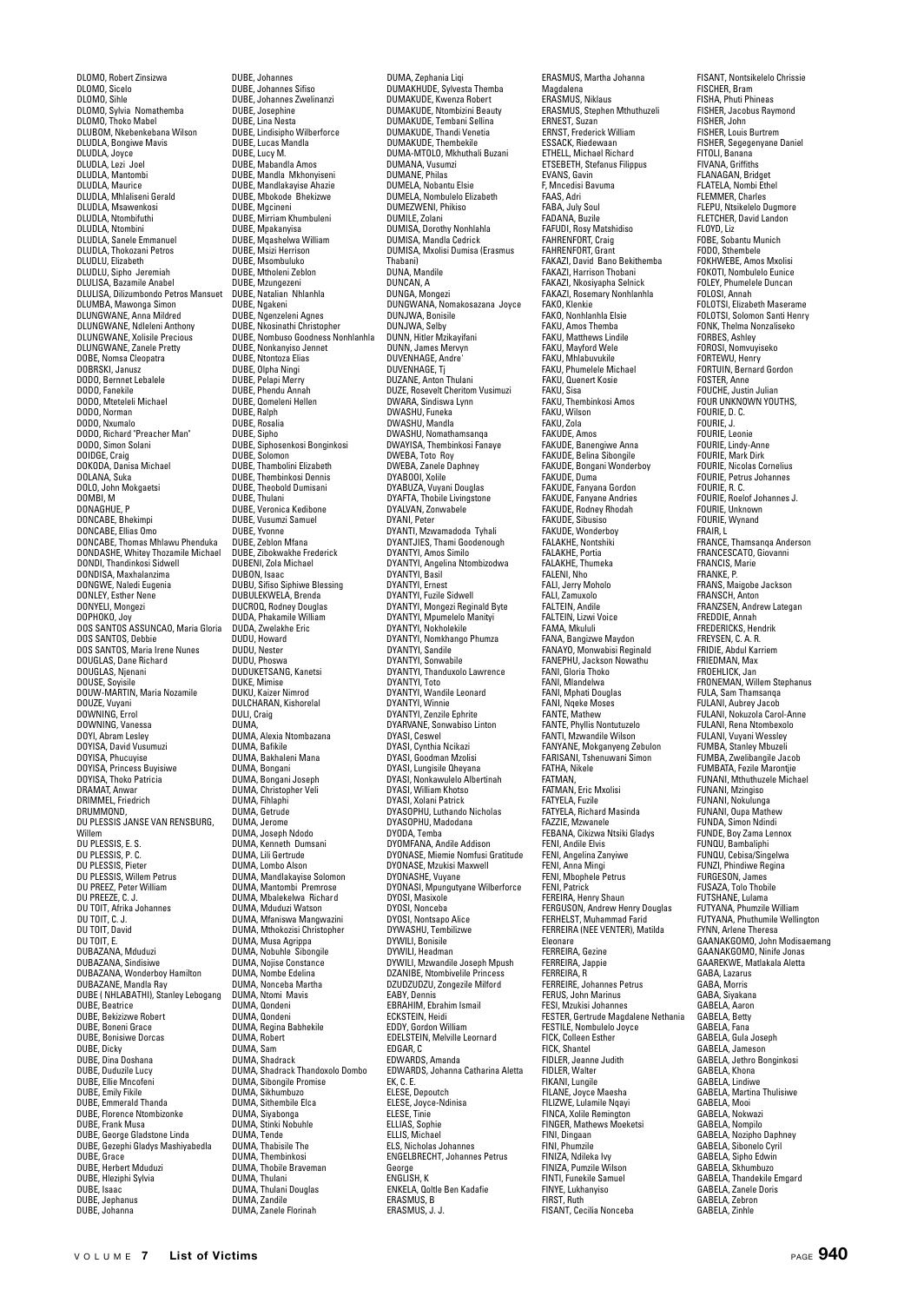GABO, Brenda GABOUTLOELOE, Keresepe Patrick GABUZA, Abednigo GABUZA, Michael Nkosana GABUZA, Moses GADEBE, Malose William GADUKA, Boeang Palmer GAENAKGANG, Taeco Elias GAGA, Headman Mbuso GAGANE, Daniel Rubby Motseothato GAGILE, Lahliwe GAIKA, Eurice Nomalungelo GALANE, John Kontso GALAWE, Letshego Patrick GALAWENI, John Matatana GALAWENI, Notayini Nomangesi GALEBOE, Taule Moreo GALELOC, radic MC GALELA, Himilton Piyose GALELA, Lendiso Richard Ndumo GALELA, Zuko GALENG, Goatlhotsemang Hoffman GALI, Nondim GALLANT, Reuben Selebogo GAMA, Kenneth Sibusiso GAMA, Mondli Rudolph GAMA, Mtetonzima Alfred GAMA, Nelson Ntethe GAMA, Nkosinathi GAMA, Nomvula Zonke GAMA, Thamsanqa GAMA, Thandele Joshua GAMBUSHE, Duncan Sbongiseni GAMBUSHE, Ntombilezi G. GAMEDE, Beauty Delisile<br>GAMEDE, Beauty Delisile GAMEDE, Fana Richard GAMEDE, Isaac Mzikayifani GAMEDE, Nompumelelo GAMEDE, Thembinkosi Tetete GAMPI, Maxanjana John GAMTELA, Nomabulu Princess GAMZANA, Qhama GAMZANA, Sylvia Nolundi GAMZANA, Zongezile John GANCA, Siganda Lawrence GANDA, Shadrack GANGALA, Diliza GANGATHELA, Bhalisile Welcome GANGATHELE, Daniel GANGCA, Monde Heston GANGQA, Nomutile Virginia GANGQA, Patrick Sikhumbuzo GANJANA, Solomon Ntobeko Koko GANNIN,<br>GANTA, Mutana GANTA, Vuyiswa Ann GANTOLO, Malungisa Big-Boy GANYA, Dlevalile John GANYA, Siyolo Sisa Lungelo GAOBUSE, Olebogeng Samuel GARNET-BENNET, GASA, Beatrice GASA, Bonowakhe Willam GASA, Dabukeleni Arosia GASA, Daniel Mfanafuthi GASA, David Siponono GASA, Emmanuel Bongani GASA, Goodness Delile GASA, Gotiza Annastasia GASA, Mabhinini Mabbie GASA, Mduduzi Christopher GASA, Mzini Elliot GASA, Ngidleni GASA, Phillip Muzikayise GASA, Phumezweni Christoph GASA, Sweetness Mana GASA, Thembinkosi Jonathan GASEALAHWE, Lentikile Joseph GASEBUE, Monamodi Sylvester GASEKOMA, Orateng GASELA, Legina GASELA, Ntombizanele GASELA, Phoyisa GASELA, Thamsanqa Francis GATITE, John Weli GAVU, Gugulethu Mzwabantu GAVU, Mavis Busisiwe GAWU, Bannie Anton GAWULA, Buyisile GAYI, Eric Zimasile GAYI, Vuyo Newell GAZU, Gugu Clarice GAZU, Jacob Themba GAZU, Silomo Shadrack GAZULA, Nanabezi GCABA, Andreas Bhekani GCABA, Delani Richard GCABA, Gladys Tholakele GCABA, Josephina Mamo GCABA, Qalokwakhe Simon GCABA, Zakhele GCABA, Zakhele Jerome GCABA, Zeblon Veni GCABA, Zibuyile Busisiwe GCABASHE, Bheki GCABASHE, Mpoloza

GCABASHE, Nokwazi Rose GCABASHE, Petros Vusumuzi GCABASHE, Sizwe Reginald GCADO, Samson Sifo GCAGCISO, Thobeka Deborah GCALEKA, Lizwi Stanley GCANGA, Nosipho GCANGA, Solani GCAYIYA, Mpendalelwa GCINA, Cikizwa Ivy GCINA, Sibiya GCINISA, Richard GCOLOTELA, Gcinikhaya Samson GCOTYANA, Sakhumzi GCUMISA, Khethiwe Annatoria GCUMISA, Mandlakayise GCUMISA, Zipathe GCWENSA, Alzinah Sizo GCWENSA, Hloniphile Ignatia GEBASHE, Vusi Emmanuel GEBE, Nobamba GECWA, Nozisa Florence GEGE, Zukiswa Cynthia **GEHLING, Sydney** GELDENHUYS, Abram Harry GELDENHUYS, Marina Loui GEMA, Mayvis Sibongile GENTE, Sandra Glyn GENU, Benjamin Bafana GEOFFREYS, Timothy Colin GEORGE, Andile Gideon GEORGE, Bangani Godfrey GEORGE, Glastone Andile GEORGE, Nontozakhe May GEORGE, Samson Xolisani GEORGE, Shadrack GEORGE, Thembelakhe GEORGE, Thozamile GERRARD, Marchelle GERTSE, Jan. GETYESIE, David Dayi GETYESIE, Livuyo GETYEZA, Mncanyalwa Ernest GEYSER, John GEZA, Lucky Mishack GHOSA, Desiree Veronica GIANINI, GIBBINGS, Kevin Noil GIBBINGS, Kevin Non GIBE, Mongezi Mosset GIDDY, B GIDIMANA, Fonjana GIE, Janet GIGABA, Ambrose Thulani GIGABA, John GIGABA, Kholekile GIGABA, Lungu Dominick GIGI, Ntomontomo GIJA, Vuyisile Victor GIJIMA, Mnyamezeli GILAU, Gert Cornelius Johannes GILBERT, George Oupa GINA, Bernard GINA, Cebile GINA, Ethel Fikile GINA, Fikile GINA, John GINA, Johnson Myengeni GINA, Mbengeza GININDA, Zodwa GINYA, Tebogo Aaron GIOSE, Gerald Herman GIQI, Simon GISHI, Elsie Liziwe GISHI, Jackson GIWALA, Theni Louis GIWU, Jostinah GIWU, Nomvuzo Grace GIYO, Sibidiyela GLABA, Nomusa Badingile GOBA, Bongani Selby GOBA, John GOBA, Mzwamandla GOBA, Zwilinye GOBINGCA, Nonyaniso Trusma GOBINGCA, Prince Nkosekhaya GOBIZEMBE, Albertina Nombuyiselo Pamini GOBIZEMBE, David Mzwandile GOBODO, Gordon GODANA, Mzingaye Joseph GODDA, Rose GODLIMPI, Robert GODOLA, Maqaqa Samson GODOLA, Xolile Simon Magaqa GODOLOZI, Qaqawuli GOGA, Temba GOGE, Tiko Juditha GOGO, Bongokwakhe Moses GOGO, Robert Ntesang GOGO, Saraphina GOGOLA, Sipo Michael GOGWANA, Thozamile Tony GOITSIMANG, Patrick Olebile GOJE, Johannes Matshediso GOLA, Thobani

GOLA, Tyhileka Evelyn GOLACH, Max GOLD, Mckenna GOLDBERG, E. B. GOLIATH, Patricia Phyllis GOLIATH, Shadrack Mzimkhulu GOLIATH, Victor GOLSCHALK, M. B. E. GOM, Mawonga Theodore GOMANI, Dorothy Nosisi GOMBA, Headman Mthuthuzeli GOMBA, Mninawa Richard GOMBA, Wellington GOMES, C. M. GOMFA, Agha Ernest GONGO, Sylvia Nocawe GONGQOBA, Fezile Alfred GONGWANE, Ntombizanele Mavis GONGXEKA, Sydney Zwelakhe GONIWE, Danile Thomas GONIWE, Fumanekile GONIWE, Mabotshelelo Paul GONIWE, Matthew GONTSHI, Nkosinathi Alfred GONYA, Jongile Welcome GOOSEN, M.C. GOOSEN, Noelene GOOVADIA,<br>GOOVADIA,<br>GOPANE Caroline GOPANE, Caroline GOQO, Sifiso GOQO, Thulani Percy GOQO, Vuyisile Michael GORDHAN, Pravin Jamnadas GORDON, Denise GORDON, Peter Dennis Anthony GOREWANG, Isaac Mawele GOSENYEGANG, Joseph Thusitse GOTYANA, Maratjie Thobile GOUWS, Elize GOUWS, M. M. GOUWS, Mbombo William GOUWS, Tarina GOVANA, Wellington Mongezi GOVENDER, Peter Ramakrishna GOWANE, Nomachule Albertina GQABI, Joe GQABI, Nomathamsanqa Princess GQADU, Siphiyo Johannes GQAGQA, Nobakabona Ester GQAYI, Zolile GQINEBE, Oupa John GQIRANA(NANZE), Nomasomi GQIRANA, Mongameli GQOBANA, Wani Leon GQOBHA, Zoleka Veronica GQODI, Noxolo Lovedelia GQOLA, Frederick Bafana Makara GOOLODASHE, Thobile Cecil GQOLOZA, Mlindeli GQOZO, Micheal GQUBELA, Velile Henry GQUBULE, Fundile Lawrence GQWABAZA, Lima Edwin GQWETANI, Gemjikile GQWETHA, Mzamo GQWETHA, Sabelo (Phama) GRADWELL, Andrew Desmond GRANT, D.J. GRANT, Esther Esi GRANT, John Walter GRAY, Beverley GRAY, R. J. GREAVE, Khanyile Catherine GREEF, Stefanie GREEN, Erica GREGORY, Chaucer Mphiwa GREY, Fudusile Ntlekevana GRIESEL, Grant GRIFFIN, Elsie Sophia GRIFFITHS, Thatela Benedict GROBBELAAR, A. C. GROBBELAAR, Alwyn F GROBLER, Hilda GROENEWALD, Coenraad Johannes GROENEWALD, Fanie GROENEWALD, Johanna Marie GROENEWALD, Jonathan William GROENWALD, GRONDO, Ndoda GROOTBOOM, Mxolisi Sydney GROOTBOOM, Mzukisi James GROOTBOOM, Norman Mabhaso GROOTBOOM, Richard Themba GROOTBOOM, Rosanne GROOTBOOM, Steven Bongani GROOTBOOM, Thamsanqa Arthur GUBHELA, Bafikile Beauty GUDASI, Siphosenkosi GUDLE, Sishiqi Miles GUGA, Buyisile GULE, Bonginkosi GULE, Irene Madomizana GULE, Isaac Maqillendoda GULE, Joseph GULE, Nkosinathi Emmanuel GULE, Petros Mafika

GULUBELA, Thembikhaya GULWA, Phakamisa Clearance Castor GUMA, Mduduzi GUMBI, Anna GUMBI, Doreen Sarah GUMBI, Douglas Vusumuzi GUMBI, Gezephi GUMBI, Josephine GUMBI, Khalelani Doris GUMBI, Munto Herbert GUMBI, Nkululeko Rodderick Zi GUMBI, Nokwazi Freida GUMBI, Nomacala Rosy GUMBI, Ntombizethu Verah GUMBI, Peterson Maviyo GUMBI, Phumlani Brian GUMBI, Sibongile Anna GUMBI, Thomas GUMBI, Vumani GUMBI, Zibuse Jeffrey GUMBI, Zidumokazipheli Sibusiso GUMEDE, Aaron Darcas GUMEDE, Abraham Themba GUMEDE, Agrineth Gugu GUMEDE, Alfred Dumile GUMEDE, Alvina GUMEDE, Anthony George GUMEDE, Aron GUMEDE, Babongile Ngunda GUMEDE, Bafana GUMEDE, Bafana Albert GUMEDE, Beauty Jabu GUMEDE, Bhabha Dennis GUMEDE, Bhekani Simon GUMEDE, Bhekekile Catherine GUMEDE, Bhekifa GUMEDE, Bhekisisa Christopher GUMEDE, Bhekitshe GUMEDE, Bhekizenzo GUMEDE, Bongani Collen GUMEDE, Bongani Sifikiso GUMEDE, Cyril Thandumusa GUMEDE, David Fixon GUMEDE, Dinah Thusi GUMEDE, Dinwabembona Mnyakamelwa GUMEDE, Doris GUMEDE, Dubha GUMEDE, Dumisani Hamilton GUMEDE, Eric GUMEDE, Gcina Shepherd GUMEDE, Gertrude GUMEDE, Gleynroux GUMEDE, Goodnes Duduzile GUMEDE, Herbert Bheki GUMEDE, Hlebani Thembisile GUMEDE, Hlengiwe Bawi GUMEDE, Hlengiwe Cihi GUMEDE, Irene Thandi GUMEDE, James GUMEDE, Jane GUMEDE, Jeanette GUMEDE, Jeffrey Sipho GUMEDE, Jimson Mfukeni GUMEDE, Joseph Khetheyakhe GUMEDE, Joyce Jabu GUMEDE, Justice Mandla GUMEDE, Ketiwe GUMEDE, Khanyisile Beatrice GUMEDE, Khulekani Cyril GUMEDE, Khuphukile Florence GUMEDE, Kofi Samuel GUMEDE, Leah GUMEDE, Leonard Thulasizwe GUMEDE, Livingstone Ntsikelelo GUMEDE, Malusi GUMEDE, Mandlakayise Joe GUMEDE, Mandlenkosi GUMEDE, Mangalisile GUMEDE, Manozi Bukisiwe GUMEDE, Maqhawe Gordon GUMEDE, Mbango James GUMEDE, Mbongani Vincent GUMEDE, Mbongen GUMEDE, Mbongeni GUMEDE, Mdotise Minah GUMEDE, Mduduzi Eric GUMEDE, Melta GUMEDE, Melusi Cyril GUMEDE, Meshack Nhlanhla GUMEDE, Mhlushwa GUMEDE, Michael GUMEDE, Michael GUMEDE, Mkhuzeni John GUMEDE, Mnaobi GUMEDE, Mntukathenjwa Dennis GUMEDE, Moses GUMEDE, Moses Muzi GUMEDE, Mphahleni Elphas GUMEDE, Mphakanyiswa Osiah GUMEDE, Mpisi GUMEDE, Mthembeni Bhekukwenza GUMEDE, Mthobisi GUMEDE, Mtokozo Bhekitshe GUMEDE, Mtsheka John GUMEDE, Muzikayise Simon

GUMEDE, Mzonjani Michael GUMEDE, Mzweleni GUMEDE, Nelisile Victoria GUMEDE, Nellie GUMEDE, Ngiyaisa GUMEDE, Ngonyama GUMEDE, Nkosinathi GUMEDE, Nokuthula GUMEDE, Nokuthula GUMEDE, Ntokozo Nocholas Thembinkosi GUMEDE, Ntombizethu GUMEDE, Ntombizodwa Eunice GUMEDE, Nyanisile Norah GUMEDE, Phikiwe GUMEDE, Pho GUMEDE, Pholi Gladness GUMEDE, Priscilla Bizer GUMEDE, Pumepi GUMEDE, Qalangani Vitalis GUMEDE, Rachel GUMEDE, Rebecca GUMEDE, Reggie GUMEDE, Richard Siyenyuka GUMEDE, Shusiso GUMEDE, Senzo Armstrong GUMEDE, Sibongile Happiness GUMEDE, Sibusiso GUMEDE, Sidudla Patricia GUMEDE, Sindisiwe Gumede GUMEDE, Sinho GUMEDE, Sipho GUMEDE, Siyanda David GUMEDE, Sunboy GUMEDE, Sunrise Ntombizethu GUMEDE, Thabani GUMEDE, Thabile GUMEDE, Thali Bonisiwe GUMEDE, Thami Ronald GUMEDE, Thembi Catherine GUMEDE, Thembi Linah GUMEDE, Thembi Qapheleni GUMEDE, Thokozani Penelope GUMEDE, Tholakele Celiwe GUMEDE, Tholakele Thulisiwee GUMEDE, Thuleleni Mandulu GUMEDE, Thulisile GUMEDE, Vela Cecil GUMEDE, Vusumuzi Ernest GUMEDE, Xolani Thokozani GUMEDE, Zakhele Wiseman GUMEDE, Zanele Zamanguni GUMEDE, Zisiwe Virginia GUMENGE, Welile Wellington GUMEQE, Nomthandazo N GUNGQISA, Henjisi GUNGUBELE, Nomalungelo GUNGULUZA, Hendisini Anderson GUNN, Haroon GUNN, Shirley Renee GUNUZA, Amos GUSH, Thembelihle Arnold GUSHA, Ella Ntombekhaya GUSHA, Siyabulela GUYA, Mxolisi Timothy GUZANA, Moses Phakamile GUZANA, Onward GWABE, Mantanbama Sibongile GWABENG, Amos Msutu GWACELA, Priscilla GWACELA, Sipho Johannes GWADELA, Zibele GWADELA, Zingisile GWAJUZA, Busani Collin GWAJUZA, Doris Agnes GWAJUZA, Elizabeth Norah GWAJUZA, Emmanuel Bongumusa GWAJUZA, Hlengiwe GWAJUZA, June-Rose Thembisile GWAJUZA, Neli GWAJUZA, Zinhle GWALA, Advice GWALA, Babanje Phillimon GWALA, Bahlamgamisile GWALA, Bhekisigcino Patrick GWALA, Bhekithemba GWALA, Bhekizazi Alpheas GWALA, Bongakuphi Hamilton GWALA, Bonisile Doris GWALA, Dan GWALA, Elias Gubane GWALA, Elizabeth Ntongolozi GWALA, Henry Mduduzi GWALA, Henry Mduduzi GWALA, Jabulani GWALA, Josephina GWALA, Khathazile GWALA, Linah Mano GWALA, Magaret GWALA, Mana Constance GWALA, Mandlakayise Sixtus GWALA, Manqukela GWALA, Mhlekhona GWALA, Micheal GWALA, Mkhalelwa France

GWALA, Mnyamana Blackie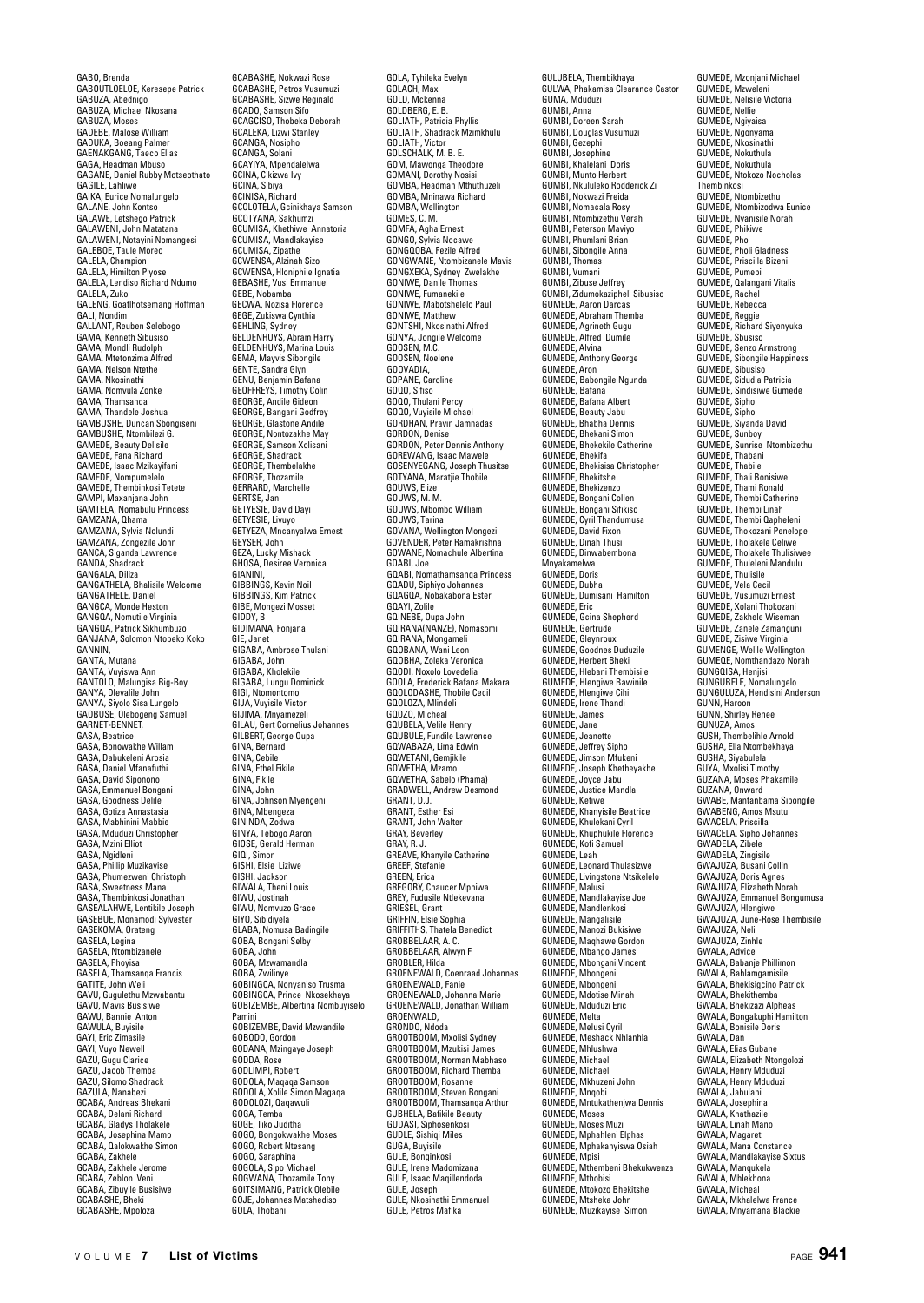GWALA, Moses GWALA, Musawenkosi Silence GWALA, Ngikholiwe Elizabeth GWALA, Nkosinathi David GWALA, Nkosinathi Emmanuel GWALA, Nomathenisi Dudweyini GWALA, Petrus GWALA, Sarah GWALA, Siphiwe Phillip GWALA, Sipho GWALA, Sizwe Moses GWALA, Sulani GWALA, Thembekile Sophia GWALA, Thulani GWALA, Vusi Joseph GWALA, Wellton GWALA, Zakhiwo Ngabuzi GWALA, Zikhali GWALA, Zintembi GWALA, Zwelibi Alson GWAMANDA, Esther GWAMANDA, Khonzokwakhe David GWAMANDA, Lucky Jabulani GWAMANDA, Nokuzaba Tryphina GWAMANDA, Selby Bonga GWAMBI, Robert Langalakhe GWANDI, HODCH COL GWAQU, Zolile Alfred GWAXULA, Simon Fezekile GWAYI, Adolphus GWAYI, Jonas Masoyini GWAH, Gonda Wassey GWAYI, Zwelenkosi Baba GWAZA, Lindiwe Nesta GWEBILE, Noreyi Evelyn GWEBU, Vanrooyen Wilson GWENTSHE, Alcott Skwenene GWENTSHE, Mzwandile GWESHA, Wellington Mpuntsu GWICANA, Vukile GWIJA, Petros Kimbali GWILISO, Themba Gerrad GWILIZA, Isaac GWILIZA, Mawethu GWINTSA, Felicia Vuyiswa GXABALASHE, Nandipha GXABU, Clement Khehlana GXASHI, Normaliwa Victoria GXEKWA, Ntombomzi Nopinki GXEKWA, Sicelo Aron GXEYANE, Goodboy Kenneth GXIDI, Patricia Phumla GXOLI, Nonkoliseko GXOTHANI, July Potongwana GXOWA, Thandolwethu Morris GXOYIYA, Sindiswa Maria Maxhamela GXUBANI, Jabulani Wilfred HAAI, Lerato Virginia HAAS, Tembile Wilmot HABANA, Sandile Dennis Shabi HABIYA, Nokuthula Hazel HABIYA, Ntombiyenkosi Thandiwe HADABE, Bhekithemba Pieterson HADERE, Alias HADEBE, Anthony HADEBE, Bekwenze Absolom HADEBE, Bettina HADEBE, Dumisane HADEBE, Elias HADEBE, Eugene Mlungisi HADEBE, Fanny Richard HADEBE, Hamilton HADEBE, Jabulani Mpikayipheli HADEBE, Jabulile Elizabeth HADEBE, Joyce Bongumusa HADEBE, Khalelwa Jeza HADEBE, Khulekani HADEBE, Lancelot Mfanafuthi HADEBE, Makhosi Priscilla HADEBE, Mandlakayise Meshack HADEBE, Melisiwe Eunice HADEBE, Mirriam HADEBE, Mongezi HADEBE, Moses HADEBE, Mqanjelwa Paulos HADEBE, Musawenkosi Pipi HADEBE, Mzwandile HADEBE, Nomfundo HADEBE, Nomusa Mso HADEBE, Nozipho Cynthia Mbabe HADEBE, Ntokozo Jacky HADEBE, Ntombenhle Veronika HADEBE, Patricia Nontuthuzelo HADEBE, Phillip HADEBE, Phindile HADEBE, Promise Philisiwe HADEBE, Prudence HADEBE, Qinesela Addison HADEBE, Reginald Behumuzi HADEBE, Richard HADEBE, Sandile HADERE, Shueiso HADEBE, Shiyinduku Elias HADEBE, Sibongiseni Cyprian HADEBE, Siphiwe Alson HADEBE, Siyabonga

HADEBE, Stencellous HADEBE, Thandokuhle Cyril HADEBE, Thembinkosi HADEBE, Thula Felix HADEBE, Thulisile HADEBE, Zamani HADEBE, Zwi Boy HAFFEJEE, Hoosen Mia HAFFEJEE, Mohamed Saed Hassiam HAGERTY, Roger Christian HAJANE, Alpheus HAJANE, Frans HAJANE, Johannes HAJANE, Leah HAJANE, Semole HALL, Priscilla HALOM, Nosipho Portia HAMILTON, Weizman /Wiseman HAMLYN, Michael HANABE, Euivicha Melrose Nomsa HANASE, Henry HANI, Buyisile Patrick HANI, Luyanda Matthews HANJANA, Tasi Nehemiah HANS, Gqibile Nicholas HANS, Kululekile Matthews HANS, Ncunyiswa Agatha HANSE, Fezile Thomas HANSEL, Albin HANSEN, Elke Martha HANSEN, Michael Edward HARBER, Anton HARDY, Marie Catherine HARKER, Gerhard HARKER, Wesley HARMANS, Zonwabele Moksom Pele HARRIS, Abida HARRIS, John HARRIS, Lynette Ann HARRIS, Ronald HARTLEY, Sedick HARTMAN, A. HARTZENBERG, Fuad HARVEY, Paula HASHE, Sipho HATTAS, Riefaat HAWULANA, Mbulelo Steven HAYDN, Karl HAYI, Zonisele Brevis HAYIYA, Gideon Zamiqhinga HAYTER, G. B. HEERS, Katy HEISE, Khabele HEKA, Nonceba Priscilla HEKTOOR, Andries Hector HEKTOOR, Mienie HELA, Khayalethu HELESI, Vuyani Richard HEMPSTEAD, T HENDRICKS, Patrick HENNING, Izak Jacobus HENRY, Yazir Mark HERBST, Abraham Johannes Wiese HERBST, Jacqueline Edna HERCULES, Ebrahim HERMANS, Gilbert Thembile HERMANUS, Doris Novakele HERMANUS, Manuel Richard HESHU, Mtutuzeli Michael HEWUKILE, Deborah Notembile HEYNES, Eric HIBBERT, Ann HIBBERT, Lisa HIBBERT, Robert G HINA, Eunice Tandiwe HINA, Sipho Fielden HINI, Nombulelo Reginah HINTSHO, Lennox Lindela HINTSHO, Lungile Mawethu HLABAKWE, Patrick HLABAKWE, Thabitha Dorcas HLABANE, Thenji Vusi HLABATHE, Francina Sweety HLABE, Mxoxiswa HLABISA, Khona Gustina HLABISA, Mildred HLABISE, Albertina Tate HLABISO, Tshidiso Moses HLAHANE, Madala Steven HLAKANYANA, Monwabisi David HLAKOANE, Bessel Basil HLAKOANE, Lefuma Jonathan HLALELE, Anna Puleng HLALELE, Israel Mojalefa HLALELE, Joseph Frenques HLALELE, Mahlomolo Patrick HLALELE, Motlatse Peter HLALELE, Neo Thuloana HLALELE, Segamoroho Magdalene HLALELE, Thabiso Pascali HLALETHWA, Hans Ramaphakeng HLALETHWA, Theophilus Maledu HLAMANDANA, Mjongeni HLANGU, Bahlamkile Ottilia HLANGU, Bavelile Florence HLANGULELA, Joyce Annastasia

HLANGULELA, Sipho HLANGULELA, Thembekile HLANGUZA, Hlophe HLANGUZA, Thembelihle Nomafa HLANJWA, Lulama Joyce HLANYANE, Sello Benjamin HLAPEZULU, Samuel HLATSHWAYO, Angelina HLATSHWAYO, Bonginkosi HLATSHWAYO, Busisiwe Francina HLATSHWAYO, Dewu Amos HLATSHWAYO, Francis Bheki HLATSHWAYO, Gibson HLATSHWAYO, John Mpikayipheli HLATSHWAYO, M. T. HLATSHWAYO, Maggie Celiwe HLATSHWAYO, Makhehla Piet HLATSHWAYO, Mokoroane Petrus HLATSHWAYO, Muziwenkani Moses HLATSHWAYO, Mzwandile Khehla HLATSHWAYO, Sipho HLATSHWAYO, Thokozani Nelson HLATSHWAYO, Victor HLATSWAYO, VISIC.<br>HLATSWAYO, Bongi<br>HLATSWAYO, Buti Lucas HLATSWAYO, Buti Lucas<br>HLATSWAYO, Freddie Vusi<br>HLATSWAYO, Johny<br>HLATSWAYO, Joseph Makhozonke<br>HLATSWAYO, Mtakati Samuel HLATSWAYO, Ncabeni Phillip HLATSWAYO, Putseletso Emily HLATSWAYO, Sifiso HLATSWAYO, Siphiwe Victor HLATSWAYO, Themba HLATSWATO, Thempa<br>HLATWSAYO, Wiseman HLAULI, Mohanuwa Edith (Nani) HLAZO, Desmond Zolile HLAZO, Mariam Nothobile Nongenangaye HLAZO, Nkosinathi Patrick HLAZO, Sandile HLEKANI, Nomalisa Dorris HLEKWAYO, Bakhokhisile HLEKWAYO, Cabangile Doris HLEKWAYO, Elizabeth HLEKWAYO, Erik Muziwakhe HLEKWAYO, Mafomu Thembukwazi HLEKWAYO, Mhlanggabezi HLEKWAYO, Siphiwe Mpikeni HLEKWAYO, Thulani HLELA, Bhunu Muzikayise Ellington HLELA, Calungile Paulina HLELA, Ephraim HLELA, Khonzeni Petrinah HLELA, Londi Eric HLELA, Maqmu Elphas HLELA, Mavis Khonzeni HLELA, Melusi Nicholas HLELA, Ncane Alzina HLELA, Nkosinathi Emmanuel HLELA, Nomoto Anastelia HLELA, Ntombenhle Patricia HLELA, Philisiwe HLELA, Shoti Robert HLELA, Thokozani HLELA, Velephi Emigard HLENGWA, Alice HLENGWA, Basongile HLENGWA, Bekisisa HLENGWA, Bongani Richard HLENGWA, Bongiwe HLENGWA, Clement Mandlakayise HLENGWA, Edmah Lezi HLENGWA, Jabulani Johannes HLENGWA, Khuleka Edwin HLENGWA, Matilda HLENGWA, Methoyi HLENGWA, Mzayifani HLENGWA, Phumelaphi HLENGWA, Sipho Emmanuel HLENGWA, Siyazi HLENGWA, Thembo HLENGWA, Zinhle HLEZA, Skhumbuzo Enoch HLEZA, Sthuli Godwin HLOBE, Shadrack HLOHLOMI, Mokone Simon HLOKOFA, Benard HLOKWE, Mohale Velly HLOMENDLINI, Alfred HLOMENDLINI, Edgar HLOMUKA, Vusi HLONGWA, Andries M. HLONGWA, Balungile HLONGWA, Bekumuzi Prince HLONGWA, Bennett Mashumpula HLONGWA, Dingisono Hlongwa HLONGWA, Doris HLONGWA, Doris Thembi HLONGWA, Gatu HLONGWA, Khetheyakhe HLONGWA, Lucky HLONGWA, Mandla Aaron HLONGWA, Mandla Jacob HLONGWA, Mantu Agnes Manhlanyeni HLONGWA, Mcupheni Joseph

HLONGWA, Mdituthumeni Mkhadi HLONGWA, Musawenkosi Richard HLONGWA, Ntombile Happygirl<br>HLONGWA, Ntombile Happygirl HLONGWA, Pretty HLONGWA, Shadrack Thamsanqa HLONGWA, Simon Zwelinjani HLONGWA, Sishingishane HLONGWA, Thembisile HLONGWA, Vusi Victor HLONGWA, Zibuyile Norah HLONGWA, Zwelethemba Wesley HLONGWANA, Bekindlela Andreas HLONGWANA, Leonard Mdutshwa HLONGWANA, Rubert Bennet HLONGWANA, Simangele Lephina HLONGWANE - SIBIYA, Sweleni Sibengile HLONGWANE (SIGANGI), Bonginkosi HLONGWANE, Alfred HLONGWANE, Anthony HLONGWANE, Bazothini Lungile HLONGWANE, Bethuel HLONGWANE, Billy Ace HLONGWANE, Biziwe Albertina (Mahlongwane) Makhosi HLONGWANE, Bongumusa Ndabitheni HLONGWANE, Bonisiwe Lephina HLONGWANE, China Gray HLONGWANE, Christopher HLONGWANE, D. E. HLONGWANE, David HLONGWANE, SUM<br>HLONGWANE, Filias HLONGWANE, Fikile Jane HLONGWANE, Getrude Nomawunga HLONGWANE, Hlekiwe Betty HLONGWANE, Innocent Mbuso HLONGWANE, Innocent Mbuzen HLONGWANE, Jabulani Mondli HLONGWANE, Jeslina Qinisile HLONGWANE, Johannes Khazamula HLONGWANE, Madile Alzinah HLONGWANE, Magwagwa Elias HLONGWANE, Mayw HLONGWANE, Ningi Promise HLONGWANE, Nkosinathi Phillip HLONGWANE, Nokiki HLONGWANE, Nomshado Dinah HLONGWANE, Nomthandazo Gloria HLONGWANE, Nsizwane Joseph HLONGWANE, Ntobeko Patrick HLONGWANE, Ntombi Carinah HLONGWANE, Paul Hickson HLONGWANE, Phakamani Joseph HLONGWANE, Phillip Smanga HLONGWANE, Phumlani Theofried HLONGWANE, Pretty Elsie HLONGWANE, Richard HLONGWANE, Ruth HLONGWANE, Samuel HLONGWANE, Sebenzile Sabhinah HLONGWANE, Sibusiso Erick<br>HLONGWANE, Sibusiso Erick HLONGWANE, Simati Daniel HLONGWANE, Sindisiwe HLONGWANE, Siphiwe Solomon HLONGWANE, Sipho HLONGWANE, Solomon HLONGWANE, Thami HLONGWANE, Thandi Cicilina HLONGWANE, Thulani Jerome HLONGWANE, Tryphina Thoko HLONGWANE, Vusumuzi Richard HLONGWANE, Walter Sokesimbone HLONGWANE, William HLONGWE, Alfred HLONGWE, Khetheyakhe HLONGWE, Mcenjulwa HLONGWE, Sikhumbuzo Stanley HLOPE, Arsenius Joseph HLOPE, Ellinah Makho HLOPE, Mfihlelwa Elliot HLOPE, Zondani HLOPHE, Alexia Fikelephi HLOPHE, Benzile Sixtonia HLOPHE, Bhekizitha HLOPHE, Bongimuzi George HLOPHE, Cosmas Ntando HLOPHE, Daniel HLOPHE, Dlokwakhe Eugene HLOPHE, Doctor Ndodo HLOPHE, Emma Nkehlana HLOPHE, Ennie Mildred HLOPHE, Galus HLOPHE, Isaac Nduna HLOPHE, Johannes HLOPHE, Justice Bhekisisa HLOPHE, Lillie Ntombizokwenzani HLOPHE, Lina HLOPHE, Mayvis HLOPHE, Mphikeleli Alfred HLOPHE, Nhlanhla Fortune HLOPHE, Nokudiwa HLOPHE, Nokuthula HLOPHE, Nomasonto Sibongile HLOPHE, Robert HLOPHE, Robert Complete HLOPHE, Samuel

HLOPHE, Savelle Vusumuzi HLOPHE, Sthembiso Eugene HLOPHE, Thandeka HLOPHE, Thembisile Philda HLOPHE, Thuthukani John HLOPHE, Toloto Christina HLOPHE, Victor Jeffrey Wuya HLOPHE, Xolani Andile HLOPHE, Zodwa Lydia HLOTSE, Keku Edwina HLUBI, Bekizizwe Conrad HLUBI, Bernet HLUBI, Bhekizizwe Goodluck HLUBI, Elizabeth HLUBI, Nowelile HLUBI, Popo Meshack HLUBI, Valerie Qinisile HLUNGWANE, Reckson HLWELE, Bonisile HLWELE, Mthuthuzeli Richard HOARST, Cecilia Dinah Magdalena HOBANA, George HOBANA, Nora Nomonde HOBIYA, Hombaselo HOBIYA, Vuyile Wellington HOBO, Linah Thenjiwe HOBONGWANA, Mongezi Brian HOBOSHE, Nohose Nonceba HOBOSHE, Vuyiswa HOBOSHE, Yunguma Priscilla HOBOYI, Lizo Leonard HOFFMAN, Marius HOFFMAN, Michael Tim HOFFMAN, Mzayifane Naphtale HOGAN, Barbara HOHO, Acacia HOHO, Fana Nelson HOHO, Qonda HOJEM, Mozelle<br>HOJEM, Mozelle<br>HOLLAND, Abraham, Johannes HOLLAND, Abraham Johannes HONOKO, Daniel Molebatsi HOOGAARDT, Spasiena Carolina HOPSHIRE, Roseline Nomhle HORN, Christo HORN, Cornelia Johanna Aletta HORN, Nozililo Ellen HOSHELA, Sedezama Welliam HOSLETT, D. A. HOTANA, David HOTANE, Onkokame Rebecca HOWE, Illana HUDSON, Thomas HUFKIE, Frederick Emmanuel HUGHES, Ann HUGHS, Pat HUGO, Rosy HULSE, Kieth HUMA, Sylvia Mono HUMAN, Dirk Hendrick HUMAN, H. S. HUMAN, Theron HUNT, Sarie HUTCHESON, Andrew HUTCHESON, Marayana HUTTER, J. F. IKANENG, Jeffrey Motsamai IKANENG, Lerothodi Andrew INDIA, Mongezi Gladstone INDIA, Nomvulo IRVING, Mark Robin ISAACS, Abdusalaam ISAACS, Colin ISAACS, Faiza ISAACS, Henry Eric ISAACS, Shanaaz ISAAKS, Beulin ISAAKS, David ISHAPIN, Gordon ISSEL, James Victor ISSMAN, Irngard Hertha Maria ITUMELENG, Thapelo Ishmael JABANE, Petros Linda JABU, Lucky JACA, Nkobe Joseph JACK, Andile JACK, Benet Ndyundyu JACK, Gladman Luyanda JACK, Loyiso Rosho JACK, Mkhuseli John JACK, Mthuthuzeli JACK, Mziwonke Solomon JACK, Nothemba Lydia JACK, Strekkie Mizayifani JACK, Stutu Weaveman JACK, Thembalethu JACKSON, Kumvusele William JACOB, Khululekile Lucky JACOB, Toko Lernard JACOBS, Allan JACOBS, Bernard Bonakele JACOBS, David Brasilo JACOBS, Fezile Donald Madoda JACOBS, Fumanekile JACOBS, Gideon Joseph JACOBS, Johannes

JACOBS, Lionel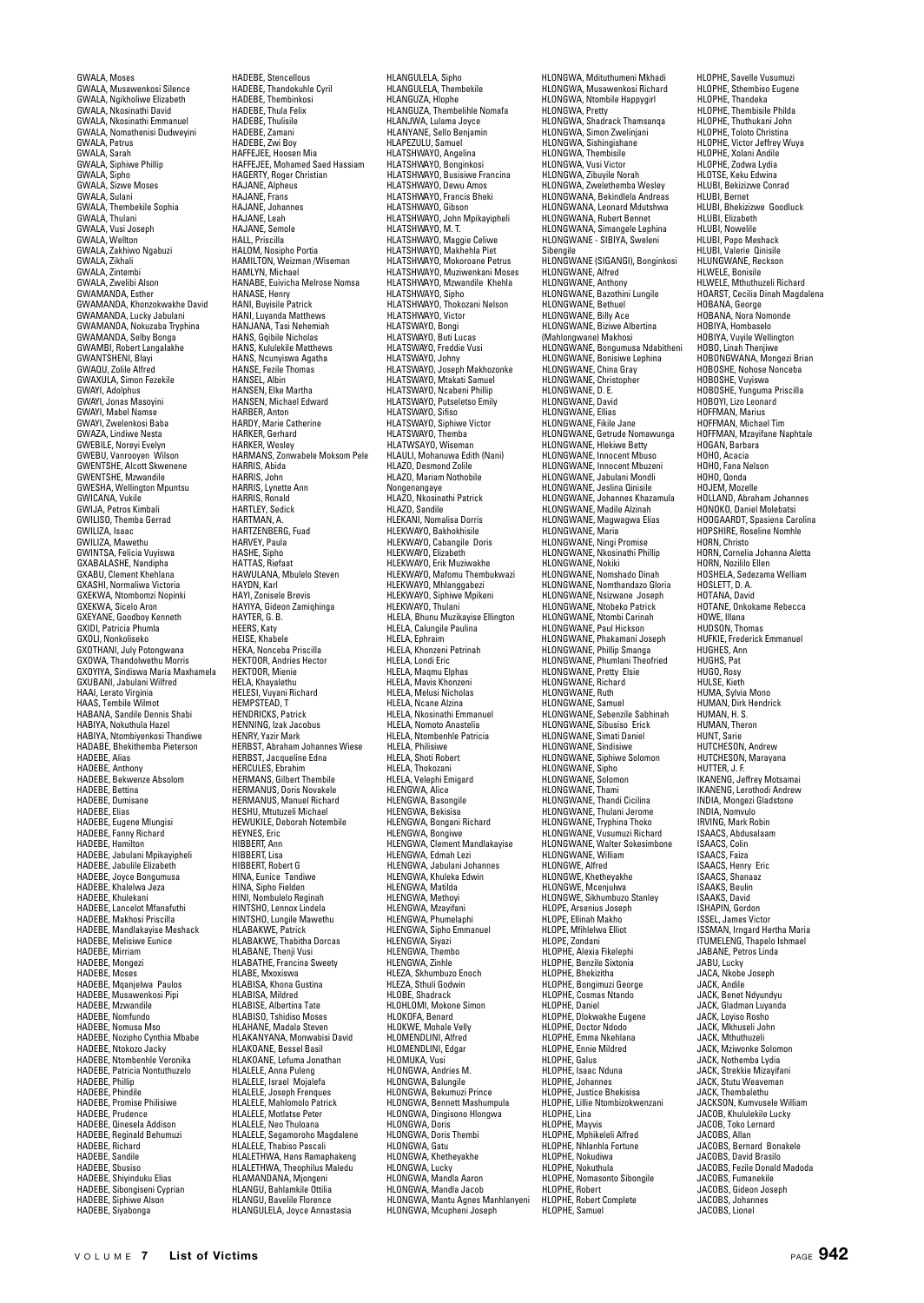JACOBS, Mxolisi Johannes JACOBS, Nkosomzi Jeffrey JACOBS, Ntombomzi Nancy JACOBS, October JACOBS, Paulus JACOBS, Peter JACOBS, Sarel JACOBS, Sebenzile Jackson JACOBS, Shahied JACOBS, Thandiwe Alinah JACOBS, Thembekile John JACOBSON (NEE PINCUS), Sharon Eve JACOBSON, Peter Maurice JACOBUS, Denis Mark JADA, Lungelo Michael JADA, Vuyani Ernest JAFFER, Zubeida JAFTA, Benjamin Sipho JAFTA, Joice Enid Nomvuyo JAFTA, Kholiwe JAFTA, Mangaliso Sabelo JAFTA, Max JAFTA, Mkosana Alfred JAFTA, Noxolo JAGGER, Stella Francis Cynthia JAGGERS, Barnabas JAKADA, Nohlaza Ngakanani JAKKALS, Edwin JAKO, Shumikazi Sarah JAKOBA, Leah JAKWE, Mompati Joseph JALI, Bonginkosi JALI, Bongiwe Betty JALI, Evangelin Nokuthemba JALI, Khawulezile Eric JALI, Mashu Mathule JALI, Muzikayise Santon JALI, Nomajali Ivy JALI, Ntombenhle Elsina JALI, Phangane JALI, Savumase JALI, Sbongile Clarice JALI, Swelekile JALI, Thengela Nicholas JALUBANA, Mantombi Kate JALUBANE, Grace Dodile JALVAN, Moses Paplos (Papaki) JAM, Mzukisi Deffender JAMA, Dudu Mirriam JAMA, Joyce Thoko JAMA, Lucky Zamokuhle JAMA, Manono Ntombize JAMA, Mbongeni JAMA, Mina JAMA, Mkhonjwa JAMA, Nonhlanhla Viola JAMA, Patric JAMA, Zibonele Ellias JAMAAR, Shadrack JAMAAR, Veronica JAMES, JAMES, Abel JAMES, Hilton JAMES, Khayalethu Wellington JAMES, Mninimzi JAMES, Sakhumzi JAMES, Samuel JAMES, Stanford Mzwandile JAMES, Thembani Jacob JAMESON, Reginald JAMILE, Bhekezizwe JANGAISO, John Mbalekelwa JANKIE, Limakatso Flora JANNA, Thembinkosi Abednego JANSE VAN RENSBURG, Catharina Elizabeth JANSE VAN RENSBURG, Tarina JANSE VAN VUUREN, A. JANSEN, Frederick Casper JANSEN, Thomas JANSEN, Zirkie Bernardus JANTJIE, Tozama Thelma JANTJIES, JANTJIES, Boy JANTJIES, Daniso Danny JANTJIES, Hennie JANTJIES, Nkohliso Frans JANTJIES, Siphiwo Stanley JANTJIES, Wilfred JANTSHI, Sipho Elijah JANUARIE, Ragel JANUARY, Michael Jacob JANUARY, Mongameli Theophilus JANUARY, Nomfanelo JARA, Silverman Mzondeleli JARA, Welcome Mtutuzeli JARDIM, Joao Manuel JARDINE, Anthony JAS, Daniel Tahleho JASKA, Mziwebango Ebenezer JASS, Percival JASSAT, Abdulhay JAVENS, Guy Cooper JAVENS, Marilyn Blanche JAWE, Lulamile Shepherd JAWUKA, Gordon

JAXA, Herintan JAXA, Mzukisi Candry JAXA, Xolile JAYI, Vuyani Eric JAYILE, Nokuphila Eunice JAZA, Michael Vusumzi JEBE, Martin Xola JEENAH, Feizul Roshan JEENAH, Sabera JEFFERS, Jonathan Joseph JEFFERY, John Harold JEFFRIES, S JEJE, Nokwendisa Priscilla JEKEQA, Nkosizile Livingstone JEKEQA, Pindile Albert JELA, Nontshizana Mocica JELE, Bafana JELE, Cyprian Mlungisi JELEMSI, Government JELU, Nomathemba JENGETA, Bongiwe Grace JENTE, Mfukuka JERLING, Johannes Frederik JEVU, Mawethu JEYI, Nomaliza Elizabeth JEZA, Flomencia JEZA, Richard JIANE, Lucas Alfred JIBA, Mthuthuzeli Alfred JIKA, Siphiwo Elliot JIKILE, Moeketsi Johannes JIKOLO, Thembekile JILA, Thembinkosi Moses JILI, Bangumuzi JILI, Dombi Sizeni JILI, Erasmas Tholumuzi JILI, Jerome Thandokuhle JILI, Joe Joseph JILI, Lina JILI, Ncamokwakhe JILI, Ndeke Sylvacia JILI, Nomoya JILI, Petros Mzophilayo JILI, Selina JILI, Simon Manyakazisa JILI, Sitibitibi JILI, Thembisile Zanele JILI, Winnie Mavis JILI, Zwe State JILINGISI, Maboyi JILIZA, Sithembiso JIM, Richard JIMLONGO, Myoyo Simon JINGANA, Lizo Livingstone JINGELA, Bekabakubo Paulos JINIKWE, Hilton Vusumzi JININEKA, Mzonke Ben JININEKA, Ndaleko JININEKA, Nelson JININEKA, Ziphate JIYANE, Isaiah JIYANE, Jeminah JIYANE, Mary Monyadiwe JIYANE, Ritta JIYANE, Tazi Maria JIYANE, Unknown JIZA, Thobeka Sylvia JIZANA, Pambili Mzwandile JOAO, Toni JOBE, Bonginkosi Hitler JOBE, Nkosinathi Velaphi JOBELA, Ntunaye JOBO, Daliwonga Justice JOBO, Magaret Sibongile JOFILE, Lucas JOHANNES, Ben JOHANNES, Mzolisi JOHNSON, Goodman JOHNSON, Gugulethu JOHNSON, Jennifer JOHNSON, Mvula Simon Petros JOHNSON, Mzimkhulu Stanley JOHNSON, Phillip Yung JOHNSON, Rafeek JOHNSON, Thamsanqa Major JOHNSON, Vuyiswa Sheilla JOHNSON, Wana JOJI, Nothemba JOKA, Ngeba Andrew JOKAZI, Viela Getrude JOKWANA, Walda JOKWENI, Tryphina JOLOZA, Nkosiyomzi Christopher JOMBILE, Mnikiswa JOMOSE, Xolani JONAS, Frederick Yanda JONAS, Maqibo Ivan JONAS, Mbulelo Michael JONAS, Zolile JONATHAN, Sihombiso JONES, Ali JONES, Johannes JONES, Nancy Sanuse JONES, Peter Cyril JONES, Richard William JONGA, Elliot Mbulelo

JONGILE, Landile Andrew JONNIE, Sicelo Corie JOOSTE, Davids JOOSTE, Ursula Amelda JORDAAN, J. L. JORDAAN, Puseletso Hilda JORDAAN, Wayne Henry JORDAN, Joe Thethinene JORDAN, Pallo JOSE, Lindile Lennox JOSEPH, Grace JOSEPH, Helen JOSEPH, Leon Carmel JOSEPH, Wesley JOSHUA, Joseph Patrick James JOSIAH, Mlondolozi Isaac JOTINA, Meisie JOYI, Anderson Dalagubhe JOYI, Mbeki JOYI, Mnjwenjwe JOYI, Mpunzima Apolis JOYI, Nolingene JOYI, Twalimfene JOYISA, Mavis JOZI, Nomatshawe Amelia JUDA, Mongezi JUJWANA, Ntsikelelo X-Mas JULA, Mchithwa JULA, Wellington Solomon JULIES, Abraham JULIES, Michael JULY, Bonakele JUQU, Fuzile Petros JUZE, Ntunja JWAMBI, Lungisa JWAMBI, Magcaleka JWAMBI, Nokwakha JWAMBI, Sisipho JWAMBI, Thanduxolo JWARA, Modise Matabane JWAXA, Victoria Nombulelo JWAYI, Thembalethu JWILI, Nobantu Magret KABAI, Seabata Salman KABANYANE, Unknown KABELE (GABELE), Sydney Mbongeni KABI, Sekoala Elliot KABINE, Michael KABINI, Dzube Lina KABINI, Jacob KABINI, Sam Benzane KABINI, Walther Sinho KADI, Bennet KADI, Matokelo Selina KADIAKA, Letlapa Austin KADIAKA, Matswene Frans KADILE, Sebako Johannes KADILE, Tsholofetso Daniel KADINI, Mthuthuzeli KADISA, Nkaelang Eveline KADISE, Dimakatso Kleinboo KAGOLA, Kgape Again KAGOLA, Nomatilatila Gladys KAHLA, Mlungisi Atwell KAIBE, Ben KAIBE, Moses Mohapeloa KAIZER, Tobias Hendrik Frans KAJANE, Cecil Jeffery Kalili KAKANA, Batayi KAKANA, Mabhuti KAKANA, Mpendulo KAKANA, Nororo Lulama KAKANA, Wele Samuel KAKANA, Whewheyi KAKAZA, Andile KAKGALAKANE, Mothoane David KALA, Masuduka KALAKE, Everrit Tsholo KALAKE, James Buti KALAKE, Samuel Rasemoko KALALA, Posho Rogers KALAMBOA, Kaloyi KALEBE, Koabafe Daniel KALELE, Lucky Manetle KALENI, Velile Lennox KALENI, Xolani KALI, Thobile KALIPA, Luvuyo Calvin KALIPA, Patekile Albert KALLIPA, Wandile KALO, Moris KALOLO, Zwelixolile KAMA, Lulama KAMA, Lulamile Lindani KAMA, Sonwabo KAMA, Vusumzi Aron KAMA, Xolani Eliot KAMATI, Siphiwo Given KAMATI, Thamsanqa KAMBULA, Begi Maria Magdelina KAMBULA, Michael Mqikiselwa KAMBULE, Thamsanqa David Owen KAMTENI, Malakhiwe Joseph KAMTENI, Nontente KANA, Mnoneleli Samson KANANA, George Ouman

KANAPI, Molahlehi Andries KANGO, Amos Mazizi KANI, Cameron Dalintetho KANUNU, Petros Balekile KANYE, Ivonne Shiwe KANYILE, Daphne Tandani KANYILE, Ntombikayise Lucy KAPA, Reggie KAPP, Cornelius Johannes KAPU, Mbulelo KARELSE, Johnny KARELSE, Simon KARIAMBANE, Dorothy KARIEM, Juan Nolan KARIEM, Ridwaan KARRIEM, Shu-Eib KASA, Selebalo Sidwell KASANA, Mafuza KASANA, Moffat Mafu KASANA, Nomahlubi Veronica KASANA, Nomasonto Verelene Sonti Slvzo KASANA, Suzan KATAMZI, Lindela KATANA, Sipho Edwin KATANE, Diederick Baleseng KATI, Nomajipethe Doris KATI, Zamiwonga James KATYWA, Thobeka KAU, Jan Debelaetsane KAULELA, Mzamo Louis KAUMA, Mcedisi Johannes KAWA, Zayo Jackson KAWULE, Bajaswa Lena KAWUSE, Vumani KAYE, Hendrina Magdelena KAZI, Ivan KEANE, Susan-Anne KEARNEY, Gerald Patrick KEARNEY, Helen Blossom KEARNS, John Eugene KEEBINE, Ntwaetsile Bigshot KEELE, Tshediso James KEGOENG, Motlhaedi KEIKELANE, Mpe Jonas KEITSOP, Jonathan KEKAE, Simon Madimetja KEKANA, Jim Madimetja KEKANA, Kgalabe KEKANA, Lesiba Jan KEKANA, Malose Reuben KEKANA, Matlakala Josephine KEKANA, Ophilia KEKANA, Paulina Maselepe KEKANA, Perry KEKANA, Phatsa Philemon KEKANA, Tlhabane Maxwell Silas KEKANE, Theodisha Thenjiwe KEKE, B KELE, George Molelle KELE, George Molene<br>KELEMI, Lesley Sindephi<br>KELEWU, Buvile Robert KELEWU, Buyile Robert<br>KELI, Emily Mkajela<br>KELI, Emily Mkajela<br>KEMP, Johannes Theodorus<br>KEMP, M.<br>KEMP, Stephanie Sachs<br>KEMPELE, Vuyisile KEMPENAAR, Aletta Johanna KENALEMANG, Kelebile Wagon KENNING, C KERAETSWE, Kebitsamang Serurubele Agnes KERCHHOFF, Peter Campbell KERLEN, J KESWA, Bongani KESWA, Rodney Goba Eleazor KETANI, Patricia Nontsikelelo KETLHAPILE, Elizabeth Serufo KETLHAPILE, Matshaba-Selinah KETLHAPILE, Poloko Lucas KETSE, Sylvia Vuyelwa KETSHABILE, Mogagabi George KETSHENGANA, Sigaqa Mziwandile KETSISE, Moeketsi Moses KEU, Merriam Nombulelo KEU, Nkohlakalo Benjamin KEWUTE, Kululekile Simon KEWUTI, Yoliswa Shiyiwe KEYE, Madoda Jeffrey KEYE, Misiwe Evelyn KGABILENG, Piet Basimane KGADIMA, Matlou Ramaesela KGAFELA, Annah Kwena KGAFELA, Joel KGAFELA, Ngoepe Johanna KGAFELA, Oupa KGAFELA, Tshophe White KGAHLE, Maggie KGAKETSANE, Johannes Gogang KGALEMA, Jabu Jacob KGANG, Simon Orapeleng KGAPHOLA, Mmabje Harold KGAPHOLA, Petrus Kgarakgara KGASI, Lesiba Jim KGASI, Sekano Avonly

KGATLANE, Aubrey Matsamai KGATLHANIE, Tommy Kgosimang KGAU, Karabo Jonas KGIBA, Samuel Lethola KGOADI, Mmaseloana Johanna KGOADI, Phuti Manoko KGOARE, Matsiliso Yvonne KGOATHE, Nicodimas Kakadi KGOBADI, Andries Bangkgane KGOBO, Maesela Thomas Sinky KGOFELA, Jerry Mojeremane KGOGO, Daniel KGOGOME, Doctor Nakale KGOMO, John KGOMO, Khatedi Phillip KGOMO, Koena Jan KGOMO, Kwena William KGOMO, Machoene Johannes KGOMO, Maifo Frans KGOMO, Makgabo KGOMO, Makwena Mosima KGOMO, Maphuti Elisa KGOMO, Mapula Dinah KGOMO, Matina Josias KGOMO, Mosima KGOMO, Mosima Nyatsina KGOMO, Nare Gedion KGOMO, Phala Tyus KGOMO, Phelepina Nare Makwena KGOMO, Phuti Frans KGOMO, Tshepishi Elias KGOMONGOE, Linah Ouma KGOPA, Hodi Ananias KGOPA, Mabona Johannes KGOPANE, Abram Rapule KGOPODIMETSE, Thusoeamodimo Elias KGORO, Audrey KGOROEABOGO, Mokalobe John KGOSIEMANG, Mothusi KGOSIETSILE, Mohlouwa Jonas KGWAHLA, James Mashilo KGWAKGWA, Bosinki John KGWAKGWA, Mmakgaje Sophy KGWALE, Mare Simon KGWASI, Kenewang Esther KGWEDI, Raymond KGWETE, Makgabutlane Frans KGWETE, Moraka John KHABA, Ntemi Simon KHABA, Ntombizodwa Christina KHABANYANE, Mavuzo Atwell KHABINGCA, Aaron Saki KHADI, Mbuyiseli KHAHLA, Veronica Nomvula KHAILE, Elizabeth Meme KHAILE, Mokete KHAILE, Ntaoleng Selina KHAKANA, Buti John KHAKHANE, Samson Thabiso KHALA, Nophakamile KHALIPHA, Senzangabom Vusumzi KHAMA, Khama Henderson KHAMBULA, Sitololo Gladys KHAMBULE (MHKIZE), Sellina Regina KHAMBULE, Bajabuhle Christinal KHAMBULE, Baza KHAMBULE, Ben November KHAMBULE, Edward Mvuyo KHAMBULE, Juliet Khombisile KHAMBULE, Mbuso (Kubheka) KHAMBULE, Nhlanhleni Pius KHAMBULE, Nonhlanhla Josephina KHAMBULE, Ntombikayise Precious KHAMBULE, Reginald Nkosana KHAMBULE, Sibongiseni Bethuel KHAMBULE, Thembi Gladys Siso KHAMBULE, Tshelinkosi Amos KHAMBULE, Vayo Wilbert KHAMBULE, Vusumuzi Khethokwakhe KHAMBULE, Welkom Khambule KHAMPEPE, Mampho Rosinah KHAN, Dennis Stanley KHAN, Gulzar KHAN, Guizai<br>KHANG, Mphafane Jacob KHANG, Tsietsi Benjamini KHANGE, Nyadzanga KHANGO, Zandisile KHANO, Malcolm KHANTSI, Neo Petros KHANTSI, Tselane Sheila KHANXILE, Vusi KHANYA, Tshehla Joseph KHANYASE, Andreas Mboneni KHANYE, Martha Fransina KHANYENDE, Thororo Michael KHANYESI, Joyce Babazi KHANYEZA, Lucky Michael KHANYILE, Absolom Fano KHANYILE, Bangani Simon KHANYILE, Benedict Bongani KHANYILE, Bhekifa KHANYILE, Bhekizenzo KHANYILE, Bongani KHANYILE, Boyi KHANYILE, Busisiwe Ellen

KHANYILE, Dlezakhe Wilson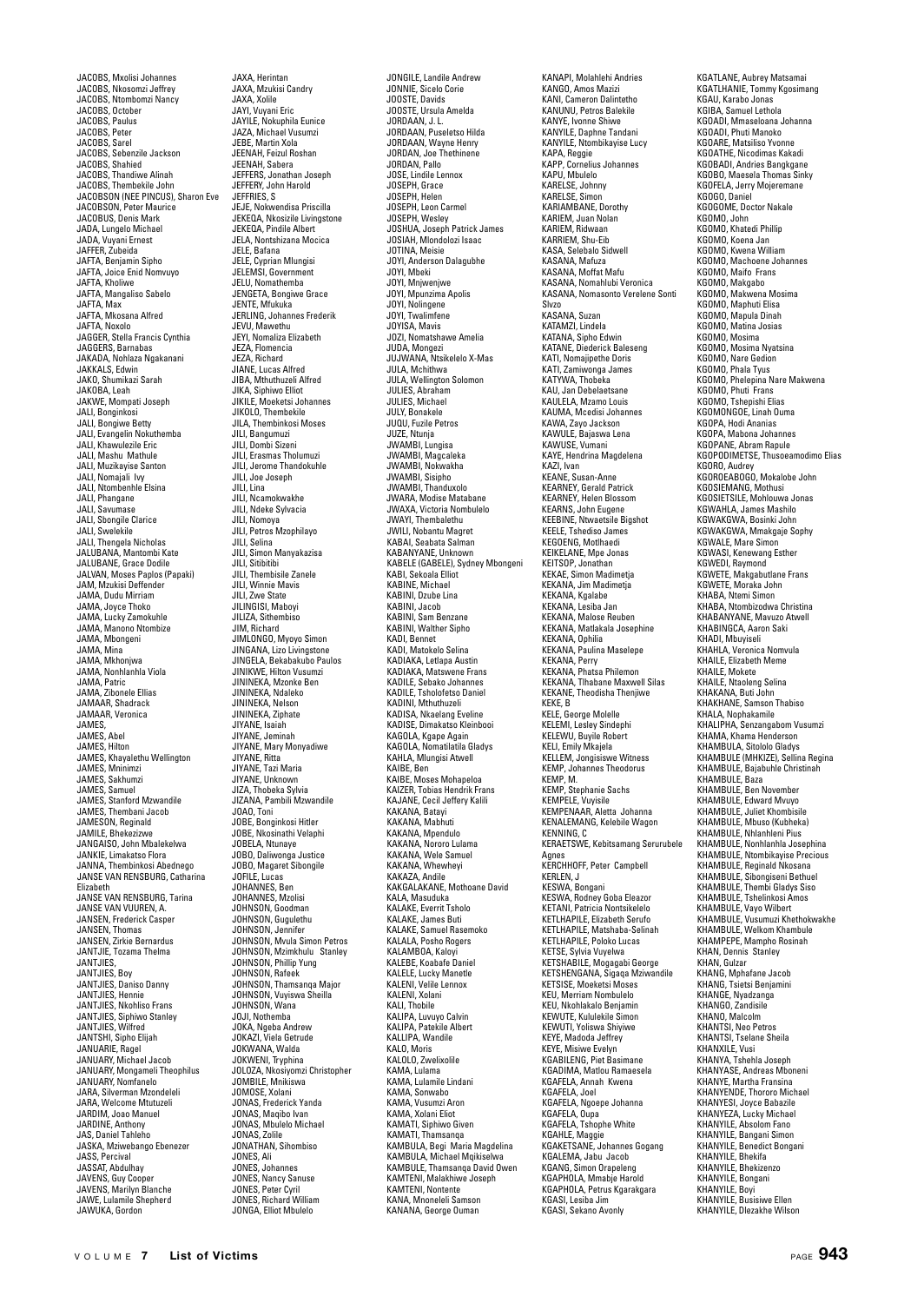KHANYILE, Doris KHANYILE, Ectina Babukeleni KHANYILE, Gezani Margaret KHANYILE, Girley Constance KHANYILE, Goncqwane KHANYILE, Irish KHANYILE, Jabulani KHANYILE, Japana Robert KHANYILE, Khumbulani Meshack KHANYILE, Lucia KHANYILE, Mandla James KHANYILE, Mandla Prince KHANYILE, Mbangoa Johannes KHANYILE, Mduduzi Sandelaphi KHANYILE, Mfanalo Zefried KHANYILE, Mfanyana Elias KHANYILE, Mnce KHANYILE, Musawenkosi Vincent KHANYILE, Mutaziwe John KHANYILE, Mziwakhe Jeremiah KHANYILE, Mzwelihle David KHANYILE, Nabane Theresa KHANYILE, Nelson Mpilonhle KHANYILE, Sikhakhane KHANYILE, Silungile Alexina KHANYILE, Sipho KHANYILE, Sithembiso Wiseman KHANYILE, Sphaza KHANYILE, Thembekile Esther KHANYILE, Wani Kinsele KHANYILE, Welcome Mthokozisi KHANYILE, William KHANYILE, Xolani Kenneth KHANYILE, Xolile KHANYILE, Zenzele Lenos KHAOLI, Jacob Maseuwa KHAPHA, Lholho KHAPHA, Lizo KHASIBE, Bayephi KHATHAZA, Elias Zamane KHATHI, Busisiwe Esther KHATHI K.P. KHATHI, Mataku Ernestina KHATHIDE, Mduduzi Sabelo KHATHIDE, Thabi Francisca KHATHINI, Sipho Bethwell KHATHULA, Mlitshalwa KHATI, Bangeni Hermina KHATSHWA, Makulana KHATSHWA, Simangele KHAULA, Soliwe Scholastica KHAVE, Mthundezi KHAVE, Mululluezi<br>KHAVHUKHAVHU, Birima David KHAWULA, Allen Thembitshe KHAWULA, Annatoria Ncamisile KHAWULA, Aubrey Mnguthu Khanla KHAWULA, Doris Ntombi KHAWULA, Felani Florence KHAWULA, Khonziwe Masinga KHAWULA, Margate KHAWULA, Mbhekiseni KHAWULA, Nkampu Timothy KHAWULA, Nzo Victoria KHAWULA, Sebenza Maria KHAWULA, Thembitshe Allen KHAWULA, Zandile Phoyo KHAWULA, Zazi Amos KHAWULA, Zibonele Wilson KHAWULA, Ziyaphi Jenet KHAYIYANA, Inah Delicia Mama KHAYIYANA, Victor Lunga KHENA, Pius KHENISA, Edward Mduduzi KHESWA, Emma Nontetha KHESWA, Fana Simon KHESWA, Felix Thulani KHESWA, Fikile Caroline KHESWA, Johannes Jabulani KHESWA, Mduduzi Paulos KHESWA, Modiehi Annah KHESWA, Moses KHESWA, Mzwandile KHESWA, Petros Xolani KHESWA, Samuel Molefi KHESWA, Sbusiso Blessing KHESWA, Simangele Loveness KHESWA, Victor Khethisi KHETHWA, Simphiwe KHETSHENGANE, Mzwandile Elmas KHOABANE, Johannes Tlhoriso KHOADI, Kefilwe Frederica OAD., ................ KHOBENI, Wandile Alphonce Ganda KHOBO, Siyabulela Advocate KHOBOKOANE, Patrick Vuyisile KHODOBO, Livhuwani Bertina KHOELI, Anna Mantela KHOETSA, Dinowa Isak KHOHLAKALA, Funeka Caroline KHOHLIWE, Pendros Ntemo KHOHLOKOANE, Muso Johannes KHOJANE, Sehloho John KHOKHO, Thembile David KHOLOBENG, Kenneth Mpho KHOMFANA, Bulelwa KHOMO, Bakhephi

KHOMO, Bewula KHOMO, Casheph KHOMO, Gumuza Ngoneni KHOMO, Ivy KHOMO, Khonzeleni Fikelephi KHOMO, Lawrence Siphiwe KHOMO, Lindiwe Staff KHOMO, Mmangaleuna KHOMO, Mongezi KHOMO, Ncamsile KHOMO, Nkosikhona Shadrack KHOMO, Nompumelelo Mildred KHOMO, Ntombazi Adelaide **Ntombikayise** KHOMO, Sibonelo Alpheus Khosi KHOMO, Thembekile Maria KHOMO, Thulebona KHOMO, Thulukuphela KHOMOEASERA, Lucas Mabitsela KHOMOGWE, France KHOMOTSWANE, Boyi Victor KHONDLO, Siyabulela Xolani KHONDLO, Thembekile Howard KHONELA, Thandiwe KHONJWAYO, Mantondwano KHONKHUBE, Thembi Rache KHONOU, Simon KHONOO, Dolman KHONTWAYO, Bantwanase KHONZANA, Sipho Eric KHOSA, Musa KHOSANA, Molelekoa Petros KHOSI, Mantahli Anestacia<br>KHOSI, Tsalisa Pula Dodo KHOSI, Tselisa Pule Dodo KHOWA, Bongani KHOWA, Myekeni Zakariya KHOWA, Phumzile Busisiwe KHOWA, Sithembela KHOWA, Tholakele Margaret KHOWA, Thulisile Theku KHOWA, Thanshe Theka<br>KHOWA, Zenzele Wilfred KHOWA, Zwelifile KHOZA, Amos Delekile KHOZA, Bevans KHOZA, Bhekuyise KHOZA, Bindiwe KHOZA, Bongani Sylvester KHOZA, C. KHOZA, Christian Kungumuzi KHOZA, Dami Lydia KHOZA, Daniel KHOZA, David Bheka KHOZA, Doctor Nelson KHOZA, Dolly KHOZA, Dudu Lynette KHOZA, E. KHOZA, Elsie Mantja KHOZA, Excellent Xoli KHOZA, Fanani Hendrick KHOZA, Gift KHOZA, Gloria KHOZA, Irene KHOZA, Joseph Sirero KHOZA, Jutas KHOZA, Kelzina Nokulunga KHOZA, Khethokwakhe KHOZA, Madidjane Johannes KHOZA, Mandlakayise Daniel KHOZA, Mandlakayise Kenas KHOZA, Mantombi Gladys KHOZA, Mathithibala Aaron KHOZA, Matimba Bheki KHOZA, Mdau Zebo KHOZA, Mhlabunzima Mfundiseni KHOZA, Mhlabunzima Patrick KHOZA, Mhlupheki KHOZA, Miriam Ntombintombi KHOZA, Mntungani KHOZA, Mveli KHOZA, Ncinane Aaron KHOZA, Noice Nwaphayini KHOZA, Ntombifikile Jabu KHOZA, Ossis Peter KHOZA, Rebecca Thembi KHOZA, Robert Sipho KHOZA, Siphiwe Derrick KHOZA, Sipho KHOZA, Solomon Boy KHOZA, Themba Joseph KHOZA, Thembekile Roselyn KHOZA, Thembinkosi Raymond KHOZA, Thomas Zefa KHOZA, Ti KHOZA, Zenzele Alpheus KHOZA, Ziningi Eunice KHOZA, Zondani Gretta KHOZWAYO, P. E. KHUBEKA, Amos Bongani<br>KHUBEKA, Jackson<br>KHUBEKA, Ntombikayise Priscilla<br>KHUBEKA, Paulina Maponto<br>KHUBEKA, Sibongile Gladys KHUBEKA, Timothy Samuel KHUBISA, Bonifus KHUBISA, Bonisile Agnes KHUBISA, Ntombithini Elizabeth

KHUBISA, Siphiwe KHUBISA, Thokozani KHUBONE, Manana KHUBONE, Nomathamsanqa Priscilla KHUBONE, Tembekile Mildred KHUBONI, Cornelius Bhekamabhele KHUBONI, Sizeni Rithah KHULEZWENI, Tswana KHULU, Ntombiyesichaka Minah KHULU, Zazi Carol KHULUSE, Fikile Jennifer KHULUSE, Nikwephi Doris KHULUSE, Sdumo KHULUSE/MKHIZE, Bongani Paris KHUMALO, KHUMALO, KHUMALO, KHUMALO, Absalom Zwelubanzi KHUMALO, Angeline Ntombikayise KHUMALO, Anthony KHUMALO, Archie KHUMALO, Armstrong Veli KHUMALO, Babazile Busangani KHUMALO, Bafanyana KHUMALO, Bangizwe KHUMALO, Bavelile Florence KHUMALO, Beatrice KHUMALO, Ben KHUMALO, Bheki KHUMALO, Bhek KHUMALO, Bheki Simon KHUMALO, Bhekuyise Themba Christian<br>KHUMALO Bishon KHUMALO, Bishop KHUMALO, Bongani KHUMALO, Bongiwe Lizzy KHUMALO, Boy Simon KHUMALO, Busisiwe Emilly KHUMALO, Cabangani Templeton KHUMALO, Caleb KHUMALO, Chambusile KHUMALO, Charlotte Siziwe KHUMALO, Charlotte Siziv KHUMALO, Cyprian Mkhombeni KHUMALO, Delani Selby KHUMALO, Delisile Cynthia KHUMALO, Den David KHUMALO, Derrick Bongani KHUMALO, Dombi Annitah KHUMALO, Duduzile KHUMALO, Duma Joshua KHUMALO, Elizabeth Doris KHUMALO, Elizabeth Zondiwe KHUMALO, Emmanuel Xolani KHUMALO, Eric George KHUMALO, Ewert Vusi KHUMALO, Fana KHUMALO, Fanyana Godfrey KHUMALO, Fenter Lucas KHUMALO, Fundi Lucus<br>KHUMALO, Florence Zanyana KHUMALO, Fofo KHUMALO, Fundisiwe KHUMALO, Gcinizenzo Alpheus KHUMALO, Gezephi Josephina KHUMALO, Gladys KHUMALO, Gloria Sisi KHUMALO, Godfrey KHUMALO, Gombo Engelinah KHUMALO, Gugu Erick KHUMALO, Gugulani KHUMALO, Humphrey KHUMALO, Innocent Jabulani KHUMALO, Innocent Thulani KHUMALO, Jabile Klara KHUMALO, Jabulani Elphas KHUMALO, Jabulile Gladisie KHUMALO, Jabulisile Grace KHUMALO, James Hulumeni KHUMALO, Japie KHUMALO, Johannes KHUMALO, Joseph KHUMALO, Joseph KHUMALO, Josia KHUMALO, Joyce Ntombifikile KHUMALO, Judith Ntombizonke KHUMALO, Kenneth Kayilo KHUMALO, Lameck KHUMALO, Leli Alfred KHUMALO, Lota KHUMALO, Louis KHUMALO, Madoda Elphas KHUMALO, Makhosazana KHUMALO, Mamsie Thandie KHUMALO, Mandla Bethuell KHUMALO, Mantombi Millicent KHUMALO, Matilda KHUMALO, Mavis Tu KHUMALO, Mbango Empire KHUMALO, Mbhekiseni Allen Nhlanhla KHUMALO, Mbhekiseni Solomon KHUMALO, Mbongeleni Ndende KHUMALO, Mbuyiseni Aron KHUMALO, Mbayischi Arol KHUMALO, Mfanafuthi KHUMALO, Mfunyaniseni Sizuyise KHUMALO, Mjabulelwa Vitus

KHUMALO, Mlando Amon KHUMALO, Mntukayise KHUMALO, Msawenkosi KHUMALO, Mxolisi Caswell KHUMALO, Mxolisi Penwell KHUMALO, Ndindi Johana KHUMALO, Nduku KHUMALO, Nel Jabulile KHUMALO, Nelisiwe KHUMALO, Nelson Bhekezakhe KHUMALO, Nhlanhla KHUMALO, Nhlanhla KHUMALO, Njabulo KHUMALO, Nje Alpheus KHUMALO, Nokolonga Lillian KHUMALO, Nokulungu Phyillis KHUMALO, Nomatemba Elsie KHUMALO, Nompumelelo Jabu KHUMALO, Norman KHUMALO, Norman Sidumo KHUMALO, Nosipho KHUMALO, Ntobeko KHUMALO, Ntokozo KHUMALO, Ntombanyana KHUMALO, Ntombi Gertrude KHUMALO, Ntombi Mavis KHUMALO, Ntombi Petronica KHUMALO, Ntulizwe Robert KHUMALO, Olisi KHUMALO, Patrick KHUMALO, Petronella Nomagugu KHUMALO, Phabantu KHUMALO, Phyllis Nomathemba KHUMALO, Piwayinkosi KHUMALO, Pretty P.N. KHUMALO, Prudence Nomusa KHUMALO, Qhoshephi KHUMALO, Rejoice Dudu KHUMALO, Robert Gadla KHUMALO, Robert Ndabezitha KHUMALO, Robert Siphiwe KHUMALO, Rodney Bizzah KHUMALO, Nouney Bizzan KHUMALO, Sebenzile KHUMALO, Sevi KHUMALO, Shomu Petrus KHUMALO, Sibongiseni KHUMALO, Sibusiso Jeremiah KHUMALO, Siduduzo Cedric KHUMALO, Sihle KHUMALO, Sindisiwe KHUMALO, Siphi Phillemon KHUMALO, Siphiwe KHUMALO, Siphiwe Alfred KHUMALO, Sipho Ezrom KHUMALO, Sipho Simon KHUMALO, Sizakele Princess KHUMALO, Sizeni KHUMALO, Templeton Moloi KHUMALO, Themba KHUMALO, Themba Emmanuel Liberty KHUMALO, Themba Jerry KHUMALO, Themba Son KHUMALO, Themba Walter KHUMALO, Thembekile Christina KHUMALO, Thembile KHUMALO, Thembinkosi Freedom Victus KHUMALO, Thobile KHUMALO, Thoko KHUMALO, Thokozile KHUMALO, Thokozile Margaret KHUMALO, Tholakele Florence KHUMALO, Tholakele Philisiwe KHUMALO, Thubelihle Goodwill KHUMALO, Thulani KHUMALO, Thulasizwe Clement KHUMALO, Thuthukani KHUMALO, Unknown KHUMALO, Velaphi Stanley KHUMALO, Vuka Moses KHUMALO, Vusi Wiseman Bonginkosi KHUMALO, Vusumuzi KHUMALO, Xolani KHUMALO, Zakhele Simon KHUMALO, Zakhele Simon KHUMALO, Zakhile KHUMALO, Zantonto Johannes KHUMALO, Zibuyisile Christina KHUMALO, Zinhle Gloria KHUMALO, Zodwa Albertina KHUMALO, Zodwa Makutulu KHUMALO, Zolile Columbus KHUMALO, Zondway KHUMBUZA, Jeremiah KHUMBUZA, Joyce Ntombintathu KHUMBUZA, Thandekile KHUMOENG, Chobedi Willem KHUNDULU, Sipho KHUNJU, Khayalabo Aubrey KHUNONG, Billy Boy KHUNOU, Abram Reuben KHUPANE, Paul Santu KHUSELO, Martin Mthuthuzeli KHUSI, Ntombi Innah KHUSI, Sithembiso

KHUTLEDI, Letlhogonolo Lucky KHUTO, Edward Ngwanammakau KHUTWANA, Yvonne KHUZE, Baba KHUZWAYO, Beuty KHUZWAYO, Bhekumuzi Phillip KHUZWAYO, Blessing Sibusiso KHUZWAYO, Bongani KHUZWAYO, Bongani Innocent KHUZWAYO, Budluza Peter KHUZWAYO, Cebisile Prisca KHUZWAYO, Chithekile KHUZWAYO, Cyprian Zibonele KHUZWAYO, Duduzile KHUZWAYO, Ellen KHUZWAYO, Elliot Mkhanyiselwa KHUZWAYO, Emanuel Smakade KHUZWAYO, Emmanuel Norman KHUZWAYO, Enny Khonazinhle Ntombi KHUZWAYO, Fandoda Alpheus KHUZWAYO, Gcinimali Abraham KHUZWAYO, Hawukile Christi KHUZWAYO, Howard Sipho KHUZWAYO, Iris Busisiwe KHUZWAYO, Isabella Thandiwe KHUZWAYO, Jerome Thamsanqa KHUZWAYO, Johnson KHUZWAYO, Josephina KHUZWAYO, Khalangani KHUZWAYO, Kho KHUZWAYO, Komindi Bethuel KHUZWAYO, Lindiwe Victoria Mambhele<br>KHIJ7WAYO Loheleni Mavis KHUZWAYO, Lobeleni Mavis KHUZWAYO, Mandlenkosi Obed KHUZWAYO, Mazondi KHUZWAYO, Mazonar<br>KHUZWAYO, Mbusi<br>KHUZWAYO, Mawazenke Josenh KHUZWAYO, Mgwazenke Joseph KHUZWAYO, Michael KHUZWAYO, Musawenkosi Anton KHUZWAYO, Mxolelwa James KHUZWAYO, Mzwandile Christopher KHUZWAYO, Napoleon KHUZWAYO, Nelisiwe KHUZWAYO, Ngenzeni Rejoice KHUZWAYO, Nhlanhla Victor KHUZWAYO, Nkosenhle Wiseman KHUZWAYO, Nokulunga KHUZWAYO, Nqobile KHUZWAYO, Ntombayithintwa KHUZWAYO, Ntombiphaqa Bekisephi KHUZWAYO, Petronella Nelisiwe KHUZWAYO, Phendukile KHUZWAYO, Phumulani KHUZWAYO, Princess Tholakele KHUZWAYO, Pumapi KHUZWAYO, Qondeni Tryphina KHUZWAYO, Rosalia Judith KHUZWAYO, Rosemary Khanyisile KHUZWAYO, Salatiel KHUZWAYO, Senzo Eugene KHUZWAYO, Sibongile Mavis KHUZWAYO, Sibongiseni Aubry KHUZWAYO, Sigana Albert KHUZWAYO, Simama KHUZWAYO, Sindisiwe Thuleleni KHUZWAYO, Siphiwo James KHUZWAYO, Sphe KHUZWAYO, Sthembiso KHUZWAYO, Sthomba Lillian KHUZWAYO, Terressa Ntombifuthi KHUZWAYO, Thembinkosi Enock KHUZWAYO, Thembisile Agnes KHUZWAYO, Thokozani KHUZWAYO, Tobi Annah KHUZWAYO, Vusumuzi KHUZWAYO, Vusumuzi Vincent KHUZWAYO, Welcome Nhlanhla KHUZWAYO, Winnifred KHUZWAYO, Zazie KHUZWAYO, Ziphi Bongekile KHUZWAYO, Zwi KHWELA, Balekile KHWELA, Bhekithemba A. KHWELA, Bonga Dominic Boysie KHWELA, Jabulani Timothy KHWELA, Makhosazana Ethel KHWELA, Makhusazana Euler KHWELA, Mzwamanka Cyprian KHWELA, Patricia Themba KHWELA, Richard Mpuvele KHWELA, Thamsanqa P KHWELA, Thamsanqa Siphiwe KHWETA, Mzukisi KHWEZI, Mabila Ju KIBI, Bhutiki John KIDD ANDERSON, Leonard Brian KIKA, Mvuleni Christian KIKA, Theophullis KILANI, Mbuzeli Robbie Norontose KILANI, Nomonde Sylvia KILANI, Toto Lawrence KILI, Jerry Simmango KILIBANE, Mvuyelwa Nicholas KILLEEN, Peggy Shona KIMBERLEY, Thandisizwe Michael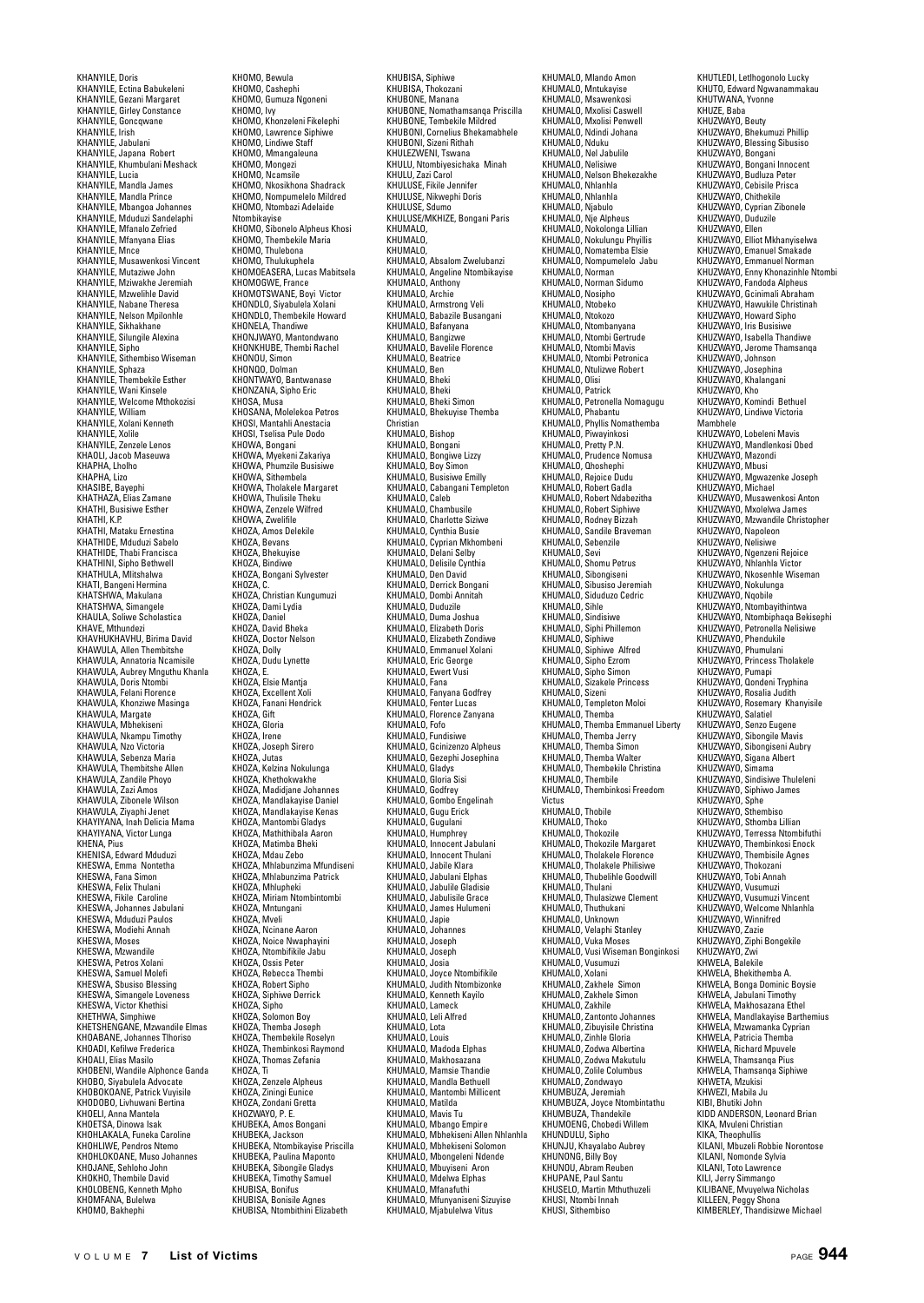KIMBILI, Stoto KING, Dorothy KING, Gerard Quintin KING, Gwen KING, Russel KINIKINI, Luvuyo Stanley KINIKINI, Mngamana Lulamile Patrick KINIKINI, Mzoxolo KINIKINI, Qondile KINIKINI, Silumko Welcome KINIKINI, Thamsanqa Benjamin KINIKINI, Zamuxolo Eric KINNEAR, A KIRSTEN, Rene KIRSTEN, S. J. KIRTLEY, Wayne Lawrence KIVA, Vumisile KIVITI, Mxolisi Desmond KLAAS, Buyisile Nicholus KLAAS, Livingstone Pawulezi KLAAS, Mbuyiseli Sidwell KLAAS, Phumelelo KLAAS, Sililo Joseph KLAAS, Thembisile John KLAAS, Vuyelwa KLAASEN, Boetman Matanzi KLAASEN, Johanna Aleta KLAASEN, Nombulelo Mina KLAASSEN, Andile Amos KLAASTE, Aubrey KLAASTE, Gerald KLAASTE, Rubin KLACKERS, Anne Elizabeth KLEIN, Brenda Marjory KLEIN, Yuill Peter KLEINROOI, David KLEYN, Cornelia Margareta KLEYN S. M. KLEYNHANS, George Christiaan Frederick KLOPPER, L. KNAUS, C. E. KNAOJ, C. L.<br>KNEG, Alfred KNOUWDS, Salomon Jacobus KOAHO, Lalula KOAHO, Moya Kleinbooi KOALANE, Tau Felix KOALI, Allan Khorong Silibalo Bika Ntshebe KOAPENG, Johannah Refilwe KOBE, Andile Anton KOBESE, Fikile Thomas KOBESE, Sandi KOBO, Dorothy Mosetsana KOBOKA, Bubele KOBOLA, Phaladi Phineas KOBUS, Eric Ralph Gudmanz KOCK, M. M. KOCK, Paul KODISANG, Shadrack KODISANG, Sipho Adam KOEE, Aobakwe Gilbert KOELMAN, Bernard Richard KOELMAN, Noma-Efese Nielmary KOEN, Christina Frederika KOEN, Gabriel Johannes Renier KOENA, Anna KOENING, L KOFANE, Thulani Walter KOHL, Aliston Phillip KOHLA, Conrad Ncobela KOHLAKALI, Nontle KOHLI, Qalisile John KOITENG, Moses Mothuphi KOJANE, Itumeleng Ernest KOKA, Maphutha Frans KOKI, George KOKI, Mamokgele Roslyn KOKOANA, Mosiuoa Agustinus KOKOME, Betty Onini KOLA, Elizabeth M KOLA, Khobotlo Lazarus KOLA, Thomas KOLE, Mputhi Philip Makirimane KOLE, Ntafi David KOLISANG, Daniel Khopotso KOLISANG, Lepekola Petrus KOLISANG, Tsepiso Faith KOLISI, Makayephi KOLISI, Mawethu KOLISI, Sipho Victor KOLISI, Tatana KOLISILE, Gampimpi Doctor KOLITI, Nontle KOLO, Thomas KOLOBE, Henry Malapile KOLOHLA, James Madebe KOLOI, Kenathatha Alice KOLOI, Machaya Phineas KOLOI, Ohentse Richard KOLOLO, Sandile KOLOTI, Elvis Radimakatso KOLWANE, Eliyot Mosimanegape KOM, Gladys Nomgcobo KOMANE, Nombuselo KOMANI, Rrian

KOMANI, Nosensi Nocawe KOMANI, Patricia KOMANI, Vumile KOMAPE, Mosima Elisa KOMAPE, Ntombizodwa Matilda KOMAPE, Phaka Maphuti KOMAPE, Phuti Elsie KOMETSI, Isaac Modikeng KOMO, Bashintshile KOMO, Bonakabi KOMO, Reginald Simanga Wonder KOMSASI, Sikade Council KONDILE, Gcinisizwe Kwesi KONE, Mmbengeni Bernard KONGO, Lawrence Thobile KONILE, Zabonke John KONING, A. E. KONTYO, Siphiwo Henry KONYA, Tom KONYANE, Ralepheto Jackson KONYANE, Raphala Richard KOOYMAN, Karen KOPA, Jacob Tontosana KOPELE, Philemon KOPELEDI, Kebarileng Hagai KOPI, Ntobeko KOPOLO, Albert Magayiva KOPUNG, Paulos Mo KORDOM, Kerneels KOROTSOANE, Franscis Tahleho KORTMAN, Mable Selloane KOTA, Mabhuti Zamxolo KOTA, Mzolisi Simon KOTA, Vuyo KOTELA, Arnold KOTELO, Mathabo Johannes KOTLOLO, Malesela Daniel KOTO, Andries Oupanyane KOTO, Nathan KOTOPE, Moysamaj Albery Zapu KOTOPE, Moysamar Albert,<br>KOTOPE, Phatang Wilfred<br>KOTOTSI. Mosinili Paulina KOTOTSI, Mosipili Paulina KOTSELE, Zwelandile Simon KOTSELI, Tselane Maria KOTZEN, Henry KOWA, Phangiwe Irene KOZA, Baphindile Florinah KOZA, Kasban KOZA, Mandla Aaron KOZA, Prince Mohlopheki KOZA, Tembani Ntombinkulu KRAHTZ, E. C. KRAHTZ, J. KRATSHANE, Tswinana Alfred KRATSHI, Mandlenkosi KRECKIE, Loot Peter KRECKIE, Rocky Moalus KRELE, Khubalo KRIEK, D. G. KRIEL, Ashley James KROEGER, G. KROLI, Phumzile Samuel KROMA, Sipho Eric KROMBERG, Anita Helen KRUGER, C. S. KRUGER, Franz Theodor KRUGER, Johannes Jacobus KRUGER, Ryan Christopher KRUGER, Susanna Maria Magdelina KRUSER, Gary John KUAPE, Mantwa Lydia KUBAYI, Solomon Muzamane KUBEKA- MODISE, Abigail Sibongile KUBEKA, Fakazile Joyce KUBEKA, Gladys KUBEKA, Lilian Matshomo KUBEKA, Mpoto Philemon KUBEKA, Nkosinathi Wellington KUBEKA, Zamokwakhe KUBHEKA, Albertina KUBHEKA, Bongani KUBHEKA, Clement Bhekithemba KUBHEKA, Dumisani Wilfred KUBHEKA, Elvis KUBHEKA, Fakazi Jerome KUBHEKA, Jeffrey KUBHEKA, Joshua KUBHEKA, Joshua Boy KUBHEKA, Linda Bethuel KUBHEKA, Mondi Petros KUBHEKA, Ndoda KUBHEKA, P KUBHEKA, Perceival Mlamuli KUBHEKA, Phumelele Beula KUBHEKA, Piet KUBHEKA, Pijone John KUBHEKA, Sabatha KUBHEKA, Siphiwe Patrick KUBHEKA, Sipho Hamilton KUBHEKA, Solomon Mandla KUBHEKA, Swenki Autry KUBHEKA, Thandi Anna KUBHEKA, Themba Petros KUBHEKA, Thoko Tryphina KUBHEKA, Thusi Hezekiel KUBHEKA, Vusumuzi Joseph

KUBHEKA, Zozo Jerry KUBONE (MOFOKENG), Bonakwenzekile Anna KUBONE, Thomas KUBU, Dati David KUBU, Litefo Nellie KUEBELO, Makupula KUHLANE, Backson Mntunyane KUHLANE, Mzwandile KUILDER, Garth KULA, Fezile Terrance KULA, Jimmy KULA, Lindile KULA, Madoda Shackleton KULA, Nombulelo Ida KULA, Nowinini Minah KULANI, Ntsikelelo Eric KULATI, Nokuzola Agnes KULELE, Patience KUMALO, Ayabulela KUMALO, Bekuyise KUMALO, Bongani Jameson KUMALO, Getrude KUMALO, Jabulisile Topsie KUMALO, Johannes Dumisani<br>KUMALO, Konjisiwe<br>KUMALO, Kulumilo Merinah<br>KUMALO, Makhlophehi John<br>KUMALO, Mamota Rosy<br>KUMALO, Mbekezeli Kenneth KUMALO, Nokwaliwa Leah KUMALO, Nomakhosazana KUMALO, Nomakhosazana KUMALO, Peseniya Caiaphas KUMALO, Sheqe Albert KUMALO, Sholo Menesa KUMALO, Timothy Mandla KUMALO, Vuyelwa Edith KUNENE, Alfred Bongani KUNENE, Alice Fikile KUNENE, Alson Bhekamina KUNENE, Bafana Julius KUNENE, Barry Mandla KUNENE, Bhekinduku KUNENE, Bhekuyise Godfrey KUNENE, Bongani Eric KUNENE, Daniel Musi KUNENE, Douglas Nhlanhla KUNENE, Duduzile Monica KUNENE, Dumisani Sifiso KUNENE, Dunnsan KUNENE, Francisca Khushu KUNENE, Jabulani KUNENE, Jabulani Alexendra KUNENE, Johannes Ngxongo KUNENE, Lolo KUNENE, Mandla John KUNENE, Maria Makhosazane KUNENE, Mfana Julius KUNENE, Mjwayezeni KUNENE, Mlungisi Mandlenkosi Petros KUNENE, Mndeni Simon KUNENE, Musa Moses KUNENE, Nelson KUNENE, Ngiqalile Sizeni KUNENE, Nhlangu KUNENE, Nombuso Mariam KUNENE, Nompumelelo Ethel KUNENE, Nonhlanhla KUNENE, Nonhlanhla'S Daughter KUNENE, Ntombenhle Doris KUNENE, Ntombisithi KUNENE, Philanyenkosi Jouakim KUNENE, Phumzile Victoria KUNENE, Simon Ke KUNENE, Unknown KUNENE, Wiseman KUNENE, Zonzani KUNGA, Lebu Benard KUNGOANE, Simon Makhundu KUNGWAYO, Eric Mtutuzeli KUNNEKE, Pj KUPE, Ncedile Ephraim KUTOANE, Joseph KUTOANE, Seabata Azael Gordon KUTU, Abel Mzwentlanga KUTU, Kgabuso David KUTUMELA, Lesiba David KUTUMELA, Lucky Makombo KUTWANA, Seiso William KUTWANE, Sophie KUWANA, Nonkululeko Edith KUZWAYO, Emelina Doreen KUZWAYO, Matole Philemon KUZWAYO, Mfanomuhle Gideon KUZWAYO, Ndoloza Ma KUZWAYO, Tumani KWANAITE, Kgabo Philipina KWANE, Martha Nyenye KWAPE, Mohditso Moeketsi KWAPE, William Molefe Hosiah KWATI, Simanko Frans KWAYI, Amon KWAYIMANI, Christopher KWAYINTO, Stolotolo KWAZA, Minah Baba

KWAZA, Nomkhanyelo Victoria KWAZA, Shadrack way, Shan ack<br>KWEHLA, Matinise Theron<br>KWELA, Emerald Sandile KWELA, Emerald Sandile KWELA, Jabulani Timothy KWELA, Phumuzile Claudia KWENA, Matshedisho Gloria KWENAITE, Ngwako Johannes KWENDA, Sifiso Patrick KWETEPANE, Masoga Philemon KWEYAMA, Ambrose Bekizizwe KWEYAMA, Austine KWEYAMA, Bernard KWEYAMA, Bhekani KWEYAMA, Bhekintaba Bernard KWEYAMA, Bhekizitha Johnson KWEYAMA, Khethukuthula Wiseman KWEYAMA, Lukhawu Armstrong KWEYAMA, Mabhoyi Isaac KWEYAMA, Mthethwawuvumi KWEYAMA, Nhlanhla Emmanuel KWEYAMA, Ntombihleziphi Grace KWEYAMA, Richman Zama KWEYAMA, Sikhumbuzo Cyril KWEYAMA, Thandeka Rejoice KWEYAMA, Thembeni Mavis KWEYAMA, Thembokwakhe James KWEZI, Ntsikelelo KWINANA, Alfred KWINANGA, C. KWINDA, Tshinanne Daphney KWINDLA, Joseph Themba KWIPI, Nonzima Virginia KWISOMBA, Henry KYDE, Brian LABUSCHAGNE, Casper Jeremiah LABUSCHAGNE, Lynette Vicki LADIERA, Johnny LADIERA, Louis Gornes LADLOKOVA, Mzolisi Pilton LAHNER, Z LAKEYI, Meanwell LALA, Nelson LALA, Thomazile Solomon LALI, Zwelitsha LALLA, Rayman LAMANI, Edward Madonela LAMANI, Kholisile Headman LAMANI, Tango Dumile LAMBERT, Joana LAMBERT, Rob LAMOLA, Piet Molatlhegi LAMPRECHT, Craig LAMULA, Bongani Petros LAMULA, Zibonele Johannes LANDE, Kolisile Christopher LANDE, Nkosana Alfred LANDINGWE, Danile Julius LANDINGWE, Mandla Patrick LANDINGWE, Wikha Lilly LANDMAN, Annama LANDU, Vusumzi Khotso Patrick LANGA, Amon LANGA, Audrey Thoko LANGA, Babini LANGA, Benjamin LANGA, Bester LANGA, Bongani LANGA, Bongani Selby LANGA, Bonginkosi Aubrey LANGA, Christine Shirley LANGA, Diphapang Marcus Mareka LANGA, Emmanuel LANGA, Gilbert Mandlenkosi LANGA, Jabulani Nkosenye LANGA, Lerato LANGA, Lindeni Ivy LANGA, Lucky Thulani LANGA, Magcekeni Herbet LANGA, Mbongeni Robert LANGA, Mfundisi Douglas LANGA, Michael LANGA, Michael Ngamula LANGA, Mvakashi LANGA, Mzu Caiphas LANGA, Nkosinathi Emmanuel LANGA, Nombulele LANGA, Phaphamani LANGA, Phumzile Josephina LANGA, Sibula Petros LANGA, Thembelani Reginald LANGA, Unknown LANGA, Vukani Melusi LANGA, Wellington Phungulu LANGA, Zoleka Rosemary LANGBOOI, Bulelwa LANGENHOVEN, John Christoffel LANGFORD, Bernadette Sharon LANGRIDGE, F LAPSLEY, Michael Alan LATA, Petros Kufakwezwe LATHA, Bangizwe Eric LATHA, Fakazani Albertina LATHA, Jemina LATHA, Lindiwe LATHA, Lindiwe Julia

LATHA, Mana Esther LATHA, Nomvula Jemina LATHA, Samuel LATHA, Zamile Dymon LAUFS, Bernett LAUFS, Carol LAW, Stanley LAWANA, Mzuvukile Maxwell LAWRENCE, A. G. LE BRUN, Louis James LE CLUE, Jenny LE CLUE, Noel LE ROUX, A. J. LE ROUX, Albert Marthinus LE ROUX, Anna Elizabeth Gerendina LE ROUX, Jakomiema Fransiena LEAF, Kevin LEAKOHILE, Moses Moshweunyane LEBAKENG, Koena Steven LEBALLO, Tisetso LEBATLA, Sisi Emily LEBEBE, Ramokoni Queen LEBELO, Theophilas Sethe LEBELWANE, Victor Kabelo LEBEOANA, Stevenson Brown LEBEPE, Johannes LEBEREKO, Fish Ben LEBEREKO, Litsheoane Elizabeth LEBESE, Mdungwadi J. LEBETE, Watkins LEBETHE, Karel LEBETHE, Ramonne Phillip LEBOGO, Ketetsi Elbon LEBOGO, Ledile LEBOGO, Mamoletelo L. LEBOGO, Maphuti Maria LEBOGO, Maphua Mana<br>LEBOGO, Mosima Nelly LEBOKO, Joseph Lesoana LEBOKO, Tsietsi LEBOPO, Puleng Mantha LEBURU, Naledi Esrael LEBURU, Tsietsi Ismael LEBUSO, Sindiswa Winnifred LECHEKO, Mamotebang Emily LEDGERWOOD, Timothy John LEDULA, Shadrack LEDWABA, Alina Qeto LEDWABA, Elizabeth Ramatsubane LEDWABA, Jacob LEDWABA, Johanna Rakgadi LEDWABA, Johannes LEDWABA, Lawrence Mphodisa LEDWABA, Lesiba Elias LEDWABA, Lucy Nono LEDWABA, Masabata Mirriam LEDWABA, May LEDWABA, Motswaledi Johannes LEDWABA, Stanley Moalusi LEDWABA, Walt LEE, Samuel LEEMANS, Ivan LEEPILOE, Joseph LEEUW, Libakiso Sinah LEEUW, Tshidiso Isaiah LEEUWS CHILD, Fisabe Charmaine LEFAKANE, Tshehla Simor LEFHIEDI, Elias Rangoane LEFHIEDI, Justinah LEFHIEDI, Khabi Elias LEFHIEDI, Lekhooa Elias LEFHIEDI, Matshediso Johanna LEFHIEDI, Wesi LEFHIEDI, Zacharia LEFOKA, Tshivhidzo Frank LEGALAMETLO, Kgotlaitsile Herbert LEGARE, Mkhokho Simon LEGETHO, Adeline Puleng LEGOABE, Adam Mokokotedi LEGODI, Philip Mahwiti LEGWETE, Maki Francina LEHOBYE, Malose John LEHOKO, Samuel Winston LEHOMO, Doctor Mahlodi LEHPHADI, John Modisaotsile LEKABE, Modise Jacob LEKABE, Thomas Pule LEKALAKALA, Mokgaetsi Letta LEKALAKALA, Monica Lina LEKALAKALA, Rasenono Shadrack LEKALAKALA, Seketla Philip LEKATSA, Samuel Molefe LEKGEHLE, Tosi LEKGETHISO, Justice LEKGOTHOANE, Bishop Victor LEKGWATHE, George LEKHEHLE, Samson Mabaki LEKHESI, Petrus LEKHULENI, Paulos Mahola LEKHULENI, Sipho Marcus LEKOALETSO, Palesa Nthato Aletta LEKOMLETSO, Pale: LEKONDENI, Joseph LEKONE, Cassuis LEKOTE, Sophonia Mpuna LEKWANA, Ezekiel (Zakes) LEKWAPE, Kgosietsile Paul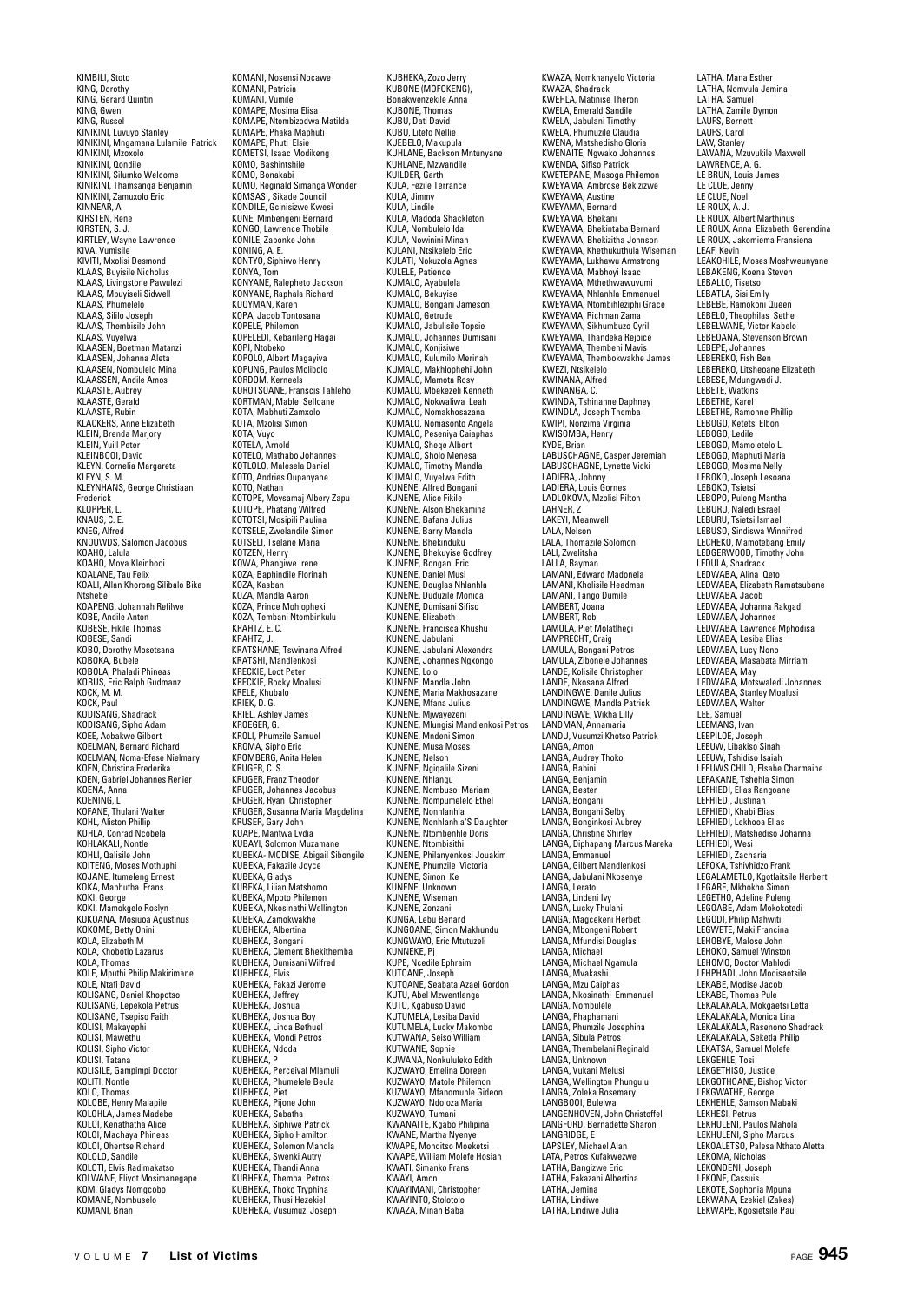LELE, Charles LELEKI, Mxolisi Canwell LEMAOANE, Puseletso Phillip LEMBEDE, Hezekial Mandla LEMBEDE, Saraphina LEMBETHE, Nompucuko Bongiwe Bertina LEMBETHE, Tobsie Cabangile LEMBETHE, Vusumuzi LEMBETHE, William Phikelela LEMPHANE, Michael Bekuzulu LENGANTE, Puleng Jermina LENGENE, Moleke Peter LENGISI, Sakkie Thobekile LENGOSANE, Hosea Martin Matiwane LENGS, Nomathemba LENGS, Tutu Phillip LENGWATI, Ruben LENGWATI, Thokozile Josephine LENISA, Pileng Maria LENKOE, James Thabiso LENKOE, Nathaniel Titus LENONG, Mathew Lithoko LENONG, Simon LENTO, Jacob LENTSELA, Richard Bushi LENTSWE, William LENTZ, Elwin<br>LENTZ, Elwin LENTZ, Gale LENZI, Nzenzi LEOTLELA, Thapelo Favourate LEPAKU, Molate Violet LEPANO, Molate viole<br>LEPEE, Merriam Leya<br>LEPHANL Ishmael LEPHADI, Ishmael LEPHADI, Jacob LEPHADI, Motshehwa Sinah LEPHEANE, Seloane Louisa LEPHOTHE, Sello Michael LEPHUTING, Kenneth Velaphi LEPITA, Erasmas Lesasa LERABONE, Mamosenyeni Berlina LEROBA, Thabiso Temple LEROBANE, Bertha LEROBANE, Mamosenyehi Bellina LERUELE/LEEPO, Makgotle Samuel LERUMO, Luvuyo Cameron LERUMO, Molatelo Ribone LERUMO, Nana Nelly LERUMO, Nyakallo Godfrey LERUTLA, Mathews Prompane LENOTLA, Malii<br>LESABANE, Mj LESABEA, Esau Lion Letsatsi LESCH, Mark Colin LESEJANE, Johanna LESENYEHO, Godfrey Teko LESENYEHO, Trevor Tsepo LESETJA, Makgala Maria LESEUYEHO, Amelia LESHABANE, Johannes Selekeng LESHOBO, Mapaseka Rebecca LESHORO, Lydia Matsoku Marionette LESIBA, Berth Rachel LESIBO, Mangoele Isaac LESIGE, Reeves Kenosi LESO, Johannes Maluse LESOETSA, Tladi Charles LESOLA, Priscilla Mmadikobe LESOLE, Mmatheko Anna LESOLE, Steven LESOTHO, Molefi Klaas LESOTHO, Spanki David LETANTA (RAMAISA), Elizabeth Matsiliso LETEBELA, LETEBELE, Dipuo LETEBELE, Mogomotsi Mummy LETHELA, Makutloana Patience LETHENA, Mathapelo LETHLAKE, Titi Saltiel LETLABIKA, Moni Joseph LETLAPE, Blumi Chritina LETSABA, Andries Kholokoane LETSEBE, Noah LETSELE, George Mampala LETSHETI, Ndaphulele LETSHOLO, Boetie Johannes LETSHOLONYANA, Elizabeth LETSHOLONYANA, Jacob Nothi LETSHOLONYANA, Jacob Ramosiko LETSHOLONYANA, Maenia Dorothy LETSHWENI, Charles Letsatsi LETSIE, Augustina Mmapaniki LETSIE, Daniel Moarabi LETSIE, David Tebello LETSIE, Mampesa Betsi LETSIE, Sanna Puleng LETSIE, Steven Tselakhosi LETSIRI, Callion Mokoena LETSOALO, B. LETSOALO, Malenu Raesibe LETSOALO, Moshai Joseph LETSOENYO, Tom Ratshabonyana LETSOHA - MATSHAE, Maqueen Joyce LETSOKO, Maleshwane Anna LETSOKO, Phetho Andries LETSWALO, Ernest Mthokozisi

LETSWALO, Fano Marcus LETSWALO, Jane Phumzile LETSWALO, Princess LETSWALO, Tshabane Samuel LEVE, Phikolomzi Bigboy LEVUNO, Velile Churchill LEVY, Ricardo Shane LEWIS, Edith LEWIS, Gavin Melvyn LEWIS, Wallace LIBADA, Tshirongana LIBERTY, Eric Robert LIEBENBERG, Charles Pheodore LIEBENBERG, Karen LIEBENBERG, M. E. LIEBENBERG, Riaan Hendrik LIETSISO, Puseletso Nono LIGHT, Mzwandile Eric LIHLITLE, Isaac Monyeke LIKOTSI, Joang Johannes LIKOTSI, Thomas LILA, Douglas Thembi LIMAKO, Qondeni Nomusa LIMVUMU, Johannes<br>LIMVUMU, Johannes<br>LINDA Buzani Nomzumbe LINDA, Buzani Nomzumbe LINDA, Cyprian Bhekisigeino LINDA, Ernest Ndoda LINDA, Falakhe Alfred LINDA, Frank Thulani LINDA, Kwanele Alfred LINDA, Margaret Nontombi LINDA, Nhlanhla Thembinkosi LINDA, Nomashosha Agnes LINDA, Norman Jabula LINDA, Sindisiwe Euginia LINDA, Sipho LINDA, Thoko Lephinah LINDA, Unknown LINDI, Martin Sicelo LINDI, Nozuko LINDI, Theresa Nene LINDWA, Mgangathi Shortman LINGWATE, Noelana LINKS, Aletta Irene LINKS, Lewellyn Neil Cornelius LINKS, Themba Johnson LION, Matshediso Neria LIPHOKO, David Maluta LIPHOKO, Sophia Matseliso LIPHOLO, Puseletso Elsie LISWOGA, Elleanore Matodzi LITLAME, Nthabiseng Germaine LITLHAKANYANE, Lietsiso Eckoo LITTLE, Kathleen LITTLE, William Henry LIUTLILENG, Esau LIVINGSTONE, L LIWANE, Georgina Ma-Umfundisi LIWANE, Mzwandile LIZANI, Nomathemba Sheilla LIZO, Anderson Mpendelo LLALE, Matlhodi Diane LOAPE, Papiki LOBELO, Derrick Boitlhomo LOBELO, Francis Ohaletse LOBESE, Thobigunya Masakhe LOCHENBERG, Nomawisile Ivy LOCHENBURG, Ernest LODEWICK, Sydney Edward LOEWE, Michael Ian LOKWALOENG, Sehularo Eva LOLIWE, Shwalakhe LOLLAN, Arthur Carroll LOLLAN, Stanley Basil LOLO, Lucky Hendrick LOLWANA, Zenzile John LOLWANE, Nomhle Beauty LOMBAARD, Casper LOMBARD, E. LOMBARD, Helena LOMBARD, Iris LOMBARD, P L LOMBARD, Tsabane LOMBO, Arnold Lolo LOMBO, Ntombizonke Virginia LONDON, Wessel LONGO, LONGWE, Patrick Skobho LONGWE, Sipho Leonard LONZI, Thembisile Simon LOOTS, Dawn Dudley LOOTS, Pieter Johann LOTHERING, Dennis David LOTSWANE, Cleyton LOURENS, Johannes Arnoldus LOURENS, Sunelle Elize LOUVERDIS, Maria LOUW, Billy Boy LOUW, Daniel LOUW, Harold Robert Moss LOUW, Lewis Hamilton Thabo LOUW, Michael Craig LOUW, Mieta LOUW, Nosisana Celia LOUW, September Joseph LOUW, Whiskey Lulu

LOVA, Tendijeni LOVING, Steven Kaumba LOZA, Nkwenkwe Elijah LUBANE, Petros Boy LUBANYANA, Agnes Phumzile LUBANYANA, Mkhosi Isaac LUBBE, S. LUBELWANA, Nceba Robson LUBILANG, Tshivuadi LUBISI, Johnson Ncimbithi LUBISI, Lucky LUBISI, Samuel Ovar LUCAS, Brian LUCAS, Cornelius LUCAS, Jenny LUCAS, Sydney LUCAS, William LUDEKE, Daniel LUDIDI, Abraham LUDIDI, Goodman Dumisani LUDUBE, Mnyamana LUDZIYA, Magangana LUFUNDO, Catherine Thokozani LUKAS, John Johannes LUKAS, Michael LUKAS, Xolani LUKE, Mzamo Nelson LUKHELE, Brian Sipho LUKHELE, Clarence LUKHELE, David LUKHELE, Elizabeth Mosawaila LUKHELE, Isaac Vusi LUKHELE, Moswaila Elizabeth LUKHELE, Oupa LUKHELE, Samaria LUKHELE, Siphiwe Daniel LUKHOSI, Unknown LUKHULENI, Tokie Willie LUKREQO, Nonejele LUKWE, Mfundo LUKWE, Simon LUMBO, Mandlakayise Singleton LUMKO, Tasi John LUMKWANA, Ntombizodwa Miriam LUND, Ralph Thomas LUNDA, Nombuyeselo Marie LUNGA, Bakhona Eric LUNGA, Mhlakazi Caswell LUNGU, Fanele Lefleur LUNGU, Willis Emily LUNGWASE, Busisiwe LUPHOKO, Michael Mbuti LURULI, Ntshavheni Abram LUSHABA (NDLOVU), Dumisani Patrick LUSHABA, Jamani Samson LUSHABA, Mence LUSHABA, Njezen LUSHABA, Nonhlanhla LUSHABA, Patrick Mfana LUSHABA, Rose Phumzile LUSHABA, Sbongiseni Caiphas LUSHABA, Thamsanqa Madoda LUSHABA, Thokozile Joslina LUSIKI, Lindile LUSIKI, Yoliswa Eurance LUTHANGO, Tholakele Doreen LUTHAYI, Jabulani Christian LUTHILI, Phillip LUTHULI, Andreas Madoda LUTHULI, Azariah LUTHULI, Bekile LUTHULI, Bhekizitha N. LUTHULI, Bili Emmanuel LUTHULI, Boneni Christina LUTHULI, Bongani Mage LUTHULI, Bongiwe Fortunate LUTHULI, Bongokwakhe Norman LUTHULI, Cabangile LUTHULI, Dlelaphi Ncengeni LUTHULI, Dumisani Romanus LUTHULI, Eric Langa LUTHULI, Fela Robert LUTHULI, Fikisewe LUTHULI, Fortunate Nonhlanhla LUTHULI, Gamalakhe Elphas LUTHULI, Gertrude LUTHULI, Gladys LUTHULI, Henry Vika LUTHULI, Innocent Manqaza LUTHULI, Jabhisile LUTHULI, Jabulani Pavis LUTHULI, Jabulani Rogers LUTHULI, James LUTHULI, Johannes Sibongumusa Gilikida LUTHULI, Lindiwe Thandi LUTHULI, Lovejoy Nomusa LUTHULI, Madoda James LUTHULI, Mandla Vincent LUTHULI, Mathonto Joyce LUTHULI, Mbekeni LUTHULI, Mfihleni George LUTHULI, Mthintwa Azaria LUTHULI, Mtshelwa Pieter LUTHULI, Mudi Irene LUTHULI, Ndombolozi Sylvia

LUTHULI, Ngethembi LUTHULI, Nicholas Sihle LUTHULI, Nonhlanhla Sibongile LUTHULI, Ntombi Annah LUTHULI, Olphinah Duduzekile LUTHULI, Penelope Gugulethu LUTHULI, Phayiphile Frans LUTHULI, Phendukile Nomusa LUTHULI, Poza LUTHULI, Pumepi LUTHULI, Qondeni Mabongwe LUTHULI, Richard LUTHULI, Rita Gelasia LUTHULI, Rosemund LUTHULI, Sagile Mhlakwempi LUTHULI, S'Busiso LUTHULI, Sibusiso Blessing LUTHULI, Sifiso LUTHULI, Sihle Hector LUTHULI, Simo Simon Nkomemhlophe LUTHULI, Sipho Sikhumbuzo LUTHULI, Siyabonga Wellington LUTHULI, Sizani Jester LUTHULI, Thandi Mayvis LUTHULI, Themba Phenias LUTHULI, Themba Theofrid LUTHULI, Thembekile LUTHULI, Thembikile LUTHULI, Thokozani LUTHULI, Thokozile Elsie LUTHULI, Tolakele Maria LUTHULI, Victor<br>LUTHULI, Victor<br>LUTHULI, Vika Henry LUTHULI, Vika Henry LUTHULI, Wiseman Nkosinathi LUTHULI, Ziphi Francisca LUTHULI, Zithulele LUTOLO, Fundisile LUTU, Olga Nomonde LUTULI, Alzina Mhlophe LUTULI, Jandazile Otilia LUTULI, Mzikayise Elphord LUTULI, Nomajaji LUTULI, Tili LUTYA, Wiseman Madodomzi LUVATSHA, Themba LUVUNO, Dennis LUVUNO, Hlengiwe Yvonne LUVUNO, Nomvuyiseko Eudicate LWANA, Mcpherson LWANA, Nimrod LWANA, Thomas LWANA, Xolile Nicholas LWANE, Joshua LWAZINI, Nontetho LYLE, Kerry Anne LYNCH, Judy Lynn MAAKA, Makinta Elizabeth MAAKANA, Mapimele Bennett MAAKE, Jacob Jackson MAAKE, Jerome Joseph MAAKE, Matome David MAAKO, Tumishi MAANS, Ruben MAAPE, David Tihomelang MAARMAN, Sophie Nunu MAARMAN, Thembisile Skune MAARTENS, Johannes MAARTENS, Rieta MABAKALALA, Jonas MABALANE, Baba MABALANE, Frieda MABALEHA, Annah Disebo MABALEKA, Joseph Ndodomzi Master MABANDLA, Gxakela MABANGA, Abraham Doctor MABANGA, Bhekinkosi Moses MABANGA, Grinance Thembi MABANGA, Musawenkosi MABANGA, Thengindawu MABARA, Christinah MABASA, Aaron Njobeni MABASA, Joyinile MABASA, Matopi MABASA, Msisinyani Moses MABASA, Mthabeni MABASA, Nomafuze MABASA, Sizani Lindeni MABASA, Victor MABASO, Alfred Mhlupheki MABASO, Bafana Leonard MABASO, Bhekizenzo Innocent MABASO, Bonginkosi Raphael Gabriel Mbuyaswe MABASO, Castro Mandla MABASO, Christopher Sipho MABASO, Dinah MABASO, Dombi Cathrine MABASO, Dwana Eslina MABASO, Flizabeth N. MABASO, Ernest Themba MABASO, Francis Khanyisiwe MABASO, George Khazamula MABASO, Goodman Sibusiso Zwelibanzi MABASO, Gugu Goodness MABASO, Hlengiwe

MABASO, Hluphekile Ntombizonke MABASO, Jabulisile Caroline MABASO, Jacob Hlomela MABASO, Jane Makhosazane MABASO, Johannes MABASO, Joseph Sibusiso MABASO, Joyful MABASO, Khangwayeni Beatrice MABASO, Lindiwe Sarah MABASO, Maqinqi Idah MABASO, Mcoyi Clement MABASO, Mgodleni MABASO, Michael MABASO, Michael Thulani MABASO, Mngoma Johannes MABASO, Muzi David MABASO, Muzikawufunwa MABASO, Njabulo Joyful MABASO, Nkosinathi Augustini MABASO, Noble MABASO, Nomhlawulo Mary-Magdeline Maria MABASO, Nomsa MABASO, Ntombikayise Victoria MABASO, Ouma Sarah MABASO, Owen Sibuza MABASO, Robert MABASO, Sibongile Constance MABASO, Sibusiso MABASO, Simphiwe Victor MABASO, Siphamandla Dumisani MABASO, Sipho Jeremiah MABASO, Signo Octor<br>MABASO, Sizwe MABASO, Thamsanqa MABASO, Themba MABASO, Thembi Vinty MABASO, Thokozani Simon MARASO, Tholinhlanhla Blassing MABASO, Thulani Humphrey MABASO, Thulani Petros MABASO, Vincent Sibusiso MABASO, Vusi David MABASO, Vusi Jetro MABASO, Vusumuzi MABASO, Xolani Sifiso MABASO, Zibani Simon MABASO-XABA, Fana Alpheus MABATHOANA SEKALEDI, Maria Alix MABATHOANA, Thabang Paulos MABAXA, Vuyani MABE, Mmatlou Ramakone MABEBA, Nakedi Charles MABEBE, E. MABEKA, David Mosekiemang MABELANE, Matthews Marwale MABELANE, Sekomane Samuel MABELANE, Thokwana Petrus MABELE, Boy Solomon MABELE, Boysie Eugene MABELE, Sithembiso Oscar MABELEBELE, Tumishi John MABELESA, Vusi Samson MABENA (MATHEKGA), Phylis Tabia MABENA, Ben MABENA, Daniel Mnindwa MABENA, Ditshwantsho Rosina MABENA, Goodman Paulus MABENA, Irene Sylvia MABENA, James MABENA, Maria MABENA, Mbulelo Esau MABENA, Mxolisi Abey MABENA, Oupa Geelbooi MABENA, Ronny Makhosonke MABENA, Salome Mamokete MABENA, Simlindile MABENA, Sipho Aaron MABENA, Timothy Tono MABENA, Vusumuzi Paulos MABENE, Sarah MABEO, Seonyana MABEO, Tshegofatso MABHALA, Madoda MABHANGA, Lucky MABHENA, Makaye MABHENA, Nomzamo MABHIBA, Kinathi MABHIDA, Benedict Benjamin MABHIDA, Bonga Micheal MABHIDA, Doda Joseph MABHIDA, Gabisile MABHIDA, Kumakwabo Gubevu MABHIDA, Linda Penwell MABHIDA, Mandla Jefrey MABHIDA, Mduduzi Glorious MABHINCA, Khedamile MABHOKHWE, Mzunjani Shadrack MABHUDE, Zenzele MABIDA, Florentina MABIDA, Joseph Doda MABIDA, Shiela Sara MABIDA, Thulani Henry MABIJA, Phakamile Harry MABIKA, John Sipho MABIKA, Lungile Nomasonto MABILA, James Nhliziyo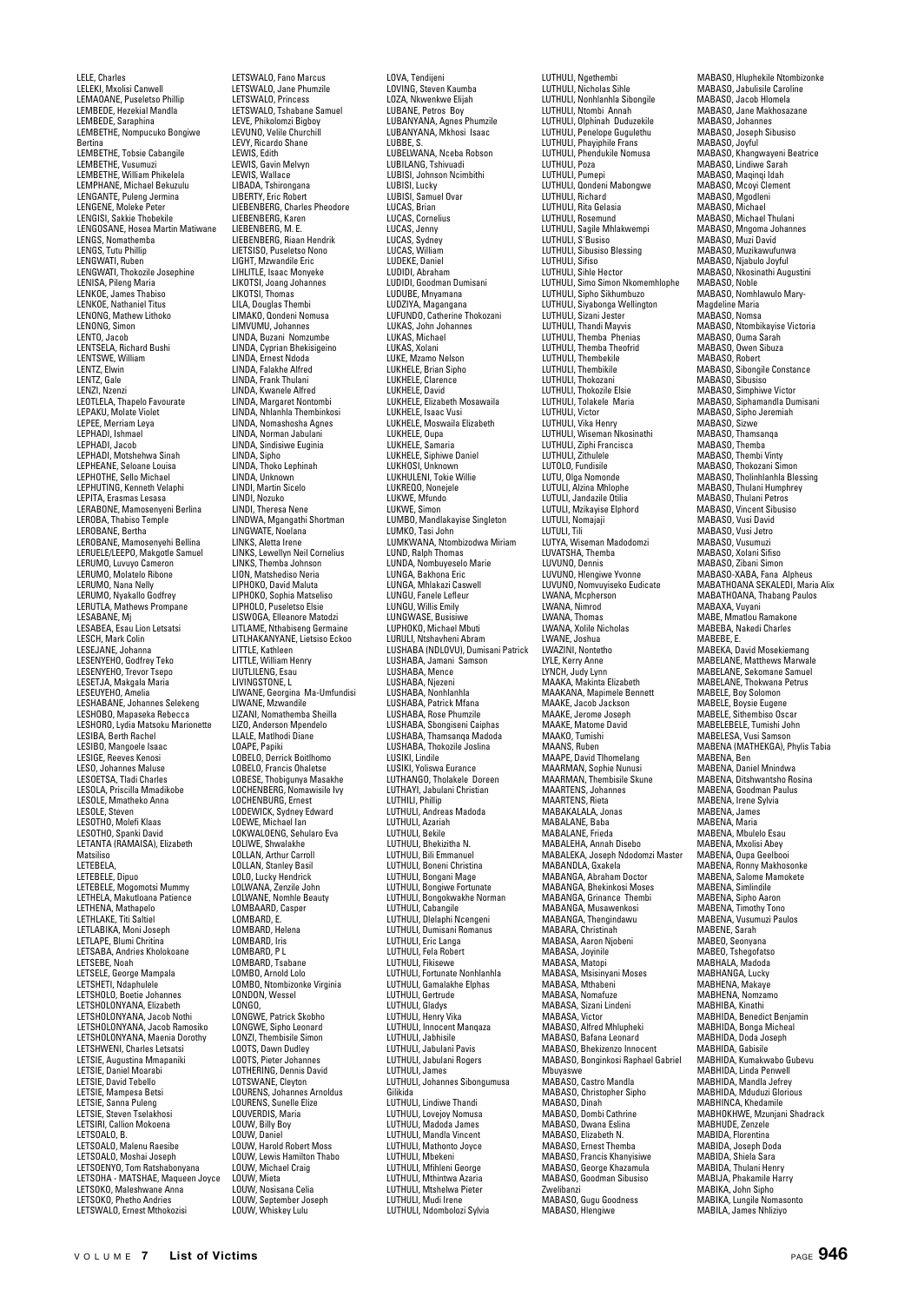MABILA, Kufa Jamefish MABILO, Daniel MABILO, Mary MABILO, Peter Latlhi MABILU, Marcus Mohlamme MABINA, Raeseta Lydia MABINDISA, Caiphus MABITLE, Motlogeloa George MABIZELA, Jacob MABOANE, Karabo Jacob MABOCE, Pani Solomon MABOEA, Rufus Amon MABOGO, Aifheli Philemon MABOHELA, T. MABOKANO, Nare France MABOKELA, Emma Ramasela MABOKELA, Frans Matsubane MABOKELA, Makwena Ramakoni MABOKELA, Mmamloko Philipus MABOKELA, Tlou Isaac MAROKELA, Tlou Maphuti MABOKOANE, Teboho Abram MABOLA, Sekoele Aubrey MABOMBO, David MABOMBO, Mxolisi James MABONA, Boekie April MABONA, Unknown MABONA, Wilhemina MABOPE, Expeditious Mzolisi Monwabisi MABOTE, Mahlomola Israel MABOTE, Petunia MABOTHA, Johannes MABOTJA, Alpheous MABOTJA, Kgoro William MABOTJA, Leswika Samuel MABOTJA, Malesela George MABOTJA, Manoko MABOTJA, Phuti Salome MABOTSA, Seemole Mosel MABOWA, Happy Nkuneng MABOWA, Mathabe Willem MABOWELA, Makgabo Seemola MABOYA, Abel Tsakani MABOZO, Sheila MABUBO, Abie MABUDLE, Nomthandazo MABUKANE, Ndumiso Samuel MABUKELA, Josias MARUKELA, Thomas MABULA, Agnes Ouma MABULA, Zacharia Monyaka MABULANA, Violet Makole MABUNDA, Bekhaphi MABUNDA, Jonas MABUNDA, Ken MABUNDA, Kobi Owen MARUNDA, Stefaans MABUNGA, Muziwakhe MARUSA, Aubrey MABUSA, Peter MABUSE, Koos Bredi MABUSELA, Matsobane Katibe MABUTHA, Eunice Kedibone MABUTHO, Mhlaba Joseph MABUTHO, Walter Charles MARIIYA, Bheki MABUYANE, Qhathani Staford MABUZA, Bongekile MABUZA, Henry Dumisani MABUZA, Kenneth Armadu MABUZA, Makalele Jacob MABUZA, Mellows Sibangani MABUZA, Moses Majaheni MABUZA, Muntukanti Timothy MABUZA, Nomsa Nobuhle MABUZA, Obert Sidala MABUZA, Queen Gladys MABUZA, Sibangile MABUZA, Sidney MABUZA, Sifiso Selby MABUZA, Thulani Solly MABUZA, Thuli Joyce MACAMBA, Pascal MACATIES, Justice MACESHANE, Teleni Sarah MACFADDEN, Keith MACHABA, Peter Thabo MACHABE, Masilo Clement MACHANE, Kholeka Maggie MACHEDI, Mpho Jacob MACHETE, Marupini Alpheus MACHICHE, Jonas Mpati MACHIMANA, Adolf MACHIMANE, Ludick MACHOBA, Debra MACHOBANE, Duke MACHOBANE, Frank MACHOBANE, Joseph Modise MACHOBANE, Monkeng Lebohang Claudia<br>MACHORANE Mutle MACHOBANE, Mutle MACHOBANE, Sekgonyane John MACHOBANE, Stephina Likeleli MACHONA, Tahleho Hendrik MACIKI, Krakra

MACINGWANE, Gilbert MACINGWANE, Ntuli Reginah MACKENNA, John MACULUVE, Andrias MACUPHE, Thembinkosi MACWASHE, Sakhile MADADZHE,<br>MADAKA, Mbuyiselo MADAKA, Tobekile MADAKANA, Thozamile Swartbooi MADALANA, Bongani MADALANE, Makhwenkwe MADAYI, Nomalanga Elda MADELA, Gcinumuzi Josiah MADELA, Mabhoyi Thomas MADELA, Mandlakayise Victor MADELA, Micheal Yeka MADELA, Micheal Tek MADELA, Vusumuzi Samuel MADHAV, Deepak MADHLALA, Sabeline Judith MADI, Dikgope Andrew MADI, Zakhele Marcus MADIA, Meisie Gloria MADIRA Alpheus MADIBA, Cojana Idah MADIRA, Doda Joseph MADIBA, Gervasia MADIRA, Nokuthula MADIBA, Ntsikelelo MADIBA, Patrick Phangilifa MADIBA, Thibi Thobela MADIBA, Zolani MADIBANA, Maropeng MADIBANE, Rase Ponapona Johannes MADIBO, Stephen MADIDA, Elizabeth MADIDA, Timothy MADIHLABA, Mokgatla Samuel MADIKANE, Carrington Mcoseleli MADIKANE, Dickson Matholengwe MADIKANE, Lennox Mngambi MADIKANE, Louisa Thenjiwe MADIKANE, Nontsikelelo Cynthia MADIKANE, Patrick MADIKANE, Philisile Nomgcobo MADIKELA, Bimbo Eustice MADIKIZELA, Andile Jiver MADIKIZELA, Datani MADIKIZELA, Gladys Yaleka MADIKIZELA, Gwebityala MADIKIZELA, Mbambani Solomon MADIKIZELA, Micheal Sipekepeke MADIKIZELA, Milner MADIKIZELA, Msingwa MADIKIZELA, Mthethunzima Paulos MADIKIZELA, Sylvia Noyolo MADIKIZELA, Wiseman Potiyana MADIKIZELA-MANDELA, Winnie Nomzamo MADILAYI, Gwelani MADINDA, Mkuseli Maxwell MADINDA, Ndumiso Daniels MADINDA, Thenjiwe Queenette MADINDI, George MADINGA, Luvuyo Johannes MADIPERE,<br>MADISA, Frans Malemeli MADISA, John Mponana MADISA, Klaas Boesman MADISA, Kleinbooi Makwe MADISA, William Kimbi MADISHA, Elias MADISHA, Fana Phineas MADISHA, Mashima Jan MADISHA, Ntombenjani Sophie MADISHA, Thapelo Donald Dudu MADITSI, Solomon Tsekere MADITSI, William Nkoane MADIYA, Strydom Lagu MADLABETSHA, Bhekisisa MADLADE TOTAL, MADLALA, Albert Felendlini MADLALA, Alfred MADLALA, Alpheus Mkhashwa MADLALA, Bakazi Minah Mamtshilotshi MADLALA, Besinia Leanar MADLALA, Bheki MADLALA, Bhekisisa Trueman MADLALA, Bilingi Nhlayenza MADLALA, Bongani Graciou MADLALA, Bongani Michael MADLALA, Celani Aleya MADLALA, Dumisani Duke MADLALA, France Bhekuyise MADLALA, Ggambi Cecilia MADLALA, Gugu Joslinah MADLALA, Jabulile MADLALA, Jabulile Lucy MADLALA, John Nelson MADLALA, Kati Masitoli MADLALA, Khohliwe Sholip MADLALA, Khona Christina MADLALA, Khonjwayo MADLALA, Khumbuzile Mildred

MADLALA, Lahliwe Mahluza MADLALA, Lamlani Donatus MADLALA, Lephina MADLALA, Mabandla Andreas MADLALA, Manjilo Manana MADLALA, Matilda MADLALA, Mbuyelwa MADLALA, Mduduzi Eric MADLALA, Mdutshwa MADLALA, Michael Khanyakwezwe MADLALA, Mikwami Tryphina MADLALA, Mzayifani Jacob MADLALA, Ngenzeni Nkaza MADLALA, Ngwanaza MADLALA, Nhlanhla Christian MADLALA, Nicholus Siphiwe MADLALA, Nkosi Gladys Masikheshe MADLALA, Nomithi MADLALA, Nomusa Goodness MADLALA, Nonhlanhla Daphney MADLALA, Ntuthuko Reginald MADLALA, Nyusiwe MADLALA, Phineas Thulebona MADLALA, Raymond Fikani MADLALA, Sangozile Gennet MADLALA, Sbongile Leffinah MADLALA, Sicelo Michael MADLALA, Sifundo<br>MADLALA, Sifundo MADLALA, Siphiwe MADLALA, Sylvia MADLALA, Thandiwe Elsie MADLALA, Thobile Gladness MADLALA, Thokoza Norah MADLALA, Thom Mjabulelwa MADLALA, Tolani MADLALA, Tuthuma Samson MADLALA, Veliveli Alfred MADLALA, Vusumuzi Cecil MADLALA, Vuyani Andreas MADLALA, Yvonne MADLALA, Zibuyisile MADLAMBANA, Reginald Tshisibodo MADLAVU, Aaron Sibhabhabha MADLAVU, Alfred Tinisile MADLAVU, Ngangelizwe Moses MADLE, Richard Sithembiso MADLITYANE, Valencia Ntombiyakhe MADLIWA, Nomgidi Martha MADLOLO, Nkohliso Johnson MADLONGOLWANA, Gideon MADLOPHA, Bonginkosi Elphasi MADI OPHA, Celiwe Ohamkile MADODA, Lesley MADODA, Velaphi Daniel MADOLO, Augustin MADOLO, Ndoyisile Patrick MADOLO, Nontana MADOLO, Pasika MADONA, Evelyn MADONDA, Crescentia Zamisile MADONDA, Maxwell MADONDA, Mthandeni MADONDA, Nomthandazo Mirriam MADONDA, Thombile Gretha MADONDO, Antony Ndabingehlele MADONDO, Dlangamandla Dumisani MADONDO, Gibson Petros MADONDO, Gobo William MADONDO, Johannes MADONDO, Lindela Phillip MADONDO, Mandla Wellington MADONDO, Maqhuphuza MADONDO, Maxwell MADONDO, Nontombi MADONDO, Oupa Ronald MADONDO, Phumelele Linet MADONDO, Sihle Johan MADONDO, Siyabonga Wilson MADONDO, Thamsanqa Wellington MADONDO, Thandi G MADONDO, Thandi Zakhona MADONSELA, Anthony MADONSELA, Jabulani Samson MADONSELA, Lena Nongsado MADONSELA, Molefe MADONSELA, Philip Toto MADONSELA, Piet Petrus MADONSELA, Samuel MADONSELA, Sbusiso Haine MADRAAE, Phillip Lesetja MADUBEDUBE, Lungelwa MADUBELA, Stormon MADUBULA, Baba MADUENYANE, Robert Lepodisi MADULUBE, Nomamfengu Maureen MADUMA, Motreki Joseph MADUNA, Doctor John MADUNA, Fanyana Reuben MADUNA, Jabile Christina MADUNA, Leshula Stephen MADUNA, Masole Petros MADUNA, Mokoening Isaac MADUNA, Mqinisweni Albert MADUNA, Vusi MADUTWANE, Percia Nompi MADUWA, Nyamavholisa

MADWANYA, Themba Melville MADWE, Thembekile Joyce MAEMA, Pitso Simon MAENETJA, Senyaheno Thomas MAENETJE, Tshepo Brown Anthony MAEPA, Ntebele Margaret MAFA, Bantubonke MAFA, Ntembeko Oswald MAFABATHO, Lishobana Piet MAFAFO, Moloko Jarios MAFALALA, Sibongile Lennox MAFANYA, Ntabenkosi Davidson MAFATA, Habofanoe Daniel MAFATLE, Simon Thabo MAFATSHE, Johannes MAFENGU, Mabonjwa Nelson MAFEREKA, Selleane Paulina MAFFA, Mosima Elizabeth MAFFODI, Jemina Manhuti MAFHALA, Phineas MAFIKA, Daniel Morene MAFIKA, Lindiwe Sara Makazibuyile MAFIKE, Mmanini Martha MAFILIKA, Mkanyeli Edward MAFILIKA, Violet MAFIRIKA, Tebelo Johannes MAFOBOKWANE, Letsatsi Elias MAFODI, Chuene Maria MAFODI, Mmaphuti Maria MAFODI, Phuti Matlou MAFOLO, Khabonina Naume MAFONGOSI, Gqili Compton MAFORA, Abel MAFORA, Mabotse Selepinah MAFOYI, Victor MAFREKA, Ramphuthing Elias MAFU, Musa Blessing MAFU, Nyamleko Chemiston MAFU, Previous Mlungisi MAFU, Sidawa MAFULANE, Frans MAFUMANA, Tolika MAFUNA, Pat MAFUNDA, Wellington MAFUNDITYALA, Lawrence Mxolisi MAFUTHA, Ncedani MAFUYA, Godfrey MAFUYA, Knowlen Lulama MAGABAZA, Freeman James MAGADLA, Mziwandile Michael MAGADULELA, Makostada MAGAGA, Zolile MAGAGULA, Gibson Linda MAGAGULA, Jeremiah MAGAGULA, Robert Absalom MAGAGULA, Selina Zolane MAGAGULA, Wandile Joseph MAGAGWA, David MAGALE, Mahlare Kenneth MAGAM<sub>Aron</sub> MAGAMA, John MAGAMLE, Ganda William MAGANA, Martin Phello MAGANA, Swane MAGANADISA, Jacob MAGANGXA, Moffat Marhanana MAGANO, Johanna MAGAQA, Mongameli Walter MAGAQA, Mzama Goodwell MAGASELA, Mzimkhulu Patrick MAGASELA, Nomshado Lillian MAGASELA, Siyabonga Aaron MAGATO, Simon MAGATSELA, Sekgoetsi Jim MAGAWANA, Barnabas Mahlathi MAGAWANA, Douglas Khewula MAGAWANA, Joseph Bora MAGAWANA, Yaliwe Martha MAGAWU, Vuyelwa Sophie MAGAZI, Ngubenyathi Michael MAGCABA, Elias Bonginkhosi MAGCABA, Lawrence Sphiwe MAGCABA, Ntombinkulu Lilian MAGCABA, Zisolile Buyelaphi MAGENGELELE, Nhunhu Mzwandile .<br>Atwell MAGEVEZA, Tamsanqa Steven MAGEZA, Basil Earnest MAGINGXA, Nomute Veronica MAGINXA, Baso Win MAGMOED, Shaun MAGO, Mthenjwa MAGODA, Nonkoliswa Dolly MAGODIELA, Tsietsi MAGODLA, Vatala MAGOLEGO, Martha Kedibone MAGOLEGO, William Mboikana MAGOLOZA, Thobeka MAGONGOA, William Madimetja MAGOPANE, Tumpu Lodwick MAGOOOZA, Gertrude MAGOQWANA, Mziwonke Cedric MAGORO, Jefrey Sikhali MAGOSHA, Lilian MAGOSO, Dunga Protas MAGOSO, Hluphekile Annie

MAGOSO, Khipha Protas MAGOSO, Makhehla MAGOSO, Mtshelekwana MAGOSO, Swelekile Annacletta MAGQAGQA, Enoch Buti MAGQAZA, Mabuthi Lawrence MAGQI, Danisile MAGQO, Mteteleli Anderson MAGQUNTULU, Lulamile MAGUBANE, Amos MAGUBANE, Bheki MAGUBANE, Bhono Stanley MAGUBANE, Bongane Stephen MAGUBANE, Bongani Emmanuel MAGUBANE, Duke Mzi MAGUBANE, Emma Margaret MAGUBANE, Esther Nokulanga MAGUBANE, Fana MAGUBANE, Gemu Bonginkosi MAGUBANE, Kehla Thamsanqa MAGURANE, Mdelwa MAGUBANE, Mhlanganyelwa Andries MAGUBANE, Ncishekile Kosi I MAGUBANE, Ntando Emmanuel MAGURANE, Ntokozo Purity MAGUBANE, Ntombiza Sellina MAGUBANE, Ntuthane MAGUBANE, Peter MAGUBANE, Sipho MAGUBANE, Thembinkosi Christopher MAGUBANE, Wellington Msawenkosi MAGUBANE, Zibonele Mshikiza MAGUBANE, Zwelandile Leonard MAGUDELELA, Stephen MAGUDULELA, Mandla Alfred MAGUGA, Mncedi MAGUGU, Ntombizonke Ethel<br>MAGUGU, Ntombizonke Ethel MAGUGU, Zamekile Solomon<br>MAGUMBINI, Ngombole<br>MAGUTSHWA, Thandiwe<br>MAGWA, Thando Sergeant MAGWA, Zwelethemba Eric MAGWACA, Amanda Eunice Nokwakha MAGWACA, Popi Michael Vukile MAGWANYANA, Nikho Annah MAGWAYI, Nzimeni Kidwell MAGWAZA, Albert Thanda MAGWAZA, Behlitshe MAGWAZA, Bekinkosi Peter MAGWAZA, Bongani Errol MAGWAZA, Bongekile Anna MAGWAZA, Bongelepi MAGWAZA, Bongumusa Caleb MAGWAZA, Cijimpi MAGWAZA, Dumisani MAGWAZA, Dunford Mandlenkosi MAGWAZA, Edwart Bongani MAGWAZA, Elizabeth MAGWAZA, Ellington Sigudla MAGWAZA, Fanyana Mike MAGWAZA, Humphrey Phakade MAGWAZA, Isaac Mandlezulu MAGWAZA, Israel Siphiw MAGWAZA, Lillian MAGWAZA, Magqubu Mbongeni MAGWAZA, Manqumu Isaac MAGWAZA, Mildred Sibongile MAGWAZA, Mondli Fano MAGWAZA, Ngenalutho MAGWAZA, Nicholas Mbhekiseni MAGWAZA, Nozipho Lilian MAGWAZA, Ntombi Ellen MAGWAZA, Ntombizodwa Augustina MAGWAZA, Princess Benzie MAGWAZA, Sebenzile Ziqhelile MAGWAZA, Shonangaphi MAGWAZA, Sikhumbuzo MAGWAZA, Soneni Thambolini MAGWAZA, Tembani MAGWAZA, Thembisile Thandekile MAGWAZA, Thokozani Patience MAGWAZA, Velephi MAGWAZA, Vusumuzi Joseph MAGWAZA, Zabantu Joyce MAGWAZA, Zanele Angeline MAGWEBU, Mzwandile Joseph MAGWENTSHU, Temba Todd Toto MAGXAKI, Monwabisi Eric MAHAMOTSA, Petros Papadi MAHANJANA, Bhungwayo MAHANJANA, Dan Gideon MAHAPO, Godfrey MAHAPO, Herman MAHARAJ, Rajeshwar MAHASA, Matsidiso Jane MAHAU, Lereng Marti MAHAYE, Khohlwangifile MAHAYE, Ntolwana Busisiwe MAHEBELEDZHA, Tshamaano Robert MAHIJANA, Lundi Shadrack MAHITI, Khayalethu Patrick MAHLABA, Albertina Thokozile MAHLABA, Albertin MAHLABA, Bellina Dolly MAHLABA, Bongani Ernest MAHLABA, Enoch Sipho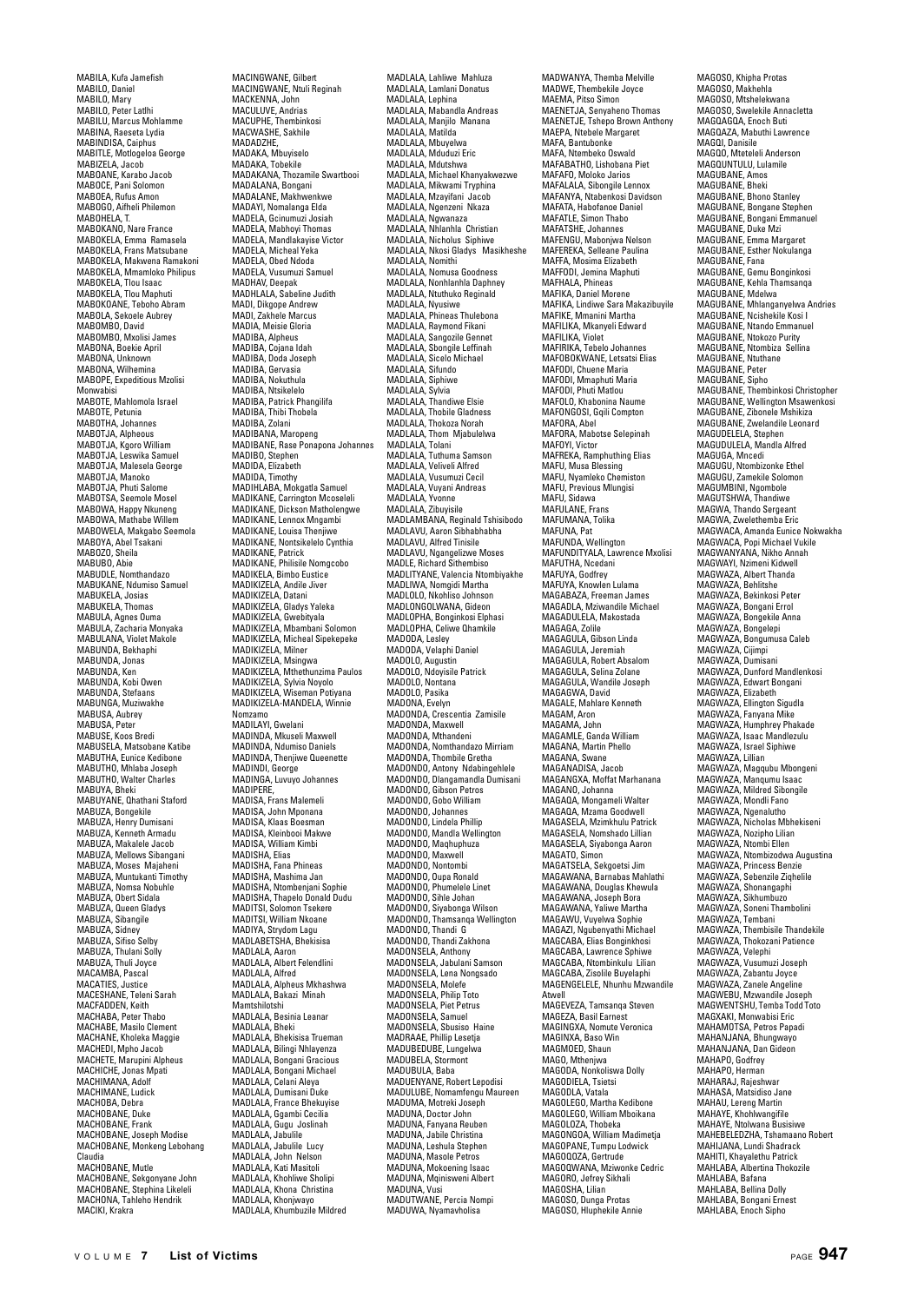MAHLABA, James Phineas MAHLABA, Likhohlwa Samuel MAHLABA, Linda Welcome MAHLABA, Lungi MAHLABA, Lungi Xolisile MAHLABA, Mahlupha MAHLABA, Mahwhidi Lazarus MAHLABA, Mbuyiselwa Patrick MAHLABA, Mmakgabo Elias MAHLABA, Nare Piet MAHLABA, Nonhlanhla Prudence MAHLABA, Patricia Dolly MAHLABA, Sabelo Sibusiso Mcwell MAHLABA, Simangele Gloria MAHLABA, Themba David MAHLABE, Jacob MAHLADISA, Sello Vincent MAHLAELA, Moshe Jan MAHLAHLA, Thembinkosi Shadrack MAHLAKU, Isaac Tholoana MAHLAKULA, Philimon MAHLALA, Nqatyana MAHLALELA, Annah Lobi MAHLAMBI, Dumisani George MAHLAMBI, Petros MAHLAMONYANE, Sobashile MAHLAMVU, Douglas MAHLANGU,<br>MAHLANGU, MAHLANGU, Abram MAHLANGU, Abram Eris MAHLANGU, Abram MAHLANGU, Anna Hlamazani MAHLANGU, Anna Nomgqibelo MAHLANGU, Aubrey MAHLANGU, Baphelile Lenah MAHLANGU, Bengwabo Daniel MAHLANGU, Betty MAHLANGU, Betty Busisiwe MAHLANGU, Betty Basis MAHLANGU, Bhizana Joseph MAHLANGU, Bikwaphi Martha MAHLANGU, Boy Simon MAHLANGU, Busisiwe Dorcus MAHLANGU, Christinah Mafiri MAHLANGU, Chwili MAHLANGU, Collin MAHLANGU, David MAHLANGU, David MAHLANGU, David Mabhogo MAHLANGU, Dingizana Daniel MAHLANGU, Eleanor Ndhlelendhle MAHLANGU, Elias MAHLANGU, Elijah MAHLANGU, Erick Nkosinathi MAHLANGU, Fanie Joseph MAHLANGU, Felani Buffel MAHLANGU, Fikile Patrick MAHLANGU, George MAHLANGU, George Bernard MAHLANGU, George Sompeka MAHLANGU, Isaac "Ma-Broek" MAHLANGU, Jabulani MAHLANGU, Jacob MAHLANGU, Jacob MAHLANGU, UGU<br>MAHI ANGU, Jan MAHLANGU, Jan Tata MAHLANGU, Jantjie MAHLANGU, Jim Msebengi MAHLANGU, Jimmy Mabuti MAHLANGU, Johanna Sesi MAHLANGU, Johannes MAHLANGU, Johannes MAHLANGU, Kedu Simon MAHLANGU, Koos MAHLANGU, Koos Mamekwa MAHLANGU, Kortman Shorty MAHLANGU, Lahle Rosy MAHLANGU, Legogolating Piet MAHLANGU, Letty MAHLANGU, Litha Andries MAHLANGU, Lizzy Nazzo MAHLANGU, Lucas Silila MAHLANGU, Magdelina MAHLANGU, Martha MAHLANGU, Martin Patrick MAHLANGU, Mbhutini Simon MAHLANGU, Mbingweni Maria MAHLANGU, Mbuyelwa Martha MAHLANGU, Menti Piet MAHLANGU, Mhlupheki Paulus MAHLANGU, Mitah Mphallo MAHLANGU, Mlotho Johannes MAHLANGU, Mntungwa Solly MAHLANGU, Mondlina Lina MAHLANGU, Moses Moti MAHLANGU, Motswaledi Johannes MAHLANGU, Msili Pinkie MAHLANGU, Nkosinathi Godfrey MAHLANGU, Nofanezile Martha MAHLANGU, Nomajana Sarah MAHLANGU, Nomqibelo MAHLANGU, Notina William MAHLANGU, Ntshaye Geelbooi MAHLANGU, Nyumbambo Cornelius MAHLANGU, Pepe Rhoney MAHLANGU, Peter

MAHLANGU, Peter Mathibela MAHLANGU, Peter Sundunza MAHLANGU, Petrus MAHLANGU, Phephelaphi Ncema MAHLANGU, Phillip Hlukeni MAHLANGU, Phillis MAHLANGU, Plelehle Johnna MAHLANGU, Pondo Jerry MAHLANGU, Popi Lena MAHLANGU, Rampie Ngene MAHLANGU, Selaki Langa MAHLANGU, Senzangakhona James MAHLANGU, Senzenjani Reginald MAHLANGU, Sesana Emma MAHLANGU, Sibongile Maria MAHLANGU, Sikhukhuni MAHLANGU, Sikman Johannes MAHLANGU, Simon MAHLANGU, Simon Bangani MAHLANGU, Sipho Andrew MAHLANGU, Solomon MAHLANGU, Solomon Funani MAHLANGU, Solomon Morake MAHLANGU, Soni David MAHLANGU, Sophie MAHLANGU, Sophy Mncane MAHLANGU, Sphila MAHLANGU, Sprinkie John MAHLANGU, Thembi Sophie MAHLANGU, Tozi Martha MAHLANGU, Venile Simon MAHLANGU, Vusi MAHLANGU, Vusumuzi Jeremiah MAHLANYANA, Andile MAHLANYANA, Thando Paul MAHLANZA, Mkhululi MAHLANZA, Nomfunzo Alberta MAHLANZA, Sipho Lington MAHLASE, Iphafrus Mohlaba MAHLASE, Moshiane Dorah MAHLASE, Teme Phineas MAHLASELA, Msebenzi Wellington MAHLATSANE, Ennuel MAHLATSE, Vela Russel MAHLATSI, Edward Mohaka MAHLATSI, Esau Pule MAHLATSI, Lesege Patrice MAHLATSI, Martha Tsatsane MAHLATSI, Paul MAHLATSI, William Phera MAHLBOA, Michael MAHLENTLE, Nelson Mandla MAHLENTLE, Sonwabile MAHLIKIHLA, Nomawinji Mavis MAHLO, Sipho Cyprian MAHLO, Victor MAHLOBISA, Mbulelo MAHLOBO, Bafana Makhafula Cyril MAHLOKO, Thabang Samuel MAHLOMOYANE, James Basekgama MAHLOMUZA, Jan MAHLOPE, Thembi Brilliant MAHLULO, Mzwakhe Mayford MAHLULO, Tandisile Collen MAHOAI, Tsehishi John MAHORE, Jonas MAHOGO, Hermit MAHOKO, Alfred Motlalentoa MAHOKO, David MAHOKO, Keikanetswe Selina MAHOMED, Ashraf Alie Fakier MAHOMED, Garrat Tony MAHONGA, Jeanette MAHUDU, Jim MAHUDU, Mathee Committee MAHUMAPELO, Solomon MAHUMAPELO, Thebe Clifford MAHUNA, Kenneth Thobekile MAHUNGELA, Lucas Mabhoyisana MAHURA, Matlhomare Jerry MAHURA, Tuelo Payment MAIBIRI, Boikanyo Jackson MAIFADI, Benjamin MAIFO, Jan Tito MAIKETSO, Thabo Shadrack MAILA, Shadrack Atkins<br>MAILA, Shadrack Atkins<br>MAILANE, Alfred Madoda MAILANE, Alfred Madoda MAILULA, Solomon Ramavhulani MAILULA, Stone Maribe MAIMANE, Albelina Regina MAIMANE, Sekwati David MAIMELA, Kwadishi Frans MAIMELA, Lengoi Moses MAIMELA, Mogale Judas MAIMELA, Shiko David MAINE, Selinah Nthabiseng MAISA, Sabata Daniel MAITSE, Julia Maki MAITSE, Petrus Mahlomola MAITSHOTLO, Thomas Pogisho MAJA, Paul Teboho MAJAFE, Victor Oupa MAJAJA, Mxolisi Alfred MAJALAMBA, Mthuthuzeli Templeton MAJALI, Elizabeth Nokhaya Lindiwe MAJALI, Zakuthwa

MAJALISA, Nomhle Patricia MAJAMANI, Themba Welcome MAJANAGA, Michael Molefi MAJAPELO, Francina MAJARA, Mapuleng Anna MAJENGE, Daludumo MAJENGE, Dumisani MAJETJA, Tshibishi Daniel MAJIEDT, Stefanus (Andrew) MAJIJA, Ashington Sizathu MAJIJA, Landile Clement MAJIJA, Linda MAJIKAZANA, Zanele Sidwell MAJIYA, Delisile Gama MAJIYA, Sbusiso MAJIZA, Dumazile Grace MAJOBELA, Fezile MAJOKA, Magic Msizi MAJOLA, Abednego MAJOLA, Andile Simon MAJOLA, Bekisisa Lionel MAJOLA, Bhekinkosi MAJOLA, Bhekumuzi MAJOLA, Bonakele Octavia MAJOLA, Bongani Brian MAJOLA, Bongiwe MAJOLA, Busi MAJOLA, Busisiswe Nomusa MAJOLA, Cyril Muzikayifani MAJOLA, Derrick Sunnyboy MAJOLA, Elizabeth Lindiwe MAJOLA, Eustace MAJOLA, Faith Nelisiwe MAJOLA, Fatho Thulasizwe MAJOLA, Fourie Robert MAJOLA, Joana Anna MAJOLA, Konzapi Eunice MAJOLA, Lovey MAJOLA, Mayvis MAJOLA, Meshack Boyi MAJOLA, Michael MAJOLA, Muntukaziwa MAJOLA, Muziwezintombi Getrude MAJOLA, Mzwandile Guy MAJOLA, Nga Simon MAJOLA, Nomusa Margaret MAJOLA, Nonkululeko Siphokazi MAJOLA, Ntombikabani Lina MAJOLA, Ntozakhe MAJOLA, Pius MAJOLA, Pius Bonginkosi MAJOLA, Primrose Thandiwe MAJOLA, Samsan Bhekifa MAJOLA, Samuel MAJOLA, Thelma Nombulelo MAJOLA, Themba Howard MAJOLA, Thembeni Gloria MAJOLA, Thulani Cyril MAJOLA, Vusumuzi Johannes MAJOLA, Weh MAJOLA, Yoshuwa Amson MAJOLA, Zibindaba Faloyi MAJOLA, Zinsizwa Frederick Mlungisi MAJOLA, Zithulele Nicholas MAJOLA, Zuki Butomkhulu MAJOLA, Zwanani Terrence MAJOVA, Mzwandile Watson MAJOVA, Sambhathi MAJOZI, Brian MAJOZI, Clergyman MAJOZI, David Mzomuhle MAJOZI, Duma MAJOZI, Dumisani MAJOZI, Edmond MAJOZI, Elizabeth Ntombi MAJOZI, Fano Mlindeli MAJOZI, Funani Beauty MAJOZI, Maria Mankhulu MAJOZI, Mbizo MAJOZI, Mngciki MAJOZI, Ntokozo Make-Peace MAJOZI, Paulos Lucky MAJOZI, Promise MAJOZI, Sbusiso Edward MAJOZI, Simphiwe Patrick MAJOZI, Vumazi Christopher MAJUBA, Themba Joseph MAJWEDE, Phillip Libalele MAKA, Johannes MAKA, Lydia MAKA, Nopikisa Angelina MAKAE, Maferong Jacob MAKAFE, Ntombomzi MAKAI, Lungile Edward MAKAI, Maluse Adam MAKALELA, Robert Matshediso MAKALUZA, Ellen MAKAMA, Nambono Annie MAKANDA, Ntombentsha Jeanette MAKAPELA, Zwelandile MAKASI, Manfred Zolile MAKASI, Miliya Miriam MAKATE, Randolf Malefetsane MAKATESI, Pumelele Action MAKATHINI, Wintombi Bongekile MAKATSHANE, Sampson Sandile

Mshoniswa MAKATU, Matodzi Annah MAKAU, Lebohang Lucas MAKAULA, Monwabisi Gladwell MAKAULA, Sindekile MAKAYI, Gideon MAKAZA, Michael Mthetheleli MAKAZA, Samuel James MAKEBE, Ramakhomane Adam Dipepe MAKEKE, Michael MAKENA, Mapoti Stephen MAKENA, Steven Rakosho MAKER, E MAKETLA, Phillemon Nkhulang MAKEWU, Ntlukwane MAKGAE, Moshe Moses MAKGAE, Peter MAKGAJANE, Maria Dimakatso MAKGALA, Phillip Willie MAKGALE, Christopher Ntshimane MAKGALE, Robert Bashana MAKGALE, Thulani Malinga MAKGALEMELE, Agnes MAKGALEMELE, Isaac MAKGALEMELE, Mmaphefo Sinah MAKGALEMELE, Morakane Anna MAKGALEMELE, Potoko Franzar MAKGALEMELE, Rebecca MAKGALEMELE, NEBECC MAKGAMATA, Elijah MAKGAMATHA, Selekane Elijah MAKGANO, Gala MAKGANYA, S. MAKGANYE, Morongwana Snowball MAKGATA, Nixon Nkwane MAKGATHO, Edward Tsaitsai MAKGATHO, Rufus Ramaboya MAKGATHOLELA, Mpijana MAKGATI, Mathibe Philemon<br>MAKGATI, Mathibe Philemon MAKGETE, L D MAKGOBA, Ramakone Tlou MAKGOBA, Solomon Maphuti MAKGOBATLOU, Johannes MAKGOLO, Victor Manase MAKGOME, Boy Samuel MAKGOMOLA, Frans Masidi MAKGOTHI, Henry Gordon MAKGOTLHO, Dikene Joshua MAKHABANE, Petrus MAKHALE, Ratselane Joshua Moholo MAKHALEMELE, Goodman MAKHALEMELE, Pt MAKHANYA, Badiniwe MAKHANYA, Beauty Lindiwe MAKHANYA, Bernard Mlungisi MAKHANYA, Bhekinkosi Malcolm MAKHANYA, Busisiwe Mayvis MAKHANYA, Busisiwe Michal MAKHANYA, Cornish Mmeko MAKHANYA, David Babo MAKHANYA, Doris MAKHANYA, Dumisani Micheal MAKHANYA, Fakazile Khonzephi MAKHANYA, Fikile Angel MAKHANYA, Goodnight MAKHANYA, Ida MAKHANYA, Madela MAKHANYA, Mahluleli MAKHANYA, Mandla Percy MAKHANYA, Margaret MAKHANYA, Maxwell Jabulani MAKHANYA, Mduduzi MAKHANYA, Menzi Michael MAKHANYA, Mlungisi MAKHANYA, Nakeni Mitta MAKHANYA, Nkosinathi Christomas MAKHANYA, Nomhawu Ida MAKHANYA, Nomusa Janet MAKHANYA, Norah Ngenzeleni MAKHANYA, Ntombi Alzina MAKHANYA, Ntombi Pauline MAKHANYA, Petros Bekiziwe MAKHANYA, Sifiso Treasure MAKHANYA, Sipho Siphiwe MAKHANYA, Siyabonga MAKHANYA, Thamsanqa Mandla MAKHANYA, Thandiwe Rose MAKHANYA, Themba Christopher MAKHANYA, Thembani Annastasia MAKHANYA, Virginia Nombuthano MAKHANYA, Vusumuzi Gijimani Stanley MAKHANYA, Zamokwakhe Abednengo MAKHAPELA, Cawe Thomas MAKHAPHELA, Nomagubu Daphney MAKHASI, Siphiwo Junneth MAKHATE, Paulina Moroesi MAKHATHINE, Ntozi Jane MAKHATHINI, Abion MAKHATHINI, Chs. MAKHATHINI, Clarice Mhlengi MAKHATHINI, Eric MAKHATHINI, Fikile Margaret MAKHATHINI, Innocent Sibusiso MAKHATHINI, Johan MAKHATHINI, John Mthokozisi MAKHATHINI, Joseph Bongani

MAKHATHINI, Mbhekeni MAKHATHINI, Njileshe MAKHATHINI, Nompumelelo Patricia MAKHATHINI, Otto MAKHATHINI, Simon Ubukhosibakhe MAKHATHINI, Siphiwe Prince MAKHATHINI, Siza MAKHATHINI, Skhumbuzo MAKHATHINI, Thoko Lizzy MAKHATHINI, Valekile Letia MAKHATHINI, Victor Thulani MAKHATHINI, Xolile MAKHATHINI, Zanele MAKHATINI, Fana Shadrack MAKHATINI, Josphina MAKHATINI, Sihle MAKHATINI, Sipho MAKHATINI, Vincent Sipho MAKHAVHU, Milandu Samuel MAKHAYA, Daniel MAKHAYE, Amos MAKHAYE, Bhekinkosi C. MAKHAYE, Bhekumuzi Alfred MAKHAYE, Bonginkosi Dennis MAKHAYE, Boy Puis MAKHAYE, Busisiwe Phumzile MAKHAYE, Florence Nelisiwe MAKHAYE, Fonika Cerfonia MAKHAYE, Khulekile Christina MAKHAYE, Leonard Fanifani MAKHAYE, Lindiwe Minnie MAKHAYE, Matombi Sophie MAKHAYE, Mutombre MAKHAYE, Nomasotsha Christina MAKHAYE, Patrick Prince MAKHAYE, Sipamo Hezekia MAKHAYE, Thabo MAKHAVE, Victoria MAKHAYELE, Cresentia Cabangile MAKHAZA, Nomusa Maria MAKHAZI, Nhlanhla Joseph MAKHENE, Solomon Motsumi Andrew MAKHETHA, Gabriella Mamello MAKHETHA, Mantoa Elizabeth MAKHETHA, Ntombi Beatrice MAKHETHA, Tsolo MAKHOBA, Albert Mthandeni MAKHOBA, Bafunani Khalelani MAKHOBA, Bhekisisa Robert MAKHOBA, Bhekumusa Samson MAKHOBA, Bongani Albert MAKHOBA, Dina MAKHOBA, Dingumbuzi MAKHOBA, Dolly MAKHOBA, Faziza Raymond MAKHOBA, Gudusa MAKHOBA, Junerose Melisiwe MAKHOBA, Nothando Brightness MAKHOBA, Noziga Selina MAKHOBA, Sikutu Leonard MAKHOBA, Sipho Erick MAKHOBA, Thembisile MAKHOBELA, Eric MAKHOBELA, Mphahlele Eric MAKHOLWA, Wilten Mzonzima MAKHONZA, Patience Manize MAKHONZA, Phikeleni Florence MAKHONZA, Zibuyile Dumeleni MAKHOSI, Elizabeth Nomakula MAKHOTHI, Jingles Kito MAKHUBA, Herbert Bonginkosi MAKHUBALO, Lumka MAKHUBALO, Max Khuboni MAKHUBALO, Oupa MAKHUBEDU, David Malaisha MAKHUBELA, Arthur MAKHUBELA, Edward Bongani MAKHUBELA, Joseph MAKHUBELA, Joyce MAKHUBELA, Sellinah Mapontsho MAKHUBELA, Sipho Albert MAKHUBELA, Winnie MAKHUBO, Beatrice Lindiwe MAKHUBO, Gagaza Morris MAKHUBO, Stanley Mzwandile MAKHUBU, Makomorane Aletta MAKHUBU, Nombulelo Elizabeth MAKHUBU, Nombuleio Ena MAKHUBU, Vusi MAKHUDU, Ishmael Dingaan MAKHUDU, Zenzile William MAKHUNGA, James Mntuwendaba MAKHUNGA, Sifo Titus MAKHUZA, Fanyana Alfred MAKHUZA, Teboho MAKHWASA, Milton Muzikayise MAKI, Thandeka Yvonne MAKI, Thembeka Nocawe MAKIBI, Moses MAKIBINYANE, Sello Andries MAKINANA, Fukuta MAKINANA, Pesika Vrey MAKINANA, LESIKA MAKITLA, Chelane Wilson MAKITLA, David MAKITLA, Morare Christopher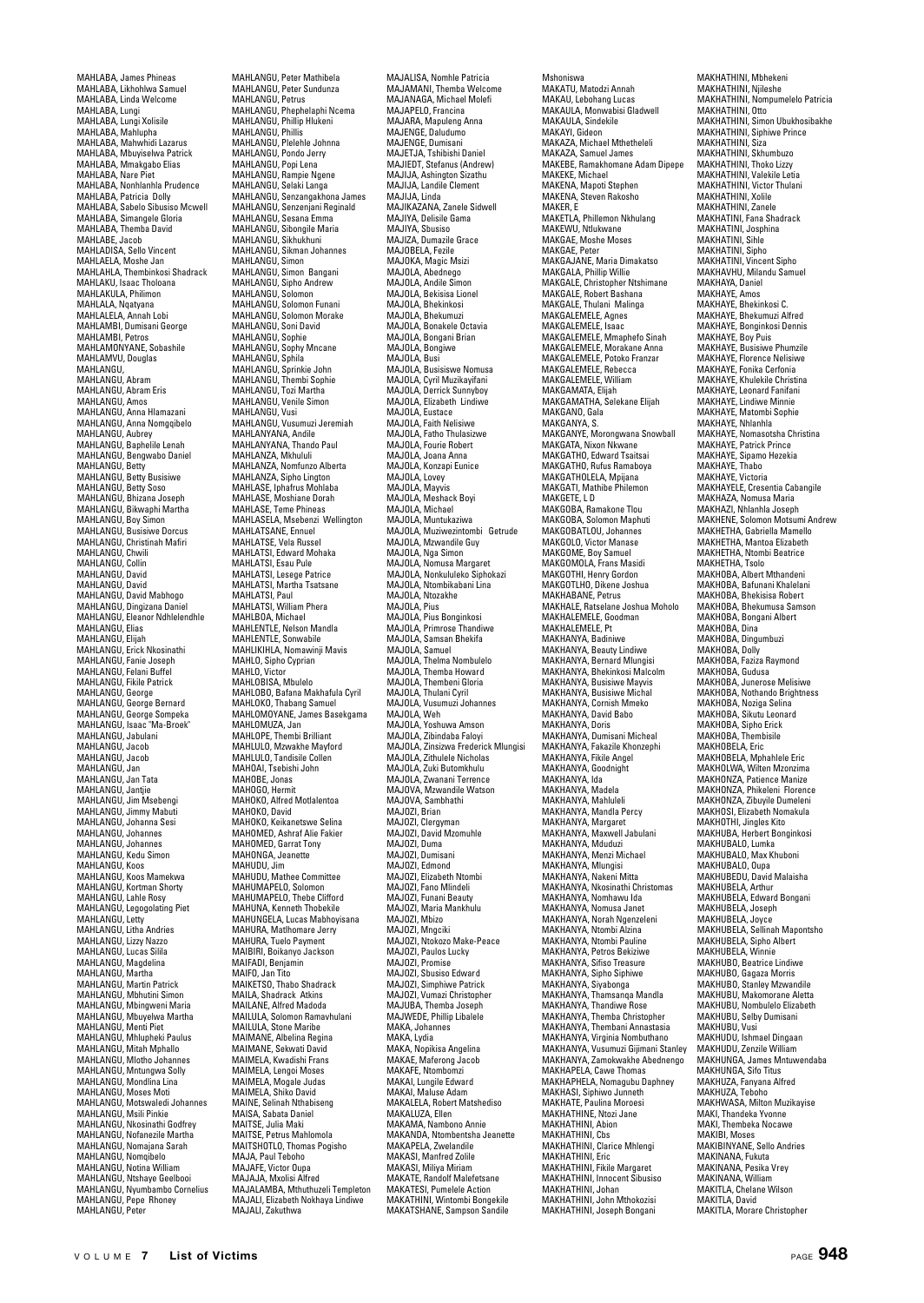MAKITLA, Ntshengwane Morgan MAKITLA, Philimon MAKIWANE, Nolwandle Esther MAKIWANE, Xola Tennyson MAKKINK, Jwf MAKOA, Tselane Joseph MAKOBA, Getrude MAKOBA, Vuyani Daniel MAKOGON, Dimitri Evgenyevich MAKOKGA, Robert Marothi MAKOKOBA, Ndengezi MAKOLA, Betty Meisie MAKOLA, Boy Johannes MAKOLA, George MAKOLA, Lazarus MAKOLA, Morufe Sannie MAKOLA, Richard MAKOLA, Thabo Melvern MAKOLANE, Abraham MAKOLOI, Phokoyantwa Jack MAKOLOI, Unknown MAKOLOLO, Elias Machoene MAKOMA, Joseph MAKONGO, Ntombi Evelon MAKOPE, Andrew Maponye MAKOSO, Mamoeletsi Ariscillia MAKOTI, Kgomotso Alfred MAKOTOKO, Daniel Thabo MAKOWANI, Linus Msalala MANU \*\*\* \*\*\*\*,<br>MAKUA, Abram MAKUA, Moses MAKUA, Mphalele Monica MAKUA, Tabane MAKUBALO, Nkosoyise Gideon MAKUBALO, Nyembezi Richard MAKUBALO, Taruni Terrence MAKULANA, Munzhedzi Emily MAKULANI, Rorwana William MAKUMBANE, Thivhulawi Norman MAKUME, Godfrey Ntai MAKUME, Mokutu Given MAKUME, Oupa Everest MAKUME, Thomas Kabelo MAKUNGA, Duduzile MAKUNGA, Phumzile MAKUNYANE, Makhwese David MAKUPULA, Nosilingi Patricia MAKUTWANA, Tapela Meshack MAKUYA, Nyatshisevhe Singo MAKWAE, Atella Sebolelo MAKWALA, Christoper Sello MAKWANA, Elizabeth MAKWATA, Simon Basayi MAKWAYIBA, Goliath MAKWE, Aaron Benson MAKWELA, Mabule Amos MAKWENA, Seema MAKWETHU, Vakele MAKWETU, Mabandla Clemence MAKWETU, Mandla Joseph MALACHI, Matches Edward MALAKA, Johannah Mabolawo MALAKA, Motimedi Gabriel MALAKOANE, Amos Bafana MALAKOANE, Maria MALAMBILE, Mzukisi Magenis MALAN, Jeanne MALANDA, Elliotina Siziwe MALANGA, Malusi Ernest MALANGA, Thulani Albert MALANGABI, Edwin Mvuleni MALANGABI, Jane Nomathamsanqa MALANGENI, Vuyisile Victor MALATJI, Jerry Marumo MALATJI, Mavis MALATJI, Paris Molefi MALATLHELA, Frans MALATSI, Jeffrey Moshishi MALATSI, Tsidiso Selby MALAZA, Elsie Popana MALAZA, Hessie Busisiwe MALAZA, Jabu MALAZA, Joseph MALAZA, Kheni Thomas MALAZA, Thoko MALAZA, Vele MALEBANE, Achapfani MALEBE, Jimmy Johannes MALEBE, Jj MALEBESE, Sabata Samson MALEBO, Lorraine Kiekie MALEBO, Louisa Manku MALEBO, Sekgopi MALEDZA, Zaba MALEETE, Maruping Mishack MALEFAHLE, Alfred MALEFAHLO, Makwape MALEFAHLO, Moseme Solomon MALEFAHLO, Selele Peter MALEFAHLO, Simon MALEFANE, Adam MALEFANE, Captain Petrus MALEFATLHO, Solomon Moseme MALEHO, Puseletso Zephora MALEKA, Alfred MALEKA, Anna Thoko

MALEKA, Monge Joubert MALEKA, Solomon MALEKA, Tickey MALEKA, William Madime MALEKE, Khani Jacob MALEKO, Dieketseng Andronica MALELE, Almond MALELE, Edward Boy MALEMA, Paulus Leseye MALEMBE, Nonhlahla Eunice MALEMONE, Modishe Frans MALEPE, Motshabi Lucas MALESA, Emmanuel Phaladi MALETE, Makgabo MALETE, Wilson Latela MALETJANE, Modjadji Florah MALETSANE, Ezekiel MALEVU, Lettie Mamiki MALEVU, Ntombi Angelinah MALEWA, Elizabeth Paulinah MALGAS, Basi Kimberley MALGAS, Bethwell MALGAS, Columbus MALGAS, Nombolelo Evelyn MALGAS, Noncethakalo Catherine MALGAS, Nonkululeko Regina<br>MALGAS, Nonkululeko Regina MALGAS, Sinqokwana Ernest MALGAS, Siphiwo MALGAS, Vuyani Mbuyiselo MALGAS, Zola Golden MALHERBE- BRODY, Michelle Anne MALHERRE, P MALI, Enoch MALI, Goodwin Mengxani MALI, Latiswa Telmina MALI, Matthews Mayezana MALIBE, Reuben Mandla MALIE, Samuel Mokhele MALIE, Tseko Ajustinus MALIEHE, Ben MALIEHE, Joseph Mahlomola MALINDI, Agnes MALINDI, Fanyana Ishmael MALINDI, Francinah MALINDI, Gloria Jongiwe MALINDI, Lydia Mananki MALINDI, Mkhonto Samson MALINDI, Zolile MALINDISA, Jabulile Lina MALINGA, Belesia MALINGA, Bhe MALINGA, Bigboy Godfrey MALINGA, Bongani MALINGA, Bongani Sicindezi MALINGA, Brian Themba MALINGA, Busisiwe Beauty MALINGA, Busisiwe Maureen MALINGA, Dolly Doris MALINGA, Eunice Zandile MALINGA, Jabu James MALINGA, Leonard Mshiyeni MALINGA, Mami Nontsikeleo MALINGA, Maxwell Zola MALINGA, Mbuyiselwa France<br>MALINGA, Minah Delekile<br>MALINGA, Mmakgauta Margaret<br>MALINGA, Mphikeleli Joseph<br>MALINGA, Msende Michael MALINGA, Nkosi Amos MALINGA, Nkosinathi Zwelonke Imaan MALINGA, Ntombizodwa Eugina MALINGA, Philemon Jabulane MALINGA, Queen Dorothy MALINGA, Samuel Julie MALINGA, Sibusiso Petros MALINGA, Theodora MALINGA, Thomas MALINGA, Zacharia MALINGA, Zondeleni Ellenour MALINKI, Unknown MALISHE, Linah Ntombi MALISHE, Themba Collin MALITI, Leeman MALITI, Robert Nana MALIWA, Oupa Joseph MALIYANA, Tsotetsi Mapule MALLESON, Harry Rodbard MALLLOUN, Ha MALOBELA, Kamtajanga Justice MALOBOLA, Balise Ernest MALOBOLA, Mabuza MALOKA, Matlakala Julia MALOKA, Molefe Abel MALOKA, Motlhoki Paulus MALOKE, Charles Tokolo MALOMA, Sibongile Phumzile MALONEY, Christiaan C MALOPE, Andrew Makanye MALOPE, Beauty Matshidiso MALOPE, Edward MALOPE, Johannes Lekgoa MALOPE, Millios Toto MALOPE, Richard<br>MALOPE, Richard MALOPI,<br>MALOTANA, Bukelwa Christina MALOTO, James

MALU, Vusi Brian MALUANE, Felisberto Catine MALUKA, Andries Fana MALUKA, Paulus MALULEKA, Charles MALULEKA, Charlie Ntshimane MALULEKA, Elphas MALULEKA, Nonhlahla MALULEKA, Spando Evelyn MALULEKE, Muqhakaza Jim MALULEKE, Patrick Nyiko MALULEKE, Peter MALULEKE, Thomas MALUNDA, Sikowukowu William MALUNGA, Dlanyana MALUNGA, Mndeni MALUNGA, Ntombifuthi Purity MALUNGA, Sibusiso MALUNGA, Victoria Zanele MALUNGA, Yengiwe Esther MALUSI, David MALUSI, Dominic MALUSI, Lillian Elinah MALUSI, Mfenana Jackson MALUSI, Ntloko Serial MALUSI, Thembile Alfred MAMA, L MAMA, Nomntu Virginia MAMA, Shadric Sindile Lhelhe MAMANI, Lungisile Matthews MAMANYUHA, Tshimangazo Samuel MAMARO, Lethole Steve MAMATELA, Rodney MAMATELA, Sekeke Maria MAMATELA, OCH MAMBA, James MAMBONA, Mbulaheni Petrus MAMKELI, Charles Vuyisile MAMKELI, Nombuyiselo Maria MAMOGALE, Maralena January MAMOGALE, William MAMOROBELA, Sekono Lazarus MAMOSADI, Sengange John MAMOTHO, Molelekeng Claudia MAMPANE, MAMPANE, Beatrice Puseletso MAMPANE, Elias Mbopo MAMPANE, Prince Seakgosing MAMPE, Bellington MAMPHAGA, Mpho Winnet MAMPOFU, Thobeka Elizabeth MAMPURU, Jacob MAMPURU, Lillian Buyisi MAMPURU, Lucky Sibusiso MAMUSA, Amos Madala MAMZI, Julia Khumbuzile MANA, Kholekile<br>MANA, Kholekile<br>MANA, Mthetheleli Richard MANA, Mthetheleli Richard MANAHA, Kundwani Lawrance MANAKA, George Solly MANAKA, S. MANAKA, Spokes Selaelo MANAKAZA, Nelson MANAKE, Alfred MANALI, Laurence Nceba MANAMELA, Benjamin MANAMELA, Kgabo Daniel MANAMELA, Maphuti Ephraim MANAMELA, Meisie Raisibe MANAMELA, Piet Mashikane MANAMELA, Pitso Piet MANAMELA, Raisbe MANAMELA, Ramokone MANAMELA, Sebitsi Phineas MANAMELA, Tlou Isaac MANANA, Abel Butana MANANA, Godfrey MANANA, John Velaphi MANANA, Kholisekile Lyza MANANA, Mfanayedwa Ernest MANANA, Mpikwa MANANA, Muzikayise Goodwill MANANA, Nodipha MANANA, Sicelo Sidney MANANA, Susan Ntozokudla MANANA, Theophilus MANANGANA, Christopher Mlindeli MANANKONG, Eagile Joseph MANASE, Fani MANCAM, Mthobeli MANCANCENI, Nomgwene MANCANYWA, Indi David MANCE, Zinukile Annatoria MANCENJANE, John MANCHESA, Tefo Timothy MANCI, Dimanda MANCI, Gcinephi Saraphina MANCI, Majorie Nopiwa MANCI, Medrina MANDABANA, Moses Siphiwo MANDADANA, MOSC MANDITA, Nomangwana MANDLA, Solomon Amos Ndlanga MANDLAKAPHELL Norman MANDLAKAZI, Lolo Beauty MANDLAZI, David

MANDLAZI, Solomon MANDLENI, Zimoshile MANELI, Bubele Jeffrey MANELI, Eric Thembinkosi MANELI, Nonzwakazi Iris MANELI, Nosipho Mavis MANELI, Simphiwe Sidwell Mpaydo MANELI, Tandeka Lillian Ntshakaza MANENTSA, Harry Siphiwo MANENTSA, Moffat MANENTSA, Sbongile MANGALE, Talitha Kebawetse MANGALI, Elliot Petse MANGALI, Xolani Nicholas MANGANE, Thomas Joshua MANGANYE, Lucky MANGANYE, Robson MANGANYI, Joshua Ntsako Mandela MANGANYINI, Angel Nondo MANGANTINI, AIR<br>MANGAYI, Stephe MANGAYI, Steven MANGAZI, Bonakalisiwe Maggie MANGAZI, Mandlakhe MANGCANGAZA, Lungile MANGCATSHA, Milton Ndabisukile MANGCOLA, Vuyisile John MANGCWAGULE, Svelinkomo MANGE, Barbara Priscilla<br>MANGE, Barbara Priscilla MANGE, Siboniwe Cyprian MANGELE, Sibuyiselo Sidney MANGENA, Phillip Comfort MANGERA, Mohamed Ahmed MANGINA, Shumi MANGOAKE, Tshekishi Phineas MANGOANE, Fanie Stephen<br>MANGOANE, Fanie Stephen<br>MANGONA Mbulelo MANGONA, Mbulelo MANGQANGWANA, Mpolose Paulos MANGQIKANA, Right MANGQOBA, Assistant Malungelo MANGWANYANA, Bongekile MANGWEJANE, Morwagaabusi George MANGWELE, Nkete Welhelmina MANGWENI, Tsalikhuba Thomas MANI, Andile MANI, Mohlophegi Daniel MANI, Motlagomane Johanna MANI, Thozama Phoebe MANINJWA, Fikile Eric MANISI, February MANJATHI, Boyi MANJATI, Mcebisi MANJO, Thamsanqa Gorden MANKAHLANE, Parks MANKAYI, Arthur MANKAYI, Benjamin MANKAYI, Lesley Gcinikhaya MANKAYI, Passman Stukuna MANKUMBA, Mason Mlindeli MANKUNGU, Daniel Manok MANKUNGU, Gxiva MANKUROANE, Beauty Monnye MANKUROANE, Elizabeth Mamatchababa MANKUROANE, John MANKUROANE, Makhukhwane Emelda MANKUROANE, Matshedisho Monica MANKUROANE, Morwagaabuse Samuel MANKUROANE, Ruth MANONG, Emily MANONG, Gertrude MANONG, Mbulelo MANONG, Mzolisi Wiseman MANONG, Nozuko Denise MANONG, Owen Siyabulela MANONG, Vernon Moyisisi MANOTO, Jacob MANOTO, Marvin MANOTO, Mary MANOTO/ PETE, Beverley MANOTSI, Oheni Hendrick MANQA, David Tshikilo MANQA, Ntsoaki Rebecca MANQELE, Bongani MANQELE, Cebisile MANQELE, Khethiwe MANQELE, Mandlakapheli Hendry MANQELE, Mpiliseni Noel MANQELE, Musa Oswald MANQELE, Myekeni George MANQELE, Mzwandile MANQELE, Sipho MANQELE, Tandekile MANQELE, Velile MANQEMPUKU, Tabankulu MANQINDI, Sikhumbuzo MANS, Michael Nicolaas MANTENGU, Bheki MANTEWU, No-Once Maggie MANTILE, Jane Msuthukazi MANTILE, Johnson Phikile MANTLANE, Sisa James MANTUTLE, Imameleng Lorraine MANTYI, Albert Zithulele Style MANTYI, Alfred MANTYL Booi

MANTYI, Pawulosi MANTYI, Sikhulu Lennox MANUEL, Moses MANYAKA, Jan Makgale MANYAKA, Monnana Abram MANYAKA, Mosimpila Lucas MANYAKANYAKA, Nobuzwe Cynthia MANYAMALALA, Elbin Thandabantu MANYAMALALA, Simon MANYAMALALA, Thandabantu Elbin MANYANGA, Bhekokwakhe MANYANYA, Buti Simon MANYASHE, Zilindile MANYATHI, Fakazile MANYATHI, Thabo Benedict MANYEFANA, Thembelani Stanley MANYELO, Alfred Moloko MANYELO, Benjamin Mmatlou MANYELO, Christinah Makwena MANYELO, Eunice Matsidiso Mmakwena MANYELO, Katleho Gavin MANYELO, Noko Asnat MANYELO, Winnie MANYL Sile Sinho MANYIKA, Andries MANYIKA, Maphoti Linah MANYIKA, Megete Andries MANYIKA, Sibongile Dinah MANYISA, Agnes Fahlaza MANYISA, Loveness MANYISI, Kufeni Agnes MANYOBE, Doreen MANYOKOLE, Rantsoli Joseph MANYONI, Agnes Zenzile MANYONI, Fanakhe MANYONI, Nomathemba Mavis MANYONI, Nomgqibelo Maria MANYONI, Ntombikayise Victoria MANYONI, Nurse Maria MANYONI, Sibongile MANYONTA, Nompumelelo Freda MANZANA, Mandla James MANZANA, Mncedi MANZANA, Mongezi MANZANA, William MANZI, Catherine MANZI<sub>Fsther</sub> MANZI, Gladys Hope MANZI, Martin Mzoxolo MANZI, Mfuneni Richard MANZI, Mkoti Nomusa MANZI, Sabekile Maureen MANZI, Thembeni Ncamisile MANZI, Thembinkosi Zephania MANZI, Tholakele Doris MANZI, Vusumuzi MANZI, Wellington Zithembele MANZINI, David Mevane MANZINI, Dolly Stephen MANZINI, Edward MANZINI, Mthombi Flora MANZIYA, Mthuzimele Phillip MAOBA, Elijah MAOBOTE, Moeketsi Ben MAOGWE, Mamoeng Maria MAOKENG, Abram MAPALALA, Sifiso MAPAPU, Nongezile Nomatemba MAPAPU, Siphiwo Michael MAPASA, Sonabiso Elias MAPAYA, Moleboge Phineas MAPEKULA, Nyameko MAPELA, Mncedisi Holford MAPELA, Mzukisi Petros MAPELA, Zimasile Michael MAPELO, Mmatladi Maria MAPETU, Mzoli David MAPHAHA, MAPHALALA, Alphina Sbuko MAPHALALA, Mantwa Virginia Virsy MAPHALALA, Sydney MAPHALALA, Thokozile Lesiah MAPHALANE, Lennox Thabang MAPHANGA, Alfred Qanda MAPHANGA, Bhekizwe Russell MAPHANGA, Dudu MAPHANGA, James MAPHANGA, Leonard George MAPHANGA, Mabhalane MAPHANGA, Malope MAPHANGA, Mondli Patrick MAPHANGA, Ngazi Albert MAPHANGA, Okie MAPHANGA, Sibusiso MAPHANGA, Silwayiphi Alfred MAPHANGA, Sukumani Vitans MAPHANGA, Themba Albert MAPHANGA, Tiny Lydia MAPHANGA-MKHWANAZI, Kate Martha MAPHIKE, Daniel Dibete MAPHIKE, Stephen Puleramaileng MAPHINI, Zakhele Amos MAPHIPA, Mzukisi MAPHISA, Daemane David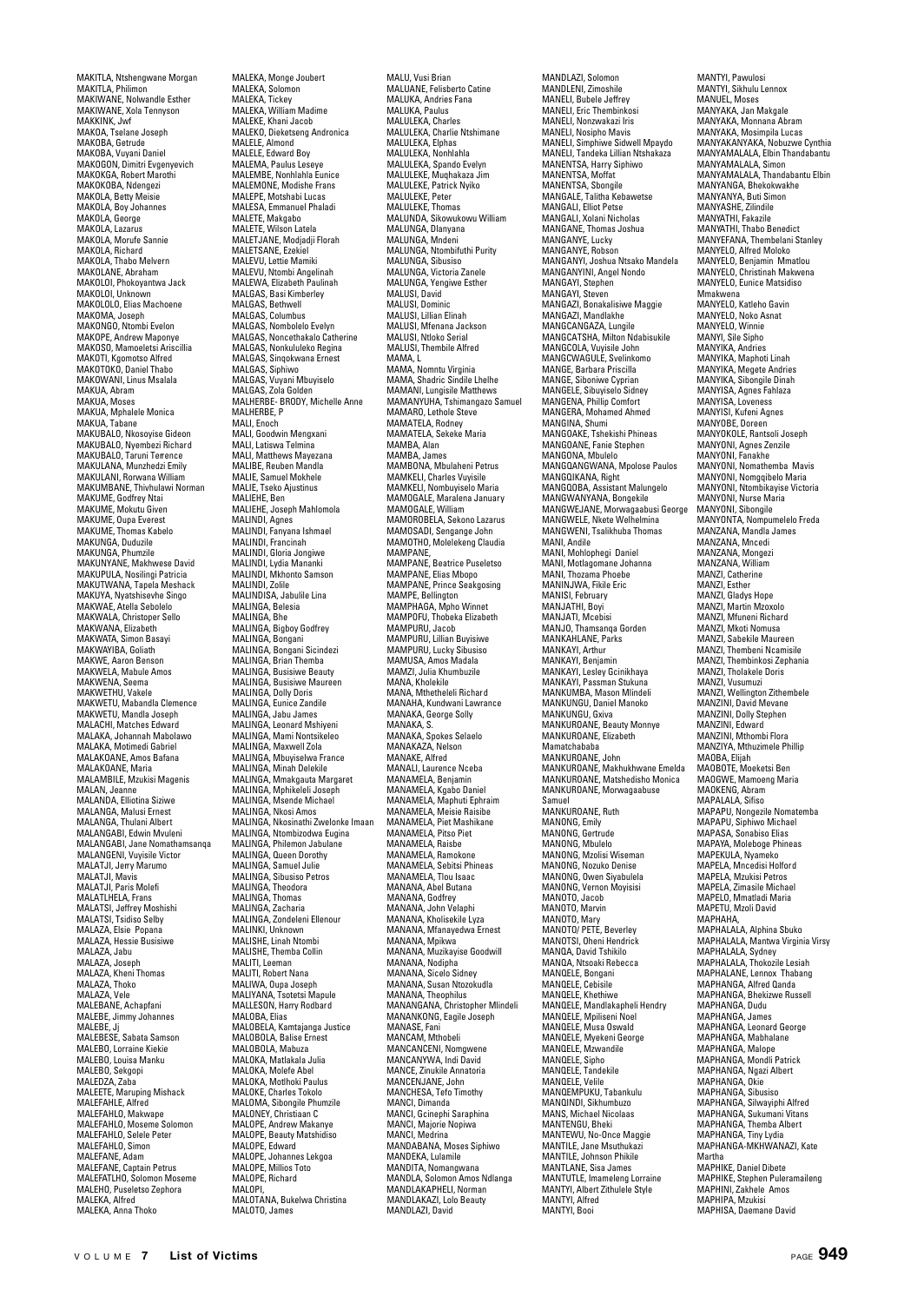MAPHOLOGELA, Sene Johannes MAPHOLOGELA, Solomon Madimetja MAPHOSA, Beauty Sesana MAPHOSA, Mathews MAPHOSA, Simon Petrus MAPHOSA, Vincent Fanyana MAPHUDHA, Alex MAPHUMANE, Hali Petrus MAPHUMULO, Africa Mthokozisi MAPHUMULO, Agrippa MAPHUMULO, Bahambephi MAPHUMULO, Bhekithemba Eugene MAPHUMULO, Bongani MAPHUMULO, Bongisiwe Pretty MAPHUMULO, Doto John MAPHUMULO, Edward Bonginkosi MAPHUMULO, Eric Mhlabunzima MAPHUMULO, Fanlo William MAPHUMULO, Fanyana Amos MAPHUMULO, Flora MAPHUMULO, Gcina Geoffrey MAPHUMULO, Isabel MAPHUMULO, Joyce Sibongile MAPHUMULO, Justice Nkosingiphile MAPHUMULO, Kenneth Nkosinathi MAPHUMULO, Khathi Nomusa MAPHUMULO, Linda Michael MAPHUMULO, Liso MAPHUMULO, Lulu Dinah MAPHUMULO, Mandla Ophius MAPHUMULO, Mandla Erik MAPHUMULO, Maqhikiza Fanisile MAPHUMULO, Mhlabunzima Joseph MAPHUMULO, Mneedisi MAPHUMULO, Msawenkosi MAPHUMULO, Msizeni Shadrack MAPHUMULO, Mthandeni MAPHUMULO, Mzwamandla MAPHUMULO, Nakoti MAPHUMULO, Nhlanhla Gerald MAPHUMULO, Nonkantolo Ganephi MAPHUMULO, Nosibhedela MAPHUMULO, Ntombi Alzina MAPHUMULO, Penelope Nombuso MAPHUMULO, Pikinini Ephraim MAPHUMULO, Primrose Khwezi MAPHUMULO, Prisca MAPHUMULO, Samukelo Ziphozethu MAPHUMULO, Shadrack MAPHUMULO, Sibongile Patricia wiar nowioco, siboligiis<br>MAPHUMULO, Sibusiso MAPHUMULO, Sihle Cyprian MAPHUMULO, Sikhumbuzo Richard MAPHUMULO, Simon Ohimilili MAPHUMULO, Simphiwe Hamilt MAPHUMULO, Thembinkosi MAPHUMULO, Thomi Thomas MAPHUMULO, Thwayisa Godfrey MAPHUMULO, Unknown MAPHUMULO, Venaneia MAPHUMULO, Vusi Wilson MAPHUMULO, Vusumuzi MAPHUMULO, Zanele MAPHUMULO, Zibuyile Joyce MAPHUMULO, Zithulela Gilbert MAPHUTHUMA, Mamwele MAPIPA, Desmond Daliwonga MAPIPA, Mvumelwano Nicholas MAPISA, Buyisile Ryan MAPOLISA, Msetshwa MAPOMA, Phuti Lina MAPONGWANA, Mhleli Michael MAPONGWANA, Nomsa MAPONYA, Andries Itumeleng MAPONYA, Japie Kereng MAPONYA, Peter MAPOTELE, Piet MAPOULA, Noko Albert MAPOULO, Monyane Joseph MAPOULO, Ramkoni Martina MAPUA, Oupa Josiah MAPUA, Ronald Mosebetsi MAPUMULO, Bongokwakhe Hebron MAPUMULO, Cushiwe MAPUMULO, Danisiel Amy MAI OMOLO, Dumalile MAPUMULO, Gilford Katshana MAPUMULO, Gladness Thoko MAPUMULO, Mandlenkosi MAPUMULO, Nokuphiwa MAPUMULO, Nomlomo MAPUMULO, Siwoti MAPUMULO, Siyangoshova MAPUMULO, Sizeni MAPUTE, Simphiwe Zakariah MAPUTLA, Phadishi Abram MAPUTLA, Selemela Simon MAQANDA, Themba Abeshai MAQEKEZA, Dugard Zweledinga MAQEKEZA, Jama Hamilton MAQEKEZA, Mazizi Attwell Ngubekhaya MAQETHUKA, Thamsanqa MAQETHUKA, Thembi Joyce MAQETUKA, Vuyo MAQEWU, Manhanha MAQHASHA, Veronica Phumla

MAQHASHALALA, Mantuntu Jackson MAQHULA, Mvulo Peter MAQINUKANA, Zandisile Shakespear MAQOGI, Monwabisi Nathaniel MAQOKO, Ndolotswana MAQOLO, Bongani Leanard MAQOLO, Mbuyiselo Maxin MAQOMA, Nomagabiso Greta MAQOMA, Nomalungelo MAQUBELA, Wonke Withiel MAQUNGO, Andile MAQUNGO, Babalwa MAQWANE, Andrew Mbuiselo MAQWAZIMA, Vukile Simon MAR, Vuyelwa Cynthia MARA, Bafelile Jane MARABA, Daniel Joseph MARABA, Damer MARABE, Maria Lipolelo MARAI, Lipota MARAIS, Ezekiel Domongo Matshidiso MARAIS, Philmarin Annelize MARAKALALA, Dikeledi Johannes MARAKALALA, Josephine Mokgadi MARAKALALA, Makgaba Jeanette MARAKE, Paki George MARAMBA, Zukiswa Hellen MARANANA, MARANGXA, Pumla Princes MARAWU, Howard S. MARAWU, Mziwabantu Jafta MARAYI, Florence Ntombizonke MARCH, David MARCH, Joseph MARCH, Phillip MARCUS, Lulamile Nelson MARE, Linus MAREDI, Jacob Khomotso MAREDI, Kgagudi Hesekia MAREMA, Mofolo Aron MAREMAMA, Kwena Alber MAREMAME, Makwena Rosina MAREMANE, Makwena n MAREMANE, Makoena MAREMANE, Makoena Joseph MARENENE, Patrick MARETLOANE, Thabang MARETLWA, Kgutli MARETLWA, Moses Mozwethemba MARI, Ndoyisile William MARI, Vuyisile MARIE, Bobby MARIPA, Susan MARIPANE, Ngoakoane Lydia MARITE, Tokelo John MARITZ H. S. M. MARITZ, J. H. MARKLOF, Martin MARKS, Maserekwana Elizabeth MAROBELA, Hellen MAROE, Mampatana Salamina MAROEKOANE, Anna Ndoti MAROESHE, Maahlaola Janett MAROGA, Lazarus MAROKANE, Bernard MAROLA, Andrew Thozamile MAROPE, Ramatanka Evanz MAROTI, Kholekile Charles MARRAND, Wellington Thembinkosi MARTHINUS, Brenda MARTIN, Belinda Venice MARTIN, Florence MARTIN, Kevin Peter Robert MARTIN, Muzi Mongezi MARTIN, Shaun Norman MARTIN, Vuyelwa Joyce MARTINS, Bongani MARTINS, Bryn Louis Kabelu MARTINS, Deon MARTINS, George MARUBINI, Funzani Joyce MARUFANE, Mildred MARULA, Patrick Pheteswayo MARUME, Ndiko MARUMO, Alfred Toko MARUMO, Baslius Matlogelwa MARUMO, Elizabeth Lesholobe MARUMO, James December MARUMO, Maki Martha MARUMO, Maletsatsi MARUMO, Wessels Skuta Mahoko MARUNGWANA, Lucas Billy-Boy MARUPING, Jackonia Rakoena Maruping MARUTLA, Maphuti MARWANE, Wilfred Sebonege MARWANQANA, Alfred Fikile MARWANQANA, Mzukisi MARWANQANA, Thandiswa MARWEBU, Talente Mirriam MARWEXU, Nosipho Blossom MARX, Getruida MASA, Elizabeth MASABALALA, Sandra MASAKALA, Jamina MASAKALA, Joshua

MASALA, Edith MASALA, Nicholus MASALESA, Raisibe Albertina MASAMANZI, Mlungisi Samuel MASANABO, Folobi Jacob MASANABO, Petrus MASANABO, Simon Babili MASANG, Ntombifikile Nesta MASANGANE, Mozi Benjamin MASANGANE, MO MASANGO, Andile Geoffrey MASANGO, Aubrey Benjamin Mzukisi MASANGO, Bheki Moses MASANGO, David MASANGO, Dina Jeli MASANGO, George MASANGO, Herbert Mnindwa MASANGO, Johannes MASANGO, Lindi Susana MASANGO, Mandla Mbhekiseni MASANGO, Michael Phakama MASANGO, Mirriam Nomz MASANGO, Ronnie Buvaph MASANGO, Samuel Dingaan MASANGO, Shevula MASANGO, Wele Archibald MASANGO, William Velaphe MASANGU, Paul MASE, Sindile Simon MASEBENI, Victor Mlandeli MASEBISE, Zozo Isaac Mzwandile MASEROA, Daniel MASEHLA, Phillemon MASEKO, Aaron Mazithulele MASEKO, Adion<br>MASEKO, Alfred<br>MASEKO, Ben MASEKO, Ben MASEKO, Bheki Ernest MASEKO, Carlton MASEKO, David MASEKO, Edward MASEKO, Elizabeth Jabile MASEKO, Elliot Ngcolongcolo MASEKO, Ezra Emmanual Msimelolo MASEKO, George MASEKO, Israel Thembinkosi MASEKO, Jabu MASEKO, Jabu Dennis MASEKO, Jeffrey Paulus MASEKO, Jerome Mlungisi MASEKO, Johannes wiesero, Johannes<br>MASEKO, Johannes MASEKO, John MASEKO, Joshua Nsizwa MASEKO, Kwena Edward MASEKO, Leonard MASEKO, Lucky Ben MASEKO, Mamootswe Alice MASEKO, Maphuti David MASEKO, Mathews MASEKO, Mbuti Petrus MASEKO, Msongelwa Amos MASEKO, Nelson Zuzuile MASEKO, Ngcolongcolo Elliot MASEKO, Nobuhle MASEKO, Nomakhosi Selina MASEKO, Ntamela Lucas MASEKO, Ntombizodwa Maria MASEKO, Patrick Dumisani MASEKO, Philemon MASEKO, Phillip Nkosinathi MASEKO, Rabie MASEKO, Sicelo Christopher Lefty MASEKO, Sipho Josaia MASEKO, Veli Badnock MASEKO, Vincent Jabu MASEKO, Vusimuzi Noah MASEKO, Wilson Zwelibanzi MASEKWANA, Nosipho MASELELA, Aby MASELELA, Morris MASELELA, Samuel MASELOA, Makgasane Aaron MASEMOLA, Alfred Mpho MASEMOLA, John MASEMOLA, Patricia Kedibone MASEMOLA, Phillip MASEMOLA, Samuel MASEMOLA, Thelma Jeannie Molebatsi MASEMOLA, Violet MASEMULA, Mthunjela Eva MASENG, Joshua Monnapule Moloi MASENYA, Grace MASERUMULE, Mammeshoana MASETELA, Lucas MASETELA, Lucas MASETI, Agnes MASETI, Catchpole Siegfred Monwab MASETI, Matthews Poppie MASETI, Mzwandile Tofi MASETI, Ndodiphela Caswell MASETI, Thandiswa Beatrice MASETI, Wisky MASETI, Xolani Michael Boket MASETI, Zixolisile Mathews MASHA, Mahuhu Dorcas MASHA, Patrick Luneng

MASHABA, Alec MASHABA, Ismael MASHABA, Njabulo Cyril MASHABA, Nonhlanhla Pinkie MASHABA, Skhumbuzo Elvis MASHABA, Solani Princess MASHABA, Sweet Johannes MASHABA, Willson Fanyane MASHABANE, Jarman Gem MASHABANE, Solomon Ngungunyane MASHABATHAKGA, Mbulaheni Thomas MASHABELA, Annah Mokgadi MASHABELA, Hendrick Ramphelare MASHABELA, Lenga Alpheus MASHABELA, Marule Klaas MASHABELA, Mogorosi MASHABELA, Petros Patrick MASHABELA, Sethaba Johannes MASHAKANE, Piletii Wellington wiestlechter, Fliegi weiling<br>MASHALA, Johanna Chuene MASHALA, Manare Seemole MASHALA, Maphuti Kwena MASHALA, Mokou David<br>MASHALA, Ngoako Frans<br>MASHALA, Ngwako Vincent<br>MASHALANE, David<br>MASHALANE, David MASHALANE, Maphuti Phineas MASHALANE, Mokgadi Johannes MASHALANE, Obed Tlou MASHAMAITE, Bushman (Jeremiah Monene) MASHAMAITE, Freddy Makwena MASHAMAITE, Maphuti Stephen MASHAMAITE, Nare Elliot MASHAMAITE, Phuti Andries MASHAMAITE, Phuti Martinos MASHAMAITE, Pitsi David MASHANGOANE, David MASHAPA, Me MASHAVA, Amos MASHAYA, Ghandi Goodwill MASHAYA, Goodwill Makhosonke MASHAYA, Samson Bafana MASHAYA, Thembekile Virginia MASHAZI, Jan Mkhombiseni MASHEGO, Andries MASHEGO, Aubrey Meas MASHEGO, Brother MASHEGO, Brother(3) wiesneuu, brut<br>MASHEGO, Dan MASHEGO, Martha MASHEGO, Nancy MASHEGO, Sekwayi Barney MASHEGO, Sibangani Shadrack MASHEGO, Steven Subie Boy MASHEGOANE, Selby Matsusa MASHEKANE, Machoene Joas MASHELA, Don Sipho MASHELE, Agnes Mimi MASHELE, Calvin Khazamula MASHELE, George MASHELE, Johannes MASHELE, Lafas Ronald MASHELE, Mosabelo Anna MASHELE, Murray Elleck MASHELE, Ndanduleni Agnes MASHETE, Simon R MASHETENG, Mamare Ramokone MASHIA, Mfana Jacob MASHIANE, Bafunani Sophy MASHIANE, Bhekani Francis MASHIANE, Joseph Thabo MASHIANE, Mbowa Morhoa MASHIANE, Mvuqu Jim MASHIANE, Rose Sponomo MASHIANE, Zackaria MASHIATSHIDI, Matlou Raesetsa MASHIATSHIDI, Mosima Melita MASHIEA, Boysie Isaac MASHIEA, Modise Mathews MASHIEA, Selepe Petrus MASHIFANE, Daniel MASHIGO, Daisy MASHIGO, Johannes Joseph MASHIGO, Tamati Elias MASHIGOANE, Elias Tlou MASHIGOANE, Enas Hou MASHILE, Aledulege Benson MASHILE, Joe MASHILE, Segopela Winias MASHILE, Thaopi Ethel MASHILO, Abraham Chwene MASHILO, Lesiba Frans MASHILO, Speed Katishi MASHILOANE, Tsietsi Anthony MASHIMBYI, Mkhatchana Dixon MASHININI, Elijah MASHININI, Humphrey MASHININI, Julia MASHININI, Lehlohonolo Daniel MASHININI, Mphikeleli Godfrey MASHININI, Nomkhatha Virginia MASHININI, Piet MASHININI, Sydney MASHININI, Thandi

MASHININI, Vincent MASHISHI, Fulubi Esau MASHISHI, Stephen Fani MASHITA, Chou Johannes MASHITA, Nkoko Moses MASHITENG, Chuene Johanna MASHITENG, Kwena Silas MASHITENG, Phuti Jermina MASHIYA, Oupa George MASHIYA, Sylvia Monica MASHIYA, Tsietsi Dungan MASHIYANE, Dize Aaron MASHIYANE, Mhlanganiswa Aaron MASHIYANE, Mndawe Elijah MASHOENG, Mpho Desmond MASHOGOANE, Mamareloana Berenis MASHOKWE, Molefi Geoffrey MASHONGOANE, Ezekiel MASHONGOANE, Joas Letsepa MASHONGOANE, Matlaselo Jacob MASHONGOANE, Phehello Samson MASHOPE, Lubenyu Flora MASHUMI, Mluleki Melvin MASHUMPA, Lucas MASHWARANA, Wiseman MASHYIANE, January MASHYIANE, Lololo MASIA, Joseph MASIA, Tebello Glodia MASIBA, John Zozman MASIBA, Mlingiswa Justice MASIREKELO, Vincent MASIBI, Charles Tiale MASIGO, Reginald Kenny MASIJELA, Masilo Petrus MASIKANE, Batshatile Mnqanti MASIKANE, Mhlanganisa William MASIKANE, Mlandeni Anton MASIKANE, Miditation MASIKANE, Patrick Vusi MASIKANE, Philisiwe MASIKANE, Phinhu MASIKANE, Vusumuzi Clifford MASIKE, Isaac Serame MASIKE, Mapula Rahab MASIKE, Pitso Andries MASIKO, Sarah Nomajamani MASILELA, Ben Andrew MASILELA, Booi MASILELA, Boyana Jan wiasilela, buy<br>MASILELA, Jim MASILELA, Jonas MASILELA, Joseph MASILELA, Khabonina Leah MASILELA, Lomatshe Lizzie MASILELA, Mafele Joana MASILELA, Manikie MASILELA, Mdasie Johanna MASILELA, Samuel MASILELA, Skons Petros MASILELA, Soni Petros MASILELA, Sophy MASILELA, Thloki Jeremiah MASILELA, Thulani MASILELA, Thulare Booi MASILELA, Velanhi MASILO, Innocenter Tebogo MASILO, Jones Selokoane Pali MASILO, Mafete Chilboy MASILO, Solomon Mohauli MASILWANE, Eliza MASIMINI, Nogwebile MASIMULA, Jan Masondo MASIMULA, Noyende Paulina MASIMULA, Sithengani Helen MASINA, Elias MASINA, Hloniphile MASINA, Johannes MASINA, Musa Thomas MASINA, Stanley Sandile MASINA, Zodwa MASINDA, Christopher M MASINGA, MASINGA, Benjamin MASINGA, Bongiwe MASINGA, Elphas Ndabazabantu MASINGA, Lemonade Mkase MASINGA, Mirriam Nomatimiti MASINGA, Ntombi Hilda MASINGA, Thozwana MASIPHA, Ananias Boksa MASITHA, Sobane Paulos MASITHA, Thsele Mekia MASITHI, Nyamukamadi MASITHI, Thari William MASIYA, Unkno MASIZA, Gerald MASOEU, Samuel MASOGA, Tlhong Justice MASOKANYE, Liziwe MASOKOAMENG, Norah MASOLA, Jabulane James MASOLA, Mothomone Ephraim MASOLENG, Pinkie Sidney MASOLOKE, Tsatsawane Anna MASOMBUKA (NEE NKABINI), Ester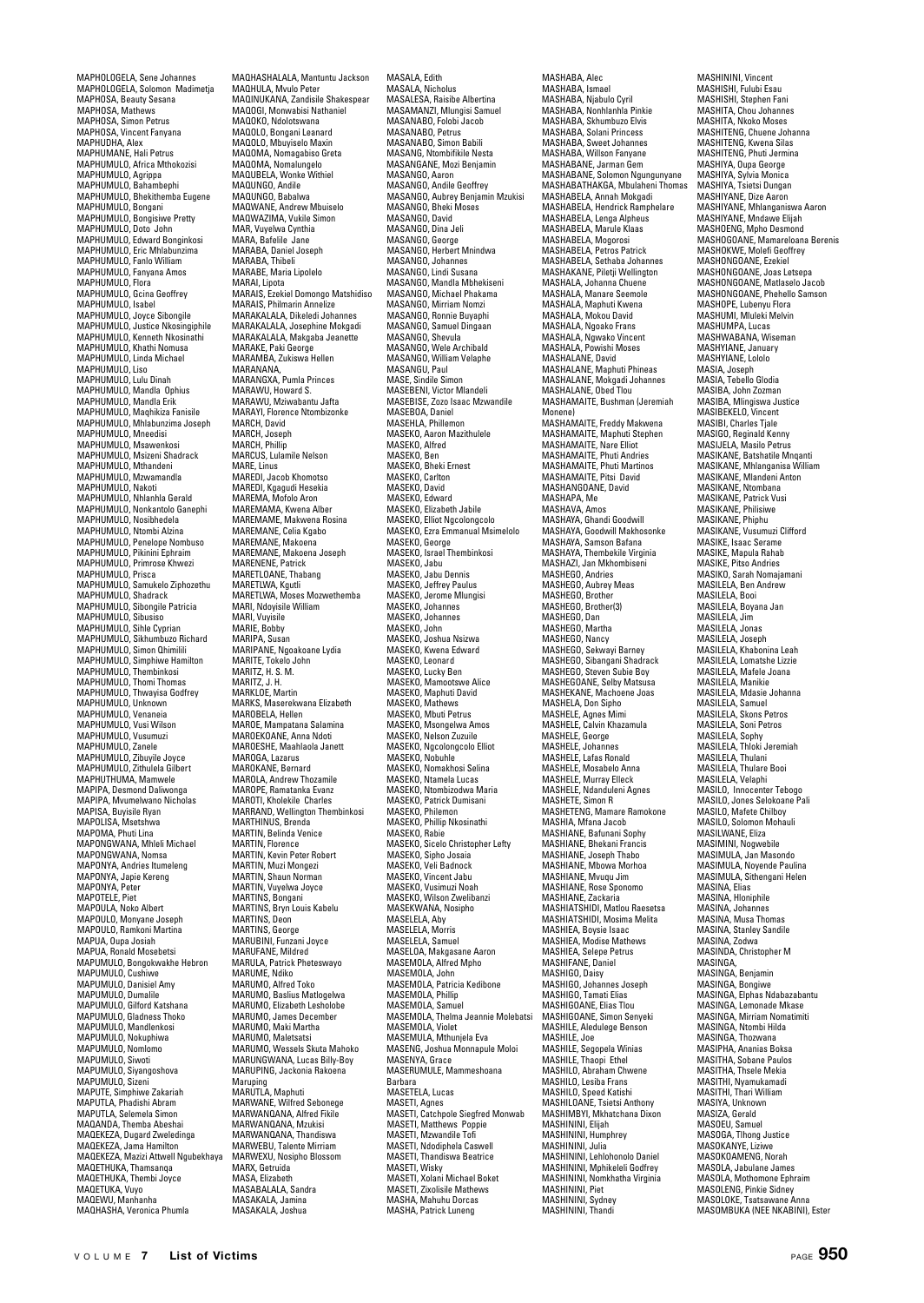Mfitshana MASOMBUKA, Bapalela Johanna MASOMBUKA, Elizabeth Namgidi MASOMBUKA, John Dee MASOMBUKA, Josephine Thandi MASOMBUKA, Zanele MASON, Penelope MASONDO, Basil MASONDO, Caroline. MASONDO, Joseph V MASONDO, Mduduzi MASONDO, Mpho MASONDO, Ntombi Betina MASONDO, Octavia MASONDO, Robert Muntuyedwa MASONDO, Siphiwe Eric MASONDO, Zacharia Mhlabunzima MASONDO, Zesizwe MASOPA, Manta Christina MASOPA, Moses Godfrey MASOPA, Motsamai Charles MASOPA, Nompi Elinah MASOTE, Sheila Segametsi MASUDUBELE, Hilda Matshidiso MASUKU, Alpheus Zakhele MASUKU, Cliff MASUKU, Clifford MASUKU, Dumazile MASUKU, Edward MASUKU, Ezekiel Oupa MASUKU, Jacob Samuel MASUKU, Khonza Handsome MASUKU, Madiphoso Esther MASUKU, Ndumani MASUKU, Phiwayinkosi MASUKU, Samson Khophi MASUKU, Samuel Veli MASUKU, Thabo MASUKU, Thembi Emily MASUKU, Thokozile Pam Rejoice MASUKU, Thulani MASUKU, Thulani Hansford MASUNYANE, Mathabo Adelina MASWANGANYI, Alina MASWANGANYI, Joel MASWANGANYI, Tinyiko Believe John MATA, Bungane Jackson MATA, Thembisile MATABANE, Peter Itumeleng MATABOGE, Josia Legodi MATABOGE, Moitheki Isaac MATAFENI, Mziuvukile MATAKANA, Mtutuzeli MATAKANE, Laka David MATAKU, Sinko Mtshanyane MATANDELA, Dumisani Macbeth MATANIGOANE, Matshediso Annie MATASA, Getrude MATAU, Sefako Frans MATCHES, Joseph Mateti MATCHES, William MATCHISI, Mxolisi Gladman MATEBESI, Kedibone Rebecca MATEEM, Shirley MATEGANE, Frans MATEKANE, Handrick Phaladi MATELA, Monkane Joseph MATELA, Samuel Serame MATELA, Stephen Sefilara MATENDE, Dingindawo David MATENJWA, Kekeletso Samuel MATENJWA, Maqhikizana Roster MATENJWA, Ziphozonke Patrick MATERA, Monwabisi Zwelicingile MATETA, Matome Simon MATETA, Patrick Mphathi Baritane MATETA, Phineas MATETE, Dorothy MATETE, Moseklemang Meriam MATETE, Phoka Patriot MATHABA, Elinah MATHABA, Gorden Thembinkosi Gcina MATHABA, Livingstone Nhlanhla MATHABA, Masondo Zesizwe MATHABA, Nicholina MATHABA, Sani Leonard MATHABA, Xolani MATHABATHA, Paul Maboyi MATHABATHE, Modiegi Constance MATHABATHE, Moleshiwe MATHABE, Ramasedi David MATHABELA, Bhekiziz MATHABELA, Boy MATHABELA, Evelyn Kemoneilwe MATHANG, Josia Booi MATHAWENE, Poding MATHE, Anthony MATHE, Augustine MATHE, Bhekizitha MATHE, Eunice Shisekile MATHE, Joseph Allbino MATHE, Mishake MATHE, Mishake<br>MATHE, Musa Mathews MATHE, Petros MATHE, Reuben Fisokwakhe MATHE, Sibongiseni

MATHE, Sipho Bethuel MATHE, Tolakele Juiditha MATHEBA, Elizabeth Matu<br>MATHEBA, Elizabeth Matu MATHEBE, MATHEBE, Charles Baledi MATHEBE, Collert Mohlamme Piet MATHEBE, Daniel Mankuruoane MATHEBE, Godfrey Matekane MATHEBE, Grand-Daughter (2) MATHEBE, Grand-Daughter (3) MATHEBE, Lekwelalore Lydia MATHEBE, Magaruba MATHEBE, Magomothabi MATHEBE, Majadihlogo Jim MATHEBE, Mamotshabo Evelina MATHEBE, Maswape MATHEBE, Matholo MATHEBE, Maxwell Molefe MATHEBE, Mmamothalo MATHEBE, Mmapule Elizabeth MATHERE, Mmule MATHEBE, Mmusi Moses MATHERE, Morako MATHEBE, Moswape MATHERE, Nnima MATHEBE, Norman Chipane MATHERE, Paledi MATHEBE, Philemon MATHEBE, Piet Mohlamme MATHEBE, Queensly Motlatsi MATHEBE, Sarah Matlakalana MATHEBE, Selape Walter MATHEBE, Shipane Ephraim MATHEBE, Tlokwe Gibson MATHEBE, Wellington Chipane MATHEBULA, Christopher MATHEBULA, Dumalile Agnes MATHEBULA, George MATHEBULA, Isaac MATHEBULA, Kenneth Chimane MATHEBULA, Lenah Makhoakane MATHEBULA, Lizzy Nkiyasi MATHEBULA, Lizzy Iwityasi MATHEBULA, Nhlanhla Sanele MATHEBULA, Nomadlozi Lettie MATHEBULA, Patrick MATHEBULA, Robert Themba MATHEBULA, Samuel MATHEBULA, Thandi Gladys MATHEBULA, Themba Zobha MATHEBULA, Unknown MATHEBULA, Vincent MATHEBULA, Zephania MATHENGELA, Donald Sifiso MATHENJWA, Busisiwe MATHENJWA, Dumingo Sigwili MATHENJWA, Julia Sizan MATHEN. WA Meji Phiule MATHENJWA, Nhlakanipho MATHENJWA, Sifiso MATHENJWA, Thandukwazi Pillip MATHEZA, Martha Josephine MATHI, Sergeant Joseph MATHIBA, Isaac MATHIBE, Milicent MATHIRE, Thembisile Samson MATHIBELA, Bongani Patrick MATHIBELA, David Butana MATHIBELA, Fantsi Piet MATHIBELA, Kleinbooi MATHIBELA, Magidi Feitjee MATHIBELA, Mali Lena MATHIBELA, Mfanyana Stefans MATHIBELA, Molopo Johannes MATHIBELA, Phillip Buti MATHIBELA, Phomolo Samson MATHIBELA, Selina MATHIBELA, William MATHIBELI, Lekhoa Robet MATHIKGE, Jacob Molefe MATHIKWE, Lentikile Ephraim Mohapi MATHISO, Mbuyiselo James MATHISO, Sana Joseph MATHIZA, Aaron MATHLOMBE, Victoria Ninah MATHOBEL, James Bongani MATHOBELA, Refiloe Grace MATHOMBANE, A. MATHONSI, Isaac Mkombe MATHONSI, Mgolozelwa Sipho MATHONSI, Mufumane Bernard MATHONSI, Qondeni Cecilina MATHONSI, Thembelihle Felix MATHONSI, Winnie Nobuhle MATHOPE, Aaron MATHOPE, Rebecca (Ramajwe) MATHOPENG, Mabuti MATHUDI, Thys MATHULE, Pinki Bettie MATHUSE, George MATHWASA, Marashu Melfred MATHWASA Petros MATI, Mbongeni MATIBIDI, Phineas Nkgafeng MATIDZA, William

MATIKINCA, Nomalungelo Lucy MATIKINCA, Patrick Dumile MATIKINCA, Siputsu Cameron MATIMA, Ntshiuoa Agnes MATIMA, Solomon Mabusane MATIMA, Tefo Johannes MATISO, Mbuyiseli Michael MATISO, Melvin MATISO, Pisi MATISO, Sithembele MATITI, Zandisile MATIWANA, Hombakazi MATIWANA, Nontombi Beauty Siphokazi MATIWANA, Siphiwe Headman MATIWANE, MATIWANE, David Ndumiso MATIWANE, Lungisa Welcome MATIWANE, Mafu MATJEE, Khomotso Lawrence MATJILA, Motshentshe Jan MATJILA, Phillistus Botsietsa Lerutla MATJOKANA, Mantshana Herbert MATLADISA, Tebogo Bernard<br>MATLADISA, Tebogo Bernard<br>MATLAKALA, Seboge Frans MATLAKALA, Seboge Frans MATLALA, China Jacob MATLALA, Choene Solomon MATLALA, Chuene Salphy MATLALA, Comfort MATLALA, Godfrey Daniel MATLALA, Jacob Madisha<br>MATLALA, Jacob Madisha<br>MATLALA, Kgadi Petrus MATLALA, Kgadi Petrus MATLALA, Lebogang Sunday MATLALA, Makeku Flora MATLALA, Makgabo George MATLALA, Makopo George MATLALA, Makepe George MATLALA, Matlou Alfred MATLALA, Moloshi Richard MATLALA, Morwata Joseph MATLALA, Mothokoa Terror MATLALA, Noko Solomon MATLALA, Phadishi Erasmus MATLALA, Phillip Seabe MATLALA, Plantina Seemola MATLALA, Seemole Modjadji MATLALENG, Junior MATLASULELE, Madimetja Peter MATLAWE, Selekiso Howard MATLHABE, Daniel MATLHAELA, Elizabeth Puleng MATLHAKO, Christopher Tshepo MATLHAKOANE, Daniel Thebe MATLHARE, Isaac Rocks MATLHOKO, Senatlana Thomas MATLHOKO, Thomas Oupa MATLOGA, Raselina Tombizodwa MATLOHA, Alfred MATLOHA, Stephen MATLOMBE, Christina Mantombi MATLOTLO, Paulos MATLOU, Aletta Mamogabi MATLOU, Ezekiel Matsiela MATLOU, Lesiba Joseph MATLOU, Magadu David MATLOU, Makgalane Solomon MATLOU, Mashela Elisa MATLOU, Mediyamere Sana MATLOU, Ngdakoana Maggie MATLOU, Thahedi Mack MATODLANA, Matthew Mxhasi MATODLANA, Monde Ronnie MATODZI,<br>MATOLENGWE, Fezeka MATOLENGWE, Nongazi Florence MATOME, Blantina MATOME, Maphuti MATOMELA, Mkhangeli Manford MATOMELA, Qinisekile Jeffrey MATONG, Gilbert Kgomotso MATONSI, Pumzile Esther MATOTI, Felicity Nomonde MATOTI, Kutazwa Constance MATOTO, Mpoye Elias MATOTO, Richard Ntsikelelo MATROOS, Aleta MATROOS, Mziwamadoda Paulos MATROOS, Nikiwe Victoria MATROSS, Zolile Christophe MATSABA, Lephallo Abe MATSABO, Abel MATSALUKA, Mzimkhulu Desmond MATSAMGU, Wilson MATSANE, Miemie MATSANE, Thabo Godfrey MATSAPA, MATSAPOLA, Elizabeth MATSEMBE, David MATSEMELA, Mantshabi Elizabeth MATSEMELA, Matsobane Morris MATSEMELA, Ramolobi Robert MATSEMELA, Solomon MATSENA, Silas Michael MATSEPANE, Makomene Alfred MATSETELA, Lucas MATSHA, Ntombizakhe Cynthia

MATSHABA, Nunu Andrew Freddy MATSHAKA, Lukhanyiso Arthur MATSHAKA, Mantatisa Priscilla MATSHANA, Lazarus Ndebele MATSHATSHA, Lina Dieketseng MATSHAYA, Magdaline Nombulelo MATSHAYA, Quido Mvikeli MATSHAYA, Thabo Bethuel MATSHAYANA, Mxolisi Macdonald MATSHAYI, Temba MATSHEKA, Ketlogetswe Joseph MATSHEKE, Gugulethu MATSHEKETE, Mphangeli MATSHELE, Andile MATSHELE, Dan MATSHIANE, Seopele John MATSHIKA, Nobayeni Lettie MATSHIKI, Milton Chumani Nozulu MATSHIKIZA, James Mzwandile MATSHINGA, Abner Vusi MATSHIPA, Maringisile MATSHISI, Siphiwo Macdonald Kaiser MATSHIYANE, Babereki Piccanin MATSHOBA, Andile<br>MATSHOBA, Andile<br>MATSHOBA, Diliza Benedict MATSHOBA, Diliza Benedict MATSHOBA, Fezile Oliver Crommel MATSHOBA, Nomathemba Amoree MATSHOBA, Sicelo Shepherd MATSHOBANE, Mandla MATSHOGO, Allen MATSHOGO, Stephen MATSHONISA, Noxolo MATSHUSA, Maggie MATSHWINYANE, Margaret Stana MATSI, Mosima Julia MATSIE, Adelade MATSIE, Mosele Sinah MATSIE, Schalk MATSIPE, MATSOBANE, Ninki Maria MATSOBANE, Piet MATSOBANE, Thomas MATSOBE, Letlhogonolo Lazarus MATSOBE, Mpedi Richard MATSOELE, Grace Mantshe MATSOGE, Philip Filipo MATSOLO, Luthando Duncan MATSOLO, Sabelo MATSOLO, Willie Kolisile MATSOMANE, Solomon MATSOMANE, Solomon MATSONO, Nomathamsanqa MATSOSO, Masetheo Jerminah MATSUNYANE, Mogahe Herman MATSWALEDI, Leah MATTA, Don Molteno MATTEWS, John Edward MATTHEE, Vivian Stanley MATTHEWS, Matlakala Irene MATTHEWS, Reuben Monnapule MATTHEWS, Thokozani Khwezi Doris MATTHYS, Johnny Martin MATUBA, Makwena Christina MATUKWANA, Mzwandile Thomas MATUKWANA, Ntobeko Arthur MATUTOANE, Mpule Johanna MATYA, Siphiwo Lawrence MATYALENI, Nomveliso MATYENI, Makhwenkwe MATYENI, Mzwandile Doctor MATYENI, Nelson MATYENI, Nombulelo Pinky MATYENI, Siphiwo MATYHOLO, Zalisile Ernest MATYOBENI, Mfundo MATYOBENI, Nothabelani Agnes MATYOLO, Nokulunga MATYWATYWA, Daweti MAUMELA, Tshifhiwa Anthony MAUNYE, Simon Peter MAVATHA, Sdumo MAVHAUDU, Frans MAVHUNGA, Dovhani Grace MAVHUNGA, Edward Nndwakhulu MAVHUNGA, Ntendeleni Frans MAVHUNGA, Phineas Tapani MAVIKELA, Andile Cheerful MAVINLEA, Andre Crieerius<br>MAVIMBELA, Nomphumele MAVUME, Xolile Ashington MAVUNDLA (VUNDLA), Dumazi Themba MAVUNDLA, Alson Mandlenkosi MAVUNDLA, Bangubukhosi George MAVUNDLA, Elvis Mphilelwa Prizer MAVUNDLA, Elwin Thamsanqa MAVUNDLA, Emmar Qondeni MAVUNDLA, Kenneth MAVUNDLA, Khothamile Thokozile MAVUNDLA, Lindela Claud MAVUNDLA, Lucky Wilfred MAVUNDLA, Nikeziwe MAVUNDLA, Ningi Happiness MAVUNDLA, Ntombini Sylvester MAVUNDLA, Priscilla Khanyisile MAVUNDLA, Siyabonga MAVUNDLA, Siyabonga Alson MAVUNDLA, Thembeni Bazothile

MAVUNDLA, Zodwa MAVUSO (DLUNGWANA), Derrick MAVUSO, Ditaba MAVUSO, Dumisani Christopher MAVUSO, Henry Mandla MAVUSO, Jacob Jankie MAVUSO, Johannes Vusumuzi MAVUSO, Lokufa MAVUSO, Mhlupheki Cornelius MAVUSO, Nomathemba MAVUSO, Nombuzo MAVUSO, Saraphina MAVUSO, Selby MAVUSO, Velile Jeremiah MAVUSO, Zakhe Moses MAWA, Jongile MAWFLA, Frasmus MAWELA, Keke MAWELA, Mhlamukile Simon MAWELA, Peter Bigboy MAWENI, Hendrick Shima MAXAM, Robert MAXAMA, Stewart MAXELA, Nontobeko Fancy MAXENGANA, Mbuyiseli MAXHEGWANA, Eric Sindile MAXITI, Lumkile MAXITI, Nonikile MAXONGO, Amos Vabantu MAXONGO, Cicilia Nozipho MAXWELE, Bubele MAXWELL, Gavin MAY, Alicia Thembakazi MAY, Audrey Catherine MAY, Danile Wilberforce MAY, Mlandeli Mickey Mellowdy MAY, Simphiwe Hantjie MAY, Standford MAY, Zenzele MAY, Zenzile Eric MAYA, John Gert MAYA, Nhlanhla Johhannes MAYABA, Bhekisisa Stanley MAYABA, Henry Mduduzi MAYABA, Mongameli MAYABA, Ntombeningi Albertina MAYABA, Unknown MAYAMA, Patrick Mnyamana MAYANA, Ndileka Nounit MAYAPI, Pumzile MAYAPI, Zonwabele MAYATI, Delingubo MAYEKISO, Amos Mthandeki MAYEKISO, Archie MAYEKISO, Caleb MAYEKISO, Mzwandile Shadrack MAYEKO, David MAYELA, Dickson MAYET, Zubeida MAYEZA, Joseph Banzi MAYEZA, Ntombitheni Theressa MAYEZA, Temba MAYIDUME, Thakatshana MAYISA, Ampie MAYISA, Diloni Moses MAYISA, Josiah Mshayina MAYISA, Mamatshi Lina MAYISA, Mnantsheni Daniel MAYISA, Ndabayakhe MAYISE, Deliwe Esther MAYISE, Jabulani Wiseman MAYISELA, Ashley Lungile MAYISELA, Madoda Zephania MAYISELA, Mxolisi Ishmael MAYISELA, Victor Sipho MAYISELA, Zangaza Albert MAYOLI, Caroline Nontinti MAYOLI, Joseph Monwabisi MAYOYO, Itumeleng Isaac MAZAKA, Mike MAZALENI, Luyanda MAZEKA, Bhekizenzo Joseph MAZEKA, Menzi Michael Mdumise MAZIBA, Alex MAZIBUKO, MAZIBUKO, MAZIBUKO, Abram Mgodo MAZIBUKO, Alfred Mabalane MAZIBUKO, Anna MAZIBUKO, Antie Sophia MAZIBUKO, Bekumuzi Elias ( Bheki) MAZIBUKO, Betty MAZIBUKO, Bongekile MAZIBUKO, Bonginkosi Richard MAZIBUKO, Brian Mbulelwo MAZIBUKO, Cleopas Fana MAZIBUKO, Elias Sesing MAZIBUKO, Elizabeth MAZIBUKO, Elizabeth Titi MAZIBUKO, Ellie Ntombana MAZIBUKO, Ellic No MAZIBUKO, Hlakaniphani Wiseman MAZIBUKO, Infern MAZIBUKO, Johannes Veli MAZIBUKO, John Maphakula MAZIBUKO, Joseph

MATIKINCA, Buzelwa Eunice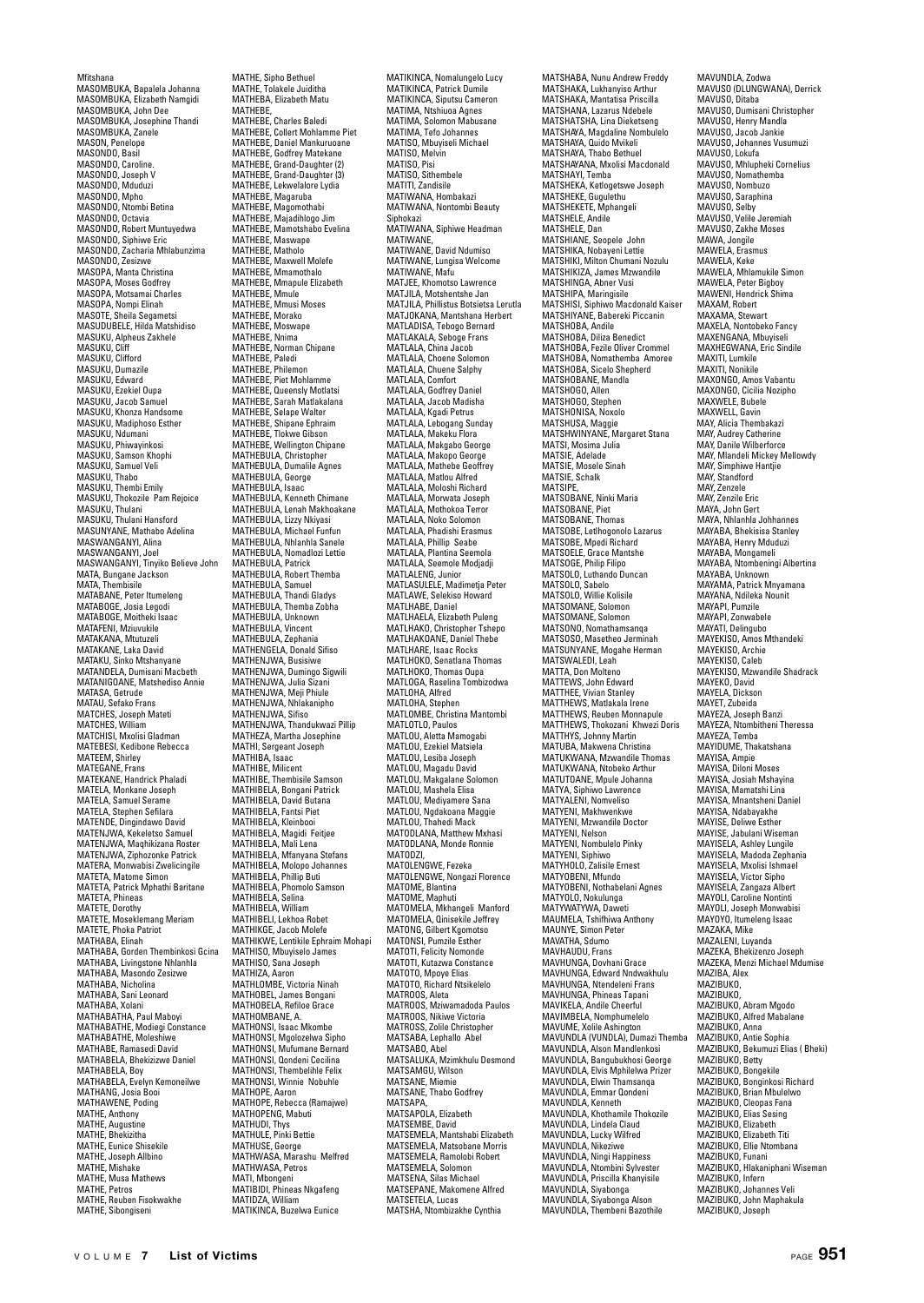MAZIBUKO, Joseph Gugwana MAZIBUKO, Joseph Mfanakadliwa MAZIBUKO, Joseph Titos MAZIBUKO, Levis MAZIBUKO, Lindinkosi Clive MAZIBUKO, Lita Nombango MAZIBUKO, Lucia Mampi MAZIBUKO, Lukas MAZIBUKO, Mandla MAZIBUKO, Mangaliso James MAZIBUKO, Mashinkane Johannes MAZIBUKO, Maureen Thandi MAZIBUKO, Maureen Thandi MAZIBUKO, Mcrobert Boy MAZIBUKO, Mduduzi Syoney MAZIBUKO, Mgapheli Isak MAZIBUKO, Mmasesi Lena MAZIBUKO, Mndwanakazi MAZIBUKO, Mpiyezwe MAZIBUKO, Ndukuzakhe Joseph MAZIBUKO, Nkosinathi MAZIBUKO, Nomalanga MAZIBUKO, Nomusa Anna MAZIBUKO, Ntombikayise Patricia MAZIBUKO, Patricia Jabulile MAZIBUKO, Petros Nqobile MAZIBUKO, Phumlani MAZIBUKO, Richard MAZIBUKO, Robert MAZIBUKO, Rose Thandi MAZIBUKO, Sabayi Lina MAZIBUKO, Sibusiso Abednego MAZIBUKO, Siphila John MAZIBUKO, Suzan Elizabeth MAZIBUKO, Thabeleni www.uov.com.under.com<br>MAZIBUKO, Thandiwe Gladness MAZIBUKO, Themba Isalah MAZIBUKO, Thembi Beauty MAZIBUKO, Thokozile Samaria MAZIBUKO, Thulisile Kate MAZIBUKO, Vikinduku Stephen MAZIBUKO, Vusi Anderson MAZIBUKO, Vusumuzi Andrias MAZIBUKO, Zinhle Yvonne MAZIKO, Princess Mandisa MAZIYA, Lindiwe Roseline MAZIYA, Mokabhe Alpheus MAZIYA, Thandi Elizabeth MAZIYA, Zwelakhe MAZIYANE, Nozukile wiazi ranc, nozukile<br>MAZOKWANA, China Gray MAZOMBA, Boy Charles MAZOMBA, Sindiswa Flora MAZUBANE, Lamekhi Mbongiseni MAZUBANE, Magudeni MAZUBANE, Mfanuswano MAZUBANE, Ngwala MAZUBANE, Thokozile Alice MAZUBANE, Thomas Sakhi MAZUBANE, Thulani Goodboy MAZUBANI, Dumephi MAZULA, Kenneth Mbulelo MAZUNGULA, Sizwe Douglas MAZUZA, Phillip Lukhele MAZWAI, Siphiwo Hamlet MAZWEMBE, Luke Storie MAZWI, Abednigo Nzimeni MAZWI, Elliot MBABELA, Gladman Mankenke MBADI, Moses Themba MBALA, Mthetho Freddie MBALANE, Matwethu Sheshe MBALATI, Stranger Jabulani MBALI, Abegail Nomvuselelo MBALI, Buziwe MBALI, Herbert MBALI, Nozuko Monica MBALI, Thembeka Eunice MBALIGONTSI, Vulindlela MBALI-POTO, Thamsanqa MBALISO, Banoyi MBALO, Micheal Mfundisi MBALO, Mini Agnes MBALULA, Nobeki Marie MBALWA, Coster MBAMBANI, Thobeka Sylvia MBAMBAZA, Nomvulazana Ellen MBAMBO, Andrias Mduduzi MBAMBO, Anna Nomusa MBAMBO, Bangeni Lingani MBAMBO, Bantwanyana John MBAMBO, Bonginkosi Lawrence MBAMBO, Charles Michael MBAMBO, Christian Sfiso MBAMBO, Chwepeshe Khanyile MBAMBO, Fana Lucky MBAMBO, Florence MBAMBO, Jan MBAMBO, Joel Dumisani MBAMBO, Kolindi David MBAMBO, Lindiwe Siyathemba Joyce MBAMBO, Manti Doris MBAMBO, Mashiefs MBAMBO, Math Mayvis MBAMBO, Mboniseni Alson MBAMBO, Mqetshulwa Themba

MBAMBO, Musa Matthew MBAMBO, Mzwethu MBAMBO, Nani Gertie MBAMBO, Nhlanhla Rafael MBAMBO, Nomafa Rose MBAMBO, Ntombifuthi Mavis Futhi MBAMBO, Patrick Bhekuyise MBAMBO, Phumzile Patricia MBAMBO, Queen Elizabeth MBAMBO, Sakhile Alpheus MBAMBO, Simon Sibusiso MBAMBO, Standela Ambrose MBAMBO, Thamsanga Edmund MBAMBO, Thoko Alice MBAMBO, Zwakele Patrick MBANA, Christa Bella Nomzilankatha MBANA, Nolesini Victoria MBANA, Noncedo MBANA, Ntsikelelo Alfred MBANA, Nisikelelo Alireu MBANA, Sinokazi Thelma MBANA, Solomon Mbulelo MBANDA, Thokozile Doris MBANDLWA, Bhekisisa Professor<br>MBANDLWA, Themba Christopher MBANDLWA, Themba Christopher MBANE, Kayalethu Thankslord MBANGA, Oliver Mongezi MBANGENI, Khisana Mackenzie MBANGI, Mnikeli MBANGI, Nkosana Jeffrey MBANGO, Nhlanhla Jerome MBANGO, Richard MBANGO, Victoria MBANI, Mpazamo Bethwell MBANJANA, Mziwoxolo MBANJWA, Alex Madodawonke MBANJWA, Babazile Sylvia MBANJWA, Bangumuzi Eden MBANJWA, Bazokwakhe Jerome MRANJWA<sup>, Bheki</sup> MBANJWA, Bhekithemba Cyril MBANJWA, Bholoshi MBANJWA, Bongane Maqhawe MBANJWA, Bongani Innocent MBANJWA, Boselapi Annie MBANJWA, David Mkhuulu MBANJWA, Dida Malchion MBANJWA, Dombi Dombi Veronica MBANJWA, Foli MBANJWA, Griffiths Sthembiso MBANJWA, Hawulengwe Mandla MBANJWA, Ian Mduduzi MBANJWA, Israel Mncanywa MBANJWA, Jimbephi Nelson MBANJWA, Khanyisile MBANJWA, Khulumile Clarah MBANJWA, Lengiswa Roselina MBANJWA, Lindiwe Theodonsia MBANJWA, Makhawu Johannes MBANJWA, Mchithwa MBANJWA, Mduduzi Emmanuel MBANJWA, Mgedane MBANJWA, Mhlanganyelwa Gideon MBANJWA, Mkhulunyelwa MBANJWA, Mkhuzeni MBANJWA, Mntungani Richard MBANJWA, Mpiyezwe Isaac MBANJWA, Mpoloza MBANJWA, Mqanjelwa Petros MBANJWA, Mthokozisi Raphael MBANJWA, Netiwe MBANJWA, Nicholus Sbusiso MBANJWA, Nokwazi Emily MBANJWA, Nomzanyana MBANJWA, Ntombifikile Rosemary MBANJWA, Ntombo Sylvina MBANJWA, Phezila Sephronia MBANJWA, Sdindi Hilaria MBANJWA, Senene MBANJWA, Sidlabehleli MBANJWA, Sipho Erastus MBANJWA, Sizakele Doris MBANJWA, Sizani Kate MBANJWA, Sokalezwe Sixtus MBANJWA, Sthembiso Phumlani MBANJWA, Thandani Africa MBANJWA, Thandi Winnie MBANJWA, Theku MBANJWA, Themba Vincent MBANJWA, Thobile Matutu MBANJWA, Thoko Rosemary MBANJWA, Vika Lucas MBANJWA, Vovo Dingephi MBANJWA, Zakhi Milton MBAQA, Sipho Moses MBASAKHANA, Nomonde MBATA, Busisiwe Elizabeth MBATA, Dumisani MBATA, Ester MBATA, John Fakazi MBATA, Maria MBATA, Mzameni Jackonia MBATA, Obedia MBATA, Thenjiwe Ennet MBATA, Tholakele Thembisile MBATA, Vusi Samson

MBATHA (NEE MIAS), Kohli Liza MBATHA, MBATHA, MBATHA, Abel Mgedi MBATHA, Adelina Nobelungu MBATHA, Africa Dumisani MBATHA, Alex MBATHA, Alexander Eli MBATHA, Alois Sibeko MBATHA, Anna Ncanyana MBATHA, Archie MBATHA, Bacinile Bessie MBATHA, Bernard MBATHA, Bhekinkosi MBATHA, Bhekinkosi MBATHA, Bongani MBATHA, Bongani Jeremiah MBATHA, Bongini Besta MBATHA, Busisiwe Merica MBATHA, Currie Andries MBATHA, Cyril Sibusiso MBATHA, Cyril Zakhele MBATHA, Dinjana Abram MBATHA, Dudu MBATHA, Elizabeth Nombuso MBATHA, Emma MBATHA, Gawetha MBATHA, Gibson MBATHA, Hanyane Anna MBATHA, Isaac Bhekumusa MBATHA, Jahu MBATHA, Joshua Mfana MBATHA, Kapane Jean MBATHA, Martin Bhekuyise MBATHA, Mattheus MBATHA, Mbuheni MBATHA, Mduduzi William MBATHA, Melzinah Zibuyizile MBATHA, Mfanuthini Alton MBATHA, Mhlopheki Jonas MBATHA, Michael Thulani MBATHA, Mohloki Jonas MBATHA, Municki Ju MBATHA, Ndayizana Richard MBATHA, Nonhlanhla MBATHA, Nonhlanhla Beatrice MBATHA, Nontombi Muriel MBATHA, Ntshiyeni Casselius MBATHA, Ntuthumbe Elsaphina MBATHA, Paulinah Matsie MBATHA, Pearl Lucky MBATHA, Petros Muzikayise MBATHA, Petrus Fana MBATHA, Phillip MBATHA, Popi Nokuthula MBATHA, Poppie MBATHA, Samson Bhekuyise MBATHA, Samuel Ngwane MBATHA, Sibongile Jenet MBATHA, Sipho Sabelo MBATHA, Solomon Sipho MBATHA, Sylvia MBATHA, Tabello MBATHA, Thamsanqa MBATHA, Thamsanqa Samuel MBATHA, Thandi MBATHA, Themba MBATHA, Themba MBATHA, Thembane Dinah MBATHA, Thembi Mabel MBATHA, Thembisile Maria MBATHA, Thulebona MBATHA, Timothy Mbongeni MBATHA, Tokozile Rosemary MBATHA, Virginia Ntozethu MBATHA, Vumi Stanley MBATHA, Vusi MBATHA, Vusimuzi Lucas MBATHA, Vusumuzi Norman MBATHA, Vuyani Pelvis MBATHU, Mthetheleli Shadrack MBATHU, Wandile Major MBATYOTHI, Songezo Papana MBAYI, Nandipa MBAYI, Phila Percy MBAYI, Semuseni Ducard MBAYO, Suzan Nozenzo MBEBE, Lucas Mdunyiswa MBEDLILA, Mbulelo Aaron MBEDU, Thetephi MBEJE, Bertha MBEJE, Bhekuyise MBEJE, Bongani Nicholas MBEJE, Bongiwe MBEJE, Busisiwe Paulina MBEJE, Dennis Xolani MBEJE, Elianorah Nokulunga MBEJE, Eunice Thembisile MBEJE, Nomusa Constance MBEJE, Ntombenhle Beatrice MBEJE, Ntombeningi Ancial MBEJE, Vincent Bhekani Mpumelelo MBEKA, Nondumiso MBEKELA, Mxoliswa Christian MBEKELA, Sonwabo Sydwell MBEKI, Joseph Molefi

MBEKI, Monwabisi Kwanda MBEKI, Mteteleli MBEKILE, Mkholwana MBEKO, Hlakaniphani John MBEKO, Mfanufikile MBEKO, Muzomuhle MBEKO, Xolani MBEKUSHE, Sizakele MBEKWA, Sibunu MBELE, Andrew Vusi MBELE, Ben Butana MBELE, Bettie Tomfikile MBELE, David MBELE, David MBELE, Dumisane Cyril MBELE, Dumisani Cyril MBELE, Emily Busi Zini MBELE, Eugene Mlungisi MBELE, Fikile Bulisile<br>MBELE, France MBELE, France MBELE, George Mduduzi MBELE, Happy Frank MBELE, Jabulisiwe Shongaziphi MBELE, Joseph Mduduzeli MBELE, Lilian MBELE, Lucia MBELE, Mazwi Lynos MBELE, Mfolwane MBELE, Mhleli MBELE, Michael MBELE, Millicent Zandile MBELE, Mina Nyane MBELE, Mkhohlisi Wellington MBELE, Mlungisi Eugene MBELE, Msongelwa Jeremiah MBELE, Musa MBELE, Mzondile Aaron MBELE, Mzondwase Ivy MBELE, Nguzimangabemtu MBELE, Nokuthula Sibongile MBELE, Ntombemhlophe Ritta MBELE, Ntombifikile Elizabeth MBELE, Ntombifuthi Eunice MBELE, Nzawu Zolani MBELE, Ronnie Michael MBELE, Rose Philisiwe MBELE, Sfiso Mzonjani MBELE, Shuqwana Jessie MBELE, Sipho MBELE, Sitoni Clementina MBELE, Thandeka Cinderella MBELE, Vukani Wiseman MBELE, Vusumzi Eric MBELE, Zithulele Solomon MBELE, Zwelifile MBELEKANA, Mbulelo Archie MBELU, Bhekuyise Israel MBELU, Lovey Gideon MBELU, Percy Mpho MBEMBE, Nokufuna Vinna MBENENGE, Simon Simangele MBENENGE, Thembekile Eric MBENETO, Matse Wellingt MBENGA, Adam MBENGE, Phindile Lhelhe MBENGO, Vusumzi Mzuvukile MBENGWA, Elias MBENSE, Eugene Siyabonga MBENSE, Mduduzi Sydney MBESE, Nosisana Regina MBESI, Esther Nokolosani MBETE, Mzwandile Majubane MBEWANA, Mxolisi Tototo MBEWE, Collard Mongi MBEWE, Isaac MBEWE, Mongezi MBEWE, Thos Bethuel MBEWU, Nolungile MBEWU, Vuyani Edward MBEWU, Winnie Vuyiswa MBHALI, Aaron Mandokoza MBHAMALI, Sigodi MBHELE, Albert Lungisani MBHELE, Balungile Donata MBHELE, Bazisola Augustine MBHELE, Ben Chunkie MBHELE, Bhekabantu MBHELE, Bhekabantu Clement MBHELE, Boy MBHELE, David MBHELE, Dingane MBHELE, Dumisani Henry MBHELE, Eugene Mlungisi MBHELE, Eunah MBHELE, Florence MBHELE, Fokozi MBHELE, Gretta Thandi MBHELE, Khayelihle Madlokovu MBHELE, Lindiwe Ignatia MBHELE, Liphi David MBHELE, Livingstone Gabriel MBHELE, Lynette Lindekile MBHELE, Magdaline Sessie MBHELE, Mandla Joseph MBHELE, Mandlenkosi Alois MBHELE, Meluli

MBHELE, Mfiseni Sibusiso MBHELE, Mhlabunzima MBHELE, Mkhombeni James MBHELE, Msizeni Mazwendoda MBHELE, Mxolisi Petros MBHELE, Mzondile Aaron MBHELE, Nomakhwezi Veronica MBHELE, Nompumelelo Happiness MBHELE, Ntombikayise Getrude MBHELE, Oupa Johannes MBHELE, Phumephi MBHELE, Purity Thuleleni MBHELE, Qondeni Evelinah MBHELE, Qude Anthony MBHELE, Sibongile Lucket MBHELE, Sibusiso Justice MBHELE, Simon MBHELE, Siphiwe Lesley MBHELE, Sizeni MBHELE, Sonny Serame MBHELE, Synod Simon MBHELE, Thamsanqa Jerome MBHELE, Thezaphi Doris MBHELE, Thulebona Justice MBHELE, Velepi Elizabeth MBHELE, Vimba MBHELE, Xolani MBHELE, Xolani Richard MBHELE, Zakhele Elijah MBHELE, Zodwa MBHELE, Zonduyise MBHETE, R. MBHUDU, Qaphela Anselem MBIBI, Margaret Ntombicacile MBIDIDI, Patrick MBIKO, Ntombizanele Annatolia MBILI, Aaron MRILI, Bhekani MBILI, Bonisile Mayvis MBILI, Charles Meshack MBILI, Ester Mamdlonkolo MBILI, Hleziphi Mirriam MBILI, Isaac Khalesakhe MBILI, Jabula Hemington MBILI, Kelele Kufakwakhe MBILI, Kufakwakhe MBILI, Lindani MBILI, Lindeni Eunistance MBILI, Mabhovu Eggie MBILI, Mabovu Eggie MBILI, Mampapanana Lillian MBILI, Mavis MBILI, Mduduzi Aubrey MBILI, Nino Ellias Ntontoza MBILI, Nkosiyezwe Zibo MBILI, Phathowubani Phillys MBILI, Qabukani Agnes MBILI, Richard MBILI, Richman Zibokwakhe MBILI, Sihle Maxwell MBILI, Simon Vela MBILL Thandekile MBILI, Thembekile MBILI, Thokisane MBILI, Thoko Sibongile MBILI, Tobhi Beatrice MBILI, Wellington Bheki Sicelo MBINDA, Mpumelelo Ashwelli MBINDA, Philton Mntuyedwa MBINGO, Christopher MBINQO, Mpumelelo MBITYO, Vuyiswa Gladys MBIWA, Mankwekwe Ben MBIXANE, Mzwandile MBIXANE, Nceba Mpimpi MBIZA, Witnes Gezani MBIZANA, Justice Mfulathelwa MBIZANE, Sibongiseni Simon MBIZANI, Bhanoyi MBIZO, Modi MBOBO, Lunga Patrick MBOCHANA, Freddy Zanempi MBODAMO, Mkhuseli MBODAMO, Phakamile Welcome MBODLA, Nkosana MBODLI, Bhulu MBOKANE, Madoda Lionel MBOKAZI, Alzina MBOKAZI, Esias Dingile MBOKAZI, Mfanafuthi MBOKAZI, Mlungisi Wellington MBOKAZI, Muzikayifani Nicholas MBOKAZI, Phiwase MBOKAZI, Zolani Cyprian<br>MBOKOTA, Mbiza Penstone MBOKOTA, Mbiza Penstone MBOKWE, Nonkenyana MBOLA, Nonkosi Muriel MBOLEGWA, Mntukanti MBOLEKWA, Betshwana MBOLEKWA, Zinyanya Raymond MBOLEKWA, Zita MROMA Masivola MBOMA, Nosipho MBOMBO, Silulami Khobotsi Richard MBONA, Vusumzi Michael MBONAMBI, Beauty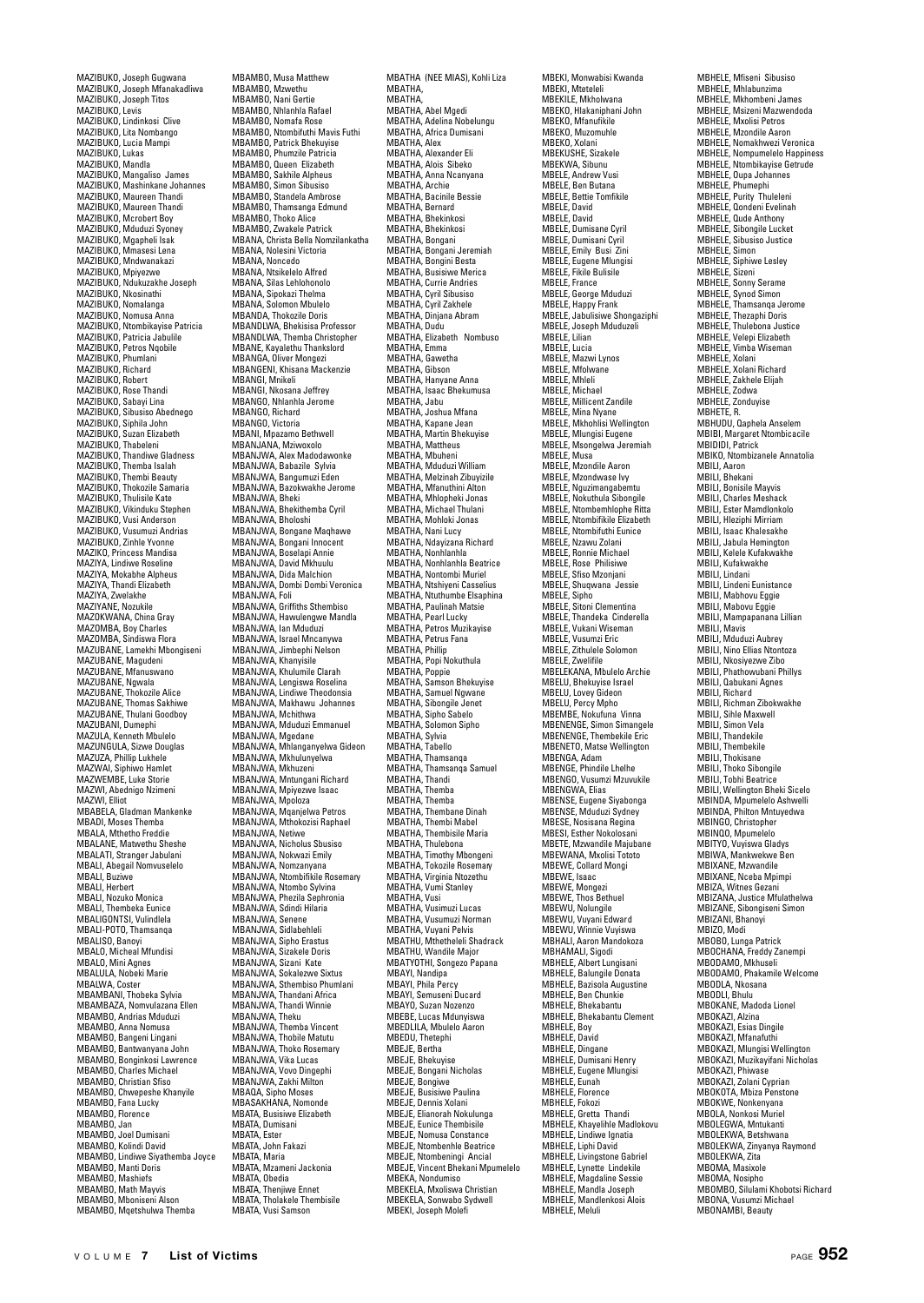MBONAMBI, Bhekabakubo MBONAMBI, Bhekani Sibusiso MBONAMBI, Bongani Ephraim MBONAMBI, Bonginkosi Vincent MBONAMBI, Bungu Simon MBONAMBI, Busisiwe Prudence MBONAMBI, Emmanuel MBONAMBI, Glenrose MBONAMBI, Mbongeni MBONAMBI, Mbuzeni Mabhalane MBONAMBI, Muziwenhlanhla Gilbert MBONAMBI, Mzo MBONAMBI, Ngila Balungile MBONAMBI, Nokulunga MBONAMBI, Sibusiso Patrick MBONAMBI, Sizwe MBONAMBI, Vimba Enoch MBONAMBI, Vincent Bonginkosi MBONAMBI, Zandile Anna MBONAMBI, Zandie A<br>MBONAMBI, Zwelempi MBONANE, John MBONANE, Lucas Lucky MBONANE, Mgazi Phillip MBONANE, Pali Sarah MBONANI, Mlotshwa David MBONANI, Oupa Josiah MBONANI, Swartbooi Skhangeni MBONANI, Themba Tsepo MBONDE, Siphiwo Headman MBONGO, Mbuyiswa MBONGO, Mbuyiswa Ezfrose MBONGO, Nozililo Jane MBONGO, Victoria MBONGWA, Bongiwe MBONGWA, Emmanuel Bongani MBONGWA, Khumbulani MBONGWA, Lillian Zodwa MBONGWA, Melusi MBONGWA, Ntokozo Joyce MBONGWA, Phumzile MBONGWA, Sifiso MBONGWA<sup>CHIA</sup> MBONGWA, Sindiswa MBONGWA, Siphesihle Bonginkosi (Maxwell Bhapa) MBONGWA, Thamsanqa MBONGWE, Bongani Fasties MBONGWE, Bonisiwe Constance MBONGWE, Emmanuel Bongani MBONGWE, Musa Eustace wiborvowe, wiusa cust<br>MBONGWE, Mzwandile MBONGWE, Thembekile Jemina MBONISWA, MBONISWA, Ntomboxolo MBOTHO, Amos MBOTHO, Bhekezakhe Amos MBOTHO, Daphney<br>MBOTHO, Daphney<br>MBOTHO, Dudu Princess MBOTHO, Dudu Princess MBOTHO, Nyembani Mafolozi MBOTHO, Rose Nombuluko MBOTHO, Thobekile Florence Makanomsa MBOTHO, Vunina Tryphinah MBOTHWE, Nomajaji Gladys MBOTWE, Sibusiso Jerome MBOTYA, Thembekile Edwin MBOVANE, Jackson MBOVANE, Mandisa Faith MBOVANE, Nomathamsanqa Sylvia MBOVANE, Ntozelizwe Vuyisile MBOVANE, Xolile Anthony MBOYA, Mthobeli Herold MBOYA, Vuyisile John MBOYANA, Mncedisi Barrington MBOYANI, M P MBOYI, Collen Bhekizizwe MBOYI, Zukisa Howard MBOZA, Nomsa Cecilia MBOZA, Sasiwe Ivy MBUBE, Ntanzi MBUKWANE, Fortune Duduzile MBULA, Vukani Goodman MBULANA, Kanisile MBULAWA, Eugene Thokozani MBULAWA, Ncikazi Emily MBULAWA, Nofayini Elsie MBULENI, Zitulele Reginald MBULI, Boysie Innocent MBULI, Dumisani Makukula MBULI, Khanyisile MBULI, Mayenzeke Michael MBULI, Mzwakhe Israel MBULI, Nomsa MBULI, Petros Mafika MBULI, Simon Mbusomoni MBUNDU, Nceba Mxolisi MBUNGE, Thami Stanford MBUNGE, Zola Joseph MBUNGELA, Thomas MBUNGWA, Manthiywa Jeanet MBUQE, Xolile Humphrey MBUQE, Zwelitsha MBUSI, Nomakhaya Patricia MBUSO, Malobola MBUTHO, Cecelia Nompumelelo MBUTHO, Khulile Rejoice

MBUTHO, Siyabonga Lawrence MBUTHO, Titiza Ivy MBUTHU, Constance Thabile MBUTHU, Florence T. MBUTHU, Goodness Nonhlanhla Fikile MBUTHU, Wellington Bafana MBUTHUMA, Deliwe Paulinus MBUTHUMA, Emerencia MBUTHUMA, Msongelwa Nicholas MBUTHUMA, Ruth Zitshu MBUTHUMA, Simo Percival MBUTHUMA, Thami Richard MBUTO, Nongephi Elizabeth MBUTO, Skhumbuzo Moses MBUTWA, Bandiwe Annie MBUYAZI, Gladness Nokuphiosa MBUYAZI, Johannes Michael MBUYAZI, Joseph MBUYAZI, Lucky MBUYAZI, Luntu MBUYAZI, Madabuli MBUYAZI, Mzondeni Absolom MBUYAZI, Nelisiwe MBUYAZI, Paulos MBUYAZI, Sibongile Magaret MBUYAZI, Thamsanqa MBUYAZI, Thembinkosini Lexhur MBUYAZI, Victor Ntando MBUYISA, Mapi MBUYISA, Ndodeni Joseph MBUYISA, Niniza Bernadet MBUYISA, Nozipho Mavis MBUYISA, Sfiso MBUYISA, Sibusiso MBUYISA, Siyabonga Elliot MBUYISA, Welcome Mdayi Dumisani MCAKOLO, Msongelwa MCAMA, Zombeyana Benard MCAMBI, Gibson Sbongiseni MCAMBI, Hlaba Anna MCAMBI, Thulebona Andrias MCAMGISA, Simon Mzwandik MCANDA, Daniwe Maggie MCANYANA, Ntombenhle Christina MCATA, Lawrence Mzwanda MCBRIDE, Derrick Robert MCBRIDE, Derrick Robert MCBRIDE, Dorris Yvonne MCCLUNE, Robert Edward MCDONALD, Ian MCDONALD, Nonceba Mary MCDONALD, Patrick Vusumzi MCDONALD, Rhoda Agnes MCEDI, Vincent Mpho MCELU, Morris Mzimkhulu MCERWA, Ndumiso MCETYWA, Harriet Jabulile MCGLUWA, Patric William MCHIZA, Fanekhaya MCHOLWA, Mthingwevu Lizethile MCHOLWA, Nokwanda MCHUNU, Andrinah Malithi MCHUNU, Baphind MCHUNU, Batembile MCHUNU, Bhekabakubo Joseph MCHUNU, Bhekumuzi Moses MCHUNU, Bhekuyise Phillip MCHUNU, Deli MCHUNU, Dumisani Mbingelelwa MCHUNU, Elizabeth Ntombifuthi MCHUNU, Elsie MCHUNU, Flemina MCHUNU, Goodwill Bheki MCHUNU, Hezekia MCHUNU, Jonathan Mlungiseni MCHUNU, Joseph Mbona MCHUNU, Khetheni Beauty MCHUNU, Lindiwe Lilian MCHUNU, Lucky Robert MCHUNU, Lungi Elizabeth MCHUNU, Magaqa Michael MCHUNU, Mandlakayise Elias MCHUNU, Margaret MCHUNU, Matika Mabel MCHUNU, Mgenzeni D. MCHUNU, Mhlaliseni Bernard MCHUNU, Michael Sipho MCHUNU, Mildred MCHUNU, Mirriam Bayabulile MCHUNU, Mndeni Christian MCHUNU, Moses MCHUNU, Moses MCHUNU, Musawenkosi MCHUNU, Mxolisi Joseph MCHUNU, Mzikayise Zeblon MCHUNU, N. MCHUNU, Nathan MCHUNU, Ndabayakhe MCHUNU, Ndleleni MCHUNU, Ndodo MCHUNU, Nhlanhla Isiah Brian MCHUNU, Nkosinathi Joel MCHUNU, Nonhlwati (Elta) MCHUNU, Nontobeko Fortunate MCHUNU, Nozi MCHUNU, Ntinti Amos

MCHUNU, Oscar Thamduxolo MCHUNU, Paulos Lucky MCHUNU, Peter Jabulani MCHUNU, Phendukile Beauty MCHUNU, Phumelele MCHUNU, Richard MCHUNU, Samson Mfaniseni MCHUNU, Shadrack Mechack MCHUNU, Simphiwe Nhlanhleni MCHUNU, Siphiwe MCHUNU, Sithombo Saraphina MCHUNU, Sizakele Makhosazane MCHUNU, Thandazo Jumama MCHUNU, Thandeka Cynthia MCHUNU, Thandiwe MCHUNU, Thandiwe Regina MCHUNU, Themba MCHUNU, Themba Alpheus MCHUNU, Thembekile MCHUNU, Thembi Irene MCHUNU, Thembisile Gloria Christi MCHUNU, Thenjiwe Maria MCHUNU, Thulani Dumisane MCHUNU, Tuku Thembi MCHUNU, Victor MCHUNU, Victor Julius MCHUNU, Vincent MCHUNU, Vincent Mazwi MCHUNU, Wiseman Simomo MCHUNU, Wiseman Sipho MCHUNU, Zamani MCHUNU, Zodwa Margaret MCHUNU-NTINGA, Mandlakapheli Richard MCILONGO (NCILONGO), Nomight Ella MCILONGO, David MCILONGO, Fumbathile Gladman MCILONGO, Lulama MCILONGO, Mzonke MCILONGO, Nomathokazi Deborah MCILONGO, Nomavela Ethelina MCILONGO, Vuyisile Victor MCILONGO, Vayishe Vic MCINEKA, Lawrence Linda MCINEKA, Ndabezinhle Cyril MCIZWA, Pungula MCKAY, Anne Frances MCKENZIE, Keith Charles MCLEAN, Thamsanqa Godfrey MCOSANA, Mampho Betty MCOSANA, Sweetness Tanetjie MCOSINI, Nombali Philby MCOYANA, Moses MCOYI, Goodman Sinho MCOYI, Innocent MCUBE, Buyanaye Mirriam MCUBE, Thembani Ester MCULWANE, Hluthu MCULWANE, Ntobeko MCULWANE, Ntokozo Petros MCUNU, Doli Stephen MCUNU, Funani Maria MCUNU, Johannes Bigboy MCUNU, Msolwa MCUNU, Vimbekhaya MCUNUKELWA, Makhubalo MDA Anele MDABE, Makazi MDABE, Ndukuzempi MDADANE, Esta MDADANE, Fortune Mthokozisi MDAKANA, Jafter Mphangeleni MDAKANA, Maleti Alice MDAKANE, Eugene MDAKANE, Muzikayise Rodrick MDAKANE, Sifiso MDAKANE, Unknown MDAKANE, Zephania MDAMBA, Muzokkhana Mntukayise MDANDA, Alzinah MDANDA, Lilly MDAU, Virginia MDAYI, Eugenia Tamara MDAYIMANI, Nkanyezi MDEBUKA, Sandile Patrick MDEKAZI, Mzukisi Goodman MDEKAZI, Sonwabo MDHLULI, Bareking Hendry MDHLULI, Moses Wellington Khehla MDHLULI, Sizanje Elizabeth MDIBI, Thembinkosi Lenford MDIDIMBA, Mzukisi Cathnick MDIKENI, Nowanda MDIMA, Gibe MDIMA, Khokhiwe MDIMA, Lulu MDIMA, Mandlakayise MDIMA, Mfelen MDIMA, Mthozis MDIMA, Nomtshezi Eliza MDIMA, Nooba MDIMA, Salelem Dorcas MDIMA, Sizani MDIMA, Solekhaya Jack MDIMA, Tokozile MDINGANE, Bandile

MDINGI, Leonard Maqhatshu MDINGI, Lucky MDINGI, Ntombizodwa Gertrude MDINGI, Yongama MDINISO, Duduzile Paulina MDINISO, Mafika David MDISHWA, Zimisele MDITSHWA, Florence Nomabala MDITSHWA, Stanford MDIYA, Lungisani Nylon MDLADLA, Bhekani Gilbert MDLADLA, Eligius Mbuyiselwa MDLADLA, Felani Elizabeth MDLADLA, Hlaleleni Isabel MDLADLA, Mondli Kulana MDLADLA, Ntombizonke Dora MDLADLA, Sibonelo MDLADLA, Sokesimbone MDLADLA, Stobi Constance MDLADLA, Timothy Roy MDLADLA, Vincent Senti MDLADLA, Zibuyile Kinini MDLALA, Linda MDLALO, Makhosi MDLALOSE, Africa MDLALOSE, Amos Mbongiseni MDLALOSE, Anna MDLALOSE, Bheki MDLALOSE, Butana Wilmoth MDLALOSE, Caro MDLALOSE, Elliot Bhudiza MDLALOSE, Ephrem Maswelindoda MDLALOSE, Fangithini Petros MDLALOSE, Furgitting MDLALOSE, Frans MDLALOSE, Jabulani MDLALOSE, Jabulisile Julia MDLALOSE, Knowledge MDLALOSE, Madoda Simon MDLALOSE, Makehlana Simon MDLALOSE, Mandlenkosi James MDLALOSE, Mashudu Sidumo MDLALOSE, Mbhasobheni MDLALOSE, Mfana Patric MDLALOSE, Mhlupeki Robert MDLALOSE, Mnqobeni MDLALOSE, Mzoleni Johnson MDLALOSE, Nana MDLALOSE, Ngenzeni Lillian MDLALOSE, Nikeziwe Joyce MDLALOSE, Sibongile MDLALOSE, Sibongile Candice MDLALOSE, Sikhumbuzo Michael MDLALOSE, Sipho Mzonjani MDLALOSE, Thamsanqa Blessing MDLALOSE, Themba Deon MDLALOSE, Tuku MDLAMBUZI, Thakatshana MDLAMLA, Bambaliphi MDLANGATHI, Mbalekelwa Thomas MDLANGATHI, Thomas Mbalekely MDLANGU, Nomfaneleko Nobomvu Julian MDLANKOMO, Ligwa Graham MDLELENI, Kekeni Barnabas MDLETSHE, Balindile MDLETSHE, Bibiyana Isaac MDLETSHE, Bonginkosi Ewart MDLETSHE, Bonginkosi Siphiwe MDLETSHE, Daniel MDLETSHE, Dennis Zenzele MDLETSHE, Derrick MDLETSHE, Dumisani MDLETSHE, Khayelihle MDLETSHE, Lindiwe Khunjuliwe MDLETSHE, Lucy Nokusa MDLETSHE, Makatamane Gideon MDLETSHE, Martin Mdoda MDLETSHE, Mbuyiseni MDLETSHE, Mbuyiseni MDLETSHE, Mduduzi Prince MDLETSHE, Mirriam Edna MDLETSHE, Mshiywa Mandlenkosi MDLETSHE, Nombuyiselo Mabel MDLETSHE, Ntombikayise Doris MDLETSHE, Ntondo MDLETSHE, Thembekile MDLETSHE, Thuleleni Nomvula MDLETSHE, Vukuthu Florence MDLETSHE, Zifo MDLINZE, Roseline Bongiwe MDLIVA, Tobias Mkhosi MDLOLO, Alvina MDLOLO, Mshiyeni MDLOPHANE, Bheka Brian MDLUDLUWATHA, Kululekile Michael MDLULI (NGIDI), Busisiwe Blessed MDLULI, Alfred Mkize MDLULI, Aubrey MDLULI, Aubrey Mzwakhe MDLULI, Barry Qethu MDLULI, Bekingosi Wellington MDLULI, Bongi MDLULI, Brenda MDLULI, Elias Dan MDLULI, Elsie

MDLULI, Elsie Fikile MDLULI, Gabazile MDLULI, Hambani Question MDLULI, Joseph MDLULI, Kisslow MDLULI, Margaret MDLULI, Marvis Tete MDLULI, Mazwi Ian MDLULI, Mhlabunzima Michael MDLULI, Mnukeni MDLULI, Mziwakhe Henry MDLULI, Nokwazi MDLULI, Nompumelelo MDLULI, Nonhlanhla Thandi MDLULI, Peter MDLULI, Regina Mawini MDLULI, Samson MDLULI, Sebongile MDLULI, Sibonelo MDLULI, Sibusiso Banda MDLULLI, Sibusiso Frank MDLULI, Sikhumbuzo MDLULI, Sikhumbuzo Msethenzwa Milton MDLULI, Sthabile MDLULI, Sthembiso MDLULI, Themba Phineas MDLULI, Thulani Elias MDLULI, Tshepo Ephraim MDLUNGU, Nolubabalo MDODA, Mbuyiselo MDODANA, David Mtutuzeli MDOKO, Songezo Elvis MDOLO, Joel MDOLOMBA, Ntombizandile MDUBA, Sithembiso Sydney MDUBO, Bazini Ivy Magambushe MDUBUE<sub>F</sub> MDUDUMA, Amos MDUDUZI, MDUMO, Thabile Millicent MDUNA, Nomahlubi Prisca MDUNAWA, Gutsi William MDUNGE, Fe Patrick MDUNGE, Jabu Roda MDUNGE, Malungelo MDUNGE, Mantombi Pauline MDUNGE, Margaret MDUNGE, Msawenkosi Welcome MDUNGE, Mthandeni Misheck MDUNGE, Sandile Richard MDUNGE, Thandiwe Verah MDUNGE, Thembinkosi Ernest MDUNGE, Zitusile Thandazile MDUNGWA, Ntombemhlophe Precious MDUNGWANE, Tefa Joseph MDUNJANA, Siziwe Sylvia MDUNYELWA, Bukubukwana MDUNYELWE, Mohlonuph MDUTSHANE, Thembile MDWAYI, Melikhaya MDYESHA, Thozama Jennifer MDYESHA, Thozamile Edward MDYOGOLO, Mthandazeli Patrick MDYUBA, Boties MDZEKE, Mzimkhulu MEDUPE, Itumeleng James MEER, Fatima MEER, I.C MEER, I.C<br>MEER, Rashad MEGALE, Mpho Ellen MEGKWE, Pelo Gabriel MEHALE, Manke Kwena MEHLALA, James Mncedisi MEHLOMAKHULU, Sheleni MEHLOMAKULU, Harriet Winki MEINTJIES, David Kaiser MEIRING, A. MEIRING, A.R. MEIRING, P. W. MEJANA, Thembile MEJANE, Thozama Samson MEJE, Dikeni Tshangisa MEJE, Michael Zalimpi MEKHOE, Ratsebe Jeremiah MEKO, Diki MEKO, Kgomotso MEKO, Zolani MEKUNU, M.P. Willies MELANE, Nkopoli Joyce MELANE, Oliver MELANI, Nongxaki Nora MELAPE, Robert MELATO, Alice Dikeledi MELATO, David Moeti MELATO, Mahlomola Percy MELATO, Motsamai Raymond MELATO, Percy MELATO, Tonny MELLO, Malesela Samuel MELLO, Ntombi Merriam MELLS, Andre George MELUBA, Edward MELWANE, Borolo Godfrey MEMA, Alfred Wilson Jabu MEMA, Mzamo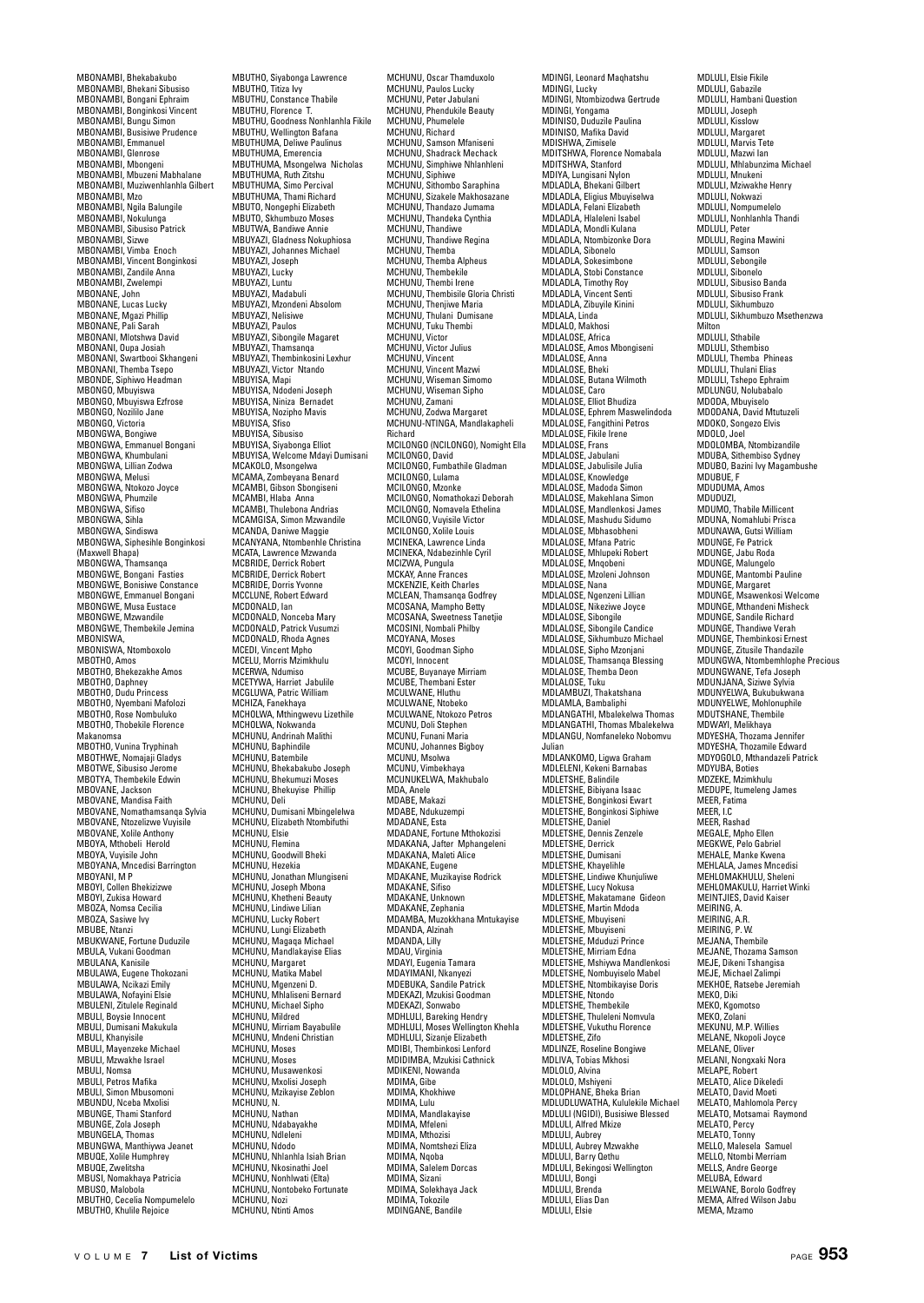MEMANI, Caroline Nanziwe MEMANI, Lennox Themba Kokinana MEMANI, Mzenzi Griffiths MEMANI, Peggy Nontuthuzelo Suzie MEMANI, Sebenzile Oliver MEMANI, Toti James MEMANI, Zenzile William MEMELA, Bernard Jabulani MEMELA, Bhekani Nelson MEMELA, Castina Situkulu MEMELA, Christophora MEMELA, Daniel Mthungathi MEMELA, Helen Lindiwe MEMELA, Lucy Nomajamane MEMELA, Madoti MEMELA, Mkhetwa Christopher MEMELA, Mkwe MEMELA, Nomathemba Maria MEMELA, Ntombikayise Sylvia MEMELA, Simo MEMELA, Thabani Brian MEMELA, Thabani Patrick MEMELA, Thandi Cecilia MEMELA, Thandi Ernestina MEMELA, Thembisile Goodness MEMELA, Vusumuzi Lawrence MEMELA, Wilson Bambezakhe MEMELA, Zodwa Constance MEMELA, Zowakhe Mdunyiswa MEMEZA, George Siphiwe MEMEZA, Zwelidanile Jackson MENATSI, Richard MENDELE, Nowanathi Patricia MENDU, Alson Fikile MENDU, Mbayiyana MENDU, Ntombile Margaret MENDU, Xolani Christian MENE, Jongile MENE, Julian Lansa MENE, Thembile Reginald MENGQANE, Lindile Johnson MENGOANE, Mzunani MENTILE, Daniel Wandile Lennox MENTILE, Luvuyo Christopher MENTOOR, Edward Ntsikelelo MENTOOR, Sylvester MENTYISI, Tamsanqa Alfred MENYATSO, Bullboy Johannes MENYATSO, Kenneth MENZE, Kenose Andrew MENZE, Makhwezana MENZE, Mkululi Headman MENZE, Zukile Mopedi MENZI, Edward Gugwana MENZI, Nokhaya Mina MENZI, Osmen MENZIWA, Gwebinkundla MEQABUDI, M. MERAE, Baile Piet MESHEKI, Nono MESO, Ngoako Joseph MESOKO, Thandi Merriam METELE, Alfred Toto METELE, Florida Thembeka METHULA, Jan METHULE, Mfanasibili Jack METHOLL, Noses<br>METLAE, Moses METROVICH, Ivon METROWICH, June Janetta METSHE, Patrick Motsamai METSING, Thabo Abraham METSWEMERE, Sello Jacob MEYER, Adriana Johanna Christina MEYER, Clement MEYER, J. A. C. MEYER, Johannes MEYER, Leon Lionel MEYER, Susarah Isabella MEYERS, Donne MEYERS, Michael MEYI, Johannes Mpiyakhe MEYIWA, Bahlakaniphile MEYIWA, Bezile MEYIWA, Bhekizizwe Million MEYIWA, Constance Zethu MEYIWA, Dumangeze MEYIWA, Fortune Frank Sipho Sandile MEYIWA, Khombiseni Ntombiyenkosi MEYIWA, Limenhi Ntombini MEYIWA, Mphiwa MEYIWA, Mzokhethwayo Mcindezelwa MEYIWA, Soleni MEYIWA, Zakhona Saraphina MEYJES, Hettie MEYJES, Martin MFABANA, Nozipho Mabel MFACO, Nondumiso Dorothy MFANEKISO, Ashwell Siluva MFAXA, Mputaza MFAYELA, Thembinkosi Christopher MFAZWE, Diliza Mayford MFAZWE, Mkhonto Kingsworth MFAZWE, Thamsanqa Meshack MFAZWE, Toto Alex MFECANE, Fumanekile Wycliff MFECANE, Sebenzile

MFEKA, Bonisile Dorothy MFEKA, Busisiwe Constance MFEKA, Dasi Gertrude MFEKA, Gladys Kathazile MFEKA, Gugwelihle Cynthia Gugu MFEKA, Hlalawazi Alois MFEKA, Khombisile Annah MFEKA, Londiwe Audrey MFEKA, Mxolisi Jethro MFEKA, Nonhlanhla Goodness MFEKA, Ntombiyemali MFEKA, Simphiwe Aubrey MFEKA, Siyabonga Innocent MFEKA, Tembekile Kobozi MFEKA, Tembeni MFEKA, Thandekile MFEKA, Thikabonwa MFEKA, Thobekile Margaret MFEKA, Zandilie Precious MFEKA, Zintombi Pumzile MFEKETHO, Isaac Dumile MFENE, Thulisile Cynthia MFENE, Zakhele Mlungisi Edward MFENGU, Titimani Frank MFENQE, Monde Ben MFENYANA, Ntombi Johanna MFENYANE, Zacharia Zwelakhe MFETE, Mametja Selina MFETI, Phindile MFETWA, Mtukuzeni MFIGWANA, Bambaliphi MFINGWANA, Maju Ellias MFO, Mcebisi MFOBO, Makhwenkwe Goduka MFOLOZI, Zoleka MFONO, Masibonge Kenneth MFUDI, Jeremia MFUKENI, Tokozani Elfrieda MFUKO, Msoso Daniel MFUKU, Clarence Vusumzi MFULENI, Vuyisile Bethwell Boy MFUNDISI, Bafana Martin MFUNDISI, Mpumelelo Spekire MFUNTANE, Mhlazwa MFUNZANA, Mpumelelo Goodman MFUTWANA, Wilberforce Vuyo MFUYWA, Mtholeni Msolobhana MFUYWA, Sigwebo MGABI, Monwabisi Atwell Joseph MGABI, Sandile Henry MGADI, MGADI, Donald MGADI, Dubelani Agnes MGADI, Isaac MGADI, Makhelwane MGADI, Musawenkosi MGAGA (JOKAZI), Vuyelwa Debra MGAGA, Abel Sipho MGAGA, Thamsanqa MGALI, Matenza MGANDELA, Golden MGANDELA, Thulani Christopher MGATSHI, Bulelani Sivuyile MGCEKWA, Motsamai Samuel MGCINA, Benjamin Zilwa MGCINA, J. MGCINA, John Hluphekile MGCINA, Lukhile Joseph MGCINA, Mpho Julia MGCINA, Unknown MGCISANE, Nosebenzile MGCUWE, Mzimkhulu MGEDEZI, Ephraim Mbongeni MGEDEZI, Mandla MGENGE, Fayedwa MGENGE, Grace Tholani MGENGE, Lindiwe Dorah MGENGE, Mama Nellie MGENGO, Ntombentsha Tiny MGEQANE, Vutane Patrick MGEXO, Gcinintetho MGIBANTAKA, Patrick MGIDI, Abie Soyobi MGIDI, Adam Boy MGIDI, Given MGIDI, Jabulani Petros MGIDI, Jeffrey Lucas MGIDI, Patrick MGIDINGO, Leonard MGIDLANA, Melusi MGINYWA, Bigboy Mgcini MGOBHOZI, Busisiwe Blossom MGOBHOZI, Dumisani Erick MGOBHOZI, Lesa MGOBHOZI, Magedlase Ngoneni MGOBHOZI, Tobias Dumisani MGOBOZA, Mxolisi MGOBOZA, Mxolisi Sithole Victor MGOBOZA, Sifanelo MGOBOZI, Busisiwe Lethiwe MGOBOZI, Khizana MGOBOZI, Luvuyo Angelius MGOBOZI, Nomakhosi Magret MGOBOZI, Qweqweni MGOBOZI, Thabani Robert

MGODUKA, Harry MGODUKA, Mbambalala Glen MGODUSO, Dinimvuca MGODUSO, Vivian Nomhle MGOGODLO, Vuliwe Willie MGOGODLO, Vumile Amos MGOJO, Nonceba MGOLOMBANA, Msondezi Isaac MGOMEZULU, Sipho MGONA, David Velele Rues MGOQI, Ncedo Paul MGOZA, Albert MGQABUZANA, Sonwabo MGQIBISA (MATHEWS), Mantoni Mathews MGQOLOZANA, Simphiwe MGQOSINI, Fani David MGQUBA, Zola MGOWANGI, Christopher MGUWANG, S.... MGUBASI, Lulamile Andrew Mziwanele MGULWA, Marelana Horance MGUNGU, Papani John MGUNI, Magcata MGUNI, Skhumbuzo MGUZE, Mduduza Raphael MGWARA Rernard MGWABA, Bheki<br>MGWABA, Bheki MGWABA, Daniel MGWABA, Ndoda Mthembiseni MGWABA, Richard MGWABA, Vusumuzi Howard MGWABA, Zefred Xolani MGWADLENI, Ethel Gebisile MGWANGQA, Lloyd Phuphu MGWAXELA, Petrus Boy MGWEBA, Thembekile Moses MGWEBA, Viege MGWEJE, Goodman Nceba MGWENGWE, David Mbongeni MGWENYA, Sipho Lucky MGXOBANE, Vuyani Vincent MUADDAIVE, Vuyan MHAULE, Mayeza Peter MHAYA, Daliwonga Notote MHKIZE, Alson Bhekisigcino MHKIZE, Sipho Douglas MHLABA, Andries MHLABA, Emmanuel Dentegnali MHLABA, Mlungiseleli MHLABA, Sqoqo William MHLABA, Thozama Millicent MHLABANE, Thoko Lindiwe MHLABUTHI, Pretty MHLAHLELA, Simpiwe Gerome MHLAKAZA, Fuzile Felias MHLAMBI, Muziwabantu Prince MHLAMBI, Samson Lucky MHLAMBISO, Charles MHLANA, Msikeleli Cornelius MHLANGA, Amos Happy MHLANGA, Andries Velaphi MHLANGA, Bafana Johannes MHLANGA, Bradly Sipho MHLANGA, Corniliu MHLANGA, Derrick MHLANGA, Elizabeth Mduduzi MHLANGA, Elmon Mphamba MHLANGA, Johannes Mfanethu MHLANGA, Jongilizwe Thanduxolo MHLANGA, Makambeni Levit MHLANGA, Malefane Samuel MHLANGA, Marie Thembisile MHLANGA, Mbulelo Anderson MHLANGA, Moses MHLANGA, Njabulo MHLANGA, Ntombifikile Eunice MHLANGA, Tsunana Jonas MHLANGA, Zingisile Kidwell MHLANGENI, Oscar Amos MHLANGENYAMA, Thembalethu MHLANGU, Tunywadni MHLANTI, Bhekisisa MHLAULI, Sicelo MHLAWULI, Mncedisi Edward MHLAWULI, Nocawe Rosey MHLETSHWA, Ziyele MHLOLA, Thembelani Stanford MHLOLULA, MHLONGO, Adelete MHLONGO, Albertina Totana MHLONGO, Alfred Dabulizwe MHLONGO, Anthony Bhoyi MHLONGO, Ben MHLONGO, Bheki Richard MHLONGO, Bhekinkosi Armstrong MHLONGO, Bhekisisa Hubert MHLONGO, Bhekokwakhe Richard MHLONGO, Bitsene Amos MHLONGO, Bongani Vincent MHLONGO, Bongani Zwelethu MHLONGO, Bongekile Patience MHLONGO, Boyi Abednigo MHLONGO, Branda MHLONGO, Busisiwe Ernestine MHLONGO, Buyaphi

MHLONGO, Buyelaphi Prudence MHLONGO, Christina MHLONGO, Collen Sfiso MHLONGO, Cynthia Nkosingiphile MHLONGO, David Ntewu MHLONGO, Derrick Mduduzi MHLONGO, Dokotela Dokter MHLONGO, Dombi Josphina MHLONGO, Dominic MHLONGO, Effie MHLONGO, Flizabeth MHLONGO, Elsie MHLONGO, Emma Mcane MHLONGO, Enock Manlenkosi MHLONGO, Fikile Mirriam MHLONGO, Fikisiwe Sibongile MHLONGO, Filda Mankanaza MHLONGO, Gabisile Tolakel MHLONGO, Gazo Amon MHLONGO, Gazo Allion<br>MHLONGO, Gettie Mthomolozi<br>MHLONGO, Godfrey Vusi MHLONGO, Godfrey Vusi MHLONGO, Grace MHLONGO, Gugu Saraphina Mirriam MHLONGO, Happy MHLONGO, Isaac Nelati MHLONGO, Johanne MHLONGO, Johnie MHLONGO, Joseph Mlethwa MHLONGO, Kege Mandlenkosi MHLONGO, Khulekani Derrick MHLONGO, Khumbulani Sydney MHLONGO, Mahelane Msawenkosi MHLONGO, Mahlasela Paul MHLONGO, Mali MHLONGO, Mamiti Fakazile MHLONGO, Mandla MHLONGO, Mandla Emmanuel Masinga MHLONGO, Mandlenkosi MHLONGO, Martin MHLONGO, Mbuso MHLONGO, Mdali MHLONGO, Mduduzi MHLONGO, Mduduzi Concert MHLONGO, Mdumiseni MHLONGO, Mdumiseni MHLONGO, Mduzana MHLONGO, Meshack MHLONGO, Mkakwa Richard MHLONGO, Mkhaliseni MHLONGO, Moses Blokakhe MHLONGO, Motion MHLONGO, Mshayeni MHLONGO, Mtente MHLONGO, Mthinteni Alois MHLONGO, Munteyhlupha Mphumuze MHLONGO, Muntu Nqenamuzi MHLONGO, Nathi MHLONGO, Ndodakayise Qhovana MHLONGO, Ngenzeni MHLONGO, Nicholas MHLONGO, Nkelezi MHLONGO, Nohwaqela Thokozile MHLONGO, Nokukhanya Brightness MHLONGO, Nokuthula Gladness MHLONGO, Nokwethemba Grace MHLONGO, Nomnyango Mahwanqa MHLONGO, Nompumelelo Depheny MHLONGO, Nomvula MHLONGO, Nonhlanhla Irene MHLONGO, Nonhle MHLONGO, Nqashiya MHLONGO, Ntombi MHLONGO, Ntombinani MHLONGO, Ntombini Eslina MHLONGO, Ntomula MHLONGO, Patrick MHLONGO, Phillip MHLONGO, Phindile Lephinah MHLONGO, Precious Themba MHLONGO, Prince Ncuncu MHLONGO, Richard MHLONGO, Robert MHLONGO, Samuel MHLONGO, Sbongile Ngenisile MHLONGO, Selby Mbhuso MHLONGO, Seralo Rebecca MHLONGO, Sibusiso Sicelile MHLONGO, Sicelo MHLONGO, Sipho MHLONGO, Sithembiso MHLONGO, Siza Cyril MHLONGO, Sizani Catherine MHLONGO, Soli Solomon MHLONGO, Soto Gladys MHLONGO, Thandekhaya Eric MHLONGO, Themba MHLONGO, Themba<br>MHLONGO, Themba Godfrey MHLONGO, Thembekile MHLONGO, Thembekile Ntombizo MHLONGO, Thembinkosi Christopher MHLONGO, Thembisile Joy MHLONGO, Thembitshe Khohlwayisu MHLONGO, Thokoza Happiness MHLONGO, Thokozani Richard MHLONGO, Tholakele Dorah MHLONGO, Titi

MHLONGO, Tobias Bhekithemba MHLONGO, Vincent Mhlophe MHLONGO, Vusumuzi MHLONGO, Zakhole MHLONGO, Zandile MHLONGO, Zenzeleni Doris MHLONGO, Zibuse Eric MHLOTYANA, Nomalanga Martha MHLUNGU (MAGUBANE), Jabulisile Tryphina MHLUNGU, Alton Siphiwe MHLUNGU, Bekinhlanhla Jerome MHLUNGU, Khayelihle MHLUNGU, Sabela Smorden MHLUNGU, Sibusiso Ntokozo MHLUNGU, Tryphina MHLWAZI, Bonisiwe Beauty MHOLO, David MIAS, Konu Liza MICALLEF, Stanley Charles Henry Anthony Xavier Car MICHAEL, Mzolisi Johannes MIDDLETON, Edmund Charles MIDDLETON, Jean MIGELS, Mzwandile Verenus MIGGELS, Bonisile Stephanus MIHURA Michael MILANZI, Newton Neverdie MILE, Keneiloe Mirriam MILE, Motladi Phillip MILES, Donald Walter MILES, E. N. MILLER, Nomawabo Freda MIMI, Mankankela Nelson MINDLULA, Raisibe Francina MINERS, Eddie MINI, Noluthando Doreen MINI, Nombuyiselo Jane MINI, Nomkhosi MINI, Vuyisile MINIYANE, Nomasonto Mirriam MINNIE, Mathews Otto MINTZ, Sarah MIRAGE, Emily MIRANDA, Michael MIRION, Mark Craig MISHOMBO, Ber MITCHELL, Lesley MITCHLEY, Norman MITCHLEY, Sandra MITCHLEY, Shaun MIYA, Bongamusa MIYA, Dibhiliza Gesta MIYA, Jabulani Godfrey MIYA, Mamthembu Pumzile MIYA, Mbhekiswana Ephraim MIYA, Mbusiso MIYA, Mduduzi Aubrey MIYA, Mlungisi MIYA, Mnotsane Albert MIYA, Msolwa MIYA, Mthokozisi Johan MIYA, Phillip MIYA, Qatisa Alfred MIYA, Simiso Edmund MIYA, Sithembiso Robert MIYA, Sokela MIYA, Themba Selby MIYA, Thulani MIYA, Thulani Patric MIYEN, Cyprian Majamu MIZA, Mthetheleli Devilliers MIZAH, Nicholas Mziwonga MIZAH, Nkosiyabo Christopher MJACU, Jackson MJACU, Sandile Joseph MJADA, Noti MJADA, Yibanathi Michael MJADU, Lindinkosi Happy MJADU, Nhlanhla Kenneth MJADU, Nokwethemba Ntombizakhona MJAJA, Venene Mayvis MJAJI, Mlungisi Shadrack MJALI, Oupa Gert MJANDANA, Mamntu MJANYELWA, Mnconco MJAYIYA, Jackson MJETHU, Harold Vuyo M.II.IWA, Nimrod Monde MJIKELO, July Xwele MJILA, Noxolo Lindelwa MJILO, Jumaima MJIWU, Sizwe Witness MJOBO, Zandisile Zenieth MJODO, Enoch MJOKA, Madoda Lewis MJOKA, Nontobeko Lorraine MJOKA, Sylvia Baphindile MJOLA, Nonhlanhla MJOLI, Bhoko July MJOLI, Nkosinathi Musa MJOLI, Nomabisinya Esther MJOLI, Nombuyiselo Alzina MJOLI, Ntsikelelo Eric MJOMO,<br>MJUZA, Xolile

MGODELI, Mnqabisi Tallman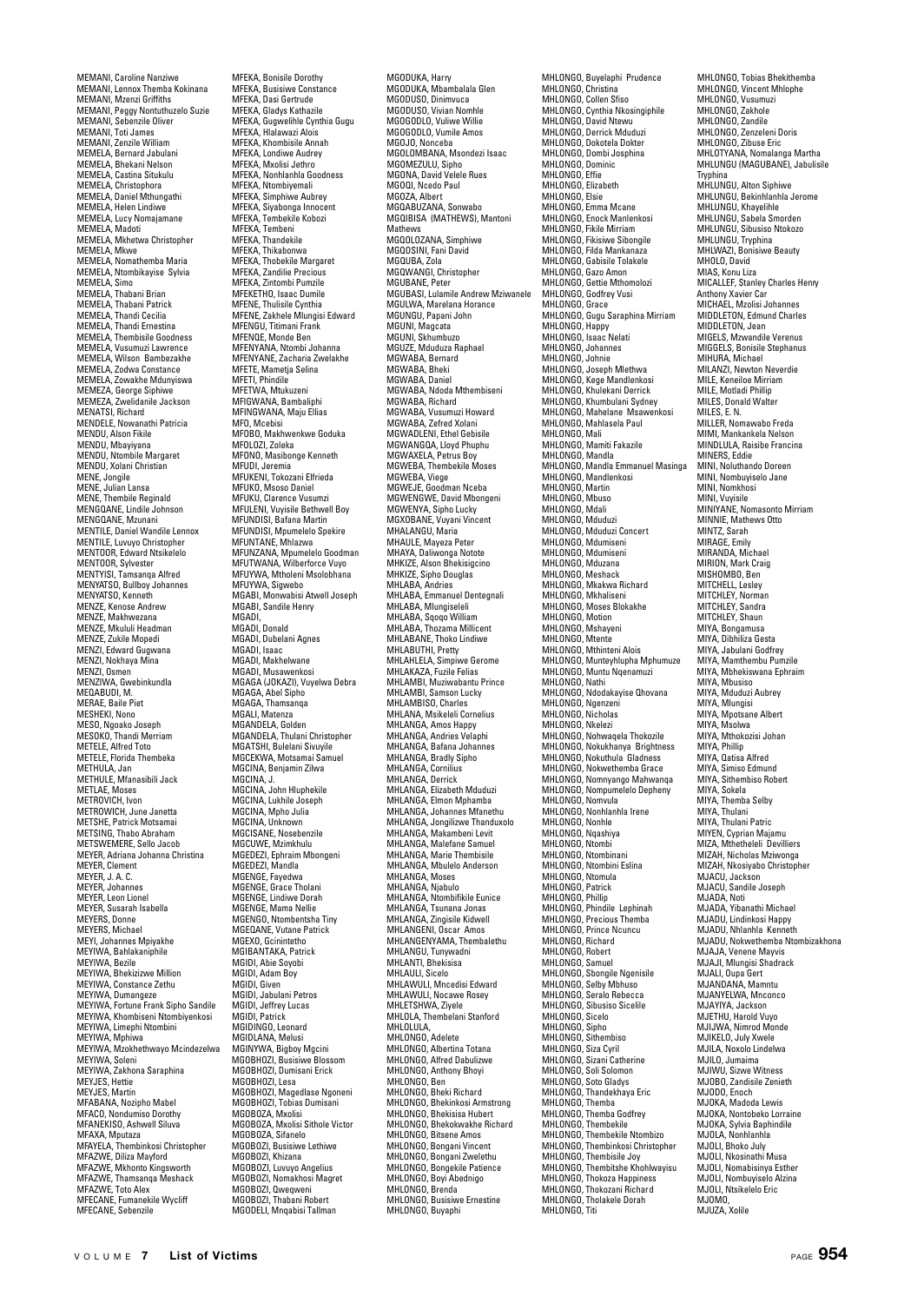MJWAHA, Nicholas Xolani Gwandu MJWARA, Bazeni Agnecia MJWARA, Getrude MJWARA, Linda Vivian MJWARA, Thobile Beauty MJWARA, Vincent Thulani MK BROWN,<br>MKABALASA, Silumko Leonard MKABELA, Hendrik Fani MKABELA, Moss MKABINDE, Nathi MKAFU, Msutu MKALIPI, Ntombomzi Pretty MKALIPI, Stella Zelfa MKAMBA, Boby MKAMBA, Thandiwe Primrose MKAMBULA, Dinekile Lillian MKAMBULE, Thomas Shortie MKANYISWA, Nomathemba Getrude MKATALI, Bukwana MKATSHWA, Bennet Madala MKAZA, Fikile Kenneth MKEFE, Luthaba Nimrod MKEFE, Nowandile Gladys MKEFE, Vuyiswa Adelaide MKELENI, Phesheya Johnson Gongwane MKETI, Irvin Vuyisile MKETI, Ntsikelelo Michael MKETI, Rex Meyisi MKETI, Sophia Nomahlubi MKETI, Trevor Xola Raymond Mvelase MKETI, Valencia Tembisa MKHABELA, Bongani William MKHABELA, Joseph MKHABELA, Mandla Metro MKHABELA, Mpaniseni Godfrey MKHABELA, Sizwe MKHABELA, Thembelihle Constance MKHABELA, Wallace MKHABILE, Mzikhaya Dekstad MKHALANI, Nontetho Meslinah MKHALIPHI, Sizani Agnes MKHALIPHI, Theophillus Maphilisi MKHANAZI, Thandazile Evvy MKHASIBE, Mzungezwa MKHASIBE, Petros Sibonelo MKHASIBE, Thomas Muzi MKHATHINI, Joe Zephred MKHATHSWA Linah wikhATHSWA, Lillan<br>MKHATHWA, Engelinah MKHATSHA, Veleleni Enoch MKHATSHWA, Adam MKHATSHWA, Moses MKHATSHWA, Smangaliso MKHATSHWA, Tryphinah MKHATSHWA, Vitah Nakiwe MKHATSWA, Bokweni Bethuel MKHATSWA, Decembe MKHATSWA, Jonathan MKHEFE, Ntombentsha Winnifred MKHELE, Jabulane MKHESENG, Willbeloved Xakekile MKHETHWA, Marhoborhobo MKHETSHANE, Funani MKHETSHANE, Lunani<br>MKHETSHANE, Nopasile MKHIMISHE, MKHIWANE, Michael MKHIZE, MKHIZE, Abednigo MKHIZE, Abednigo Mbhekiseni MKHIZE, Agnes Ntombizonke MKHIZE, Alfred Bheki MKHIZE, Alfred Zolile MKHIZE, Alzina Thembani MKHIZE, Ambrose MKHIZE, Amos Bhekisizwe MKHIZE, Andile Siduduzo Sikhumbuzo MKHIZE, Angelina Khuluza MKHIZE, Badelise Pretty Theodora MKHIZE, Bafikile Alter MKHIZE, Bafunani MKHIZE, Bavumile MKHIZE, Beauty Ntombizodwa MKHIZE, Bernard Ben MKHIZE, Bhekamakhize Linos MKHIZE, Bheki MKHIZE, Bheki Petros MKHIZE, Bhekithemba Bridgeman MKHIZE, Bhekizenzo Bongar MKHIZE, Bhekizenzo Thulani MKHIZE, Bhekizitha MKHIZE, Bhekukufa MKHIZE, Bhoyi Patrick MKHIZE, Bhumu Sipho MKHIZE, Bonakele Christina MKHIZE, Bongani MKHIZE, Bongani MKHIZE, Bongani MKHIZE, Bongani Eric MKHIZE, Bongani Hermilton MKHIZE, Bongani Vincent MKHIZE, Bongeni MKHIZE, Bonginkosi MKHIZE, Bongiwe Princess MKHIZE, Bridgeman Musa

MKHIZE, Busi Mildred MKHIZE, Busisiwe MKHIZE, Busisiwe Grace MKHIZE, Busisiwe Gugu Daphne MKHIZE, Caslina MKHIZE, Catherine Hlamkile MKHIZE, Collin Cecil Bhekumuz MKHIZE, Conrad N MKHIZE, Duduzile Winnie MKHIZE, Dumazile Florah MKHIZE, Dumezweni Jeffrey MKHIZE, Dwa Olive MKHIZE, Dwana Michaelina MKHIZE, Edgar Sandile MKHIZE, Elinah MKHIZE, Emmah MKHIZE, Emmanuel Bonga MKHIZE, Emmanuel Zwelithini MKHIZE, Ephraim MKHIZE, Ernest Mandlenkosi MKHIZE, Euclide Muzi MKHIZE, Family MKHIZE, Fanana Sixtus MKHIZE, Fano MKHIZE, Fihliwe Viera MKHIZE, Fikelephi MKHIZE, Fikile Crezencia MKHIZE, Flora Bazibile MKHIZE, Florence Fisan MKHIZE, George Sipho MKHIZE, Gladness Ganile MKHIZE, Gqizo Ntombeziningi MKHIZE, Gqizo Ntombezhiniy<br>MKHIZE, Gqokeleni Mpompo MKHIZE, Gugu Ritta MKHIZE, Happy-Girl Thandazile Vernon MKHIZE, Henry Nkenke MKHIZE, Hlekisile Paulina MKHIZE, Innocent Nhlanhla MKHIZE, Irene Nokusuka MKHIZE, Jahu Rose MKHIZE, Jabulani Edwin<br>MKHIZE, Jabulani Edwin MKHIZE, Japhet MKHIZE, Johannes Makhosemba MKHIZE, Jovita Qondeni MKHIZE, Joyce Nomthandazo MKHIZE, Juanna MKHIZE, Julius MKHIZE, Justice Sipho Mxhegu MKHIZE, Kenilworth Solomuzi Ronald MKHIZE, Khanyisile MKHIZE, Khanyisile Mavis MKHIZE, Khehla Lucas MKHIZE, Khehlo Mashikashika MKHIZE, Khengane Edmund MKHIZE, Khethekile Vinah MKHIZE, Khiphabanye Jerome MKHIZE, Khosi Dora MKHIZE, Kulumile Teresa MKHIZE, Kwazikwakhe Maqujela MKHIZE, Lekelela Ronald MKHIZE, Lindeni Dorah MKHIZE, Linus MKHIZE, Lucky Nhlanhla MKHIZE, Lungisani MKHIZE, Madoda MKHIZE, Magwegwe Wilson MKHIZE, Makhosandile Solomon MKHIZE, Mandla MKHIZE, Mandla MKHIZE, Mandla Nicholas MKHIZE, Mandlakayise Samson MKHIZE, Mandlekosi Paul MKHIZE, Mandlendoda Albert MKHIZE, Margaret MKHIZE, Mashingane MKHIZE, Maureen MKHIZE, Maxwell Jabulani MKHIZE, Mbali MKHIZE, Mbangomuni Raphael MKHIZE, Mbhekeni MKHIZE, Mboniseni Petros MKHIZE, Mdikivane MKHIZE, Mduduzi Cecil MKHIZE, Mduduzi Madoda MKHIZE, Mdumazeni MKHIZE, Mhlomi MKHIZE, Michael Mandla MKHIZE, Michael Mboniseni MKHIZE, Michael Mfungeleni MKHIZE, Mlungisi MKHIZE, Moses Bhekokwakhe Khohlozi MKHIZE, Moses Bonginkosi MKHIZE, Mqoqi Maxwell MKHIZE, Msawenkosi MKHIZE, Muntu MKHIZE, Muntukayise MKHIZE, Musa Mfanukhona MKHIZE, Muzikawungenwa MKHIZE, Muzikayifani Michael MKHIZE, Muzomusha MKHIZE, Muzonjani Justice Magoso MKHIZE, Ndelezi Mavis MKHIZE, Ndodakubo MKHIZE, Ndukuzempi MKHIZE, Ngakhali MKHIZE, Nhlamvu Secrete

MKHIZE, Nhlanhla MKHIZE, Nicolas MKHIZE, Nkosinathi Lenos MKHIZE, Nkosingiphile Sydney MKHIZE, Nobuhle Dorothy MKHIZE, Nokusuka Irene MKHIZE, Nokuthula Lungile MKHIZE, Nomnikelo Thembisile MKHIZE, Nompumelelo MKHIZE, Nomsa MKHIZE, Nomzinto Esther MKHIZE, Nonhlanhla Florence MKHIZE, Nontombi Daisy MKHIZE, Norah MKHIZE, Ntantuza Sithelele MKHIZE, Ntebekazi Pearl MKHIZE, Ntokozo Make-Peace MKHIZE, Ntombenhle Nomthandazo MKHIZE, Ntombifikile Finest MKHIZE, Ntombikayise Elizabeth MKHIZE, Ntombinjani Tryphina MKHIZE, Ntumzana Mirriam MKHIZE, Nukiwe Marriet MKHIZE, Nyasa MKHIZE, Nyosi Mvikelwa MKHIZE, Obed Sibongiseni MKHIZE, Orleria Duduzile MKHIZE, Papa Steven MKHIZE, Patrick MKHIZE, Paulos Ngweyonke MKHIZE, Phikisiwe Nyezile MKHIZE, Phumuzile Irene MKHIZE, Protecia Buyisile MKHIZE, Pumzile Jane MKHIZE, Raymond Ntokozo MKHIZE, Richard Mduduzi MKHIZE, Rose MKHIZE, Samson Mzikayise MKHIZE, Samson MARA<br>MKHIZE, Sandile<br>MKHIZE, Sarah Nelisiwe MKHIZE, Sarah Nelisiwe MKHIZE, Saraphine MKHIZE, Sebenzile Cathrine MKHIZE, Sebenzile Ca MKHIZE, Sellina Regina MKHIZE, Sibusiso MKHIZE, Sibusiso Qhubeka MKHIZE, Sidumo Vincent MKHIZE, Sifiso Baba Conwell MKHIZE, Simphiwe Dennis MKHIZE, Sipho Bheki MKHIZE, Sipho Ian MKHIZE, Sipho Joel MKHIZE, Sipho Nicholas MKHIZE, Sipho Wildrod MKHIZE, Siqhezema Nicholas MKHIZE, Sixtus Fanana MKHIZE, Siyabonga Shadrack MKHIZE, Snenhlanhla MKHIZE, Stanley Harrison MKHIZE, Steden MKHIZE, Sthembiso Mavice MKHIZE, Sylvia Ntombejani MKHIZE, Teaspoon MKHIZE, Thamsanqa MKHIZE, Thandi Cynthia MKHIZE, Thembinkosi Conrad MKHIZE, Thembinkosi Raphael MKHIZE, Thenjiwe Gertrude MKHIZE, Thilomu Tryphina MKHIZE, Thobekile Gladys MKHIZE, Thoko MKHIZE, Thokozani MKHIZE, Tholakele Margaret MKHIZE, Thulani MKHIZE, Thulani MKHIZE, Thulani Derrick MKHIZE, Thulani Michael MKHIZE, Thulani Pani MKHIZE, Thulani Simon MKHIZE, Thuledu Frieda MKHIZE, Timothy Thulubheke MKHIZE, Tiniza Petros MKHIZE, Trial Bongani MKHIZE, Vivian Zwelihle MKHIZE, Voye Elliot MKHIZE, Vusumuzi Welcome MKHIZE, Welcome Thembinkosi MKHIZE, William Spho MKHIZE, Wiseman MKHIZE, Zakhele MKHIZE, Zakhele Wiseman MKHIZE, Zamisile Bo MKHIZE, Zandile MKHIZE, Zanele Gladys MKHIZE, Zanele Maria MKHIZE, Zasembo MKHIZE, Zazi Joseph MKHIZE, Zazini MKHIZE, Zem Petrus MKHIZE, Zenzile Maphithiza MKHIZE, Zibezwile MKHIZE, Zidwa Andrina MKHIZE, Zifikele Solomon MKHIZE, Ziningi Lorraine MKHIZE, Zintombi MKHIZE, Zitobi

MKHIZE, Zwe Runneth MKHIZE-MPANZA, Gcinaphi Elizabeth MKHIZE-PHOSWA, Vumelani Alvinah MKHOKELI, Makhwenkwe MKHOLO, France .Z MKHOLO, Sifiso R MKHONDE, Jabulani Benjamin MKHONDWANE, Wilson Mpumelelo MKHONDWENI, Mzinzizi MKHONTA, Phillip MKHONTO, Mukhehli Edward MKHONTO, Sparrow MKHONZA, Amon MKHONZA, Bafana Andrew MKHONZA, Bomvana Tryphina MKHONZA, Christopher Mpanukhona MKHONZA, Fakazi Birthwell MKHONZA, Joshua David MKHONZA, Lungisani Justice MKHONZA, Sibusiso MKHULISE, Eugenia Fisani MKHULISE, Kebi Amos MKHULISE, Mkhehlezi Mthobisi MKHULISE, Phindile MKHULISI, Sbongile Ritta MKHUNGO, Aggrippa Themba MKHUNGO, Bantu Wellington MKHUNGO, Ishmail Fafaza MKHUNGO, Mandlakhe Beauk MKHUNGO, Mantombi Agnes MKHUNGO, Mana Moses MKHUNGO, Miana Moood MKHUNGO, Sbonelo Samson MKHUNGO, Sikhaleni Aaron MKHUNGO, Soliwe Catherine<br>MKHUNGO, Soliwe Catherine Madlamini MKHUNGO, Vincent Vela MKHUNGO, Vumani Maxwell MKHUNGO, Zitha Harry MKHUNGU, Nozimodo Viola MKHUNQWANA, Nyameko MKHUNYA, Balungile Fortunate MKHWANAZI, Amon Bheki MKHWANAZI, Aslina MKHWANAZI, Bancamile Mirriam MKHWANAZI, Bhekayena Raymond MKHWANAZI, Bhekisiwe MKHWANAZI, Bonginkosi Lucky MKHWANAZI, David Mziwakhe MKHWANAZI, David Thamsanqa MKHWANAZI, Dikinisi Elizabeth MKHWANAZI, Elizabeth Vumile MKHWANAZI, Emly Nomvula MKHWANAZI, Emmanuel MKHWANAZI, Enock MKHWANAZI, Fikile Promise MKHWANAZI, Grace MKHWANAZI, Janet Ndala MKHWANAZI, John Muzikayise MKHWANAZI, Joseph Mcabango MKHWANAZI, Joseph Ngeman MKHWANAZI, Kateleni Irene MKHWANAZI, Linah Nonatjie MKHWANAZI, Lindiwe Princess MKHWANAZI, Mazu Nicholas MKHWANAZI, Mfaleli Elliam MKHWANAZI, Michael Jabulani MKHWANAZI, Mlungisi Malchus MKHWANAZI, Msoleni Enoch MKHWANAZI, Mtunzi Jeffrey MKHWANAZI, Mziwefa Bethwell MKHWANAZI, Ncebo MKHWANAZI, Ndani MKHWANAZI, Nokuthula Khululiwe MKHWANAZI, Nolwazi MKHWANAZI, Nombulelo Freida MKHWANAZI, Phetetso Jeffrey MKHWANAZI, Philangani Margaret MKHWANAZI, Sam Simon MKHWANAZI, Sbonelo MKHWANAZI, Sindisiwe Reginah MKHWANAZI, Sipho Bhekinkosi MKHWANAZI, Sizwe MKHWANAZI, Thamsanqa Knowledge MKHWANAZI, Thokozile Priscilla MKHWANAZI, Tholi Francisca MKHWANAZI, Thulani Boy MKHWANAZI, Tshepang Haward MKHWANAZI, Velenkosini MKHWANAZI, Vincent MKHWANAZI, Zakhele Zacharia MKHWANAZI, Zamekile Audrey MKHWANAZI, Zanele Pretty MKHWANE, Bajabulisile Beatrice MKHWANE, Zicelele MKHWANI, Mhlabushitshile Joseph MKHWENKWE, Pelepele MKIZE, Angeline Ntombileza MKIZE, Eugene Boy MKIZE, Fikile Mary-Jane MKIZE, Georgina MKIZE, Girlie Thalitha MKIZE, John MKIZE, Khehla MKIZE, Khonyisile Brightness MKIZE, Khumbulani Cyprian

MKIZE, Mandlenkosi Dominic MKIZE, Muzikayise MKIZE, Nokuhlupeka MKIZE, Piet MKIZE, Primrose Duduzile MKIZE, Thulasizwe Cyprian MKIZE, Thulebona MKIZE, William M. MKIZE, Zantombi Francisca MKIZE, Zipate MKIZWANA, Wilberforce Sandla MKOBOSHE, Mteteleli Kingwell MKOMANE, George MKOMAZI, Senyegile Monica MKONDE, Gamali Janet Mavezi MKONDE, Goodman Magenqe MKONKO, Ntombekhaya Brenda MKONTO, Sparrow MKONYENI, Ntofana Elger MKROLA, Nontsikelele Mavis MKROLA, Patience MKULISI, Nomsibi Elizabeth MKUMATELA, Nako Likhanyile MKUSANE, Thembekile John MKWANAZI, MKWANAZI, Alinah Matseliso MKWANAZI, Colin MKWANAZI, George Mkwanazi MKWANAZI, Henrick Moleleki MKWANAZI, Mfana Simeon MKWANAZI, Paulos Serame MKWANAZI, Qhikiza Joyce MKWANAZI, Tenjiwe Evelyn MKWANAZI, Vincent MKWENA, Elijah Mbalekwa MLARA, Albert MLABA, Anna Goneni MLABA, Buti George MLABA, Dingizwe Absalom MLABA, Eric Fanavele MLABA, Kwenzakwakhe Elijah MLABA, Mathombi Florence MLABA, Mbosha Haim MLABA, Moya Joseph MLABA, Msinga Petros MLABA, Muziwabantu Edward MLABA, Nhlanhla David MLABA, Nicholas Mphiwa MLABA, Sindi MLABA, Sipho Lindelinjani MLABA, Thulani MLABE, Bavelile Eunice MLAHLEKI, Nokuzola MLAKALAKA, Nomvuyiso MLALA, Fickson MLAMBO, Beauty Thulisile MLAMBO, Bernard Sikhumbuzo MLAMBO, Bheki Emmanuel MLAMBO, Cyril MLAMBO, Doda Laymon MLAMBO, Ernest Themba MLAMBO, Gabali MLAMBO, Gloria Gcinokuhle MLAMBO, Jabulani Sibusiso MLAMBO, Subaram Sh MLAMBO, Mahedla Christopher MLAMBO, Mackson Isaiah MLAMBO, Mandla MLAMBO, Mgigiyeni MLAMBO, Mkulekeleni MLAMBO, Muziwakhe Derrick MLAMBO, Mzondeni Willie MLAMBO, Phillip Johnson MLAMBO, Phiwayinkosi Mpito Sibusiso MLAMBO, Pukupe MLAMBO, Tezane Norah MLAMBO, Themba MLAMBO, Zibeke MLAMBO-THABETHE, Charles MLAMLA, Mteteleli MLAMLI, Petukile John MLANDELI, Moses Matsotso MLANDELWA, Sijumba MLANGA, David Mfana MLANGA, Thozamile MLANGENI, Agatha MLANGENI, Bhekizizwe Godfrey MLANGENI, Catherine Mamosali MLANGENI, Flias MLANGENI, John MLANGENI, John Pipana MLANGENI, Khobonina Maria MLANGENI, Mandlenkosi Simon MLANGENI, Mbopha MLANGENI, Mphikeleli Sydney MLANGENI, Qondephi MLANGENI, Sipho Solomon MLANGENI, Themba MLANGENI, Themba Garnet MLANGENI-MALAKOANE, Maria MLATA, Mishekke MLATSHENI, Vuyelwa Vivian MLAZI, Patrick MLENZANA, Mxolisi Mandrew MLILO, Mathukuthela Alfred

MLILWANA, Lungile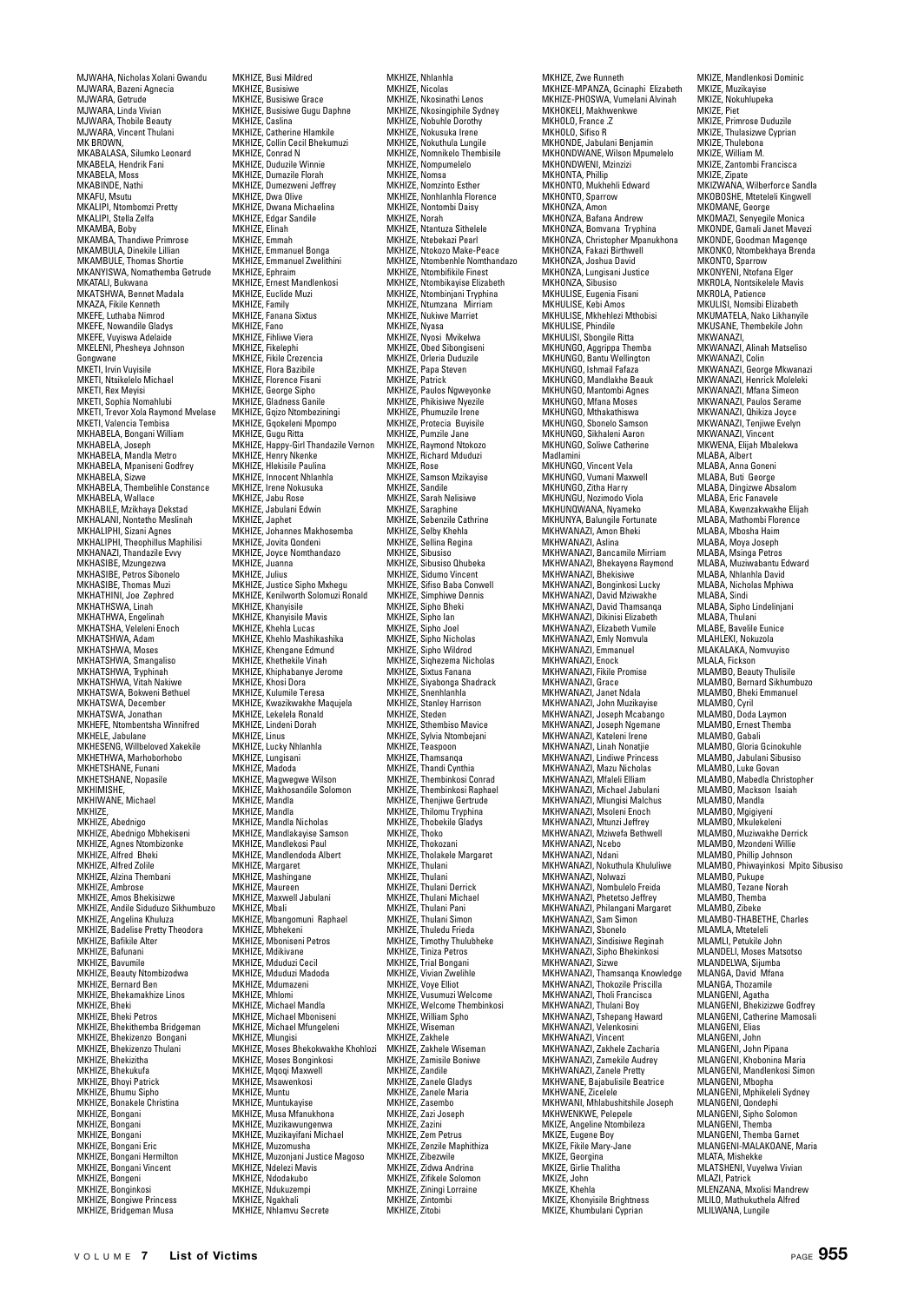MLILWANA, Pumzile Philip MLILWANA, Velile Wellington MLILWANA, Wawi Getrude MLIMI, Phineas Mekeni MLINDI, Mandonya Amos MLISANA, Sindiswa Elmina MLITWA, Themba Reginald Xolo MLOKOTHI, Jokweni Barret MLOKOTI, Ellen MLOKOTI, Sthembiso Christopher MLOLOMBA, Janet MLOMO, Bernard Sizathu MLOMO, Sandi William Anthony MLOMZALE, Fezile Wilson MLONDO, MLONDO, Bhekinkosi MLONDO, Bokwe MLONDO, Handsome Lindani MLONDO, Khethokwakhe Meshack MLONDO, Mbekeni Benson MLONDO, Mkhumbuzeni Moses MLONDO, Njengabantu Christian MLONDO, Ntondo Wilfred MLONDO, Sbonginkosi Khulekani MLONDO, Themba Thandumusa MLONDO, Zihlathi MLONGO, Sibusiso MLONYENI, Timoti Mbuyiselo MLONYENI, Tshoniswa Elsie MLOTSHWA, Billy Rammington MLOTSHWA, Daisy MLOTSHWA, Duma Johannes MLOTSHWA, Frank Mfanakatiwa MLOTSHWA, Funokwakhe Colliam MLOTSHWA, Khethani Thembinkosi MLOTSHWA, Khonzaphi Queenrose MLOTSHWA, Peter Tsietsi Dennis MLOTSHWA, Prince Zamakuthula MLOTSHWA, Qondeni Julia MLOTSHWA, Rose Tshidi MLOTSHWA, Sapoyana MLOTSHWA, Sibongile Ethel MLOTSHWA, Thandiwe Margaret MLOTSHWA, Thokozisi MLOTSHWA, Tiswa Abion MLOTSHWA, Vusumzi David MLOTSHWA, Wilson MLOTSWA, Jabu MLOTSWA, Simon Bhekinkosi MLOTYWA, Mzivukile Anderson MLUMBI, Thulani Patrick MLUNGU, Ledia MLUNGWANA, Johannes Omecor MMAKO, Mareila Simon MMAKO, Peter Moleko MMAKOHA, Swazile Elizabeth MMAKOLA, Magoshi Doctor MMAKOU, Monageng Patrick Xoliso MMALEDIMO, Thomas Tumishi MMATLADI, Patrick MMELA, Abram Modige MMELESI, Elizabeth Sojakgomo MMELESI, Victor Boitun MMESI, Israel MMETHI, T. I. MMITSHANE, Norman MMOGOBO, Johannes MMOKWA, Violet Direko MMOLAWA, Ezekiel Tebogo MMOLEDI, Sonnyboy Jochonia MMOTHA, Rikana Teliza MMOTONG, Solomon Mafama MMULUTSI, Thaini Christinah MMUSHI, Malatana Elias MNAMATHA, Vukile MNAMATHELI, Steven Zamile MNAWABE, Velile Phelelaphi MNCEDI, David Khotso MNCEDISI, Kaludi MNCIBI, Bheki Ephraim MNCIBI, Charles MNCIBI, Manyathela MNCIBI, Roy Bongani MNCIVE, Nopam MNCUBE, Abednego MNCUBE, Khangela Herbert MNCUBE, Mpheni Emmanuel MNCUBE, Muzikayise Nicholas MNCUBE, Mzonjani MNCUBE, Ntelezi MNCUBE, Regina MNCUBE, Sibongile Nomavangeli MNCUBE, Thulani Abner MNCULWANE, Matata Gremma MNCULWANE, Phikile Elizabeth MNCWABE, Albert MNCWABE, Bakulumile MNCWABE, Bekizwe MNCWABE, Betty Bhekisile MNCWARE, Bhekani MNCWABE, Celestina MNCWABE, Clementina Badidile MNCWABE, Delisile Witness MNCWABE, Emmerencia Phezi MNCWABE, Emme MNCWABE, Kwenza Ephraim

MNCWABE, Mbukelwa Jerome MNCWABE, Moses Mzobanzi MNCWABE, Muzikhona Anton MNCWABE, Mxolisi Ollie MNCWABE, Partick Phangubude MNCWABE, Patricia MNCWABE, Pheteni Clementia MNCWABE, Rich Happy Girl MNCWABE, Sbusiso Donatus MNCWABE, Sifiso Derrick MNCWABE, Sifiso Thomas MNCWABE, Sizakele Florence MNCWABE, Thofo Chashisiwe MNCWABE, Vusumuzi Derrick MNCWABE, Zephried Mzwakhe MNCWANGO, Bambaliphi MNCWANGO, Hlengiwe MNCWANGO, Ntombi MNCWANGO, Tholake Vothu MNDAWE, Jabulani Michael MNDAWE, Thembuyise Simon MNDAWENI, Babhekile Rejoice MNDAWENI, Fikile Rejoice MNDAWENI, Zeblon Mzikayifani MNDEBELE, Lucas Rooi MNDEBELE, Sifundo Comfort MNDITHI, Walter Mali MNDUNGE, Nosinodi MNEMBE, Nonhlanhla Thandani MNGADI, Alie Mapeta MNGADI, Anton Mfanilo MNGADI, Bonginkosi Shiyokwakhe MNGADI, Busisiwe Mavis MNGADI, Busisiwe Thembisile MNGADI, Dasisiwe Themats<br>MNGADI, Daniel<br>MNGADI, Duduzile Princess MNGADI, Duduzile Princess MNGADI, Eric Sipho MNGADI, Fisani Hendretta MNGADI, Happy MNGADI, Hector Ntshowe MNGADI, Herman MNGADI, Khanyisile Eunice MNGADI, Lindiwe Sdi MNGADI, Makazi Ngenzeni MNGADI, Makhosi Annacletta MNGADI, Mbuyiseni MNGADI, Mduduzi Wiseman MNGADI, Mfundi Phumlani Leonard MNGADI, Mkhanyiseni Eden MNGADI, Mkhuzelwa Knowledge MNGADI, Mlindelwa Francis MNGADI, Mzwakhe Petros MNGADI, Nhlanhla Innocent MNGADI, Nikeziwe MNGADI, Nkosana Prince MNGADI, Nosifiso Alois MNGADI, Percy Siza MNGADI, Peter Bernard MNGADI, Phyllis Phamamile MNGADI, Prudence Sibongile MNGADI, Regina Nontsikelelo MNGADI, Sibusiso Christopher MNGADI, Sihlangu Johnson MNGADI, Sihlangu Johnson MNGADI, Sipho William MNGADI, Sthembiso Derrick MNGADI, Tembani MNGADI, Thamsanqa Ephraim MNGADI, Trueman Angelicus MNGADI, Velaphi Dlulephi MNGADI, Vusumuzi Michael MNGADI, Zakhele Jabulani MNGAMA, Hluphekile MNGANGA, Zandile Grace MNGAZA, Vuyani MNGCISANE, Sinale MNGCONGCO, Zilibele Ben MNGENELA, Charity Nokuthula MNGENELA, Jabulani Reginald MNGESE, Mzimasi MNGOMA, Amos MNGOMA, Bonangani MNGOMA, Bongekile Joyce MNGOMA, Cindezile Jabhisile MNGOMA, Faith Thembisile MNGOMA, Fikile MNGOMA, Jabulane MNGOMA, Khokhani Nomuhle MNGOMA, Majongosi MNGOMA, Mhlanguleni Gcinokwakhe MNGOMA, Mzingelwa Alfeus MNGOMA, Nkosinathi Maxwell MNGOMA, Nomawethu MNGOMA, Nombango MNGOMA, Ntombizana MNGOMA, Thabo Robert MNGOMA, Thembeni MNGOMA, Thokozile Florance MNGOMA, Thulisile Gladness MNGOMA, Zibuyisile MNGOMENI, Tobile Ezekiel MNGOMEZULU, Aubrey MNGOMEZULU, Busisiwe Alice MNGOMEZULU, Dingani Peter MNGOMEZULU, Gerald

MNGOMEZULU, Jameson Ngoloyi

MNGOMEZULU, Jostinah MNGOMEZULU, Juli Mackson MNGOMEZULU, Khayelihle Bhekuyise MNGOMEZULU, Khulekani Wallace Nkanyiso MNGOMEZULU, Khululiwe Bright MNGOMEZULU, Logudu Leonard MNGOMEZULU, Mary MNGOMEZULU, Mavis Thoko MNGOMEZULU, Mbaji Jameson MNGOMEZULU, Mfana Futhi MNGOMEZULU, Mkhethwa David MNGOMEZULU, Nicky MNGOMEZULU, Ntokozo Lungile MNGOMEZULU, Ntombizakithi MNGOMEZULU, Patuence S'Dudla MNGOMEZULU, Russel MNGOMEZULU, Sibusiso Thethelela Edmund MNGOMEZULU, Sipho Raynold MNGOMEZULU, Susana Maureen MNGOMEZULU, Teboho Reginald MNGOMEZULU, Thandi Maria MNGOMEZULU, Tholakele Sylvia MNGOMEZULUI, Thoko MNGONGO, Welekazi MNGQIBISA, Olefile Samuel MNGQUSHO, Mthombi Jovuka MNGQUSHO, Wantuke Khaya MNGUMI, Jabulani Mbulaleni MNGUNI (NKABINDE), Thoko Joyce MNGUNI, Ambrose Khohlanangifile MNGUNI, Bafana Esaiah MNGUNI, Begene Amos MNGUNI, Cynthia Thembeka MNGUNI, Dorris Cingephi MNGUNI, Gladys Sizakele MNGUNI, Gqabalazi MNGUNI, Happy MNGUNI, Henry Kopori MNGUNI, Jeanette Hluphekile MNGUNI, Johanna Lettie MNGUNI, Johannes Bangumuzi MNGUNI, John Thulasizwe MNGUNI, Joseph Ncenge MNGUNI, Khayelihle MNGUNI, Loverboy Mduduzi MNGUNI, Maria Nomqqibelo MNGUNI, Mbongeni Eric MNGUNI, Meshack MNGUNI, Mhlupheki Philemon MNGUNI, Nkotho MNGUNI, Nkumbula Mayvis MNGUNI, Nthabiseng Patricia MNGUNI, Ntombizodwa Enid MNGUNI, Otjiwe Simon MNGUNI, Sabusile Trace MNGUNI, Sibongile MNGUNI, Sibongile Lilian MNGUNI, Sibongile Sylvia MNGUNI, Sibusiso MNGUNI, Sinho MNGUNI, Sizwe MNGUNI, Tandatu Seon MNGUNI, Thembeni MNGUNI, Thembi Qhamukile MNGUNI, Thembi Qhamukile MNGUNI, Tholakele Melta MNGUNI, Vukaphi MNGUNI, Vusi MNGUNI, Zakhe Abram MNGUNI-MOLEFE, Rachel Nomthandazo MNGUNU, Sihle Jaby MNGWENGWE, Brightman MNGWENGWE, Dele Zokwenzani MNGWENGWE, Dennis Fanabonke MNGWENGWE, Diniwe Mpempe MNGWENGWE, Mhlakiseni MNGWENGWE, Mpandlana MNGWENGWE, Nkosenye Thembinkosi MNGWENGWE, Silvester MNGWENGWE, Zwelebi Feldkwakhe MNGWEVU, Goden MNGWEVU, Sizwe Alfred MNGXUMA, Nobendiba MNGXUNYENI, Sandile Gilbert MNIKA, Sandile Geoffrey MNIKATHI, Alfred Bangizwe MNIKATHI, Allios Mkhethelwa MNIKATHI, Antony Fana MNIKATHI, Dumazile Gladys MNIKATHI, Elizabeth MNIKATHI, Flomena Nomusa MNIKATHI, Jabulani Henry MNIKATHI, Jeffrey MNIKATHI, Mbalekelwa Champion MNIKATHI, Ntombifuthi Precilia MNIKATHI, Ntombizethu Emily MNIKATHI, Sifiso MNIKATHI, Simon MNIKATHI, Smanga Felix MNIKATHI, Vika Jefrey MNIKELO, Nompucuko Vinoria MNIKINA, Monwabisi Michael MNISI, Bongiwe Princess

MNISI, Clement Buti MNISI, Derrick MNISI, Isaac MNISI, Johannes MNISI, Joseph Besham MNISI, Labi MNISI, Lucky Cliford MNISI, Lucky Lawrence MNISI, Mantsholo Victor MNISI, Peer MNISI, Wiseman Moferefere MNISI, Zacharia MNKONYENI, Qondeni Prizer MNOMIYA, Velile MNOXWA, Nyatelwa MNQAYI, Lindelani MNQAYI, Mary-Jane MNQAYI, Nkolo MNQAYI, Patrick Joshua MNQAYI, Thomas Mpisi MNOAYI, Wiseman MNQGUSWANA, Mbulelo MNQOSINI, Nati MNQWAZI, Vakele MNTAKA, Bongani Patriot MNTAKA, Nontombi Elizabeth MNTAMBO, Bhekeni Job MNTAMBO, Celokuhle Mathews MNTAMBO, Duncan Thabo MNTAMBO, Gabangaye Felokhwakhe MNTAMBO, Jabu Nomusa MNTAMBO, Jacob Mazinyo MNTAMBO, Jerome Mashalaze MNTAMBO, Lina MNTAMBO, Makosi Mzikayise MNTAMBO, Nomasonto Harriette MNTAMBO, Nomzamo Lillian MNTAMBO, Wiseman Siyabonga MNTOLO, Funizwe Bishop Elija MNTU, Richard Thobile MNTUNGWA, Edward MNITUNGWA Fikile MNTUNGWA, Mandeni MNTUNGWA, Mlungu Bhekamantungwa MNTUZE, Phinda Vincent MNTWANA, Winiswa Esther Winana MNUKWA, Mpopi MNWEBA, Wally Ntemi MNYAKA, Mazaba Miriet MNYAKENI, Absolom MNYAKENI, David Basani wiwi AKEIwi, David Dasaiii<br>MNYAMANA, Judge Themba MNYAMANA, Molefe MNYAMANA, Nonceba Glory MNYAMANE, Best Mfundisi MNYAMEZELI, Nkosana Nowinile MNYANDA, Lindelwa Dunu MNYANDEKI, Pelose James MNYANDU (ZITHA), Nelisiwe Gloria Zamanyandu MNYANDU FAMILY, MNYANDU, Bajingile MNYANDU, Bheki Bernard MNYANDU, Cijimpi MNYANDU, David MNYANDU, Dumisani Felton MNYANDU, Elizabeth Sizakele MNYANDU, Fanile Lennox MNYANDU, Fikakubuswa MNYANDU, Fikile Doreen MNYANDU, Gloria Zondeleni MNYANDU, Herbert Lanagalethu MNYANDU, Herman Vusumuzi MNYANDU, Johannes MNYANDU, Lungi MNYANDU, Madoda MNYANDU, Mphikiswa John MNYANDU, Muzi Siphiwe MNYANDU, Myekeni Simon MNYANDU, Ntombi Rose MNYANDU, Ntonto Ntozini MNYANDU, Sabeni Zondeni MNYANDU, Sibusiso MNYANDU, Sibusiso Christopher MNYANDU, Sipho MNYANDU, Sipho Jambros MNYANDU, Thandi Nomthandazo MNYANDU, Thembinkosi Edum MNYANDU, Thokozami Wiser MNYANDU, Thulani MNYANDU, Victor Mandlakhe MNYANDU, Winnet Mphumeleli MNYANE, Colenso Ninase MNYANGO, Dade Margaret MNYANGO, Sibongile MNYANI, Hubert Vuyisile MNYAPE, Macala MNYAPE, Nonkosi No-Tennis MNYAPE, Nopepencu Margaret MNYAPE, Ntsikelelo MNYATHELA, M. S. MNYATHELI, Mbeko Bandla Sizasomzi MNYATHELI, Zandisile Dickson MNYAZANA, Thembinkosi Sindiswa MNYELE, Mamanyena Sarah

MNYELE, Mpumelelo Isiah MNYELE, Thami MNYELE, Thamsanqa Harry MNYEMBANE, Nelson Mnandi MNYILA, Ntulu MNYIWAMBE, Amos Mandla MNYONI, Sibongile Tryphina MNYUTE, Ndiko John MNYWABE, George MOABELO, Grace Kwema MOABELO, Mamoloko Frans Sebata MOABELO, Manoko MOABELO, Mosima MOABELO, Mosima Johanna MOABELO, Naku William MOABI, Elizabeth Keetsemang MOABI, Maria Thandi MOABI, Sabata Daniel MOADIRA, Kenneth Puls MOAG, Annelin MOAGI, Latios Mananyana MOAGI, Sello Winso MOALAHI, Segoe Petrus MOALO, Chapman MOALUSI, David Matlhare MOALUSI, Levy Mokhale MOATLHODI, Kgosietsile Ezekiel MOATSHE, Andries MOATSHE, Jacob Peter MOATSHE, Jeremiah Ntsitsi MOATSHE, Leslie Jairus MOATSHE, Madimetsa Abram MOBELE, George Bambo MOBELE, Mariana Sombe MOCHALIBANE, Tselapeli Elias MOCHANGA, Butinyana Samuel MOCHAWE, Shadrack Mochawe MOCHE Kabelo Jan Wilfred MOCHEKO, Alpheus MOCOANYANE, Moses Gobusamang MOCUMI, Thabiso John MODANDA, Skhumbuzo Selby MODANDA, JAHUI MODIAKGOTLA, David MODIAKGOTLA, Yvonne Maki MODIKOANE, Lawrence MODIKOANE, Matome Phillip MODIKOE, Enoch MODIMOENG, David Mpontshi MODIMOENG, Gladys MODIMOENG, Josiah Ramakgole MODIMOENG, Meriam MODIMOENG, Nkele Joyce MODIMOLA, Makelepe Ephraim MODIMOLA, Ntlhwae Elisa MODIMOLE, Malose Alpheus MODIPA, Petros Maketlela MODIPANE, MODIPANE, Sekoate MODIPANE, Solomon Difako MODISAKENG, Israel MODISANE, Abram Ramatoko MODISANE, Steven MODISANGANE, Andries Lekgowe MODISAOTSILE, Nnyana Jese MODISAPUDI, Modise Isaac MODISE, Abel Motlhanka Augustus MODISE, Daniel MODISE, Goitsemodimo MODISE, Leinatsela Lucas MODISE, Lucky Joseph MODISE, Martha Mampono MODISE, Mogogwane Dinah MODISE, Molatlhegi Lucas MODISE, Motlabaseo Dorah MODISE, Motlhopegi Merriam MODISE, Phillip Ramocha MODISE, Rejoice MODISE, Seele MODISE, Simon MODISE, Ta MODISE, Thabo Benjamin MODISELLE, Oupa Meshack MODISHOA, Peter Mavuso MODUKANELE, Thuso Kenneth MODUKANENE, Phorogotlho Peter MODUTWANE, Sophia Baratang MODUTWANE, Zebedia Badirwang MOEDERA, William MOEKANA MOEKETSI, Dolly Dimakatso MOEKETSI, Kwape Mohdtiso MOEKWA, Moses Thami MOELAJEE, Manso MOELE, Dina Elizabeth MOELI, Johannes MOEMA, Isaac MOENA, Whitney MOENDA, Athikholi Samson MOENG, Gideon MOEPI, Fio Alpheus MOEPI, Sengadi Lucas MOERANE, Eliazara Jakane MOERANE, Lenare MOERANE, Modingwa Edward MOETI, Aletta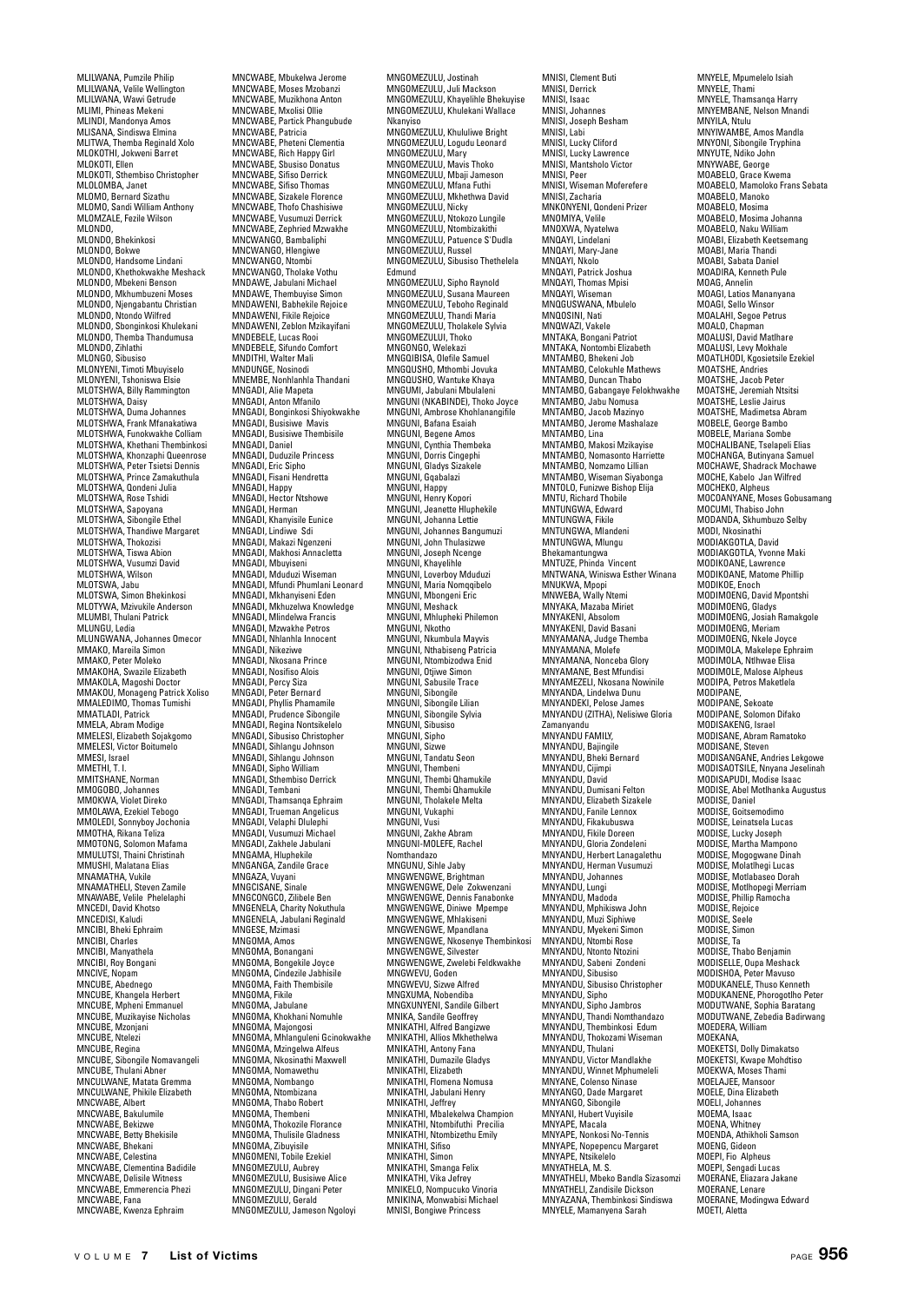MOETI, Dickson Butinyana MOETI, Mika Bennet MOETI, Mmatebesi Aletta MOETI, Prudence Aleta Mabaruti MOETLHO, Gaopalelwe Singleboy MOETSANE, S. MOETSE, Anderson Olifile MOETSE, Lesego Lawrence MOETSE, Mosimanegape Lucas MOFEKENG, Vusumuzi Albert MOFEKETA, Moliat MOFOKENG, Aaron MOFOKENG, Aaron Tseko MOFOKENG, Abram Pone MOFOKENG, Alina Malefu MOFOKENG, Christine MOFOKENG, David MOFOKENG, David MOFOKENG, Edwin Sonny MOFOKENG, Euwin St MOFOKENG, Ephraim Sello MOFOKENG, Freddie Pollack Tebogo MOFOKENG, Jack Tlhoriso MOFOKENG, Jacob Monyatheli MOFOKENG, Jacob Sello MOFOKENG, Kebareng Maria MOFOKENG, Kesugileng Elizabeth MOFOKENG, Kothope Johannes MOFOKENG, Limakatso Esther MOFOKENG, Makaya MOFOKENG, Makaya John MOFOKENG, Mamothetsi Flora Peggy MOFOKENG, Manhloeisa Maria MOFOKENG, Mantsebeng Elizabeth Nomzimkhulu MOFOKENG, Maria MOFOKENG, Mashome Daniel MOFOKENG, Maureen MOFOKENG, Mbongeni MOFOKENG, Michael Dikotsi MOFOKENG, Mmathabang Alinah MOFOKENG, Moeketsi Sylvester MOFOKENG, Moloi MOFOKENG, Mshashadu Goodman MOFOKENG, Nkele MOFOKENG, Ntondo MOFOKENG, Oupa Daniel MOFOKENG, Petrus MOFOKENG, Piet MOFOKENG, Piet Mokakatleli MOFOKENG, Pule James MOFOKENG, Sebati Mirriam MOFOKENG, Sekolotsa Abram MOFOKENG, Thabo Jonny MOFOKENG, Thabo William MOFOKENG, Tjhetane Makwanyane Harold MOFOKENG, Tsietsi Ben MOFOKENG, Zacharia MOFOLO, Naomi Khabonina MOGAADILE, Gaokaiwa Tiny MOGADI, Isaac<br>MOGADILE, Tiny MOGADILE, Tiny MOGADIMA, Simon MOGAGABE, Aviva Johannes MOGAGABE, Job Oupa Magale Baby MOGALE, Ephraim Phumuga MOGALE, Jeffrey MOGALE, Linda MOGALE, Mantsha Paulina MOGALE, Meshack Whiskey MOGALE, Simon MOGAMI, Goodman MOGANEDI, Nkonko Petrus MOGANEDI, Stephen Ntoampe MOGANO, Mapelana Orbetini MOGANO, Mmashipi Aldo MOGANO, Samuell Munsho MOGANO, Silas MOGAPE, A. MOGAPI, Jonas MOGAPI, Keikantsemang Annie MOGAPI, Molapisi Petrus MOGAPI, Motsamai Patrick MOGAPI, Tiego Ben MOGAPI, Timothy Josia MOGASHOA, Kgwaboi Hendrick MOGASHOA, Malika Titus MOGASHOA, Morati Lazarus MOGASHOA, Thabane Rantho Mpai MOGATA, Kabai Jan MOGATHE, Frans MOGATSHANI, Takadimane Stephen Muumiu...<br>MOGERI, Knox MOGETHI, Vusi Alfred MOGOAI, Mamotuku Pauline MOGOANENG, Lokishi Lazarus MOGOBU, Ledile Moloko MOGODI, Lincoln Lucky MOGOERANE, Thelle Simon MOGOHLWANE, Thembeka Ethel MOGOMOTSI, Betty Mapula MOGOPODI, Abram Motshikiri MOGOROSI, Denson Malebogo MOGOROSI, Malokia MOGOROSI, Mothlomi Daniel

MOGOROSI, Otumiseng Victor MOGOROSI, Phuthang Arthur MOGOROSI, Sanyboy Alpheus MOGOROSI, Tennyson Tebogo MOGOSETSI, Sipho Simon MOGOSHE, Peter MOGOSWANE, Khala Andries MOGOTSI, Abel Lekhutlile MOGOTSI, Isaka Thomas MOGOTSI, Lucas MOGOTSI, Mothibedi Herman MOGOTSI, Nchimane Philemon MOGWENG, Kediiteretse James MOGWENG, Mosweu Lawrence MOGWENG, Oatweng David MOHAJANE, Ramorakane Simon MOHALANYANE, Sello Isaac MOHALE, Asael Mopeli MOHALE, Bahazi Thulani MOHALE, Baikie Lazarus Madi MOHALE, Christopher Letsego MOHALE, Louis MOHALE, Magdeline MOHALE, Mamagotla Pauline MOHALE, Moses Sabbie MOHALE, Nkgathatseng Angelina MOHALE, Oupa Jan MOHALE, Phetola David MOHALE, Reuben Phetole MOHAMED, Abduragmaan MOHANDE, Letshaba Thomas Abiel MOHAPI, Botha Paul MOHAPI, Edgar Nkane MOHAPI, Eliah MOHAPI, Jani MOHAPI, Mapetla Frank MOHAPI, Mokheseng MOHAPI, Monyane Kenneth MOHAPI, Mpolo Annah MOHAPI, Nobuhle Hilary MOHAPI, Petrus Mokhobo MOHAPI, Tebogo MOHAPI, Tshokolo Patrick MOHAPI, White Mosoeunyane MOHATLE, Mankahelang MOHELEPI, Jacob Lehloho MOHLABAI, Noko Joyce MOHLABI, Gladys Tsepiso MOHLABI, Thomas Themba MOHLAHLI, Motloang Vitalis MOHLAHLO, Thomas Jonas MOHLAKOANA, Majoro Nephtally MOHLAKOANE, Smangele Nomsa MOHLAKOHLA, Petros Lekheke MOHLAKOLA, Simakaleng Mkhor MOHLALA, Clement MOHLALA, Clement Vusi MOHLALA, Evelinah Maria MOHLALA, Moses Nnete MOHLALA, Nogo MOHLAMME, France Masehle MOHLAMONYANE, Jeffrey Madimade MOHLANGU, Amos MOHLANGU, Maria MOHLANGU, Maria<br>MOHLANGU, Msingweni Maria<br>MOHLANYANE. Osborn MOHLANYANE, Osborn MOHLOBOLI, Lebohang Emanuel MOHLOKWANO, Nompumelelo MOHLOMI, Siyabonga Goodwill MOHLOMI, Thamsanga Samuel MOHOHLO, Motlalepule Martha Gamyane MOHOKOANE, Jacob Gasejysiwe MOHOLING, Dokotela James MOHOLOENG, Masalela Esbie MOHOLOENG, Sello Justice MOHONO, Evelyn MOHONTI, Malaki MOIDI, Elina Nomadlozi MOILOA, Kgotlaetsile Larius MOILOA, Manku Rachel MOILOA, Mankuku Rachel MOILOA, Mohapi Abram MOILOA, Motasilo Edwin MOILOA, Patrick MOILOA, Petrus Masala MOILWA, David Moswana MOILWANYANA, Mmankuku MOIMA, George MOITOI, Johanna Meidtjie MOITSHEKI, Serame Andries MOITSHELA, Seemole Tshaisha MOJA, Ledile MOJAFI, Gasebonwe Daniel MOJAKE, Gerson Jacob MOJALEFA, Pontsho Samuel MOJAPELO, Stanley MOJE, Priscilla Nancy<br>MOJE, Priscilla Nancy MOJELA, Bethuel Tlou MOJELA, P. M. MOKABA, Florina Tselane MOKABA, Madimetja Daniel MOKABA, Maria MOKABA, Paulina Mantsali MOKABA, Tjiane Ernest MOKADATLO, Seipata

MOKAKALE, Tironyane Benjamin MOKAKE, Momoliehi Evelyn MOKALE, Sipho Sydney Eugene MOKALENG, Jacob MOKANYANE, Mimi Harekopanelemakgowa MOKANYANE, Phehello Gregory MOKATAKA, Abram Boetie MOKATI, Shekeshane Jack Petrus MOKATI, Tsehisi Edward MOKENA, Malefetsane David MOKENA, Ngaka MOKESENG, M MOKETLHA, Simon MOKETSEPANE, Khabi Virginia MOKETSEPANE, Sophie MOKGABI, Motsamai Jacob MOKGABUDI, Montso MOKGABUDI, Thato Hlafuru MOKGABODI, That His MOKGAMPANE, Isaia Rampolokeng MOKGANYE, Evelyn Mampo MOKGATHLE, Glad MOKGATLA, Mosala Joseph MOKGATLANYANE, John Ntoko MOKGATLE, Zongezile Ziwewe MOKGATLHA, Hp MOKGAUTSI, Thebeitsile Frans MOKGELE, Boikanyo Donald MOKGETHI, Jerry MOKGOBU, Ramokone Elizabeth MOKGOHLOA, Mahona Joseph MOKGOHLWA, Kgadi Philemon MOKGOKOLO, Nooi MOKGONYANA, Phuti Bennet Benny MOKGONYANE, Manoko Martina MOKGONYANE, Manoko Warat MOKGONYE, Evelyn Mampo MOKGOPHA, Ledile Manare MOKGOSI, Setenegeng Doreen MOKGOSINYANE, Florence Maditshipi MOKGOTHO, Jan Thwakga MOKGOTHU, Tebogo Patrick MOKGOTLANG, Isaac MOKGWENG, Kanetani Elizabeth MOKHACHANE, Mokoena Samuel MOKHANYANE, Molly MOKHASHANE, Samuel Nkopane MOKHATHI, Andries Ramapai MOKHELE, Isaac Matshidiso MOKHELE, Mokete Francis MOKHEMISA, Edger Tsietsi MOKHESENG, Dickson Lungisa MOKHESENG, Simon Tsiets MOKHETLE, Daniel MOKHOABANE, Moahlodi Wilibroad MOKHOBOANC, MOAINON WILL<br>MOKHOBO, Samson Moiketsi<br>MOKHOELWA. Paul Samphome MOKHOELWA, Paul Samphome MOKHOMO, Klaas MOKHONOANA, Soja Phillip MOKHONWANA, Obed MOKHOTHU, Moleboheng Alice MOKHOTOSA, Edwin MOKHOTSOA, Maphontsho Maria MOKHUFI, Nelson Mpolaeng MOKHUWANE, Motlhachi Christopher MOKO, Themba Joel MOKOANA, Lucky Nkhedi MOKOATLE, Eduard Tsiloso MOKOATLE, Lillian Puseletso MOKOBAKE, George Lulu MOKOBANE, Tshedisha MOKOBORI, Itumeleng Simon MOKOENA, MOKOENA, A MOKOENA, Abel Buti MOKOENA, Abraham MOKOENA, Alfred MOKOENA, Amos Dendeng MOKOENA, Anna MOKOENA, Arron MOKOENA, Aubrey MOKOENA, Basetsana MOKOENA, Busisiwe Johanna MOKOENA, Daniel MOKOENA, Daniel MOKOENA, Elias Mhlupheki MOKOENA, Elizabeth MOKOENA, Elliot MOKOENA, Erick MOKOENA, Evelina MOKOENA, Fanyane Sophonia MOKOENA, Grace MOKOENA, Isaack Raditsela MOKOENA, Jack MOKOENA, Jan Mojalefa MOKOENA, Jeremiah MOKOENA, John MOKOENA, Joseph Monyane MOKOENA, Joseph Mooketsi MOKOENA, Joseph Motsamai MOKOENA, Julia Mamasole MOKOENA, Khithi Cilias MOKOENA, Kokoli Emily MOKOENA, Laolao Samuel MOKOENA, Lefu

MOKOENA, Lettie MOKOENA, Life MOKOENA, Loli Selina MOKOENA, Lucia Thabitha MOKOENA, Maleshana Rosina MOKOENA, Mathate David MOKOENA, Matthews MOKOENA, Michael MOKOENA, Molahlei Joseph MOKOENA, Monaheng David MOKOENA, Morake Petrus MOKOENA, Ndlela Joseph MOKOENA, Nkosinathi Christopher MOKOENA, Norman Makhoseni MOKOENA, Patrick Stofolo MOKOENA, Phakiso Ephraim MOKOENA, Philemon MOKOENA, Piccanin Modiane MOKOENA, Pitso MOKOENA, Rebecca Nokuthula MOKOENA, Regina MOKOENA, Samuel MOKOENA, Simms Griffiths MOKOENA, Sonnyboy MOKOENA, Tahleho Ishmael MOKOENA, Thabile Patricia MOKOENA, Thabo Andries MOKOENA, Thabo Isaac MOKOENA, Thabo Robert MOKOENA, Thamsanga MOKOENA, Thandi MOKOENA, Thomas MOKOENA, Tladi Alfred MOKOENA, Tshotleho Michael MOKOENA, Tsietsi Jan MOKOENA, Wally Khehla MOKOENA, Wany Khema<br>MOKOENA, Zanele Attretta MOKOFANE, James Sello MOKOISA, Dikgathatso Dorcas MOKOKA, Eva Molebogeng MOKOLUTLO, Ntlale Richard MOKOMA, Edward MOKONE, Daniel Pappie MOKONE, Ella Margaret MOKONE, Izakiel MOKONE, Johannes Rabogadi MOKONE, Mahlako Emma MOKONE, Tabello Clement MOKONE, Teboho Vivian MOKONI, Nhlanhla Jeremia MOKONYANA, Nomvula Paula MOKOPANE, Julia MOKOTE, George MOKOTEDI, Hendrick Motsamai MOKOTEDI, Lerome Petrus MOKOTEDI, Maria Mabatho MOKOTEDI, Modisaemang Gabriel Pununu MOKOTEDI, P. MOKOTEDI, Selloane Anna MOKOTEDI, Thabiso Johannes MOKOTO, Sam Goitsemodimo MOKOTONG, Jeremiah Matome Enoch MOKUDUBETE, Thabo Naphtali Rufus MOKUWE, Sarah Mapule MOKWALAKWALA, Mokgapa Ephraim MOKWANA, Phillemon MOKWAYI, Mzwandile Edward MOKWEISE, Kehilwenyane Lydia MOKWELE, Maphuti Philipos MOKWELE, Reuben Modipana MOKWENA, Beaulah Mshiwa MOKWENA, Bella MOKWENA, Dineo Alina MOKWENA, Israel William MOKWENA, Masilo Johannes MOKWENA, Ngwako Edward MOKWENA, Robert MOKWENA, Wilson Kgashane MOKWENI, Sarah MOKWENYANA, Tsokolo Jonas MOLAKENG (MNGUNI), Martha Meisie MOLAKENG, Johannes Sephara MOLAKENG, Justinah Vangile MOLAKENG, Zacharia Samuel MOLALE, Lawrance Zamile MOLALE, Mokhasi Michael MOLALE, Thabiso Stanley MOLAMU, Montsioa Emma MOLAOA, Makholela Johannes MOLAOLWA, Edwin Boitumelo MOLAOLWE, Gift MOLAPI, Meshack Papi MOLAPISANE, Boiki Michael MOLAPISANE, Ngubeni Moses MOLAPISI, Chrisphos Myra MOLAPO, David Motlalentoa MOLAI U, DUILL MOLAPO, Euphemia Dudu MOLAPO, Komape Davidson MOLAPO, Matsie Amelia MOLAPO, Nokuthula Patricia MOLAPO, Rollen Zondi MOLAPO, Sekhonyana Ignatius MOLAPO, Silas MOLAPO, Tshebang Witness

MOLATSELI, Elias Enoch MOLATULI, Mmaserame Joyce MOLAUTSI, Mashala Sugar MOLEBALWA, Sootho Macdonald MOLEBATSI, Daniel MOLEBATSI, Fannie Solomon MOLEBATSI, Norah Goitsimang MOLEBATSI, Sannah MOLEBATSI, Tshotlego MOLEDI, Solomon Ramotsomi MOLEFABANGWE, Baratang Margaret MOLEFABANGWE, Botikie Nicholas MOLEFE, Alphina Mphitiseng MOLEFE, Anna Makgawulo MOLEFE, Bokang MOLEFE, Dennis Musa MOLEFE, Dihoputso MOLEFE, Elizabeth MOLEFE, Elphas MOLEFE, Fanono MOLEFE, Gerald Mnyamana MOLEFE, Henry Tseko MOLEFE, Hhawuta Joshua MOLEFE, Ikgopoleng Gladys MOLEFE, Irish Dineo Malehloa MOLEFE, Jeffrey Tshefo MOLEFE, Jele Jerry MOLEFE, Johannes MOLEFE, Johannes Moeketsi MOLEFE, Kerileng Flora MOLEFE, Limakatso Virginia MOLEFE, Lolo Alusia MOLEFE, Lucas MOLEFE, Lutoape Alfred MOLEFE, Luwesa Johannes MOLEFE, Mahlomola Lucas MOLEFE, Majuly Andrinah MOLEFE, Makabelo MOLEFE, Makemiso Napie MOLEFE, Mandla Innocent MOLEFE, Marks MOLEEE, Mateiho MOLEFE, Michael MOLEFE, Mmabatho Emma MOLEFE, Molifi Paulus MOLEFE, Morse Moses MOLEFE, Mpho MOLEFE, Mpho Patrick MOLEFE, Ndabuko David Gordon MOLEFE, Neuwe Eunice MOLEFE, Nomusa Joyce MOLEFE, Nonoti Armstrong MOLEFE, Ntombifikile Pretty MOLEFE, Ntsieng Getrude MOLEFE, Ntswareleng MOLEFE, Paul (Freddy) MOLEFE, Peiso MOLEFE, Phakiso MOLEFE, Phala Nelson MOLEFE, Philda MOLEFE, Philemon Mjanyelwa MOLEFE, Pulelo Jani MOLEFE, Richard Oupa MOLEFE, Salatiela MOLEFE, Shadrack MOLEFE, Simaki Victoria MOLEFE, Siphiwe Ephraim MOLEFE, Sipho Gordon MOLEFE, Sontie Simon MOLEFE, Thabang MOLEFE, Thabo Jephrey MOLEFE, Tholakele Buhle MOLEFE, Thomas MOLEFE, Tsepo MOLEFE, Tsitsana Elma MOLEFI, A MOLEFI, Boikanyo Gerson MOLEFI, Dimakatso Mary MOLEFI, Jan MOLEFI, Osekile Daniel MOLEFI, Sekgarametso Suzan MOLEFI, Serame Shadrack MOLEHE, Makanke Jonas MOLEKE, Leepo Lawrance MOLEKO, Bj Thabo MOLEKO, Dineo Elizabeth MOLEKO, Jacob Cyril MOLEKO, Sannah Senkwele Ntela MOLEKO, Sompi Flip MOLEKO, Tebuho MOLEKO, Victor MOLEKOA, Charlie Petrus MOLELE, Chuene Frans MOLELE, Seemole Kgosisi Betha MOLELEKENG, Bathusi Flavios MOLELEKI, Jappie Jacob MOLELEKI, Tumelo MOLELEKI, Vuizwa Sylvia MOLELEKI, Vuyiswa Mirriam MOLELI, Vuyo Gladman MOLEMA, Louisa Mamphahlela MOLEMA, Meshack Moleko MOLEMA, Michael MOLEMA, Thomas MOLEMA, Walter Mpho MOLEOFF, John Thabe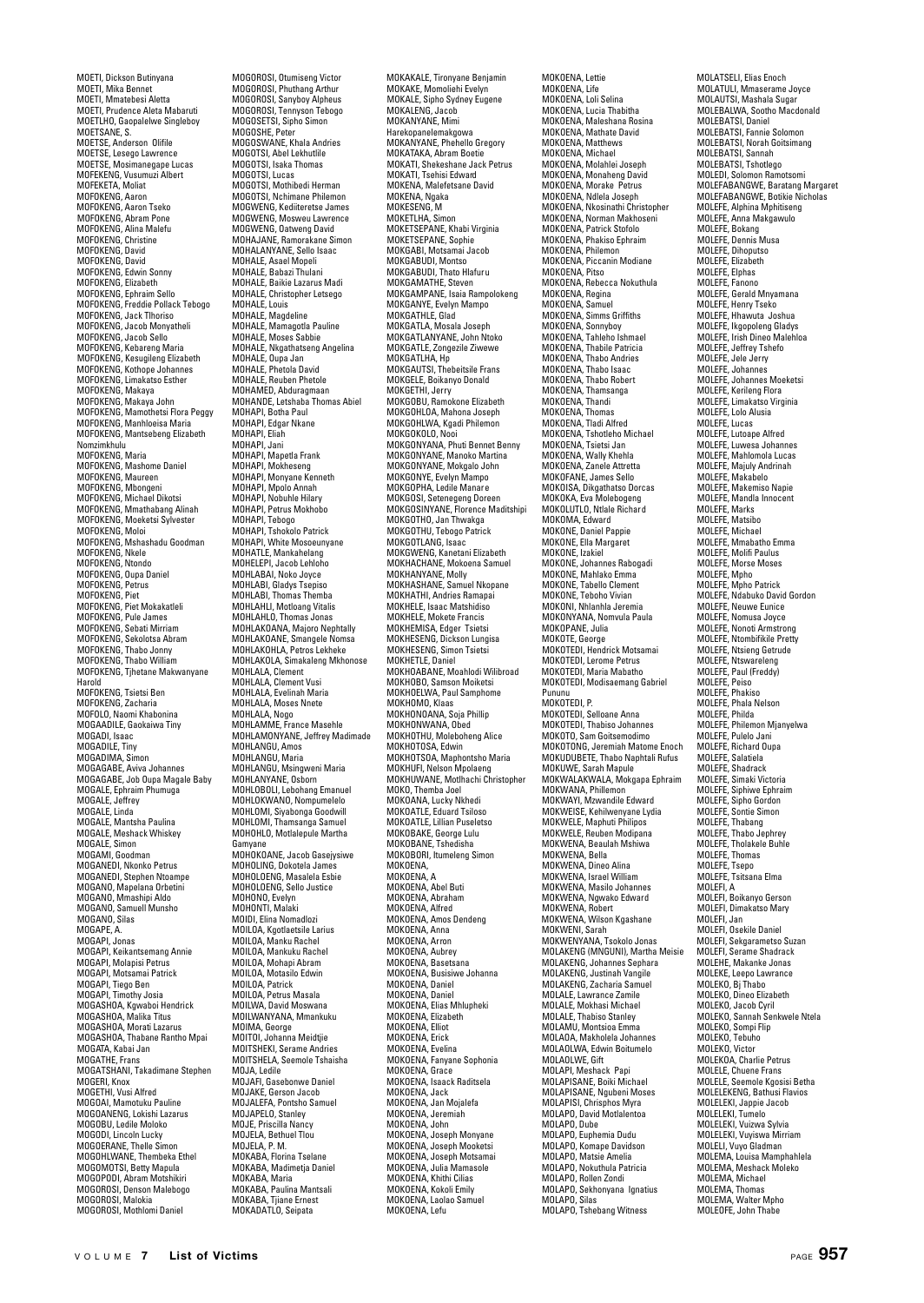MOLETE, Florence Makhoedi MOLETE, Isaiah MOLETE, Jackson MOLETE, Lebo MOLETE, Mapaseka Adelisa MOLETE, Matseleng Mirriam MOLETE, Mirriam MOLETE, Mitah MOLETE, Tsoeu Fabian MOLETSANA, Ponki Patricia MOLETSANE, Keboneng Julia MOLETSANE, Nteke Johannes MOLETSANE, Peter Pitso MOLETSANE, Pitso Jeffrey MOLETSANE, Pule MOLEWA, Patricia Malebo MOLEWA, Victor Thabo MOLIBOLA, Tsietsi Lazarus MOLIFE, Thomas MOLIFI, Themba MOLISE, Blou Johannes MOLISE, Lucas Modise MOLISE, Tshidiso Ahia MOLISIWA, Seun Jerry MOLLO, Moses Rapetsoa MOLOATSI, Bafana Clement MOLOENA, Voeltjie MOLOI, Aaron Kgosiesile MOLOI, Andries MOLOI, Christopher Dube Matsamai MOLOI, Dimakatso Grace MOLOI, Eddie Mpho MOLOI, Elphus Jacob Motsamai MOLOI, Jacob MOLOI, Jacob MOLOI, Johanna MOLOI, Joseph Motsamai MOLOI, Kebane Phineas MOLOI, Lehlohonolo Lambert Sekenku MOLOI, Lenpa Montgomery MOLOI, Linda MOLOI, Malekia Abram MOLOI, Maria Dimakatso MOLOI, Maria Makhala MOLOI, Maria Meisie MOLOI, Meshack Sizwe MOLOI, Modeihi Elizabeth MOLOI, Mothohalahlwe Esaaih MOLOI, Oupa Samuel MOLOI, Paulos Lenloa Paulos MOLOI, Peter Thabo MOLOI, Queen MOLOI, Samuel MOLOI, Sefako Johannes MOLOI, Selina Mamakhe MOLOI, Solomon MOLOI, Thokozile Glenda Yvonne MOLOI, Vusimuzi Samuel MOLOISANE, Lehlohonolo MOLOKO, Esthras Tlou Confidence MOLOKO, Vermaas Josiah MOLOKOANE, Abel Moses MOLOKOANE, Barnard Kgasitsiwe MOLOKOANE, Barney MOLOKOANE, Maria Puleng MOLOKWANE, Kelebogile Andronica MOLOMO, Keresemose Johannes MOLOMO, Lesiba William MOLOMONYANA, Moses Laki MOLONGA, George MOLONYANA, Rahube Daniel MOLOPO, Kaloshi Geelbooi MOLOPO, Lucas MOLOROSI, Jimmy MOLOSE, Mzwabantu MOLOSIOA, Bella Joyce MOLOSIOA, Taelo Nicodemus MOLOSIOA, Tumelo Neville Nicholas MOLOTO, David MOLOTO, Kitimi Johannes MOLOTO, Nganyago Elias MOLOTO, Peter Reginald MOLOTO, Raisetja MOLOTO, Ramokone Mokgadi MOLOTSANE, Jostinas Oupa MOLOTSI, Esther MOLOTSI, Frederick Sefike MOLOTSI, Irish Pule MOLOTSI, Limakatso Anna MOLOTSI, Lira Joseph MOLOTSI, Ramasoeu Saul MOLOWITZ, Jan MOLUNGWANA MOLUSI, Kagisho MOLUTSI, Selolo Suzan MOMOZA, Michael Steem MONA, Erick Sihudu MONA, Nolungile Belly MONAHENG, Bellina Mantoa MONAHENG, Christina Makresmesi MONAISA, Josiah Rakwena MONAKALE, Stephen Lesala MONAKALI, Mxolisi Anthony MONAKALI, Ntsikelelo Wellington MONAKEDI, Frans Makgale MONAMA, Samuel Semana

MONAMETSI, Labius Madimabe Fasco MONAMODI, Buki France MONAMODI, Lina MONAMODI, Sakkie MONANI, Zacharia MONARENG, Alfred Oupa MONARENG, Mantshepiseng Sefora MONARENG, Martha MONARENG, Mpho Mokoni MONARENG, Paul MONARENG, Thabo Joseph MONASE, Petrus Matsikidi MONCHO, Bareki Stephen MONCHO, Keikantsemang Vivian MONCHO, Phineas MONCHO, Shadrack MONDI, Nozatu Eleanor MONDILE, Zamuxolo Louis MONDLANE, Gibson MONDO, Dumisani MONEGI, Molefe Abel MONEI, Isaac Diseko MONENE, Ramasela Stephina MONGALAKI, Jacob Nxoli MONGALE, Kerapetse Johannes MONGALL, Kerapetse John<br>MONGALE, Koketso Edward<br>MONGALE, Thomas Zero MONGALE, Thomas Zero MONGO, Thozamile Leslie MONKHE, Tebogo Simon MONKOE, Thaluki Piet MONNAESI, Khumo Hilda MONNAKGOTLA, Itumeleng Tiro MONNAKGOTLA, Mark Modise MONNANA, Ipeleng Margaret MONNANA, Mmuniemang Gladys MONNANA, Moitlobo Ruth MONNANA, Onkemetse Collen MONNANA, Rabusang Blacknumbi MONNANE, Ramotemedi Lazarus MONNAPULA, Michael MONNYE, Mohlouoa Jacob MONO, Gabriel Barend Thabiso MONO, Kudumane Daniel MONOKOANE, Disebo Alicia MONOKOANE, Josias Moagi MONOKOPANE, Tseko George MONOKWA, Lomile Lydia MONONE, Philemon Nkosana MONONE, Thabiso MONONYE, Motsumi Moses MONONTE, MOL MONTHSIMA, Sithunya Michael MONTJA, Alpheus MONTJA, Makgabo Christina MONTJA, Matlou MONTJA, Thabo Petrus MONTLE, MONTLELENG, Zenzile Simon MONTOEDI, Tebogo Christopher MONTOELI, Abel Tobiase MONTSHIMA, Mbuyiselo Norman MONTSHO, Gibert Moleko MONTSHO, T. MONTWEDI, Elizabeth MONTWEDI, Ephraim Morwa MONTWEDI, Lucky MONTWEDI, Martha MONTWEDI, Motsei MONTWEDI, Thabo MONYAI, Dingaan Peter MONYAI, Mathopa Alfred MONYAI, Tatedi Dalson MONYAKALLE, Papo John MONYAMANE, Bester MONYANE, Amos MONYANE, Letsatsi Samuel MONYANE, Mathabe Lydia MONYE, Lenah MONYE, Loosboy MONYE, Nananyane Susan MONYEBODI, Kwena Johannes MONYEKI, Caiphas MONYEMORATHO, Moditsha Andries MONYEPAO, Daniel Lucas MOOBI, Ishmael Maisa MOOI (MABEJANA), Trevor Dalinyebo MOOI, Gladstone Mlungiseleli MOOI, Martha Nomathamsanqa MOOI, Mziwamadoda MOOKO, Isaac MOOKO, Tshidiso David MOONO, Johannes Nkedi MOORE, E W MOOROSI, Thabo Lucas MOOS, Turneil MOOSA, Samuel Albert MOOTSI, Itumeleng MOPANE, Motamo MOPE, Barney MOPELI, Charles Charles MOPELOA, Thabeng Reginald MOPHUTHING, Mosoeu Daniel MOQHAE, Mabusane Boy MOOHAE, Thembene Ida MOQHOLOSANE, Tohlang Ismael

MORABA, Mathathamula Boldwin MORABE, Sello Brian MORAI, Motsoane MORAJANE, Albert MORAJANE, Japile Anny MORAKA (DIALE), Letoba Caroline MORAKA, Kgahludi Bethuel MORAKA, Mosai Barnard MORAKE, David Sonnyboy MORAKE, Kedibone Cynthia MORAKE, Patrick Lemphane MORAKE, Sello Aziel MORAKE, Senzani Mateu MORAKE, Zacharia Tilu Maeza MORAPEDI, Drummond Peter MORAPEDI, Mantswe Morgan MORARA, Phuti Solomon MORARE, Isaac Sakkie MORARE, Stoki Nathaniel MORATHI, Tsoakae Regina MORE, Kau Theophilus MOREBODI, Thomas Mmereki MOREBUDI, Joseph Sidney MOREBUDI, Kenewang Ester MOREBUDI, Tumelo Alec MOREKI, Simon MOREKISI, Motsamai David MOREMEDI, Frank MOREMEDI, Ramodie Changer MOREMI, David Semakaleng MOREMI, Edward Makwena MOREMI, Hlabana Jeminah MOREMI, Makwena Edward MOREMI, Matlhadi Christinah MOREMI, Raisibe Freddie MOREMI, Seemole MOREMI, Tsietsi Aaron MORESEKAO, David Thupaetsile MORETI, Daniel Nteseng MOREWANE, Kgoputjo Ronald MORGET, [Sgt] MORIA, Gert Ditabe MOROANE, Rammereki John MOROBANE, Tlou Dalson MORODU, Lydia MORODU, Scheeners MOROKE, Isaac MOROKE, Johannes Molatlhegi MOROKE, Onkemetse Elinah MOROMODI, Bojani Annikie MOROTO, Lucas Matshehle MORTEN, Jacobus Johannes MORUDI, Monica MORUDU, David MORUDU, Mittah Tshenolo MORUDU, Moses MORULANE, Abisia MORULANE, Petrus MORURI, Jacob MORURI, Lerato MORURI, Manana MORURI, Sellinah Masoabi MOSA, Moshe Moses MOSAE, Phatsoa Andrias MOSAKA, Rueben MOSAKO, Tekoetsile David MOSALA, Masibinyane Joseph MOSALA, Michael Samane MOSALA, Sello Joel MOSALO, Mankitseng Mmathibedi MOSALO, Matlhodi Caroline MOSALO, Moagi Peter MOSAMO, Lehomo Ben MOSANE, Joe Buti MOSE, Luyanda Eric MOSEBI, Solomon MOSEBI, Thabo MOSEGEDI, Mosetsanyane Evelyn MOSEHLA, Betty MOSEKARE, Oupa MOSEKI, Clifford Phiri MOSEKI, Michael Sipho MOSELAKGOMO, Mokgaetji Malesiba MOSELANE, Ngako Jacob Shuffle MOSENSA, David MOSENSA, Ponko James MOSES, Johanna MOSES, Neil Micheal MOSESE, Thandi Lydia MOSETLHENG, Evelyn Letlhogonolo MOSHANE, Moses Phakwe Moleme MOSHANE, Zoyisile Given MOSHANI, Nontobeko MOSHANI, Sabatha MOSHANI, Vuyisile William MOSHAPA, Teto MOSHE, Claudia MOSHI, Seemole MOSHIMA, Lucia Tlou MOSHISHI, Elias MOSHOAI, John MOSHOBANE, Josephine MOSHODI, Maria MOSHODI, Paul MOSHOESHOE, Pebetse Dorah MOSHOESHOE, Tsela Gregory

MOSHOEU, Gabriel Paki MOSHOEU, Goitseone Gordon MOSHOEU, Johanna MOSHOEUNYANE, Elijah MOSHOEUNYANE, Gasekgatle Sarah MOSHOKE, Benedict Ngoaketsi MOSHOLI, Ernest MOSHOPE, Flora Luvhengo MOSHWETSI, Mosalakae Percival MOSHWEU, Ellen Mochudimang MOSHWEU, Mothusiemang Elias MOSHWEUNYANE, Maje Joseph MOSI, Norman Sandile MOSIA, George Tsele MOSIA, Mirriam Tshidi MOSIA, Mokete MOSIA, Nthateng Olga MOSIA, Ouboy Joseph MOSIAMANE, Tsholoane Agnes MOSIANE, Gaboutlwelwe Christopher MOSIAPOA, Beebop MOSIEA, Tumalo Jonas<br>MOSIEA, Tumalo Jonas<br>MOSIMA. Abel Dipatla MOSIMA, Abel Dipatla<br>MOSIMA, Anna Mmuwaja<br>MOSIMA, Moshita Jan<br>MOSIMANE, Phaki Ezekiel<br>MOSIMANE, Phaki Ezekiel<br>MOSIMANE, Piet Ratshono MOSIMANE, Seabata Francis MOSIMANEOTSILE COGWANE, Godfrey MOSIMANYANA, Abueng Joyce MOSIMANYANA, Binkie Anna MOSIMANYANA, Child Of Ntebo Florah MOSIMANYANA, Dipuo MOSIMANYANA, Mmadolo MOSIMANYANA, Ntebo Florah MOSIROE, Thabang Augustinues MOSITO, Isaac Ike MOSIYA, Mishack Christian MOSOETSA, Benjamin MOSOETSA, Kerileng Benjamin MOSOETSA, Samuel MOSOEU, Janabari Johannes MOSOEU, Lazarus John MOSOEU, Mokgele David MOSOEUNYANE, Diseko Isaac MOSOLO, Pule Meshack MOSOLOLI, Jerry Joseph MOSOME, Adolphus Motsemme MOSTERT, P. J. MOSUE, Solomon MOSWANE, Samuel Motlhabaneni MOSWEU, Jacobus Moagiemang MOTALE, Sibongile Anna MOTANG, Alexand MOTASI, Busi, MOTASI, Richard MOTASI, Rita MOTAU, Abednigo Botiki Leu MOTAU, Josephine MOTAU, Peter Sello MOTAU, Refilwe Gift MOTAU, Tagishe Willkie MOTAU, Thomas Tommy MOTAUNG, Adeline MOTAUNG, Diratsagae Winston MOTAUNG, Ephraim MOTAUNG, Fikile Judith MOTAUNG, George Samuel MOTAUNG, Hendrick Oupa MOTAUNG, Henry Moloantoa MOTAUNG, Jacob Moganeliwa Didae MOTAUNG, Joseph Makhwakhwa MOTAUNG, Josphina Mamokete MOTAUNG, Kgomotso Alfred MOTAUNG, Khotso Joshua MOTAUNG, Lekgotla Ezekiel MOTAUNG, Malefetsane Johannes MOTAUNG, Maria MOTAUNG, Maria Thabisile MOTAUNG, Mikia MOTAUNG, Modiemi Elizabeth MOTAUNG, Morena Samuel MOTAUNG, Ntamakhala Dyke MOTAUNG, Petros Motlalepula MOTAUNG, Philemon MOTAUNG, Ruth MOTAUNG, Sekonyela Gerald MOTAUNG, Sello Paul MOTAUNG, Teboho Esaia MOTAUNG, Thabo Isaac MOTAUNG, Tieho David MOTAUNG, Tlali Abel MOTAUNG, Tseliso Joseph MOTAUNG, Victor Sipho MOTEANE, Hellen MOTEBELE, Rosina Dikeledi MOTELE, Moeketsi Bethuel MOTELE, Pinkie MOTELE, Puleng Rosina MOTETE, Mohlahluoa Phineas MOTHA, Dinah Hadebe MOTHA, Jan Usityata MOTHA, Janawarie MOTHA, Margaret Bhesi MOTHA, Meshack

MOTHA, Mthokozisi MOTHA, Sindisiwe Veronica MOTHA, Veli Joseph MOTHABE, Molatlhegi Floers MOTHAGO, Esrom MOTHAKAMA, Selloane Maria MOTHANDABUZO, Nomachule MOTHAPO, Fahlaza Rebecca MOTHAPO, Madipoane Refiloe MOTHAPO, P. MOTHAPO, Piet Makgobathe Andrew MOTHAPO, Selepe Amos MOTHIBA, France Maboko MOTHIBA, Lesiba Maxwell MOTHIBE, Frans MOTHIBEDI, Johannes Vincent George MOTHIBELI, Kok Daniel MOTHIBELI, Nkopane Meshack MOTHIBELI, Sechake Samuel MOTHIBI, Badiri Ephraim MOTHIBI, Ezekiel Pendo Mokere MOTHIBI, Frans Member MOTHIBI, Kgositsile Hendrick MOTHIBI, Lucas Mareko MOTHIBI, Sylvia Potata MOTHIBI, Teboho Samuel MOTHIBIN, Tm<br>MOTHIBINYANE, Bothoboile Dorah<br>MOTHIJOA, Samuel Tsediso<br>MOTHOA, Frans Monawa<br>MOTHOA, Mamothusi Rachel<br>MOTHOA, Mamothusi Rachel<br>MOTHOA, Paulos Papa MOTHOBI, Keletu Emma MOTHOBI, Molatelo Mary MOTHOGANE, Michael Ramohlabane MOTHOKOANE, Rebecca MOTHOLO, Mapanya Roseta MOTHOPENG, Urbaniah Bibi MOTHOPENG, Zephania Lekoama MOTHOPI, Paulos MOTHOWAGAE, Lerumo Ishmael MOTHOWAGAE, Ramotshootswana Bob MOTHSWENE, Patricia MOTHUNSI, Nkhushi Moses MOTHUPI, Abel Makampe MOTHUPI, Daniel MOTHUPI, George Jordan MOTHUPI, Magiseng Abram MOTHUPI, Petrus Buti MOTHUSI, Sello Paulus MOTIANE, MOTIKI, Deborah Zodwa MOTIKI, Tsepo MOTINGOE, Joseph Motsagaaie MOTJEANE, Ceaser MOTJEANE, Maud Fikile Lucy MOT.IHEKWANE, Philip MOTJOPE, Thato Eunice MOTJOTJI, Makalo Charles MOTJUOADI, Mpho Samuel<br>MOTI AFI, Isaac MOTLAFI, Isaac MOTLAFI, Manaki Violet MOTLAFI, Stephens Khotso MOTLALE, Charles Motlogelwa MOTLALEKGOSI, Mmamooba Martha MOTLANA, Nthato MOTLATSI, Tahleho Canaseus MOTLATSI, Taylor Malupe MOTLELENG, Richard Tankiso MOTLENG, Mamaseli Mirriam MOTLHABANE, Nokuhlupheka Daisy MOTLHABANE, Pj MOTLHABI, Gobuamang Evah MOTLHAJWA, Johannes MOTLODISI, Alfred MOTLOHI, Moses Matumpule MOTLOHI, Solomon Ramasale MOTLOKOA, Abednigo Queen MOTLOKOA, Patrick MOTLOKWA, Katlhodi Alpheus MOTLOKWA, Madumetja Simon MOTLOUNG (NDLOVU), Phillimon MOTLOUNG, MOTLOUNG, Ernest Solomon MOTLOUNG, Gerald Meshack MOTLOUNG, Isaac Mbuyisana MOTLOUNG, Jerry MOTLOUNG, Lydia Mmatieho MOTLOUNG, Makereke MOTLOUNG, Mamafudi Sauslina MOTLOUNG, Matsikiso MOTLOUNG, Molantwa Joseph Mayoyo MOTLOUNG, Nkhyelema Elizabeth MOTLOUNG, Ntebaleng Catherine MOTLOUNG, Victoria Penelope MOTMANI, Nkosemntu MOTOAI, Daniel Motsamai MOTOAI, Maureen Mpho MOTONA, Matlou Lulu MOTONA, Mosima Gladys MOTONA, Tshweni Johannes MOTSA, James Bangu MOTSA Sixoxo MOTSAMAI, Gadifele Maria MOTSAMAI, Jan Tumelo

MORABA, Joseph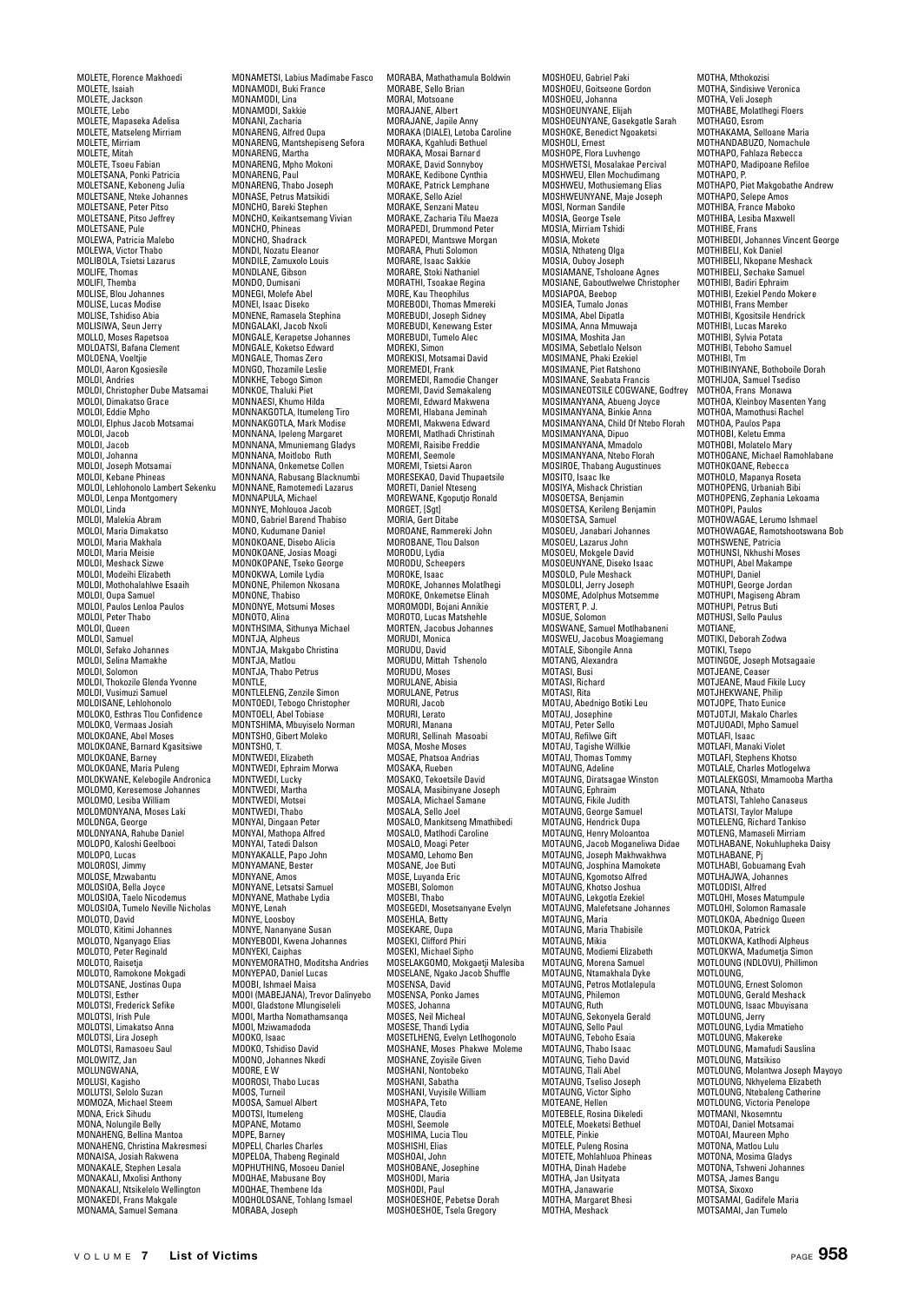MOTSAMAI, Kgashoane Daniel MOTSANANA, Molope Petrus MOTSAPI, Michael Motale MOTSAU, Jacob MOTSE, David MOTSE, Mary Dikeledi MOTSEI, Moses MOTSEOILE, Philemon Moeketsi MOTSEPE, Godfrey Josiah Moditseng MOTSEPE, Goodwill Linda MOTSEPE, Joseph Philemon MOTSEPE, Ngwato Mannie MOTSEPO, Tseko Joshua MOTSETSI, Tankiso Simon MOTSHEPE, Salmon Monalane MOTSHEPE, Tamporo James MOTSHEPI, Mutsu Sonnyboy MOTSHOLE, David Oupa MOTSHWANEDI, Moses Serunye MOTSHWANELA, Jacob MOTSIRI, Daniel Stephen Nthoesang MOTSIRI, Mapule Anna MOTSIRI, Nthoesang Stephen MOTSIRI, Sam MOTSISI, Patrick MOTSITSE, Teboho Jacob MOTSITSI, Doctor Elliot MOTSITSI, Joseph MOTSOALEDI, Elias Mathope MOTSOANE, John Lehlohonolo MOTSOENENG, Bikinyana David MOTSOENENG, Emma MOTSOENENG, Jeanette Maletsatsi MOTSOENENG, Joyce MOTSOENENG, Mokhifa Petrus MOTSOENENG, Polediso Hubert Dihlelele MOTSOENENG, Sello William MOTSOENENG, Sibongile Esther MOTSOENENG, Virginia MOTSOENYANE, Petrus Tshiemane MOTSOI, Johannes Soke MOTSOKI, John MOTSOPI, Bella MOTSOSI, Magdeline Gabatlhaole MOTSUENYANE, Jocelyn Nomqgibelo MOTSUKE, Poopedi William MOTSUMI, Ephraim Jonas Israel MOTSUMI, Thapelo Martiens MOTSUSI, Agnes Gabatloaelwe MOTSWADIRENG, Molefi William MOTSWAKHUMO, Mmannyana MOTSWANA, Margaret Mapule MOTSWENI, Bitana Emma MOTUANG, Thandiwe Elizabeth MOTUMI, Israel Lenekola MOUKANGOE, Sarah Mantwa MOUMAKWA, Kealeboga Grace MOUMAKWA, Khutsafalo Elizabeth MOUMAKWA, Moses MOVHE, Violet MOXHAM, John Arthur MOYAKHE, Daisy Nolesin MOYANA, Semangele Getrude MOYANE, Bernadette Disebo MOYEKETSI, Tukunana John MOYENI, Tembani MOYES, Gavin David MOYI, Sizakele Ephon MOYISE, Diyan MOYISWA, Sikinkili MOYO, Norman Baye MOZELEPA, MPAHLA, Jomo MPAHLA, Mcinjana MPAKATHI, Noluthando Sweetness MPALALA, Ncedani Samson MPALWENI, Wellington Mzwakhe MPAMBANE, Khanyiswa MPAMBANI, Luvuyo MPANGASE, Mlandeli Andrias MPANGE, Maphelo MPANGELA, Mahlangulisile Sellina MPANGISO, Nomsa MPANI, Licence MPANI, Nobuntu Maud MPANTSHWA, Mcingelwa MPANZA, Bekapi Netha MPANZA, Bonginkosi Ephraim MPANZA, Bongiwe Lucia MPANZA, Bonisiwe MPANZA, Busisiwe Beatrice MPANZA, Dingamandla Aloes MPANZA, Joseph MPANZA, Kwenzokwabo Hezekial MPANZA, Madoda MPANZA, Margaret Dudu MPANZA, Mathwele Jeconias MPANZA, Mfano Stephen MPANZA, Mpumelelo MPANZA, Musa MPANZA, Nsukwana Wilberforce MPANZA, Octavia Duduzile MPANZA, Petros Zakhele MPANZA, Pius Bhaye MPANZA, Prince Sihle

MPANZA, Richard MPANZA, Sibongile MPANZA, Sibongile Qhamukile MPANZA, Sihle Makhapheni MPANZA, Sizani Christinah MPANZA, Sizani Marry MPANZA, Sthembiso MPANZA, Thethelela MPANZA, Thobile MPANZA, Thulani MPANZA, Vikangani Evelina MPANZA, Vumile Gladys MPANZA, William MPANZA, Zakhe Gregory MPAPA, Ernest Thabo MPAPANE, Mbango MPATENI, Monde MPEDI, Dikeledi Roselia MPEDI, Jacob Malaka MPEDI, Mokonyane Isaac MPEHLO, Mick Fikile Rufus MPEKANE, Nomvula Anna Sarah MPELE, Vusumuzi France MPEMBA, Jacob<br>MPEMBA, Jacob MPEMBA, Pumulile MPEPETO, Embrose MPETA, Ernest Sikhumbuzo MPETA, Michael Makwedini MPETA, Vivienne MPETE, Dineo Cathrine MPETE, Rankwe Kleinbooi MPETSHENI, Boyce MPEVANA, Mandla MPFUNI, Tshinakaho Sophie MPHAGA, Mogupudi Buurman MPHAGO, Patrick Thumetjie MPHAHLELE, Andrew MPHAHLELE, Mkhululi Brian MPHAHLELE, Nkeko MPHAHLELE, Pururu Louis Rhee MPHAHLELE, Steven Strike MPHAHLELE, Old for Olimp MPHAKI, Leonard Jacob MPHALALA, Kholisile France MPHALALA, Sipho Elphas MPHALE, Maria MPHAMBANE, Bukiswa MPHAMBANI, Nohambile MPHAMBO, Cosy Irene MPHAMBO, Fanyana Mathews MPHANGOMA, Tildah MPHAPHULI, Mphaya Edward MPHATHI, Ngidi MPHEHLA, Thapelo Fanuel MPHELA, Lucky Isaa MPHELE, Lydia MPHIKWA, Mbongeni Moses MPHIRIME, Aaron Mokhele MPHITI, Mandlakayise Matu MPHO, Joel Parara MPHOLO, Ephraim Mosolodi MPHOLO, Ishmael MPHOMANE, Mtuzi Hackington MPHOSHA, Tsetsani Daniel MPHOTHULO, Joseph MPHUPHU, Timoti Crosby MPHUTHI, France Tseko MPHUTHI, Samuel MPHUTHI, Samuel Bafana MPHUTING, Ntsemeleli MPIKO, Mokhethi MPILA, Chris Liphinda MPILA, Sipundla MPILA, Tobi Tryphinah MPINDA, Samkela MPINDI, Mzwamadoda MPISANE, Siyabonga Ndoda MPISANE, Ten Vincent MPISANE, Thembisile Princess MPISANI, Nzimini John MPISI, Lincon Sihle MPISI, Sipho Cyprian MPITI, Simiselo MPOFANA, Banile Robert MPOFANA, Mazwi Shedreck MPOFU, Joseph MPOFU, Rebecca Ndwandi MPOFU, Taramuka Samson MPOHOHLE, Majalefa Aaron MPOKELI (MSINGIZANA), Edwin Monde MPOLOKENG, Lebogang Sheila MPONDIWA, Andrews MPONDO, Godfrey Ngalephi MPONDO, Mlungisi Michael MPONDO, Mziwakhe John MPONDO, Mzwandile Sidwell MPONGO, Mantahle Junia MPONGOSE, M MPONGOSHE, Joseph Pakamile MPONGOSHE, Pascalis Thobeka MPONGOSHE, Thozama Heather-Lyn MPONZA, Nhlanhla Knowledge MPONZE, Siphiwe MPOPOSHE-NKOSIYANE, Nelson

MPOSA, Tyuka Johnson MPOSELWA, Gwebelentlanzi MPOSULA, Mohanoe Johannes MPOSULA, Sifiso MPOSULA, Sipho Samuel MPOTSA, Jama Isaac MPOTULO, Nozipho Edith MPOZA, Lulama Jeremiah MPUKUNYONI, Ngxolo MPULO, Armstrong Muntowenkosi MPULO, Happy MPULO, James George MPULO, Mkipheni Petrus MPULO, Sifiso Emmanuel MPULO, Zandile MPULO, Zanele MPULO, Zaneni MPUMLO, Thobekile Sidwell MPUMLWANA, Nokuzola Priscilla MPUMLWANA, Vincent MPUNGA, Desmond Manzolwandle MPUNGOSE, Bhekinhlanhla Goodluck MPUNGOSE, Edgar Dumisani MPUNGOSE, Themba Richard MPUNGOSE, Velisile MPUNTSHE, Vuyani MPUNZANA, Dorah MPUNZANA, Mdletshe MPUSHE, Lele MPUSHE, Sidumo Archibold MPUTANA, Matuse MPYA, Sello George MPYANE, Martin Stephen MOADI, Duduzile Elsie MQADI, Ivy Zanele MQADI, Lunga MQADI, Sifiso Goodman MOADI, Tolani Eunice MQADI, Vikinduku MQAKAZA, Sixebelele MQALANGA, Tukie Joseph MQAMELO, Mongameli Aubrey Matoto MQATHI, Loza Geratina MQAYANA, David Zolisele MQAYANA, Isaac Madodana MQAYANA, Martha Mannini MQAYANA, Mpitizeli Peter MQHANA, Msokoli MQIKELA, Mlandeli Walter MQIKELA, Mzandile MQIKELA, Zoleka Constance MQOBONGO, Nonhlopoko Maria MQOKOLO, Sindiswa Virginia MOOMA, Abel Mpazamo MQOMA, Masesi Josephine MOOMEZULO, Petrus Mohau MQOMI, Bongani MQONI, Menziwa Voltarie MQUBULI, Mzukisi Thomas MQUDLWA, Pietman MQUINSENI, Khuzwayo MOULWANA, Mzuvuliwe MQUMAKO, Monase Letta MQWEBA, Nomachule Glenrose MRALASI, Alwinus Ndodiphela MRASHULA, Jongintlalo MROLA, Simanga Sidwell MROLOTA, Eunice Boniswa MROXISA, Neliswa MRUBATA, Petrus Ntsikelelo MRUBATA, Pringle Ntando MRULEKANA, Julius MRWEBI, Nkosinathi Eric MS, Goji Grace MSABALA, Allen Darius MSABALA, Sibusisiwe Lucia MSAHILE, Treyer Freda Nidda MSANE, Babazile MSANE, Esau Bhekuyise MSANE, Nkosi Christopher MSANE, Nkosinathi MSANE, Nondumiso Clementine MSANE, Phiwayinkosi MSANE, Phyllis MSANE, Victoria Khanyile MSANE, Zandile MSANI, Bhekumusa Victor MSANI, Bongumusa MSANI, Fisani Busisiwe MSANI, Khohliwe MSANI, Khulumile MSANI, Maduthi Thandi MSANI, Muzomuhle Shadrack Robert MSANI, Mxolisi Fortune MSANI, Nombuso Goodness MSANI, Petros Kwanzakufani MSANI, Thokozile Evelyn MSAULI, Vusumzi Attwell MSAWULI, Olifant MSEBENI, Gladys Khombisile MSEBENI, Ntombikabani MOLLET, Armstrong MSELEKU, Bongani MSELEKU, Happiness Khunjuliwe MSELEKU, Nhlanhla Petro MSELEKU, Ntombikayise

MSELEKU, Ntonto Florina MSELEKU, Olive Bajabulile MSELEKU, Qondeni Albertina MSELEKU, Robert Gagu MSELEKU, Sandile Richman MSELEKU, Sydney MSELEKU, Themba Alfred MSHAYISA, Jingxi MSHENGU, Bonginkosi Matshilo MSHENGU, Fanyana Job MSHENGU, Johannes MSHENGU, Patrick MSHENGU, Thembinkosi MSHOLE, Edward MSHUBA, Alzina MSHUDULU, Ntsikelelo Justice MSIA, Nkosana Kingsley MSIBE, Jabulani Richard MSIBI, MSIBI, Ali Alpheus MSIBI, Aubaas Frans MSIBI, Fanlo Goldem MSIBI, Jabulani Joseph MSIBI, Jabulani Sydney MSIBI, Jubilia Jabulile MSIBI, Kidibone Johan MSIBI, Mbolawa Michael MSIBI, Michael MSIBI, Moffat Siphiwe MSIBI, Msesi Tryphina MSIBI, Petros Peta MSIBI, Richard Jabulani MSIBI, Sibobo Christina MSIBI, Sibusiso MSIBI, Sikhalo MSIBI, Sinho Selby MSIBI, Sphamandla Stanley MSIBI, Vusi Hymie MSIKINYA, Mtutuzeli Charles MSIMANG, Fikile Isabel MSIMANG, Noma Barbara MSIMANG, Thulani Goodenough MSIMANG, Thurann God MSIMANGA, Jebello Anna MSIMANGA, Maditaba Sylvia MSIMANGA, Mamokete Maria MSIMANGA, Mzondase Elizabeth MSIMANGA, Shezi MSIMANGA, Thomas MSIMANGO, Baloni Richard MSIMANGO, Bolawane Loraine MSIMANGO, Dress Jack MSIMANGO, Elvis Sibusiso MSIMANGO, Emmanuel Mhlakaniphi MSIMANGO, Eric Fana MSIMANGO, Evelinah Ouma MSIMANGO, Herbert Zibuse MSIMANGO, Jabulani Abraham MSIMANGO, Jabulani Samuel MSIMANGO, Joseph Msebe MSIMANGO, Joseph Skhele MSIMANGO, Joyce MSIMANGO, Mfanufikile Thomas MSIMANGO, Pauline MSIMANGO, Philemon Mjanyelwa MSIMANGO, Sakia MSIMANGO, Thabani Terrence MSIMANGO, Zenzele Sixtus MSIYA, Guguletu Innocent MSIZA, Amos MSIZA, Anna Batanile MSIZA, Babusani Sophia MSIZA, Bella Fiki MSIZA, Bettie Bacedeni MSIZA, Elizabeth Baphelile MSIZA, Gladys Zandile MSIZA, Goodwill MSIZA, Johannes Legare MSIZA, Joseph Mshiwa MSIZA, Julia MSIZA, Mamoropa Leti MSIZA, Mamphe Daniel MSIZA, Moses Vusimuzi MSIZA, Nomsuthu Maria MSIZA, Piet Maphoyisa MSIZA, Solomon MSIZAZWE, Joyce Nomvula MSIZAZWE, Musawenkosi Cedrick MSIZI, MSIZI, Mcedisi MSIZI, Mongezi Hallington MSIZI, Timothy Vusumzi MSIZWANE, Mzwandile MSOBOMVU, Thompson MSOKI, Mzwandile Attwell MSOKI, Nqweniso Charles MSOMI, Alphina Zamekile MSOMI, Annatoria Mantombi MSOMI, Bachumile Eunice MSOMI, Bangelakhe Chilika MSOMI, Bhacephi MSOMI, Bhekabantu Elliot MSOMI, Bhekezamandla MSOMI, Bheki MSOMI, Bheki MSOMI, Bhikilda Johannes

MSOMI, Bongani MSOMI, Bongani Johnson MSOMI, Bongile Ntombi MSOMI, Buyilephi Khumbuzile MSOMI, Clementine MSOMI, Cornelius Thulisani MSOMI, Delisile Jermina MSOMI, Dingeni MSOMI, Duke Welcome MSOMI, Enock Muntu MSOMI, Erick Zamokwakhe MSOMI, Fephi Thophi MSOMI, Fikelephi Zintombi MSOMI, Finkie Maria MSOMI, Gamalakhe Amos MSOMI, Geslina Ngoane MSOMI, Gibson Thulani MSOMI, Hawukile MSOMI, Irvine Khangelani MSOMI, Israel Khomba MSOMI, Joana Makhosazane MSOMI, Johanna Bosh MSOMI, Joseph MSOMI, Judith Mthandeni MSOMI, Khanyisile Clottilda Nokuthokoza MSOMI, Khanyisile Margaret MSOMI, Khumbulani MSOMI, Kulumelapi MSOMI, Linda Edmund MSOMI, Luke Richard MSOMI, Lungisani David MSOMI, Makanca Darkie MSOMI, Mandlakayise Raphael MSOMI, Mandlenkosi Vitallis MSOMI, Mandlokayise MSOMI, Mangiliza Rose MSOMI, Margaret MSOMI, Matilda Nokukhanya MSOMI, Matsediso Flora MSOMI, Mbuso Holiness MSOMI, Mbuyiselwa MSOMI, Mcushwa Nivard MSOMI, Melta Magumbi MSOMI, Mfanafuthi Sydney MSOMI, Mfungelwa MSOMI, Mgqambi MSOMI, Mgwazeni MSOMI, Mkanyiseleni Elphas MSOMI, Mkhanyiselwa Elfas wisowii, wikiiailyiselwa<br>MSOMI, Moses Mandla MSOMI, Mtiyephi Evelina MSOMI, Ndabukujwayela MSOMI, Ndukuzezwe MSOMI, Ngangesandla MSOMI, Nhlanhla Michael MSOMI, Nivard MSOMI, Nkosiyangithanda MSOMI, Nomathekisi MSOMI, Nomsa Mildred MSOMI, Nomusa MSOMI, Ntombe Annastasia MSOMI, Ntombifikile MSOMI, Patience Nokuthula MSOMI, Paul Sibusiso MSOMI, Petros Bonginkosi MSOMI, Protacia Bafunani MSOMI, Rosebina MSOMI, Sicelo Gestophus MSOMI, Silindile Genekose Janet MSOMI, Simiso Cyril MSOMI, Sipho Herbert MSOMI, Sita Alson MSOMI, Solani MSOMI, Stella Patience MSOMI, Steven Mzikayise MSOMI, Sweleni MSOMI, Tandekile MSOMI, Thandilie Mayvis MSOMI, Thandwayinosi MSOMI, Themane MSOMI, Themba Frederick MSOMI, Thembekile Florah MSOMI, Thembeni MSOMI, Thembi Sellina MSOMI, Thembisile Mirriam MSOMI, Thokozani Goodenough MSOMI, Thokozile MSOMI, Thulani Patrcik MSOMI, Thuthuka Philemon MSOMI, Timothy MSOMI, Tryphina MSOMI, Velephi MSOMI, Winnie MSOMI, Zanele Abigail MSOMI, Zibuyile Busisiwe MSOMI, Zothini MSONGELWA, Madondo MSUBO, Edward MSUBO, Elliot Sandile MSUBO, Emmanuel Thandazani MSURO, Ernest Saziso MSUBO, Evangeline Nomasonto MSUBO, Yvonnie Nomphumelelo MSUKENI, Mamalikeni

Zwelidumile

MSUKENI, Nkosayipheli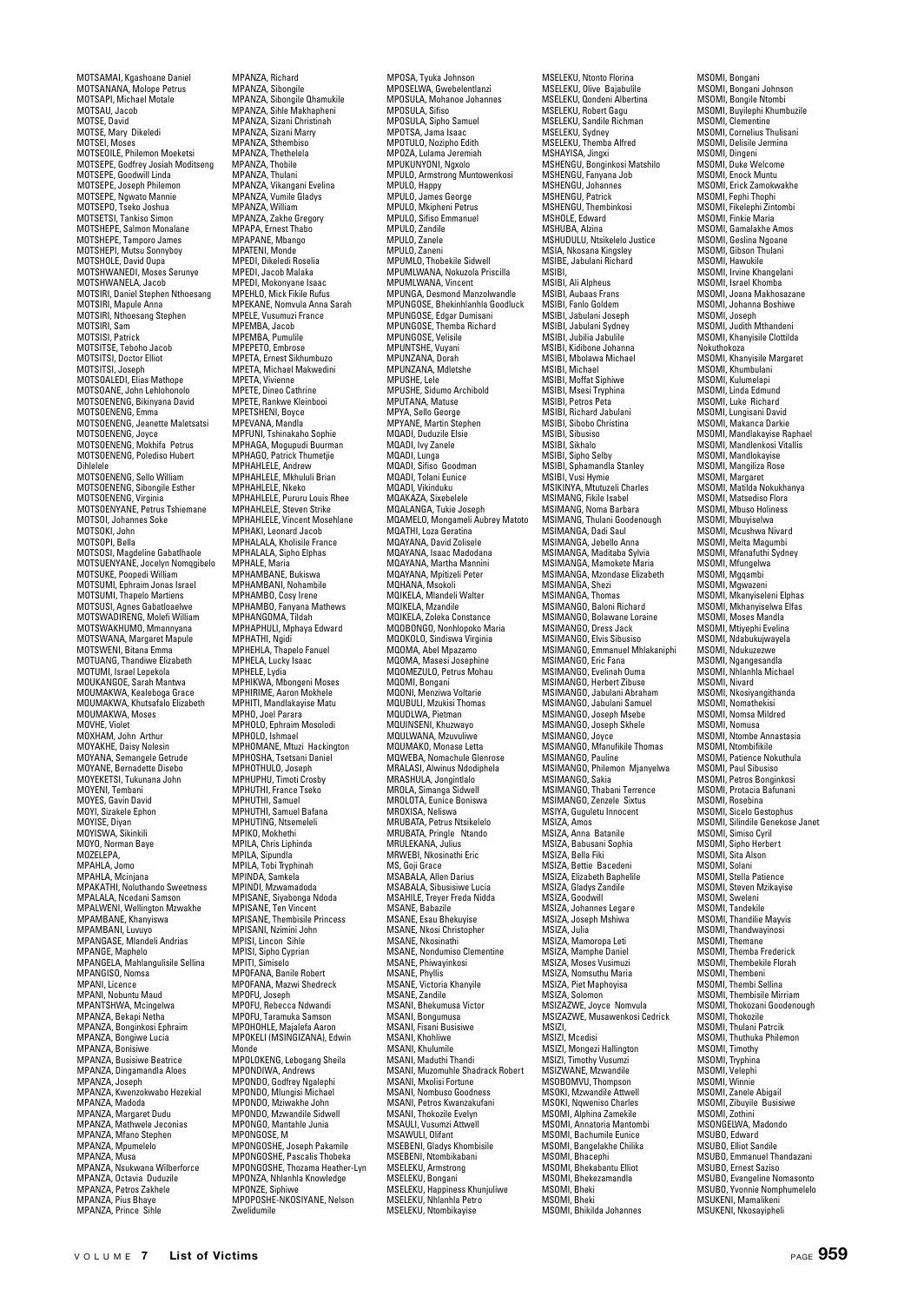MSUTHU, Litha MSUTHU, Mbulelo MSUTHWANA, Xoliswa Msuthwana MSUTU, Mbulelo MSUTU, Mthunzi Pendly MSUTWANA, Nomthunzi Valencia MSWANE, Derrick Vusumuzi MSWANE, Isaac MSWAZI, Alexia MSWELI, Buti Ronald MSWELI, Duduzile Patricia MSWELI, Falisendlini MSWELI, Goodness Makhosazane MSWELI, Hemilton Bukhosibani MSWELI, Irene Thandiwe MSWELI, Josephina MSWELI, Katshani MSWELI, Khangekile Thembekile MSWELI, Lucas Pickup MSWELI, Musawenkosi Thembinkosi MSWELI, Princess Gugu MSWELI, Sibusiso MSWENI, Simon Bongani MSWESWE, Ganda MTALANE, Amadeus MTALANE, Gladness Nomusa MTALANE, Makhosazane Annatoria MTALANE, Nobuhle Gloria MTALANE, Nonhlanhla Doris MTALANE, Thoko Saraphina MTAMBO, Bongani Joseph MTAMBO, Boyboy MTAMBO, Harriet Beatrice MTAMBO, Lindiwe Theodorah MTAMBO, Zondumuntu Ephraim MTAMO, Khululekile Shadrack MTAMZELI, Sihlanu MTAMZELI, Toto Lulamile Albert MTEBEKWANA, Loli MTEBESE, Mlungisi MTEMBU, Constance Sizakele MTEMBU, Daliwe MTEMBU, Daliwe MTEMBU, Qalokwakhe MTEMBU, Thoko Grace MTESHI, Ellen MTETWA, Bertinah MTETWA, Josiah MTETWA, Makosezwe MTETWA, Mandla Joseph MTETWA, Mandlakayise Douglas MTETWA, Manoni Nelisiwe MTETWA, Maria MTETWA, Ndodayi Vincent MTETWA, Zikhokhile Grace Celiwe MTETWA, Zwelini John MTHABEL, Manqoba MTHABELA, Bheki Jacky MTHABELA, Enoch Bongikwazi MTHABELA, Philane Innocent MTHALANE, Bhekise Wallace MTHALANE, Bhekuyise Percy MTHALANE, Bonakele MTHALANE, Bonakele Philipine MTHALANE, Bongani Innocent MTHALANE, Bonginkosi Cyril MTHALANE, Charles Mthokozizi MTHALANE, David Themba MTHALANE, Ephina MTHALANE, Fikelepi Ellena MTHALANE, Kufakwezwe Enoch MTHALANE, Melta MTHALANE, Musawenkosi Ellias MTHALANE, Muziwenhlanhla Petros MTHALANE, Nkosinathi MTHALANE, Ntuthuko MTHALANE, Richard Ambrose MTHALANE, Thembani Dulana MTHALANE, Valid Fano Mlungisi MTHALANE, Wiseman Njabulo MTHAMZELI, Gama MTHANA, Martha Nompumelelo MTHEBULE, Ignatius 'Gab' MTHEKU, Godswill Charles MTHEMBA, Maud Constance Themba MTHEMBI, Zobi Doris MTHEMBU, Abel Patrick MTHEMBU, Agnes Elsie MTHEMBU, Agnes Elsie MTHEMBU, Bafana Alnet MTHEMBU, Balungile Khonzani MTHEMBU, Bayisaphi MTHEMBU, Beatrice Badingile MTHEMBU, Bellina MTHEMBU, Ben MTHEMBU, Bheki MTHEMBU, Bheki Shadrack MTHEMBU, Bhekisisa MTHEMBU, Bhekisisa Francis MTHEMBU, Bhekizizwe Petros MTHEMBU, Bonakele Ntombivele MTHEMBU, Bonginkosi Amon MTHEMBU, Bonginkosi Fulathela MTHEMBU, Boxer Joseph MTHEMBU, Boyiboyi MTHEMBU, Catherine Thembisile

MTHEMBU, Charity MTHEMBU, Christobel Thuleleni MTHEMBU, Diliza Abednego MTHEMBU, Dina MTHEMBU, Ditaba Joseph MTHEMBU, Dlomoyi Simon MTHEMBU, Dumazile Esther MTHEMBU, Dumisani MTHEMBU, Dumisani MTHEMBU, Dumisani Mbongiseni MTHEMBU, Dumsani Joseph MTHEMBU, Eliakim Makhosi MTHEMBU, Elphas MTHEMBU, Elphas Thembinkosi MTHEMBU, Ernest Mandlakayise MTHEMBU, Fani Caleb MTHEMBU, Francisca MTHEMBU, Freddie Musa MTHEMBU, Gimbane Johannes MTHEMBU, Gini Mitta MTHEMBU, Goodness Qondeni MTHEMBU, Grace Bambekile MTHEMBU, Grace Zion MTHEMBU, Inkosi Ngozsi Elphas MTHEMBU, Israel Linduyise MTHEMBU, Jabu Zikhokhile MTHEMBU, Jackson MTHEMBU, James MTHEMBU, Jerry MTHEMBU, Jimmy Msizeni MTHEMBU, John MTHEMBU, Joseph Russel MTHEMBU, Keli Wiseman Mkhuphukeli MTHEMBU, Khaya John MTHEMBU, Khokhi MTHEMBU, Khulisile Aaron MTHEMBU, Kwazikwakhe Mfana MTHEMBU, Lindiwe Mavis MTHEMBU, Lindiwe Nyembezi Charity MTHEMBU, Lingsay Bhekukwenza MTHEMBU, Lolo Bafanyana MTHEMBU, Lucky Moffet MTHEMBU, Mabhoyi Elphas MTHEMBU, Makhanyi MTHEMBU, Makhosi Elakini MTHEMBU, Mandisa Beauty MTHEMBU, Mandla Lenford MTHEMBU, Mano Caleb MTHEMBU, Manyongotwana MTHEMBU, Maria MTHEMBU, Mayvis Philpinah MTHEMBU, Mbayimbayi Johannes MTHEMBU, Mbhekeni Isaac MTHEMBU, Mduduzi Smalridge MTHEMBU, Mellina Thembie MTHEMBU, Menzi Mathews MTHEMBU, Mfanufikile Jericho MTHEMBU, Mfundo Siyanda MTHEMBU, Mhlushwa Samuel MTHEMBU, Moses MTHEMBU, Msawenkosi John MTHEMBU, Msebenzi John MTHEMBU, Musawenkosi Amos MTHEMBU, Mziwabantu MTHEMBU, Mzule Victor MTHEMBU, Ndabane Emmanuel MTHEMBU, Nkosikhona Alpheus Raymond MTHEMBU, Nkosinathi Sonnyboy MTHEMBU, Nobambo Alicia MTHEMBU, Nobayeni MTHEMBU, Nombuyiselo Esabel MTHEMBU, Nomthandazo Confidence MTHEMBU, Nomusa Margaret MTHEMBU, Nqobile MTHEMBU, Ntombi Gladys MTHEMBU, Obed Sibonelo MTHEMBU, Phethekabi MTHEMBU, Phillip Velaphi MTHEMBU, Phiwayinkosi Michael MTHEMBU, Phumzile Nelisiwe MTHEMBU, Prince Griffiths MTHEMBU, Qhamukile MTHEMBU, Rose Sibongile MTHEMBU, Roseline MTHEMBU, Russel Nkosinathi MTHEMBU, Samuel Smodell MTHEMBU, Sannue MTHEMBU, Sarah MTHEMBU, Senzeni Lizzie MTHEMBU, Sgidi MTHEMBU, Sibongile Virginia MTHEMBU, Sibusiso Joseph MTHEMBU, Sibusiso Leonard MTHEMBU, Sibusiso Steven<br>MTHEMBU, Sicelo Ezrom MTHEMBU, Sicelo Ezrom MTHEMBU, Simon MTHEMBU, Simon Thulani MTHEMBU, Siphiwe Justice MTHEMBU, Sipho MTHEMBU, Sipho Ronald MTHEMBU, Sipho Tudu MTHEMBU, Stand MTHEMBU, Thandazile Margaret MTHEMBU, Thandeka MTHEMBU, Thathokwakhe Vusumuzi

MTHEMBU, Thembi Victoria MTHEMBU, Thembinkosi Bernard MTHEMBU, Thenjwaphi MTHEMBU, Thoko Elizabeth MTHEMBU, Thokozane Ronald MTHEMBU, Thokozani Sydney MTHEMBU, Tholakele MTHEMBU, Thompolo MTHEMBU, Thulani Mzikayifani MTHEMBU, Thulani Petros MTHEMBU, Tsheleni Isabel MTHEMBU, Vusi Innocent MTHEMBU, Vuyiswa Charity MTHEMBU, Wilson Thembile MTHEMBU, Wiseman Mkhuphukeli MTHEMBU, Xolani MTHEMBU, Xolani Eric MTHEMBU, Zandile Maureen MTHEMBU, Zanyiwe Agness MTHEMBU, Zibuyile Jeannet MTHEMBU, Zinhle Norris MTHEMBU, Zuziwe Poppy MTHENJANE, Clement Manala MTHETHO, Mavalini MTHETHO, Nomadlangathi MTHETHO, Wibby MTHETHWA (KHOZA), Shonaphi Sindisiwe MTHETHWA, Aaron Mxosheni MTHETHWA, Agnes "Nene" MTHETHWA, Amos MTHETHWA, Babane Derrick MTHETHWA, Babanc<br>MTHETHWA, Beshwara MTHETHWA, Bethuel MTHETHWA, Bhekilifa MTHETHWA, Bhekizenzo Moses MTHETHWA, Bheko Phillip MTHETHWA, Bhekuyise MTHETHWA, Bricker MTHETHWA, Bongani MTHETHWA, Bongani Sindrie MTHETHWA, Bonginkosi Phanga MTHETHWA, Bonisiwe MTHETHWA, Brenda Mbalenhle MTHETHWA, Canan Kekana MTHETHWA, Casheleni MTHETHWA, Chizelubani MTHETHWA, Dumisani MTHETHWA, Elizabeth MTHETHWA, Emmanuel MTHETHWA, Emmanuel Bongani MTHETHWA, Ephraim Thami MTHETHWA, Ettie MTHETHWA, Felokwakhe MTHETHWA, Fikile MTHETHWA, Fundanhi MTHETHWA, Gugu MTHETHWA, Hlakaniphile Beatrice MTHETHWA, Jabula MTHETHWA, Joseph MTHETHWA, Joseph Dumisane MTHETHWA, Joyce Thulisile<br>MTHETHWA, Kaya<br>MTHETHWA, Khalelani<br>MTHETHWA, Khonzaphi Liliosa<br>MTHETHWA, Magejane Jameson<br>MTHETHWA, Mandlenkosi<br>MTHETHWA, Mandlenkosi Sydwell MTHETHWA, Mavis MTHETHWA, Mawu MTHETHWA, Mfanafuthi Victor MTHETHWA, Michael Nqwele MTHETHWA, Michael Zolana MTHETHWA, Micheal MTHETHWA, Mphumuzeni Andreas MTHETHWA, Mthiyeni Joseph MTHETHWA, Muntungikhona Leonard MTHETHWA, Nkosinathi Godfrey MTHETHWA, Nomakhimbili MTHETHWA, Nomashinga Bazaar MTHETHWA, Nomsombuluko Selina MTHETHWA, Nothi Elijah MTHETHWA, Nozipho Rejoice MTHETHWA, Ntombizethu Tilili MTHETHWA, Nyambose MTHETHWA, Nyenyezile MTHETHWA, Petros Muntu MTHETHWA, Phineas MTHETHWA, Rachel Thuzisile MTHETHWA, Richard Mfanini MTHETHWA, Rose Makhosi MTHETHWA, Sabatha Irene MTHETHWA, Sabelo MTHETHWA, Seradike Herbert MTHETHWA, Shadrack Ntokozo MTHETHWA, Shayilanga John MTHETHWA, Sibeko MTHETHWA, Sibongile MTHETHWA, Sikelela MTHETHWA, Simangele Doreen MTHETHWA, Siphelele Siphesihle MTHETHWA, Sipho Percy MTHETHWA, Sizakele Gretta MTHETHWA, Sizeka Busisiwe MTHETHWA, Thamsanqa MTHETHWA Thokozile

MTHETHWA, Thulani Alfred MTHETHWA, Thuleleni MTHETHWA, Victor Velaphi MTHETHWA, Vivian Mphiwe MTHETHWA, Vusumuzi Vincent MTHETHWA, Welcome Themba MTHETHWA, Xolani MTHETHWA, Xolani MTHETHWA, Yithuma MTHETHWA, Zinhle MTHETHWA, Zizwe Abednigo MTHETHWO, Ngenzeni Margaret MTHETO, Nonaza Norah MTHETWA, Mduduzi MTHETWA, Mfanobomvu MTHETWA, Phila MTHETWA, Sipho Hamilton MTHIMKHULU, Ambrose MTHIMKHULU, Caswell Zizwe MTHIMKHULU, Elijah Sgungwana Welcome MTHIMKHULU, John Mphekeleli MTHIMKHULU, Lefa MTHIMKHULU, Mbuyiselo Petrus MTHIMKHULU, Nicodemus Mahleu MTHIMKHULU, Raymond MTHIMKHULU, Sibanda Phineas MTHIMKHULU, Simon MTHIMKHULU, Thembeni Gladys MTHIMKHULU, Thokozile Maria MTHIMKHULU, Xolisile Thikane MTHIMKULU, Paul Nkosi MTHIMKULU, Siphiwo MTHIMUNYE (SKOSANA), Bikwaphi Martha<br>MTHIMIINVE Aaron Khohliswa MTHIMUNYE, Aaron Khohliswa MTHIMUNYE, Anna Ncema MTHIMUNYE, Cashile Pauline MTHIMUNYE, Freddy MTHIMUNYE, Jabulane Johannes MTHIMUNYE, Jeremiah MTHIMUNYE, Lahline Emily MTHIMUNYE, Mgutshwe John MTHIMUNYE, Nana Eva MTHIMUNYE, Thoko Sarah MTHINI, Mabuthinyana Johannes MTHINI, Mbali MTHINI, Nombulelo Beauty MTHINYANE, Thembinkosi Gift MTHIYA, Ambrose MTHIYA, Bangiwe Promise MTHIYA, Nelisiwe MTHIYA, Nkomo George MTHIYA, Nqenwase Gugu MTHIYA, Pumangiteni Otria MTHIYA, Vimbephi Mavis MTHIYANE, Alson MTHIYANE, Bheki MTHIYANE, Bhekizizwe Bethuel MTHIYANE, Edmund MTHIYANE, Emmanuel Mazwi MTHIYANE, Enock Mbuso MTHIYANE, George, Mzwake MTHIYANE, Gugu Evidence MTHIYANE, Hlanganisile Florence MTHIYANE, Hopewell Mthembeni MTHIYANE, Justice Bhuti MTHIYANE, Lindumusa Norman MTHIYANE, Mavis Deliwe MTHIYANE, Mbabazeni Enoch MTHIYANE, Mordern MTHIYANE, Musa Howard MTHIYANE, Myekeni Enos MTHIYANE, Nomadabi Patricia MTHIYANE, Nomdakazana Janet MTHIYANE, Pam Louis MTHIYANE, Sibusiso Augustine MTHIYANE, Thembi Gladness MTHIYANE, Timothy MTHIYANE, Toho MTHIYANI, Sikumbuso MTHLANE, Thembinkosi MTHOBI, Thomas MTHOMBENI, MTHOMBENI, Aaron MTHOMBENI, Abel MTHOMBENI, Christina MTHOMBENI, Elias Ndoloane MTHOMBENI, Frans Mkhukhula MTHOMBENI, James Ezekiel<br>MTHOMBENI, James Ezekiel<br>MTHOMBENI, James Jabulani MTHOMBENI, James Jabulani<br>MTHOMBENI, James Mpeyake<br>MTHOMBENI, Rube Betty<br>MTHOMBENI, Samuel Tani<br>MTHOMBENI, Sifiso Eugene<br>MTHOMBENI, Sipho Wilmoth MTHOMBENI, Willem Ncengwane MTHONTI, Jabu MTHULI, Vusi Bongani MTHULU, Mongameli MTHUNYWA, Mnyaka MTHUNZI, Joseph MTHWA, Pololo Ezekiel MTIKITIKI, Zakhele MTILA, Mlungisi Victor MTILANA, Fezekile

MTIMKA, Noxolo MTIMKHULU, Alinah Ntombazana MTIMKHULU, Lifa Alwin MTIMKHULU, Merriet Velephi MTIMKHULU, Petrus MTIMKHULU, Tladi MTIMKULU, Daluxolo Dugmore MTIMKULU, Mvula Malizole MTIMKULU, Wandile Richman MTIMUNYE, Zondani Moses MTINTSO, Thenjiwe Ethel<br>MTINTSO, Thenjiwe Ethel<br>MTIRARA. Lubalo MTIRARA, Lubalo MTIRARA, Nomsa Olive MTIYA, Bushuli Effie MTIYANE, Thembinkosi MTJALI, ...<br>MTJALI, Biza MTOLO, Bhekumuzi Promise MTOLO, Bongekile Olga MTOLO, Buyephi MTOLO, Dumisani MTOLO, Flias MTOLO, Ellen MTOLO, Getrude Ntombifikile MTOLO, Hlazi MTOLO, Hlengiwe MTOLO, Kholwaphi Thembani MTOLO, Mafunze MTOLO, Maphutheho Ethel MTOLO, Mmiseni MTOLO, Nombulelo Annah MTOLO, Ntombini MTOLO, Ntozini MTOLO, Philemon MTOLO, Phillip Mfanalezi MTOLO, Siponyoza Sayitsheni MTOLO, Solekile MTOLO, Thembelihle Lezinah MTOLO, Thembisile MTOLO, Unknown MTOLO, Vitus Funeyakhle MTOLO, Vukaphi MTOLO, Zilandile MTOMBENI, Sindiswa Orienda MTONGANA, Selwyn Mveleli MTONGANOVA, Vuyani MTOTO, Boyce MTSABE, Lizo Lesley MTSEKI, Elisa Modiehi MTSENI, Elisa ivit<br>MTSEU, Sifungo MTSEWU, Olta Wilson MTSEWU, Tanduxolo MTSHALI, Benson MTSHALI, Bhekamatshali MTSHALI, Bhekuyise MTSHALI, Cupheni Phambansile MTSHALL David Celani MTSHALI, David Mandla MTSHALL Flias Gift Vusimuz MTSHALI, Elphas Ntamnfela MTSHALI, Eugene Zakhele MTSHALI, Heriet Sisi MTSHALI, Isaac Fundeyake MTSHALI, Jim France MTSHALI, Johannes Brian MTSHALI, Jonannos L.L.<br>MTSHALI, Khanyile Emmah MTSHALL Khululiwe Nosipho MTSHALI, Linda MTSHALI, Lucky Maxwell MTSHALI, Makhosazana Muriel MTSHALI, Mandlakayise Augustine MTSHALI, Mandlenkosi MTSHALI, Mary-Jane Mamazi MTSHALI, Mbuzokawukho Bhekukwenza MTSHALI, Mntukayise Jonathan MTSHALI, Mpisi Zakhele MTSHALI, Mthokozisi MTSHALI, Ndiya Simon MTSHALI, Nester MTSHALI, Nge Mzonjani MTSHALI, Nkosana Joseph MTSHALI, Nkululeko MTSHALI, Pretty Lindiwe MTSHALI, Sethu MTSHALI, Simon Mandla MTSHALI, Simzoni Elphas MTSHALI, Siphamandla Dennis MTSHALI, Sipho Aaron MTSHALI, Sydney Simangaliso MTSHALI, Thokozile Lesiah MTSHALI, Vincent Vikabonke MTSHALI, Vusumuzi MTSHALI, Walter Buhlebuyeza MTSHALINTSHALI, Mehl MTSHAMBA, Mxoleli MTSHEKETSHE, Nomonde MTSHEKETSHE, Pumla MTSHILITA, Lindela Orsmond MTSHINTSHI, Ntini MTSHISE (MALAZA), Wenny Khabonina MTSHISELWA, Xolile MTSHONTSHI, Ezra Zeera MTSHOTWANA, Nonzwakazi MTSHUNGWANA, Mzoxolo MTSHWENE, Bateng Sarah

MTSHWENI, Congress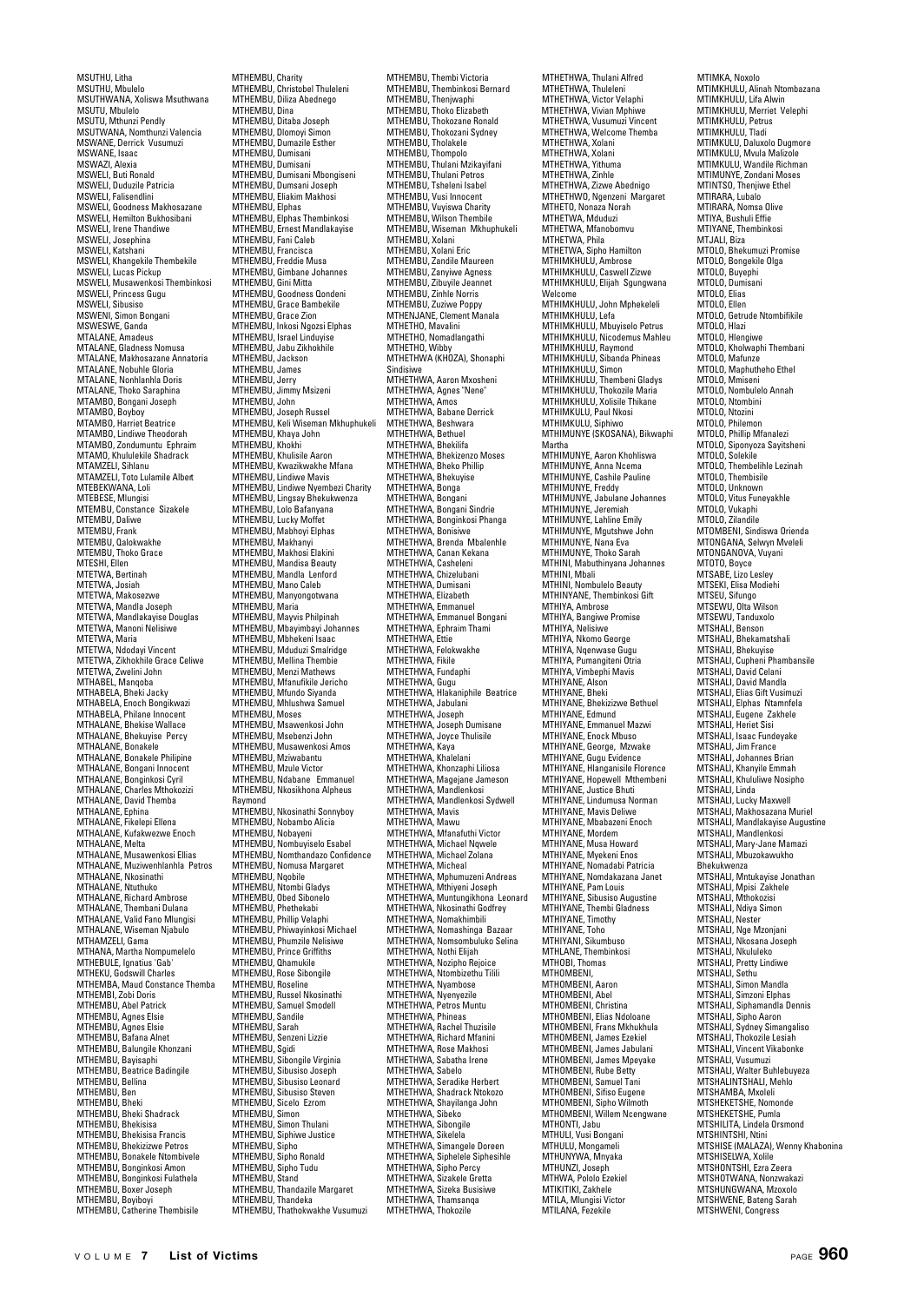MTSHWENI, Elias T MTSHWENI, Jacob MTSHWENI, Piet MTSHWENI, Siponono Anna MTSHWEWI, Gijimane Jacob MTSWENI, Buti Mathews MTSWENI, Dick MTSWENI, Emmah MTSWENI, Kenneth Mlwayedwa MTSWENI, Mbovane France MTSWENI, Petrus Jabulani MTSWENI, Phillip Mfulathelwa MTSWENI, Piet Mtshilo MTSWENI, Salvation Bakhumbuzile MTSWENI, Sikhumbuzo Isaac MTULI, Baboyi Joseph MTULI, Baphikile Generose MTULI, Doris Mano MTULI, Evelyn MTULI, Hlangabeza Nicholas MTULI, Mfiswa MTUNDEZI, Joseph MTUNGWA (SINDANE), Abegaile N. MTUNGWA, Frances Fana MTUNGWA, Hlengiwe Prudence MTUNGWA, Khongani MTUNGWA, Magezane MTUNGWA, Mduduzi Kenneth MTUNZI, Moses Tholie MTUSI, Dumisani Vincent MTUSI, Mzikayise Sixtus MTUTA, Manani MTUZE, Mbuyiseli Botamani MTUZELA, Dumisani MTWA, Siyabulela Theo MTWISHA, Kumbula Remember MTYALI, Jabulani Lucas MTYALI, Zodwa Alleta MTYAPHI / MAZONGOLO, Mzwabantu MTYEBI, Stanford Vusumzi MTYHOBILE, Andrew Magcina MTYILIBE, Simanga William MTYINGWANA, Sandiswa Thembela MTYOBILE, Boyce MTYOBILE, Mary Tebi MTYOBILE, Rodney Ntu MUALUSI, Johannes MUDAU, Bethuel MUDAU, Johannes MUDAU, Samuel MUDAU, Tuwani Frans MUFHADI, Phuravhathu David MUGADI, Mamaila Annah MUGIVHELA, Asivhanga Reuben MUGIVHELA, Samuel Tshikhudo MUGWENA, Paul MUHLAMUNYANA-ZIMBA, Mildred Nomntu MUKANSI, Mudjadji MULAMAVIL Tshifhiwa Jeffrey MULATEDZI, Ronald MULAUDZI, Humbelani Elwin Tshifhiwa MULAUDZI, Mudzunga MULAUDZI, Mulimisi Samson MULAUDZI, Phanuel MULAUDZI, Tshililo Jackson MULEYA, Betty Alilali MULHOLLAND, P MULLER, Frederick Maclagan MULLER, H I MULLER, Magdelena MULLER, Patrick MULOBELA, David MULOBELA, Hilda MULOBELA, Jeanete Nyoni MULOBELA, Sydney MULOBISO, Mantishe Richard MUNDAU, Antonieta MUNGWE, Mandla Abel MUNGWE, Mvimbela MUNGWE, Nkosiyezwe Anthony MUNUALO, Muvhulawa Thomas MUNYAI, Moses MUNYAI, Thilaiwi Benjamin MUNYANDU, Paulos Mahliwa MUOFHE, Isaac Tshifhiwa MURRAY, Mervyn MUSA, Mzindle MUSAKU, Michael MUSANDIWA, Ndwakhulu Elias MUSI, Zandisile John MUTHELESI, MUTHWA, Bamu Janet MUTHWA, Dinga Joshua MUTHWA, Mildred Duduzile MUTHWA, Sboneld MUTIMBA, Naftal Manuel MUTIZWA, Andrew MUTSI, Sipho Phillip murun, e.p.n.e. ............<br>MUTWA, Elias Sipho MUTWA, Francisca MUTWA, Mirriam Thandekile MUTWA, Samson Sipho MUZOLA, Tendani MUZWAYINE, Rose-Mary MVALA, Mary Mantwa

MVAMBI, Mankuntswana Alfred MVANDABA, Nontutuzelo Totyiswa MVANI, Tetomana MVEKA, Zamani MVELASE, B MVELASE, Elizabeth Ketty Nomkhosi MVELASE, Florence MVELASE, Joenah Jabulisile MVELASE, John Vorster MVELASE, Mandla Vincent MVELASE, Mthembeni Mfanile MVELASE, Nkosikhona MVELASE, Nthabiseng Gladness MVELASE, Petros Fana MVELASE, Sibongile Ntombemhlophe MVELASE, Sidney Tumisani MVELASE, Sipho Aubrey MVELASE, Thulani Siphamandla MVELELI, Mamfengu MVELO, Ethel Nomvuzo MVFLO, Nkosinathi MVEMVE, Nkosinathi Milton MVEZWA, Nomawetsha MVIMBELA, Nati MVIMBI, David Mokhethi MVIMBI, Moses Mvuyo MVOKO, Khaya Stanley MVOKWE, Aphafaras Hlomela MVOTO, Alven Mtembu MVUBU, Beauty Sizani MVUBU, Justice Mziwakhe MVUBU, Mandla Vincent MVUBU, Mduduzi MVUBU, Thembeni Esther MVUKA, Philemon, Mxolisi MVULA, Duduzile Gertie Junior MVULA, Mabatho Lydia MVIII ANA, Stembele MVUMBENI, July Vumile MVUNDLA, Amon Bhekelakhe MVUNDLA, Busisiwe Mildred MVUNDLA, David Sengeni MVUNDLA, Gwaziwe MVUNDLA, Lindiwe (Katshana) MVUNDLA, Lungisile MVUNDLA, Mantombi Eslina MVUNDLA, Patrick Sandile MVUNDLA, Robert Msithwa MVUNDLA, Sithonga Jacob MVUNDLA, Sylvia Ntuthu MVUNDLA, Thulisile Purity MVUNDLE, Georgina Nonxopheko MVUNDLE, Thamsanga MVUNE, Mthiyonke MVUNE, Nzanana Linah MVUNI, Flora Ntombikayise MVUNI, Lungile Pretty MVIINI, Thamsanga Norman MVUNYISWA, Ndlanganyana MVUYANA, Buselaphi Busisiwe MVUYANA, Busowakhe Nicholas MVUYANA, Katwa James MVUYANA, Khethubani Isaac MVUYANA, Mbuzemi Charlie MVUYANA, Mnqinseni Charlie MVIIYANA, Nkosinamandla MVUYANA, Ntombizakhe MVUYANA, Orhamo MVUYANA, Qhamukile Velephi MVUYANA, Thakathile MVUYANA, Thembani Jennet MVUYANE, Frieda MVUYANE, Sibongile Evidence MVUYANE, Thakathile MWALE, Richard Gosebo MWALI, Goodman Jabulani MWANDLA, Nkosingphile Headwick MWANDLA, Zamisu MWANZA, Caroline MWELASE, Agnes Nolwandle MWELASE, Dennis Mzikayifani MWELASE, Dumisani Nicholas MWELASE, Mgcini Emmanuel Dumisani MWELASE, Nkosiyeziwe Bernadine MWELASE, Ntombikayse Doris MWELI, Lucky MWELI, Mandla MWELI, Phineus Mthenjwa MWELI, Ronnie MWENDLO, Mildred MXABANGELI, Sidwell Fumbatha MXAKATO, Kate MXAKATO, Mbangete James MXAKU, Kemele Kenneth<br>MXAKU, Kemele Kenneth<br>MXATHULF, Nozibele Maria MXATHULE, Nozibele Maria MXENGE, Griffiths Mlungisi MXINWA, Simon Mandla MXOLI, Banele William MXOLI, Ntsikelelo MXOLI, Vuyane Nojayiti MXOSANA, German Sibusiso MXOVULO, Sibonile MXWENGXE, Jamane MYAKA, Arron MYALI, Kazi Evelyn

MYANGENI, Thomas France Forman

MYBURG, J.Z.M.S. MYEHA, Mnyamezeli Nathiel MYEKE, Simon MYENDE, Ambrose Jabulani MYENDE, Thandamayende MYENI, Bonginkosi MYENI, Caiphas MYENI, Cornelius Simphiwe MYENI, Dingase MYENI, Eunice MYENI, Hazel Jabulile MYENI, King Nunu MYENI, Maria Ncengani MYENI, Nehemia MYENI, Philani MYENI, Remicard MYENI, Sbongile Jabu MYENI, Sikhumbuzo Julias MYENI, Thandazile **MTENI, Thanuazhe**<br>MYENI, Thilili Beatrice MYENI, Xolani MYENI, Zitshayile MYEZA FAMILY, MYEZA, Bhekisisa Moonlight MYEZA, Christopher Nhlanhla MYEZA, F.M. MYEZA, Maria Joyce MYEZA, Mbabazeni Mpipi MYEZA, Moonlight Bhekisisa MYEZA, Mtholeni MYEZA, Ngoneni Irene MYEZA, Nicholas Mfanukhona MYEZA, Sibongile Elizabeth MYEZA, Sikhosiphi Vincent MYEZA, Simakahle MYEZA, Victor Vukayo MYEZO, Mthayini MYIKO, Zilayile Abegale MZALIYA, Winniefreda MZAMA, Jericho MZAMO, Bubele Benjamin MZAMO, Nono Margaret MZAMO, Wandase Wanders MZATHI, Patric Sipho MZATI, Xolile Gadion Qhega MZATU, Mandlonke Stanford MZAZA, Mncedisi Matthews MZELEMA, Lena Mashinga MZELEMU, Ambrose Mathayi MZELEMU, Bhekuyise MZELEMU, Cekise Manogwase MZELEMU, Doris Lizi MZELEMU, Eunice Badumile MZELEMU, Gladys Zibuyile MZELEMU, Gugu Sindi MZELEMU, Hlanganani Stanley MZELEMU, Hlengiwe Sylvia MZELEMU, Johannes MZELEMU, Joyce Phumelele MZELEMU, Khululekile Prudence MZELEMU, Lindiwe Abegail MZELEMU, Mandla Joseph Qhubugwegwe MZELEMU, Mathayi MZELEMU, Mhlabunzima Johannes MZELEMU, Mtshengiswa MZELEMU, Ndkuzempi Emmanuel Blackstone MZELEMU, Ndukuzempi William MZELEMU, Ntombifuthi Mildred MZELEMU, Patricia Zithobile MZELEMU, Phelelisile Preety MZELEMU, Phindile Jenent MZELEMU, Princess Thandiwe MZELEMU, Simon Bhekinkosi MZELEMU, Siphiwe Simon MZELEMU, Zithulile MZI, Bethuel Zwelinjani MZIBUKO, Bethuel Thulani MZILA, Bheki Martin MZILA, Busisiwe Zanyana MZILA, Makhosazane Eunice MZILA, Mfanvela Alpheus MZILA, Thandiwe Sylvia MZILENI, Mandla Boy MZIMBA, Elizabeth MZIMBA, Wangile Mirriam MZIMELA, Babhekile MZIMELA, Bafana Phillip MZIMELA, Bhekumuzi Maxwell MZIMELA, Bongani Julius MZIMELA, Boy MZIMELA, Chester Busisiwe MZIMELA, Cyprian MZIMELA, Elsie MZIMELA, France Makhende MZIMELA, Gerald Vana MZIMELA, Mbhekeni Phumehlehla MZIMELA, Mbovane Emmanuel MZIMELA, Mildred MZIMELA, Mngunikacandulwa MZIMELA, Mzobanzi Isaac MZIMELA, Mzuzile MZIMELA, Nkosingiphile Mhlongo MZIMELA, Nkuva Mbongeni MZIMELA, Ntsengula Bhekithemba

MZIMELA, Sandile MZIMELA, Senior MZIMELA, Sibani MZIMELA, Sikulute MZIMELA, Siphiwe Ntombenzima MZIMELA, Sipho MZIMELA, Thandekile Mantombi MZIMELA, Thembi Mirriam MZIMELA, Thozo Mkhize MZIMELA, Tokozani MZIMELA, Velenkosini Sipho MZIMELA, Xolani Ceaser MZIMKULU, Isaac MZINDLE, Brian Sandile MZINDLE, Dabuza MZINDLE, Elias Siqaqa MZINDLE, Fanile Carphas MZINDLE, Gimbi Lungi MZINDLE, Jackson Mbekezelwa MZINDLE, Mantombi MZINDLE, Maqhawe Michael Gugulakhe MZINDLE, Meslina Duduzile MZINDLE, Ntombi Ella MZINDLE, Ntombinkulu Charity MZINDLE, Sandile MZINDLE, Sarah Nukiwe MZINDLE, Zenzele Alfred MZINYANE, Zwelakhe MZINZI, Nancy Verah MZINZI, Xolani Maxin MZIZI, Bayempini MZIZI, Bizani Clementia MZIZI, Cosmos Mbonwa MZIZI, Gertrude MZIZI, Mbongeni MZIZI, Mjanyelwa MZIZI, Msishi MZIZI, Nkosinathi MZIZI, Nokuthula MZIZI, Philip Dilikile MZIZI, Sandile MZIZI, Siphiwe Given MZOBE, Albert Bekinkosi MZOBE, Alfred Sybruck MZOBE, Annie MZOBE, Bafana MZOBE, Balungile Claudia MZOBE, Bonakele MZOBE, Bonginkosi Aaron MZOBE, Bonginkosi Petros MZOBE, Bongiwe MZOBE, Busisiwe MZOBE, Dumisani MZOBE, Gudlumkhonto Derrick MZOBE, Hlanganisile Christobel MZOBE, Hlengiwe Christinah MZOBE, Jabukisile Gretta MZOBE, Joseph MZOBE, Khethiwe MZOBE, Kohlwangifile Elias MZOBE, Lungile MZOBE, Maxwell MZOBE, Mbongeni MZOBE, Mfana Ellias MZOBE, Mphendukelwa MZOBE, Mthobisi Walter MZOBE, Neni MZOBE, Nomthandazo Elsie MZOBE, Nosipho Patience MZOBE, Phumelaphi Dorah MZOBE, Sibonelo MZOBE, Sibongiseni Shadrack MZOBE, Stanley Zamokwakhe MZOBE, Thandi Gladness MZOBE, Thulani Wilson MZOBE, Vusumuzi Douglas MZOBE, Zeblon Zibuse MZOBE, Zola Purity MZOBOSHE, Stephen Douglas MZOLA, Sizakele Matthews MZOLISA, Andile Cecil MZOLISA, George MZOLISA, Mamfengu Leonard MZOLISA, Nokoleji Agrinett MZOLISA, Nozamile Telia MZOLO, Bengazi Toto MZOLO, Daniel Themba MZOLO, Hawukile Eugina MZOLO, Mabel MZOLO, Mbuso MZOLO, Mthandeni Caiphus MZOLO, Ndoda MZOLO, Ngenzeni Annie MZOLO, Nomonde MZOLO, Saleleni Mirriam MZOLO, Simon Songindaba MZOLO, Solomon Nganencane MZOMBA, Fildin Elvis MZOMBA, Somnandi MZONDI, Fikiswa Pascalina MZONELI, Siyabonga Lionel MZOZOYIYANI, Nokupa Maria MZUKWA, Mzingisi MZULWINI, Augustine MZULWINI, Bhekamakhosi Mzomeli MZULWINI, Bhekamakhosi'S Younger Brother MZULWINI, Fakekaya Josep MZULWINI, Hlekisiwe Liye MZULWINI, Mandla Victor MZULWINI, Mano Doris MZULWINI, Mfanazane Robert MZULWINI, Mfano Phillip MZULWINI, Msawenkosi MZULWINI, Thandekile MZULWINI, Zodwa Gloria MZUZWANA, City MZUZWANA, Zwelinjani Mathews MZWAKALI, Stafnurse MZWALI, Zololo Freeman NABO, Nondubela Nobhalisa NADITSE, Constance Bengbahlogo NAGADI, Annah NAGE, Maxwell NAGENG, Bushi Ernest NAGI, Poyinda Masokisi NAIDOO, Dinan NAIDOO, Gregory NAIDOO, Indris Elatchininathan NAIDOO, Kamsilla Devi NAIDOO, Murthie NAIDOO, Phyllis Vasendha Ruth NAIDOO, Prema NAIDOO, Saanthamalir NAIDOO, Sahdhan NAIDOO, Shanthavothie NAIDU, Surendra NAIK, Kantilal Chhanganlal NAIR, Audrey NAIR, Narain NAIR, Rajendran NAKA, Bafo Archibald NAKEDI, Tebogo NAKELE, Bongani NAKELI, Johannes Lefu NAKERDIEN, Zahrah NAKO, Mbulelo Boy NAKO, Toto Samuel NAKWA, Golide NAKWA, Kholisile NAKWA, Mzayifani Alfred NAKWA, Vuyisile NALA, Andries Xolani NALA, Lillian NALA, Zodwa Rachel NALELI, Adam Mochela NAMA, Nosisana Colleen NAMANE, Josiah Tseleng NAMANE, Klaas Ontshitse NAMANE, Lucas Sithembiso NAMANE, Ramolipa NAMANE, Stephen Kobue NAMANYANE, Pakiso David NAMBA, Mlam NAMBA, Midin NAMBA, Toto NANA, Desmond NANA, Gladness Mkhize NANARHAI Sharish NANCI, Nondumiso Leticia NANGALEMBE, Christopher Mphikeleli NANGALEMBE, Mbalekelwa Albert NAPE, Molefi Joel NAPHAKADE, Ronnie Sipho NAPHI, Hilton Nkosivumile NAPO, Tholi David NAUDE, Beyers NAUDE, C. NAWA, Enos NAYLOR, Anna C NAYLOR, Samantha NAZIMA, Sipho Eugene NAZO, Dingaan David NAZO, Mphiwsi David Sigcawu NAZO, Shotie Joseph NCACA, Mawethu Selby NCACA, Xolani Reginald NCALA, Cynthia NCALA, Gladness NCALA, Isaac NCALA, Lucy Nompi NCALA, Malehlohonolo Annah NCALA, Sihle NCALO, Nokuzola Faith NCALU, Lungile Johnson NCAMA, Gilbert John NCAMA, Lotshiwe Maggie Mamchithwa NCAMA, Tshabethu NCAMANE, Cehlohonolo James NCAMLA, Velile NCANANA, Bhekie NCANDA, Jeffrey Kolisiwe NCANDA, Simancamanca NCANE (SHUSHA), Rose Nqumu NCANE, Jeffrey Sandile NCANE, Khishiwe NCANE, Khusi Florah NCANE, Mandlakayise Amos Skhova NCANE, Meslinah Maje

NCANE, Msakeni Isaih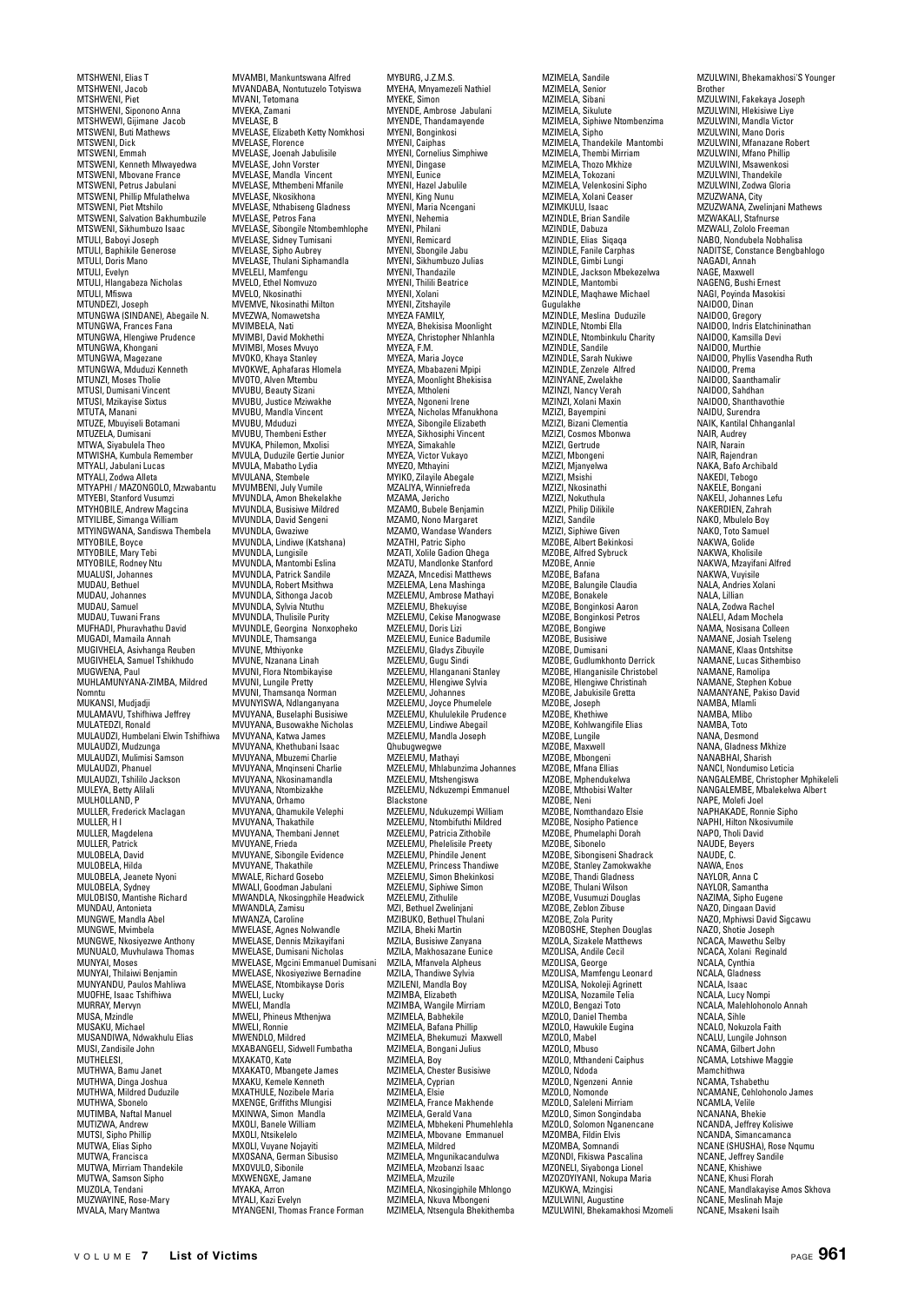NCANE, Nomusa Beauty NCANE, Palweni NCANE, Sipho Petros NCANI, Busisiwe Rose NCANI, Thuleleni Berthina NCAPAI, Sisa Mabuya Matshaya NCAPAYI, Kenneth NCAPAYI, Samson NCAPAYI, Tatise William NCAYIYANA, Mawani Elizabeth NCAYIYANE, Bhekani Petros NCAZELA, Solomon NCEBA, Casswell Richard NCEBETSHE, King Vuyisile NCEDE, Vuyisile Lawrence NCENGWA, Hawukile Betty NCETEZO, Vuyelwa NCHABELENG, Peter Mampogoane NCHABELENG, Thompson Lejane NCHE, Manthibi Rosy NCHE, Sabata Abram NCIDI, Busisiwe NCIKE, Faslina Ntombiyezwe NCOBELA, Kohla Conrad NCOBELA, Nkosinathi Kenneth NCOKAZI, Buyile Lawre NCOKAZI, Mthetheleli NCOKO, Mthobi Sydney Stolotolo NCOKOTO, Toli Samuel NCUBE, Bongani Ntelezi NCUBE, David NCUBE, David Mbangwa NCUBE, Dumezweni Joel NCUBE, Fano NCUBE, Gideon NCUBE, Glabi Philemon NCUBE, Godo Joseph NCUBE, James NCUBE, Johannes NCUBE, Johnson Dario NCUBE, Mannetji (Maniki) NCUBE, Manukelana George NCUBE, Mary Mamolefe NCUBE, Masesi NCUBE, Mdu Afrika NCUBE, Mvumeni NCUBE, Nelson Ntelezi NCUBE, Nokuyola Rosemary NCUBE, Nomusa NCUBE, Norah NCUBE, Ntozane NCUBE, Patrick Oupa NCUBE, Philip Sefiri NCUBE, Pinkie Kenneth NCUBE, Sifiso Ernest NCUBE, Dinos Ernost<br>NCUBE, Thowthemba Bongan NCUBE, Thulani Cyril NCUBE, Vusi Martin NCUBE, Zinhle Georgina NCWANA, Mvelase Victor NCWANE, Ambrose Zibindoda NCWANE, Evidence Thulisile NCWANE, Mbongeni Henry NCWANE, Menziwa Ezra NCWANE, Nete Plastus NCWANE, Ntombilezi Jostina NCWANE, Phyllis Nokuthula NCWANGO, Esau NDABA MAVUSO, Selina NDABA, Abigail Ndabayithwa NDABA, Amos Mloyelwa NDABA, Babolile Tryphina Madlamini NDABA, Bheki NDABA, Caiphus NDABA, Celani Johannes NDABA, Christopher NDABA, Dingiswayo NDABA, Elizabeth NDABA, Emily NDABA, Ethel Sodwa NDABA, Eunice Nozizwe NDABA, Fikile Beslina NDABA, Khona David NDABA, Khulumile Thembeni NDABA, Libele Jackson NDABA, Makhambule Eunice NDABA, Maureen Nozimanga NDABA, Mbalekelwa Jamblead NDABA, Mntungwa NDABA, Mthandeni NDABA, Muzi NDABA, Ndodo Solomon NDABA, Nkonyiso Patrick NDABA, Nomahlubi Diagracia NDABA, Nombuyiselo Selina NDABA, Ntombentsundu Gladys NDABA, Ntombizodwa Maureen NDABA, Owen Thula NDABA, Phetheni Ellen NDABA, Samukelisiwe Innocent NDABA, Sibahle Cyprian NDABA, Sphiwe Obed NDABA, Swelababa Idah NDABA, Thabiso NDABA, Thulani Muzikayise Paul (Jomo)

NDABA, Veli Ephraim NDABA, Vusumuzi Petros NDABA, Vuyisile Wesley NDABA, Zakhele Charles NDABAGITHETWA, Joy Vuyani NDABAMBI, Bandile NDABAMBI, Busisiwe Barbara NDABAMBI, Zandisile NDABANDABA, Emelina NDABANINZI, Duncan NDABANKULU, Lucas Mongoajo Peke NDABAYIPELI, Ngcwalisile NDABAYIPHELI, Vuyiswa Nobongile NDABENI, Athenkosi NDABENI, Joseph Vondo NDABENI, Monwabisi Christopher K. NDABENI, Nguqulo NDABEZINBI, Nomvelo NDABEZITHA Joseph NDABEZTTAA, JOSEPH<br>NDABUKA, Nongqutelo NDADANA, Zweledinga NDALA, Bangiwe Charles NDALA, Boesman NDALA, Maibudi George NDALA, Obed Mnyaza NDALA, Phumzile Beauty NDALA, Robert Joel NDALA, Sonny Milton NDALADA, Kleinbooi Job NDALISO, Julia NDALISO, Mzimasi NDAM, Steven Mbuyiselo NDAMANE, Elizabeth Francinah NDAMANE, Zakheleni NDAMASE, Louisa Nonzwakazi Bias NDAMASE, Nondipentoni NDAMASE, Sisa NDAMASE, Siziwe Des NDAMASE, Zamuxolo Peacemaker NDAMBALE, Wilson Molati NDANDANI, Luvuyo Lennox NDANDANI, Xola Gradner NDANDE, Mamokete NDARANA, Zola Wellington NDATYANA, Kewu NDAWENI, Thembinkosi Amos NDAWO, Boyi Zephania NDAWO, Johannes NDAWO, Mduduzi Ronald NDAWONDE, Anton NDAWONDE, Bhekumuzi Amos NDAWONDE, Falaza Alfred NDAWONDE, Nonyaka Gasta NDAWONDE, Ntombi Clementina NDAWONDE, Sibongiseni NDAWONDE, Simon Thembinkosi NDAWONDE, Victoria NDEBELA, Dumisani Bernard NDEBELE, Constance Nelisiwe NDEBELE, Ernest Mshiyeni NDEBELE, Fanyana Lymon NDEBELE, Goodwin NDEBELE, Jabulani Phillip NDEBELE, Khathazile Alter NDEBELE, Lindiwe Bernadette NDEBELE, Pretty NDEBELL, Fronty NDEBELE, Thokozani Brian NDEBELE, Thomas NDELU, Khanyisile Doreen NDELU, Mbandla NDELU, Mhlushekelwa NDELU, Musawenkosi William NDELU, Nellie Nakekile NDELU, Robert Bhoyi NDEMBU, Andile NDESI, Pilla NDESI, Sithembele Rodwell NDESI, Sithembiso NDEVU, Daniel NDEVU, Fundile Milton NDEVU, Kaya Shephard NDEVU, Themba NDHLAZI, Nomadlozi NDHLOVU, Albert Meshack NDHLOVU, Annah Mampe NDHLOVU, Gezani David NDHLOVU, Lillian Nthabiseng NDHLOVU, Michael Sphiwe NDHLOVU, Phumuwakhe Jan NDHLOVU, Sibusisiwe Mabel NDHLOVU, Siphiwe Solomon NDHLOVU, Tobias Joseph NDIBAZA, Toto Zithulele NDIBI, Elvis Slotyi NDIKI, Mfundo NDIKI, Mzwandile Du Preeze NDIKO, Zola Kingsley NDIMA, Busisiwe NDIMA, Mandlenkosi NDIMA, Mfanafuthi Henry NDIMA, Mzimkhulu NDIMA, Zolisile Eric NDIMANDE, Bakhethile Thokozile NDIMANDE, Bhekizazi NDIMANDE, Duduzile Eunice

NDIMANDE, Enoch Kwemzakwakhe NDIMANDE, Gilbert Msongelwa NDIMANDE, Holideni Christinah NDIMANDE, Jeremiah NDIMANDE, Linda Hawulempi NDIMANDE, Mbukeni Lucas NDIMANDE, Ntombifuthi Precious NDIMANDE, Sibonelo NDIMANDE, Sifiso NDIMANDE, Smiso Handsome NDIMANDE, Thulile NDIMANDE, Thulisile NDIMANE, Elizabeth Francinah NDIMENE, Felix Isaias NDINGA, Sipho NDINGANE, Selby Zanemali NDINGI, Felokwakhe NDINISA, Andile Hubert NDINISA, Ayanda Steven NDINISA, Crosby NDINISA, David NDINISA, Nomathemba Ivy NDINISA, Themba Bennet NDINWA, Ntomisa NDISHE, Jerry Msindisi NDISILE, Yiva NDIYAZE, Cwasha Ambrose NDIZA, Dumisani Sabata Gerald NDLAKU, Thobile Maxon NDLAKUSE, Dumisani NDLALA, Kuku Wilhemina NDLALA, Mziwakheni William NDLALA, Pat NDLALA, Zenze NDLAMLENZE, Vusumuzi Alfred NDLANGA, Lungisile Selvis NDLANGISA, Lindiwe Lucratia NDLANGISA, Ruth Thadzile NDLANZI, Michael NDLANZI, Sydney NDLAZI, Michael NDLAZI, Stanley Vuyisile NDLAZI, Sydney NDLEBE, Gabantu NDLEBE, Jeanett Nomachule NDLEBE, Lefu Samuel NDLEBE, Mahlokoma Paulus NDLEBE, Michael Mzwandile NDLEBENDE, Thiyiwe Magdelina NDLEKO, Liziwe Victoria NDLEKO, Mansizwana Solomon NDLELA, Alfred Ncobela NDLELA, Bheki NDLELA, Cynthia NDLELA, David NDLELA, Dumisani Bernard NDLELA, Elda Gabisile NDLELA, Emmanuel Sipho NDLELA, Evelyn NDLELA, Jabulani NDLELA, Lizo NDLELA, Magnificent Mbongiseni NDLELA, Mandla Betheul NDLELA, Mondli Elias ( Sqopho) NDLELA, Moses Mxhegu NDLELA, Nokuthula Milicent NDLELA, Nokuzola NDLELA, Nomalizwe Rose NDLELA, Qedi NDLELA, Sindile NDLELA, Siphiwe NDLELA, Tshengisile Ethel NDLELA, Zandile Rejoice NDLELA, Zithulele NDLELA, Zwelakhe NDLELENI, Luleka Rinnet NDLELENI, Nelson Simo NDLELENI, Nomataru NDLELENI, Nonela Faith NDLELENI, Vuyo Gladman Kato NDLETYANA, Tanduxolo NDLOMO, Nyangayakhe NDLONDLO, Lincoln NDLOVU (SITHOLE), Dumisani Nicholas NDLOVU, NDLOVU, Absolom Rapelang NDLOVU, Absolom Thokozani NDLOVU, Albert Hlukananami NDLOVU, Albertina NDLOVU, Alice NDLOVU, Alice Mamshiqwa NDLOVU, Alphod NDLOVU, Andrias Hata-Botle NDLOVU, Babangile NDLOVU, Babekile NDLOVU, Basayinile Eunice NDLOVU, Bazothini NDLOVU, Beauty Ntombinkulu NDLOVU, Bekamafa NDLOVU, Bheki Christopher NDLOVU, Bheki Eric NDLOVU, Bheki Erick NDLOVU, Bheki Naftan NDLOVU, Bheki Nicholas NDLOVU, Bheki Raphael NDLOVU, Bhekisisa Elliot

NDLOVU, Bhekisisa Mabheki Robert NDLOVU, Bhekukwenza Raymond NDLOVU, Bheni NDLOVU, Bongamusa NDLOVU, Bongani NDLOVU, Bongani NDLOVU, Bongani Michael NDLOVU, Bongani Vusumuzi NDLOVU, Bongani Zephenia NDLOVU, Bongekile Victoria NDLOVU, Bonginkosi Innocent NDLOVU, Bonginkosi Pios NDLOVU, Bongizwe Petros NDLOVU, Boniwe Mirriam NDLOVU, Busisiwe NDLOVU, Busiswe Elca NDLOVU, Christopher Mandlakayise NDLOVU, Daniel NDLOVU, David NDLOVU, December Ephraim NDLOVU, Delisile Linah NDLOVU, Dorcas Ntombizodwa NDLOVU, Doris NDLOVU, Doris Sibongile NDLOVU, Dumisani Victor NDLOVU, Duncan Mosheshi NDLOVU, Ellen Miyalo NDLOVU, Elliot Mphilisi NDLOVU, Emmanuel NDLOVU, Esi Hildegarde NDLOVU, Esther Mabatho NDLOVU, Eulogius Trusty NDLOVU, Eunice NDLOVU, Evelyn NDLOVU, Fransina Magadebe NDLOVU, Fredrica NDLOVU, George Themba NDLOVU, Givey Cosmos NDLOVU, Gladwell Thamsanqa NDLOVU, Gom Thinabantu Eunice NDLOVU, Hamilton Jabulani NDLOVU, Hamilton Vuma NDLOVU, Hezekiah NDLOVU, Hlabeyakhe Gcinezakhe NDLOVU, Hlaleleni Regina NDLOVU, Hlengiwe NDLOVU, Ida NDLOVU, Itumeleng Benjamin NDLOVU, Ivy Mathofo NDLOVU, Jabu Florence NDLOVU, Jabulani NDLOVU, Jabulani NDLOVU, Jabulani Clement NDLOVU, Jabulile NDLOVU, Jabulile Alice NDLOVU, Jabusile Khombisile NDLOVU, James Nkosinathi NDLOVU, James Mshiyeni NDLOVU, Jameson Felokwakhe NDLOVU, Japhet Velaphi NDLOVU, Jerome Dingizwe NDLOVU, Jethro Fanlakhe NDLOVU, Johan NDLOVU, Johannes NDLOVU, Johannes Tani Magebhula NDLOVU, Joseph Mduduzi NDLOVU, Joshua Hlabashana NDLOVU, Jotham Zakhele NDLOVU, Jotham Mbongeni NDLOVU, Justice NDLOVU, Kgotlaetsile Joel NDLOVU, Khanyisani Ian NDLOVU, Khili Alpheus NDLOVU, Khombaphi Beatrice NDLOVU, Khumbuzile NDLOVU, Koboza NDLOVU, Koshosho NDLOVU, Kwazi Wiseman NDLOVU, Lephina NDLOVU, Linda Benedict NDLOVU, Lourencia Nhlanhla NDLOVU, Lucas Themba NDLOVU, Lungile Fikelephi NDLOVU, Makhendlana NDLOVU, Makoti Primrose NDLOVU, Malusi NDLOVU, Mandla NDLOVU, Mandlenkosi NDLOVU, Maphola Collin NDLOVU, Margaret Sizakele NDLOVU, Masilitso Mallita NDLOVU, Masolokohlo Mzonjani NDLOVU, Matata NDLOVU, Mathombi Gladys NDLOVU, Mavis Bagcinile NDLOVU, Maxwell Malusi NDLOVU, Mbekeni Augustine NDLOVU, Mbongeni John NDLOVU, Mbongiseni NDLOVU, Mdunyiswa Robert NDLOVU, Mfanelo Landford NDLOVU, Mfanyana Adrius NDLOVU, Michael NDLOVU, Mkhishwa David NDLOVU, Mncane Simeon NDLOVU, Mninimuzi Phillip

NDLOVU, Mnyamezeni Upington NDLOVU, Molwana NDLOVU, Mpikayipheli NDLOVU, Muzikayise Charles NDLOVU, Muziwendoda NDLOVU, Mxolisi Bheki NDLOVU, Mzingelwa Elija NDLOVU, Ndlanhla NDLOVU, Nester NDLOVU, Ningi Bella NDLOVU, Nkanyiso Reginald NDLOVU, Nkosenye Ephraim NDLOVU, Nobuhle Pride NDLOVU, Nomagesi Ivy NDLOVU, Nomakhaya Mabel NDLOVU, Nomakhosi Nonhlanhla NDLOVU, Nombukiso Resina NDLOVU, Nombulelo Florence NDLOVU, Nomsa Grace NDLOVU, Nopumelelo Pellegrine NDLOVU, Norman NDLOVU, Norman Hlalabelwa NDLOVU, Nozimukuthu Nokuthula NDLOVU, Nqobile Mildred NDLOVU, Ntokozo Aubrey NDLOVU, Ntombikayise NDLOVU, Nyawozabantu NDLOVU, Pambuyise NDLOVU, Paul NDLOVU, Pelele Sibengile NDLOVU, Petros Mbongeni NDLOVU, Philisiwe Alzina NDLOVU, Phuthunywa NDLOVU, Pita Juli NDLOVU, Qondeni Beauty NDLOVU, Raphael NDLOVU, Rash Annaclete NDLOVU, Richard Fana NDLOVU, Richard Mzomuhle NDLOVU, Robert Dingicebo NDLOVU, Sabelo Meshack NDLOVU, Sarah Obeline NDLOVU, Selby NDLOVU, Setha Simon NDLOVU, Sibusiso NDLOVU, Sibusiso Joseph NDLOVU, Sibusiso Pius NDLOVU, Sibusiso Timothy NDLOVU, Sifiso Ephraim NDLOVU, Sihlangu Mbula NDLOVU, Sindisiwe Hlengiwe NDLOVU, Sipho Bonginkosi NDLOVU, Sipho Elijah NDLOVU, Sipho Ellias NDLOVU, Sipho Samuel NDLOVU, Siyabonga Sabelo NDLOVU, Siyabonga Zamokwakhe NDLOVU, Sizeni NDLOVU, Skhumbuzo Errol NDLOVU, Sphiwe NDLOVU, Surprise NDLOVU, Suzan Sisinyane NDLOVU, Tenjiwe Mirriam NDLOVU, Thandazile NDLOVU, Thandiwe Minah NDLOVU, Thathe Letty NDLOVU, Themba Andrews NDLOVU, Thembekile Flora NDLOVU, Thembi Cathreen NDLOVU, Thembinkosi Charles NDLOVU, Thembinkosi Patrick NDLOVU, Thengani Mary Jane NDLOVU, Thoko Beatrice NDLOVU, Thoko Norah NDLOVU, Thokozani Goodman NDLOVU, Thomas NDLOVU, Thulani Fano NDLOVU, Tshengisile Eunice NDLOVU, Unknown NDLOVU, Unknown NDLOVU, Vamhle Lina NDLOVU, Velaphi Elman NDLOVU, Velaphi William NDLOVU, Velephi NDLOVU, Velile Andreas NDLOVU, Vincent NDLOVU, Vusumuzi NDLOVU, Vusumuzi Eugene NDLOVU, Vusumuzi William NDLOVU, Wiseman NDLOVU, Zakithi Mbongeni Micheal NDLOVU, Zamandlovu Christophine NDLOVU, Zandile NDLOVU, Zanele Mayvis NDLOVU, Zapo Michael NDLOVU, Zenzele NDLOVU, Zinhle Cecilia NDLOVU, Zinhle Eugenia NDLOVU, Zinhle Nomusa NDLOVU, Zolo NDLOVU, Zwelakhe Mazwe NDLOZI, Samuel NDLUVO, Sifiso NDO, Abraham Walter Magama NDOBE, Lucas Johannes NDOBE, Mukhacani Samson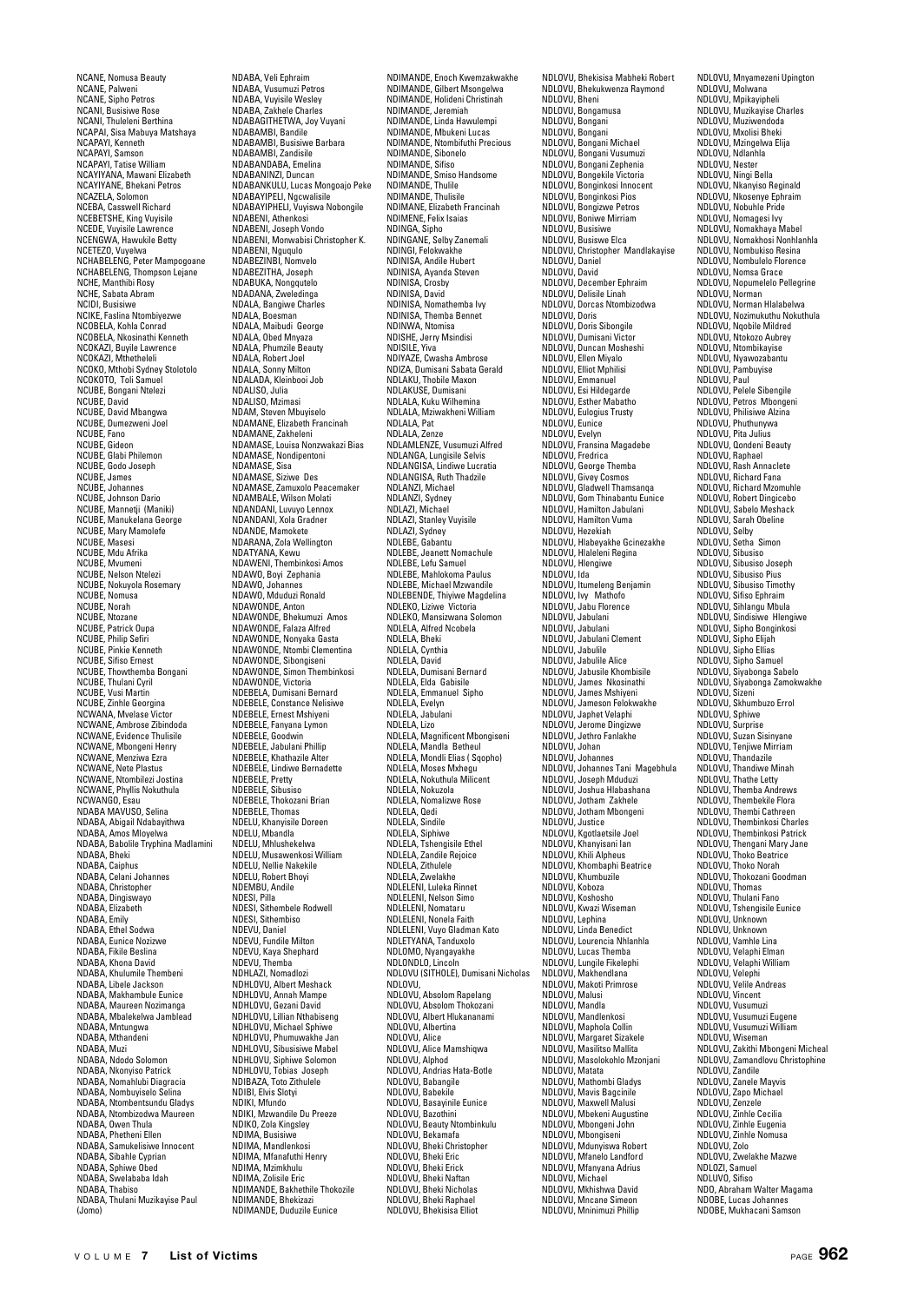NDOBE, Nomthandazo Magdeline NDOKWENI, Anthony Sakhelipe NDOKWENI, Unknown NDOMILE, Siphiwo David NDONDO, Batandwa NDONDO, Mbulelo NDONGENI, Paulina Nolungile NDONGENI, Siphiwe NDONGENI, Sipho Bowden NDONGENI, Vukile NDONI, Buyisile NDONI, Nontobeko Edith NDOTSHAYISA, Melvin Nkwenkwe NDOTSHAYISA, Norita Regina NDOU, Fanyisani NDOU, Makuvhile Andries Budeli NDOU, Ratshivhanda Samson NDOVELA, Gladness Bongi NDOVELA, Nkosinathi Emmanuel NDOVELA, Owen Zanini NDOVELA, Samuel Njabulo NDOVELA, Sibodade NDOVELA, Simphiwe Cent NDUDULA, Jeremiah Kolekile NDUDULA, Mongezi Martin NDUKU, Jonginkomo NDUKWANE, Terry NDULI, Nomusa NDULI, Nsimangwana Khipheni NDULI, Ntani NDULI, Ntombiyezizwe NDULINI, Thembakuphi NDULULA, Vuyo Disco NDUMBA, Hester Nongaith NDUMO, Dingindawo NDUMO, Evelyn NDUMO, Martha Hapile NDUMO, Nomusa Doris NDUMO, Sipho Wellington NDUMO, Tobi Martha NDUNA, Bongani Wilson NDUNA, Sifanele Kenneth NDUNAKAZI, Khaladi Elsie NDUNAMVULA, Nelson NDUNGANE, Joe Lungile NDUTI, David NDWALANA, Sishosanke Gilbert NDWALANE, Christopher Fanile NDWALANE, Irene Love NDWALANE, Ivy Goko NDWALANE, Liwa Sivyon NDWALANE, Momo Wilton NDWALANE, Moto NDWALANE, Newone NDWALANE, Nkomazana NDWALANE, Patrick Wasazi NDWALANE, Richard NDWALANE, Salukazi Patricia NDWALANE, Thandazile Gretta NDWANDWE, Beatrice NDWANDWE, Elphas NDWANDWE, Fikile Betty NDWANDWE, Fundakwezakhe NDWANDWE, Mkhonzeni Anthony NDWANDWE, Mzikayifani NDWANDWE, Mzuthini Obed NDWANDWE, Phila Portia NDWANDWE, Sibusiso Khonzise NDWANDWE, Simon Thamsanqa NDWANDWE, Stanley Sandile NDWANYA, Lungile NDWAWONDE, Ghini Khanyisile Daphney NDYALVAN, Mandiso Macdonald NDYAMARA, Themba NDYEBI, Andile Witbooi NDZABA, Thandi NDZAKAYI, James Mzimkulu NDZAMA, Joyce NDZAMELA, Ian Ndibulele NDZANDZE, Loyiso NDZEKU, Freddy NDZILANE, Ndodana, Mlungisi, Harold NDZIMA, Douglas Mawethu NDZIMELA, Naniwe Zofonia NDZIMELA, Saul Ngxamile NDZIMELA, Sithembiso Robert NDZIMENI, Tembeka Regina NDZISHE, Rennick NDZIWENI, Mtutuzeli Stewart NDZOBELE, Colbert Thamsanqa NDZONGWANE, Kolase David NDZOYIYANA, Madodana NDZUBE, Jackson NDZUBE, Ntombi Monica NDZULE, Wellington Mxolisi NDZUMO, Kolisile Saul NDZUNGA, Thembisa Primrose NDZUNGU, Elvis Ngajuse NDZUZO, Lulamile Dani NEBE, Wandile Happyboy NEDE, Phillemon Nqaba NEELS, Hendrik Petrus NEELS, Phillip Peter NEER, Dennis Sehloho NEFOLOVHODWE, Wilfred

NEL, Anton NEL, G. J. NEL, Jan Johannes NEL, Jeanne Yolette NEL, Joachim Martinus NEL, Mhlabeni Jacob NEL, N. NEL, Nomvula Margaret NEL, V. A. NEL, W A NELANI, Mzwanele Melton NELANI, Simon NELANI, Zoyisile William NELISIWE, Xulu NELUBENI/ NDABENI, C D NELUSHI, Matodzi Alphonso NELUSI, Mulala Edward NEMAUHOLO, Aifheli Michael NEMBIDZANI, Khantshi Willie NEMBIDZANI, KHAHISHI VI<br>NEMBULA, Eugene Senzo<br>NEMBIJI A Thivahantu NEMBULA, Thiyabantu NENE, Andries NENE, Bhekinkosi Selby Norman NENE, Bongani Ewert (Magwaza) NENE, Clemencia B. NENE, Cliff Siboniso NENE, December Anthony NENE, Elizabeth Nobuhle NENE, Florence Fisani NENE, Henry Wilson Mduduzi NENE, Jabulile Mildred NENE, Johan Ntandoyenkosi NENE, Mandla Abedningo NENE, Mathombi Norah NENE, Michael Sipho NENE, Mqanjelwa Mathews NENE, Musawenkosi Frank NENE, Nelisiwe NENE, Ngenbeni Minah NENE, Nomusa Rebecca NENE, Pius NENE, Sibusiso Kenneth NENE, Sipho NENE, Siphumelele NENE, Steven NENE, Thandiwe Augustinah NENE, Thembisile Annie NENE, Vusumuzi Jacob Hezekia NENE, Wilson Mduduzi NENE, Zephania Mnukwa NENGOVHELA, Shonisani Maria NENGWEKHULU, Mandela Wilson NENTSA, Jacobus NENTSA, Nomawonga Debrah NENZHELELE, Rebecca NETSHAKHUMA, Takalani Idah NETTLETON, Gavin Edward NEVILLE, Barry Arthur NEWBY-FRASER, B NEWENYA, Kate Sibongile NGABINDE, Anna Mmapule NGABOM, Mandlakapheli NGADIME, Maphar NGAKANE, Aaron NGAKANE, Japhta Mabuti NGAKANE, Martha NGAKANE, Shaude Saul NGAKI, Galelekile Avery NGAKI, Mboneli Shepherd NGALAVU, Sithembile Mphoswa NGALO, Makhaya Eugene NGALO, Nkosinam NGALO, Ntombina NGALO, William Ntosfana NGALO, Willy NGAMLANA, Sicelo Alfred NGAMLANA, Xolani Luyanda NGAMLANE, Mawethu Chesters NGAMNTWINI, Twelve NGAMONE, E. NGANGE, Funeka Nobantu NGANGE, Nombande Nomriti NGATI, Sefako Ishmael NGAWU, Dlavini NGCAKA, Ayanda Perez NGCAKA, Thembekile NGCAKO, Jerry Johannes NGCAMU, Abel NGCAMU, Bhekizitha Victor NGCAMU, Elizabeth Babhekile NGCAMU, Mathanzima NGCAMU, Muziwamandla Moses NGCAMU, Princess Nomusa NGCAMU, Sibusiso Josias NGCAMU, Simon Fono NGCAMU, Sipho Hlulukwenza NGCAMU, Sipho Meshack NGCAMU, Solomon Sipho NGCAMU, Theodora NGCAMU, Tshotsho Alice NGCANA, Lizo NGCANA, Ntombizodwa Victoria NGCANA, Xolile Edward NGCANGELA, Abel Ngame NGCANU, Solomon Nkonzo NGCAWENI, Mahleka Wilson

NGCECE, Makosazana Florence NGCECE, Moses Nhlanhla NGCECE, Simon Hlopimpi NGCECE, Stanley Thulani NGCEMU, Bernard Mahawule NGCEMU, Bhekizizwe Mthethiswa NGCEMU, Fikile Mavis NGCEMU, Low Gladys NGCEMU, Wiseman Zola NGCIPHE, Norman Bantwini NGCIPHE, Vuyani Andries NGCOBO (SHANDU), Agnes Jabisile NGCOBO, Cabangile Margaret NGCOBO, Aaron Goli NGCOBO, Abgail Gugu NGCOBO, Adelaide Duduzile NGCOBO, Alice NGCOBO, Alpheus Bafanyana NGCOBO, Andile NGCOBO, Andrew Sono NGCOBO, Anna NGCOBO, Bahle Florence NGCOBO, Bajabulile Doris NGCOBO, Baliwe Bertina NGCOBO, Balungile NGCOBO, Bambekile Qondeni NGCOBO, Bathini NGCOBO, Baveni Philemon NGCOBO, Bawinile Gladys Nde NGCOBO, Beauty Balekile NGCOBO, Bee Patrick NGCOBO, Bekisisa Elias Petrus NGCOBO, Benedicta Bongekile NGCOBO, Benjamin NGCOBO, Benjamin NGCOBO, Benjamin Bhekizazi NGCOBO, Bhekamafunze Paul NGCOBO, Bhekani Excelson NGCOBO, Bheki Zephenia NGCOBO, Bhekithemba NGCOBO, Bhekizwe Philemon NGCOBO, Bhekukwenza Walter NGCOBO, Bhizeni Idah NGCOBO, Bhulephi Angel NGCOBO, Bhutilo Alson NGCOBO, Bonakele Mavis (Mamsomi) NGCOBO, Bonani Idah NGCOBO, Bongani NGCOBO, Bongani Siphiwe NGCOBO, Bongebani NGCOBO, Bonginkosi Cyrial Ngcoeni NGCOBO, Bongiwe NGCOBO, Bongiwe Daisy NGCOBO, Bonisiwe Anatoria NGCOBO, Boyi Petrus NGCOBO, Bulalumuzi Joan NGCOBO, Busisiwe Vimber NGCOBO, Busisiwe Tengisile NGCOBO, Busisiwe Zibuyile NGCOBO, Buyaphi NGCOBO, Buyapi Eddie NGCOBO, Catherine NGCOBO, Charles Lewis Mandla NGCOBO, Charles Zenzele NGCOBO, Christina NGCOBO, Clementine Nomakholide NGCOBO, Constance Ntombenye NGCOBO, Cosmos NGCOBO, Delani NGCOBO, Derrick Dumisani NGCOBO, Dlokwakhe Arson NGCOBO, Dlulephi NGCOBO, Doda Moses NGCOBO, Dombi Catherine NGCOBO, Donald Siphwe NGCOBO, Doreen NGCOBO, Doris Mathombi NGCOBO, Duba John NGCOBO, Dudu Evangeline NGCOBO, Dumazile NGCOBO, Dumazile Alescia NGCOBO, Dumazile Busisiwe NGCOBO, Dumephi Bertina NGCOBO, Elias Siphiwe NGCOBO, Elinah Behlikile NGCOBO, Elizabeth NGCOBO, Elizabeth NGCOBO, Elizabeth Jima NGCOBO, Elizabeth Jima NGCOBO, Ellen Nonacala NGCOBO, Elsie Elizabeth NGCOBO, Ephraim Mqapheleni NGCOBO, Ernest Mfana NGCOBO, Ethel NGCOBO, Fanzi Douglas NGCOBO, Felokwakh NGCOBO, Felumuzi NGCOBO, Florah Joyce NGCOBO, Frank NGCOBO, Funani Ida NGCOBO, Gabazile Velephi NGCOBO, Galanti Anna NGCOBO, Galota Gertrude NGCOBO, Gcinefikile NGCOBO, Godfrey Thamsanqa NGCOBO, Goodman Sithombe

NGCOBO, Graginah NGCOBO, Green Maseline NGCOBO, Henry Mthanzi NGCOBO, Herbert NGCOBO, Hlomiphile Josephine NGCOBO, Hloniphile Sibongile NGCOBO, Imanuel Gayisani NGCOBO, Irvin Mlungisi NGCOBO, Isaac NGCOBO, Isaac NGCOBO, Ivy Thembekile NGCOBO, Jabulile Felicity NGCOBO, Johannes Khethokuhle NGCOBO, John Velaphi NGCOBO, Joseph Maqhinga NGCOBO, Kathleen Thandekile Lovel NGCOBO, Khombomunye Phineas NGCOBO, Khonani Bongiwe NGCOBO, Khonzaphi Nomajoli NGCOBO, Khonzile NGCOBO, Lillian NGCOBO, Linda Edward NGCOBO, Lindeni Gladys NGCOBO, Lindiwe Ignatia NGCOBO, Lindiwe Mitta NGCOBO, Lindiwe Regina NGCOBO, Lobi NGCOBO, Lungi Lucy NGCOBO, Lynette Badumazile NGCOBO, Magayise Phillip NGCOBO, Mamo Doris NGCOBO, Mandla Gobi NGCOBO, Mandla Michael NGCOBO, Mandlenkosi Hebron NGCOBO, Mantombi Witness NGCOBO, Margaret NGCOBO, Mathovana Sistonia NGCOBO, Mazisi Moses NGCOBO, Mboneni Justine NGCOBO, Mbongeni NGCOBO, Mboniseni Nqobizwe Patrick NGCOBO, Mboniseni Timothy NGCOBO, Mbuyiseni Clement NGCOBO, Mduduzi Samuel NGCOBO, Melisile Barbara NGCOBO, Menzi NGCOBO, Mfihleni NGCOBO, Michael NGCOBO, Mkhuliseni Pheneas NGCOBO, Moses NGCOBO, Mpande Moses NGCOBO, Mpiyakhe NGCOBO, Mpiyonke NGCOBO, Mteryiwe Zwelini NGCOBO, Mthunzi Sydney NGCOBO, Munty Nozibani NGCOBO, Musa Christian NGCOBO, Muziwakhe NGCOBO, Muzwempi Cyprian NGCOBO, Mzikayifani NGCOBO, Mzoneli NGCOBO, Nakeni Beatrice NGCOBO, Ndabenhle Wilson NGCOBO, Ndelelo NGCOBO, Ndukuyakhe NGCOBO, Nelisiwe Gloria NGCOBO, Ngasho Agnes NGCOBO, Ngifuzebani Ziningi NGCOBO, Ngitheni Wilhemina NGCOBO, Ngweyake NGCOBO, Nhlanhla Godfrey NGCOBO, Nhlanhla Lucky NGCOBO, Nhlanhla Mthokozi NGCOBO, Nhlanhla Patrick NGCOBO, Nico Mbongeni NGCOBO, Ningi Lawrence NGCOBO, Njiga Goodman NGCOBO, Nkosazana Agnes NGCOBO, Nobuhle Beauty NGCOBO, Nobuhle Winnie NGCOBO, Nokuthula Janne Jannet NGCOBO, Nokuthula Ntombezincane NGCOBO, Nomadresi Thenjiwe NGCOBO, Nomathemba Winnifred NGCOBO, Nomkahes NGCOBO, Nomtandazo NGCOBO, Nomthandazo Iris NGCOBO, Nomthandazo Sylvia NGCOBO, Nomusa Teressa NGCOBO, Nomusa Nokuthula NGCOBO, Nontuthuzelo Ignancia NGCOBO, Norah NGCOBO, Nosizi Annastasia NGCOBO, Ntombazana Alzinah NGCOBO, Ntombencane Flomenah NGCOBO, Ntombenya Rhoda NGCOBO, Ntombeziningi Angelina NGCOBO, Ntombifikile Lussia NGCOBO, Ntombifuthi Aanah NGCOBO, Ntombifuthi Mavis NGCOBO, Ntombigiti Josephine NGCOBO, Ntombikayise Elizabeth NGCOBO, Ntombinathi Joyce NGCOBO, Ntombinkulu Sylvia NGCOBO, Ntombizodwa Alvina NGCOBO, Ntombizodwa Victoria

NGCOBO, Ntulu NGCOBO, Olive NGCOBO, Patrick Bonginkosi NGCOBO, Patrick Nkosinathi NGCOBO, Peggy Fikisiwe NGCOBO, Peter NGCOBO, Petros Dumisani NGCOBO, Phakamile Mavis NGCOBO, Phineas Thulasizwe NGCOBO, Phumelel Janet NGCOBO, Phumzile NGCOBO, Prince Jabulani NGCOBO, Princess Ntombizodwa NGCOBO, Qhatimpi NGCOBO, Qili Alfred NGCOBO, Qinisela Hezekia NGCOBO, Qondephi NGCOBO, Richard Bhekizenzo NGCOBO, Robert Joseph NGCOBO, Rose NGCOBO, Russell Bongani NGCOBO, Sabukwazi NGCOBO, Sakhiseni Johnson NGCOBO, Samuel Maviyo NGCOBO, Samuel Mduduzi NGCOBO, Sanele Innocent NGCOBO, Sarah Bongiwe NGCOBO, Sbongile Jannet NGCOBO, Sebengiphile Robert NGCOBO, Sebenzile Sylvia NGCOBO, Sekesheni Tembekile NGCOBO, Selby Mashu NGCOBO, Sibongile Euginia NGCOBO, Sibongile Beauty NGCOBO, Sibongile Gladness NGCOBO, Sibongile Octavia NGCOBO, Sibongiseni Isaac Shezi NGCOBO, Sibongiseni Sandile NGCOBO, Sifiso NGCOBO, Sihlangu NGCOBO, Siliya Bangiwe NGCOBO, Simaku Nesta NGCOBO, Simon NGCOBO, Simon Bekisani NGCOBO, Singangenkani Alfred NGCOBO, Sipho Shadrack NGCOBO, Sithembiso Ndode NGCOBO, Sithembiso Owen NGCOBO, Siyabonga Alpheus NGCOBO, Siyabonga Armstrong NGCOBO, Siziwe Ablertina NGCOBO, Solomon NGCOBO, Solomon Bhekabantu NGCOBO, Stephen NGCOBO, Sydney NGCOBO, Teni Theodosia NGCOBO, Thami Theophilus NGCOBO, Thamsanqa NGCOBO, Thandanani Israel NGCOBO, Thandazi NGCOBO, Thandephi Mduduzi NGCOBO, Thandiwe Isabel NGCOBO, Thandiwe Maria NGCOBO, Thandiwe Thembisile NGCOBO, Thatheni NGCOBO, Themba NGCOBO, Themba Mishack NGCOBO, Themba Vitus NGCOBO, Thembeni Andrina NGCOBO, Thembeni Hildah NGCOBO, Thembeni Lilian NGCOBO, Thembi Beatrice NGCOBO, Thembi Janet NGCOBO, Thembinkosi Obed Mguyo NGCOBO, Thembinkosi Wellington Mauthi NGCOBO, Thembisile Margaret NGCOBO, Thodlana James NGCOBO, Thokozani Iris NGCOBO, Thokozile Annie NGCOBO, Thokozile Elizabeth NGCOBO, Thokozile Eunice NGCOBO, Tholakele NGCOBO, Thulani Andreas NGCOBO, Tom Mbulaleni NGCOBO, Tombalane Evelyn NGCOBO, Tozi Mgcinsini NGCOBO, Tshelizwe Moses NGCOBO, Tshenisiwe Norah NGCOBO, Velephi Lephinah NGCOBO, Vunisile Dombiza NGCOBO, Vusi NGCOBO, Vusumuzi Jotham NGCOBO, Winnie Ntombi NGCOBO, Wiseman Mdumiseni NGCOBO, Xolisile Mthilili NGCOBO, Yintezi NGCOBO, Z.J. NGCOBO, Zakhele NGCOBO, Zakhona Cynthia NGCOBO, Zama Senzi Jonathan NGCOBO, Zanele NGCOBO, Zenzele Wellington NGCOBO, Zenzile NGCOBO, Zibuyile Priscilla

NGCOBO, Ziningi Ziphora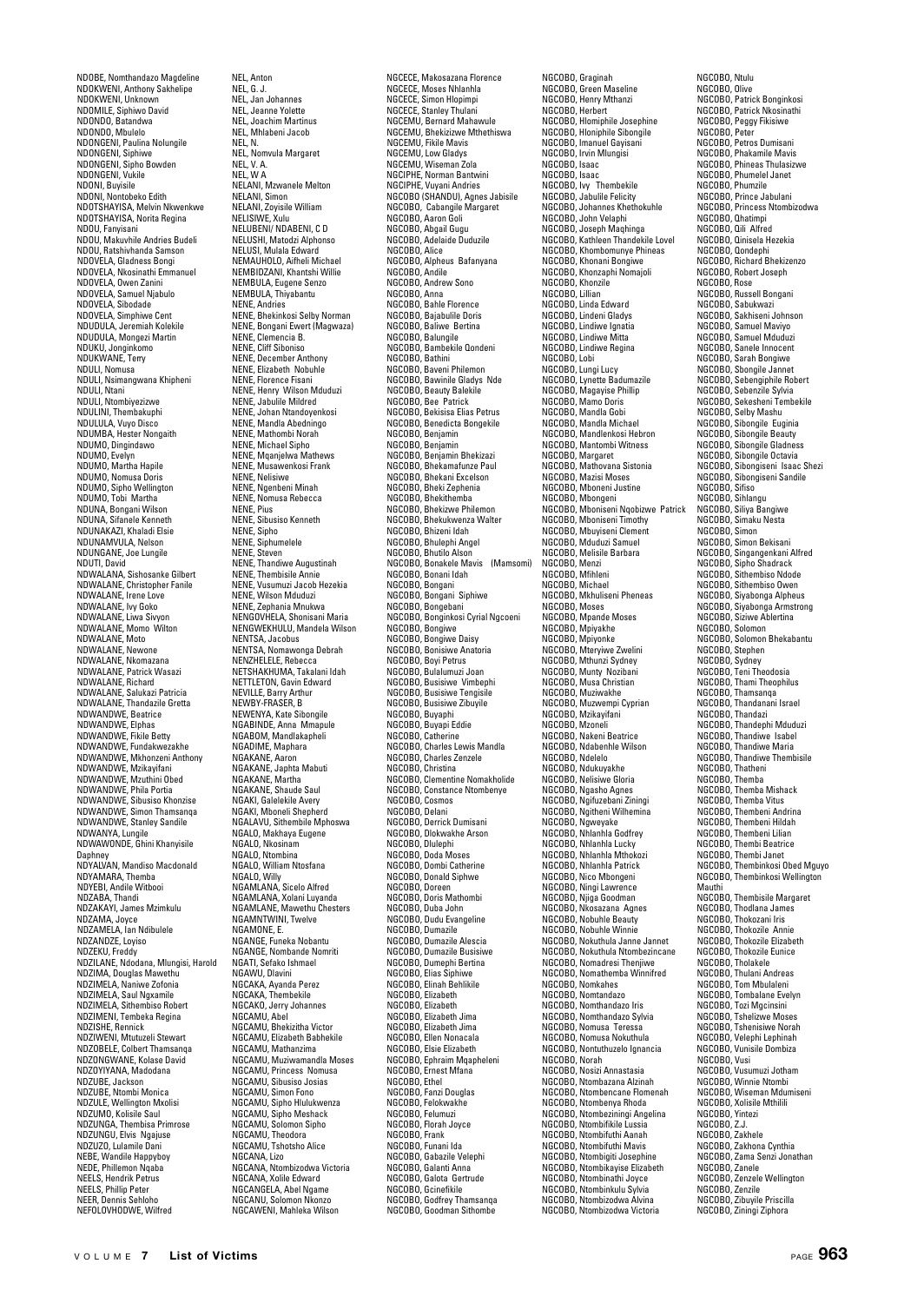NGCOBO, Zinyezile Busisiwe NGCOBO, Zipunepi NGCOBO, Zithulele Selby NGCOBO, Zodwa Docas NGCOBO, Zuzeni Gloria NGCOMU, Thembeni Mavis NGCONGO, Balibele NGCONGO, Bruce Sazi NGCONGO, Christina NGCONGO, Khangezile Agnes NGCONGO, Kumakwakhe Joseph NGCONGO, Lazarus Mzono NGCONGO, Lungani Magnificant NGCONGO, Mfungelwa NGCONGO, Ntombini Velencia NGCONGO, Richard Rhee NGCONGO, Richard Rhee NGCONGO, Sithembiso Patrick Sthe NGCONGO, Sphiwe Moffat NGCONGO, Thamsanqa Brian NGCONGO, Winnie NGCONGO, Witness Themba NGCONGOLO, Hopi Leyland NGCONGOLO, Nowowo Emily NGCONGWANE, Sipho Cyprian NGCOYA, Khethiwe Philpina NGCOZELA, Tembile Livingstone NGCUKA, Kwenzekile Wilberforce NGCUKA, Mbuyiseli Bethuel NGCUKUTA, Kanana Emily NGCUME, Thembani Samuel NGCUNGCA, Nomthandazo NGCUWA, Sipho NGCWANA, Galela NGCWENGA, Mncedisi Virgin NGECE, Nokuzola Yvonne NGECE, Noluvuyo NGECE, Nombuyiselo Leonorah Ntsiba NGECE, Nosipho Beauty NGECE, Selby Ngayithini NGEDLE, Maureen NGELE, Luvuno NGEMA, Alpheus NGEMA, Babongile Winnfrieda NGEMA, Blessing Sibusiso NGEMA, Dumoluhle NGEMA, Eric NGEMA, Fikile Remember NGEMA, Funani NGEMA, Funokwakhe Jeffrey NGEMA, Gladys NGEMA, Jabulile Sizani NGEMA, Johannes Mjogo NGEMA, Kwaziwakhe Nicholas NGEMA, Mkhulumeleni NGEMA, Muzikawubonwa NGEMA, Nesta Julie NGEMA, Netelina NGEMA, Nkosini NGEMA, Nokukhanya NGEMA, Nokwethemba Philile NGEMA, Nomaweza Elsie NGEMA, Ntombizonke Ntombinkulu NGEMA, Phillip Mzikayifani NGEMA, S.M. NGEMA, Samson NGEMA, Sibani NGEMA, Sipho NGEMA, Sipho Bongani NGEMA, Sisi Joanah NGEMA, Thandazile NGEMA, Thembekile NGEMA, Thembekile Doris NGEMA, Thembisile Qondeni NGEMA, Thomas NGEMNTU, Mary Zinyelwa NGEMNTU, Ndoda NGENDANE, Selby Themba NGENDANE, Zanotolo Gladman NGEPE, Nontsikelelo NGESEKI, Mthuthuzeli Use NGESI, Makurutu Peter NGESI, Msawenkosi Ellery NGESIMANI, Nontsapo Phillis NGESMAN, Khwaza Reuben NGESMAN, Sigezenga Desmond NGETHE, Nolwazi Mawsi NGETU, Vumile Gladman NGEVAYO, Mthetheleli Gilbert NGEVAYO, Simphiwe Desmond NGHONYAMA, Rissimati Joseph NGIBA, Dumisani NGIBA, Florence Sizakele NGIBA, Jane NGIBA, John NGIBA, Khayelihle Phumaphi NGIBA, Khehla Leonard Vusumuzi NGIBA, Maria NGIBA, Mfaniseni Muntukabani NGIBA, Sibongile Purity NGIBE, Mfana Dugmore NGIDI, NGIDI, Abednigo Bhekisisa NGIDI, Bacoshile NGIDI, Bawelile Gwiji NGIDI, Beauty Thembi

NGIDI, Bekizizwe Philip NGIDI, Benzelani Emmerencia NGIDI, Bertina Mcube NGIDI, Bhekinkosi NGIDI, Bhekisile NGIDI, Bhekumuzi NGIDI, Bonakele Emily NGIDI, Bonakele Khohliwe NGIDI, Boneleni Babazile NGIDI, Bongani Francis NGIDI, Bongekile Abegail NGIDI, Bongephiwe Happiness NGIDI, Bonisiwe Monica NGIDI, Bukabani NGIDI, Bukani Beatrice NGIDI, Bukelaphi Ntombe NGIDI, Busangani Busisiwe NGIDI, Busisiwe NGIDI, Busisiwe Gabazile NGIDI, Busisiwe Gabazile<br>NGIDI, Busisiwe Thobekile NGIDI, Catherine NGIDI, Cebile Promise NGIDI, Cimezile NGIDI, Dangwana NGIDI, Davidi NGIDI, Delisile NGIDI, Disi Noku Thoba NGIDI, Dombi Zondekile NGIDI, Duduzile NGIDI, Duduzile Maureen NGIDI, Duduzile Zamokwakhe NGIDI, Dukuza Albert NGIDI, Emgard Emily NGIDI, Emmanuel Mondli NGIDI, Favourite Tholani NGIDI, Fikelephi NGIDI, Gladys NGIDI, Gomengani Cynthia NGIDI, Gundu NGIDI, Hambeleni Tuleleni NGIDI, Hilda NGIDI, Hlanganisile NGIDI, Iris NGIDI, Jabulani NGIDI, Jabulile Petronela NGIDI, Jabulisile NGIDI, John Phakathi NGIDI, Khanyisile Ngenzeni NGIDI, Khethiwe Joyce NGIDI, Khonzeni NGIDI, Khulumani John NGIDI, Kwekaliko NGIDI, Lalelani Aquenas NGIDI, Linda John NGIDI, Lindiwe Nomusa NGIDI, Lishi Bonakele NGIDI, Lungeleni Agnes NGIDI, Lungiseni N. NGIDI, Makosazane NGIDI, Maninginingi Israel NGIDI, Manozi NGIDI, Mantombi NGIDI, Mantozi Evelinah NGIDI, Margaret NGIDI, Maria Tozi NGIDI, Mary NGIDI, Masende Jerome NGIDI, Mbhekiseni NGIDI, Mloloyi Mavis NGIDI, Muntu Frederick NGIDI, Mzamose Busisiwe NGIDI, Mzikayifani NGIDI, Nkomezikale Siswini NGIDI, Nkonqo Delisile NGIDI, Nkosinathi NGIDI, Nobuqili Thandi NGIDI, Nonisile Busisiwe NGIDI, Ntombelize Annacleta NGIDI, Ntombelize Annacleta NGIDI, Ntombengaka Ngenzen NGIDI, Ntombizani Elizabeth NGIDI, Ntombizimbili Nomuza NGIDI, Ntombizini NGIDI, Ntombizonke NGIDI, Phansi NGIDI, Phumaphi Martha NGIDI, Princess Phawulina NGIDI, Puputekile NGIDI, Qhamukile Yaluzile NGIDI, Sanele Sibusiso NGIDI, Sebenzani Elizabeth NGIDI, Sebenzile Kumbuz NGIDI, Sibongile NGIDI, Sithembiso NGIDI, Tebisile Evelyn NGIDI, Thandekile Irene NGIDI, Thembelihle Nester NGIDI, Thobile Eunice NGIDI, Thunywephi NGIDI, Tokozile Margaret NGIDI, Tusile NGIDI, Vusumuzi NGIDI, Vusumuzi Patrick NGIDI, Zamekile Thulisile NGIDI, Zenele Josephina NGIDI, Zinelakhe Martha

NGIDI, Zitusile Vezeni NGIDI, Zo NGIDI, Zondani NGIDI, Zondeleni Lethiwe NGIDLA, Nkosiyabo David NGININGINI, Buyisile Nelson NGIXI, Nomthandazo Florence NGKWENG, Raesibe NGOAKO, William NGOATO, Frank Jabulani NGOBE, Madoda Elfas NGOBE, Phindile Mavis NGOBENI, Anna NGOBENI, Isaac NGOBENI, Machuene Meryn NGOBENI, Mageni Selina NGOBENI, Makhanani Elisa NGOBENI, Mittah NGOBENI, Mvula Petrus NGOBENI, Nyiko Frans NGOBENI, Thomas NGOBENI, Veka Pieter NGOBESE, Alice Ntombiza NGOBESE, Ambros Elliot NGOBESE, Amos Sibusiso NGOBESE, Busisiwe NGOBESE, Constance NGOBESE, Duduzile NGOBESE, Eric Sithembiso NGOBESE, Gcilile Thembisile NGOBESE, Gideon Bafana NGOBESE, Jeanet NGOBESE, Kalelani NGOBESE, Khethezakhe Fundi NGOBESE, Michiczakic Ta<br>NGOBESE, Malusi Herbert<br>NGOBESE, Mamita NGOBESE, Mamita NGOBESE, Matilda Temba NGOBESE, Mbongwa Aaron Sabelo NGOBESE, Mfanekiso NGOBESE, Namnam NGOBESE, Nkosinathi Lucas NGOBESE, Ntombifuthi NGOBESE, Phethemupi Margaret NGOBESE, Sakha Seaborne NGOBESE, Samson Bekifa NGOBESE, Sibongile Philpinah NGOBESE, Sicelimpilo Celokwakhe NGOBESE, Sithembiso Ernest NGOBESE, Skhosiphi NGOBESE, Thenjiwe Doreen NGOBESE, Thoko Jeanett NGOBESE, Velephi Florence NGOBESE, Zakhele Samuel NGOBESI, Faith Thuli NGOBI, Ngcobo NGODWANA, Nomantombazana Regina NGOEPE, Kgobe Agnes NGOEPE, Ledile NGOEPE, Rabateng David NGOEPE, Tlou Nelson NGOETJANA, Tlou Elizabeth NGOJOLO, Nomvuyo Selinah NGOMANA, Xaniseka Robert NGOMANE, George NGOMANE, Matletla Dumbisa NGOMANE, Muziwakhe Macmillan NGOMANE, Samson NGOMANE, Sophie Ntombikayise NGOMBANE, Mncedisi NGONDO, Engelina Nomvuyo NGONO, Mbulelo Alfred NGONO, Miseka Nancy NGONYAMA, Mfano Vitalis NGONYAMA, Siboniso NGONYAMA, Sipho Funokwakhe NGOQO, Derrick NGOQO, Nceba NGOTSHA, Andile Arthur NGOTSHA, Ntsikelelo NGOYI, Edgar Dumile NGOZO, Morris Auri NGQABAYE, Nowawi Linah NGQAMFANA, Zongezile Patrick NGQANDU, Ronald Nxinxi NGQAVU, Andile NGQAZO, Ringile NGQEBE, Rodgers NGQENDESHA, Godfrey Mlamleli NGQINJANA, Lindeka Sylvia NGQOKOMA, Mlamli Moses NGQOKOTYA, Rita Lillian NGQOLA, Loyiso Thibang NGQULUNGA, Brian Boy Elliot NGQULUNGA, M. NGQULUNGA, Mthetho NGQULUNGA, Siphamandla NGQUMBO, Ben Nzelane NGQUTYWA, Livingstone Ngenaphi NGQWALA, Zomikhayo Shadrack NGQWEMLA, Mncedisi Lawrence NGUBANE, NGUBANE, Alfred Geni NGUBANE, Anna NGUBANE, Anton NGUBANE, Arnold Barney Mthokozisi NGUBANE, Bani Gretta

NGUBANE, Beauty NGUBANE, Bekuyise Amishadai NGUBANE, Bhekameva Alfred NGUBANE, Bhekinduna NGUBANE, Bhululu Samuel NGUBANE, Bizani NGUBANE, Bongani Sabelo NGUBANE, Bongi Sylvia NGUBANE, Busili NGUBANE, Concert Zazi NGUBANE, Daniel Mduduzi NGUBANE, Dingizwe Isaac NGUBANE, Doris NGUBANE, Eric NGUBANE, Ernest Mduduzi NGUBANE, Flora Khosi NGUBANE, Frieda NGUBANE, Gilbert NGUBANE, Hawukile NGUBANE, Jabulile Ntombifuthi NGUBANE, Jabulisile Francisca NGUBANE, John Mbuzana NGUBANE, Joseph Nkankabula NGUBANE, Maggie NGUBANE, Makhosazana Rita NGUBANE, Maure NGUBANE, Mavis NGUBANE, Mavis Mkhosazana NGUBANE, Maxhegu Timoty NGUBANE, Mcitwa NGUBANE, Mgwazeni Daniel NGUBANE, Mildred Ntombi NGUBANE, Msonguthu NGUBANE, Musa Clement NGUBANE, Musa Wiseman NGUBANE, Muzi Musa NGUBANE, Nonhlanhla Lucy NGUBANE, Ntombenkulu Ignatia NGUBANE, Ntombifikile Ellina NGUBANE, Ntombimina Lephina NGUBANE, Ntombinkulu Regina NGUBANE, Ntombizanele Eleanor NGUBANE, Numbranele Liea NGUBANE, Qhikiza Ntombifikile NGUBANE, Sandile Bethue NGUBANE, Sandile Victor NGUBANE, Saraphina NGUBANE, Sayco NGUBANE, Sidumo Paulinus NGUBANE, Simon Mzungezwa NGUBANE, Sipho Sakhile NGUBANE, Sizakele Doreen NGUBANE, Stish P. NGUBANE, Swabe Marry NGUBANE, Thandiwe Florence NGUBANE, Themba NGUBANE, Thembekile Lillios NGUBANE, Thembelihle Wilson NGUBANE, Thokozile Nelisiwe NGUBANE, Tholakele Patricia NGUBANE, Thulani Derrick NGUBANE, Virginia Kholekile NGUBANE, Vivian Happy NGUBANE, Vusumuzi Joseph NGUBANE, Xolani NGUBANE, Zwilendoda Scion NGUBANI, Nofi Bhekokwakhe NGUBELANGA, Nonsikelelo NGUBELANGA, Velile Victor NGUBENI, Amos M NGUBENI, Bafana NGUBENI, Evelyn Nomangesi NGUBENI, Gift NGUBENI, Howick NGUBENI, Mahotela NGUBENI, Malefetsane Frank NGUBENI, Mbuyiswa Isaac NGUBENI, Mlambo Michael NGUBENI, Modecai Lucky NGUBENI, Paul Molahleki NGUBENI, Sipho Kenneth NGUBENI, Thandiwe Kelly NGUBO, Eliot Msongelwa NGUBO, Flomentia NGUBO, Judith Nosisa NGUBO, Kennest Ndodo NGUBO, Mandlakayise Caiphas NGUBO, Mbongeni Paulos NGUBO, Michael Bayo NGUBO, Nhlanhla Bernard NGUBO, Nkosinathi NGUBO, Nombuso Maggie NGUBO, Ntombizonke Rita NGUBO, Sibusiso Bethuel NGUBO, Sindile Vincent Sira NGUBO, Thembisile Lynnet NGUBO, Unknown NGUBO, Victor NGUBO, Xolani NGUBO, Ziyalile Baqiphile NGUDLE, Looksmart Khulile NGUNA, Andile Nobleman NGUSE, Roslina Nozihlabo NGUTSHANE, Madoda NGUZO, Kadefunwa NGWABE, Nonhlanzeko Maggie

NGWAMBA, Musa NGWANANG, Moeketsi Moffat NGWANDI, Lucky Brian NGWANE, Andlie Isaac NGWANE, Babo Michael NGWANE, Bathobile NGWANE, Bongani Micheal NGWANE, Bonginkosi NGWANE, Busisiwe Reginah NGWANE, Dennis Bonginkosi NGWANE, Dolly Tholakele NGWANE, Giphet Khulekani NGWANE, Joseph NGWANE, Mhlengi David NGWANE, Michael Mzayifane NGWANE, Ngibonisele Nethwell NGWANE, Nonwanhla Doreen NGWANE, Sibusiso Abraham NGWANE, Sizakele Gertrude NGWANE, Sqomu NGWANE, Thembalipheli Goodman NGWANE, Thembinkosi Killer NGWANE, Thulisile Teressa NGWANE, Vimbekile Matilda NGWANE, Zibukele NGWANQA, Xola NGWANYA, Constance NGWAPE, Gideon Legothi NGWAQA, Mxolisi NGWAZI, Balungile Pretty<br>NGWAZI, Balungile Pretty NGWAZI, Better Gugu NGWAZI, Gila Thompson NGWAZI, Magqulusela Fisa NGWAZI, Makhosi NGWAZI, Mbekelwa A NGWAZI, Phumeladhi Florence NGWAZI, Toto Alson NGWEKAZI, Ndabayakhe NGWENDU, Ziphilele Apiliard NGWENG, Sarah Joseph NGWENYA, Alex Mohlopheni NGWENYA, Alphius NGWENYA, Beauty NGWENYA, Chris NGWENYA, Delile Dora NGWENYA, Edwin Thamsanqa NGWENYA, Elizabeth NGWENYA, Hilda Topo NGWENYA, Jeanet NGWENYA, Jobe NGWENYA, Johannes Rankie NGWENYA, Joyce Sbongile NGWENYA, Lahliwe Gertrude NGWENYA, Lerato Alpheus NGWENYA, Lindiswa NGWENYA, Lolo NGWENYA, Madlimbi Julia NGWENYA, Mafika NGWENYA, Mandla Michael NGWENYA, Mary Mponeng NGWENYA, Mlilushekela Mosese NGWENYA, Mqotywa Japan NGWENYA, Muziwakhe Boniface NGWENYA, Mziwakhe (Muzi) Samuel NGWENYA, Nelisiwe NGWENYA, Nhlanhla Bernard NGWENYA, Nkosinathi Emmanuel NGWENYA, Peter NGWENYA, Richard NGWENYA, Samuel NGWENYA, Selina NGWENYA, Sifiso Freeda NGWENYA, Sipho NGWENYA, Sipho John NGWENYA, Skhumbuzo NGWENYA, Smangaliso Moses NGWENYA, Sombu Monica NGWENYA, Thembani Doris NGWENYA, Thembeni Rosemary NGWENYA, Thembinkosi Alfred NGWENYA, Thethi Emily NGWENYA, Tshodi Julius NGWENYA, Veli Moses NGWENYA, Vicente Chuma NGWENYA, Vusumuzi Patrick NGWENYA, Wilson Dlani NGWENYANA, Litlhare Alina NGWEPE, Ledile NGWEPE, Maphuma Piet NGWEPE, Phuti Alphia NGWEPE, Tlou Caroline NGWEVENTSHA, Sipho Makhwenkwe NGWEVUSHE, Nonzuzo NGXABANI, Mandla Aubrey NGXABANI, Mzwanda NGXABAZI, Monti Lolo NGXATA, Sidumo NGXITHO, Sixabaxiya NGXITO, Sixabaxiya NGXOKELA, Mzwabantu NGXOKO, Zwelihle Zacharia NGXONGO, Masewu NGXUKUMA, Fever Sydney NGXUKUMA, Sininmi Kenedy NGXUMZA, Khwelintonga NHLABATHE, Mandla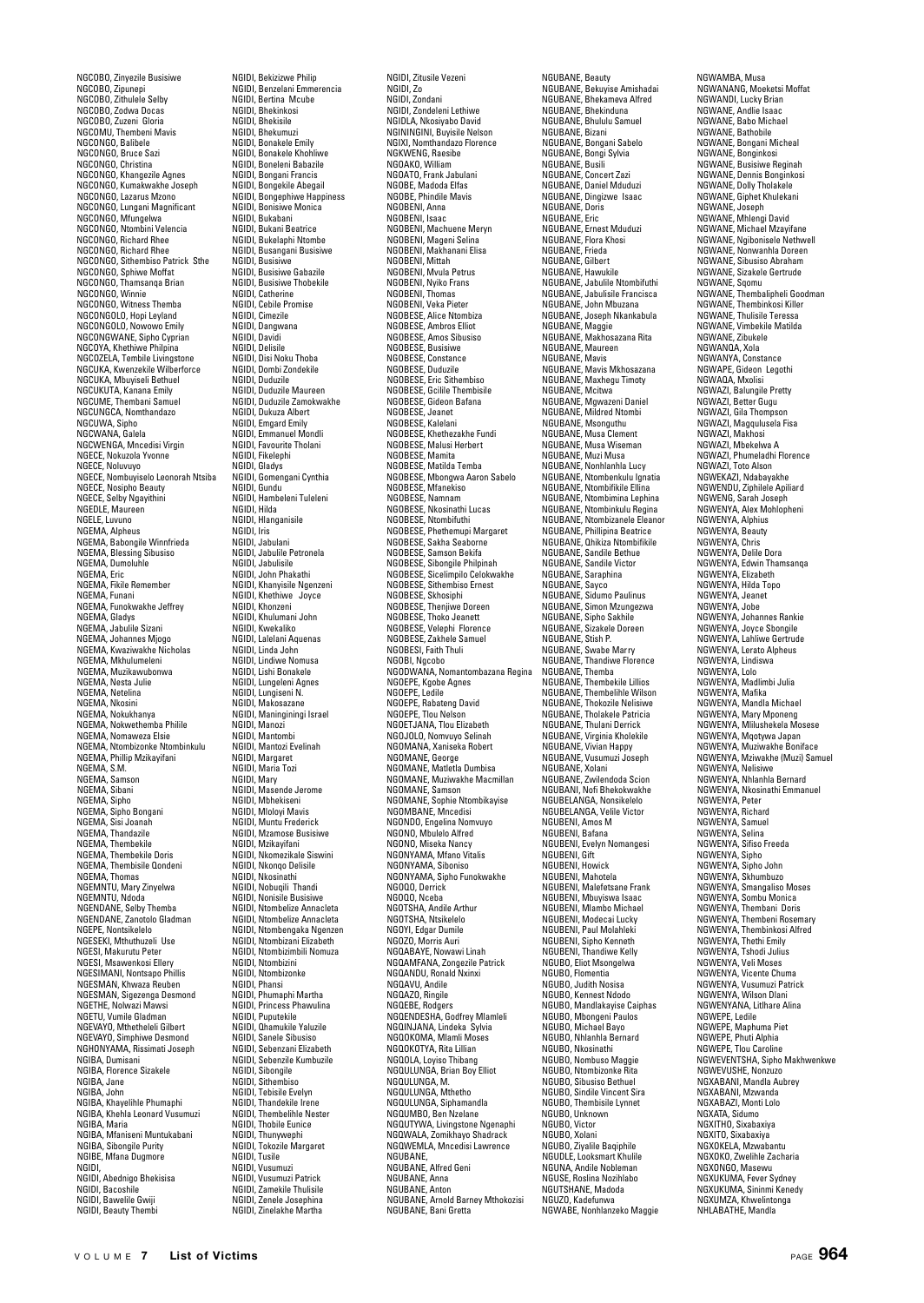NHLABATHI, Lindiwe Geogina NHLABATHI, Obed Friday NHLABATHI, Thula Alson NHLANGULELA, Teressa NHLANHLA, Petros NHLANHLA, Vusi Meshack (Mabondlolo) NHLANZI, Zakele Solomon NHLAPHO, Ben Mboshwa NHLAPHO, Khehla Meshack NHLAPHO, Macaleni Shedrack NHLAPHO, Nobelungu Sannah NHLAPHO, Sipho Paulus NHLAPO, Bafana Swartbooi NHLAPO, Buti Samson NHLAPO, Dillo David NHLAPO, Fanyana NHLAPO, Linda NHLAPO, Lucas Mbalekelwa NHLAPO, Mpopo James NHLAPO, Mzwakhe Moses NHLAPO, Mzwakhe Samson NHLAPO, Nelisile Yvone NHLAPO, Nhlanhla Obed NHLAPO, Sematla Ezekiel NHLAPO, Velaphi Moses NHLAPO, Zodwa Ellen NHLEBELA, Marosa Rose NHLEBEYA, Trilo Aaron NHLEBO, Hazekia Ngoyoli NHLEKO, Simanga Clever NHLEKO, Themba NHLENGETHWA, Collen Mandla NHLENGETHWA, Enos NHLENGETHWA, Mkhuhliseni Isaac NHLUMAYO, Hamvundla Hester NHLUMAYO, Hlino Irene NHLUMAYO, Khiye Robert NHLUMAYO, Koto NHLUMAYO, Musi Raymond NHLUMAYO, Nomvuyo Sweetness NHLUMAYO, Richard Nomaqhiza NHLUMAYO, Sigqoko Philip NIEMAND, A. M. NIEUWALDT, Sarah Susanna NIEUWOUDT, Hermas NIKANI, Nkosana NIKELO, Christopher Senzile NIKWE, Fana Steven NIKWE, Mboniseni NIKWE, Xolani Lawerence NINELA, Margaret Evelina NINELA/ MABASO, Blessing NINI, Buyiswa Lydia NINI, Lulama NINI, Xoliswa Virginia NJAKAZI, Mthunzi Velemseni NJALO, Mzimkulu Goodman NJAMELA, Felinyaniso Abner NJAMELA, Jabulani George NJAMELA, Langalikhanya NJAPA David NJAPA, Sibongile Mildred NJAPA, Twana Gretta NJAPHA, Baphindile Lucy NJAPHA, Hlohlimpi John NJAPHA, Joana Mano NJAPHA, Patrick Magabhana NJATO, Ephraim Moeketsi NJATU, Nopola NJENINI, Mzwandile Jeffrey NJEYA, Steti NJIKELANA, Nomsa Rebecca NJIKELANA, Tetiswa Mercy NJILI, Xola Patrick NJILO, Busaphi NJILO, Edista NJILO, Ernest Muntu NJILO, Funokwakhe NJILO, Ntombintombi Getrude NJISANE, Matshezi Virginia NJODO, Constance Thandeka NJOKO, Busani Alex NJOKO, Khaya Simon NJOKO, Lucas Thembinkosi NJOKO, Musawenkosi Phillip NJOKO, Thobile Olga NJOKO, mobile Oly NJOKWENI, Meyers NJOLI, Frances Nobom NJOLI, Princess Nontutuzelo Norhi NJOVANE, Precious Nkosayit NJUZA, Nzimene Jeffrey NJWABULE, Ntsikelelo Patrick NKABALAZA, Nonkululeko Margaret NKABI, Sinna NKABINDE, Albert NKABINDE, Alpheus Muziwakhe NKABINDE, Annie NKABINDE, Constance Veliwe NKABINDE, Dedisi A NKABINDE, Eric Sephiwe NKABINDE, Fanasi Frans NKABINDE, Hezekiah Sibusiso NKABINDE, Hezekian Sibusis<br>NKABINDE, Hluphekile Letia NKABINDE, James Mbuyiseni

NKABINDE, Jan Zeblon NKABINDE, Khulumani Lena NKABINDE, Lalitho Martha NKABINDE, Maruping Job NKABINDE, Morris NKABINDE, Nkosinathi NKABINDE, Peter Ngungunyane NKABINDE, Sarah NKABINDE, Themba Ephraim NKABINDE, Thembisile Rita NKABINDE, Thomas London NKABINDE, Thulani Samuel NKABINDE, Thulisiwe Seddy NKABINI, Clifford NKABINI, Dikekile Ignancia NKABINI, Getrude Thokozile NKABINI, Isaiah Mfana NKABINI, Nkosinathi Almon NKABINI, Sezwesihle Agrippa NKABINI, Snothi Norman NKABINI, Thokozile Beauty NKABINI, Zwelihle Shadrack NKADIMENG, Lekgebe Hermans NKADIMENG, Mahudu Vernon NKADIMENG, Mefolo Abram NKADIMENG, Seem Joel NKALA, Flora Tsyidi NKALA, Mtholeni Hezekia NKALA, Sebenzile Garentine NKALA, Velephi Angeline NKALANGA, John Bongani NKALI, George Tlali NKAMBULE, David NKAMBULE, Gubane Samuel NKAMBULE, Michael NKAMBULE, Thembisile Eldah NKANI, Samuel Jomo NKANI, Simon Zolile NKANYANA, Josias NKANYEZI, Dalindyebo NKANYEZI, Falithenjwa Rasta NKANYEZI, Mafoxini NKANTLEL, Maluxiill NKATANE, Maxwell NKATE, Isiah Pule NKATLO, Pitso NKATSHANE, Eslina NKAWENG, Nthlodi Onicah NKAWULE, Nkosini NKAYI, Nomalinge Lucia NKAYI, Phila NKREZEKWA, Jem NKEHLI, Evelyn NKEHLI, Thandeka NKEHLI, Zakhele Qoqabakubo NKENKANA, Billy Ben NKENKE, Bongani NKEU, Monkezi Johannes NKEU, Nodazibone Martha NKEU, Vuyisile Paul NKEU, Zwelinzima George NKGADIMA, David Sekgokgo NKGADIMA, Mooke Wilson NKGEONG, Matlou Frans NKGMENG, Seemola Mamoloko NKGOENA, Mamoloko Grace NKGOENG, Albert Piletjie NKGOENG, Ledile Machuene NKGOENG, Mamoyagabo Time NKGOENG, Mosima Samuel NKGOENG, Motlalepula Alpheus NKGOENG, Nkwata Samuel NKGOENG, Ramokone NKGOENG, Selali Andries NKGWENG, Kemishi Goodright NKGWENG, Kgajudi Caifas NKGWENG, Kgopishi Phillip NKGWENG, Ledile Mamoyahabo NKGWENG, Mamolatelo Lidile NKGWENG, Mamoyahabo NKGWENG, Maselelo NKGWENG, Mascicio NKGWENG, Mosima NKGWENG, Mosima Melatelo NKGWENG, Nkabane Julia NKGWENG, Nkone NKGWENG, Ntshipi Wilson NKGWENG, Raesibe NKGWENG, Sebediela Joas NKGWENG, Seroto Elliot NKOANE, Ananias NKOANE, Gilbert Tebogo NKOANE, Kefiloe Mirriam NKOBINDI, Stemere John NKOFUNGA, Mkululi NKOHLA, Darlington Nkosinathi NKOHLA, Fungile Livingstone NKOHLA, Lulama Vivian NKOHLA, Nomziwakhe Francina NKOHLA, Zolisa Elsies NKOKO, Julien NKOKO, Ramokoeni NKOMANA, Nibidyara Francis NKOMBI, Kholeka NKOMBI, Nokuzola

NKOMBISA, Monde Matthews NKOMBONI, Simon NKOME, Gladys Martha NKOME, Ruth NKOMO, Delisile Immaculate NKOMO, Edwin Vuyani NKOMO, Fikill NKOMO, Gina Patricia NKOMO, Hloniphile Winniefrieda NKOMO, Mjixwa NKOMO, Ngangezinye Medrina NKOMO, Nkosenye Jeremiah NKOMO, Rebecca Duduzile NKOMO, Sandile NKOMO, Thembani Athanasia NKOMO, Thembi Eldah NKOMO, Unknown NKOMPONE, Sipho Jackson NKOMPONE, Tembani Simon NKONDE, Ambag Paulos NKONDE, Solomon Khethomthandayo NKONTWANA, Boza NKONYANA, Bafa Benjamin NKONYANA, Samson Themba NKONYANE, Boynyane Freddy NKONYANE, Noel Tsepo NKONYANE, Sifiso John NKONYENI, Bheki Patric NKONYENI, Jabu Beauty NKONYENI, Shomo Nokwendisa NKONYENI, Wilson Ndindana NKOPANE, Johannes Lesia NKOSI, NKOSI, Abel Mfanafuthi NKOSI, Abram NKOSI, Absalom NKOSI, Alfred Sipho NKOSI, Amos Baleni NKOSI, Amos Fani NKOSI, Bantu Emelina NKOSI, Bartholomew Diaz Bongani NKOSI, Bheki NKOSI, Bheki Steven NKOSI, Bhekumusa NKOSI, Bongane Christopher NKOSI, Boyi Abram NKOSI, Boyi Fanyana NKOSI, Carlton NKOSI, Catherine Deliwe NKOSI, Charles NKOSI, Cleopas Mandla NKOSI, Daniel Makhosomke NKOSI, David NKOSI, David Mbaba NKOSI, David Nicholas NKOSI, Dickson NKOSI, Dingaan Jordan NKOSI, Dm NKOSI, Eric NKOSI, Eric Richard NKOSI, Ernest NKOSI, Florence Madodo NKOSI, Getrude Velephi NKOSI, Godfrey Jabulane NKOSI, Graham NKOSI, Howard NKOSI, Isaac Vusumuzi NKOSI, Jacob Sibongo NKOSI, James NKOSI, Joseph NKOSI, Josiah Ephraim NKOSI, Jozi Ephraim NKOSI, Lazarus Dingindawo NKOSI, Lessiah NKOSI, Lindiwe NKOSI, Lucky France NKOSI, Lucky Sipho NKOSI, Lungile Lawrence NKOSI, Mabendla Azariah NKOSI, Mandlane Eric NKOSI, Maphindi Portia NKOSI, Maria Matshidiso NKOSI, Martha NKOSI, Masentsho Popie NKOSI, Mbhekwa Solomon NKOSI, Mbonji NKOSI, Mbuyiseni NKOSI, Mdala NKOSI, Moses Enoch NKOSI, Mpojo Friedie NKOSI, Msesethi Witkop NKOSI, Muzikababa Alpheos NKOSI, Nana Florence NKOSI, Nlekelu Jerry NKOSI, Nomakuwa Sophia NKOSI, Nomsa Virginia NKOSI, Nomusa Ethel NKOSI, Nondumiso NKOSI, Nonzuza Setty NKOSI, Nyanyekile Norah NKOSI, Patricia Bonisiwe NKOSI, Peter Bonginkosi NKOSI, Petrus NKOSI, Phillip Nelaphi NKOSI, Phineas NKOSI, Prysina Mambundu

NKOSI, Richard Japie NKOSI, Sakhile NKOSI, Samuel NKOSI, Samuel Mshiyeni NKOSI, S'Bulelo NKOSI, Shobeni Elizabeth NKOSI, Sibusiso Tito NKOSI, Simon NKOSI, Simon Duga NKOSI, Sipho NKOSI, Sipho Simeon NKOSI, Sizakele Emelda NKOSI, Solomon Daniel Abel NKOSI, Teaspoon NKOSI, Thabang Lucas NKOSI, Thabile NKOSI, Thamsanqa Shadrack NKOSI, Themba David NKOSI, Thembani NKOSI, Thembelihle Dumazile NKOSI, Thembinkosi Patrick NKOSI, Thomas NKOSI, Thomas NKOSI, Tilly NKOSI, Tititi Bettina NKOSI, Virginia Cabangani NKOSI, Vukani Gilbert NKOSI, Winnifred Notini NKOSI, Zephania NKOSIYANA, Nomanesi NKOSIYANE, Dumasi Douglas NKOSIYANE, Sicelo Templeton NKOSIYANE-MPOPOSHE, Jackson Balisile NKOTA, Amon NKUKHU, Sibusiso Innocent NKUKHU, Themba Rudolf NKUMANDA, Tshukumani Jeffrey NKUMBI, Albert Thozamile NKUMBI, Mziwoxolo Christopher Boy NKUMBI, Nomathamsanqa Charlotte NKUMBI, Thamsanqa William NKUME, Thozamile NKUMNDA, Masango Nimrod NKUNA, Albert Ngwavela NKUNA, Joseph Harold NKUNA, Richard Mbhazima NKUNA, Robert NKUNA, Ronny NKUNA, Selina NKUNA, Tshikani NKUNDLANDE, Fachman Nompumelelo NKUNKUMA, Bethuel Thobelani NKUPANE, Josias Mkopane NKUSHUBANA, Edith Nobafo NKUTA, Albert Khehla NKUTA, Obed Ramahlape NKUTA, Thalitha Rachel NKUTANE, Albert NKUTHA, Dumisani Stanley NKUTHA, Harrison Madindwa NKUTHA, Josiah Thami NKUTHA, Martha Malefu **NKUTU, Fukutha Jackson**<br>NKUWENG Seholaishi NKUWENG, Sebolaishi NKWALASE, Luvuyo Lot NKWAMBA, Matias Mathews NKWAMBA, Victor NKWANA, Doreen NKWANA, Mashine Joseph NKWANA, Mohlopi Amos NKWANA, Nakedi Maria NKWANE, Bafana Fannie NKWANE, Michael NKWANYANA, Bahlawulile NKWANYANA, Bongekile NKWANYANA, Dlokwakhe NKWANYANA, Dudu Gqoza NKWANYANA, Duduzile Doris NKWANYANA, Dumisani Gracious NKWANYANA, Elizabeth NKWANYANA, Elliot Muziwendoda NKWANYANA, Emanuel NKWANYANA, Enock Mfuneni NKWANYANA, Jabulisile NKWANYANA, Khethiwe Fortunate NKWANYANA, Magenge Richard NKWANYANA, Mginqo Dlokwakhe NKWANYANA, Musawenkosi NKWANYANA, Nkosingiphile Fano NKWANYANA, Nokwazi Josephine NKWANYANA, Ntombi Wusisi NKWANYANA, Phineas NKWANYANA, Qholobana Bhekinkosi NKWANYANA, Sebenzile Ngantombi NKWANYANA, Tandukwenzelwa NKWANYANA, Teresia NKWANYANA, Thulani Vincent NKWANYANA, Thulisile Lindeni Goodness NKWANYANA, Zephania NKWANYANA, Zibusela Bhaku NKWANYANE, Jamba NKWENG, Florina Tabudi NKWENG, Mosima Jessy NKWENKWE, Nkanyiso

NKWENYANE, Donald NKWINIKA, Theron Mdunwazi NNETE, Thebeli Jonas NNINA, Lipuo Sophia NOBADULA, Mzukisi Melvin NOBANGELA, Fuzile Elvis NOBATANA, Vuyo Aubrey NOBAVU, Nontanganyani NOBEBE, Danisile Chris NOBHOZA, Themba NOBIVA, Boy NOBOZA, Thembekile NODADA, Brian NODIKIDA, Mcebisi NODIPHA, Mikayeli (Michael) NODLUNGU, Allvinah NODOSHA, Maqhilane Solamase NOEMDOE, Doreen Josephine NOFEMELE, Vuyisile NOFEMELE, VUYISI NOGAYO, Nowings Engelinah NOGIKILE, Dinah Vuyiswa NOGOBA, Letticia Nomhle NOGODUKA, Lungisile NOGORHA, Patric Nkosinathi NOGQALA, Sidwell Mandithini NOGQUM, Zingewathile NOHENNE, Noncinane Gladys NOIR, L. C. NOJAHOLO, Kulie Evelyn NOJEYEZA, Hilda NOJIYESA, Vusimuzi Moses NOJOKO, Zamuxolo Nzotho NOKEMANA, Mzoxolo Theophilus NOKENI, Edward Dhlayi NOKERE, Paulus Shaba NOKHONOYA, Nomveliso Francis NOKHONYA, Yizami Gladstone NOKIE, Tina Babsie NOKO, Robert NOKONYA, Mzwakhe Livingstone NOKRAYO, Mbi NOKWINDLA, Khelekile Vincent NOKWINDLA, Veronica Weziwe NOLTE, M. C. S. NOMAJAVA, Yoliswa NOMANDLA, Mbuyiselo John NOMANDLA, Nomajamini Agnes NOMANDLA, Thembile David NOMAQHIZA, Noxolo Cynthia NOMATHWETSHO, Maqethuka Dlamini NOMAVUKA, Xola Owen NOMAXHAI, Wandisile Godfrey NOMBE, Lungisa NOMBEBA, Sibongile Joyce NOMBIBA, Boyboy NOMBIDA, Zola NOMBYANA, Jorge Nessele NOMDA, Loyiso Leonard NOMDLEMBU, Mvuselelo NOMEVA, Philipina Thenjiwe NOMFETSHELA, Tyileka NOMGOGWANA, Gilindoda NOMGOJO, Julius Spitipiti NOMGOOKWANA, Brian Miselo NOMKONKO, Sipho Given NOMNGANGA, Nkosinathi Alpheaus NOMONGO, Tod Nkwenkwana NOMOYI, Nontuthuzelo Caroline NOMPANDO, Vuyisina Lilian NOMPONDO, Jongile Joseph NOMPONDO, Nombuyiselo NOMPONDO, Ntombomzi Priscilla NOMPULA, Zwelethu Isaac NOMPUMA, Thobile NOMPUMELELO, Olifant NOMTHULI, Philemon Mzwandile NOMTWANA, Bhayisekile NOMVETE, Randiwe Mary NONCUNGO, Sajini Welcome NONDABA (NGCUNGAMA), Ernest Dingindawo NONDABULA, Clement NONDABULA, Nonyameko NONDALA, Boyisi NONDALA, Joseph Mzwamandla NONDLALA, Lennox NONDULA, Bongani Israel NONDULA, Nomusa Leticia NONDUMO, Monde NONDZUBE, Misile Devilliers NONG, Meshack NONG, Raesibe Johana NONGAUZA, Velekaya Hofmeyr NONGENA, Daniel Paulos NONGENA, Mvulo Johnson NONGQAYI, Ntombikanina Nothembile NONGQO, Ndondela Eric NONGUBO, Nyusiwe NONJOLI, Martha Memi NONJOLI, Ntombifikile NONKETHA, Albert Welile NONKONELA, Nomabhele Angelina NONKONELA, Phumeza NONKUMBANA, Fakati Simon

NKOMBI, Winifred Zodwa

NONKUMBANA, Nontsapho Evelyn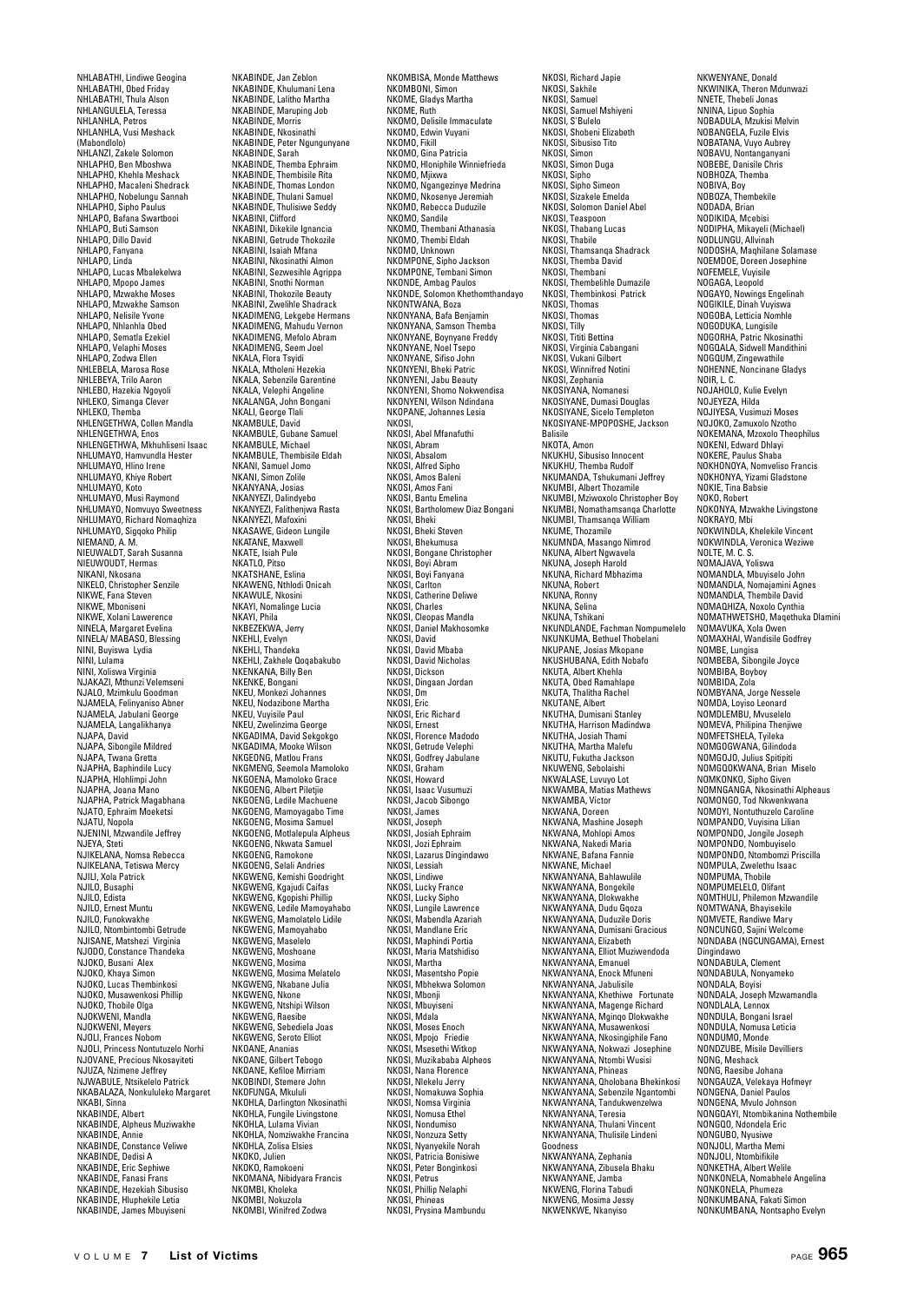NONKUMBANA, Thembisa Ethelina NONKUMBANA, Veliswa Patricia NONO, Girl NONOYI, Mzukisi Samuel NONOYI, Thobeka Joyce NONQANDELA, Robert NONTAMO, Nondumiso Alice NONTENJA, Jongudumo Emmanuel NONTSHINGA, Headman NONTYI, Makhaya Showers NONTYI, Patrick Sympathy Phakamile NONYAMA, Nonceba Irene NONYANE, Johannes Mogomotsi NONYANE, Michael Nhlanhla NONYANE, Sello Alfred NONYANE, Thabo Christopher NONYUSA, Ndleleni Januarie Mqwathi NOOI, Julius Khotsang NOQAYI, Zolile NOQHOLI, Nkululeko John NORDIEN, Eshaam Rafeeq NORDIEN, Esmat NOREXE, Joseph NORMAN, George Yizanemvula NORODIEN, Allie Mulla NORTJE, Henry Sidney Chris NORUSHE, Bonisile Philemon NORUSHE, Ntombizodwa Elizabeth NOSIPHIWE, NOTHOLE, Thelma NOTHWALA, Michael NOTUNUNU, James NOTYHAGI, Gqotshi NOTYHAWE, Gadavu Johannes NOVEMBER, Johnson NOVOLO, Gabriel NOVOLO, Petrus Bushi NOVOLO, Reginah Difedile NOWAK, Wieslaw Stefan NOZAKUZAKU, Zilindile NOZAZA, Agrippa NOZAZA, Nontsikelelo NOZEMBA, Mlindeli NOZEWU, Zola NOZIGQWABA, Nozikona NQABENI, Xoliswa Elizabeth Maxoli NQABISA, Vusumzi Sydney NQAMRA, William NQANA (BAART), Nokuzola Gloria NQANDU, Johnson NQANDU, Xolisile NQANGISA, Carius NQAYI, Calvin Sibusiso NQEME, Bongani Steven NQENTSWANA, Bhekimpi Sabiso NQENTSWANA, Nozuko Ronica NQEZA, Thandi NQEZO, Mzuvukile Seaton NQGULUNGA, Nkanikayipheli NQIDI, Thembisile Nobuhle NQIKASHE, Lungisile William NQINQHI, Monwabisi Edgar NQODI, Thothololo Albert Pretty NQOI, Moses Makhetheng NQOKO, Dingiwe NOOKO, Hlekani NQOKO, Mkhethelwa NQOKO, Remigia Ntombizini NQOKO, Seshani NQOKOTO, Buyiselo Monster NQONO, Boyce Lucky NQONO, Vuyani NQONTSI, Gladys Zanyiwe NQULO, Mninikaya NQUMAKHO, Phikesazi Mechell NQUMAKO, Dlangamandla Thilomu NQUMAKO, Hlobozani Dora NQUMAKO, Thethani NQUMSE, Afrika Lorence NQUMSE, Zibonele Edward NQWALA, Zamile Terrence NQWAZI, Khululekile NQWELE, Mncedisi Rooi NQWENANI, Maphangwana NQWENANI, Marikeni NSELE, Funizwe NSELE, M.C NSELE, Msophile NSELE, Thamsanqa Welcome NSIBANDE, Albert Mhambi NSIBANDE, Jacob Musawenkosi NSIBANDE, Joseph Dumisani NSIBANDE, Robert Mbongeleni NSIMBI, Dotu Phillip NSIMBI, Lakopi Phyllis NSINDANE, Unkno NSUNDU, Yobayo NSUNTSHA, Manani Matrina NTABENI, Nomonde NTABENI, Zwelakhe Alfred NTABI, Mahlomola Flory NTAKA, Bhekizwe Ewart NTAKA, Bongani Cyprian NTAKA, Dumisani Mthunzi Shadrack NTAKA, Gladness Ntombifikile NTAKA, Hloniphile Princess

NTAKA, Mfanukile Simon NTAKA, Vusumuzi NTAKANA, Bhekinkosi NTAMANE, Mandla Solomon NTAME, Simphiwe Jeffrey NTANDISE, Mdubeki Johannes NTANDO, Merika Wellington NTANJANA, Nomvume Nelsie NTANJANA, Vuyisile Victor NTANTISO, Dumile NTANTISO, Sicelo NTANZI, Alvina NTANZI, Boneni NTANZI, Bonginkosi Shadrack NTANZI, Bukani NTANZI, Bukisile Dubeleni NTANZI, Busisiwe NTANZI, Cashephi NTANZI, Cunumuzi Saladine NTANZI, Dokazi NTANZI, Dumazile NTANZI, Emmerentina<br>NTANZI, Emmerentina<br>NTANZI, Eakazile NTANZI, Fakazile NTANZI, Gcinekile NTANZI, Gideon NTANZI, Gugu Khonzeni NTANZI, Hengani NTANZI, Jabu Sibongile NTANZI, Jordan Sifiso NTANZI, Khephansi Charlie NTANZI, Khonelani NTANZI, Mkhetheni Sakhephi NTANZI, Mkholiseni Alpheus NTANZI, Mlungisi Terence NTANZI, Moses NTANZI, Mphathiseni Thulani NTANZI, Mtete NTANZI, Mthembeni Joseph NTANZI, Muzikhona NTANZI, Mxolisi Conelious NTANZI, Mzikayifani Minias NTANZI, Mzogwele Isaac NTANZI, Ndukwembi NTANZI, Nkosinathi Emmanuel NTANZI, Nokubheka Jabulile NTANZI, Nokuthula NTANZI, Nomakosi NTANZI, Nomzimba Thembani NTANZI, Ntombethini Elizabeth NTANZI, Ntombiyani NTANZI, Petros NTANZI, Phikelakhe NTANZI, Qondeni Esther NTANZI, Sebenzeni Thandazile NTANZI, Sheki Pheneas NTANZI, Shongishile Gabazengani NTANZI, Sibangaliphi Japhet NTANZI, Sibongile Sebenzile NTANZI, Siboniseni Lawrence NTANZI, Sithembile Mantombi NTANZI, Thenbi Roy NTANZI, Tickey Florence NTANZI, Tshinakaho Martha NTANZI, Zakhele Maziseni NTANZI, Zothini Hlalisile NTAOPANE, Mabaeti Selina NTEKELE, Matlo Macxon NTELELE, Anthony Mpho NTEMA, Mokoni NTEMA, Seabata Albert NTEMANE, Caleb Mojalefa NTENGA, Fikile Tryphina NTENGA, Jabulile Leslinah NTENGENTO, David Samdywida Lamani NTENGENTO, Thembinkosi NTENGESHE, Mabhunga Wellington NTENYANA, Nosipho NTEPE, Samuel Sam NTETHA, Armstrong Thembinkosi NTETHA, George Nkosana NTETHA, Mtsheku Ampherval Liter NTETHA, Simphiwe Rosemary NTEU, Nnaniki Maria NTHAKO, Jeanett Tsehiso NTHAKO, Sebolelo Mirriam NTHANGENI, Elisa Tshifulufhelwi NTHELANG, Moses NTHEMBULUSENI, Robert Mberegemi NTHETE, Meshack Letshabo NTHO, Thabiso Samuel NTHOROANE, Caiphus Pule NTHOTSO, Moeketsi Isaac NTHSANGASE, Siyabonga NTHUNYA, Mohau Samuel Sam NTIKILI, Sam NTIKINCA, Rufus Mandlenkosi NTILASHE, Alfred Mzwandi NTIMANA, Lucky NTIMBANE, Vusi NTINEZA, Luka Hlomendlini NTINEZA, Qondeni Bertina NTINEZA, Sphiwo Mbongeni NTINGA, Boyi Sandile Ernest NTINGA, Maginqa NTINTILI, Nosipho Victoria NTITSHANE, Thembekile Thomas

NTLABA, Taelo Joseph NTLABATHI, Mzikayise NTLANGENI, Dumisani David NTLANTSANA, Xolile NTLAPO, Motlaletsona Petros NTLEBI, Zolisa Sydney NTLEKI, Diliza Gladman<br>NTLEKI, Diliza Gladman NTLEKO, Zuzile<br>NTLHAENG, Thabo Kevin<br>NTLHE, Kefilwe Agnes<br>NTLIZIYOMBI, Mzwabantu Wellington<br>NTLIZIYWANA, Sithembile Richard NTLOKWANA, Vuyisile NTLOKWANE, Nikiwe Margaret NTLONZE, Ngcazela Solomon NTLUMAYO, Nkosiphi NTOBELA, John NTOBELA, Mandleko Agnes NTOMBANA, David Phathisiwe NTOMBELA, Abednigo Bongani NTOMBELA, Amon Sicelo NTOMBELA, Babane Joseph NTOMBELA, Bafo Justice NTOMBELA, Beauty NTOMBELA, Bekithemba Mandlenkosi NTOMBELA, Beselina Nozidumo NTOMBELA, Bongani NTOMBELA, Busisiwe Prudence NTOMBELA, Buti NTOMBELA, Cashephi Alphina NTOMBELA, Celumusa Siyabonga NTOMBELA, Christopher NTOMBELA, Dinistopher<br>NTOMBELA, Debhu Gerald<br>NTOMBELA, Dini Alfred NTOMBELA, Dini Alfred NTOMBELA, Duduzile Busisiwe NTOMBELA, Dumangezo Ellias NTOMBELA, Emgard NTOMBELA, Gabriel NTOMBELA, Innocent Bekithemba NTOMBELA, Jabulani Vivian NTOMBELA, Joseph Mhlaliseni<br>NTOMBELA, Joseph Mhlaliseni NTOMBELA, Kipalipi Johannes NTOMBELA, Kwenya Johannes NTOMBELA, Mandlenkosi Eric NTOMBELA, Mbimbi Lettie NTOMBELA, Mlindeni Creswel NTOMBELA, Mlungisi Pikson NTOMBELA, Moses Ngede NTOMBELA, Mphiwe Audrey NTOMBELA, Mpondlela Johannes NTOMBELA, Muzi NTOMBELA, Muzikayise NTOMBELA, Nkosikhona NTOMBELA, Petrus Bafana NTOMBELA, Phoko Minah NTOMBELA, Queen Nthembile NTOMBELA, Sesi NTOMBELA, Shadrack Mhlanganisi NTOMBELA, Sikhumbuzo Lesley NTOMBELA, Simeon Thandukwazi NTOMBELA, Sindisiwe Beatrice NTOMBELA, Sipho NTOMBELA, Sipho NTOMBELA, Thabo Michael NTOMBELA, Themba NTOMBELA, Thembikile NTOMBELA, Thokozani NTOMBELA, Thokozile NTOMBELA, Thulani Petros NTOMBELA, Unknown NTOMBELA, Veli Raphael NTOMBELA, Welcome Mseshi NTOMBELA, Zanele NTONGANA, Noluthando Tsimi NTONGANA, Penwell Saphulelo NTONGOLO, Samuel Mzwandile NTONI, Fezani Phillip NTONI, Nomvula Elizabeth NTONI, Thozamile Anthony NTOYAKHE, Nontobeko Meggie NTOZAKE, Michael Mteto NTOZAKHE, Beauty Tholakele NTOZAKHE, Girlie Viera Mafanoyi NTOZAKHE, Leornard Ngobayini NTOZAKHE, Mgabiselwa NTOZAKHE, Muziwakona Timothy NTOZAKHE, Nhlanhla Emmanuel NTOZAKHE, Primrose Bawinile Mamtolo NTOZELA, Sibusiso NTOZELA, Thembisile NTOZINI, Xolile Daniel Mabhanya NTSALA, Maleshoane Lydia NTSALA, Mapitso Lizzie NTSALONG, Lucas Moratuwa NTSANA, Hlengani Johannes NTSANE, Elizabeth Mookgo NTSANE, Lejelang NTSATHA, Nomakhephu Jane NTSEDE, Wani Mhliniva NTSEKE, Mlungisi Lawrence NTSEKE, Velelo Alphius NTSELE, Bhekokwahle Elijah NTSELE, Bongani NTSELE, Bongani Emmanuel NTSELE, Fraser Thamusanqa

NTSELE, Jabulani Eric NTSELE, Ndodakeni NTSELE, Noel Msawenkosi NTSELE, Siza Enock NTSELE, Zikoko NTSELE-DLADLA, Zanele Ellen NTSENDWANA, Mqelele NTSEPO, Velile NTSESO, Michael Motseki NTSETHE, Boysie Malusi Collen NTSETHE, Mpumelelo Moses NTSETHE, Nokholekile Joslina NTSETHE, Zacharia Dumile NTSEWA, Makgabo Agnes NTSHABA, Mthakashana Elias NTSHAKO, Johannes Fusi NTSHALINTSHALI, Lawrence NTSHANGASE (NDLANGAMANDLA), Amos Godweni NTSHANGASE, Alfred Mzikayise NTSHANGASE, Bhekinkosi NTSHANGASE, Busisiwe Fikanenala NTSHANGASE, Cyril Siphomandla NTSHANGASE, Daniel Mbongeni NTSHANGASE, Dumisani NTSHANGASE, Fikelephi Philemena NTSHANGASE, Josephine Thangithini NTSHANGASE, Juliet Tu NTSHANGASE, Lillian Khethiwe NTSHANGASE, Mnakwe NTSHANGASE, Monica Thembisile NTSHANGASE, Muntukathandwa NTSHANGASE, Mxosheni Pheneas NTSHANGASE, Ndendesi Minah NTSHANGASE, Njabulo Innocent NTSHANGASE, Nomakhosi Frieda NTSHANGASE, Patricia Thembisile NTSHANGASE, Richard Elfas NTSHANGASE, Sibusiso Christopher NTSHANGASE, Simon NTSHANGASE, Sindisiwe Cynthia NTSHANGULA, Praise God Xolani NTSHANTSHA, Thaise God NTSHANYANA, Nomhlobo Valencia NTSHAPA, Doris Mary NTSHAPA, Selina NTSHEKEVANA, Masipalati NTSHENGE, Kwanele Collin NTSHENGE, Mbulelo Cohlen NTSHICA, Sandisile NTSHIKILANA, Xolani Martin NTSHILIBA, Mawane Alphios NTSHINGA, Danie William NTSHINGA, Mhlupeki Elias NTSHINGILA, Duduzile NTSHINGILA, Mohambi Jeremiah NTSHINGILA, Ntombikayise Murriel NTSHINGILA, Simangele Julia<br>NTSHINGILA, Simon Glenn Bongani<br>NTSHINGILA, Themba<br>NTSHINKA, Monwabisi<br>NTSHINTSHI, Thembekile Simon NTSHIZA, Herbert Mzondeni Ntshiza NTSHOBANE, Unknown NTSHONGWANA, Alfred Lungisile NTSHONGWANA, Mpingeni Alfred NTSHOTA, Mxolisi NTSHUDE, Maki Jonas NTSHUDU, Andile Joseph NTSHUNTSHA, Naboath Mandaluhlwile NTSIBANDE, Daniel NTSIBANDE, David NTSIMANE, Rosetta NTSIMBINI, Zakhele NTSIZAKALO, Siphiwo Alfred NTSIZI, Noqhubile NTSOBI, Toto Mzwandile NTSOELENGOE, Reginald NTSOERENG, Stefane Meshack NTSOEU, Mosela Emily Mamokoena NTSOKO, Shiko Johannes NTSOMI, Zandisile Leonard NTSUBA, Zabulon NTSUKULA, Ernest NTSUKUNE, Zizamele NTSUNDU, Meli NTSUSA, Zolile Kenneth NTSWAYI, Sandile Latone NTULI, Aaron Mbuyiselo NTULI, Abel Zwane NTULI, Advocate Mteteleli NTULI, Basizile Hellen NTULI, Bhabhalazi Elton NTULI, Bhekabantu Mzowomna NTULI, Bonginkosi NTULI, Chaka Piccanin NTULI, Christina NTULI, David Makhelwa NTULI, Davidson Velenkosini NTULI, Derrick NTULI, Dinga Bonginkosi NTULI, Duduzile Doris NTULI, Dumisa Paulus NTULI, Dumisani NTULI, E. NTULI, Edward Hlengiwe

NTULI, Elliot Celeni NTULI, Endul Jabulani NTULI, Ernestinah Vuyisiwe NTULI, Fikelephi Nelisiwe NTULI, Fikisiwe Dorah NTULI, Filda NTULI, Gloria NTULI, Hleziph NTULI, Jackson NTULI, Jacob Nkopane NTULI, James Phanakusho NTULI, Jeremiah NTULI, Joy Gabisile NTULI, Keqe Zakhasa NTULI, Kufakomuzi Joseph NTULI, Leah NTULI, Lesiba Joseph NTULI, Lucky NTULI, Makhosi NTULI, Mandla Annanias NTULI, Mandlenkosi Samuel NTULI, Mbali Innocetia NTULI, Mbongeni NTULI, Mbukeni NTULI, Mfihlo Leonard Jerry NTULI, Michael Mark NTULI, Moses Mhkuzelwa NTULI, Mseleni NTULI, Mthandeni NTULI, Muntukayise Bhekuyise NTULI, Muntuwempi NTULI, Muzikayise Isaac NTULI, Muzingeli James<br>NTULI, Muzingeli James NTULI, Mzilawonke Jacob NTULI, Ncamisile NTULI, Nelisiwe NTULI, Ngcebo Shadrack NTULI, Nkosana Ndukuzakhe NTULI, Nokuthula NTULI, Nozipho NTULI, Paulos NTULI, Philip Sikirikiri NTULI, Phiwangomusa Petros NTULI, Piet Maqhawe Mbalekwa NTULI, Pumelela NTULI, Richard Makhawane NTULI, Rosa Khanyisile Mango NTULI, Sakhephi NTULI, Sam NTULI, Samson Numzeni NTULI, Samuel Hambolwakhe NTULI, Sazi Johan NTULI, Sazi Jona<br>NTULI, Sazi Victo NTULI, Sibongile NTULI, Sindile Springkaan NTULI, Sipho NTULI, Sipho Isaac NTULI, Siziwe Cabangile NTULI, Steven Ntofo NTULI, Sydney Bafana NTULI, Sydney Bafana NTULI, Thandekile NTULI, Theodora Maswazi NTULI, Tholakele Goodness NTULI, Tholethemba NTULI, Thomas Isaac NTULI, Thulisiwe Grace NTULI, Tsotsi Rothi NTULI, Velaphi Ntombiyokwenziwa NTULI, Victor NTULI, Virginia Joyce Ntombikayise NTULI, Vusumuzi Innocent NTULI, Willie NTULI, Xolani NTULI, Zinhle NTULI, Zwelibanzi Alford NTUMBA, Mandlenkosi Emmanuel NTUMBA, Welcome NTUNJA, Mtwana NTUNJWA, Ernest Bonga NTUNJWA, Nhlanhla Stanford NTUSI, Arthur Themba NTUSI, Thilani NTUTHUZELO, Lennox Matrosse NTUZELA, Nokulungisa Gugu Goodness NTWAGAE, Madira NTWAGAE, Rebecca NTWANA, Abel Mavandla NTWANA, Eugenia NTWANAMBI, Vincent Mzwandile NTYABA, Nopinki Cathrine NTYEFE, Nico NUKENI, Michael Kalusi NUKERI, Tsastawani Jos NUNES, Mzwandile Roddy N'WA-MUKANSI, NWATLA, Jerry NXAKO, Wete NXASANA, Ndovela NXASANA, Trueman Mbuso NXASANE, Tamsanqa Vivian NXAXA, William Malibonge NXAZONKE, Victoria Badikazi NXELE, Batakile Doreen NXELE, Bekilizwe NXELE, Boniwe Dudu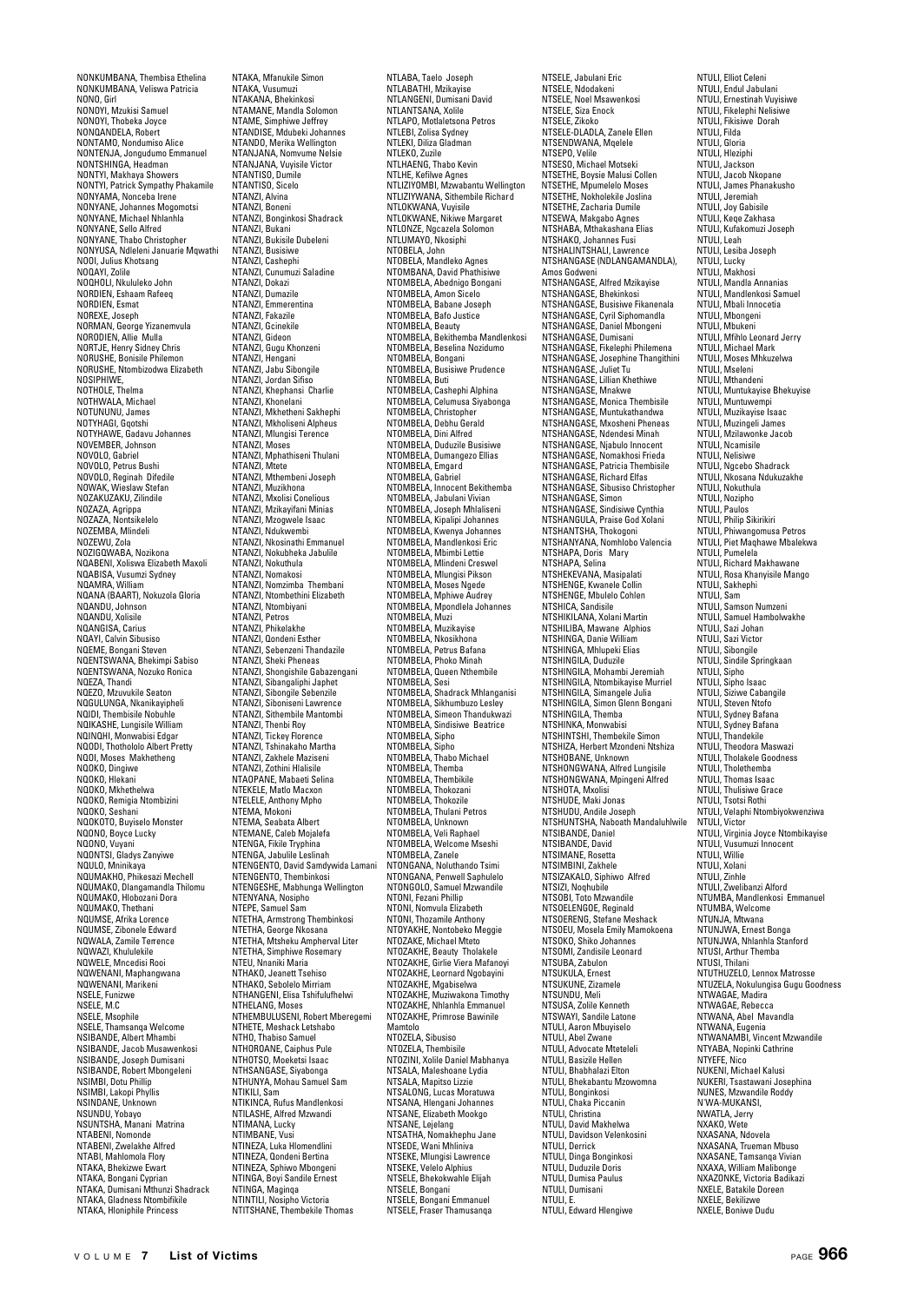NXELE, Cebisile Hlengiwe Maria NXELE, David NXELE, David Zekhaya NXELE, Dedisile Lucia NXELE, Duduzile Elsie NXELE, Dumazile NXELE, Dumisani Israel NXELE, Elijah Madodeni NXELE, Getrude Thombi NXELE, Gugu NXELE, Jabu Annie Laura NXELE, Jaff Phyillis NXELE, Josiah NXELE, Khulumelani NXELE, Lillian NXELE, Mafoko Hendrieta NXELE, Mbongeni NXELE, Mbovane Nkosibomvu NXELE, Mpetu Dennis NXELE, Mzwakhephi Johannes NXELE, Nora Thembi NXELE, Phata-Phata NXELE, Phetheni NXELE, Phumla NXELE, Phumlile NXELE, Pretty Nompumelelo NXELE, Sithembiso Phathezakhe Davidson NXELE, Sizwe Wilson NXELE, Ziyekile NXELEWA, Ntsikelelo Glory NXIBA, Thomas NXITYWA, Zwelidumile Abel NXIWENI, Pumezo George James NXOPO, Zwelinzima Albert NXUMALO, Amon Thabiso NXUMALO, Anthony NXUMALO, Arron Muntukayise NXUMALO, Bachazile NXUMALO, Bafana Mckenzie NXUMALO, Bahlekile Jannet NXUMALO, Beatrice Thembani NXUMALO, Bernard Mholiseni NXUMALO, Bhekisisa Elliot NXUMALO, Bob Hosiah NXUMALO, Bongani Zamani NXUMALO, Busisiwe Mantombi NXUMALO, Cebolamandwandwe Goodenough NXUMALO, Cynthia Duduzile NXUMALO, Da Edwin NXUMALO, Doda NXUMALO, Dora Hlobozani NXUMALO, Douglas Sipho NXUMALO, Dudu Gladys NXUMALO, Dumisani Mbozombozo NXUMALO, Elizabeth NXUMALO, Fani NXUMALO, Fano Petros NXUMALO, Fanyana Thomas NXUMALO, Fortunate NXUMALO, Gertrude Maxulu NXUMALO, Girlie Lindiwe NXUMALO, Hendrik Madoda NXUMALO, Innocent Zakhele NXUMALO, Irene Bathobile NXUMALO, Jabulani NXUMALO, Jabulani NXUMALO, Jabulani Elias NXUMALO, Mahlathini Jackson NXUMALO, Mangabo Ephraim NXUMALO, Mathani NXUMALO, Mawewe Memezi NXUMALO, Mboneni Douglas NXUMALO, Mbongeni Mathew NXUMALO, Mpampu NXUMALO, Musa NXUMALO, Muziwombuso NXUMALO, Naphtal Muziwenkosi NXUMALO, Nelson NXUMALO, Nkosinathi Emmanuel NXUMALO, Nomathemba Adelaide NXUMALO, Nombango Evelina NXUMALO, Nomusa NXUMALO, Nondumiso Jeaneth NXUMALO, Ntombazana Eggie NXUMALO, Patrick Mandla NXUMALO, Philisiwe NXUMALO, Phindile NXUMALO, Ronnie Sihle NXUMALO, Rosta NXUMALO, Samuel Neocleous NXUMALO, Sbongile NXUMALO, Sebenzile NXUMALO, Shongani Rejoice NXUMALO, Sifiso Howard Winston (Manyanyatha) NXUMALO, Simon NXUMALO, Simon Kufakwezwe NXUMALO, Siphelele Mxolisi NXUMALO, Siphiwe NXUMALO, Sipho NXUMALO, Son-Boy Pius NXUMALO, Songelwa Josephina NXUMALO, Tebiya Lucky NXUMALO, Thangithini Phillipine

NXUMALO, Thembi NXUMALO, Victor NXUMALO, Vukani Herman NXUMALO, Vusumuzi Elton NXUMALO, Welcome Bongani NXUMALO, Wellington NXUMALO, Zakhele NXUMALO, Zanele NXUMALO, Zanele Rejoice NXUSANI, Elizabeth NYAKA SIBIYA, Banyatdile Maria NYAKA, Isaac Tlholo NYAKENI, Mtombi NYAKENI, Ntombithula NYAKENI, Sikha Philile NYAKENI, Themba NYALELA, Elsie Paulina Sesi NYALELA, Jackson NYALELA, Nonyentse NYALENDE, Lawrence Jacey NYALUNGA, Frank NYALUNGA, J. NYAMAKAZI, Khayalethu NYAMAKAZI, Mziwamadoda NYAMAMBI, Mvunyelwa NYAMANKULU, Jongisizwe NYAMANKULU, Songile NYAMEKA, Sandile Learnard NYAMENDE, Mxolisi Abedingo NYAMFU, Lulama Christian NYANDA, Zwelibanzi Velaph NYANDENI, Thandi Dorcus NYANE, Tina Matsiliso NYANGA, George Mojanaka NYANGANA, Wele Edmund NYANGENI, Mzwabantu Eric NYANI, Khongozela Elliot NYASULU, Vincent Timmy NYATHELA, Phindile NYATHELA, Siyoyo Alfred NYATHI, Andile Kenneth NYATHI, Bonga Nyathi NYATHI, Constance NYATHI, David Mandla NYATHI, Jabulani Owen NYATHI, Johanna Masana NYATHI, Meshack NYATHI, Mfanlozi Ernest NYATHI, Peter Siphiwe NYATHI, Sesinyana Lettie NYATHI, Themba Enock NYATHI, Vusumuzi Johnson NYATHIKAZI, Erick Jojo NYATI, Petela NYATIKAZI, Bekuyise Wilfred NYAUZA, Mpayipheli Norman NYAWANE,<br>NYAWANE, NYAWO, Badingile NYAWO, Boni Maxwell NYAWO, Boy Erick NYAWO, Constance Siphindile NYAWO, Dumezweni Muziwenkosi NYAWO, Falini Jeremiah NYAWO, Hleziphi Jeslina NYAWO, Muziwakhe Alfred NYAWO, Samson Diya Mfanafuthi NYAWO, Samson Musawenkosi NYAWO, Themba Clement Nhlanhla NYAWO, Thembekile NYAWOSE, Alsina NYAWOSE, Baba Ernest NYAWOSE, Fana Joshua NYAWOSE, Jabu NYAWOSE, Mbukelwa Petros NYAWOSE, Ntombenhle Rebecca NYAWOSE, Petros NYAWOSE, Robert Mbuyiseni NYAWOSE, Sikameko NYAWULA, Nkosikhona NYAWUZA, Eric Thulani NYEKA, John NYELELE, Michael NYELISO, Malwey NYEMBE, Kanaza NYEMBE, Mantomi NYEMBE, Vumani NYEMBEZI, Constance Nokwanela NYEMBEZI, Mlise Hallock NYENGANE, Ndimphiwe NYIDE, Balungile NYIDE, Ernestinah Hlengiwe NYIMBANA, Dennis NYINGANI, Modo NYIRENDA, Jabulani Goodwill NYOBO, Kolekile Colbert NYOKA, Alegria Kutsaka NYOKA, Caiphus NYOKA, Dumisani Kenneth NYOKA, Makhosana Makhosi NYOKA, Makhosi Khalisiwe NYOKA, Mandlenkosi Bethuel NYOKA, Manelisi Lisa Lunga NYOKA, Sarah NYOKA, Sibongile Innah NYOKONG, Neria Moipone NYONGWANE, Jabulani

NYONI, Frank NYUMBEKA, Nongetheni Gerty NYUNDU, Fana Morris NYUSWA, Christopher NYUSWA, Mavis Hlekani NZALA, Jabulani NZALA, Mgwabule NZAMA, Allison NZAMA, Bajabulile Gloria NZAMA, Bengazi George NZAMA, Catherine NZAMA, Cwepesha NZAMA, Derrick Musawenkosi NZAMA, Dumezulu NZAMA, Dumisani Elvis NZAMA, Elliot NZAMA, Ezenchial Simangele NZAMA, Gezekile Prudence NZAMA, Grace Kwenzakele NZAMA, Innocent Thandazani NZAMA, Jahulani Andreas NZAMA, Jabulile Ntombizembi NZAMA, Juliet Ivon Dumisile NZAMA, Khulani NZAMA, Leonard Nbabazini NZAMA, Louis Zibonele NZAMA, Maphopho Bhekuyise NZAMA, Maqhinga John NZAMA, Maryjane NZAMA, Mfaniseni NZAMA, Mfanyana Robin NZAMA, Mhletshwa NZAMA, Micheal Zwelisha NZAMA, Mlinganiswa Richard NZAMA, Mntonjani Evion NZAMA, Mthokozisi Vusumuzi NZAMA, Mzomunye Vincent NZAMA, Ngakephi Judith NZAMA, Ngenzeni Florence NZAMA, Nondo Petros NZAMA, Nonao i cal NZAMA, Percivan Tebogo NZAMA, Percivan I NZAMA, Pius Vusumuzi NZAMA, Prince Norbert Nhlanhla NZAMA, Sabelo Elliot NZAMA, Shongani NZAMA, Sibongile Rose NZAMA, Sibongiseni Goodlord Linda NZAMA, Sicelo NZAMA, Sifiso NZAMA<sub>Simon</sub> NZAMA, Sithembiso Sonny NZAMA, Thuleleni Floreni NZAMA, Thuleleni Petronella NZAMA, Vusumuzi NZAMA, Yona Pilisiwe NZAMA, Za Jacolin Nakeni NZAMA, Zandile Nelie NZAMA, Zanele Nelly NZAMA, Zimephi Gladys<br>NZAMA, Zimephi Gladys NZAME, Thami<br>NZIMDIVA, Toto Samuel<br>NZIMAKWE, Aubrey Mcungisi<br>NZIMAKWE, Constance Thembekile<br>NZIMANDE, Alice Langisa<br>NZIMANDE, Angeline<br>NZIMANDE, Angeline NZIMANDE, Anthony NZIMANDE, Anton Sibongiseni NZIMANDE, Bagcinile Victoria NZIMANDE, Banafikile NZIMANDE, Beauty Thulile NZIMANDE, Bhekani Protus NZIMANDE, Bhezu Annanias NZIMANDE, Cabangani NZIMANDE, Catherine Thembani NZIMANDE, Chukiwe Florence NZIMANDE, Cyprian NZIMANDE, Dudu Gladys NZIMANDE, Fikile Catherine NZIMANDE, Fisani NZIMANDE, Florence NZIMANDE, Gobile NZIMANDE, Ivy NZIMANDE, Jennet NZIMANDE, John Ndakhu NZIMANDE, Khehla Anton NZIMANDE, Lawrence Mlungu NZIMANDE, Lina NZIMANDE, Lindela Raphael NZIMANDE, Makhosonke Eligius NZIMANDE, Maray Maggie NZIMANDE, Michael Zokwakhe NZIMANDE, Mirriam NZIMANDE, Mkhombiseni NZIMANDE, MKHOHIDI NZIMANDE, Moses NZIMANDE, Mrs. NZIMANDE, Mshishi Siphiwo Johnson NZIMANDE, Mzofile NZIMANDE, Mzwakhe Moses NZIMANDE, Ndabenzima Nyangembi NZIMANDE, Nokuphiwa NZIMANDE, Raphael NZIMANDE, Regina Siziwe

NZIMANDE, Sibomu NZIMANDE, Sifiso NZIMANDE, Siphiwe Eric NZIMANDE, Tabolo Samuel NZIMANDE, Thakazile Idah NZIMANDE, Thamsanqa Ernest NZIMANDE, Thembinkosi NZIMANDE, Unknown Baby NZIMANDE, Xolani NZIMANDE, Xosheyake Jerome NZIMANDE, Yekeleni NZIMANDE, Zonzane Christina NZIMANDE, Zwe NZIMELA, Hombile Stephen NZIMENI, Richard Jim NZUKE, Vusumuzi Abednego NZULA, Babra Julia NZUNGA, Lerole Paul NZUZA, Bhekisiwe NZUZA, Bhoyi NZUZA, Buhle NZUZA, Doris Ntombikayise NZUZA, Dorothy Ivy NZUZA, Elinah NZUZA, Florah Vezi NZUZA, Girlie NZUZA, Godfrey Mthokozeleni NZUZA, Hlengiwe Florence NZUZA, IM NZUZA, Isaac NZUZA, Jabulani NZUZA, Khonzaphi Rejoyce NZUZA, Khulekani Vusi NZUZA, Khulekani Vusi NZUZA, Lennox Thlelebone NZUZA, Lilian Ntombikayise NZUZA, Lucky Mfanu NZUZA, Mildred Phiwe NZUZA, Mntukatshingwa NZUZA, Moses NZUZA, Ndoda Robert NZUZA, Nessie NZUZA, Nokhuthula NZUZA, Nothando Florah NZUZA, Ntombikayise Happiness NZUZA, Ntombikayise Patricia NZUZA, Ntombili Esther NZUZA, Patricia Babhekile NZUZA, Petros Mzwakhe NZUZA, Schuman Raymond NZUZA, Simo NZUZA, Sipho NZUZA, Themba NZUZA, Thenjiwe NZUZA, Thulani Bekingcino NZUZA, Thulisile Patricia NZUZA, Velephi NZUZA, Zwelabantu Philemon NZUZO (KIBI), Nomsinya Grace O' REILLY, Welmar OCTOBER, Ronald ODENDAAL-MAGWAZA, Marie Fredrika ODENDAL,<br>ODISITSE, Kewasepe ODLER, Sydeny O'KILL, Richard Olivier Pierce O'LAUGHLIN, Bridget OLAYI, Sidumo Petrus OLDJOHN, Victor OLDS, C OLEG, Karamzim OLIEN, Willie Ronny OLIFANT, George David OLIFANT, Joel OLIFANT, Magdalena Elizabeth OLIFANT, Shadrack Teko OLIFANT, Tshidiso Paulos OLIFANT, Violet Ntombifikile (Khono) OLIPHANT, Alfred Welile OLIPHANT, Benjamin Tomelotso OLIPHANT, Ivan OLIPHANT, Lean Olefame OLIPHANT, Malebogo Wilfred OLIPHANT, Norman Mpumelelo OLIPHANT, Patricia Xoliswa OLIPHANT, Rufus OLIPHANT, Vincent Olehile OLIVER, L. OLIVIER, John David OLIVIER, L. OLIVIER, Mervin Govan OLIVIER, Peter OLIVIER, Val ONIWE, Aubrey ONTONG, Paul Etienne OOSTENHUIZEN, J. OOSTHUIZEN, G. J. OOSTHUIZEN, Lourence Cornelius OOSTHUIZEN, Patrick Edgar Vernon OOSTHUIZEN, Wessel Johannes OPPERMAN, J. P. OPPERMAN, Karel Jakobus OPPERMAN, Reiner Van Jaarsveld OPPERMAN, Ryno Johannes O'REILLY, W.O. ORLYN, Kgotsile Cecil

ORWIN, Gary David OSEPENG, Boikie Patrick OSMERS, John OSS, Andrew OTTO, A. P. OTTO, Ewette Jauneen OZYNSKI, Saul PADI, Isaac Butinyana PADI, Itumeleng Samuel PADI, Refiloe Sarah PADIACHY, Hammey Jessica PADIACHY, Krishna PAGE, Pedro Amandrio PAGE, Stephen John PAILANE, Phillip Kedibone PAILE, Franscina Busi PAIS, Jose Dos Santos PAKA, Johnson PAKA, Tonny Khabuqheya PAKADE, George Sidney PAKISI, Raphael PALEO, David Sebolai PALL Onlwana Reginald PALM, PALM, Rolande Lucielle PAMA, Elliot Micha PAMA, Priscilla PANAGOS- CITTON, Roseta Maria PANDA, Mzolisi Christian PANDA, William Wali PANDLE, Maggie Nomfusi PANGOMSO, Sipho Jackson PANKER, A PANTSI, Thembani PANZISO, Virginia PAPA, Reverend Vuyani PAPALA, Chobane Samuel PAPATHANSPOULES, George PAPIYANA, Godfrey Mziwamadoda PAPIYANA, Viyani Kenneth PAPO, Piet Lehameze PAPU, Benjamin PAPU, Velile Wellington PARAFINI, Moremi Abram PARIKY, Rajeegopal PARKIES, Nomthandazo Virginia PARKIES, Tieho Ben PASIYA, Masoka PASITA, masons<br>PATEL, Alec Pedro PATEL, Zahied Ebraim PATHENI, Velephi Nophilile PATLAKI, Willy PATRICK, Veron PATSA, Vuyani PATTENDEN, Angelique PAULI, Sicelo PAULSEN, Lionel PAVEL, Vuluev PAVIER, James George PAVILLION, D PAYI, Bukelwa Notargane PAYI, Clarence Lucky PAYI, Nomathamsanqa Ethel PAYI, Nosipho PEARCE - MARCON, Adine Leighanne PEBANE, Motlatsi Abram PEDRO, Niclo PEHLUKWAYO, Mirriam Kalelani PEITERSE, Hendrick Lambert PEKEUR, Lawrence PELLEM, Mthuthuzeli Simon PEMBA, Vuyisile Reginald PENYA, James Mongadi PENYANE, Nelson Mokhine PENYANE, Nkululeko Michael PENZANA, Mzimkhulu Nimrod PEO, Maphuti Joseph PEPU, Earnest Gwede PERO, Theodore PERREIRA, Manuel Amoro PETA, Eric Skumbuzo PETA, Tom Bomba PETA, Vakele Joseph PETA, Wonga Horatius PETE, Thuli Abram PETEGA, PETENI, Zolisile Harret PETER, Elijah PETER, Lulamile Basie PETER, Mbulelo Lawrence Toyo PETER, Nomboniso Lillian PETER, Nomvakutu Topsy PETER, Sebenzile Richard Butter PETER, Sipho C. PETER, Sobantu Percival PETER, Walter Martin PETER, Wayilese PETER, Zola PETERS, Dorothy Ethelrede PETERS, Sandile Christopher PETERSEN, Daniel Johannes PETERSEN, Mogamat Shahim PETERSEN, Norman PETERSON, Gerard PETERSON, Glynn John PETERSON, Hector Zolile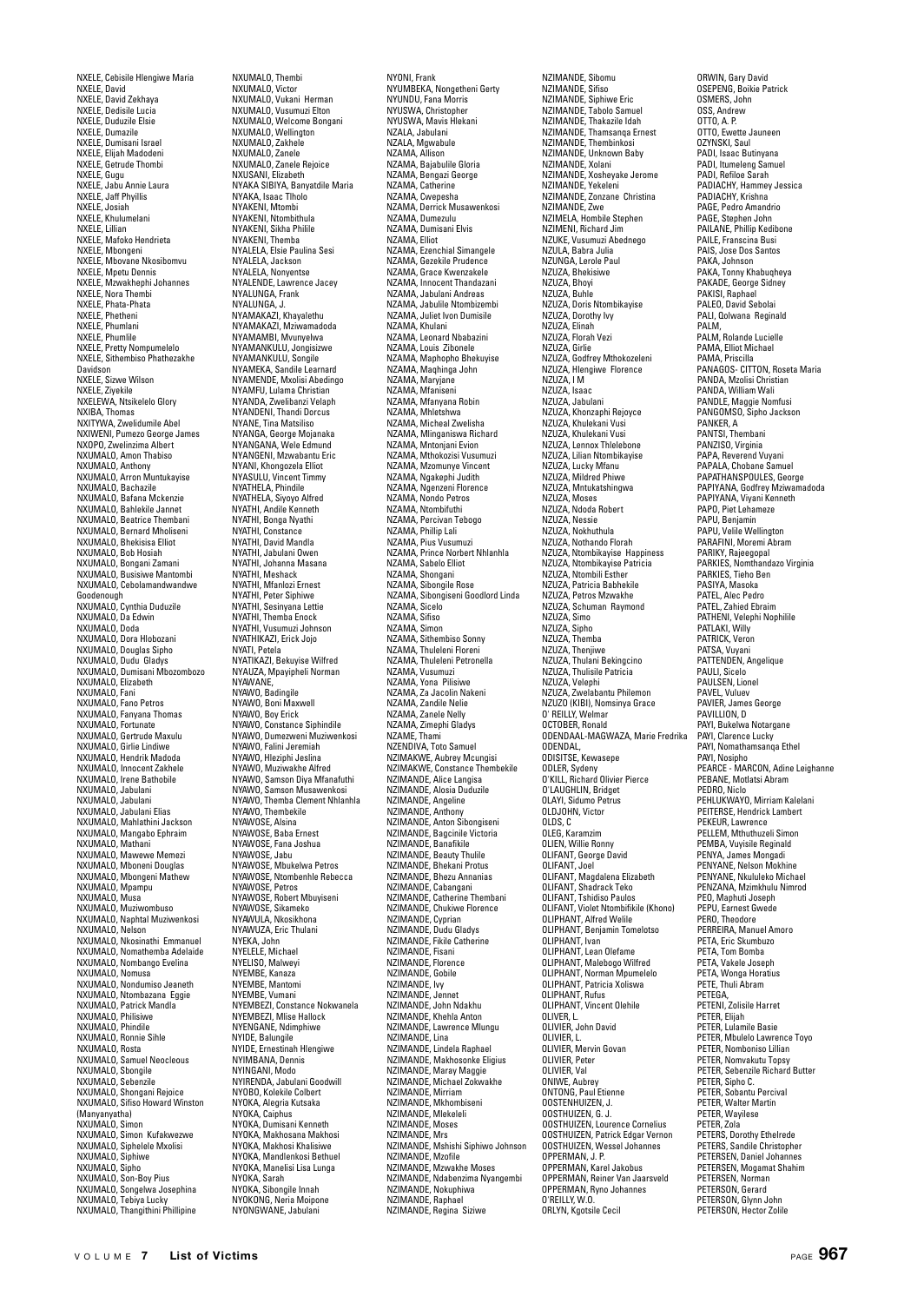PETHERIDGE, M. E. G. PETLELE, Mogapi Abram PETLEY, Jared PETO, Ronnie PETRUS, Andrew Isaac PETRUS, Roland Roy Roux PETVELLA, L. M. PETWANE, Moseki John PETZER, M. PEU, Chuene Daniel PEU, Mamoloko Lina PEU, Mankopi Heather PEU, Mokgaetji Florah PEU, Raisibe Maphuti PEWA, Nhlanhla Adrian PHADI, PHADI, Jacob Japi PHADU, Lesetja William PHADU, Mosima Rosina r nADO, Musilla nu<br>PHAGO, Chidi Elias PHAGO, Maputi Johanna PHAGO, Phuti Joel PHAHLA, Ben PHAHLADIRA, Makwena Petrus PHAHLAMOHLAKA, Richard Mamphekgo PHAHLAMOHLAKA, Simon PHAHLAMOHLAKA, Tseke John PHAHLE, George Cecil PHAHLE, Lindiwe Maud Malaza PHAHLE, Livingstone PHAJANE, Mosetlhane Gilbert PHAKA, Kgabo Phineas PHAKA, Nare Johannes PHAKA, Vuyisile Andrew PHAKADE, Linda Ntombizodidi PHAKALITHA, Tshediso PHAKANI, Beki Jeremia PHAKATHI, Bhekani PHAKATHI, Bukisisa Magadasi PHAKATHI, Charles PHAKATHI, Gabangani PHAKATHI, Gabisile Doris PHAKATHI, Gqiba PHAKATHI, Majaji PHAKATHI, Makhosazane Patience PHAKATHI, Makhosonke Patrick PHAKATHI, Norah Hluleleni PHAKATHI, Rebecca Thulisile PHAKATHI, Sipho Gift Thokozani PHAKATHI, Thule PHAKATHU Gniha PHAKATI, Philemon PHAKATI, Prince Simangaliso PHAKISI, David PHAKOAGO, Sam Maoto PHAKOE, Abel Teboho PHALA, Aubrey Seabe PHALA, Mahwidi John PHALA, Patrick Phaule PHALALI, Nndwamato Edward PHALANE, Eliah Michael PHALANE, Ronald Themba PHALANE, Sehlohlo Daniel PHALANE, Thembinkosi Jibilili PHALATSE, Irene Esther Mantsadi PHALE, Maria Makgala PHALE, Ronica PHALENG, Madimatja Johannes PHALI, Zabulon Mouso PHAMBAHISO, Samani PHANGANE, Florence PHANGWANA, Vuyisile Rogers PHANTSI, Pulane Adelina PHANYANE, Hadiyo Adelice PHARASI, Herman Motlalentoa PHARATSI, Eric PHAROE, Morapedi Moutry PHASHA, Abram Madibeng PHASHA, Thomas PHASHE, Steven PHASWANA, Khorommbi Josius PHASWANA, Ndanganeni Petrus PHATHADIRA, Mosima PHATHI, Tseko Jacob PHATLANE, Lucky Joseph PHATO, Magamonke Stanford PHAWE, Lephoi Nape PHEFO, Solomon Chippa PHEHLANE, Edward Tshudi PHEHLANE, Morgan Sebata PHEHLANE, Patrick PHEHLANE, Susan Mosela PHEKO, Joseph PHEKO, Mokete Lemuel Kidman PHEKONYANE, Modise PHEKU, Moteletsa Paulus Nico PHELANE, Khuduga Hendrick PHELE, France Molefe PHELE, Maphuti PHENYEKA, Jacob PHEPHETHA, Nomangali Besta PHESI, Vusumuzi PHETHANE, Lelaka Athanatius PHETHELO, Phillip PHETJAULEMA, Prudence

PHETJAULENA, Vuyiswa Violet PHETLA, Essau Mogolongwane PHETO, Mongezi Christopher PHETO, Sitembiso Masenyane PHETOANE, Boitumelo Gloria PHETOE, Kenosi Isaac Abram PHETOLO, Kgomotso PHETOLO, Mmaditsebe PHETU, Anele Moses PHEWA, Alfred Nhlanhla PHEWA, Amon Vusumuzi PHEWA, Ganishwe PHEWA, Lindeni Happy PHEWA, Mpumelelo Christopher PHEWA, Musa Sbhu PHEWA, Nomusa Babhekile PHEWA, Sibongile PHEWA, Sobho Musa PHEWA, Sylvia Thembekile PHEWA, Thokozile Mininja PHEWA, Wilson Mthembeni PHEWE, Rosemary Khanyisile PHIKE, Lizzy PHIKE, Ntemi Abel PHIKE, Pakamisa PHILI, Buhlebenkosi Nhlanhla PHILI, Faith Thabile PHILI, Woyi Richard PHILLIP Fikile PHILLIP, Lenard PHILLIPS, Faizel PHILLIPS, Lance Henry PHILLIPS, Lindiwe PHILLIPS, Ntsokolo Moses PHINDA, Samuel PHIRI, Atazaxes Adam PHIRI, Cresencia PHIRI, Jackie Sandile PHIRI, Jacob PHIRI, Martha Matlakala PHIRI, Mbuyisela Nixon PHIRI, Paulus Oupa PHIRI, Philisiwe Enna PHIRI, Ramatsekane Elias PHIRI, Samson PHIRI, Sephiri Mosoeunyana Petrus PHIRI, Thomas PHIRI, William PHIRI, Wilson Mbuselo PHOFU, Florence Gasta PHOKO, Makgabo Julia PHOKOJE, Motsamai Andrew PHOLOTHO, Samuel Moruthane PHONGWAKO, Eliah Mmutla PHONOSHE, Gushe PHOOKO, Moferefere PHORA, Mothepa Joyce PHOSHOANE, Tilsho Walter PHOSISI, Papakwe Daniel PHOSIWA, Mbulaheni Phineas PHOSWA (MKHIZE), Tholakele PHOSWA, Anna Bakhethile PHOSWA, Bheka PHOSWA, Bhekelakhe Obert PHOSWA, Bongani PHOSWA, David Ziphathele PHOSWA, Dinoni S. PHOSWA, Jabulani Shadrack PHOSWA, Jerome PHOSWA, Khilela PHOSWA, Makhosazana PHOSWA, Mamgokwana PHOSWA, Meshack Bandlelihle PHOSWA, Mhlawulelwa PHOSWA, Moses PHOSWA, Mpisi Moses PHOSWA, Mzwenkosi PHOSWA, Niniza Rose PHOSWA, Nohlungane PHOSWA, Paul Sakhumuzi PHOSWA, Phumlile Ncamsile PHOSWA, Pickup John PHOSWA, Qhofoza Mzwenkani PHOSWA, Simon Mantutu PHOSWA, Soka Amon PHOSWA, Thembekile Busisiwe PHOSWA, Thembekile Busisiwe PHOSWA, Thengi Sylvia PHOSWA, Thulebona PHOSWA, Tutu Johan PHOSWA, Zakithi PHOSWA, Zibonele<br>PHOSWA, Zibonele PHOSWA, Zondile PHOTOLO, Boikie PHULWANA, Muzila Livingstone PHUMLOMO, Nonhlanhla Monica PHUMO, Theodorha PHUNGOLA, Zwakushiwo PHUNGULA (NXUMALO), Flora PHUNGULA, Bakiphile PHUNGULA, Bhekuzumi Petros PHUNGULA, Bongani Raphael PHUNGULA, Cromwell Sizwe PHIINGULA, Dumisani PHUNGULA, Dumisani Samuel PHUNGULA, Gasta

PHUNGULA, Helia PHUNGULA, Lawrence Felokwakhe PHUNGULA, Leonard PHUNGULA, Mandlenkosi Eugene PHUNGULA, Manti Dorah PHUNGULA, Mary-Jane Janet PHUNGULA, Maxwell Jabulani PHUNGULA, Mbongeni PHUNGULA, Mcedise Isaac PHUNGULA, Muziwandile PHUNGULA, Nkosingiphile Emmanuel PHUNGULA, Paulos Frans PHUNGULA, Pius Mandlenkosi PHUNGULA, Sebenzile Elsie PHUNGULA, Sindiswa Mavis PHUNGULA, Thami Emmanuel PHUNGULA, Thembinkosi Timothy PHUNGULA, William PHUNGULA, Zakhe Rose PHUNGULA, Zamokhule Sibongiseni PHUNGULWA, Mzamo Philget PHUNGULWA, Sipho PHUNGWAI, David Mutheki PHUPHANI, Mthuthuzeli Jameson PIENAAR (NEE) ROOS, Cornelia Gertruida PIENAAR, Clifford Lawrence PIENAAR, David PIENAAR, Kathleen PIENAAR, T. D. PIERCE, Adriaan PIET, Christophe PIETER, Yoliswa PIETERSE, Irvin Zavier PIETERSE, Karel PIETERSEN, Alfred Raymond PIETERSEN, Hennie PIETERSEN, James PIETERSEN, Vincent PIKA, April Nose PIKANI, Alfred PIKASHE, Mphumzi Shadrack PIKOLI, Mkhuseli Welcome PIKOLI, Zamzolo Lordwyck PILANE, Kgosietjha Johannes PILAPHI, Katsekile PILISO, Sibulelo Gladstone PILLAY Isha PILLAY, Joshua PILLAY, Linda Diane PILUSA, Stephens Punko PINDISO, Zimambani PINZI, Buka Simon PISTOL, Ncinani Edward PISTOLI, Meledini PITA, Zingisa Florence PITANA, Buyile Patrick PITANA, Ntombekhaya Cinthia Pixie PITIKOE, Mark-Anthony Mosala PITSE, Christopher Linda PITSE, Prince PITSI, Richard PITSO, Arthur Setaba PITSO, Daniel Setsheho PITSO, Johannes PITSO, Manana (Rosta Malehloa) PITSO, Mengu Elizabeth PITSO, Rosta Malehloa PITSO, Simon Tukkies PITSO, Tebello PITSO, Victor Goalatlhwe PITTAWAY, Andrew James PITYANA, Mxoleli Dalton PITZER, Karin Anoinette PLAAITJIE, Unknown PLAAKIE, Moeketsi George PLAATJIE, Andile Alfred PLAATJIE, Ezekiel Lebuso PLAATJIE, Luthando Patrick PLAATJIE, Napo Boy PLAATJIE, Nozipho Ruth PLAATJIE, Rammusi Patrick PLAATJIE, Sydney Themba PLAATJIE, Thomas Mokoena PLAATJIE, Wendy PLAATJIES, Albert Jacques PLAATJIES, Andries Pierce PLAATJIES, Phillip PLAATJIES, Pieter PLAATJIES, Pumzile Gladwell PLAATJIES, Thembekile Horatius PLAATJIES, Unknown PODILE, Leshata Wilson POKOLO, Nomabhulu POKWANA, Temba Alfred POLE, Malefu Meriam POLOKO, Lazarus Keletetse PONNEN, Gangen George PONNEN, Murugas (Mari) PONNEN, Soogawathee PONNEN, Subramoney Mari PONNEN, Tholasi POOE, Nthau Jacob POONYANE, Patrick Pule POPOSHE, Ndindwa POSWA, Bizokwakhe

POSWA, Tholani Florence POSWA, Tshengisile Grace POSWA, Valumoya Amon POSWA, Vincent Dali POSWA, Vuyani Tiza POTELO, Paulos Sehlolo POTGIETER, Andre POTGIETER, C. G. POTGIETER, P. S. J. POTYE, Ndabayipheli Tatamawele POTYO, Mpitizeli Ntulele POYO, Nyaniso Hercules POYO, Sicelo Commando PRAM, Bongiwe Cynthia PRAM, Fezekile Melton PRESBYTERIAN CHURCH LAMONTVILLE,<br>PRETORIOUS, H. F. PRETORIUS, PRETORIUS, J. E. A. PRETORIUS, Jh PRETORIUS, Johannes Didrick PRETORIUS, Leonie PRETORIUS, Louis Jacobus PRETORIUS, Machiel Andries Stephanus PRETORIUS, Susanna PRINGANE, Gladys PRINGANE, Mthozamo Theophilus PRINS, Andre Peter PRINSLOO, PRINSLOO, Anna Christina Frederika PRINSLOO, Anna Maria PRINSLOO, Ansie PRINSLOO, L. PRISMON, Nkosi Bekizizwe PUKWANA, Philis Ntombekhaya PULE, Anna Mary Rebuwe PULE, Dimakatso Margaret PULE, Margaret PULE, Monageng Danie PULE, Monnye Joyce PULE, Moorosi Ezekiel PULE, Motlhaga Ishmael PULE, Nyanako Andronica PULE, Pontso Anna PULE, Sadie PULE, Simon PUMELO, Sipho Gift PUNGANTSHE, Magegeni PUNGULA, Sithombi Catherine PUNGULWA, Mncedisi Eddie PUTINI, Gordon Aggrey PUTINI, Winifred Segametsi PUTINI, Yergan PUTTOCK, Winston Chauntler QABAKA, Mandlonke Sobantu QALAKU, Spendu Elias QALANYOBE, Nomnyaka QALI, Lennox Sebenzile QAMATA, N. QAMBATA, Vaughn Thamsanqa QANGULE, Nomaciko Prudence Zandile QANKASI, Phelemon Sipho QANYA, Steven QATA, Phumasivale Morrson QATANA, Thembekile Henry QATHANA, Bakhulule Siphithiphithi Welcome QAVATA, Thamsanqa Gilbert QAWULA, Palele Windvoel QAYI, Nonight Annie QAYI, Sicelo Boyce QAYI, Zongezile QAYISO, Pierce QAZA, Zolile QEBEYI, Mxolisi Bethwell QEJA, Wilson Dalihlanga QEZU, Xolile Headman QHAMAKOANE, Tabelo Peter QHANA, Nomalungisa Miranda QHANQISO, Bylla Miemie QHAYI, Godfrey Zoyisile QHENA, Lipuo Primrose QHESI, Mandibense QHINEBE, Emmah Evelinah QHINEBE, Philip Layunina QHOBOSHEANE, Teboho Augustine QIHELE, Mbuzeli Joseph QINA, Pindile Michael QINISELANI, Baqondile QINISILE, Sipho Patrick QITSANA, Joseph Bhazalele QOBEKA, Nelson Makhenkeleza QOBONGOSHE, Nkululeko Eric QOBOTWANA, Gengelele QODASHE, Zukile Sidion QOGOTA, Zwelifile Bothman QONGWANA, Selina QONI, Mandla QOTOYI, George Banzi QOTYWA, Nomazizi QOZA, Siyabulela Theodore QUEH, Siziwe Joyce QUARTERS, Jeff Question Controller Controller

QUIN, Jacqueline Anne QUIN, Phoenix QUKU,<br>QULO, Ntokozo Eullen QULU, Glen Lungile QUMA, Rex Moneli QUMBELO, Mountain QUMZA, Patric QUNGQU, Nombulelo Thelma QUNGQUTHO, Telford QUNTU, Sandile Eric QUTSU, Khululekile QWABA, Msetyenzelwa QWABAZA, Noxolo Gloria QWABE, Annastacia Lindani QWABE, Babani Aaron QWABE, Bhekokwakhe Mluka **QWABE, Freeman Ndabezir** QWABE, Jabulani Jeffrey GWABE, Jabulahi Jenrey QWABE, Nimrod Vukani QWABE, Zondeni QWALELA, Boniswa Rosemary QWALELA, Rose Bongiwe QWAMBE, Godfrey QWATEKANA, Ndabazipheli Myekwa QWELE, Alfred Zakhele QWENYA, Didekile Richard QWESHA, Horatius Sithonga RAADT, Edward RAAL, Peter RAATH, P. H. C. RABANNYE, Mpe Lepoko Paul RABILAL, Krishna RABOROKO, Mapokane Ester RABOTAPI, Dinah Sarah RABOTAPI, Lineo Patricia RABOTAPI, Thabeng Samuel RABOTAPI, Thokoane John RACHEL, Edith Marillier RADAMBA, Mubvafhi Samuel RADEBE (GUMEDE), Nomusa Constance<br>RADERE Albert RADEBE, Albert RADEBE, Alfred Molefi RADEBE, Alison RADEBE, Alpha Bonga RADEBE, Anna RADEBE, Anthony Mdeni RADEBE, Bongani Solomon RADEBE, Buti William RADEBE, Celiwe (Dudu) RADEBE, Cithekile Eunice RADEBE, David Zamfana RADEBE, Doctor RADEBE, Dorothy Sophie RADEBE, Elias RADEBE, Ephraim Mzwandile RADEBE, Graham Sibusiso Boniface RADEBE, Gretta RADEBE, Ida RADEBE, Isaac Nkululeko RADEBE, Itumeleng Innocentia RADEBE, Jabulani Elvis RADEBE, Jabulani Primon RADEBE, James RADEBE, James RADEBE, Jerry RADEBE, Jim RADEBE, Josephine RADEBE, Kherina Maria RADEBE, Khesaya RADEBE, Lawrence RADEBE, Lawrence RADEBE, Linda Aaron RADEBE, Lydia Malefo RADEBE, Manana Janet RADEBE, Mandlenkosi Steven RADEBE, Martha RADEBE, Michael Mvula Jekeje RADEBE, Michael Mzwandile RADEBE, Mongezi RADEBE, Mosele Andronica RADEBE, Mzwandile RADEBE, Namtungwa Jane RADEBE, Nelisiwe RADEBE, Nhlanhla RADEBE, Nhlanhla Ernest RADEBE, Nkonzo Vitalice RADEBE, Nkosinathi RADEBE, Nomgwago Martha RADEBE, Nomthandazo Maureen Nozibi RADEBE, Nonhlanhla RADEBE, Nontsoko Lilly RADEBE, Ntombi Ella RADEBE, Obusitsoe Isaac RADEBE, Patricia RADEBE, Patrick Pakiso RADEBE, Petrus RADEBE, Philemon Fiki RADEBE, Sibongiseni RADEBE, Sibongiseni Richard RADEBE, Sigobongo RADERE, Stafaar RADEBE, Steven RADEBE, Sydwell Phehello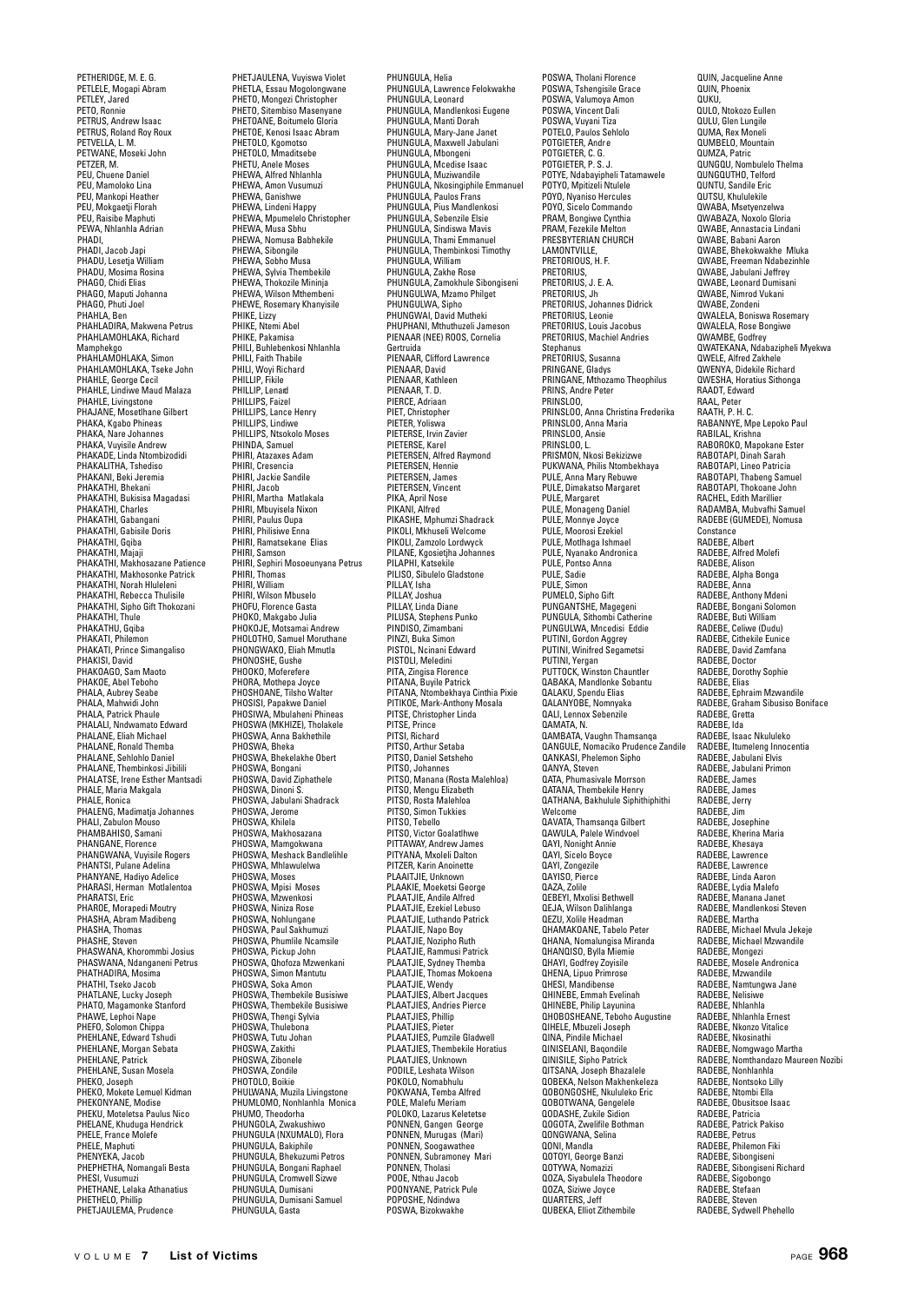RADEBE, Tamsanqa Wordsworth RADEBE, Thulani Simon RADEBE, Tobizile Fekie RADEBE, Vangile Sarah RADEBE, Veli RADEBE, Victor Thulani RADEBE, Violet Nozinja RADEBE, Winnie Tholo RADEBE, Zwelinjani Herold RADEMEYER, W. E. RADINGOANE, Selome Johannes RADITLHARE, Dennis Tefo RADITSELA, Andries RADU, Bonisile Edward RADUE, Pam RADUE, . ....<br>RADUE, Ray RADZILANI, Ndiambane William RADZILANI, Vele RADZUMA, Magekha Samuel RAFUBE, Mosito Daniel RAGAVEN, Chengiah RAGOO, Ramola Devi RAGOPHALA, Motloga Andries RAIKANA, George RAISA, Nontembiso Lucy RAJBANSI, Amichand RAJOO, Sonny Jaggernath RAKATE, Israel Kabelo RAKHETSI, John Khuwanyana RAKHETSI, Mamathakase Motswepe Belina RAKITLA, Ntheriza Aaron RAKOBO, Thabiso Isaac RAKOMANE, Daniel Mosete RAKOSA, Solomon Kgopi RAKUDA, David RAKWENA, Masilo Ephraim RALANA, Merryman Anele RALANE, Nomphelo Getrude RALEBESE, Mpuse RALEBITSO, Anthony Samuel RALEBITSO, Mamapota RALEBITSO, Rosemary Matumo RALIVHESA, Muthuphei Jeremiah RAMABULANA, Mehloti Emily RAMADI, Mavhungu Reuben RAMAGALELA, Ratshilumela Frans RAMAHADI, Minah M RAMAHESA, Kapano Pin-Pin RAMAHUTA, Henry Billyboy RAMAINE, Raphael Refiloe RAMAITE, Moloantwa Stranger RAMAJWE, Mamatshidiso Rebecca RAMAKABA, Mildred Mandu RAMAKABA, Mosioa Nephtally RAMAKARANE, Caroline RAMAKAU, Job Molefi RAMAKAU, Matsoso Paulus RAMAKGOLO, Ramasela Maria RAMAKOBYE, Sello RAMALEPE, France Ngoako RAMALEPE, Ngoako Chris RAMALEPE, Reuben Matome RAMAN, Boyce RAMANGO, Ernest RAMAOKA, Raisibe Meriam RAMARA, Kolobe Maria RAMARA, Mosima Francina RAMARA, Ramaesela Agent RAMARUMO, Jack May RAMASEGA, Patrick RAMASELI, Sehloho RAMASHALA, Lethetsa Sonny RAMASHALA, Malesela Paulus RAMASHAMOLA, Machabane Theresa RAMASHU, S. RAMASIMONG, Florence Minor RAMASIMONG, George Ramodikne Diwithi RAMASIMONG, Shadrack Matsile RAMASOBANE, Jim RAMATELETSE, Thuso Stephen RAMATHE, Wendy Sizeka RAMATHIBELA, David Basie RAMATLO, Jenifer RAMATLOTLO, Benjamin Sekoboto RAMATSA, Thabo Augustinus RAMATSITSI, Phineas M RAMAUBE, Bokgobelo Amos RAMAUBE, Johannes Mashego RAMAUBE, Nkopeleng Solomon RAMEGOE, Martins David RAMELE, Marcus RAMESEGA, Kenneth Kgori RAMESEGA, Kgosithebe James RAMETSE, Moroka Edward RAMETSI, Mohale Titus RAMGOBIN, Kush RAMIGO, Dikeledi Euphodia RAMIGO, Dikeledi Euphodia RAMINBOS DA SILVA, Kena Gabriela Raminbos RAMJEE, L. RAMMOLE, Tshosane Frans RAMMUTLA, Mac RAMMUTLA, Makwena

RAMMUTLA, Ramadimetja Sanah RAMMUTLA, Solomon Maphuti RAMMUTLA, Tumishi Johannes RAMMUTLE, Papa RAMNCWA, Ngqunga Jimcrow RAMNCWANA, Edith Myrtle Thulisiwe RAMNCWANA, Elias Masebenza RAMNCWANA, Luzuko RAMNCWANA, Velile Willie RAMNCWANA, Wonga Hipogratis RAMODIKE, Benedict RAMOELETSI, Maria RAMOGOGANE, Gaborone George RAMOGOHLA, Aaron RAMOGOLA, Betty RAMOGOLA, Jane Foggs RAMOGOLA, Paul RAMOGOLA, Solomon RAMOGOLA, Timothy RAMOHLALE, Johannes Piet RAMOKGADI, Beauty RAMOKGOBA, Schoeman RAMOKGOLA, Matome Nelson RAMOKGOTHOANE, Lejone John RAMOKHABI, Belina RAMOKHOASE, Lebitsa Solomon RAMOKHOASE, Ntele David RAMOKHOASE, Oupa Samuel RAMOKHOASE, Setime William RAMOKOBYE, Sello RAMOKOENA, Khehla Jacob RAMOKONOPI, Jacob Mzimkhulu RAMOKONOPI, Ndunana RAMOKWATEDI, James Butiki RAMOLLA, Mottolane Kleinbooi RAMOLLO, Setlabocha Paulus RAMOLOBENG, Kwena Jaard RAMOLOBENG, Makgabo Magdeline RAMOLOBENG, Makwena Ramokone RAMOLOSO, Majosi John RAMONCHA, Daisy Mamokatibane RAMONGANE, Monyadiwa Suzan RAMONTSA, Tsimini Jacob RAMOPO, M. RAMORAKANE, M. P. RAMORULA, Sheki Francina RAMORWAGADI, Edward Gaobusiwe RAMOSEPELE, Samuel RAMOTELETSI, Simon Ntshimong RAMOTHATA, Goodstuff Moyata RAMOTHIBA, Masai Machuene RAMOTHIBE, Boikie Jacob RAMOTHIBE, Dumazile Patricia RAMOTHIBE, Mapule Sylvia RAMOTHIBE, Mavis Ntombizodwa RAMOTO, Matswene Jacob RAMOTSOMA, Pascal Phindi RAMPA, Betta Mapaseka RAMPELE, Thomas RAMPHALILE, Jonas Raboshoanana RAMPHORE, Morapedi Johannes RAMPONE, Mahase Pieter RAMPOTLA, J. RAMROCK, Johny RANDZILANI, Mberegeni Patric **RANGASAMI** RANGASAMI, RANGAZA, Ntsokolo Paul RANGONGO, Moraka Johannes RANGULA, Toto Daniel RANGULE, Siphiwo Simon RANI, Isaac Ndazenzela RANKGABO, Geraman RANTAO, Elvis Mmolo RANTAO, Lydia Mmasethunya RANTAO, Mogatlakgomo RANTAO, Mpho Abram RANTAO, Ntsetsa RANTAO, Poloko RANTEE, Lefu George RANTIE, Mahomola Solomon RANTIE, Tsietsi RANTSAILA, Peter RANTSIENG, Ishmael Molifi RANTSIENG, Ishmael Molifi RANTSIENG, Soloman Rammone RANUGA, Msutukazi Nancy RANUGA, Patizizwe Collin RANYAOA, Kunyamane Arios RAPETSOA, Mabitleng William RAPHADU, Christina RAPHELA, Fredda Maria RAPHEPHE, Abraham Thabo RAPOO, Nthuru Zipporah RAPOO, Simon Ramorwa RAPUDI, Pieter RAPULENG, Ratsie Joseph RAPULENG, Tumelo Lehlohonolo RAPULENG, Zacharia RAS, Jacob Johannes RASARHA, Unkonwn RASEALA, Lucas Thupetsi RASEBOTSE, M. A. RASEGO, Ezekiel Lefu RASELETE, Michael

RASENTSOERE, William Thabeng

RASETHABA, Lydia Matshidi RASETHABA, Phokela Matthews Yasser RASHILO, Norman RASMAN, Mcarthur Mphitizeli RASMENI, Lena RASMENI, Micheal Ntlupheko RASMENI, Sandile Hurwitz RASMENI, Solomon Mandlenkosi RASMENTE, Themba Sonamzi RASONA, Nkosini Jonathan RASS, Leonard RATANJEE, Maigan RATAU, John RATEFANE, Remaketse Jim RATHABA, Fusi Shadrack RATHBONE, M RATHEBE, Betty Johanna RATHEBE, Isaac Moeletsi RATHETHE, Peter RATHOKOLO, Frans Laye RATHOKOLO, Kwama Solomon RATHOKOLO, Makwena Lydia RATLADI, Sthembiso James RATLOU, Aubrey Mothusi RATLOU, Simon Sello RATSOMA, Ralekoe Oriah RAUBACH, D. M. RAUTENRACH, Y RAVEL, James RAVELE, Jonah Mbengeni RAWANA, Mongameli Austin RAWULA, Zukile RAYI, Mzukisi Wilberforce Azisa RAYI, Thandile RAZAVI, Riaz REASSUME, Joanie REBE, Erick Mxolisi RENGASAMI, Annamalay RENGASAMI, Amamanay RENYA, Mantyi RESANT, Mervin REUBEN MURRAY, Anand RHADEBE, Zandile RHANYI, Lukas Obert Thokozani RHAPASHA, Alpheus RHERETYANE, Abram Vuyisile RHOMO, Gudleni RHONOTI, Nogcinumzi Ivy RHULA, Ben RIBEIRO, Fabian Defu RIBEIRO, Florence RICHARDS, Caroline RICHARDS, Mymoena RICHARDSON, Dorothy RICHARDSON, J. M. RIET, Monapula Ishmael RIKABE, Sharon Raymond Lethusang ROBBERTSE, Isu ROBERT, K ROBERTS, Ben Pakiso ROBERTS, Isak ROBERTS, Molatlhegi Monei Samuel ROBINSON, Dawn ROBITS, K ROBSINI, Maria Nomthandazo RODE, Limini Petros RODGERS, Andrienne Dawn ROE, M ROEBECK, R A C ROETS, Magrieta ROETS, Nicolaas ROETS, Stephanus ROETS, Susana Catharina ROGERS, Richard ROJI, Fusante Stanley ROLIHLAHLA, Nyanisile ROMOKHOASA, Molefi Johannes RONOTI, Mqawelana Henry ROODT, Martin ROOI, Guyboy ROOPLALL, Sanjay ROOS, Corrie ROOS, Johan ROOS, Johannes Jacobus ROOS, Marietjie Cornelia ROSE, William ROSENBERG, S. A. ROSENOKO, Malehana ROSSOUW, Albertus ROSSOUW, Michael Antonie ROSSOUW, Theunis Johannes ROTWANA, Tembeka Amanda ROUSSEAU, Doreen ROXISO, Deliswa Sweetness ROXO, Makalima Napoleon RUBUSHE, Betty Nokuthemba RUBUSHE, Lulama RUBUSHE, Vusumzi RUBUSHE, Wele RUITER, Ntsonyane Boy RUITERS, Pieter RUITERS, Sandra Nomvuyo RULA, Benjamin Desmond RULASHE, Dumile Drimond RUSTOFF, Hendriek Tully RWANQANA, Khoyi Mountain

RWARWA, Mpumelelo Vincent RWAYI, Vulindlela RWEQANA, Andile Andrew RWEXU, Mava Xolela RYAN, William Henry RYKLIEF, Ghalieb RYKLIEF, Ismaiel RYKLIEF, Mogamat Shafwaan RYKLIEF, Zeinab RYLAND, Peter Lester Malcom SAAIRES, Rojen SABANI, Dumezweni Patrick SABATANA, Mncedisi Welcome SABELA, Debra Baphi SABELA, Lucky Muzikayise SABELA, Thoko Regina SABELA, Thokozile SABELO, Evelyn SABELO, Florence SABELO, Ian Bongani Smith SABELO, Jabulani SABELO, Jabulani SABELO, Johannes SABELO, Sikhumbuzo Aron SABELO, Thuleleni Irene SABELO, Winnington SABI, Eddie Simphiwe SABOSHEGO, Potlako Mokgwadi SACCO, Robert SACHS, Albert Louis SADIKI, Mavhungu Samuel SADIKI, Rossel SAFERS, Deon Walter SAICH, J SAJINI, Nomthandazo Sylvia SAKANLA, Pumelele SAKATI, Xolile Sheperd SAKAWULI, Pumelele SAKHA, Mazola SAKIA, Jeffrey Tumisang SAKMAN, January Khedamile SAKOANE, Keketso Moalosi SAKU, Xolile Eric SALAGAE, Isaac Mothoosele SALI, George Mncedisi SALI, John Delekile SALIE, Shamielah SALIWA, Mveleli Thanduxolo SALIWA, Mzolisi Wellington SALIWA, Ndawoyakhe Mnywabe SALIWA, Zihlalele Ntanese SALMAN, W. G. SALMAN, Welile SALMANI, Mzwoxolo Leonard SALOOJEE, Rokaya SALOOJEE, Suliman SALUKAZANA, Benjamin SALUKAZANA, Jonguvuyo Thabane SALUKAZANA, Nomathemba SALUMANI, Thamsanqa Edmand SALUMAN, ... SAM, Berthuell SAM, Dumisani Edwin SAM, Mthetho Alpheus SAM, Simphiwo Merven SAMBO, SAMBO, Johannes Sweet SAMBO, Joseph Keane SAMBO, Poti SAMBO, Sam SAMBO, Sasco Sozabile SAMBO, Sibongile Doris SAMBO, Sizombi Mirriam SAMBO, Trea Gulaphi SAME, Dick SAMSON, Xolile SAMUELS, Billy SANA, Wiseman Zitembile SANDI, Nontyatyambo Medeline SANDILE, Jane Nozukile SANDILE, Nelson Mtutu SANGO, Makhosandile David SANGONI, Zolile SANGOTSHA, Buyisile Samuel SANGOTSHA, Mxolisi SANGQU, Sipiwe Gerald SANGWENI, Doctor SANGWENI, Enock Scoreman SANGWENI, Gcinumthetho Eveline SANGWENI, Gladys Busta SANGWENI, Khosi Irine SANGWENI, Killeyon Ntuluyise SANGWENI, Mandla Simon SANGWENI, Mfanazana George SANGWENI, Mhlengeni SANGWENI, Moffet Lucky SANGWENI, Nkonkolwane Philemon SANGWENI, Nonjabulo SANGWENI, Phakamani Christopher SANGWENI, Sam SANGWENI, Sibongiseni SANGWENI, Zandile Christophollar SANQWANE, Dumisani SANTOS, Bongani SANUSE, Lulamile SAPO, Livingstone Siphelo

SARAGE, Muntu Elizabeth SARDHINA, Dianne Winifred SASA, John Lesiba SASA, Piet SATEGE, Abel Latang SATEKGE, Matjebe Samuel SATHEKGE, Elliot SATHEKGE, Emma Mathodi SATHEKGE, Nakedi Louis SAUGASI, Aletta SAUL, Thando Amos SAUL, Thembani SAUNDERS, Athol Gerhardt Wood SAUNDERS, Maria Catharina Magrieta SAVAGE, Elizabeth Anne SAWONI, Mhanjiswa SAYED, T SCHAKAZA, Hleziphi Dorah SCHEEPERS, Glenda SCHEEPERS, J. C. SCHEEPERS, J. N. SCHERMBRUCKER, Gillian SCHMIDT, Ronel SCHOEMAN, Peter Ivan SCHOEMAN, Pieter SCHOLTZ, Francis SCHOLTZ, Hofmeyer SCHOON, Jeanette SCHOON, Kathryn SCHOON, Marius SCHROEDER, Peter SCHUITEMA, Berend Willem Franciscus SCHULZ, Steven SCHUMANN, Toni SCHWARTZ, Clyde SEABO, Kenneth Tebogo SEAKAMELA, Betty Maria SEAKAMELA, Podu Philemon SEAKAMELA, Ramokoni Maria SEAKGOA, Madibo Shadrack SEAKGWA, Tsotetsi Hendrik SEALA, Ramokoni Matlou SEAMOHOLO, Modise Simon SEANE, Mark SEATLE, Mogomotsiemang SEATLHOLO, Jacob Gaonakala SEATLHOLO, Setibane Sisky Annah SEBAE, John SEBAKA, Justice Selelepoo SEBAKA, Stephen Paulos SEBAKE, Gosalamang Vironica SEBAKELA, Masediti Lydia SEBARELA, wiaseulu Eyula<br>SEBATE, Boitumelo Pamela SEBATI, L. SEBATJANE, Matshwene SEBE, Charles SEBEI, Moshobotlale Lucas SEBEKEDI, Mosa Anthony SEBELA, Lesele Petros Kgositsile SEBELA, Mothoko David SEBETE, Sylvester Mokhele SEBIHO, Gordon Mooketsi SEBOA, Nicolus Rabotapi SEBOGODI, Lekolobo Norah SEBOGODI, Sautlweng David SEBOHODI, Abel SEBOKA, Solomon Trueman SEBOLA, Billy Butiki SEBOLAI, Anna SEBOLAI, Mathetha Paul SEBOLAI, Percival Modise SEBONA, Dimakatso Daniel SEBONE, Johnny SEBONI, Mosima Phuti SEBOPA, Thero Lina Sebopa SEBOTHOMA, Andries Matsobane SEBOTHOMA, P. SEBOTSA, Bernard Tefo SEBOTSA, Patrick Bobby SEBUSI, Malitaba Maggie SECHA, Tabampe Daniel SEDIBE, Glorius Lefoshie SEDIBE, Sareta Sarah SEDINYANE, Nthabiseng Violet SEDUMEDI, Olga SEDUMEDI-ZINGENI, Boshalala Martha SEDUTLA, Lambert Mangopo SEEISO, John Gaopalelwa SEEMA, Charlie Charles Steven SEEMA, Edward SEEMA, Hilda Kwinaite SEEMA, Machuene Ntina SEEMA, Malose Kenneth SEEMA, Manare Ramasela SEEMA, Maphuti SEEMA, Maripa Obed SEEMA, Maripa Obeu SEEMA, Rosina SEEMA, Seemola SEEMA, Tlou Obed SEEMA, Vusimuzi Josiah SEEMANE, Randolph Moreetseng SEEMELA, Elias Kasper SEFAKO, Andrew SEFAKO, Vincent

SEFALA, Dileka Reuben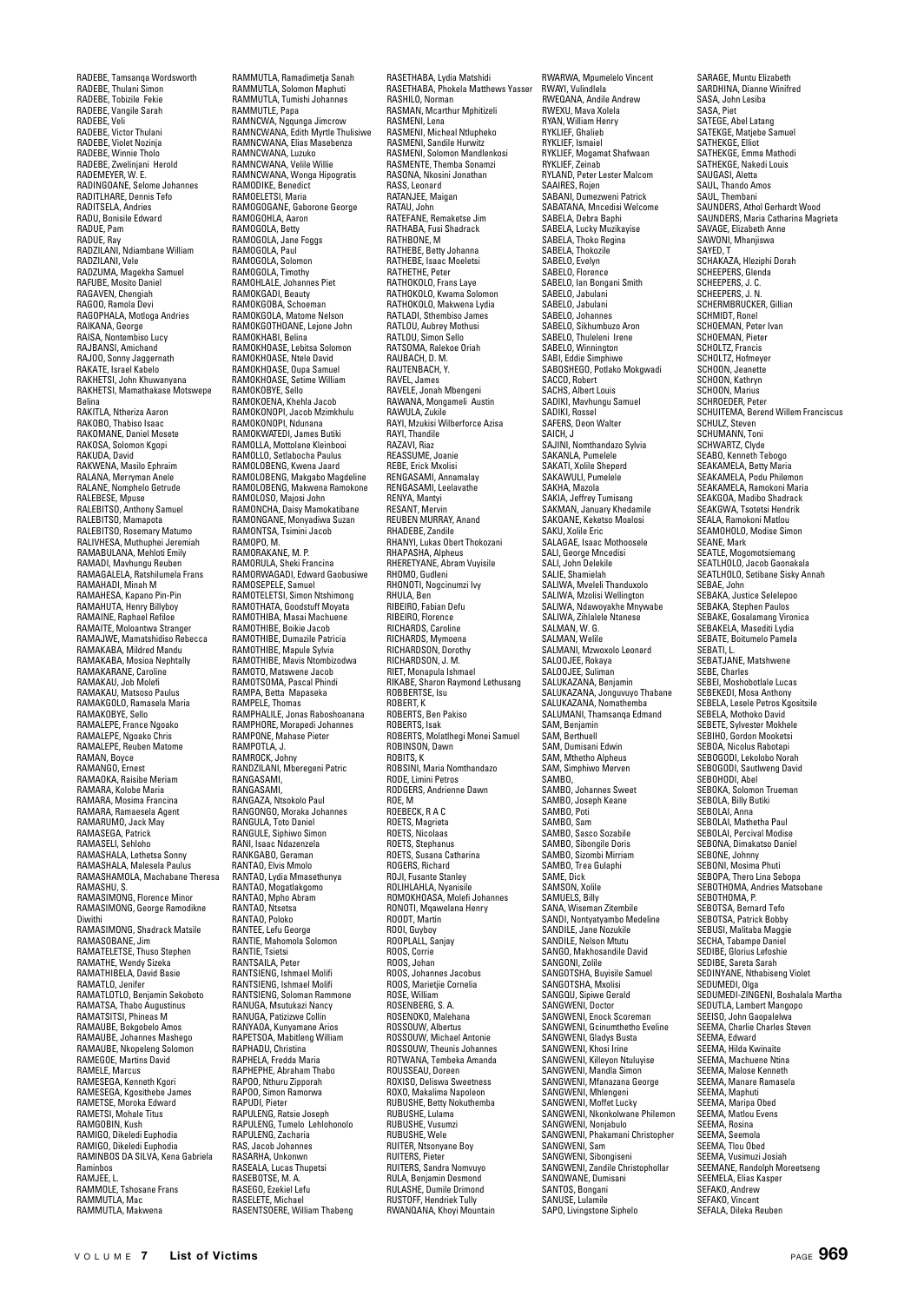SEFALI, Bassie SEFATSA, David SEFATSA, Neo Reginald SEFATSA, Phehello Sam SEFATSA, Rebecca SEFATSA, Reginald SEFATSE, George SEFOKISI, Johannes SEFOLO, Harold Sello SEFOLO, Nelson Sello SEFULARO, Ntebang Nelly SEFULARO, Surprise SEFULL, Mpho Stella SEFUME, Aupa Danie SEFUME, Dorothy Dorcas Mankadimeng SEGAGE, Baby SEGAGE, Lindiwe SEGALO, Wesi Eleazer SEGAMI, Ivan SEGANENO, Ezekiel SEGANO, Kgakgamatso David SEGOBODI, Ikageng Elma SEGOLA, Elisa Dikeledi SEGOLE, Ezekiel Mamae SEGOLE, Kelo Ignatious SEGOLE, Samuel SEGOLODI, Anthony SEGOTLONG, George Dikeme SEGOTLONG, Regina Motlabaseo SEGOTSANE, William<br>SEGOTSANE, William<br>SEGRYS (MANUEL), Maria Regina SEGRYS (MANUEL), Maria Regina SEGUTYA, Virginia Nomthandazo SEGWENYANE, John Tladi SEHERI,<br>SEHERI Monhatha Ioshua SEHERI, Mophethe Joshua SEHERI, Puleng Daphney SEHERI, Vernon Sechaba SEHLABO, Thandiwe Innocentia SEHLAKO, Keneiwe Sylvia SEHLALELO, Mpopi Johannes SEHLANE, Lerato Hopewell SEHLWANE, Rashibjana Samuel SEHOMANE, Elizabeth SEHUNELO, Simanyana Moses SEIPEI, Moeketsi James SEISA, Seisa SEITISHO, Matshidiso John Tshidi SEITISHO, Matshidiso John Tsin SEITSHIRO, Ishmael Mosala SEITSHINO, ISIIIIaei Wosaia<br>SEITSHIRO, Seuntjie Sonnyboy SEJAKE, Godfrey SEJAKE, Thulo Jeremiah SEJAMOHOLO, James Mosha SEJANE, Mosala Abel SEJENG, Andreas Morake SEJOSENGOE, Annie SEJWE, Kgomotso Richard SEKALEDI, Letshaba Johannes SEKALEDI, Nuku SEKAMOENG, Gloria Kebareleng SEKANA, Elsie SEKATE, Sello Joseph SEKATI, Elizabeth Kedibone SEKATI, Gabriel Mphahlele SEKATI, Mirriam SEKETE, Toroki George SEKETE, Vincent SEKGABI, Sejale Emily SEKGABI, Tshiamo Daniel SEKGALAKANA, Makwena Salome SEKGALAKANE, Maphuti Ramokoni SEKGOBANE, Diyeketseng SEKGOBELA, Sammu Mpho SEKGWAMA, Mmapula Sarah SEKHAULELO, Matome Cornelius SEKHELE, Ramasele Freddy SEKHENJANA, Sariel Vusimuzi SEKHOBANA, Mafsikana Esrom SEKHOPA, Mathabiso Marie SEKHOSANA, Maki Roselyn SEKHUKHUNE, Jan SEKHUKHUNE, Kgolane SEKHUKHUNE, Mogase Piet SEKHUKHUNE, Ngwanatsomane Jim SEKHUKHUNI, Godfrey Mogaramedi SEKHUKHUNI, Jan Mashume SEKHUKHUNI, Khetsepe Philemon SEKHULA, Seemole Ntsatsa SEKHUTHE, Matshoshi Rosemary SEKOKOTOANA, Eisa SEKONYANA, Cecilia Mmatsepo SEKONYANA, Francina Mapuleng SEKONYANA, Mokete Uria SEKONYANE, Gladys Keitumetse SEKUKUNI, Sello Bennet SEKWANE, Mathotho Elizabeth SEKWHELE, Masilo Abraham SELAI, Molahlehi Johannes SELAI, Nelson Molefe SELALA, Dimakatso Petrus SELALA Thomas SELANE, Andile SELANI, Maria SELANI, Mbuyiselo Ernest SELANI, Mbayloolo

SELANI, Sandile SELANI, Thomas Dumalisile SELANI, Zola Alfred SELATOLE, Mageru Daniel SELEBALO, Sontaha Johannes SELEBE, Isaac Butiki SELEBOGO, Ephraim SELEI, Seraetseng Makidifentse Margaret SELEKE, Martha SELEKE, Phutego SELEKE, Thatayaone SELELO, Marcus Tlhako SELELO, Moses SELEPE, Douglas SELEPE, Fillipos Matlheri SELEPE, Julian SELEPE, Kakgiso Wilson SELEPE, Malihloa Pascalina SELEPE, Mallillua Fascal<br>SELEPE, Metseki Ishmae SELEPE, Moleko Jacob SELEPE, Nomashiniwe Cecilia SELEPE, Orah Lydia SELLI L, S.C. SELEPE, Petrus Moeketsi SELEPE, Tello Ezekiel SELEPE, Vusi SELINDA, Anthony Linda SELLEY, Douglas John SELLO, Joseph Skate SELLO, Loikeleli Cate SELLO, Richard Retshiditswe SELOLO, Kwena Florina SELOLO, Ledile Christina SELOLO, Makwena SELOLO, Mampedi Welhemina SELOLO, Mampua Weind<br>SELOLO, Mashapa Simon<br>SELOLO, Matlou Alphaus SELOLO, Matlou Alpheus SELOLO, Mmakoena Tshedisa SELOLO, Mongau Phidas SELOLO, Paledi SELOLO, Ramakone Lisbeth SELOLO, Namakone Eispe SELOLO, Thaketji Theophelus SELOLO, Tshikare Ezekiel SELOLO, Tshwene David SELOMO, Michael SELORO, Levy Molefe SEMANE, Manzolwandle Charles SEMANE, Sexton Sizakele SEME, Siyabonga SEME, Thandazile Agnes SEMEKAZI, Ntsikelelo SEMELA, Teko Stephen SEMENO, Joseph Modigaotsile SEMETHE, Francis Mdlefetsane SEMI, David SEMPE, Thabang David SENABE, Oupa Freddy SENAMELA, Lazarus Matsebe SENATLA, Samson SENATLE, Sam Jenny SENEKAL, Joseph Mathews SENNELO, Thipe SENOKOANE, Gadio Elias SENOKOANE, Gaulo Ellas<br>SENOKOANE, Kebogiloe Jovce SENOKOANE, Kharametsa Jacob SENOKOANE, Mpho Tsietsi Jacob SENOKOANE, Sefularo Walter SENOTSI, Daniel SENTOEDI, Elias Oupa SENYANE, Lydia SEOKOLO, Serai Israel SEOKOLO, Thabang SEOKOLO, Thatayaone SEOLWANE, Rosina Mokgadi SEOPA, Elizabeth Chuene SEOPA, Mamoloko Jacob SEOPA, Maphuti Abner SEOPA, Ramokone Machuene SEOPELA, Daniel Sebile SEOTHAENG, Kagisho Joseph SEOTHAENG, Kealeboga Lizza SEPATAKE, Ngoako Samuel SEPEEANE, Nthabiseng Maria SEPENG, Thomas Cecil Daniel SEPHAKA, Khotso Joseph SEPHAPO, Michael Majara SEPHAYI, Piet Pheleu SEPHELANE, Letta Nkgopoleng SEPHESU, Malose Samuel SEPIP, Amos Sampo SEPOGWANE, Makalabana Freddy SEPOTOKELE, Motuki Richard SEPTEMBER, Dulcie Evon SEPTEMBER, Nontsikelelo Ethel SEPULA, Zanele Collin SEQUERA, Randal Peter SERACHE, Nathaniel Mooketsa SERAPIMIDES, Vangel SEREMANE, Timothy Tebogo SEREO, Matheo SEREPO, Jan Christmas SERETLO, Tlou Julia SERIPE, Amanda Flaga SEROBE, Lawrence Molati

SEROBE, Peter Thulo SEROKOLO, Motshidisi Kate SEROUE, Letta Nokidimusi SERRANO, Maryanne De Olivetra Neto SERUWE, Simon Bushy SESELE, Melody SESHAI, Christopher Moeketse SESINYI, Dolly Marry SESMAN, David SETABELA, Samuel Molefi SETEBE, Timu Lawrence SETEI, Jacob SETENE, Mpho Rosalina SETENI, Johnson Dumile SETENTE, Francis SETHAMBU, J. M.<br>SETHAMBU, J. M.<br>SETHEBE. Lewis Ndolo SETHEBE, Lewis Ndolo SETHLODI, Majeng SETHOKGA, Dimakatso Miriam SETHOKGA, Thalifi Philemon SETHWALA, Lucas Tshendo SETI, Gladstone Xolisile SETI, Melekile Allan SETJANE, Mpho David SETLAI, Thabo Walter SETLALE, Asap SETLE, Martiens SETLE, Paul Jabulane SETLHAHUNO, Lazarus Tebogo SETLHODI, Amos SETLHOKE, Gabriel Phemelo SETSHEDI, Modise Daniel SETSHEDI, MOUISE DAINER<br>SETSHEDI, Philimon Matetenene<br>SEXWALE Lesatsha Joseph SEXWALE, Lesetsha Joseph SEXWALE, Tokyo SEYAYI, Ngangelizwe Joseph SGOXO, Mazwi Edward SGWAZA, Anna Gugile SHAAN, Danger SHABALALA, Alosia SHABALALA, Angeline SHABALALA, Bhekumusa Donald SHABALALA, Briekamasa DO SHABALALA, David Bhenguse SHABALALA, David Vimba SHABALALA, Elijah SHABALALA, Emmanuel Abraham Sibusiso SHABALALA, Ethel Busisiwe SHABALALA, Goodness SHABALALA, Jabulani Innocentia SHABALALA, Jabulile Victoria SHABALALA, Jackson Nkosinathi SHABALALA, Jeffrey Sipho SHABALALA, Joey N. SHABALALA, Makhosonke SHABALALA, Makhosonke Solomon SHABALALA, Maswazini Petros SHABALALA, Mbuso Edmund SHABALALA, Michael Phaseka SHABALALA, Mitchell Nomgalajelwa SHABALALA, Mitchell Nomgarajon SHABALALA, Ntombifikile Happy SHABALALA, Phephezela Johannes SHABALALA, Sebastian Jabulani SHABALALA, Sibongile Cynthia SHABALALA, Sibongiseni France Makhehla SHABALALA, Siboniso SHABALALA, Sikhumbuzo Lwazi SHABALALA, Sindisiwe Rejoice SHABALALA, Sipantuza Timothy SHABALALA, Smanga Simon SHABALALA, Sonto Emily SHABALALA, Thesi SHABALALA, Thobile Venetia SHABALALA, Thokozani SHABALALA, Veli Samson SHABALALA, Wendelene Mvosho SHABALALA, Xolani Eddie SHABALALA, Yvonne SHABANE, Busisiwe Jalta SHABANE, Gano SHABANE, Maria SHABANE, Nonkanyiso Clemencia SHABANE, Oswald Mthethunzima SHABANE, Ruben Nkosikhona SHABANE, Te Amon SHARANGU SHABANGU, SHABANGU, Beauty Mbambo Makholi SHABANGU, Ben Luke SHABANGU, Doctor Paulos SHABANGU, Edward SHABANGU, Eunice SHABANGU, Eunice SHABANGU, Gabriel Daniel SHABANGU, George SHABANGU, Johannes Mandla SHABANGU, Khulumile Portia SHABANGU, Lilimane Simon SHABANGU, Lucas David SHABANGU, Mamphatole Lazarus SHABANGU, Mandla Larribee SHABANGU, Mahulu Exodus SHABANGU, Neville

SHABANGU, Percy SHABANGU, Peter SHABANGU, Portia Khulumile SHABANGU, Sibongile Nelisiwe SHABANGU, Simanga Elias SHABANGU, Vincent Muziwenhlanhla SHABANGU, Vusumuzi Emmanuel SHADA, Mohau Nicholas SHAI, Kleinboy Oupa SHAIK, Yunis SHALANG, Solomon SHALANGU, Phindwe SHALE (LERATA), Monica Makoekoe SHALE, Geoffry Godfrey SHALE, Moeketsi Fahian SHALE, Refiloe Joseph SHAMASE, Shokwakhe SHAMDU, Betty SHANDU, SHANDU, Bethuel SHANDU, Bhekifa SHANDU, Busangani SHANDU, Caanaan Mbegcu SHANDU, Celani SHANDU, Fikile SHANDU, Hlaselaphi Agnes SHANDU, Jabulani Emmanuel SHANDU, Jabulisiwe Emely SHANDU, Johannes SHANDU, Khumbulani SHANDU, Linda Wilfred SHANDU, Mafiki Zanele SHANDU, Mbhekeleni SHANDU, Nicholas Nkosinathi SHANDU, Nokwazi Josephine SHANDU, Nozipho SHANDU, Phumaphi Emelea SHANDU, Primrose Ntombifuthi SHANDU, Sibongile Gladness SHANDU, Sitifani Stephen SHANDU, Sizakele SHANDU, Thembeni Agnes SHANDU, Tholile SHANDU, Thulani Joseph SHANDU, Walter Mansi SHANDU, Zibuyile SHANGO, *E*R SHANGASE, Aubrey Mandlakoyise SHANGASE, Bhekokwakhe SHANGASE, Bhekukwazi SHANGASE, Busisiwe Gadeni SHANGASE, Daphney Zehlile SHANGASE, Dingizizwe Alson SHANGASE, Dudu SHANGASE, Fikile SHANGASE, Garazile Gertrude SHANGASE, Hansford SHANGASE, Hawukile SHANGASE, Khalangani SHANGASE, Khethiwe SHANGASE, Margaret SHANGASE, Mbhekeni Mbhulelwa SHANGASE, Mkhipheni Ben SHANGASE, Moses SHANGASE, Mthandeni Vincent SHANGASE, Muzi SHANGASE, Ndabayomlungu Vo SHANGASE, Ngazini Buzani SHANGASE, Nkonyeni SHANGASE, Nkosikhona SHANGASE, Nomvula Goodness SHANGASE, Ntombenjani Bonangani SHANGASE, Ntombikula SHANGASE, Philisiwe Mpompo SHANGASE, Phindile Josephine SHANGASE, Phumelaphi Eunice SHANGASE, Phumelephi Sylvia SHANGASE, Sibusiso SHANGASE, Siphosenkosi Wilson SHANGASE, Yvonne Thembekile SHANGASE, Zamokuhle Sbongiseni SHANGASE, Zetha SHANGASE, Zibekile Minah SHANGE (NXELE), Mantolwane SHANGE, SHANGE, Alpheous Wiseman Magwegwe SHANGE, Antony SHANGE, Banelile S'Bonnile SHANGE, Basitile SHANGE, Bhekinduna Isaac SHANGE, Bhekizwe SHANGE, Bongani Jeffrey SHANGE, Bongani Petros SHANGE, Buyisile Precious SHANGE, Christine Simangele SHANGE, Constance Badelile SHANGE, Dinci Bethwell SHANGE, Eugene Nkosikhona SHANGE, Fihliwe Emmah SHANGE, Fililiwe Ellillian SHANGE, Henry Spihiwe SHANGE, Isaac Bhekisono SHANGE, Khumbuzile Irene SHANGE, Lindiwe Evelin SHANGE, Mabhula Richard

SHANGE, Mama Sizani SHANGE, Mazo SHANGE, Mbuyiselwa SHANGE, Mkhe Khethiwe SHANGE, Msolwa SHANGE, Mthokozisi Alfred SHANGE, Musa Raymond SHANGE, Mxolini Nicholus SHANGE, Mzwandile Wonderboy SHANGE, Nelie Teressa SHANGE, Nelisiwe Maggie SHANGE, Nokhebevu Samson SHANGE, Ntombikayise Elizabeth SHANGE, Phumzile Elizabeth SHANGE, Pretty SHANGE, Prudence Nompumelelo SHANGE, Robert Vusimuzi SHANGE, Roselina Kulhatile SHANGE, Sarah-Jane SHANGE, Saran-Jane<br>SHANGE, Sibonelo Profesor SHANGE, Sidudla Benzangani SHANGE, Simphiwe SHANGE, Sithandiwe SHANGE, Sithembiso SHANGE, Thembuyise Langelakhe SHANGE, Thulani Ntu SHANGE, Vivian Thulasizwe SHANGE, Vusumuzi Emmanuel SHANGE, Wiseman SHANGE, Zandile Victoria SHANGE, Zanele SHAPO, Lunois<br>SHAPO, Molefe David SHAZA, Hlokomani Alfred SHAZA Madimane SHAZA, Sipho SHAZI, Nompumelelo Eunice SHAZI, Thokozani SHAZI, Wilson SHEARD, Val SHEARER, Anna Petronella SHEBI, Bonginkosi Berry SHELEMBE, Albert Sakhephi SHELEMBE, Bhekumuzi Roman SHELEMBE, Bongani SHELEMBE, Doris Dumazile SHELEMBE, Khanyisile Jeslina SHELEMBE, Majalimane SHELEMBE, Mdubanisi Prince SHELEMBE, Nelisiwe Irene SHELEMBE, Nonkanyiso Lessia SHELEMBE, Phikisizoni Alphina SHELEMBE, Rosaline SHELEMBE, Roselina SHELEMBE, Sebenzile, Dora SHELEMBE, Sibekapi Bangizwe SHELEMBE, Sophlinah SHELEMBE, Sydney Michael SHELEMBE, Thabane Nhlanhla SHELEMBE, Thalith SHELEMBE, Victor Sicelo SHELEMBE, Vusumuzi Ezekia SHELVER, K. SHEMANE, Joseph SHEMBE, Londa Nsika SHEMBE, Sikhumbuzo Elphas SHEYI, Nomfundiso Priscilla SHEZI (DLAMINI), Khusu Sukephi SHEZI (MTHIMKHULU), Thabile Edith SHEZI (NYANISA), Nojuta Lephima SHEZI, Anthon Mahawu SHEZI, Babazane SHEZI, Bheki Bonokwakhe SHEZI, Bhekuyise Ambrose SHEZI, Bongani SHEZI, Bongekile Albertina SHEZI, Bongiwe SHEZI, Cosmas Sanele SHEZI, Delisile SHEZI, Denis Nicholas SHEZI, Dodo Elphas SHEZI, Felumuzi SHEZI, Gilbert Vusumuzi SHEZI, Goodness Bongekile SHEZI, Hawukile Ennie SHEZI, Isau Sipho SHEZI, Kayikayi Thembinkosi SHEZI, Langalishona SHEZI, Lolo Cornelius SHEZI, Lucky Jerome SHEZI, Makhosazane Rose SHEZI, Maria SHEZI, Maria SHEZI, Maria SHEZI, Maryrose Hlengiwe SHEZI, Mbongeni Eric SHEZI, Mfanufikile Petros SHEZI, Mike Makhini SHEZI, Mpumelelo Solomon SHEZI, Mthuli Nicodemus SHEZI, Muziwavuka Hubert SHEZI, Muziwempi SHEZI, Ncamisile Thokozile SHEZI, Nhlanhla SHEZI, Nkosingiphile Ronald SHEZI, Nomthuswana SHEZI, Octavia Sibongile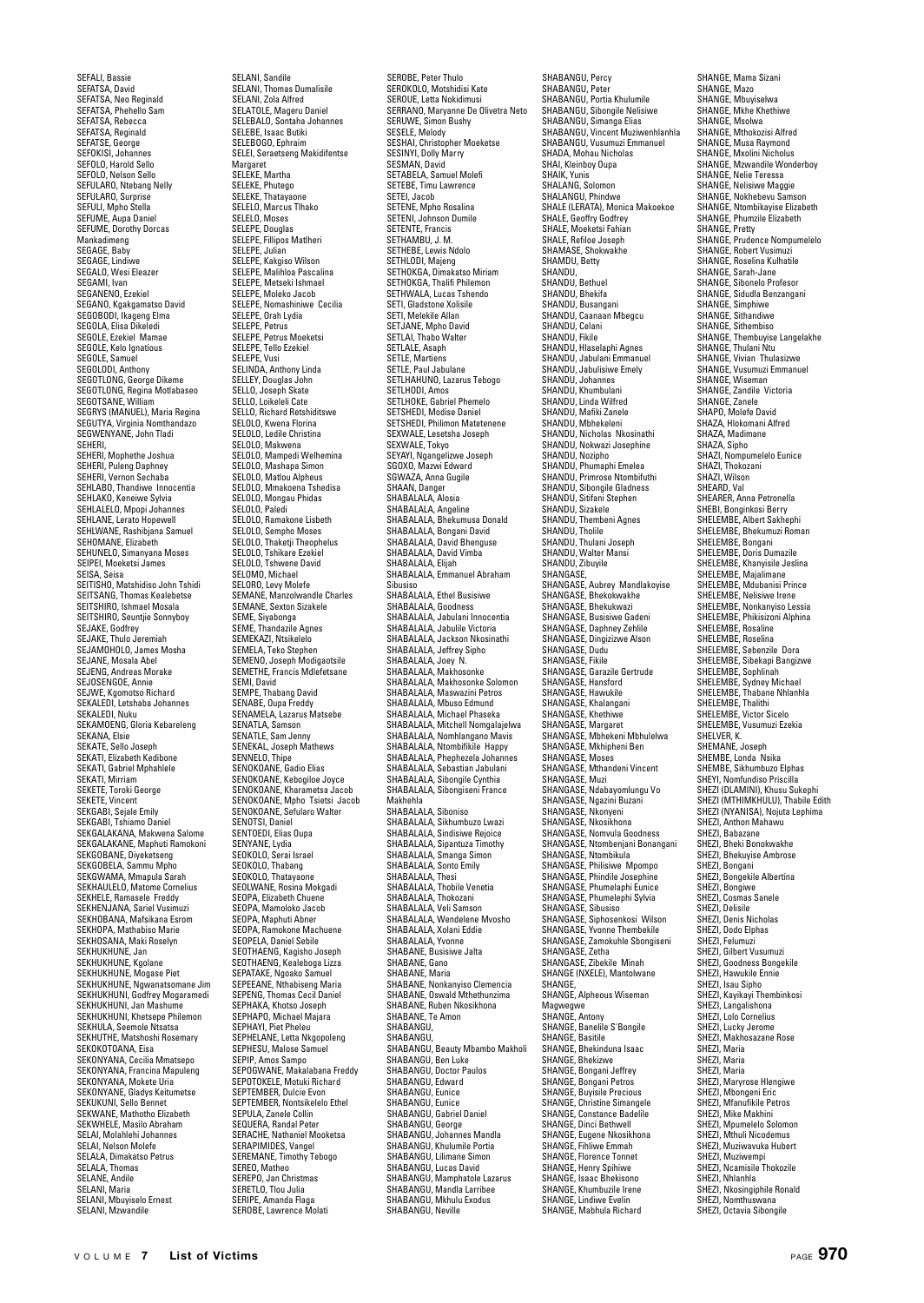SHEZI, Pauline Sebenzile SHEZI, Paulos Mpunyuka SHEZI, Petros Sifiso SHEZI, Samuel Musa SHEZI, Sibongiseni Goodwill SHEZI, Sibusiso Gerald SHEZI, Sibusiso Wiseman SHEZI, Sifiso Rudolph SHEZI, Silwayiphi Daniel SHEZI, Siphiwe SHEZI, Sipho SHEZI, Stanley Mduduzi SHEZI, Thandiwe Gladys SHEZI, Thembinkosi Kayikayi SHEZI, Thembisile Pricilla SHEZI, Thembisile Tryphina SHEZI, Thembuyise Innocent SHEZI, Thoko Lephinah SHEZI, Thokozile SHEZI, Thomas Mzingisi Beachamp SHEZI, Thombo Zibeni SHEZI, Thulani Eric SHEZI, Vivian Bongani SHEZI, Zama David SHEZI, Zethulele SHEZI, Ziningi Sylvia SHEZI, Ziphelele Vivian SHIBANDA, Mhlaba Solomon SHIBE, Jabu Adelaide SHIBE, Linda Elphas SHIBE, Nomzindo Ida SHIBE, Vakushiwe Milton SHIBE, Vusi Gunnet SHIBURI, Elias SHIKITA, Fuzile SHIKITA, Zanyokwe SHIKOANE, Mokgoma SHIKWANE, Habakuk Magabutlane SHILLAW, Craig Anthony SHILLOW, Rodger Patrick SHINGA, Bheki Bethlehem SHINGA, Gilbert Zilojisi SHINGA, Gilbert Zil SHINGA, Nana Michael SHINGA, Nkosinathi Dennis SHINGA, Themba Abednigo SHINGA, Viya Tryphina SHINGANGE, Lilly Mthembu SHINGANGE, Ngabenziwa Thomas SHINGANGE, Nwamongoni Samuel SHINGANGE, INWA<br>SHIPALANA, John SHIRINDA, David Mikhuba SHIYANI, Billy SHNGOANE, Samuel Masetla SHOBA, Bafana Michael SHOBA, Mlandelwa Michael SHOBEDE, Mduduzi Vincent SHOBEDE, Ntombizethu Clarah SHOBEDI, Samson SHOKE, Solly Zacharia SHOKHWA, Sephora Sanah SHOMANE, SHOMANG, Labuang Amas SHOMOLEKAE, Teboho Phillip SHONGOANE, Mamotsha Anna SHONGOANE, William SHONGWANE, Paikie Meshack SHONGWE. SHONGWE, Aaron Mdutshwa SHONGWE, Anna SHONGWE, David Bogelo SHONGWE, Mabalane Fontwane SHONGWE, Madabula SHONGWE, Mary Nongazi SHONGWE, Michael SHONGWE, Mlamuli SHONGWE, Mtuwelizwe Abram SHONGWE, Mxosheni SHONGWE, Thandi Josephina SHONGWE, Thembinkosi SHONGWE, Zini SHOPE, Mark SHOZI, Absalom Boy SHOZI, Alfred SHOZI, Bacabangeni SHOZI, Bhekabakubo Samson SHOZI, Busiziwe Fortunate SHOZI, Dusiziwe i t SHOZI, Doris Nompumelelo SHOZI, Grace Bongiwe SHOZI, Happleon SHOZI, Hlupheni Beauty Dade SHOZI, Kwenzekile SHOZI, Mandlenkosi David SHOZI, Mathosi Busisiwe SHOZI, Mbuzeni SHOZI, Mhlophekazi Mirriam SHOZI, Mphiliseni SHOZI, Msizi Patrick SHOZI, Ntombinkulu Rosemary SHOZI, Nzuzo Raymond SHOZI, LESSER III, SHOZI, Raymond SHOZI, Sandile Vincent SHOZI, Siboniso SHOZI, Sincenge Joseph

SHOZI, Sizani Claudia SHOZI, Thandi Happiness SHOZI, Thandi Princess SHOZI, Thembinkosi Oswald SHOZI, Tholwapi Mamcunu SHOZI, Victoria Duduzile SHOZI, Viliza SHOZI, Vimbepi SHOZI, Vincent SHOZI, Vusi Innocent SHOZI, Vusumuzi Wiseman SHOZI/GUMEDE, Thulani SHUBANE, Luckson Hennek SHUDE, Busisiwe Margaret SHUDE, Mbizwa SHUDE, Siyabonga SHUMA, Bella Thembekile SHUMA, Musa Patford SHUPING, Abel Goitsimodimo SHUPING, Aber Gonsmounn SHUPING, Arabia Puoeng SHUPING, Dibanka Johan SHUPING, Leaooa Paul Daddy SHUPING, Moses SHUPING, Silence SHUSHA, Bongiwe Asselina SHUSHA, Majola SHUSHA, Mantwetwe Eric SHUSHA, Meshack Thandabantu SHUSHA, Thembsile SHUSHA, Tutu Mesta SHUSHWANA, Vuvisile SHWABEDE, Sonosini SIAGA, Pule Solomon SIBACA, Kenneth SIBAGA, Kemietii<br>SIRAM, Ntsikalalo Stanley SIBANDA, John SIBANDA, Ntombi Sibongile SIBANDA, Unknown SIBANDE, Busisiwe Agnes SIBANDE, Mathews SIBANDILE, Aaron Stephen SIBANKULU, Halanathi Professor SIBANKULU, Professor SIBANYONI, Bentshane Betty SIBANYONI, David SIBANYONI, Fuduka Sarah SIBANYONI, Jabulani SIBANYONI, Jonas Ben SIBANYONI, Martha Spenye SIBANYONI, Masibanyoni Ennie SIBANYONI, Michael Mac SIBANYONI, Miti Baadjie SIBANYONI, Novalezile Johannah SIBANYONI, Paulos SIBANYONI, Philip SIBANYONI, Roselina SIBANYONI, Titi Johannes SIBAYA, Jabulile Glowie SIBEKO (MTHIMKHULU), Thoko Maria SIBEKO, Daniel SIBEKO, David Maphumzana SIBEKO, Joseph SIBEKO, Joseph Vicks SIBEKO, Khayelihle SIBEKO, Linah Khali SIBEKO, Mark Glen SIBEKO, Monde Bheki SIBEKO, Mpini Amos SIBEKO, Nomakhosi Thembisile SIBEKO, Paulos Mgaga SIBEKO, Thabo Calvin SIBEKO, Thabo Reginald SIBEKO, Thabo Ronald (Bubu) SIBEKO, Thembani Norah SIBEKU, Gladstone Kathazile SIBEKU, Nomakula Mirriam SIBENGILE, Msondezi Eric SIBEWU, Mtutuzeli Norman SIBI, Tebogo Julias SIBIDLA, Twanisi Freena SIBILWANE, Pedunka Enos SIBINYONI, Popi Lettie SIBISI, Agnes SIBISI, Alpheus Themba SIBISI, Beauty Thandekile SIBISI, Bhekinkosi SIBISI, Bhekumuzi Simon SIBISI, Carter Mngoni SIBISI, Dumisani David SIBISI, Jabulani SIBISI, Jeremiah SIBISI, Jerome Shongisen SIBISI, Kehla Joseph SIBISI, Khathazile Matrina SIBISI, Louisa Bongiwe SIBISI, Mandlakaise Elmond SIBISI, Mandlenkosi SIBISI, Mhlushwa John SIBISI, Michael Bafana SIBISI, Montgomery Nyeleti SIBISI, Nelson Bheki SIBISI, Nomthetho Christina SIBISI, Phonduka Zeprid SIBISI, Phumelele Priscilla SIBISI, Qimba Mphikeleli

SIBISI, Richard Zibonele SIBISI, Sibusiso SIBISI, Sibusiso SIBISI, Sibusiso Alfred SIBISI, Sibusiso Johnson SIBISI, Sizani Remikia SIBISI, Thembinkosi Humphrey SIBISI, Timothy Sipho SIBISI, Victor Langalakhe SIBISI, Viera SIBISI, Vusumuzi Ronnie SIBISI, Xolani SIBIYA, SIBIYA, Amos SIBIYA, Auzius Samuel SIBIYA, Bafana Makhenji SIBIYA, Bazini Mecia SIBIYA, Beaulla Bongir<br>SIBIYA, Beaulla Bongir SIBIYA, Bezile SIBIYA, Bhozo Philisiwe SIBIYA, Bongani SIBIYA, Bongani Michael SIBIYA, Busisiwe Virginia SIBIYA, Buyisiwe SIBIYA, Dumisani Themba SIBIYA, Ernest Michael SIBIYA, Esaw SIBIYA, Getrude Boneni SIBIYA, Jabulisiwe Clarence SIBIYA, Jack Sipatshana SIBIYA, Jeffrey SIBIYA, Johannes Mokhine SIBIYA, Jonga Jacob SIBIYA, Joseph Mthembeni SIBIYA, Judith SIBIYA, Kulana Christopher SIBIYA, Nularia Crinstoph SIBIYA, Mamsy SIBIYA, Mandla Shadrack SIBIYA, Marriet SIBIYA, Micca Mnikwa SIBIYA, Michael Dumisani SIBIYA, Mike Killer Siphosakhe SIBIYA, Moyeni SIBIYA, Mqondiseni Elias SIBIYA, Msizi Edward SIBIYA, Musa Bafa SIBIYA, Musa Welcome SIBIYA, Musa welcom SIBIYA, Ndlela Abel SIBIYA, Ndiela Abel<br>SIBIYA, Ndwendwe Azaria SIBIYA, Nesi Grace SIBIYA, Nesi diace SIBIYA, Nokwenziwa SIBIYA, Nomakhosazana Patrica SIBIYA, Nomusa Rosebud Eulander SIBIYA, Ntombiyomthakathi Ennie SIBIYA, Ntombizodwa Princess SIBIYA, Petros Ngoth SIBIYA, Philisiwe SIBIYA, Phineas Sodi Bhekuyise SIBIYA, Phumokwakhe Alfred SIBIYA, Sibongile Catherine SIBIYA, Sibongile Melta SIBIYA, Sigqanya Sibusiso SIBIYA, Simion John SIBIYA, Sithandwa Prince SIBIYA, Siwehle SIBIYA, Son SIBIYA, Sweleni SIBIYA, Thabitha SIBIYA, Themba Simon SIBIYA, Themba Vitus SIBIYA, Thembisile Elentraute SIBIYA, Thokozani SIBIYA, Thokozani Elmond SIBIYA, Velani Victor SIBIYA, William Bheki SIBIYA, Xolile SIBIYA-MSIMANGA, Lina SIBONDE, Buyisile Peter SIBOTO, Nozici SIBOTO, Papane Raymond Lewyllen SIBOTO, Sipho Abiathar SIBOZO, Magojoman David SIBUMBE, Jotham Jabulane Mzayas SICANULO, Ntshomela SICEKA, Sicelo SICETSHE, Felishile SICHOLO, Walter Mbulawa SICKLE, Deidre Michelle SIDANDALA, Nomatemba Euphene SIDLAYIYA, Christopher Liyanda SIDU, Nomazulu Enid SIDZUMO, Ashley SIDZUMO, Ntombizodwa Margaret SIFUKU, Mjoko Jackson SIFUMBA, Harold Mvuyo SIFUNDA, Tshabi SIGABI, Ephraim Mxolisi SIGAGAYI, December SIGAGAYI, Michael Mangaliso SIGAGAYI, Nothobani Agnes SIGAM, Kenneth Mncedisi SIGANGA, Mpheni SIGASA, Amos Sam

SIGCAWANA, Molose SIGEBENGA, Wilson Kwama SIGIDI, Dugard SIGIDI, Mxakeki Bennet SIGUBA, Henry SIGUDU, Bulelwa Sylvia SIGWEBELA, Zodwa Mirriam SIGWEBO, Nginisile SIGWELA, Ezra SIGWELA, Lennox Mbuyiseli SIGWELA, Monica Nomonde SIGWINTA, Motshwa SIGWINTA, Zongezile Rinkie SIHLABANI, Nomzamo SIHLALE, Mafika SIHLALI, Fortunate Jabulile SIHLANGU, Managale Sarah SIKAKANE, Bhekuyise Christopher SIKAMA, Jongikhaya SIKEMANE, Hendrick Vuyani SIKENJANA, Morris SIKHAKANE, Celumuzi Moses SIKHAKHANE, Andrinah Thokozile<br>SIKHAKHANE, Basil Kelly SIKHAKHANE, Basil Kelly<br>SIKHAKHANE, Benki<br>SIKHAKHANE, Bheki Richard<br>SIKHAKHANE, Gornelius Delani<br>SIKHAKHANE, Gizabeth Ntombi<br>SIKHAKHANE, Geo derbid Colin "Neville"<br>SIKHAKHANE, Gogu Mandy<br>SIKHAKHANE, Jennes Bhekizenzo<br>SIKHA SIKHAKHANE, Lawrence Themba SIKHAKHANE, Mandla Caswell SIKHAKHANE, Mbongeni Mtuseni SIKHAKHANE, Mnonigerin Ndukushayizazi SIKHAKHANE, Mthiyakhe Daniel SIKHAKHANE, Mzikayise Phillip SIKHAKHANE, Nomkhosi Lima SIKHAKHANE, Ntombikayise Regina SIKHAKHANE, Numbikayise SIKHAKHANE, Skafu Busisiwe SIKHAKHANE, Theodorah Nomcebo SIKHAKHANE, Zithulele Richard SIKHAKHANE-RANKIN, Joyce Nomafa SIKHEPHE, Msetyenzelwa SIKHOSANA, Elliot SIKHOSANA, Manono Mavis SIKHOSANA, Themba Daniel SIKHOSANA, Thengwani SIKHOSANA, Viriginia Mpontso SIKHUTSHWA, Merriman Sipho SIKHWENI, Justice SIKITI, Shoti SIKITI, Sipho SIKITI, Zuzeka Begina SIKO, Emily SIKO, Nomakwezi Georgina SIKO, Thamsanqa John SIKO, Zuko Belmont Mech SIKOANE, Frans SIKOBI, Boyi Joseph SIKOBI, Mavis Mklazi SIKOBI, Mazabiwe SIKOBI, Ngqakaza SIKOBI, Qondeni Irene SIKONDE, David Sipho SIKOSI, Vusi Patrick SIKUMKANI, Wenziwe Florence SIKUNANA, Tozama Mary SIKUTSHWA, Mamanci Tena SIKWEPERE, Lucas Baba SIKWEYIYA, Mangaliso Wesley SIKWEYIYA, Simanga August SIKWEYIYA, Sizinzo SILANGO, Ntombifikile Anna SILANGWE, Babongile Florence SILANGWE, Bhulekwana SILANGWE, Mbethwa SILANGWE, Mhletywa SILBERBAUER, Claire SILEKU, Themba Simon SILEMA-MALATSI, Johannes Soidaha SILINDZA, Wilson SILINGA, Wantu SILLANDS, Colleen SILLANDS, Margaret Elizabeth SILO, SILO, Dorothy Lulama SILO, Novintwembi Violet SILOLO, Kwini Elizabeth SILOMO, Pikiwe Ennie SILOTILE, Edy SILULWANE, Zukiswa Patricia SILUMA, Vusi Samuel SILWANYANA, Nomkhumbulo Morina SIMA, Fikile Margaret SIMA, Gcineni SIMA, Gladis Khethiwe Masima SIMA, Mzuvukile Wiseman SIMA, Phindiwe Dinah SIMA, Vusumuzi SIMAMANE, Badingile SIMAMANE, Bongwa

SIMAMANE, Nomajongosi Mavis SIMAMANE, Nomakhosi Dilili SIMAMANE, Phatokwakhe SIMAMANE, Qondeni Sylvester SIMAMANE, Velaphi SIMAMANE, Vusumuzi Moses SIMAMANE, Wilfred Poni SIMANDLA, Bonisile David SIMANGA, Enoch Kadimo SIMANGO, Cynthia SIMANGO, Khanghela Thomas SIMANI, Goodman SIMAYILE, Code SIMAYILE, David Nkosivumile SIMBINE, Jeronimo Vicente SIMELA, Namkoni Selinah SIMELANE, Allison SIMELANE, Allison SIMELANE, Bhekuyise Simon SIMELANE, Briekuyisi<br>SIMELANE, Buti Peter SIMELANE, Eunice SIMELANE, Gcinwayinkosi Petrus SIMELANE, Gwete Enock SIMELANE, Jabulani Kon SIMELANE, Joe Johannes SIMELANE, Johannes Meleni SIMELANE, Johannes Zwelibanzi SIMELANE, Linah Silukazi SIMELANE, Miles Simon SIMELANE, Mpembe Amos SIMELANE, Nokuthula Aurelia SIMELANE, Nonozana Anna SIMELANE, Sbusiso Carol SIMELANE, Space SIMELANE, Sulidin<br>SIMELANE, Solomon<br>SIMELANE, Sothini Themhelihle SIMELANE, Sothini Thembelihle SIMELANE, Sydney SIMELANE, Thallina Phumzile SIMELANE, Thembinkosi Vincent SIMELANE, Zandi Moses SIMININI, Mandla William SIMINYA, Mberegeni Marcus SIMMONS, Bronwin SIMONS, Bronwen Bonny SIMONS, Vivienne SIMPSON, James Marren SIMPSON, W. M. SINAM, Sandile Wellington SINAMA, Bhekisisa SINAMA, Ntshwenca SINAYIDA, Mziwabantu Thompson SINCUBA, Zion Jeremiah SINDANE, Bangiswane Emily SINDANE, Bhekizitha Jones SINDANE, Bonga SINDANE, Busisiwe Khanyisile SINDANE, Manel Mtshiselwa SINDANE, Nomathemba SINDANE, Nomgqibelo Sarah SINDANE, Piet SINDANE, Sibongile Florence SINDANE, Sidumo Jeffrey SINDANE, Singalela Jeremiah SINDANE, Steven SINDANE, Thomi Joseph SINDANE, Vusimusi Lawrence SINDANI, Maneel Mashiselwa SINDU, Banzi Elphas SINGONZO, Koki Simon SINGQOTO, Alport SINGWANE, Thomas Velaphi SINXOSHE, Nelson SINYEMFU, Luxolile Ben SIOBO, Tshibili Elisa SIPHIKA, Gladys Mbagem SIPHIKA, Mzwandile Ruben SIPIKA, Ntamehlo SIPIKA, Silo SIPOLO, Gwazi SIPOYA, Jacob Busang SIPOYA, Jarius Mokotedi SIPOYA, Samuel Ntsala SIPUTA, Lanki SIQA, Zetule SIQAKAZA, Nombuso SIQAZA, Archibald SIQAZA, Jessie SIQUBETU, Mzuzile Honey SIRA, David Siyapi SISHANGE, Msilane Ronel SISHANGE, Paul Senyatso SISHI, Bongani John SISHI, Buselaphi Xolisile SISHI, Feni Eveline SISHI, Fundisiwe Agrineth SISHI, Gabisile Margaret SISHI, Hlakaniphani Agrippah SISHI, Jabulani Patrick SISHI, Lawrence Nqobizwe SISHI, Mangasa SISHI, Mkakeni SISHI, Mkakeni SISHI, Ntombitheni Mamsishi SISHI, Sebenzile Esther SISHI, Sfiso Neil Magwaba SISHI, Skhumbuzo Michael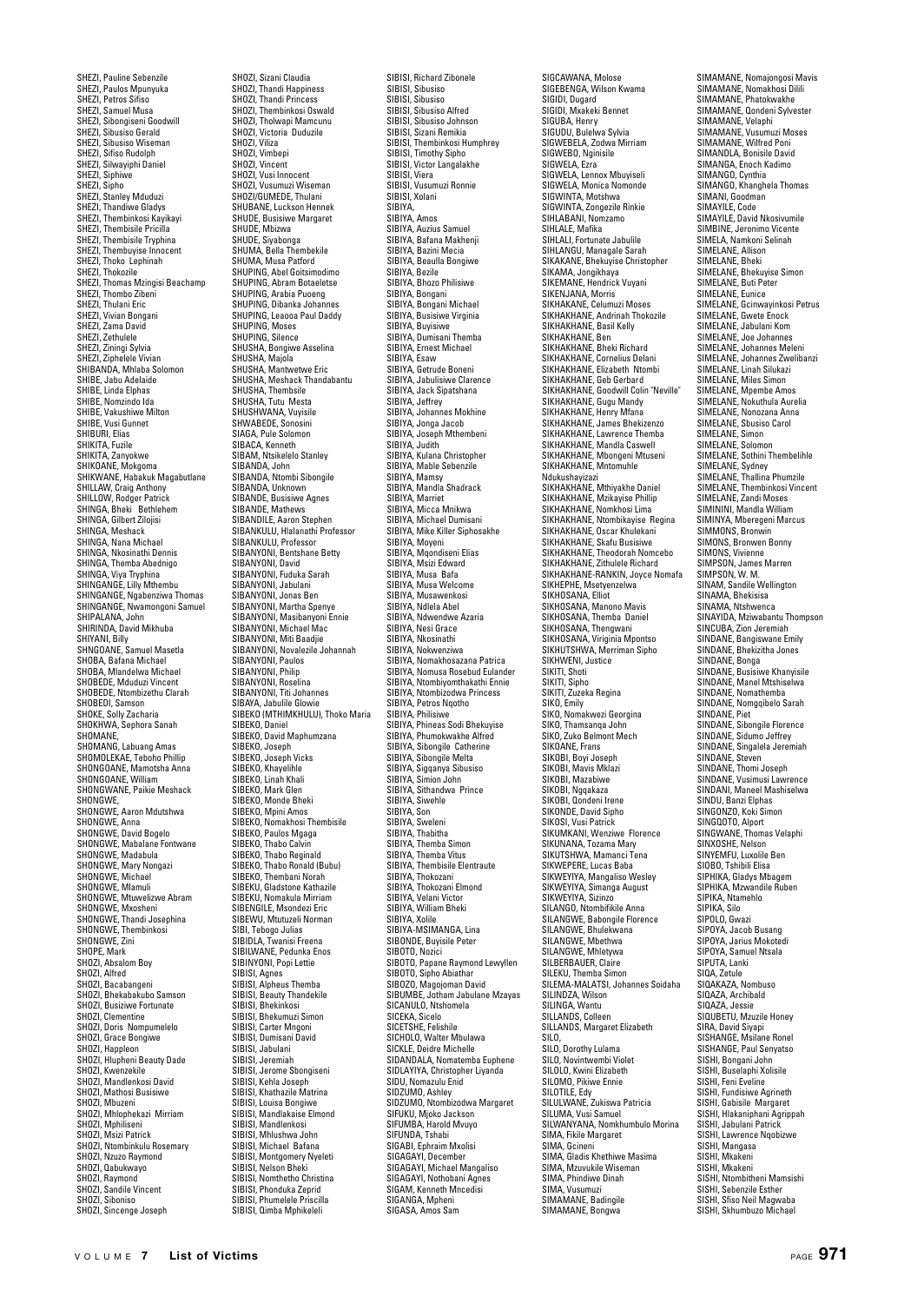SISHI, Thokozani Otrinah SISHI, Unknown SISHI, Zafika Annacetha SISHIMANE, Nomathemba Patience SISULU, Mpumelelo SITALI, Msokoli SITETO, Mabhuti SITHEBE, Christian Bhekuyise SITHEBE, Esther Jabisa SITHEBE, Muziwakhe Ezard SITHEBE, Peter SITHEBE, Thamsanqa Tununu SITHEBE, Zakhe SITHETHO, Galelekile SITHOLE, SITHOLE, Alfred Gundu SITHOLE, Alfred Mfana SITHOLE, Alfred Mfana SITHOLE, Alinah Poppy SITHOLE, Allitatt Fuppy<br>SITHOLE, Amos Behtemba SITHOLE, Arthur SITHOLE, Arthur Mbongeleni SITHOLE, Bafana Petros SITHOLE, Bakhuzi SITHOLE, Banda Wellington SITHOLE, Benjamin Velaphi SITHOLE, Boas SITHOLE, Bonginkosi SITHOLE, Bongiwe Olga SITHOLE, Boyi SITHOLE, Chashaza Andries SITHOLE, Cusa Johanna SITHOLE, David Mabuti SITHOLE, Delani Mandlenkosi Shadrack SITHOLE, Dikeledi Paulina SITHOLE, Duduzile Oscar SITHOLE, Enock Jabulani SITHOLE, Eunice Nonhlanhla SITHOLE, Fikephi Gladys SITHOLE, Francis SITHOLE, Frank SITHOLE, Fredah SITHOLE, Girlie Ngenzeni SITHOLE, Gladys SITHOLE, Glauy.<br>SITHOLE, Gloria SITHOLE, Gratian Futhi SITHOLE, Helena Mankehli SITHOLE, Innocent SITHOLE, Isaac Isaka SITHOLE, Jabulani SITHOLE, Japhet Ndeyi SITHOLE, Jeremiah Victor SITHOLE, Joel Jiga SITHOLE, Joseph SITHOLE, Joseph SITHOLE, Joseph Boy SITHOLE, Judas Shibabe SITHOLE, Klaas Mzaman SITHOLE, Lessia (Eliza Maqo) SITHOLE, Lewis SITHOLE, Mamo Alexia SITHOLE, Mandla<br>SITHOLE, Mandlenkosi Shadrack<br>SITHOLE, Martha<br>SITHOLE, Meshack Mngenelwa<br>SITHOLE, Mfaniseni Obert SITHOLE, Mhlaba Ernest SITHOLE, Millaud Liflest<br>SITHOLE, Mhlawilale Piet SITHOLE, Monafa Amos SITHOLE, Moses Ngalo SITHOLE, Mphani Andreas SITHOLE, Mpiyonke Johannes SITHOLE, Mpostolo Petros SITHOLE, Mpumelelo SITHOLE, Mthunzi Thabani Basil SITHOLE, Muntuza SITHOLE, Muriel Thembisile SITHOLE, Mvelase SITHOLE, Nataniel SITHOLE, Ncena Sarah SITHOLE, Ndoda Mfaniseni SITHOLE, Nellie Mdudu SITHOLE, Nelson SITHOLE, Njengabantu SITHOLE, Njengabantu SITHOLE, Nombuso Happiness SITHOLE, Nonhlanhla SITHOLE, Nsizwa Albert SITHOLE, Ntombi Maureen SITHOLE, Ntombiliza Gertrude SITHOLE, Ntumane Nathan SITHOLE, Omega Nhlanhla SITHOLE, Paulos Mtusi SITHOLE, Peter SITHOLE, Philisiwe Ellen SITHOLE, Phindavele SITHOLE, Phumlani Welcome SITHOLE, Romeo SITHOLE, Ruth Sibongile SITHOLE, Sbongile Hilda SITHOLE, Sbusiso SITHOLE, Sengiphelile Petros SITHOLE, Sentanda SITHOLE, Shadrack Msolwa SITHOLE, Shelu SITHOLE, Sibongile Eslina

SITHOLE, Sibusiso Vusumuzi SITHOLE, Sicelo Gratian Futhi SITHOLE, Simon SITHOLE, Simphiwe Patrick SITHOLE, Siphiwe SITHOLE, Siphiwe SITHOLE, Sipho SITHOLE, Sisedewu SITHOLE, Sobhuza Lachias SITHOLE, Sokhela SITHOLE, Steven Sonnyboy SITHOLE, Sylvasia Bacabangile SITHOLE, Tepana Anna SITHOLE, Thabo Emmanuel SITHOLE, Thandi C SITHOLE, Themba Eric SITHOLE, Thembisile Merina SITHOLE, Thembisile Muriel SITHOLE, Thobelani SITHOLE, Thoko Rose SITHOLE Thokozile Esther SITHOLE, Vinah SITHOLE, Vinjelweyini SITHOLE, Vusumuzi Clobas SITHOLE, Zazi SITHOLE, Zenze John SITHOLE, Zilungisele Muntukabonwa SITHOLE, Zine Sizephi SITHOLE, Zille Size SITHOMO, Mzonzo Sipho SITIKI, Hambeleni SITOLE, Siphiwe SITSHONGAYE, Maxwell SITU, Ncedani William SITYATA, Similo Sizwe Matolweni SIVELA, Nomfazwe Nowinile SIWA, Mangaliso Frank<br>SIWA, Mangaliso Frank<br>SIWALL Thembise SIWALI, Thembisa SIWAYI, Meyile Malcomess SIWISA, Nkohla SIXHASO, Shadrack SIXISHE, Lungile Selywen SIXISHI, Sipho Joseph SIYA, Howard SIYALI, Thamsanqa Eric SIYAWELA, Mabhudi Ngamlana SIYO, Nombulelo Lizzie SIYO, Zoliswa SIYOKO, Elliot Sindezama SIYOLO, Mendisi Clifford SIYONA, Phindile SIYONZANA, Funeka SIYONZANA, Lum SIZANI, Lucas SIZANI, Mkhululi Mvuzo Wages SIZIBA, Sbongile Lydia SIZIBA, Sipho Boy Edward SIZILA, Mzwandile Aaron SIZILA, Nozithandiso Olga Nofezile SKEPE, Siphiwo Gideon<br>SKEPE, Vusumzi September<br>SKEPU, Mongezi<br>SKEPU, Zanethemba Benjamin<br>SKEWU (A.K.A. MPHATHISENI<br>MNGUNI), Mphathiseni SKEYL Tshonisile SKHAKHANE, Mpilo SKHAKHANE, Sibongile Dephney SKHOSANA, Besaphi Hendrick SKHOSANA, Betty SKHOSANA, Ezekiel SKHOSANA, Isiah Cetswayo SKHOSANA, Jappie SKHOSANA, Kleinbooi SKHOSANA, Mafutha SKHOSANA, Mandla SKHOSANA, Noah Lucas SKHOSANA, Nomaphogo Beauty SKHOSANA, Sahlelami Elias SKHOSANA, Senzani Samuel SKHOSANA, Sipho Solomon SKHOSANA, Skhumbuzo Wilson SKHOSANA, Sophie Badanile SKHOSANA, Surgeant Frans SKHOSANE, Cistoles Thembinkosi SKHOYANA, Monna Philemon SKHWAMBANE, Sipho Joseph SKISAZANA, Hope Themsile SKITI, Jackson Mamana SKOLI, Zama SKOLO, Ntsikelelo Attwell SKOSANA, Aaron SKOSANA, Abram SKOSANA, Badinile Sophie SKOSANA, Bandazi Johanna SKOSANA, Christina SKOSANA, Christinah SKOSANA, Diana Velaphi SKOSANA, Dini Samson SKOSANA, Jabulani Velaphi SKOSANA, Jacob SKOSANA, Jefrey SKOSANA, Johanna SKOSANA, Johanna Nomthadazo SKOSANA, Joyce Nonhlanhla SKOSANA, Kali Ernest

SKOSANA, Kenneth SKOSANA, Machi Mariah SKOSANA, Mafutha David SKOSANA, Mbulawa Amos SKOSANA, Mbulawa Jonathan SKOSANA, Mbulelo Benjamin SKOSANA, Mhlawulani Jacob SKOSANA, Noah Lucas SKOSANA, Nomasonto Angeline SKOSANA, Petrus SKOSANA, Phillip David SKOSANA, Richard SKOSANA, Sefako Job SKOSANA, Sello Samuel SKOSANA, Sphiwe Richard SKOSANA, Tlaki Anna SKOSANA, Veli Johanna SKOSANE, J. SKOULARIKIS, Dimitrios SKRISHI, Ngqondo Johnson SKRITSHI, Loyiso Elliot SKRITSHI, Sipho Joseph SKUKUKAZI, Lebohang Godfrey SKWATSHA, Million Zwelinjani SKWEYIYA, Sinzinzo SLABBERT, Petrus Arnold Gerhardus SLADE, Cynthia SLANGVELDT, Michael SLANGWE, Skhova SLATSHA, Mkhululi SLATSHA, Zola SLAVERS, Gavin Godfrey SLOVO, Joe SMAKATHANA, Koos Mntuwelizwe SMARATHAIVA, ROOS MINUWERZ<br>SMALBERGER, Johan Phillippus<br>SMANGA Sthambila SMANGA, Sthembile SMART, Brian Clifford SMAYILE, Tenjiwe Gladys SMILES, Benny SMILES, Molebatsi Jerry SMIT, A. J. CMIT, Anna SMIT, C. J. SMIT, Cornelius SMIT, Nanki Emily SMITH, David SMITH, Dennis SMITH, E. P. M. SMITH, Elizabeth Maletsatsi Maria SMITH, Helena Dorethea SMITH, J. M. SMITH, John Bernard SMITH, Myrtle SMITH, Ndleleni Thompson SMITH, Norman Ned SMITH, Ntomboxole Phyllis SMITH, Oupa Abram SMITH, Pule Jordane SMITH, Rene SMITH, Sanni Alina SMITH, Stephanus Johannes (Fanie) SMITH, Zibuko SNOW, Gillian SNOWY, Unknown SNYAMN, W N P SNYMAN, A. B. G. SNYMAN, Gilbert Lungile Ncinci SNYMAN, Pieter Daniel SOBETHWA, Sipho Elford SOBISO, Vikani Jacobs SOBOYISE, Nkosinathi Charles SOBOYISE, Siyotywa SOBOYISE, Zuliswa SOBUKWE, Robert Mangaliso SOCIA, Timothy SODELA, Mpenyana Bennett SODIDI, Sipho SODISA, Maxeleku Williams SOGA, William SOGA, Xola SOGCWAYI, David Mlondolozi SOGIBA, Bidekile Limited SOGIBA, Mzoxolo SOJEZI, Mbulelo James Cecil SOJI, Doris Thandiwe SOJI, Zimoshile SOKHABASE, Henry Nduna SOKHABASE, Nokuthula Angelina SOKHELA, Bongani SOKHELA, Daniel SOKHELA, George SOKHELA, James SOKHELA, Mandla Norman SOKHELA, Mduduzi Madoda Amos SOKHELA, Muzi SOKHELA, Nelson Thulani SOKHELA, Nomusa Faith SOKHELA, Norah SOKHELA, Nothile Alice SOKHELA, Rosemary Nonhlanhla SOKHELA, Sizakele Anna SOKHELA, Tholani Gertrude SOKHELA, Vincent Philani SOKHELA, Zani Selina SOKHELA, Zenzele SOKHELE, Bethuel Monali

SOKHELE, Clement Nkosinathi SOKHELE, David Dumisani SOKHELE, France Dennis SOKHELE, Mondli Alex SOKHELE, Mtenjwa Simon SOKHELE, Mtonyani Royal SOKHELE, Simon SOKHETYE, Maphelo SOKHULU, Bongumusa Archiles SOKHULU, Ntombiyenkosi Elsie SOKOYI, Gilbert SOKOYI, Mshiceleli Samuel SOKOYI, Sandile Petros SOKUPA, Danjiswa Maggie SOKUPA, Silumko SOKUPA, Vuyani Victor SOKUTU, Innes Mpumelelo SOKUTU, Lindile Reuben Manowa SOLANI, Nombuyiselo Gladys SOLANI, Ntsikelelo Wellington SOLANI, Vusumzi Patrick SOLLY, Mano Olifile SOLOMON, Alfred Thembisile SOLOMON, Arnold SOLOMON, Meshack Tekoetsile SOLOMON, Phakamile Nicholas SOLOMON, Theo Simon SOLOMONS, Desmond Robert SOLONTSI, Henry Linda SOLWANDLE, December SOLWANDLE, Mongameli Godfrey SOMANA, William Zotusile SOMANA, Wiwi SOMDIZELA, Mandlenkosi SOMFULA, Moses Ndade SOMTSEWU, Monde SOMXO, Tutu SONMO, Late SONAME, Con SONDEZI, Busisiwe Gladness SONDEZI, Maliteke Catherine SONDEZI, Thulani Michael SONDYAZI, Samson Boiki SONGELWA, Lionel Mbuyiselo SONGO, Dipuo Jacob SONGO, Manhdla Samuel SONI, Dumisani Vincent SONI, Malolo Cyprian SONI, Sibonisane Lalu SONJICA, Sikhumbuzo Macnick SONKWALA, Nkosinathi Eric SONO, David SONO, Lolo SONO, Petrus Salelene SONO, Piet SONO, Richard SONO, Solomon<br>SONO, Solomon<br>SONTSHAKA Samfumfu SONTSHAKA, Samfumfu SONTUNDU, Nena SOPHISEKA, Nomhlophe Catherine SOPHISEKA, Philemon SOPHISEKA, Sityasinye Leanard SOPOTELA, Andile Tennison SOPOTELA, Lincoln Jongilizwe SOSIBO, Albert SOSIBO, Maxwell Mbhekeni SOSIBO, Nhlanhla Ernest SOSIBO, Nkosinathi Emmanuel SOSIBO, Sifiso Enoch SOSIBO, Sihli Ronnie SOSIBO, Sizakele Eropa SOSIBO, Tanana Johannes SOSIBO, Vukani Jacob SOTETSI, Virginia SOTHENI, Mlungisi SOTHOANE, Rantsho Nathaniel SOTIYA, Kaponsie Alfred SOTONDOSHE, Thiyekile SOTSHONGANE, Mamlawu Rhoda SOTSU, Constance SOTSU, Margaret Lindiwe SOTSU, Ngxokolo Ernest SOTSU, Sabata SOTSU, Vusi SOTSU, Vuyane Osborn SOUCHON, Jean Francois Dominique SOUL, Setjolo Andries SOULS, Peter Madoda Alfred SOUT, Xolisile Abram SOWAZI, Constance Sikelwa SOYA, Mthantiso Alfred SOYA, Seuntjie Msokoli SOYAMA, Charbet Mpumelelo SOYISO, Thembeni SPARG, Mark Richard SPARGS, Jonathan SPARKHAMS, Michael Andries SPEELMAN, Andiswa SPIES, Anna Alida Magdelena SPILI, Mkhonzeni SPOGTER, Meizo July SPOPO, Zuzile Nelson SPUYT, Weilla Beradette STAFFLRERG, Cornelius STAMPER, Mziwakhe Godfrey STANDER, Janene

STANDER, Magistrate STANFORD, Robert David Norman STANLEY, Rose STEELE, I. J. STEELE, Richard STEENKAMP, A. STEENKAMP, William STEIN, Isaiah STELLENBERG, Percy Christiaan STEPHANUS, Paul STEPHENS, Maureen STEVEN, Thembinkosi Edward STEVENS, Louis STEVENS, Robert STEWART, Clare Veronica STEWART, Sandra Margaret STEYN, Annie STEYN, Avril Rachewell STEYN, P. J. STIENEN, Cornelia STIGLINGH, Roeline STINA, Lungile STOFILE, Mncebisi Cecil STOK, Ndoma Ndumisa<br>STOK, Ndoma Ndumisa STOKES, S. STOLS, Matthys STONA, Moeketsi Willington STONE, Emily Emma STONE, Khutsahalo Violet STOOTMAN, Dumile STRACHAN, Robert Harold Lundie STREET, Mable STRYDOM, A STRYDOM, Monica Elizabeth STRYDOM, Wj STUART, Joy Elaine STUBBS, Julian STUURMAN, Jacob Goli STUURMAN, John STUURMAN, Mlungisi Wilnard STUURMAN, Nokwanda STUURMAN, Sphiwo Ivin STUURMAN, Xolani Kannetjie STWAYI, Venvol Cofayishiye SUKANI, Mbuthuma SUKAZI, Alvinah Elizabeth SUKUDE, Amon Dumisane SUKULA, Fundiswa Patricia SUKWANA, Mzwamadoda De Villiers SULKAS, Unknown SULUBA, Xolela Richard SUME, Mzuvukile Richard SUMMERS, Freddie SUNDUZA, Sifiso Stanford SUNDUZA, Sithembiso Christopher SUNDUZA, Solomon Mandlenkosi SUTHANE, Mildred Bontlenyane SUTHARD, Sheila Veronica SUTHU, Nothozayo SWAARTBOOI, Themba Simon SWANEPOEL, A SWANEPOEL, Arend Jacobus SWANEPOEL, D SWANEPOEL, J W SWANEPOEL, Willem Hendrik SWART, Basil SWART Fmmie SWART, G. M. B. SWART, M. D. SWART, P SWART, Unknown SWART, Zanita A. SWARTBOOI, Abraham "Blackie" SWARTBOOI, Bomwana SWARTBOOI, Bushy Voltaire SWARTBOOI, Buyelwa Gladys SWARTBOOI, Eric Buyisile SWARTBOOI, Melvin Khayalethu Khaya SWARTBOOI, Nomathamsanqa Elita Shanie SWARTBOOI, Thembile Alfred SWARTBOOI, Themane Allica SWARTBOOI, Zwelenkomo Alfred SWARTLAND, Archie Booi SWARTS, F. SWARTZ, Jonathan SWARTZ, Magdalene SWARTZ, Nicholas SWATI, Zolelwa SWELANKOMO, David Mphikelelo SWELI, Thembekile Godfrey SWELINDAWO, Nomvuyo Elmina TAAI, Klaas TABA, Dilili Elizabeth TABALAZA, Lungile TABALAZA, Nombuyiselo TABANA, Job TABETE, Beauty Bongi TABETE, Thembisile Mirriam TABETE, Vusumuzi Zamani

TABU, Mayenzeke TABULENG, Jacob TAFANE, Ritz Jeremia TAFENI, Menzi TAIOE, Matsie Anna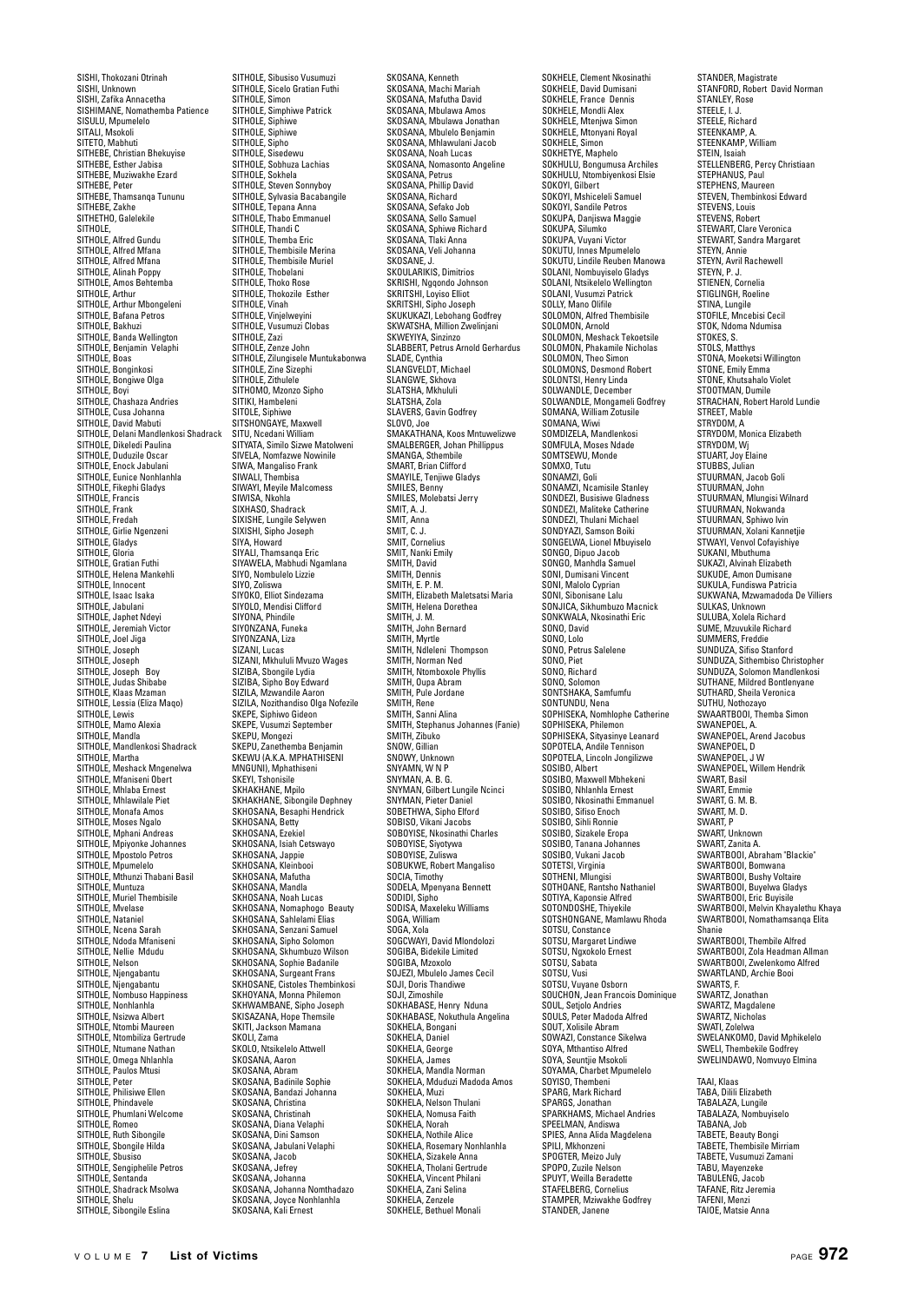TAKALI, Siyabonga Maxwell TAKALO, Baby Elizabeth TAKAYI, Nkundla Elliot TALANE, Montgomery Lekgetho TALANE, Piet Nkgere TALJAARD, Louis Johannes Albertus TAMAKO, Banyana Ellen TAMBODALA, Mandlenkosi Zanemfundo Junior TAME, Nkululo Isaac TAMLE, Frans Lehlohonolo TANALA, TANANA, Khanyelekile TANANA, Xolile Matthews TANGANA, Siviwe George TANTIJ, Titus TANTSI, Koko Ida TANTSI, Olga Zoliswa TANTSIE, Beauty Nomakhosazana TANZI, Genla Maria TARENTAAL, Heinrich Marthin TARLIWE (MKWANAZI), April Makhwenkwa TASANA, Fumanekile George TASI, Gamalandile TATI, Zola TATIYA, Vuyani TATUBANA, David TAU, Dimakatso Mahae TAU, Matiso Olympia TAU, Moemo TAU, Moroesi Dorah TAU, Ntsie Isaai TAUKOBONG, Nnanabo Elizabeth TAULA, Protas Jabulani TAUYATSWALA, Jan Lesiba TAWE, Patrick Oupa<br>TAWE, Patrick Oupa TAYI, Wiseman Rotso TAYILE, Ncediswa TAYLOR, George Benjamin TAYLOR, Lucia TAYO, Mncedi Ambrose TCHULU, Mzwandile James TEBANE, Tsimokwane Michael TEBEILE, Mokgathi Frans TEBEKANA, Thamsanqa Thomson TEBOGO, TEFFO, Malose Joel TEFFO, Philemon Madimetja TEFU, Jabulani Micheal TEFU, Jauula<br>TEFU, Sarah TEKANA, Phanuel TEKANE, Thembinkosi TEKANO, Ramotsohae William Moshe TEKETSI, Koadi Emmanuel TELE, Harry Diphapang<br>TELE, Ramakoloi Johannes<br>TEMBANI, Temba<br>TEMBE, Mafene Ndlanzi<br>TEMBE, Thandazile<br>TEMBE, Thandazile TEME, Elsie TEME, Mantoa Louisa TEME, Matthews Mathloko TEMO, Manare Josephina TENGANI, Johannes Denis TENTENI, Sinawunawu Johnson TENZA, Eugene Xolisani TENZA, Merriman Vuyani TENZA, Thulebona Fortune TERBLANCHE, Steven Frederich TETE, Monwabisi THABANA, Hlaku Theodora THABANCHU, Terresia Masabatha THABANE, Zackia Taka THABATA, Sisa Mangaliso THABEDE, Badeni Josiah THABELA, Lufuno Philemon THABETHA, Family THABETHE, Agnes THABETHE, Bhekie Sibusiso THABETHE, Bongani Petros THABETHE, Bongekile Qondeni THABETHE, Ciko Joseph THABETHE, Gladys Matobhi THABETHE, Lena Zihlazile THABETHE, Mabutho Caiphas THABETHE, Maxwell THABETHE, Mduduzi Dennis THABETHE, Mzimela Absolom THABETHE, Mzwandile THABETHE, Ncane Eunice THABETHE, Nothami THABETHE, Sthembile THABETHE, Thabisile THABETHE, Vivian Mjabuliswa THABETHE, Vusi Dick THABETHE, Zikhono THABO, Mack THABULEKA, Peter THAFENI, March THAFENI, Zwelinzima Joseph THAGAKANE, Thagake Daniel THAGE, Joseph Masale THAHETSI, Moeketsi Walter THAISI, Matamo William

THAISI, Moramang David THAISI, Tello Maria THAKANYANE, Monti Sabath THAKHULI, Selinah Mafotho THALE, Keitumetse Elizabeth THALEDI, Jappie THAMAE, Lesole David THAMAE, Motsamai Charles THAMAGA, Elizabeth Setlaleweng THAMAGA, Mosima Maphuti THAMAGA, Nana Martha THAMAGA, Steward THAMAGA, Tshwantshi Jacob THANGAVHUELELO, Tshikhakhisa Samuel THANGAVHULELEO, Moshoni Piet THANGO, Duduzile Flora THANGO, Dumisani Viviene THANJEKWAYO, Barnabas Nsikelelo THANJEKWAYO, Bonginkosi Gabriel THANJEKWAYO, Mandla Raymoth THANJEKWAYO, Nkosikhona Martin THANJEKWAYO, Thabile Beatrice THANTSHA, Frans THANTSI, Bonakele Gert THANTSI, John Mpumalelo THARAGA Leah THATO, Lebohang Henry THEBE, Agnes THEBE, Alfred December THEBE, Gerald Babitsane THEBE, Joseph THEBE, Moreng Walter Davids THEBE, Phokwana Johanna THEBE, Piet<br>THEBE, Piet<br>THECK Graham Walter THECK, Graham Walter THEKISHO, Gaarekwe Surprise THEKISHO, Jakoba Frans THEKISHO, Neo Mirriam THEKISO, Abram Motlhabane THEKISO, Eddie Simon THEKISO, Job THEKISO, Michael THELA, John Peter Jabulane THELEDI, Jappie THELEDI, Phuti Evelyn THELEDI, Tshepo THELEDI, Wilheminah Mmakutu THEMA, Paulous Teboho THEMANE, Samuel Isaac THEMBA, Eunice THEMBA, Msisimyana Joseph THEMBA, Simon Kgosiemang THEMBANI, Ndenzile Wilson THEMBE, Brian THEMBELA, Zibokokwakhe Jeffrey THEMELI, Mushavho Victor THENJEKWAYO, Nkosinathi B. THENJWAYO, Innocent Nkosinathi THEODOPOLOS, A THETHO, Mabembe THETHWAYO, Mthokozisi James THEUNISSEN, H. A. THEUNISSEN, Lizette THEUNISSEN, S.D. THEYS, Christopher Thami THEYS, Mildred THIBEDI, Ipeleng Mahae THIBEDI, Jerry Dimotana THIBEDI, Tshidi Sinah THIBELA, Thipanang Mathews THIBELI, Elsie Mantai THIBILE, Litaba Jimmy THIKA, Rapula THIMULA, Assen Jeremia THINANE, Elias Mvulane THINDA, Mongisi Sonny Tys THINDA, Toko Koos Mvala THINDA, Tuys THIPE, Mogorosi Jacob THIPE, Petrus THIPE, Tolamo Paul THIPE, Vincent Johannes Gaolaolwe THIPE, Zacharia Oshupile THITHIZA, Muntuza Sgadlane THIYA, Lenah Nomvula THLAPI, Ramatua Nicholas THOABALA, Dikeledi Martha THOANE, Nthisane Paulina THOBA, Mzuvukile THOBEDI, Nicholas THOBEJANE, N. THOBEJANE, Tsoaledi Daniel THOBELA, Eva Zanele THOBELA, Joseph THOBELA, Joseph Fanikie THOBELA, Patricia Sonto THOBELA, Vusi Richard THOBELA, Zodwa Lephina THOBI, Douglas THOKOANA, Lerotholi Ben THOLE, Zandisile Dudana THOLO, Noto William THOMAS, Charmaine Daisy THOMAS, Francis Thati

THOMPSON, Glen THOMPSON, Leon THOMPSON, Robert Patric THOMSON, Marsheen Thandi THOOE, Maria Mathooe THOPI, Nomvula Clara THORPE, Nawaaldien THOSE, Fanie Bafana THUBANA, Yedu Johannes THUBANE, Geelbooi Bangani THUBE, Limakatso Maria THUENISSEN, A. C. E. THUHLO, Eric Moejalifa THUKUZAYO, Soyiso Shadrack THULARE, Gregory THULE, Thuleleni THULELA, Sonwabile THULO, Emily THULO, Martha Mampoke **THULO, Martila Mallipoke<br>THULO, Norah Mpho<br>THUNGO, Bahazi Bhekuvise** THUNGO, Babazi Bhekuyise THUNTULWANA, Nkululeko Simon THUNYISWA, Evelyn Masego THUPAEMANG, Gonnamang Jack THUSANA, Mhoyi Amon THUSI, Abednego Maviyo THUSI, Dudzile Josephine THUSI, Ernest Beku THUSI, Kehla THUSI, Maxwell THUSI, Mbeki Ziphred THUSI, Mkeyi Alpheus THUSI, Sandile THUSI, Sipho Witness THUSI, Soni THUSI, Thembinkosi Wiseman THUSI, Thembuyise THUSI, Thithi THUSINI, John Simphiwe THUTSE, Mamonakane Steven THUTSHANA, Ndihambile THUTCHANA, Wilson THUTSHINI, Phumlile Pinky THUTSHINI, Thokozile Jessie THWALA, Daphney Nozipho THWALA, Martha Olga THWALA, Mhlupheki THWALA, Mntothini Jacob THWALA, Motsamai Cornelius THWALA, Mxolisi THWALA, Tamsanqa William THWALA, Thulani Napoleon THWALA, Zintle THWANE, Samuel Galeboe THWANI, Mamoruti Johanna THYSE, Jan TIBANE, Rinanga Simon TIBANE, Wilson TIFI, Thembisa TIHABUDUGWANE, Mofana Stephen TIKA, Tandeka Euglet TILE, Sicelo Raymond TILL, Brenda TIMANE, Themba TIMBA, Ethel Nomalungelo TIMBANE, Mkhotshane TIMOL, Ahmed Essop TINA, Polisa TINGANA, Nonkolelo TINGANA, Sipo Douglas TINI, Siyabonga Gideon TINTO, Christmas Fihla TIRE, Carol Nosi TIRO, Abram Onkgopotse TIRO, Mojalefa Andrew Sthando TITOTI, Thamsanqa Bartholomeu TITUS, Floors Albertus TITUS, Johannes Petrus Hendry TITUS, Raymond TIYA, Agakhan TIYO, Fezile Samuel TIYO, Moses Banzi TIYO, Zoliswa Florence TJIANE, Jimmy TJIANE, Philemon TJOTJO, Petrus TLADI, Basie TLADI, Lethula Jacob TLAKA, Johannes TLAKA, William Letlakane TLAKE, Josias Mahau TLALE, Kereng Patrick TLALE, Mahlomola Isaac TLALI, Sechele Benjamin TLAMAMA, Matsobane April TLEANE, Thabang Ephraim TLHABATLHABA, Molehe Zacharia TLHANYANE, Maitlomola David TLHAPANE, Phillip Mosire TLHASEDI, Rientjie Ousie TLISANE, Lebohang Samuel TLOANE, Philemon Lesiba TLOU, Andries Thapi TLOU, Charles Ngoti TLOU, Daniel Sekwakwa TLOU, Fani Daniel

TLOU, Hilda TLOU, Jabulani Simon TLOU, Khonjiwe Peikie TLOU, Mdlophe Johanna TLOU, Nyokana Poppie TLOU, Piet TLOU, Rose Dolly TOBELA, Annah TOBEZWENI, Mandla TOBIAS, Molefi Richard TOBILA, Mnube TOBIN, Derek TOD, Michael Gordon TOFILE, Golden Sidaphi TOFILE, Victoria TOFU, Wilfred TOHLANG, Blandina TOISE, Mtshutshisisi Christopher TOKO, Goodman TOKO, Monwabisi TOKO, Raymond TOKOTA, Mzwandile Wellington TOKWE, Nomvana Yvonne TOKWE, Richard TOLI, Mlungisi Joseph TOLO, Joseph Monne TOLO, Olibile Samuel TOLWANA, Nomvuyo Rebecca TOM, Bhabha Wileres TOM, Goodman Andile TOM, Jabulane Lucas TOM, Mkongozeli Tharborn TOM, Nofungile Letticia TOM, Thembekile Matthews TOM, Thembinkosi TOM, Velelo Gardner TOM, Vintwembi TOM, Vuyani TOMMY, Zervi Gabriel TOMOTOMO, Cornelius TOMSANA, Johnson Dalixolo TOMTALA, Vuyani Isaac TONETTI, G TONGA, Bafana TONGA, Dlayizeka TONGA, Pikane William TONISI, Masibulele Maxwell TONJENI, Africa Zwelethu TONKY, Tina TONTSI, Lulamile James TONYELA, Miseka TORA, Mthuthuzeli Wellington TOSHOLO, Ndumiso Timoti TOTA, Tusi David TOTO, Fexie Siphi TOTOLO, Agnes Ouma TOTOLO, Ngaba Samuel TOTOTO, Clifford TOTOTO, Elliot Mcebisi TOTWANA, Nompumelelo TOWEEL, H. J. TOYANA, Andile TOYANA, Nombeko Amelia TOYANA, Zukiswa Carol TOYI, Velisile Lopy TOYISI, Mzwelifa TROJAK, George TROLLIP, Catharina Elizabetha Magrieta TROLLIP, John R TROLLIP, T TROM, Balisani Jackson TROMP, Jan TRUEBODY, Philip TRUSSELL, Julian Angelo TRUTER, Christopher TSATSANE, Matsie Paulina TSATSI, Maboe TSATSI, Paseka Emmanuel TSATSI, Richard TSEBE, Johannes Matsobane TSEHLOANE, Lentsoe Raymond TSEKA, Kodi Lawrence TSEKELA, Morero TSEKI, Lekhotla Michael TSELANA, Ledile Thabitha TSELANE, Baniti David TSELE, Butane Joe TSELE, Child Of Lele Dorah TSELE, Lele Dorah TSEMANE, James TSEMBEI, Hawu Philda TSEMBEYI, Ncamile TSENASE, Clement Tsietsi TSENOLI, Mosala Andrew Potlaki TSENOLI, Pule Firkins Pumiks TSETSEI, Kiepie Themba TSEWU, Kwalukwalu Barry TSHABA, Lucas TSHABALALA, Aaron Phikabu TSHABALALA, Alfred TSHABALALA, Amos Buti TSHABALALA, Anna Lisebo TSHABALALA, Anna Liseuu<br>TSHABALALA, Ben Mnyamana TSHABALALA, Boy TSHABALALA, Christina Nomvula TSHABALALA, David Mtshengezeni

TSHABALALA, Enoch Doctor TSHABALALA, Ethel Sizile TSHABALALA, Faith Funeka TSHABALALA, Frank TSHABALALA, Gabisili Wilhemina TSHABALALA, Getrude TSHABALALA, Gibi Johannes TSHABALALA, Godfrey TSHABALALA, Hahonang Jonas TSHABALALA, Isaac TSHABALALA, Jabulani William TSHABALALA, James Dekantsi TSHABALALA, Johannes TSHABALALA, Jonas Khehla TSHABALALA, Joseph TSHABALALA, Joyce Ntombifikile TSHABALALA, Khehla Moses TSHABALALA, Kulunyana David TSHABALALA, Lehlohonolo Humphrey TSHABALALA, Martin TSHABALALA, Mcedisi TSHABALALA, Mercy TSHABALALA, Meshack Mkhulu TSHABALALA, Mkatshwa Michael TSHABALALA, Mpumi TSHABALALA, Nhlanhla Maria TSHABALALA, Nicholas Masango TSHABALALA, Nomacala Sophie TSHABALALA, Nompumelelo Rejoice TSHABALALA, Nomsa Constance TSHABALALA, Ntomzodwa Lessiah TSHABALALA, Peace Mziwakhe TSHABALALA, Pearl TSHABALALA, Percy TSHABALALA, Petros TSHABALALA, Rachel Moroesi TSHABALALA, Rosetta Dumazile TSHABALALA, Samkele TSHABALALA, Samuel TSHABALALA, Sarah TSHABALALA, Sizakele Maria TSHABALALA, Stanley Mbuso TSHABALALA, Thamsanqa Clifford TSHABALALA, Thandumuzi Samuel TSHABALALA, Thomas TSHABALALA, Thulani Lloyd TSHABALALA, Vusi TSHABALALA, Vusumuzi Joseph TSHABALALA, Vuyani TSHABANGU, Isiah Doctor TSHABANGU, Jama Johannes TSHABANGU, Madzela Jack TSHABANGU, Matilda Nomthandazo TSHARF Thembinkosi TSHAKA, Miena Boniswa TSHAKALA, Solomon Sbangani TSHAKAZA, Macdonald Mdojiyana TSHALI, Phumzile Robert TSHANDA, Mdodi TSHANGA, Simon Mkulu TSHANGANA, Cifi TSHANGELA, Jackie TSHANGELA, Mama Fennie TSHANGELA, Theophilus TSHANGWENI, Alpheus Samuel TSHARANE, Alie Samuel TSHAUKE, Timothy Mandla TSHAWE, Nokufa Sophie TSHAZI, Makutuza Shalestica TSHAZIBANA, Wellington Mlungisi TSHEGARE, Andrew Rasebeela TSHEGARE, Philemon TSHEGARE, Pula Barry Hercules David TSHEHLA, Nkgekgethi John TSHEKOESELE, Kagiso James TSHELANE, David Baruti TSHEMESE, Fanisile TSHEMESE, Geelboy Vakele TSHEMESE, Kenneth TSHEMESE, Lena TSHEMESE, Silingo Simon TSHEMESE, Witness TSHENUWANI, Simon TSHEONI, S. TSHEPE, Ramokoni TSHETU, Nceba Wellington TSHEZI, Bhungweni TSHEZI, Siyabulela TSHEZI, Thombeka TSHEZI, Tondo TSHEZI, Tozama TSHIBALO, Johannes Tshivhidzo TSHIBAVHALEMBA, Nkhetheni Reginald TSHIBE, Bangilize TSHIEAME, Daniel Ramankwane TSHIKALANGE, Rangwedzi Gilbert TSHIKANE, Manyele Lucas TSHIKHAKHISA, Elsie TSHIKHUDO, Elmon TSHIKILA, Lungelo Ayliff TSHIKILA, Msokoli Apollo TSHIKILA, Walter Zifozonke TSHIKILA, Welile Archie TSHIKORORO, Ramaano Selwyn TSHILUMBA, Kanjinga

THOMI, Mzimkhulu Simon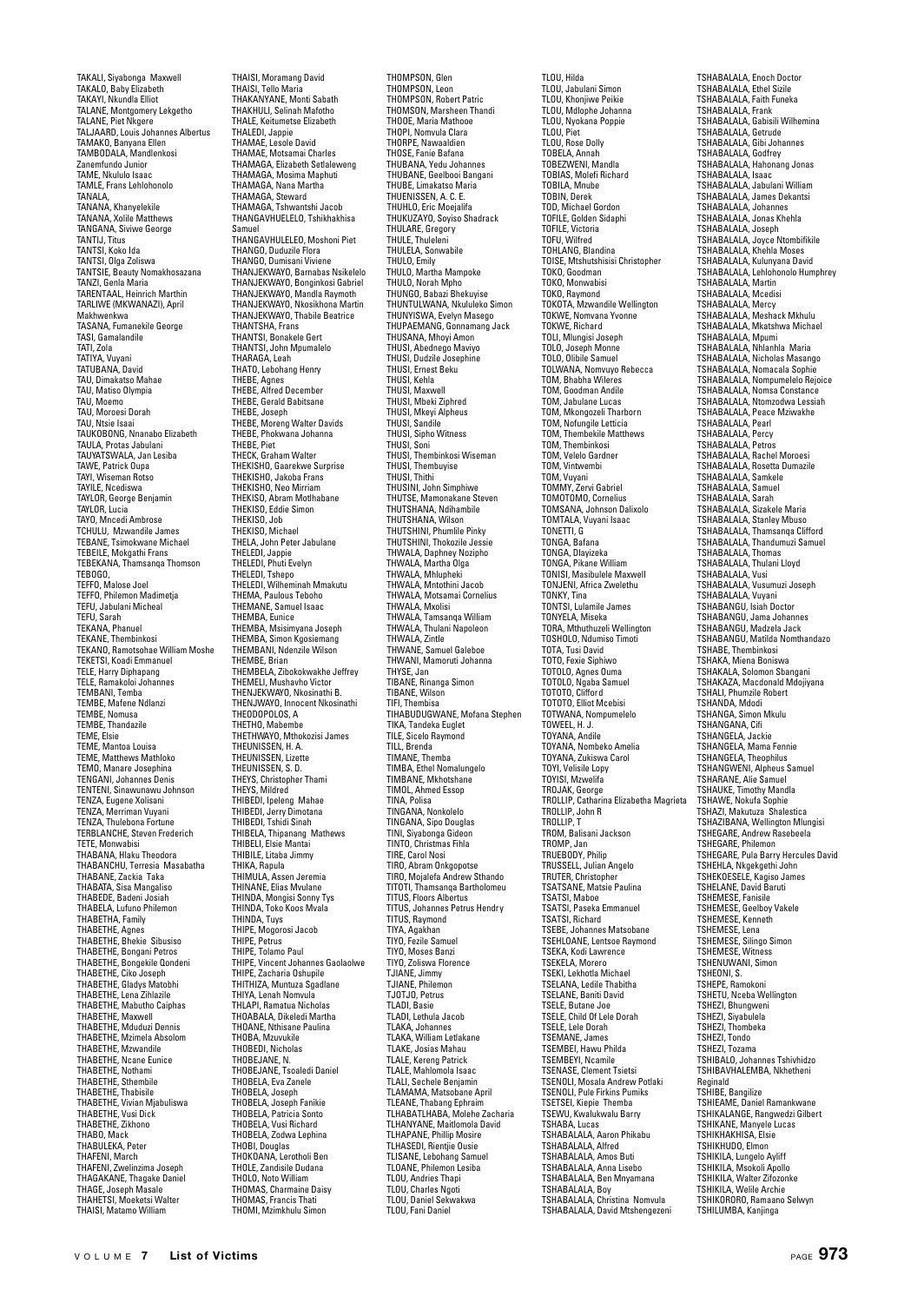TSHIPANE, A. TSHIPI, Motseoile Ben TSHISHONGA, Mbofheni Robert TSHITAHE, Ntsumbedzeni A. TSHITANGANO, Mmbangiseni TSHIVHASE, Samuel Mugivhela TSHO, Mkhize TSHO, Zondi TSHOBA, Abel Piliki TSHOBA, Benjamin Zanephi TSHOBA, Jan TSHOKELA, Gladman Mzwandile TSHOKO, James Buti TSHOKO, Meriam Nomase TSHOLEKA, Mncedisi Coulbert TSHOLO, Molebang TSHONA, Matthews Matiyasi TSHONA, Vuyisile TSHONA, Zonwabele Johnson TSHONISWA, Phakamile Petrus TSHOSANE, Mpho Celstina TSHUKANE, Zb TSHUKU, Abigail Mbimbi TSHUKU, Mncedisi TSHUKU, Nolundi TSHUKU, Nomanqulo TSHUKU, Nophumzile TSHUKU, Solomon<br>TSHUKU, Solomon<br>TSHUKUDU, Khumoetiule Gladvs TSHUKUDU, Khumoetjule Gladys TSHUKUTSWANE, Gloria TSHUTA, Knowledge Dakhile TSHUTSHA, Majola TSHWAGONG, Motlagomang Jacob TSHWARI, Thomas TSHWENI, Nontasi Albert TSHWEU, Kleinbooi Oupa TSHWILI, Jongumzi Anderson TSIBANE, Michael Lahlekile TSIBANI, Johnson TSIBANI, Ntombizodwa Beauty TSIE, Manko Joseph TSIE, Matselane Dikeledi Florina TSIECO, Bathweng Socks TSILI, Blacky Freddie TSILI, Violet TSIMILE, Makalo Naphtaly TSIMO, Elias TSIPA, Matlou Ernest TSIPA, Sobantu TSOABISI, Stephen Molefe TSOAELAMI, David Rantsoake TSOAELI, Moses Oupa TSOAELI, Tankiso Lenah TSOARI, Thomas TSOBANE, Zacharia TSOBILEYO, Nomatise Evelyn TSOKA, Magukubjane Mumcy TSOKE, Armstrong Thathi TSOKELA, Isaac Laine TSOKOLIBANE, Malijewe Miriam TSOKOLIBANE, Thomas Mahlomola TSOKU, Ingrid Mmaditau TSOLO, Motang Jonas Tsolo TSOLO, Patrick TSOTETSI, Abel TSOTETSI, Anna Mamokete TSOTETSI, Joyce Dibane TSOTETSI, Malente Emmerantia TSOTETSI, Maphike Abel TSOTETSI, Mmasole Christinah TSOTETSI, Mphonyana Meshack TSOTETSI, Musoe Jonas TSOTETSI, Nelson TSOTETSI, Oupa Ishmael TSOTETSI, Peter TSOTETSI, Piet Monky TSOTETSI, Saul Andrew TSOTETSI, Tumelo Johannes TSOTETSI, Vusi Steven TSOTSI, Ernest TSOTSO, Nkosemntu Louis TSOTSOTSO, Abel TSOTSOTSO, Fako Elias TSOTSOTSO, Moorosi Samuel TSUBALALA, Unknown TSUENE, Ingrid Magdeline TSUME, Eugene Howard Mvuyo TSWABOLE, Elias TUBATSI, Daniel TUGWANA, Gabudhla Jan TUILELO, Vuyiswa TUKANI, Thamsanqa Boy TUKANI, Zwelinzima John TUKELA, Shannon Mzimkhulu TUKU, Nkosinathi TUKU, Thembisile Teddy TULE, Ngenisile Michael TULLUES, H. TUMENG, Maronko Azael TUMISI, Tebello Jacob TUNGATA, Lindikhaya Vuyani TURNER, Catherine Anne Cate TURNER, Hendrick Stephanus TURNER, Nicole Jean Nicky TURNER, Richard Albert David TUROK, Ben

TUROK, Mary TUSHINI, Mbeshe Ephriam TUSI, Dumisani TUTANI, Freddie Qwantsu TUTANI, Nombulelo TUTSHINI, Bekisisa Robert TUTU, Desmond Mpilo TUTU, Mhlanbunzima TUTU, Sebenzile De Kok TUTU, Thozamile Jerry TUTU, Zukile Faithful TUTUBALA, Limakatso Elizabeth TWABIYO, Ntsila TWABU, Siyabulela TWALA, Anna Lesia TWALA, Clement Linda TWALA, Dimakatso Sophie TWALA, Elizabeth Genekelo TWALA, Flsie TWALA, Esau TWALA, Frans TWALA, Gladys Ntasana TWALA, Jabu Petrus TWALA, Johnson Sibongiseni TWALA, Lucky TWALA, Lucky Abram TWALA, Mduduzi Christopher TWALA, Milton Bhekuyise TWALA, Mthimkulu TWALA, Mwezi Rodney TWALA, Petros TWALA, Phumzile TWALA, Sebeletso Anna TWALA, Simon Mosotho TWALA, Solomon Bongani TWALA, Thabo Reuben TWALO, Gwaza Duckworth TWANA, Xhankxasholo TWETHA, Mtobise Lilian TWETHA, Unknown TWO UNKNOWN POLICE, TWO UNKNOWN SCHOLARS, TYAKUME, Dumalisile Sydney TYANTI, Zoliswa Phyllis TYANTYALA, Julia Nomvula TYAWA, Penelope Baby TYAWANA, Xoliswa Cynthia TYBOSCH, Monwabisi Wright Wiggett TYEBELA, Vuyisile TYEKU, Mlandeni Wakeford TYHILA, Mbulelo Livingstone TYHOKOLO, Headman TYHULU, Christina Nosisi TYIKI, Robert TYIWA, Kivi William TYIWANE, Alfred Mcimbi TYOBA, Vuyiswa Ellen TYOBEKA, Maggie TYOKINA, TYOKINA, Zodwa TYUKA, Madodane Zalisile TYULU, Fotho Albert TYULU, Tamsanqa Abraham "Saku" TYUMRE, Bonisile TYUMRE, Violet TYUTHUZA, Mxolisi Takana Patrick TYWABI, Sicelo TYWABI, Tutwana Safdan ULASSI, Rooplall UNKNOWN ANC Induna, UNKNOWN GUARDS,<br>UNKNOWN IFP LEADER, UNKNOWN MUNICIPAL POLICE GUARDS, UNKNOWN MUNICIPAL POLICE MEMBERS, UNKNOWN POLICEMAN, Sealogo UNKNOWN TRAFFIC OFFICER, UNKNOWN VICTIM, UNKNOWN VICTIM, UNKNOWN VICTIM, UNKNOWN Victims UNKNOWN, Levisa UNKNOWN, Matsoboshe UNKNOWN, Nkanyiso UNKNOWN, Papie Or Jj UNKNOWN, Person UNKNOWN, Tabane USE, Iva UYS, Jacobus Stephanus VAALTYN, Bulwana VAKELE, Totswana VALA, Edward Mandla-Kaise VALA, Jeremia Sipho VALE, Peter VALELA, Thenjiwe Patricia VALENTIN, Varaksa VALENTINE, L VALTEIN, Bhiya VALTEIN, Phell Collen VAN ANTWERPEN, J. V. VAN ASWEGEN, Darryl Donovan VAN DEN BERG, D.M. VAN DER BANK, Illze Cornelia VAN DER BANK, S. VAN DER BERG, Ben

VAN DER LINDE, Julie VAN DER LINGEN, Beverley Jean VAN DER LINGEN, Jacobus VAN DER LITH, J. P. VAN DER MERWE, A VAN DER MERWE, Cheryl-Anne Charmaine VAN DER MERWE, Deon Dewald VAN DER MERWE, Donald VAN DER MERWE, J. M. VAN DER MERWE, Jacob Gabriel VAN DER MERWE, Jakobus Lukas VAN DER MERWE, Marthinus Jacobus VAN DER MERWE, P. T. VAN DER MERWE, Roelof Petrus Gerhardus VAN DER MERWE, Willhelm Johannes Jacobus VAN DER SCHYFF, Mogamat Nadeem VAN DER WALT, Charmaine VAN DER WALT, Estelle VAN DER WALT, Gert Abram VAN DER WALT, Hermanus VAN DER WALT, J VAN DER WALT, Mathys Johannes VAN DER WALT, Paula M VAN DER WATT, P. J. L. VAN DEVENTER, Bettie VAN DYK, Amina Elizabeth VAN DYK, H. C. VAN DYK, Otto Bousema VAN ECK, Jacoba VAN ECK, Johannes Frederick VAN ECK, Johannes Frederick (Junior) VAN ECK, Jonannes (1990)<br>VAN ECK, Michael Ignatius<br>VAN ECK, Nalmari VAN ECK, Nelmari VAN GREUREN, Lester VAN HEERDEN, Anthony Dexter VAN HEERDEN, Cherrie VAN HEERDEN, Cherrie<br>VAN HEERDEN, Ferdinand Pretorius VAN HEERDEN, Leon VAN HEERDEN, P VAN JAARSVELD, Abraham Lourens Daniel VAN JAARSVELD, C. J. VAN JAARSVELD, Louis Marthinus VAN KERKE, Naomi VAN MINNEN, Linda vAN WINNEN, Einda<br>VAN NIEKER, Henry Gideon VAN NIEKERK, Elsie S VAN NIEKERK, G. D. VAN NIEKERK, George Richard VAN NIEKERK, Gerald VAN NIEKERK, Herbert Jacobus VAN NIEKERK, Johannes Petrus VAN NIEKERK, Sandra Beryl VAN PLETZEN, J. S. VAN RENSBURG, VAN RENSBURG, Jan Louis VAN ROOYEN, Christina Francina VAN ROOYEN, Coenraad VAN ROOYEN, Evelyn Ann VAN ROOYEN, Will Jacobus VAN SCHALKWYK, J. H. VAN SCHALKWYK, Willem Johannes VAN STADEN, Cecil Roos Tamsanqa VAN TONDER, Andries Johannes Jacobus VAN TONDER, Catharina Jacoba VAN VUUREN, VAN VUUREN, Magdeline Mmapholo VAN VUUREN, Michelle VAN WYK, A VAN WYK, Andrew Peter VAN WYK, Barend Konstant VAN WYK, Edgar VAN WYK, Gerbrecht Solomia VAN WYK, Hendrik Jacobus VAN WYK, Isabella Magrietha VAN WYK, J VAN WYK, J. D. VAN WYK, Janetta Adriana VAN WYK, Jeremiah Shadrack VAN WYK, Johannes Bongizembe VAN WYK, Lehodi Mishack VAN WYK, Leon VAN WYK, Mary Maria VAN WYK, Pedro VAN WYK, Reiner VAN WYK, Sarah VAN WYK, T VAN WYK, Thelma VAN WYK, Willem Arie VAN ZYL JONKER, G. VAN ZYL, J. P. VANDA, Ngwenduna VANDA, Pampton Pumelele Cecil VANDOYI, Wilson VANI, Mzwamadoda Eric VANROOYEN, Festina VANSTADEN, Ntsoaki Rosy VANTO, Mbuyiselo VANTYU, Petros VAPI, Nicholas Mongameli VARA, Lulamile Eric

VARA, Mafasi Agnes VARA, Mkiti VARA, Stanford VARA, Thobile Cedric VARDAS, Anthonio VASINI, Zibonele William VATIWE, Thanduxolo VAVA, Sipho Steven VAWDA, Yousouff VEENENDAAL, Leonard Michael VELA, Patrick Gwebile VELAKE, Milile Iven VELAPHI, Mlungiseleli VELAPI, Mlindi Sydney Christian VELDMAN, Ian Alexander VELDSMAN, Albertus VELDSMAN, Patrick Cornelius VELE, Seiphetlho Maria VELELO, Thembinkosi VELI, Ntombizanele VELLEM, Mbulelo VELLEM, Mkuseli VELLEM, Selina Cynthia VENA, John Thembisile VENA, May VENA, Mkhuseli Wilmoti VENA, Mxolisi Michael VENA, Stanford Mpumelelo VENA, Victoria Nondzuzo VENA, Vuyisile VENA, Zalisile VENGADASAMY, Tyrone Garfield VENTER, Barned Nicholaas VENTER, Friend Of The De Beer'S VENTER, Hermanus Bernadus<br>VENTER, Hermanus Bernadus VENTER, M. E. VENTER, Petrus Albertus VERHEEM, Johannes Jacobus VERMEULEN, H **VERTAETE** VERWEY, Julie VESSEL, Gladman Nkosana VETANI, Mziwethemba Xolile VETMAN, Mabhoti Alfred VETO, Mbulelo Gideon VETO, Thabo Nobel VETO, Zola Richman VETYU, Thandabantu Alfred VEYI, Thembekile VEZI, Agnes Bashadile VEZI, Khulekalwe Smallman VEZI, Sholiphi Rosta VEZI, Sibusiso Agrippa VEZI, Sipho Chrisentos VEZI, Xolani Sipho VEZI, Zitho Ireene VIDIMA, Dumisani VIDIMA, Mshungwini VIDIMA, Tolakele Flora VIEIRA, J. J. VILAKAZI, Abraham VILAKAZI, Agnes VILAKAZI, Bongani VILAKAZI, Bonginkosi Isaac VILAKAZI, Bukani VII AKAZI, Christina VILAKAZI, Dali Merika VILAKAZI, Dudu Elsie VILAKAZI, Dumisani Paulos VILAKAZI, Enerstina VILAKAZI, Goli VILAKAZI, Jabulani Samuel VILAKAZI, Jafta VILAKAZI, Lina Landubase VILAKAZI, Makhiseni VILAKAZI, Mandla Jeffrey VILAKAZI, Mandlenkosi Matheus VILAKAZI, Mazwi VILAKAZI, Ngicuphile VILAKAZI, Nomini Mary VILAKAZI, Patrick VILAKAZI, Poppy Mathilda VILAKAZI, Prieska Nomvula VILAKAZI, Qedukwazi Clifford VILAKAZI, Raymond Bonginkosi VILAKAZI, Robert Gabangani VILAKAZI, Sibongile Caroline VILAKAZI, Sibusiso Michael VILAKAZI, Simanga VILAKAZI, Siphamandla VILAKAZI, Siphiwe VILAKAZI, Sipho Innocent VILAKAZI, Solani Nokuthula VILAKAZI, Thabini Christian Vusumuzi VILAKAZI, Thamari Maria VILAKAZI, Thembizile Ntoyi VILAKAZI, Thulani VILAKAZI, Twodays Cecelia VILAKAZI, Victoria Ntombi VILAKAZI, Wami Enoch VILAKAZI, William VILAKAZI-TSHABALALA, Desmond Moses VILANCULO, Raul Respeito VILANE, Sihlangu Joffrey VILJOEN, Frederick Hendrick

VILJOEN, Jan Adriaan VILJOEN, P.A. VILJOEN, Sarah Jane VILJOEN, Susana Catharina VIMNECEMBE, Andrew VINGER, Ronald VININDWA, Violet Nofikile VISAGIE, Cleoton Darryl VISAGIE, Dewald Jacobus VISAGIE, Getrude VISAGIE, Johannes Hendrick VISSER, Malcom VLEI, Dan Zamile VOGEL, Clasina Johanna Salomina VOGEL, H. P. I. VON WILLIGH, Gideon Rerief VOSTER, Louis VOSTER, Phiilip Franci VOYI, Cona Nathaniel VOYIYA, Funeka VRIES, Andries Benjamin VUMA, Seun Joseph VUMAZONKE, Deborah Sarah VUMAZONKE, Gerald Zolile Bonisile VUMAZONKE, Mlahlwa VUMAZONKE, Olga VUMAZONKE, Paulus VUMAZONKE, Phindile Ronald VUMAZONKE, Yogi Euginia VUNDLA, Thembinkosi Bonganani VUNGAYI, Mhlutshwa VUSANI, Alton Nyanisile VUSANI, Mgcineni VUSO, Mathemba VUTHELA, Nzimeni Johannes VUYOKAZI, Florence Nkolisa VZLAKAZI, Matsheni Julius WABENA, Jeff Naxeke WALTERS, Stephanus Sebastian WALTON<sub>1</sub> WAMBI, Fundiswa WANA, WANDA, Ncamisile Pretty WARD, Reginald William WARNER, Amanda WATERMEYER, Xakiwe Monica WATERWITCH, Robert Anthony Basil WATERWORTH, Lee-Ann WATSON, Gloria Roseline WATSON, John Lawrence WAYIZA, Zenzile WEAKLEY, Alistair James WEAKLEY, Glen Pearsall WEBER, Karl Andrew WEBSTER, David WEBSTER, Edward Frank WEIMERS, Chris WEKENI, Joseph WELLER, Kevin WELLER, Robert Brain WELMAN, Robert WESINYANE, Moses Mathere WESSELS (PONOANA), Tandiwe Rina WESSELS, Johannes Hendrick WESSELS, S. WESTLEY, Helen WESTLEY, Lorraine WEWERS, Saul Jacobus WHEELER, Royce Michael WHITE, Kim WHITFIELD, Deric John WHITING, Juanita Viviene WIEHAHN, Geraldine Mathilda WILDEBEES, Puleng Lina WILDEBEES, Tefo William WILFRED, Mario Alexandra WILI, Goodboy WILKENS, Kobus WILKINSON, Mervin Oupa WILLEM, Boyce WILLEM, Lawrence Mcebisi WILLEMSE, Johannes WILLIAM, Bonile Johnson WILLIAMS, WILLIAMS, Abraham WILLIAMS, Abubak WILLIAMS, Coline Denice witchwis, comie beind<br>WILLIAMS, Daniel Sicel WILLIAMS, David WILLIAMS, Derby Ellen WILLIAMS, Ernest Ananias WILLIAMS, Greshna WILLIAMS, Gwyneth WILLIAMS, Henry WILLIAMS, Ilan WILLIAMS, Mbuyiselo WILLIAMS, Michaels WILLIAMS, Moegamat Qasim WILLIAMS, Mvusi Michael WILLIAMS, Noel John WILLIAMS, Paul Manuel WILLIAMS, Piet WILLIAMS, Teddy Edward WILLIAMS, Tekana Steven WILO, Alfred Mbuyiselo

WILSON, Boitemogelo Sylvia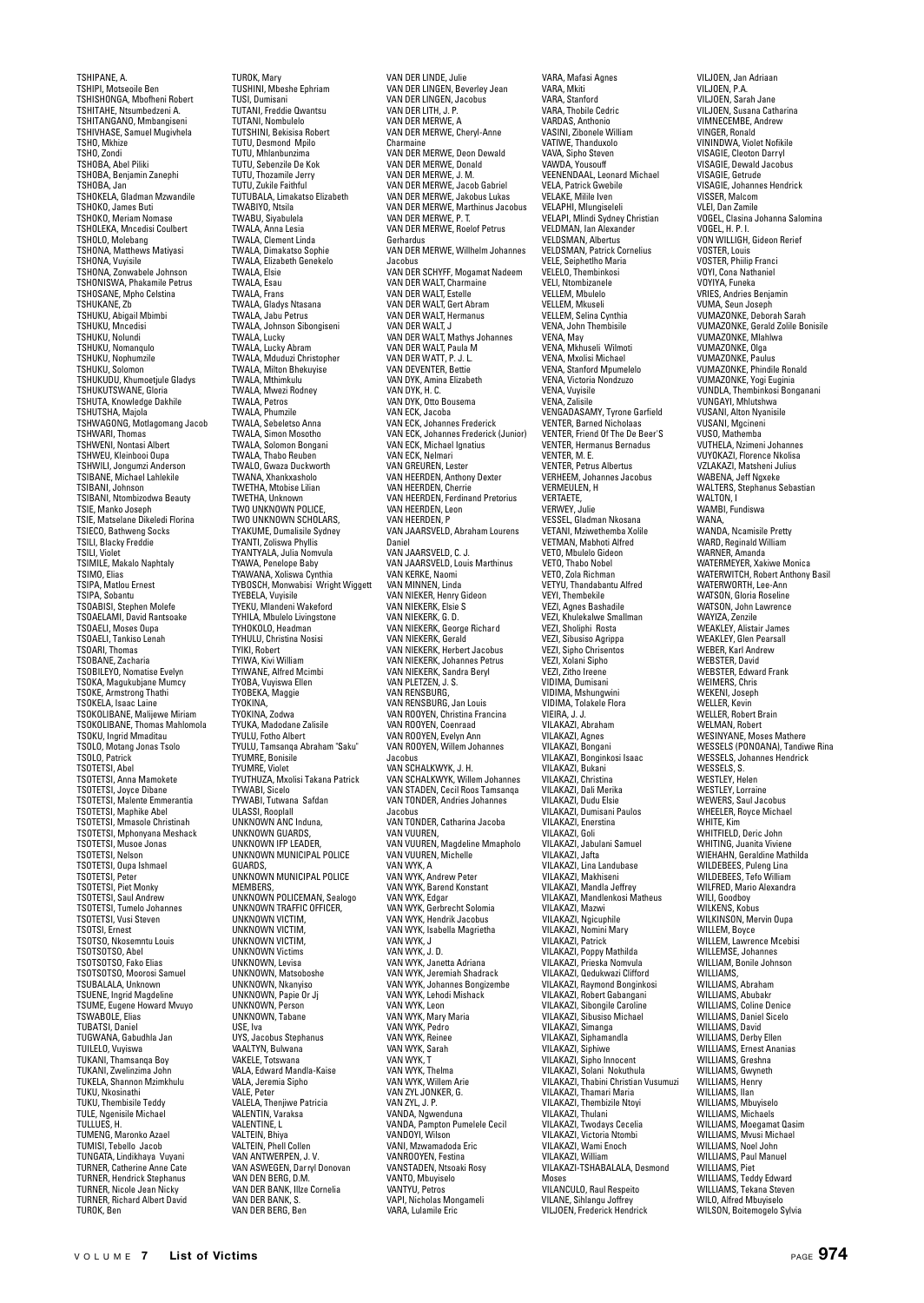WILSON, Christina Elizabeth WILSON, Cinde WILSON, Nomvula Maggie WILSON, P D WILSON, S. WILSON, S. E. L. WINER, William Stanley WISANI, Mnzeyi WITBOOI, Eunice Florence WITBOOI, Frikkie WITBOOI, Johannes WITBOOI, Johannes WITBOOI, Nomawethu Veronica WITBOOI, Shadrack Jongikaya WITTEVEEN, R. W. WOJI, Lulamile Henry WOKONA, Pumla WOLF, Oupa Vincent WOLFAARDT, Alwyn WOLFAARDT, Gerhard Petrus WOLFAARDT, Maria Elizabeth Petronella WONCI, Thembinkosi Michael WOOD, Michael John WOOD, Pauline Elizabeth WOODINGTON, Alfred WOODINGTON, Norah WOODS, Mary WULANA, Sandile WULANA, Solomon Wotose XABA, Absalom Bhekuyise XABA, Alice Zodwa XABA, Bekezela XABA, Bongiwe Lillian XABA, Brenda Thulisiwe XABA, Buyo лнон, виуи<br>XABA, Dumazile Philiphina XABA, Dumisani Norman XABA, Elloff XABA, Elvis Sipho XABA, Emmanuel Kenny Vusi XABA, Eric Sibusiso XABA, Esther Nosipho XABA, Fano Sifiso XABA, Fanyana XABA, John Njinga XABA, Joseph XABA, Joseph Mbonankulu XABA, Khehla XABA, Lawrence XABA, Mandla Vincent XABA, Maria XABA, Marita XABA, Mayauza XABA, Mchozo Nathaniel XABA, Moses XABA, Moster Ntsietsa XABA, Mthandazo XABA, Muzi Watson XABA, Mzikayifani Austin XABA, Mzomuhle Christopher XABA, Ndoda Anthony XABA, Nkosinathi Salmon XABA, Nomhlangano Zameni XABA, Nomvula Sanna XABA, Nswaca Ndlelevuthiwe XABA, Ntombizodwa XABA, Phillipine Duduzile XABA, Robert Mphikeleli XABA, Shampiyoni Josiah XABA, Sibongiseni Eric XABA, Simon Mzwawukhulelwa XABA, Sina XABA, Siphephelo Prince XABA, Steven Sandile XABA, Taku Annah XABA, Thembani XABA, Thembelani XABA, Thembi Patience XABA, Thokozile Jenipher XABA, Thulani Abraham XABA, Totoli Steven XABA, Vusi Derrick XABA, Walter Dumisani XABA, Xolani Hopewell XABANISA, Harriet Nomonde XABENDLINI, Benjamin XABENDLINI, Geelbooi Snununu XABENDLINI, Lydia Nonzima XABENDLINI, Miriam XABENDLINI, Notembile Esther XABENDLINI, Pumile Richard XABENDLINI, Zuko Gow XAKA, Malixole XAKALA, Tembekile Austin XAKEKA, Samson Zolani XAKISA, Mntunaye Wellington XAKWE, Simon XALISA, Basil XALUVA, Zongezile Matthews XAM, Lalala XAM, Nowezile Florence XAM, Pungutyana XAMLASHE, Zwelakhe Simon XAPA, Xolani Patrick XARUNI, Nomalizo Magret

XATULA, Leo XATULA, Ntombizonke Nancy XEGO, Malgas XEGO, Zikatile September XEGWANA, Lindela Alfred XEKETWANA, Eric XHAKA, Xola Methews XHAKANA, Rubin Shomboto XHALILE, Nomhi Eleanor XHALILE, Wandile XHALISA, Simphiwe XHAMFU, Ndoyisile Albert XHOBA, Aubrey XHOBA, Bashintshile XHOBA, Khiphekile Relieth XHOBA, Ncishiwe Alvia XHOBA, Nonhlanhla XHOBA, Sinqobile XHOBA, Winile Daphney XHOBISO, Zola Andries XHOLLA, Thembisile Martin XIMBA, Gane XIMBA, Mpiyakhe Mandlenkosi XIMBA, Muzi XIMBA, Muziwenkosi XIMBA, Ndondile XIMBA, Phala Rose XIMBA, Sonny Mduduzeni XIMBA, Sphamandla Moses XIMBA, Themba XIMBA, Thembinkosi Mziwakhe Elphus XIMBA, Welcome Siphiwe XIPU, Lawrence XIPU, Nomthandazo Mary-Jane XIPU, Ntombi Eunice XIPU, Thembihile XOBE, Sizakele Victor XOBOLOLO, Sipiwo Alfred XOFA, Nozipho Eunice XOLILI, Sam XOLISILE, Cliffton XOLO, Elizabeth Nano XOLO, Landiwe XOLO, Nyani XOLO, Safa Vincent XOLO, Shonaphi XOLO, Tanana XOLO, Thembisile Sabaphi XOLO, Thumani Eunice XONGO, Ntombizanele Princess XOSENI, Zamandi David XULU, Agnes Zakithi XULU, Bella XULU, Bongani XULU, Busisiwe Thombe XULU, Christopher Musa XULU, Dingindawo XULU, Dor XULU, Dumisani XULU, Gcinekile Gona XULU, Halalisani Samuel XULU, Jabulani XULU, Joel Msizi XULU, Josephina XULU, Khanyisile Lephina XULU, Mbongeleni XULU, Mkhombiseni Herron XULU, Mkhosi Lorraine XULU, Muzi Thulani XULU, Mzomonje Phineas XULU, Ngura XULU, Nicholas XULU, Nicholas Ngo Bhekithemba XULU, Nokukhanya (Khanyisile) Goodness XULU, Nqobizwe Anderson XULU, Ntombifikile Nora XULU, Ruth XULU, Sibongile Constance Thandeka XULU, Sipho Aubrey XULU, Thabani Percival XULU, Thandiwe Pretty XULU, Thengiswa Victoria XULU, Thokozani XULU, Thuleleni XULU, Zandile XULU, Zulukabongi Meriga XUZA, Mandla YABO, Sidney YAKA, Mbangomuni YALI, Khayalethu Nathaniel YALO, Bikiwe YALOLO-BOOYSEN, Geoffrey Yali YAMANI, Nomeyi Nomarket YANTA, Mathews Sindile YANTOLO, Skepi Tom YAPHI, Aweni YAPHI, Illias YAPHI, Welile YASIN, Ridwaan YAWA (NCISANA), Alfred YAWA, Bonisile Moses YAWA, Erick YAWA, Thembile YAWU, Stanley Mangolonke YAYA, Enoch

YEBE, Lungisile William YEKANI, Mzukisi William YEKANI, Wazina YEKANI, Zongile YEKELA, Ntabankulu YEKI, Hillbrow N YELANE, David Mbulelo YELANI, Sipho Pleare YENDE, Elson YENDE, Joseph YENDE, Matha Phelo YENDE, Thoko YENGANA, Siphiwe YENGENI, Mayosi Morrison YENGENI, Tony Sithembiso YENGWA, Bhekizazi Ernest YENGWA, Felizwe YENGWA, Khalelani YENGWA, Mnje YENGWA, Nkosiyokuthula YENGWA, Phumapi YENGWA, Zinhle Mukelisiwe YENI, Gugu Phyllis YENI, Thabani Almon YENI, Venon Basil YIKA, Maxwel Nick YIKA, Qoshiwe Roselina Norah YIKA, Saule Zilelo YILIWE, Mvuzo Wages YIMBA, Winnie YOHANE, Joseph YOKWANA, Nodasinbone Eslina YOLI, Xolani YONA, Godfrey Xolile YONA, Stomberg Xolela<br>YONA, Stomberg Xolela YORK, Floretta YOSE, Mandla Oswin (Elby) YOSE, Mantunge Prichard Ngculazi YOUNG, Craig George YOYO, Mfene Simon YOYO, Wilby Macebo YUNG FAH, Kingsley ZACA, Joli Bonisile ZACA, Mabutho Joseph ZACA, Mandla Bethwell ZACA, Mlothi Solomon ZACA, Muhle Elijah ZACA, Nhlomla ZACA, Nozihlwele Nella ZACA, Ntombilezi Ireene ZACA, Phindile Pelegrin ZACA, Sonnyboy Ernest ZACA, Thulani ZADUNGE, Gavu Mkhize ZAHELA, Nomthetho Jeanette ZAKHE, Khayalethu ZAKWE, Dumisani ZAKWE, Kumakwakhe ZAKWE, Ntombithini Patience ZAKWE, Simon Zonke ZAKWE, Thembinkosi ZALI, Monde Mendly ZAMA, Ivan Bhekizitha ZAMA, Thamsanqa Mata Linock ZAMA, Zwelakhe Albert ZAMBODLA, Mzwandile Leornard ZAMEKO, Lindiwe Ngabuza ZAMELA, Nosipho ZAMISA, Bongani Phikingkani ZAMISA, Ethel Busisiwe ZAMISA, Ian Phumuza ZAMISA, Mandla Lucas ZAMISA, Mathiya Albert ZAMISA, Miriam Ncane ZAMISA, Phineas Veni ZAMISA, Victor Dumisani ZAMISA, Vusi Nelson ZAMISA, Zandile Benedicta ZAMKANA, Nodida Jane ZANDILE, Sonwabo ZANQINQI, Hlohlo ZANTANTA, Mzimasi Michael ZANTSI, Sonnyboy Willie ZAWANA, Sandile ZAWUKANA, Noluntu ZAZAYOKWE, Israel Makhosonke ZEKANA, Nocawa Dorah ZEKEVU, Nobakabonwa ZEMBA, Bingweni Lena ZEMBETHA, Winile Goodman ZENANE, Victor Charles ZENANI, Cordelia ZENANI, Lingman Mbulelo ZENGETHWA, Luyolo Bright ZENGETWA (NEE KHETYE), Luleka ZENGETWA, Moses Mnyamezeli ZENGETWA, Ntsikelelo ZENZE, Setoto Maria ZENZILE, David Deweh ZENZILE, Ndaphi ZENZILE, Nomutile Sisana ZENZILE, Siphelo Isaac ZERVAS, Stella ZIBANE, Jabulani Edward ZIBANE, Jerome ZIBANE, Jomo John

ZIBANE, Matshingelane ZIBANE, Muzikayise Blessing ZIBANE, Nonhlanhla Babhekile ZIBANE, Thembani ZIBANI, Dingeni ZIBANI, Freedom Mkhombiseni ZIBANI, Muzikayise ZIBANI, Muziwenkosi ZIBANI, Thandekile ZIBANI, Thembinkosi ZIBANI, Tude Minah ZIBANI, Vusumuzi Mfanozi ZIBANI, Zibambile ZIBI, Bucwa Vincent ZIBI, Vuyani Victor ZIBONELE, Tshweni ZIBULA, Bongani ZIBULA, Dumisani ZIEGLER, Grace ZIGOXO, Fuzile Patrick ZIKALALA, Beauty Busisiwe ZIKALALA, Phathokwakhe Fanuell ZIKALALA, Sibusiso Governer ZIKALALA, Thami Mathews ZIKHALI, Bhekumuzi ZIKHALI, Daniel Simon ZIKHALI, Elliot Muziwensizwa ZIKHALI, Gabisile Princess ZIKHALI, Sandile ZIKHALI, Sibongile ZIKHUNDLA, Maradere Bellina ZIKODE, Buyiswa Josephine ZIKODE, Mfaniseni ZIKODE, Mzweni Lungisani ZIKODE, Thobezweni Zamindawo ZIKODE, Zibuki Alfred ZIMA, Emmerenica Benzani ZIMBA, Mnisi ZIMMERMAN, Vincent Robert Edward ZIMO, Tshokolo Ernest ZIMU (MBANGA), Phondo Nellie ZIMU, Bhekinkosi Godfrey ZIMU, Mduduzi ZIMU, Mfanoza Fraser ZIMU, Sphindile ZIMU, Thulane Petros ZIMU, Vukani Rodgers ZINCELA, Mzimkhulu Wellington ZINDELA, Gwentu ZINDELA, Janet Poni ZINGAYE, Phumzile ZINGO, Vusi James ZINGXONDO, Ntombizanele Elsie ZINYOSINI, Mnyenjwa ZIQUBU, Bheki Edward ZIQUBU, Danki Harriet ZIQUBU, Emmanuel ZIQUBU, Ethel Thokozile ZIQUBU, Fikile ZIQUBU, Isaac Mjele ZIQUBU, Martha ZIQUBU, Nonhlanhla Linah ZIQUBU, Phetheni Catherine ZIQUBU, Simphiwe Bhekani ZIQUBU, Thembela ZIQUBU, Violet ZITA, Alfred ZITHA, Bafana Naphtali ZITHA, Buyelem Florence ZITHA, Fani Johannes ZITHA, John Dayson ZITHA, Jujwa Alfred ZITHA, Manzini Robert ZITHA, Mbukeni ZITHA, Petrus ZITHA, Skoriya ZITHA, Vusi ZITO, Mvuleni William ZIYAYA, Israel ZOKHWE, Ansarah Ndabakazi ZOKOLO, Shadrack Mabandla Ntsikelelo ZOKOZA, Maki Sanders ZOKUFA, Milton ZOKUFA, Nogcina Muriel ZOKUFA, Sendikho ZOKWE, Mthobeli ZOKWE, Obett Makhwenkwe ZOKWE, Silberbeaver Sibhabhalala ZOKWE, Sithembele ZOLEKA, Mavis Lolo ZONDANI, Gqebeti Editor ZONDANI, Mtutuzeli James ZONDANI, Patric Mkhuseli ZONDANI, Zelda ZONDI, Anos ZONDI, Bekinkosi Ephraim ZONDI, Bernard Zo ZONDI, Bheji Michion ZONDI, Bhekumuzu Hamilton ZONDI, Bongani Doda ZONDI, Bongani Jabulani Justice ZONDI, Bongi Mary-Jane ZONDI, Busisiwe Gladys ZONDI, Busisiwe Monica ZONDI, Busisiwe Sylvina

ZONDI, Christina Sibongile ZONDI, Datshi Washington ZONDI, Denisia ZONDI, Dumisani ZONDI, Dumisani Alfred ZONDI, Dumisani Henson ZONDI, Duze Lawrance ZONDI, Elliot Vikuyise ZONDI, Elliott ZONDI, Emmanuel Mqapheleni ZONDI, Enoch David ZONDI, Fanyana ZONDI, Fikile ZONDI, Fikile Beauty Masantu ZONDI, Gaduxolo Allison ZONDI, George ZONDI, Grace Gabengani ZONDI, Helga Mazodwa ZONDI, Hloniphizwe ZONDI, Isaac ZONDI, Jabulani Raymond ZONDI, Jabulani William ZONDI, James Mdunyiswa ZONDI, Jameson<br>ZONDI, Jameson<br>ZONDI, Kellina ZONDI, Kellina ZONDI, Lungisile Abbey ZONDI, Makhosazana Esther ZONDI, Mamo Emily ZONDI, Mangaliso ZONDI, Mangempi ZONDI, Manu Matrina ZONDI, Maphenduka Gabriel ZONDI, Maritha Busisiwe ZONDI, Martha ZONDI, Mbandeni ZONDI, Mbazo ZONDI, Mboneni Pat ZONDI, Mbongeni Henry ZONDI, Mdingi Zephania ZONDI, Mduduzi ZONDI, Menziwa Alson ZONDI, Meyi Mayvis ZONDI, Mgonothi ZONDI, Mhlophe Micho ZONDI, Mlindelwa Gibson ZONDI, Mlungisi Kenneth ZONDI, Mntungoziwa ZONDI, Molly ZONDI, Mthembeni Richard ZONDI, Mzikayifani ZONDI, Mzikayifani Amon ZONDI, Mzomuhle Samson ZONDI, Ngiteni Eslina ZONDI, Ngitheni Florinah ZONDI, Nivard ZONDI, Nkosinathi Innocent ZONDI, Nkosiyesizwe ZONDI, Nomusa Doris ZONDI, Nonhlanhla Girlie ZONDI, Ntombi Eslina ZONDI, Ntombikazi Viola ZONDI, Patricia ZONDI, Paulos Mbube ZONDI, Pearl Lungile ZONDI, Phethile ZONDI, Salatiele Gwamanda ZONDI, Sam ZONDI, Seleni Sizani ZONDI, Sellinah ZONDI, Sibusiso Emmanuel ZONDI, Sibusiso Shakespeare ZONDI, Sifiso Handsome ZONDI, Sihle Brian ZONDI, Simon ZONDI, Simon Jabulani ZONDI, Sipho ZONDI, Thembi ZONDI, Thembisile Annacletta ZONDI, Thokozani Mamsie ZONDI, Tholakele Beatrice ZONDI, Tozi Constance ZONDI, Vusumuzi ZONDI, Wellington Mandlenkozi ZONDI, Zanele Joana ZONDI, Zanele Phyllis ZONDI, Zenzele Humphrey ZONDI, Zithulele ZONDI, Zithulele Reginald ZONDI, Zithulele Sydney ZONDI, Zodwa Eunice ZONDO, ZONDO, Abeuter ZONDO, Anderson Siphiwe ZONDO, Andrew ZONDO, Bangifa ZONDO, Bhekizitha Silwayiphi ZONDO, Busi Dephney ZONDO, Funani Joyce ZONDO, Fungeleni Adelaide ZONDO, Hlengiwe Allita ZONDO, Idah Sizani ZONDO, Khonzile Maria ZONDO, Khulani Hamilton ZONDO, Kuntuza Killer

ZONDO, Magugi Emmanuel ZONDO, Mbabazeni Enos